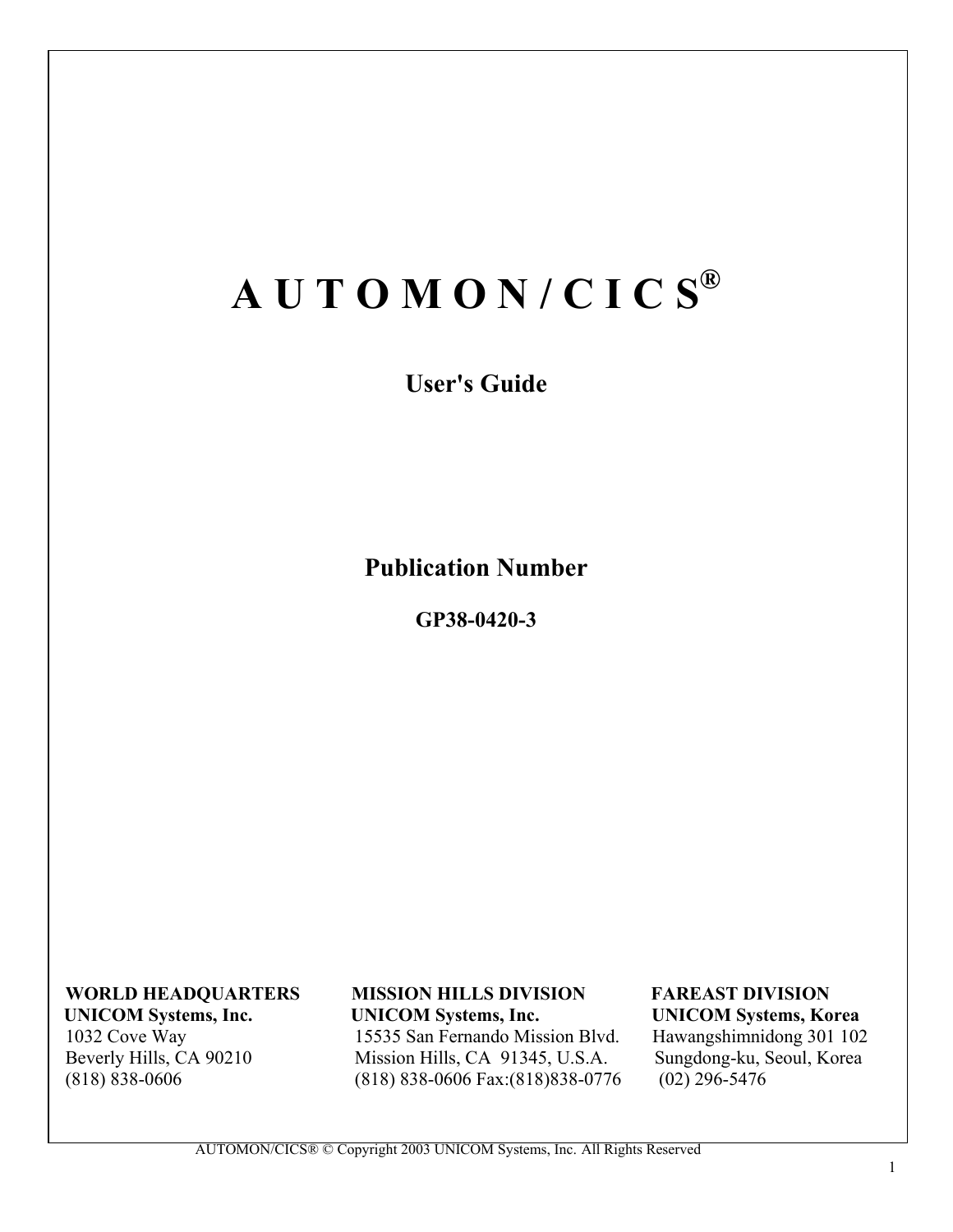## Tenth Edition:

The information in this documentation applies to Version 4 Release 2 Modification 0 of the program product AUTOMON/CICS for MVS/ESA, z/OS, and VSE/ESA. (AUTOMON/CICS V420).

Information in this publication is subject to change. Changes will be published in new editions or technical newsletters.

#### **COPYRIGHT NOTICE**

AUTOMON/CICS (the Programs and associated materials) is a proprietary product of UNICOM Systems, Inc. The Programs have been provided pursuant to License Agreement containing restrictions on their use. The programs and associated materials contain valuable trade secrets and proprietary information of UNICOM Systems, Inc. and are protected by United States Federal and non-United States copyright laws. The Programs and associated materials may not be reproduced, copied, changed, stored, disclosed to third parties, and distributed in any form or media (including but not limited to copies on magnetic media) without the express prior written permission of UNICOM Systems, Inc., 15535 San Fernando Mission Blvd., Suite 310, Mission Hills, CA 91345 U.S.A. (818) 838-0606.

### **AUTOMON/CICS**

Copyright 1985 - 2003

UNICOM Systems, Inc. All rights reserved. No part of this Program may be reproduced in any form or by electronic means, including the use of information storage and retrieval systems, without the express prior written consent and authorization of UNICOM Systems, Inc.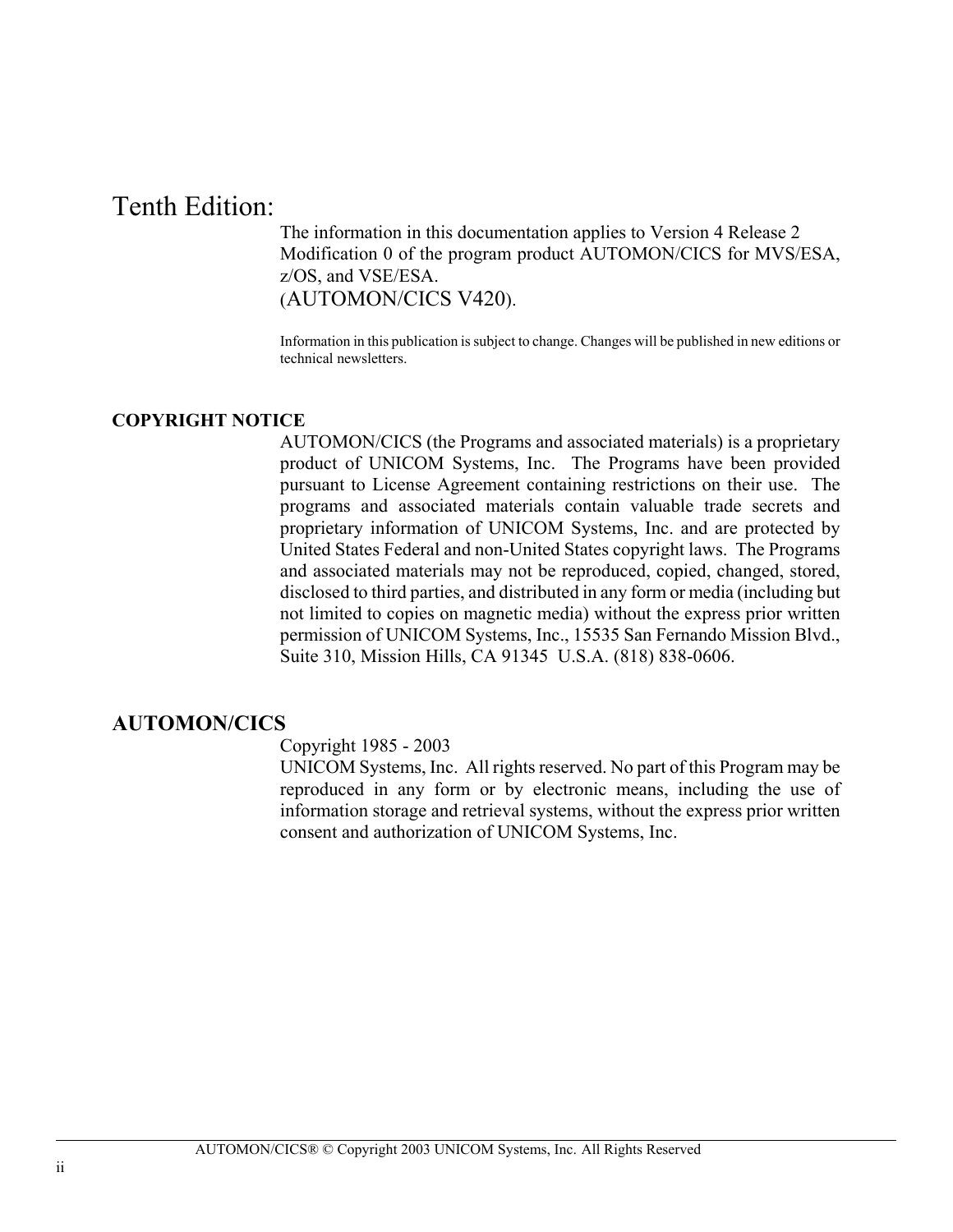## **Preface**

This manual contains a description of the AUTOMON/CICS Version 4 Release 2 Modification 0. It provides information necessary to install AUTOMON/CICS, maintenance and use of the product and is intended primarily for the person responsible for installing, maintaining and using AUTOMON/CICS. General audience for this manual are the system manager, systems programmer, programmer analyst and system operator.

This manual contains six chapters and two appendices:

- **Chapter 1 Introduction** This chapter provides a general description of the AUTOMON/CICS architecture and key functions.
- **Chapter 2 Operation** This chapter describes the online operation and control of AUTOMON/CICS. It discusses how to use the UMON CICS transaction and how to display AUTOMON/CICS messages, threshold values and system tables.
- **Chapter 3 Installation Considerations** This chapter provides system requirements.
- **Chapter 4 Customization** This chapter describes how you may apply user-written enhancements or variations, such as user exit programs.
- **Chapter 5 Batch Utility** This chapter describes the AUTOMON/CICS batch utility functions in detail and includes examples, of the displays associated with each function.
- **Chapter 6 Messages and Abend Codes** This chapter describes the AUTOMON/CICS messages. Each message has the explanation, system action and user response.

**Appendices** The appendices provide additional detail including required CICS tables, JCL statements and AUTOMON/CICS default threshold values.

**Index** An index allows you to quickly locate answers to specific questions.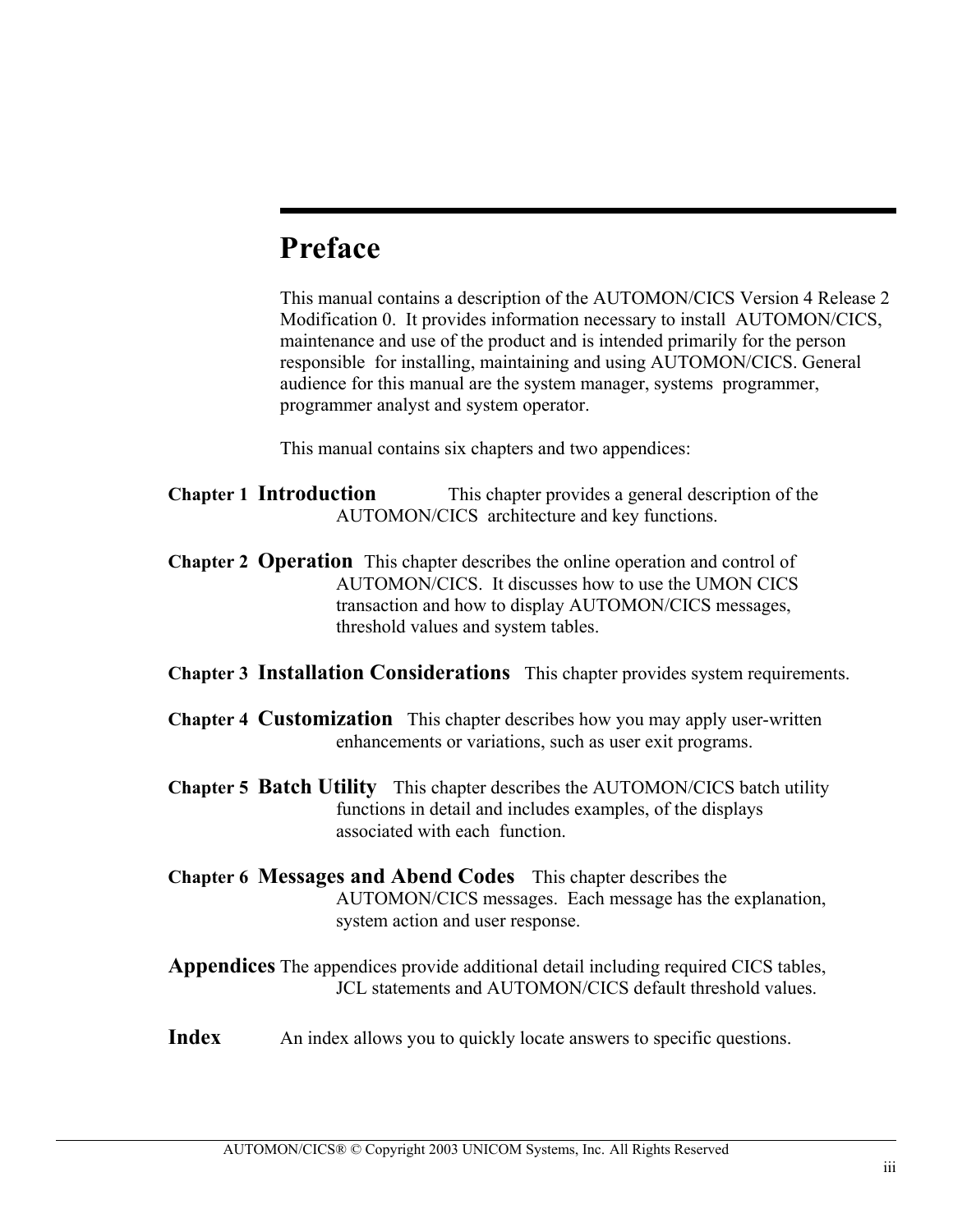## **AUTOMON/CICS User's Guide**

## **Table of Contents**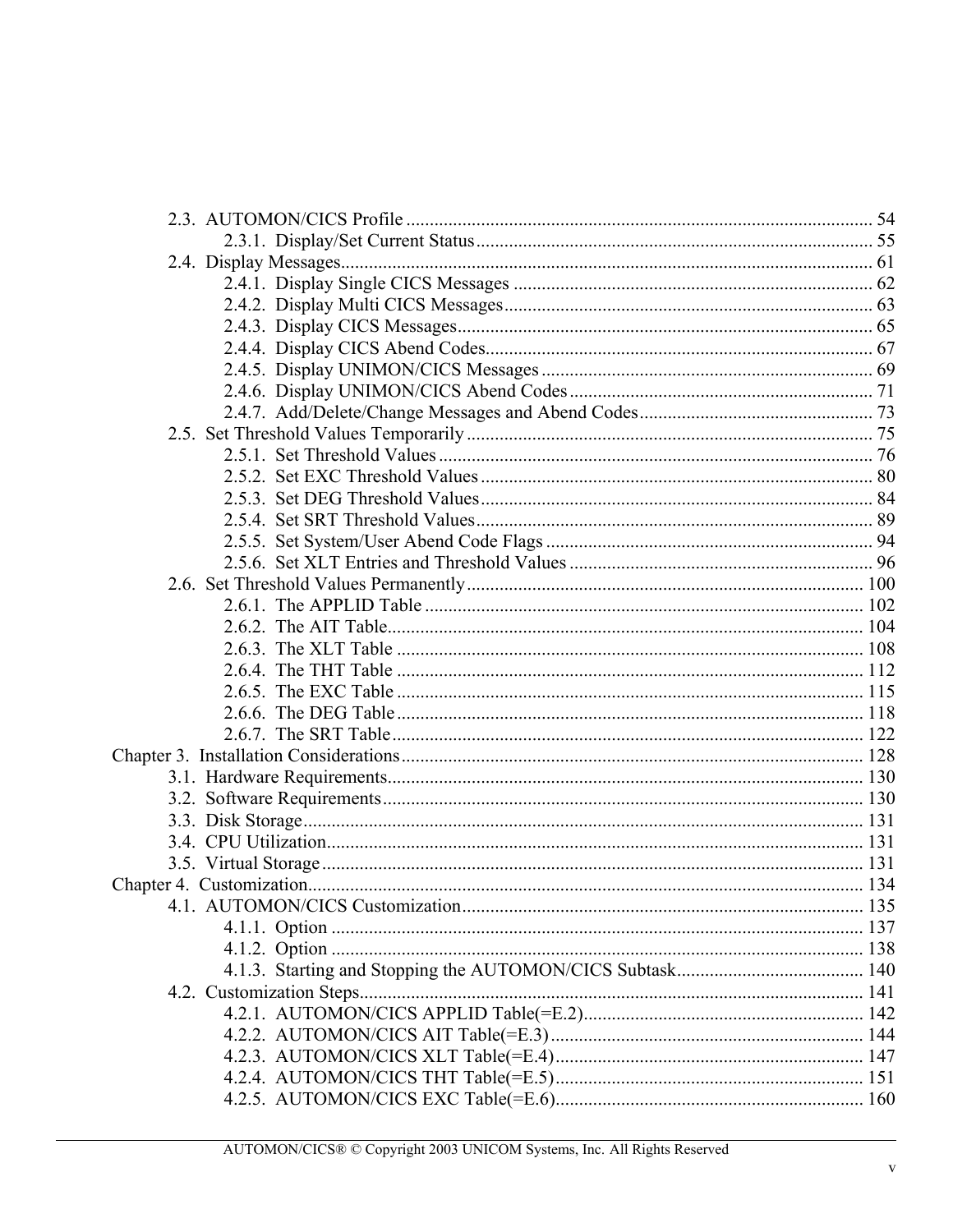| 4.3.3. Implementing AUTOMON/CICS in Additional Regions  181 |     |
|-------------------------------------------------------------|-----|
|                                                             |     |
|                                                             |     |
|                                                             |     |
|                                                             |     |
|                                                             |     |
|                                                             |     |
|                                                             |     |
|                                                             |     |
|                                                             |     |
|                                                             |     |
|                                                             |     |
|                                                             |     |
|                                                             |     |
|                                                             |     |
|                                                             |     |
|                                                             |     |
|                                                             |     |
|                                                             |     |
| Appendices                                                  | 299 |
|                                                             |     |
|                                                             |     |
|                                                             |     |
|                                                             |     |
|                                                             |     |
|                                                             |     |
|                                                             |     |
|                                                             |     |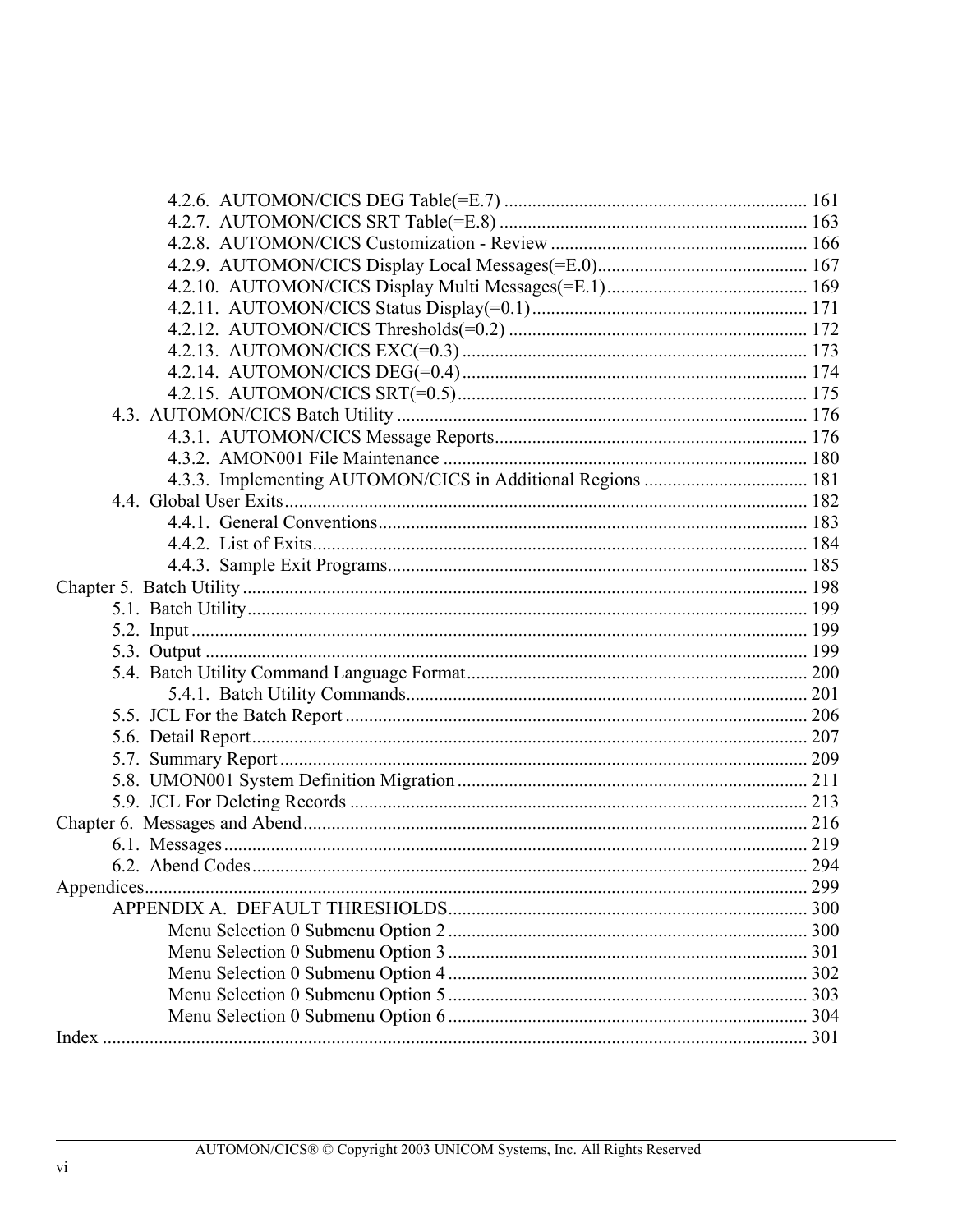## **AUTOMON/CICS User's Guide**

## **Figures**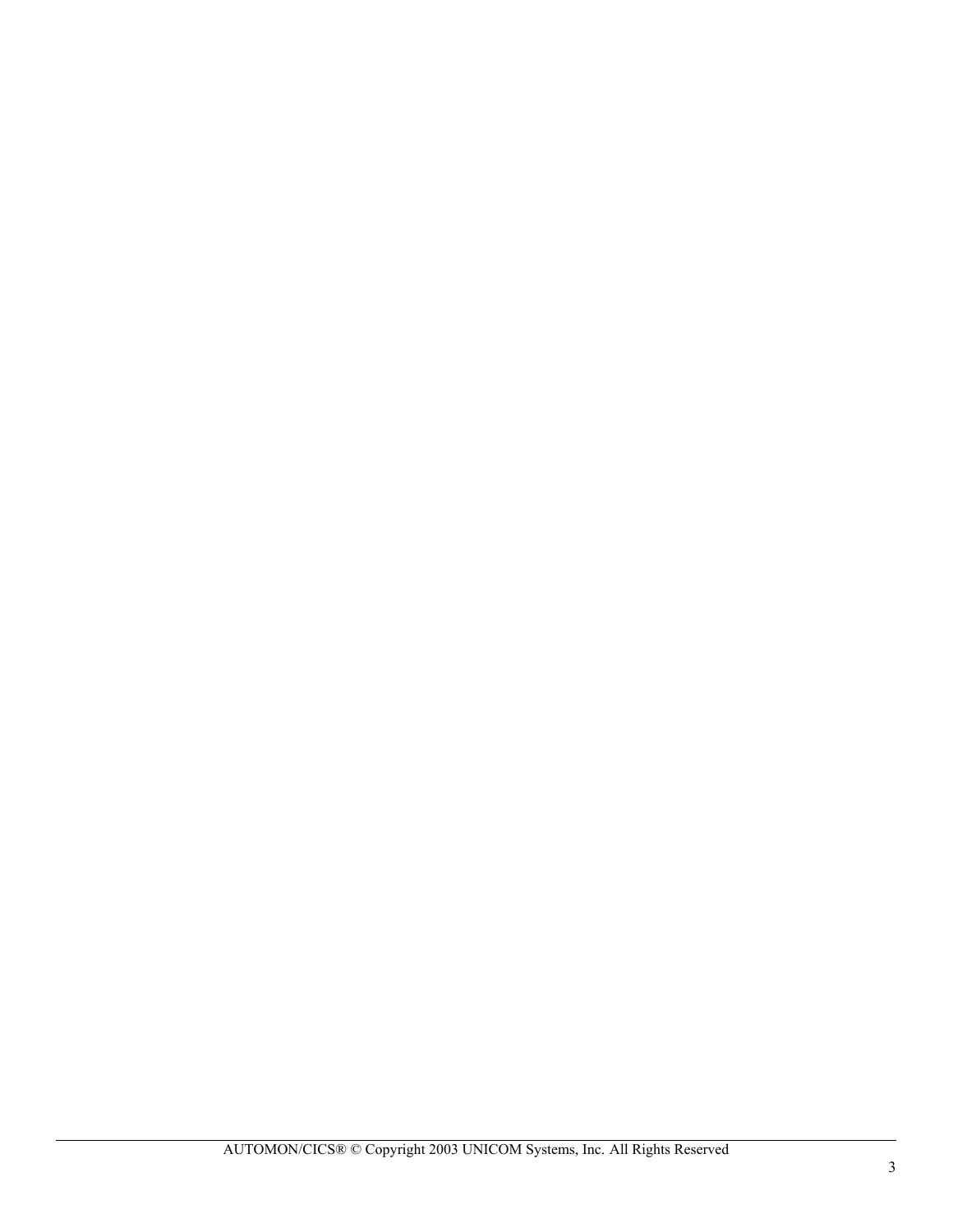## **Chapter 1. Introduction**

### **This Chapter Describes:**

- What is AUTOMON/CICS?
- What Does AUTOMON/CICS Do ?
- Why Would You Need AUTOMON/CICS ?
- Product Overview
- Initialization Process
- Functions and Capabilities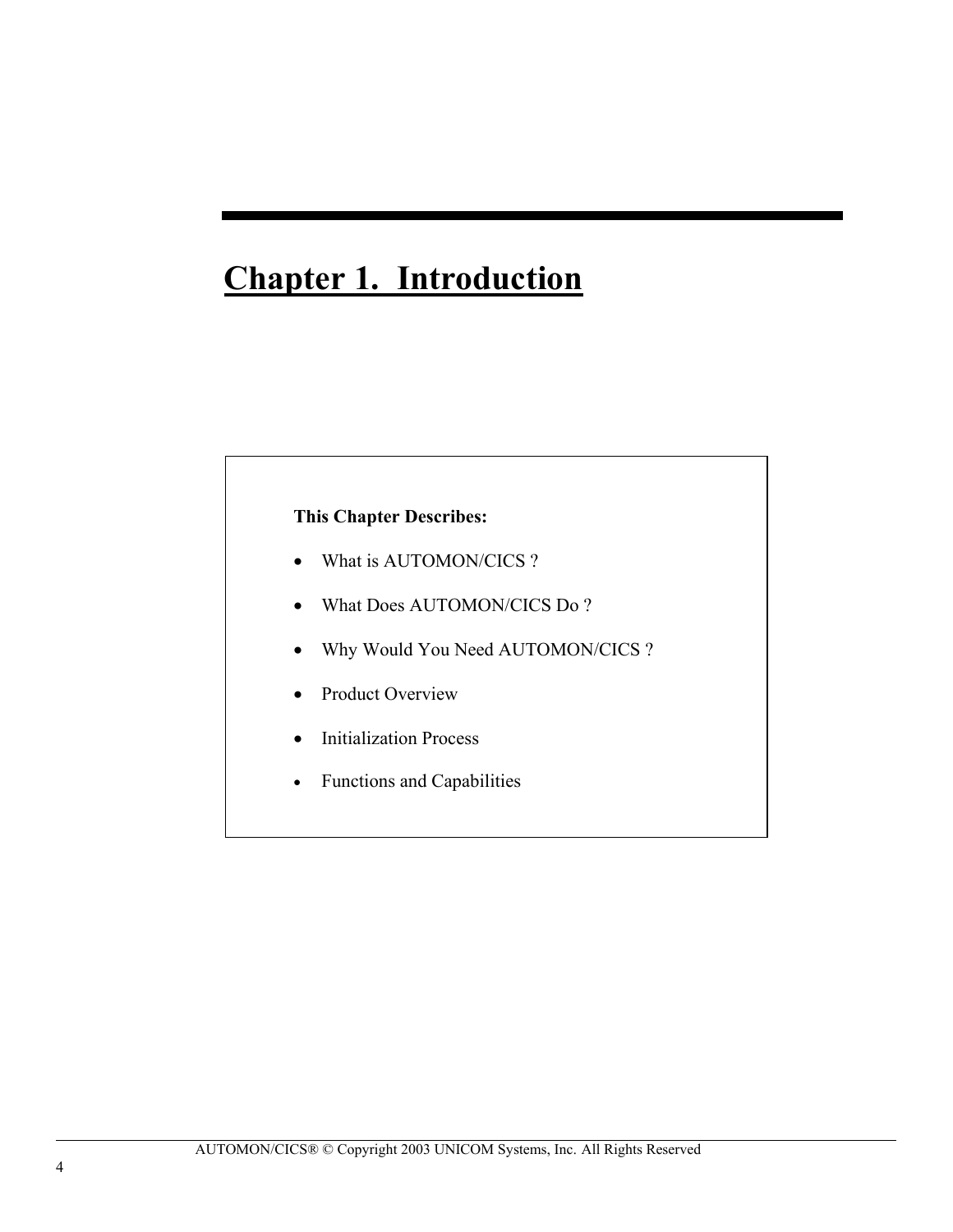## **1.0. What is AUTOMON/CICS ?**

"*AUTOMON*", which stands for Automatic Monitoring, is a state-of-the art Artificial Intelligence product which "*thinks*" as it diagnoses problems.

## **Features of AUTOMON/CICS**

#### **Components**

It consists of nine major components: Control Subtask; Detective Mechanism; Repair Subtask; External Interface Services; Message Processing Services; User Action Interface Handler; Exclusive List Table Handler; Batch Utility Facility; and Logging Facility. See Figure 1-1. Once you activate AUTOMON in your system, it will self identify CICS system problems, investigate the actual cause of the problem and take corrective actions dynamically so that your CICS system remains available without interruption.

#### **Features**

Some of AUTOMON/CICS' features include detection, investigation and correction of: Loop conditions; System crashes; Storage violation conditions; Short on storage conditions and many others. It will also address additional performance concerns automatically by altering the MXT, AMXT and Cushion Size values dynamically (for maximum throughput based on resource availability), self detecting temporary storage shortages, capturing MRO/ISC link pending, alerting the user of VSAM and VTAM related resource dead-lock conditions, and preventing various types of CICS system abends which includes but is not limited to U405, U601, U602, U615, etc. These are but a few of AUTOMON/CICS' capabilities.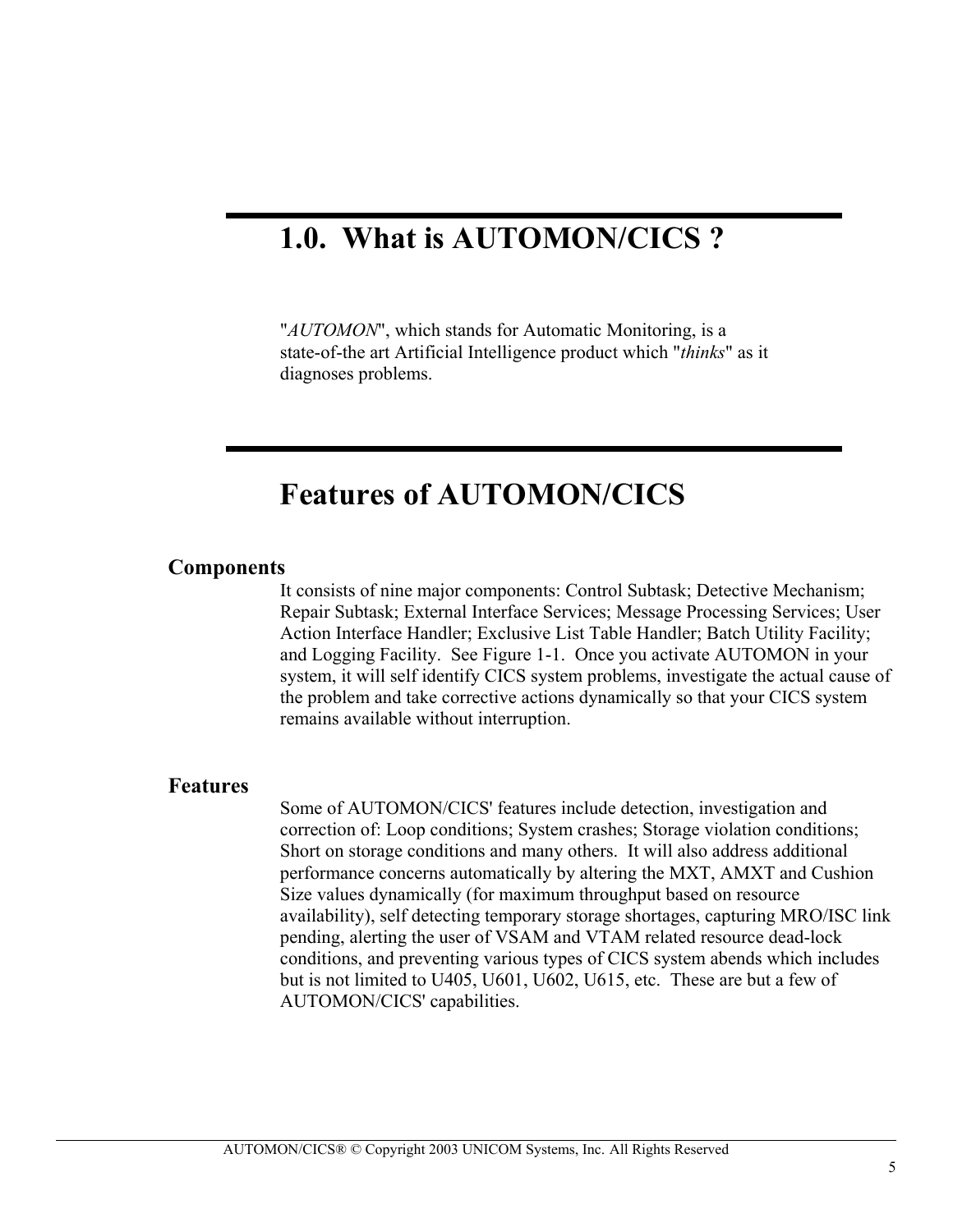### **Action Product**

AUTOMON/CICS can be thought of as a "*thinking*" product. As such, AUTOMON/CICS is an action oriented system incorporating preventive and proactive mechanism (rather than re-active). It is capable of diagnosing problem symptoms in a developing stage, make proper decisions and take corrective actions automatically without human intervention.



**Figure 1-1. AUTOMON/CICS Overview**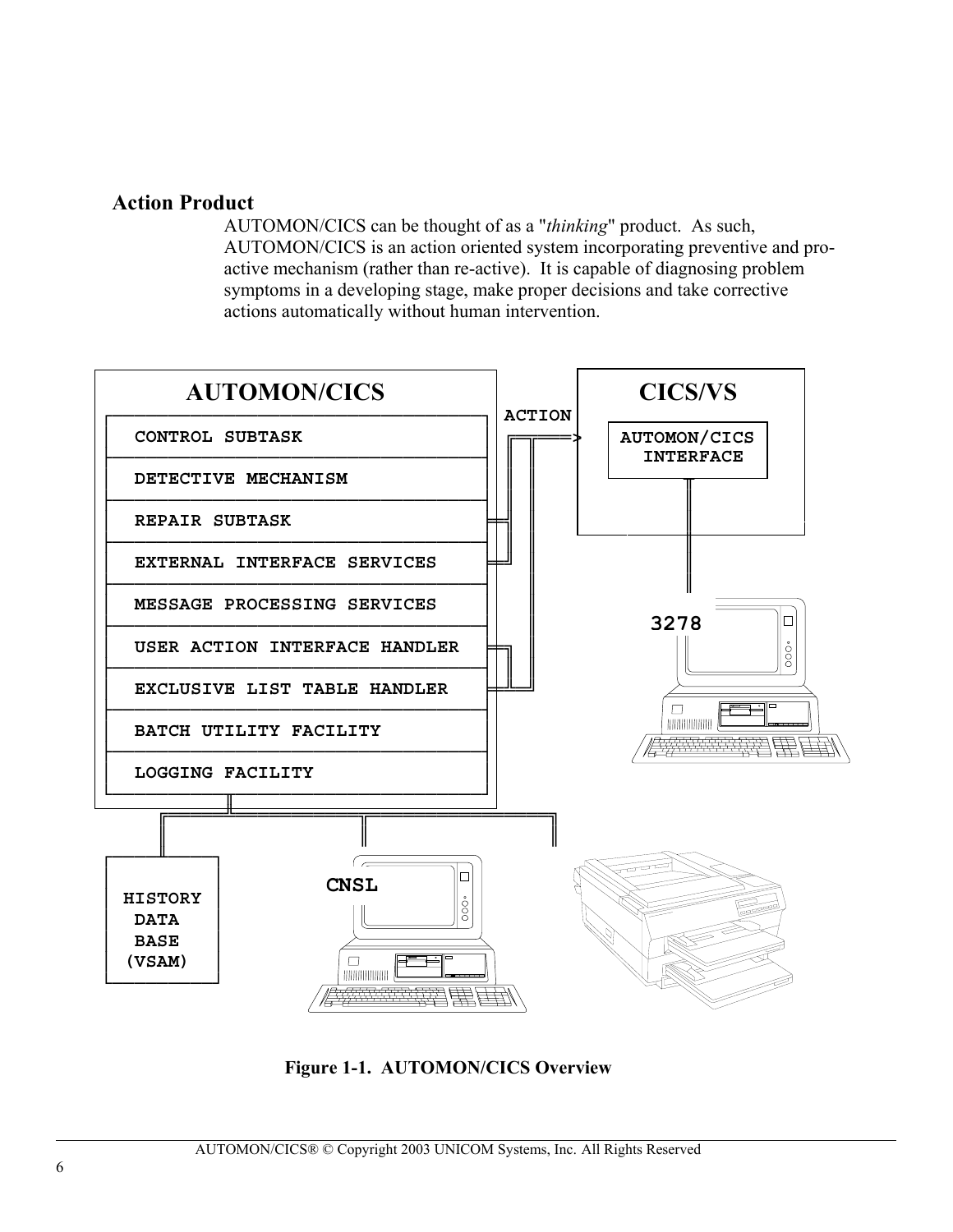## **1.1. Why Would You Need AUTOMON/CICS?**

ı

AUTOMON/CICS boosts confidence and productivity by helping data center personnel find swift solutions to availability problems. It conserves your most precious commodity -time- and relieves the anxiety and aggravation caused by faltering loops and hard-to-diagnose storage violations.

## **Availability Issues**

#### **System Availability**

In today's data processing environments, the high availability of production CICS systems is more critical than ever before. In the data processing marketplace, there is a proliferation of products which will monitor CICS systems and, will inform the systems programmer of currently occurring problems (unfortunately, in some cases, the System is contaminated beyond repair such as a major storage violation problem or maybe an SOS dead-lock condition, etc.). It is the responsibility of the Systems Programmer to find the right solution to these problems in a timely manner or, the problem might surface again and again (are there CICS dumps occupying space in your office?). Companies who require a highly available CICS on-line system, have come to realize that more than just a performance monitor is needed to maintain their systems, many have realized they need AUTOMON/CICS.

#### **Artificial Intelligence**

CICS on-line system availability can be directly translated to dollars. Unscheduled "*down time*" or slow "*response time*" can cause lost customers, departmental inefficiency, lost orders, scheduling problems and overall inefficiency. once CICS problems are encountered, those responsible for its availability and performance cannot wait for tomorrow's solutions to resolve today's problem. Whether you have a large or small scale on-line system,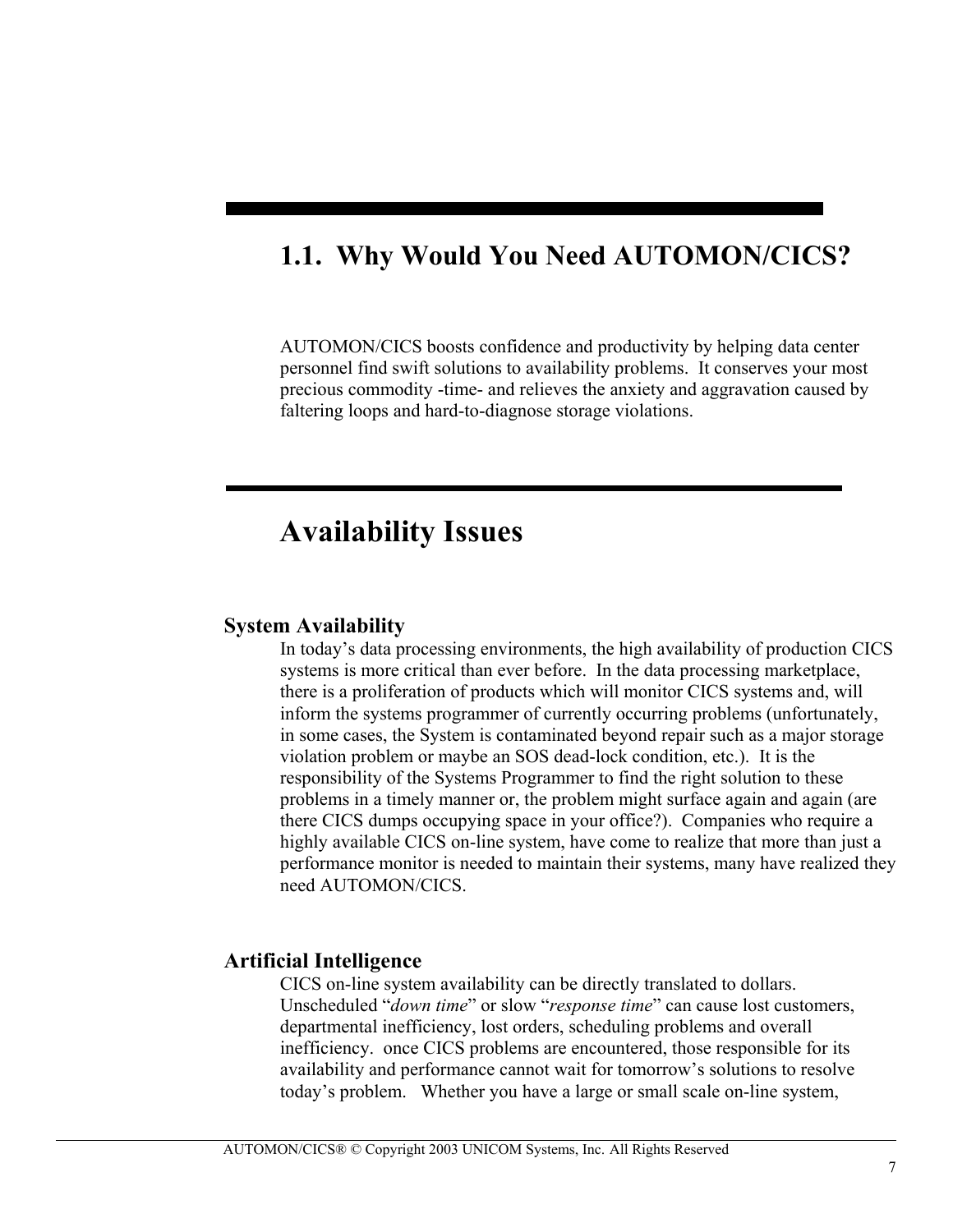AUTOMON/CICS' Artificial Intelligence technology provides immediate solutions in many aspects of CICS. These solutions allow you to operate your CICS system with minimum down time and maximum throughput. This results in a smoothly operating on-line environment and most of all satisfied end users. Post event reporting allows your system programmers to remedy the detected problems at a later time. The prime concern of AUTOMON/CICS is to buy you insurance, while at the same time reducing system programmer load and easing change control. While the package may be readily justified on the latter two items, it is your peace of mind that really counts.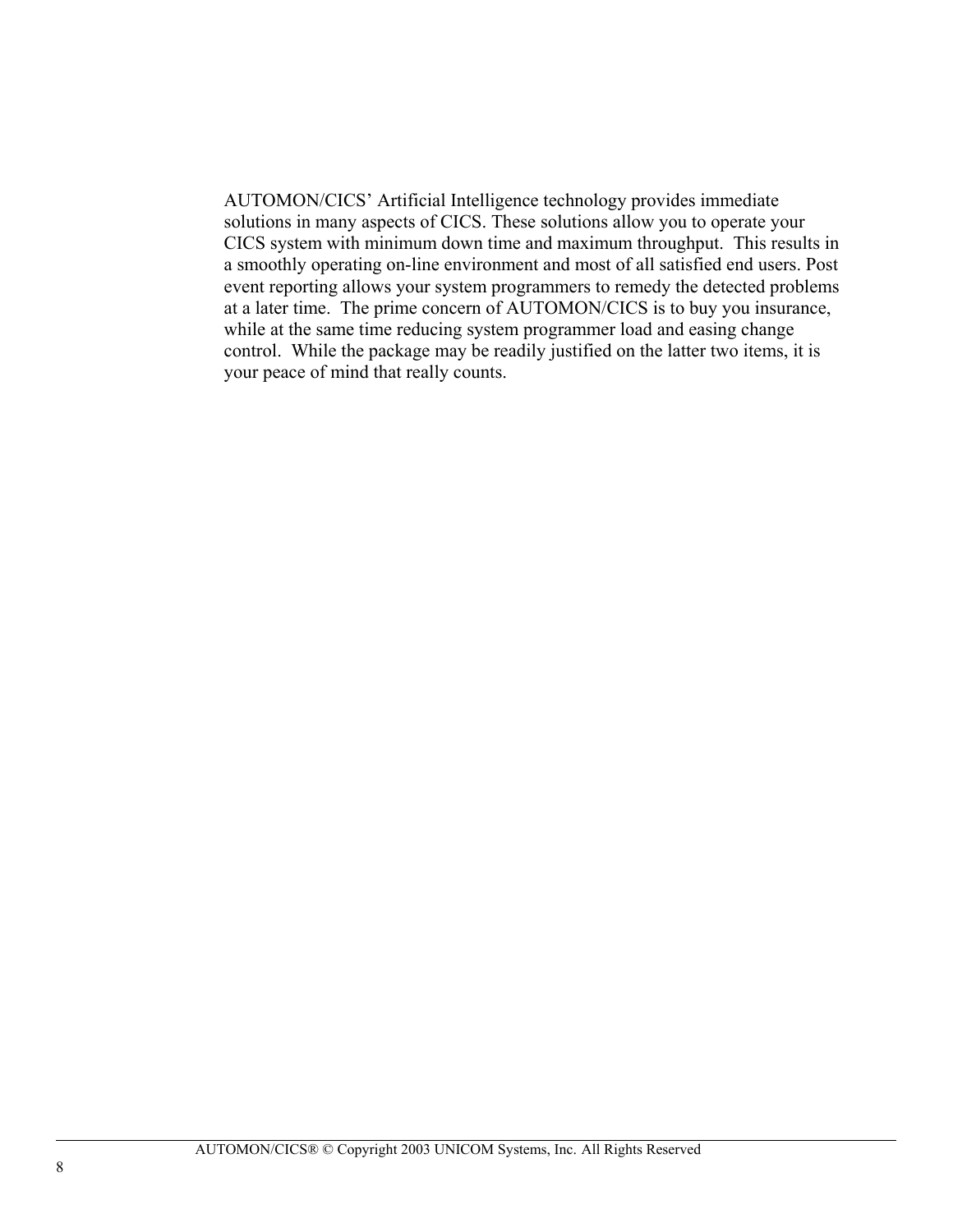## **1.2. What Does AUTOMON/CICS Do ?**

AUTOMON/CICS reduces CICS system outages via early detection of critical system problems and dynamically corrects them.

## **Automation Product**

#### **Automation**

AUTOMON/CICS offers many services to assist in the detection and processing of exceptional and abnormal conditions during the execution of the CICS system. When AUTOMON discovers an abnormal condition, it does a great deal of checking for storage corruption, loops and various other exceptional conditions. Once it identifies the CICS system problem, it will diagnose the symptoms and take corrective actions dynamically to prevent system crashes, enhance system availability and improve system performance. AUTOMON/CICS continuously captures significant activities and conditions of CICS, VTAM, VSAM and the operating system. AUTOMON/CICS will then periodically evaluate overall system performance objectives and then set severity stages (normal, warning and critical).

#### **Normal**

In normal processing, AUTOMON/CICS offer users maximum throughput by allowing all incoming and outgoing transaction requests to be processed up to the HIGH threshold values which are pre set by the systems programmer. This is known as the Green Flag Stage.

#### **Warning**

If the system is experiencing a performance problem, AUTOMON/CICS notifies the system console operator as to its cause. Simultaneously, it reduces the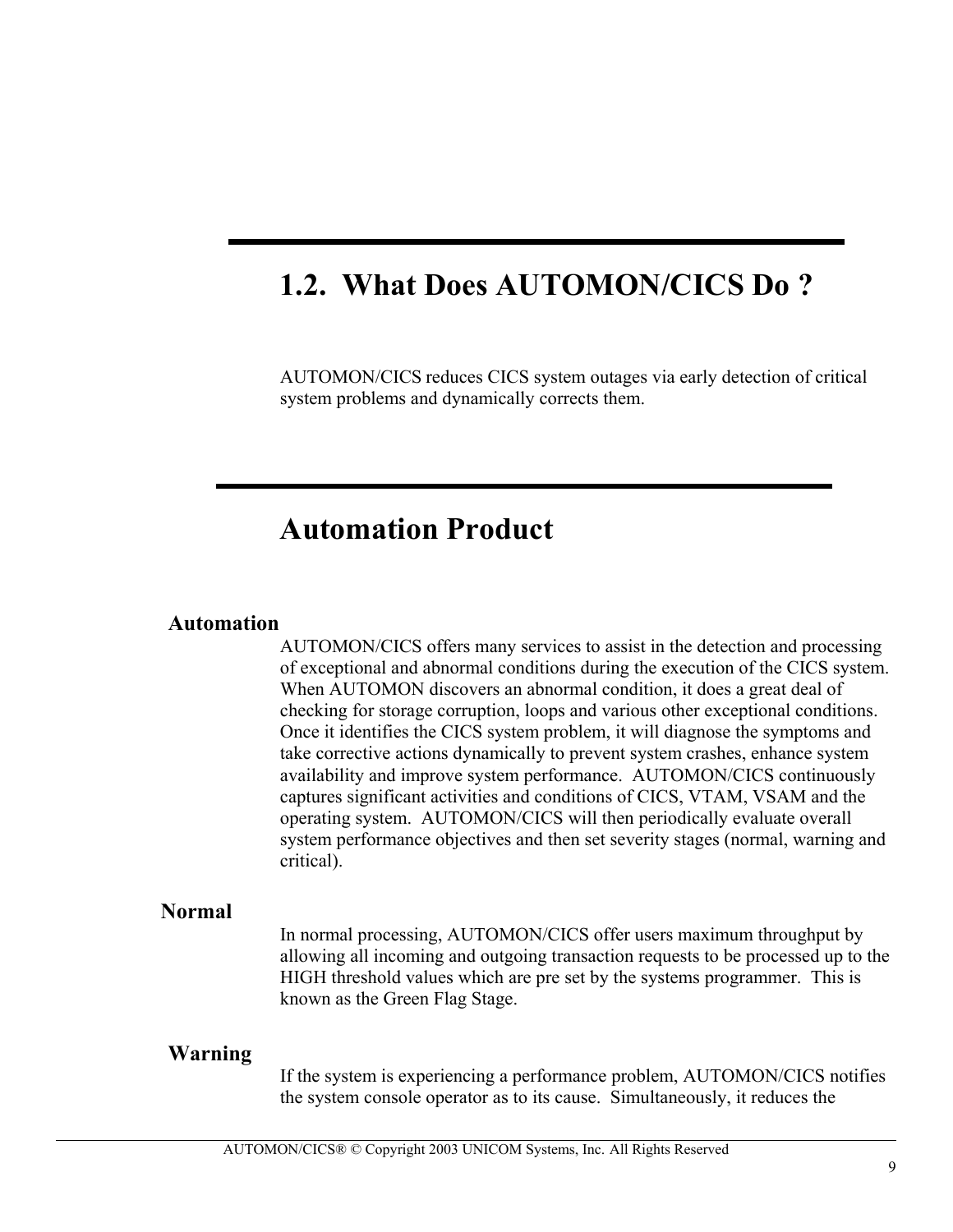incoming transaction flow by decreasing threshold values until the performance problem is resolved. This is known as the Yellow Flag Stage.

### **Action**

In a critical performance environment - system loop, short on storage, maximum tasks, resources deadlock, permanent ECB wait, storage violation, etc., AUTOMON/CICS will immediately notify the system console operator of the precise cause and will wait for the Action Cycle to expire. The Action Cycle is pre set by your systems programmer. After expiration of the Action Cycle, AUTOMON/CICS takes corrective actions to relieve the problem. This is known as the Red Flag Stage.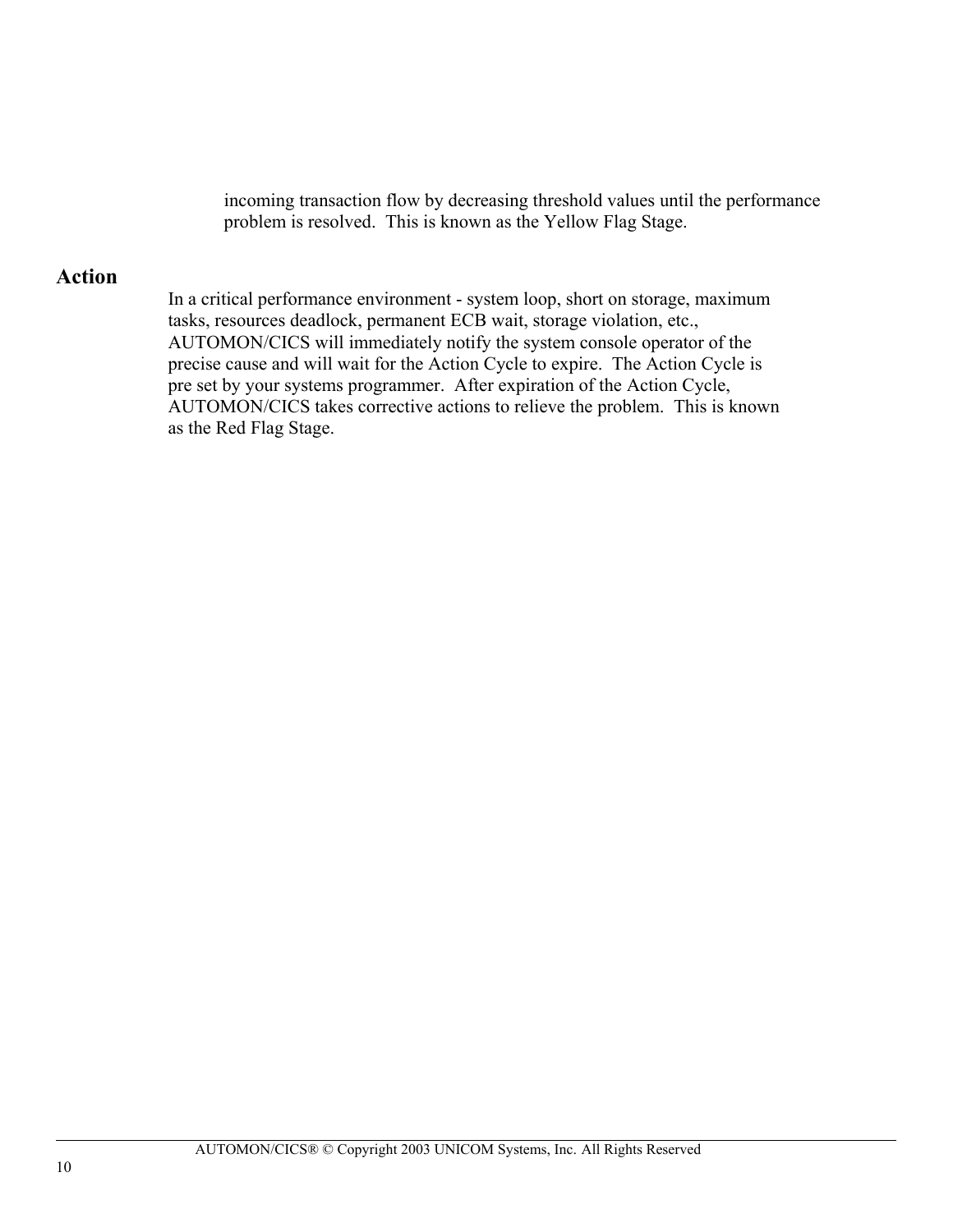## **1.3. Automatic Monitoring**

AUTOMON/CICS is an automatic monitoring facility for CICS systems.

## **Prevent System Crashes**

#### **Prevention**

It is designed to prevent various CICS system crashes, enhance system availability, improve system performance and escalate productivity. AUTOMON/CICS also provides quick debugging, comprehensive problem resolution and essential tuning information. Information such as transaction loops, transaction rate, file I/O rate, VTAM I/O rate, MRO/ISC link pending, VSAM string wait, journal switch pending, short on storage (SOS) and storage violations can be displayed online as well as captured onto a history database.

### **Ease of Use**

AUTOMON/CICS follows CICS standard conventions such as the output screen displays, PF/PA key definitions, program naming and system table suffixing so that the users who are familiar with CICS, TSO/ISPF or CMF/ICCF can be familiar with AUTOMON/CICS with great ease within a short period of training time. Using the AUTOMON/CICS viewing facility, the user can monitor one or more CICS systems with a single sign-on. This can be done through a CICS sign-on ("*UMON*") or a TSO/ISPF sign-on ("*AMON*").

AUTOMON/CICS functions act independently and the user may activate or deactivate any functions at any time.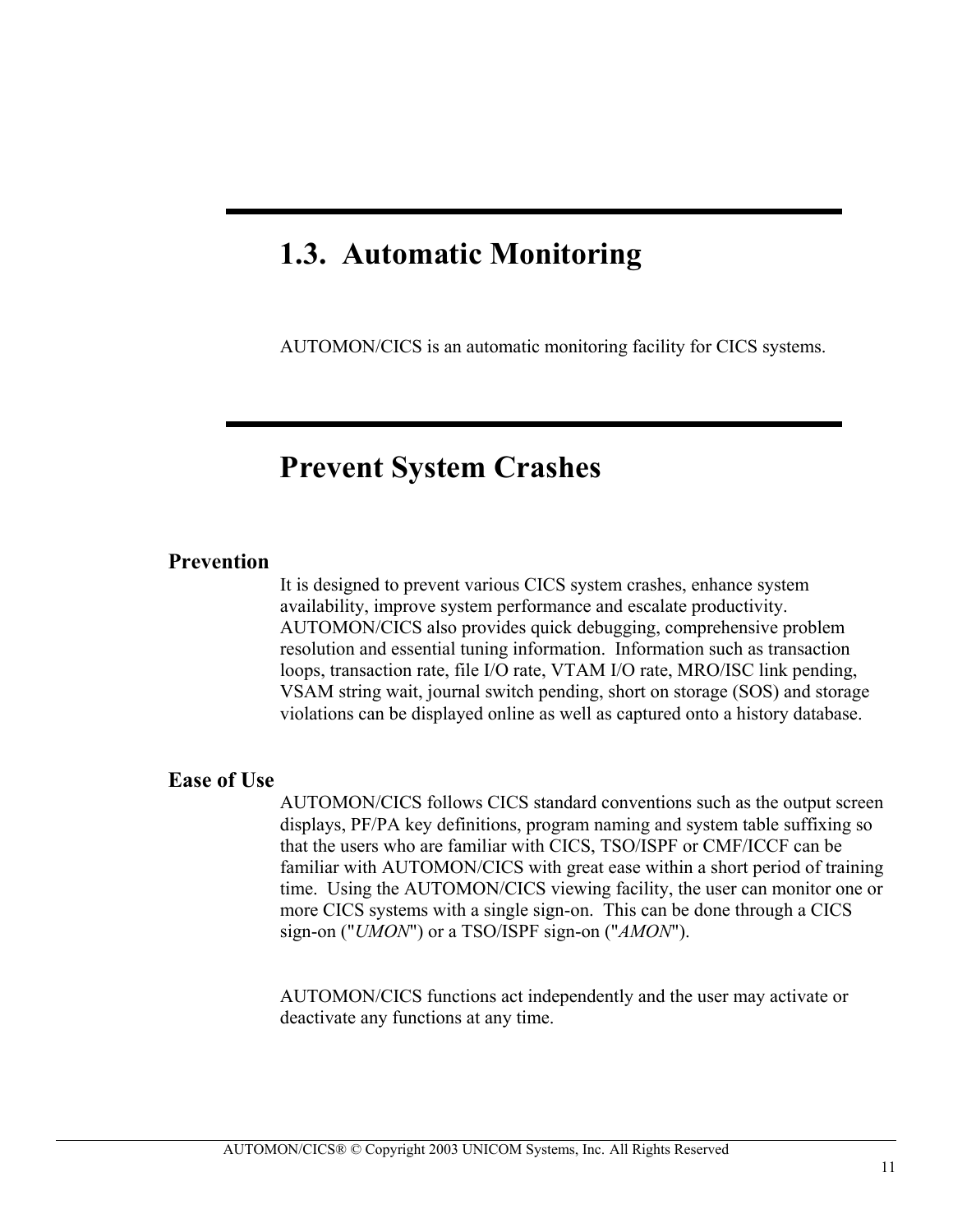## **1.4. Product Overview**

The Most Advanced CICS Action Product in the World.

## **General Overview**

#### **Detective Mechanism**

AUTOMON/CICS offers many services to assist in the detection and processing of exceptional and abnormal conditions during the execution of the CICS/VS system. When AUTOMON/CICS discovers an abend condition, it does a great deal of checking for storage corruption, loops and various other exceptional conditions. A management subtask is provided to detect and process error conditions such as system loop, short on storage, VSAM string wait, VTAM transmission deadlock, MRO/ISC link pending, MXT wait conditions, and storage corruptions.

#### **Repair Mechanism**

AUTOMON/CICS' behavior correspond to CICS. When CICS/VS is experiencing a system abend condition, a repair subtask will be activated automatically to take corrective actions to prevent a system crash. All key virtual storage areas will be checked and repaired. After the completion of the recovery stages, the control task will give control back to CICS (dispatcher domain) for the continuous process.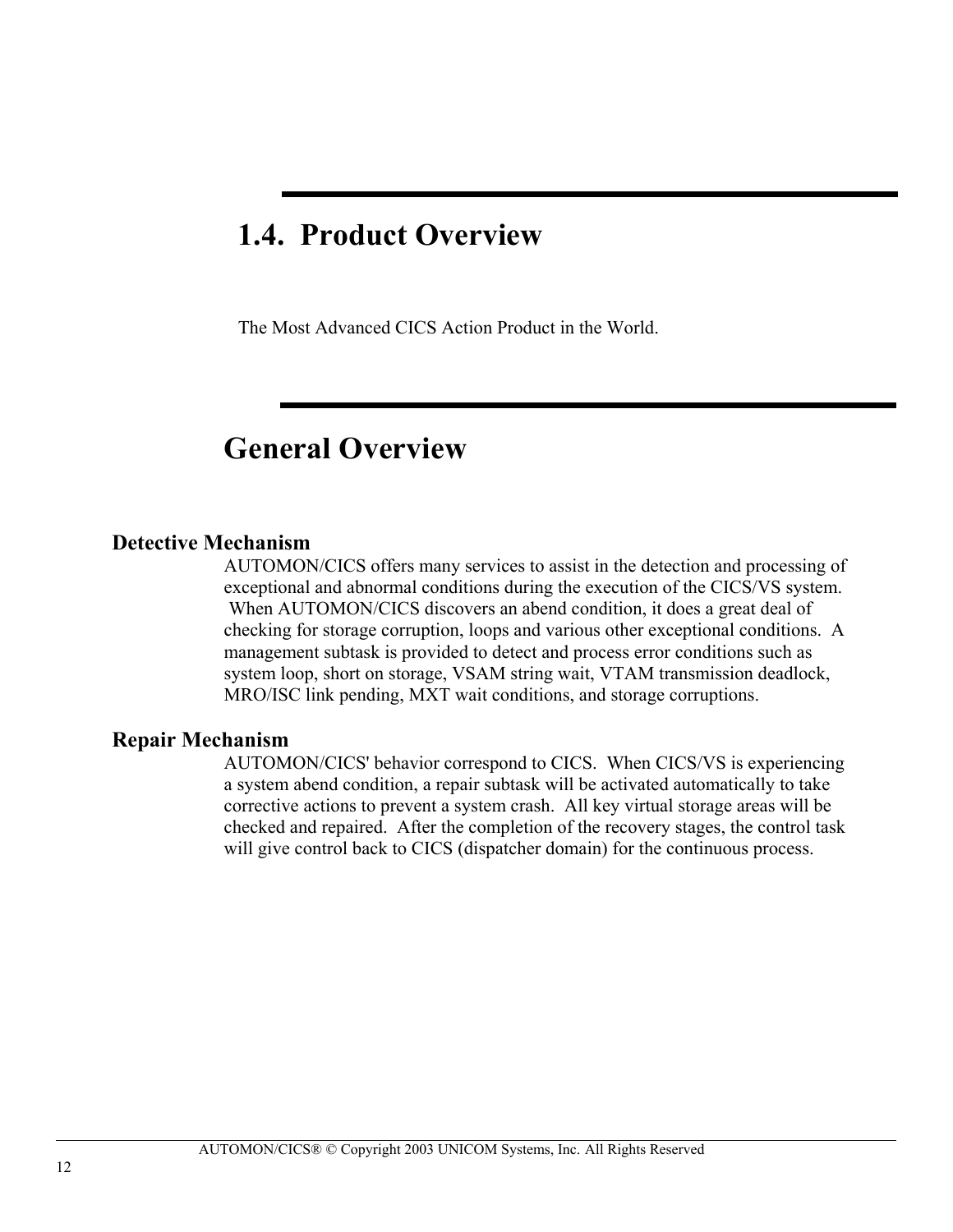## **1.4.1. Initialization Process**

## **Attachment**

### **An AMON Task**

At CICS system initialization time (PLTPI), a CICS transaction "*AMON*" will be attached. The AMON transaction then establishes the communication path with the control task, issues WAIT macro and will wait until the management subtask posts it's ECB with the request.

#### **A UMON Task**

A CICS conversational transaction "*UMON*" is also provided which can be used to display various AUTOMON/CICS generated messages. Figure 1-2 illustrates AUTOMON/CICS general architecture.



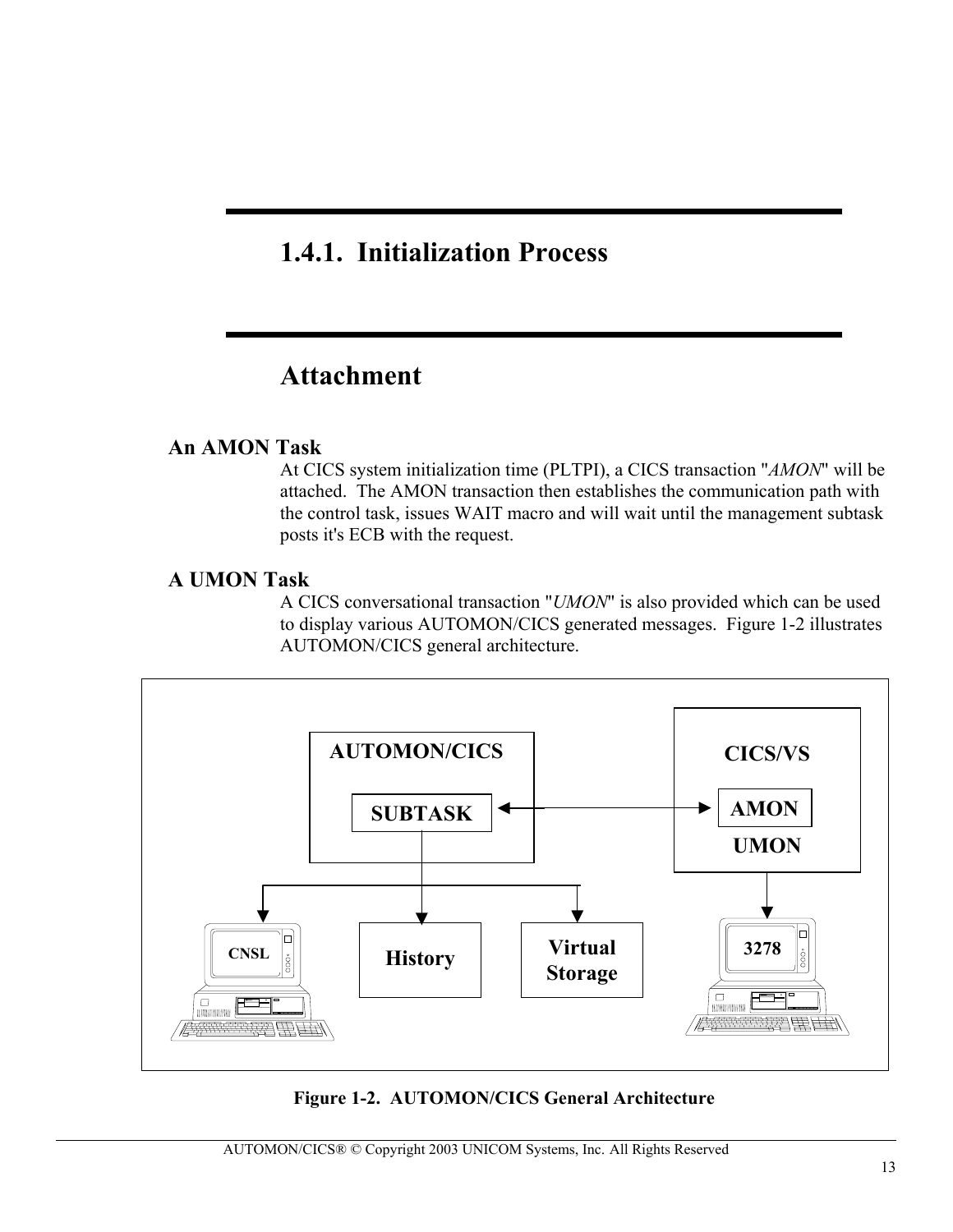## **1.4.2. Functions and Capabilities**

## **Key Features**

#### **Major Functions**

#### **AUTOMON/CICS provides the following major functions:**

- System loop detection and application loop correction.
- Prevention of short on storage and reduction of program compression cycles.
- Adjusting the MXT, AMXT and Cushion size values dynamically.
- Relief for system stress conditions.
- Storage violation detection and correction.
- Automatic recovery of System/User Abends. (U305, U409, U602, U615, etc.)
- Average transaction rate, file I/O rate, VTAM I/O rate and aux temporary storage request rate capturing.
- Detection of exception and degradation conditions.
- Automatic logging of CICS changes.
- Monitoring of multi-CICS system activity through CICS and TSO/ISPF.
- Online access to messages and abend codes.
- Logging facility. (History database)
- Online generation of AUTOMON/CICS system tables.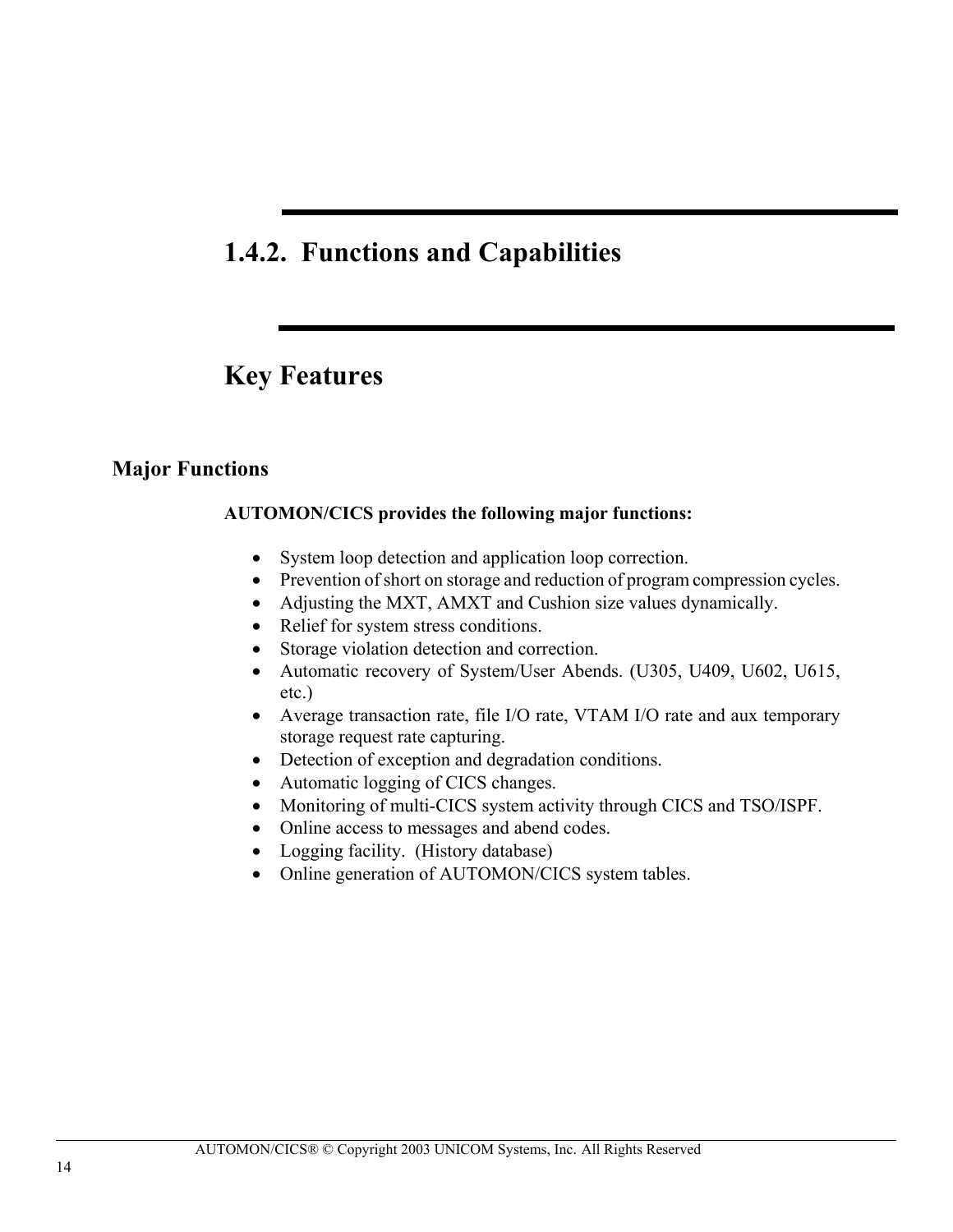## **1.4.3. Loop Detection and Correction**

ı

AUTOMON/CICS detects CICS system loops as well as transaction loops.

## **High CPU No I/O**

#### **Operating System Loop**

AUTOMON/CICS detects CICS system loops as well as transaction loops. Loop detection includes application program loop, file I/O loop, resource deadlock, single and multiple CICS macro loop, supervisor services (SVC) loop and operating system macro loop.

#### **CICS Loop**

In case of a CICS system loop, a warning message, with the name of the CICS looping module will be written to the operator's console. The operator can then notify the system programming staff and cancel CICS with a dump. Since most installations learn about system loop problems only after the field operators have called in, this quick detection could allow decisions to be made right away so that the CICS system down time would be minimized.

#### **Application Loop**

In the event of a transaction loop, the task will be purged with a transaction dump written to the CICS dump dataset after a time value specified in the AUTOMON/CICS thresholds table is expired. The PSW found in the dump would be a part of the looping instruction. An action message will be written to the user terminal, operator console, CICS job log and onto the AUTOMON/CICS history database. The user written exclude list table (XLT) can be used to bypass this purge processing or set special thresholds on a transaction level.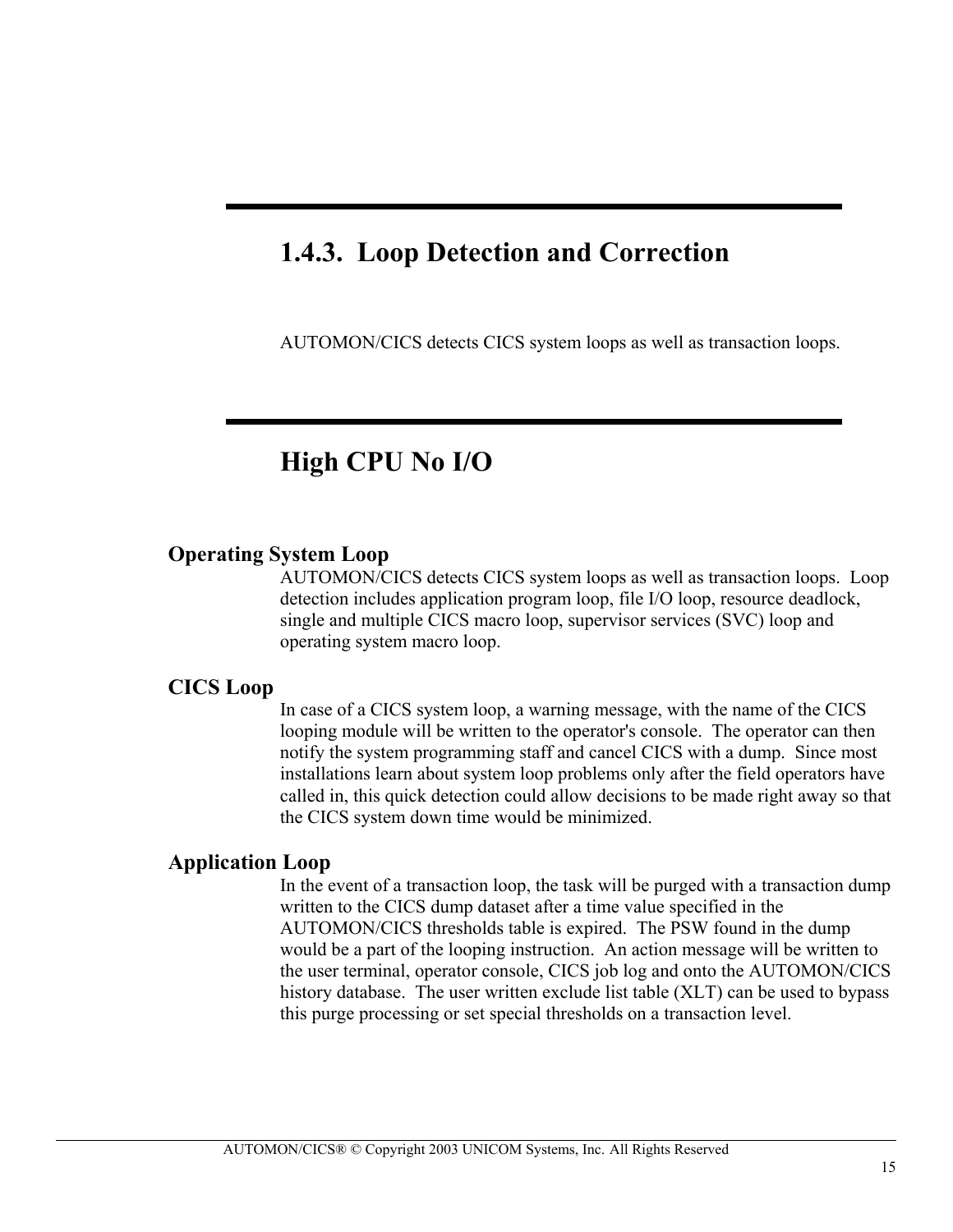## **1.4.4. Short On Storage Prevention**

AUTOMON/CICS Prevents SOS Conditions.

### **Excessive Storage Usage**

#### **Prevention**

AUTOMON/CICS detects the tasks that are using excessive storage and automatically purges that task(s) with a dump to prevent short on storage. This is done by monitoring the CICS tasks periodically and keeping track of the size of the current task's storage utilization. However, the user written exclude list tables (XLTs) could be used to bypass this purge processing.

#### **MXT Adjustment**

The maximum tasks (MXT), the maximum active (AMXT) values and Storage Cushion Size (SCS) will also be altered dynamically depending on the availability of the CICS dynamic storage area (DSA). If CICS is encountering a system stress and/or short on storage (SOS) condition, the MXT value will be set LOW to prevent further SOS conditions after recovery of the initial short on storage. The MXT value will be increased later on up to the pre-defined HIGH value depending on DSA availability and various other system considerations. The MXT value will be adjusted dynamically all throughout the life of CICS to allow maximum throughput and greater system availability. Using the "*UMON*" CICS transaction, the user can dynamically alter the LOW and HIGH MXT threshold values online.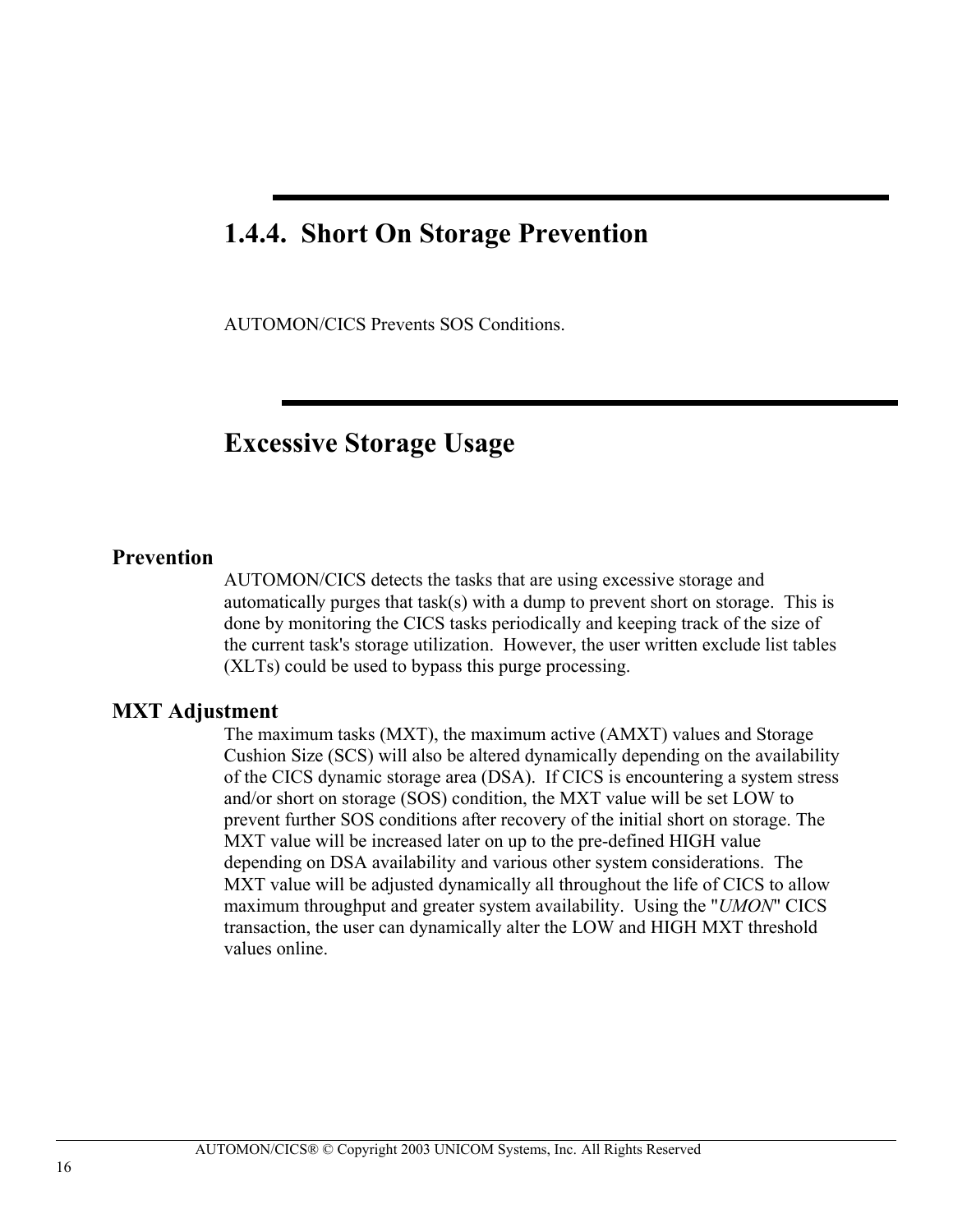## **1.4.5. Storage Violation Detection**

ı

AUTOMON/CICS detects and repair the storage violation immediately and notifies the operator.

## **Storage Overlay**

#### **Storage Violation**

Storage violation is the most common and critical problem in CICS. Yet, it is the most time consuming process to find (if not impossible) which transaction and program is causing such violation. It is difficult because CICS normally frees certain types of storage during the processing of the task and CICS usually discovers a storage overlay at task detach time, which is after the fact in most cases.

#### **Recovery**

AUTOMON/CICS detects the storage violation immediately and notifies the operator. This powerful message contains the transaction ID, terminal name, total storage violation count, storage accounting information, address of the bad storage and data. When AUTOMON/CICS discovers a storage violation, it first issues a warning message with the time stamp on it and then tries to recover the bad storage on behalf of the task. Storage violations has been caused by a program writing to an area it does not own, but you probably have no idea at the outset which program is at fault. Look carefully at the content of the overlay using the AUTOMON/CICS history log, because it could help you to identify the transaction that caused the error. If you have no idea which transaction is causing the overlay, you may need to activate an AUTOMON/CICS user exit program (CSHXMGPB).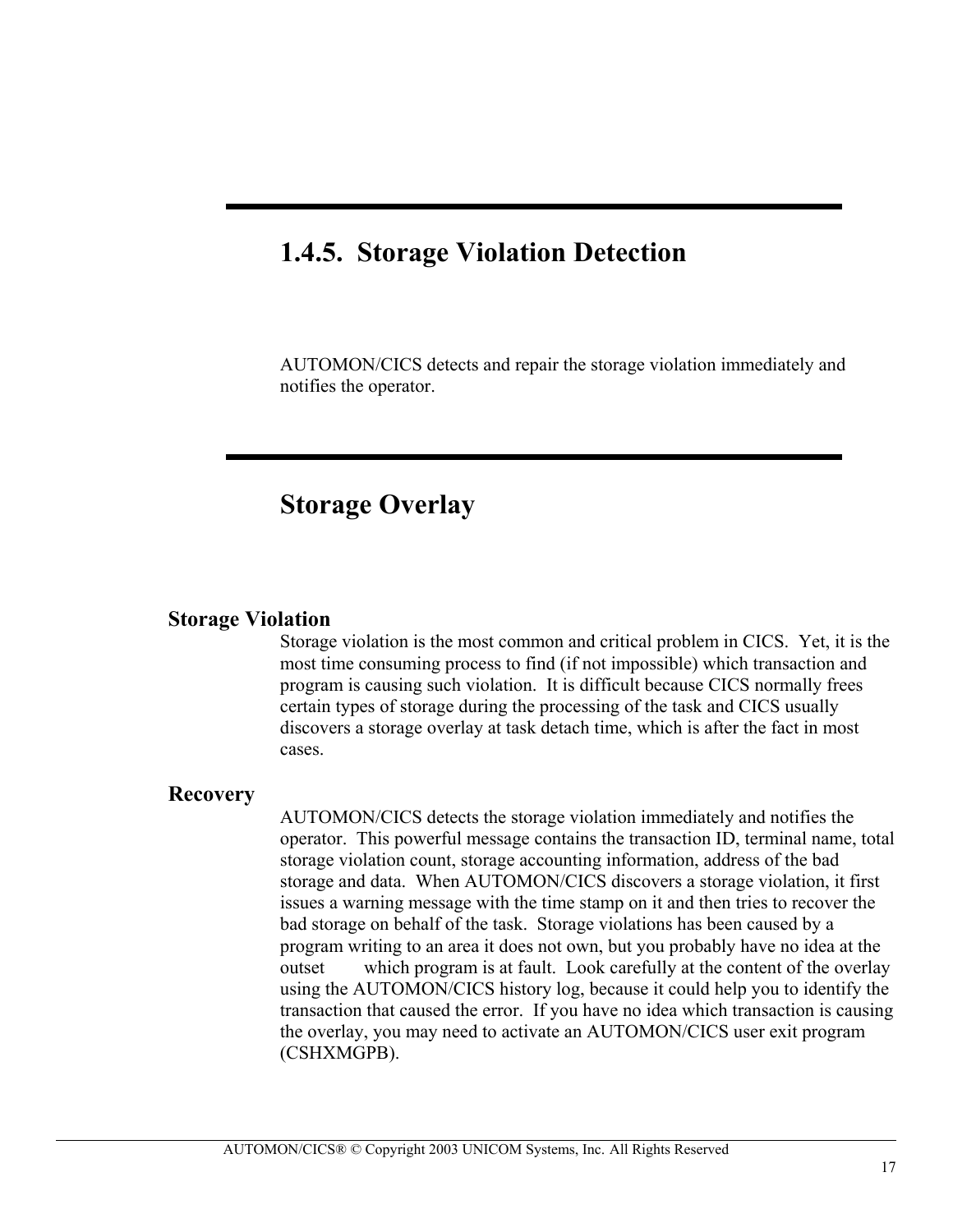#### **Detection**

AUTOMON/CICS can detect storage violations when:

- 1. The duplicate storage accounting area (SAA) or the initial SAA of a TIOA storage element has become corrupted.
- 2. The leading storage check zone or the trailing storage check zone of a usertask storage element has become corrupted.
- 3. The subpool control area (SCA) or storage element descriptor (SCE) or free storage descriptor (SCF) chain has become corrupted.

AUTOMON/CICS detects storage violations involving TIOAs by checking the SAA chains when it's detective mechanism receives control. AUTOMON/CICS detects storage violations involving user-task storage by checking the storage check zones of an element if user-task storage when it's detective mechanism receives a control.

The fact that the SAA or storage check zone is overlaid some time before it is detected does not matter too much for user storage where the trailing storage check zone has been overlaid, because the transaction whose storage has been violated is also very likely to be the one responsible for the violation. It is fairly common for transactions to write data beyond the end of the allocated area in a storage element and into the check zone.

The situation could be more serious if the leading check zone has been overlaid, because in that case it could be that some other unrelated transaction was to blame. However, storage elements belonging to individual tasks are likely to be more or less contiguous, and overwrite could extend beyond the end of one element and into the next.

Finding the offending transaction when the duplicate SAA of a TIOA storageelement has been overlaid might not be so straightforward. This is because TIOAs tend to have much longer lifetimes than tasks, because they wait on the response of terminal operators. However AUTOMON/CICS techniques for AUTOMON/CICS-detected violations still apply.

If you are unable to identify the cause of the storage violation, contact your UNICOM Support Center. They may suggest coding an AUTOMON/CICS user exit to detect the storage violation.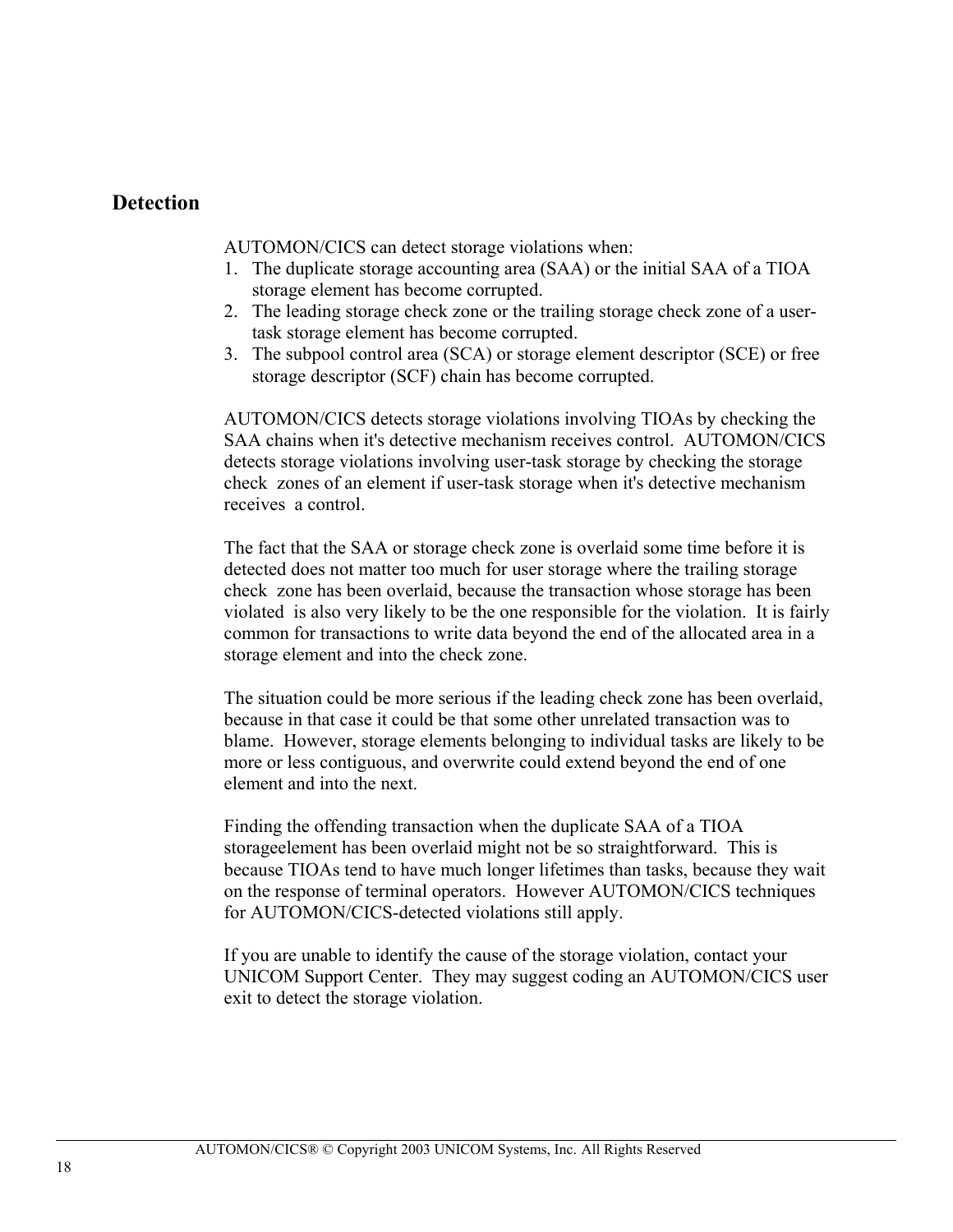## **1.4.6. System/User Abend Automatic Recovery**

AUTOMON/CICS System Recovery Program (CSHASRP) will be attached automatically to perform recovery.

## **System Failure**

#### **(E)SPIE/ESTAE**

Whenever CICS encounters an abnormal termination condition as a result of ESPIE/ESTAE operating system abends, AUTOMON/CICS System Recovery Program (CSHASRP) will receive control. CSHASRP will notify the operator immediately, suspend the CICS TCB and performs eight (8) abend recovery stages automatically to identify and potentially repair the problems. Figure 1-3 illustrates AUTOMON/CICS System/User Recovery Functions. Each abend recovery stage has its own master, warning and action flags and you may program different combination of flags temporarily or permanently. AUTOMON supports multiple sets of stages and you may create unlimited combination of stages and assign unique set of stages to one or a group of different CICS systems.

Some functions, such as some security calls and some file control calls made to database, are issued under an operating system subtask which handles its own abend recovery. AUTOMON/CICS recovery processing is not involved in such recovery.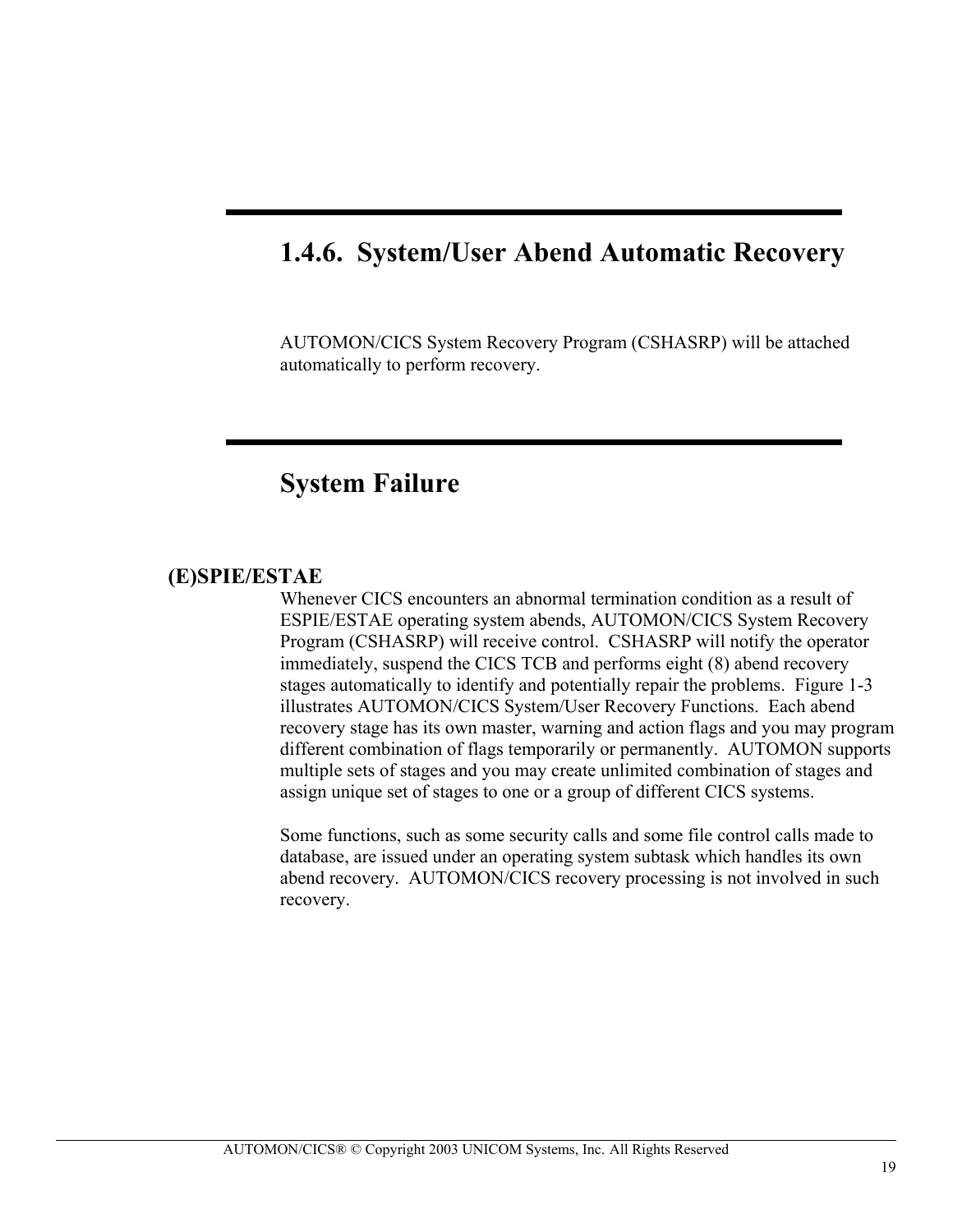### **Abend Codes**

#### **AUTOMON/CICS intercepts the following System/User Abends:**

S047, S04D, S052, S053, S0C1, S0C2, S0C3, S0C3, S0C4, S0C5, S0C6, S0C7, S0C8, S0C9, S0CA, S0CB, S0CC, S0CD, S0CE, S0CF, S0F8, S101, S102, S104, S106, S10A, S10B, S10E, S112, S12F, S130, S133, S178, S201, S202, S204, S205, S206, S230, S238, S23E, S301, S305, S306, S522, S722, S722, S804, S806, S80A, S878, U305, U308, U403, U405, U409, U501, U504, U505, S519, U519, U602, U603, U608, U612, U613, U615, U900, U902, U2304, U2307, U2308, U2309, U4032, etc.

Some system abends, such as a program check in a CICS management module such as DFHTCP/DFHKCP which the CICS system recovery program (DFHSRP) forces it to abend, AUTOMON/CICS recovery processing is not involved in such an abend. A program check is detected by the hardware, for example trying to write over protected storage. Register 13 points at the CSA and register 12 points at the TCA for the system task being abended. The abend code is in TCAPCAC. The address of the PPT entry for the program being executed will be in TCAPCTA.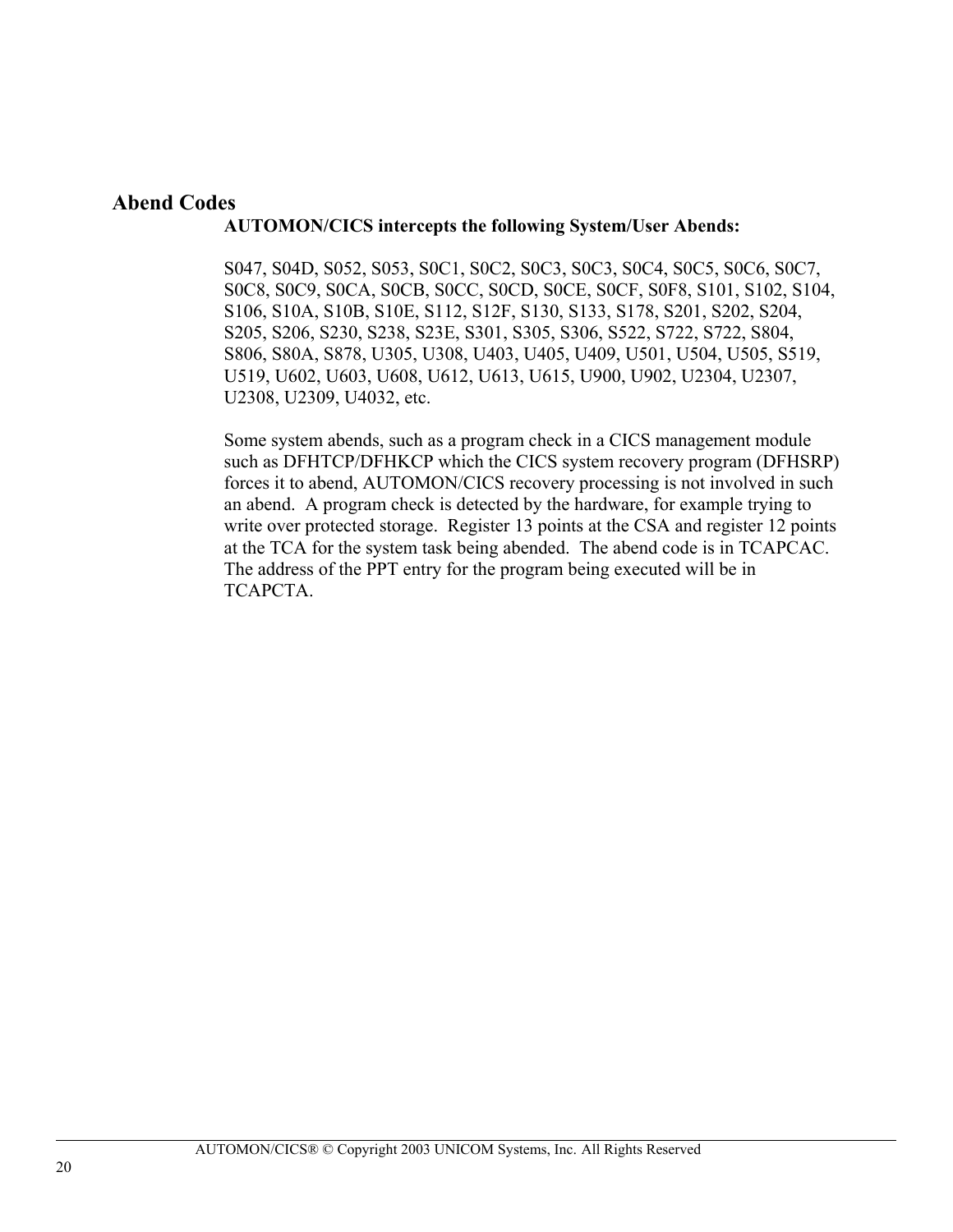

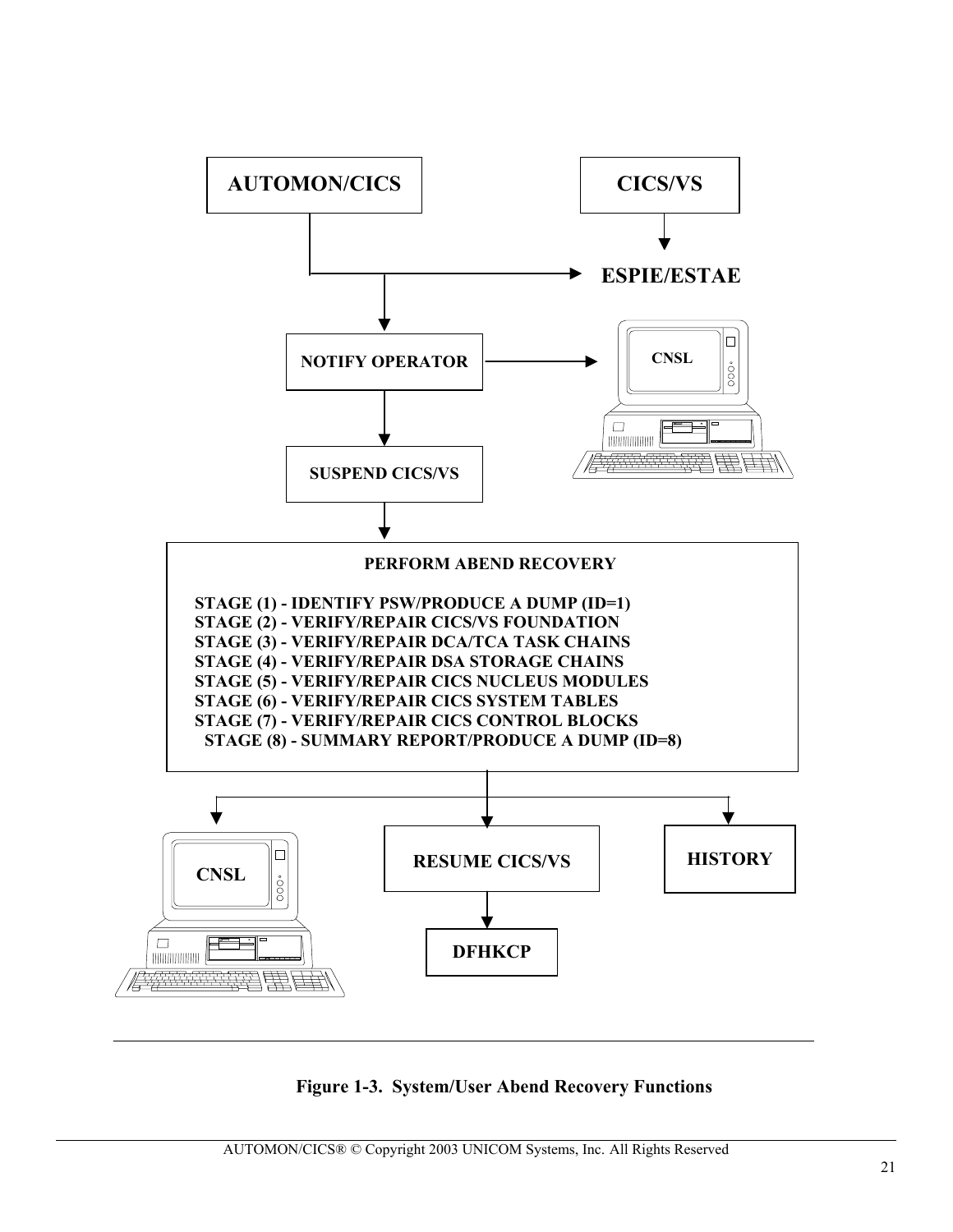## **1.4.7. Performance Data Capturing**

The number of units of processing successfully completed per second will be captured by AUTOMON/CICS.

## **Performance Record**

### **Events Recording**

The number of units of processing successfully completed per second will be captured by AUTOMON/CICS. The data such as recording unit time, current rate, average rate, high water mark, and high water mark hit time will be captured by transactions, file I/Os, VTAM transmissions, and aux temporary storage requests.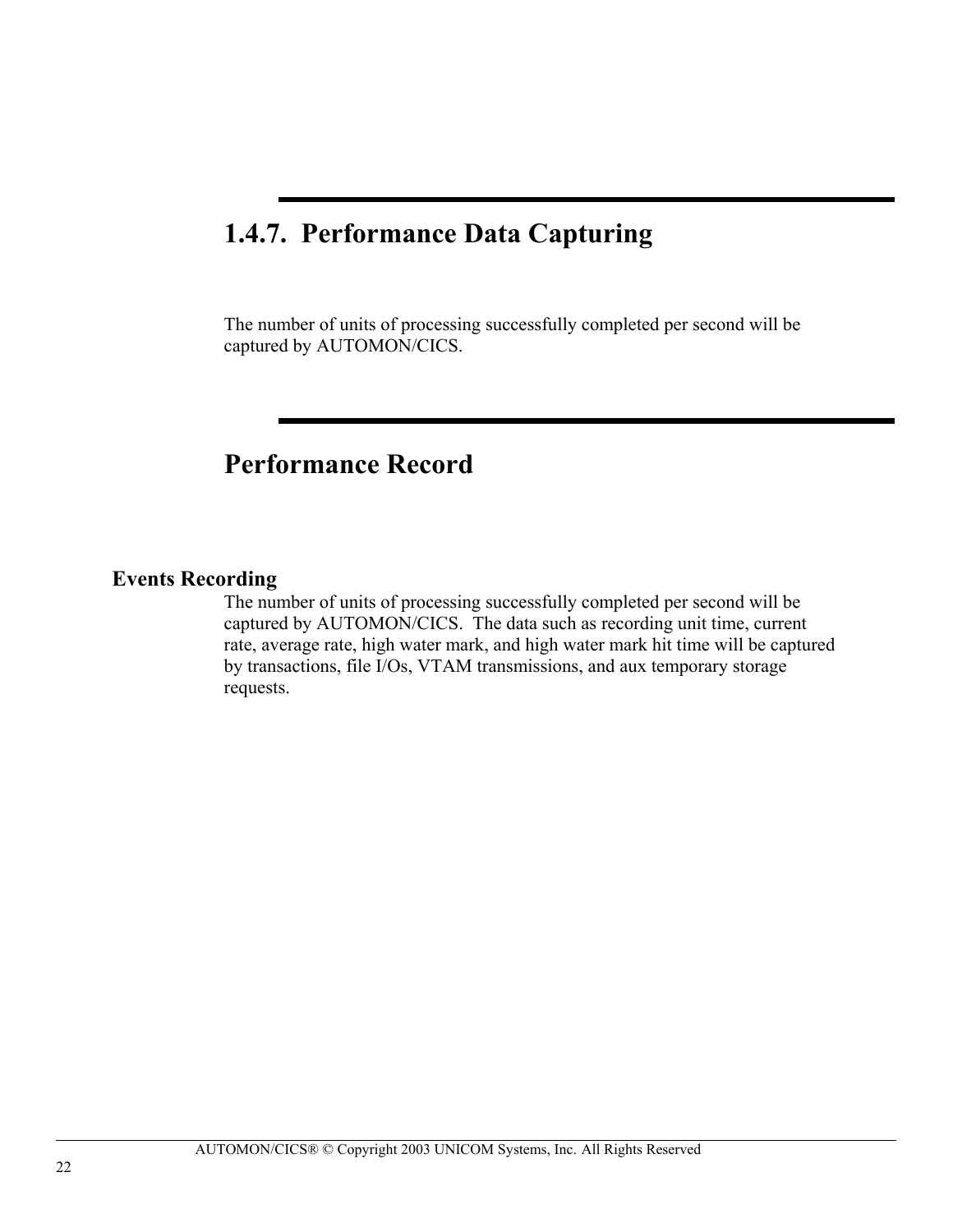## **1.4.8. Exceptional/Degradational Conditions**

AUTOMON/CICS Detects Exceptional and/or Degradational Conditions.

## **Performance Problem**

#### **Thresholds**

When CICS is experiencing a "*slow-down*", you need to identify the precise cause of the system bottlenecks. The bottlenecks could be in the CPU, paging, file I/O, VTAM link, or simply too many CICS users are logged on. AUTOMON/CICS will help you to identify these potential performance constraints and system resource utilization bottlenecks. AUTOMON/CICS checks CICS variables constantly against pre defined threshold values. If any CICS variables are gone over or below the limit of pre-defined EXC/DEG threshold values, AUTOMON/CICS will warn the system console operator immediately.

#### **Exception**

#### **AUTOMON/CICS detects exceptional conditions such as:**

Dynamic storage area usage, auxiliary temporary storage usage, VSAM string wait, VTAM receive any high water mark, MRO/ISC link hang, journal switch pending, storage dumps and MXT conditions.

#### **Degradation**

#### **AUTOMON/CICS detects degradational conditions such as:**

File I/O wait, page wait, resource deadlock, storage wait, excessive number of active, suspended, dispatchable and non-dispatchable tasks. A CICS transaction, "*UMON*", is provided to alter the EXC/DEG threshold values temporarily or permanently.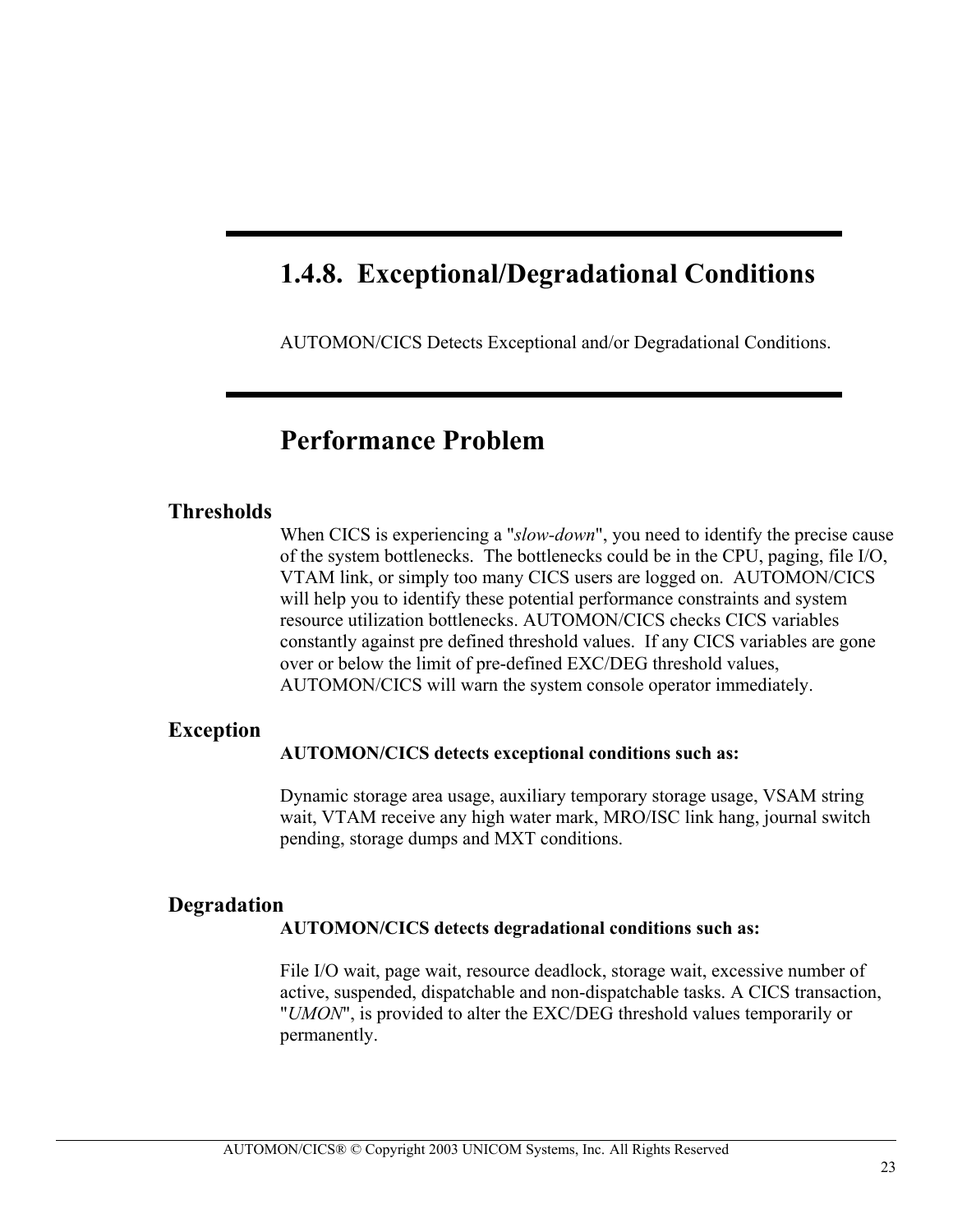## **1.4.9. Automatic Logging of CICS Changes**

CICS changes will be logged by AUTOMON/CICS.

## **CICS Parameter Changes**

### **Automatic Logging**

AUTOMON/CICS provides a logging facility. CICS changes such as MXT, AMXT, ICV, ICVR, ICVS, ICVTSD, storage cushion size, IOCP, trace on off, CMF on|off and VTAM open|close will be logged with a time stamp on it so that you are able to identify which CICS system variables were changed. Any CICS changes made by AUTOMON/CICS will also be logged.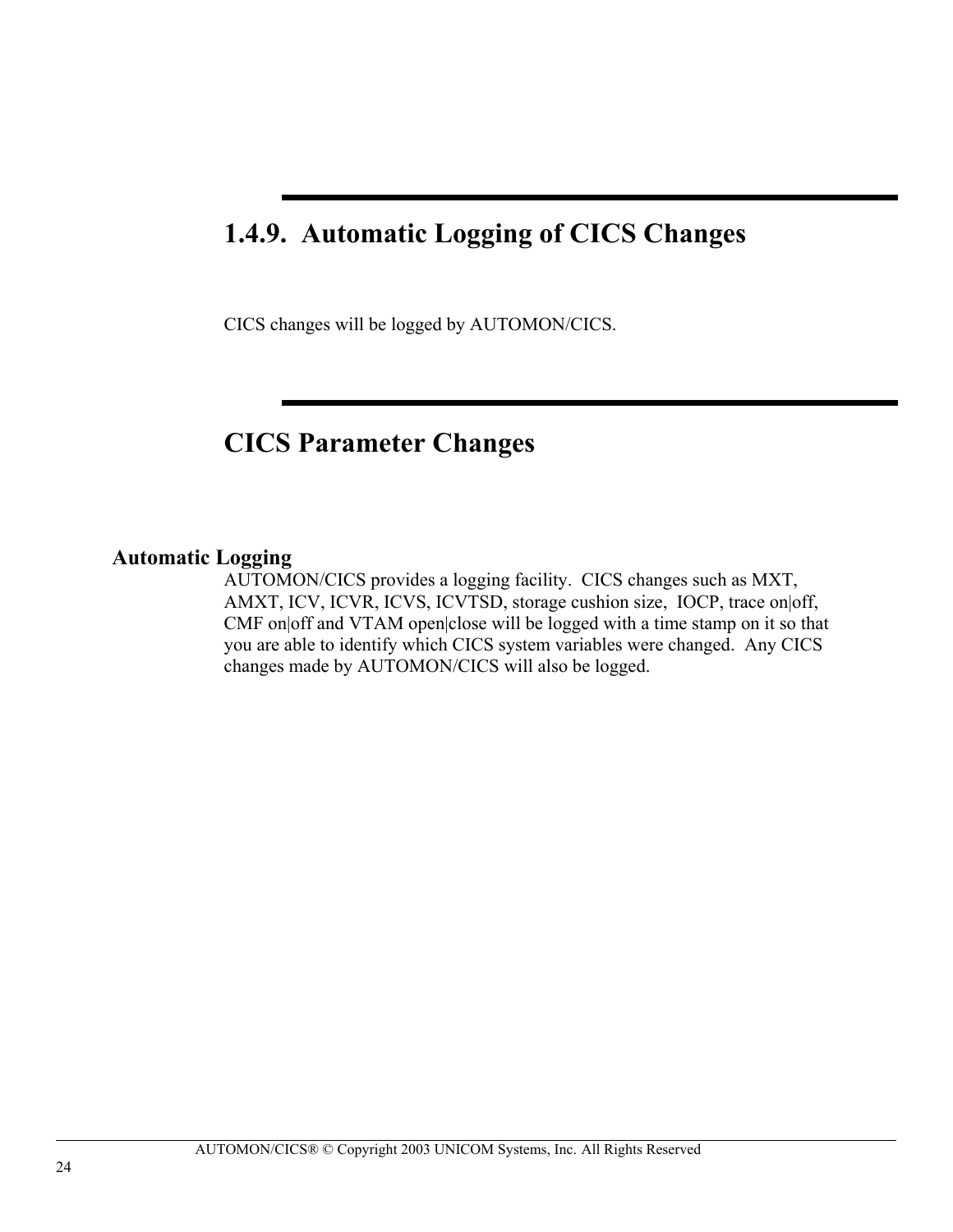## **1.4.10. Multiple CICS System Online Monitor**

One or More CICS Activities Can Be Monitored.

## **Multiple System Monitoring**

### **Online Monitoring**

Multiple CICS system activities, including across different CPUs, can be viewed either through a CICS terminal or TSO/ISPF. (you do not need MRO/ISC links). This unique facility provides the user with a centralized online monitoring capability for multi-CICS systems with just one single logon to any CICS terminal or TSO/ISPF. In using this facility, the user can identify not only individual CICS problems but also system wide problems affecting all CICS regions. Figure 1-4 illustrates Multiple CICS Systems Online Monitor.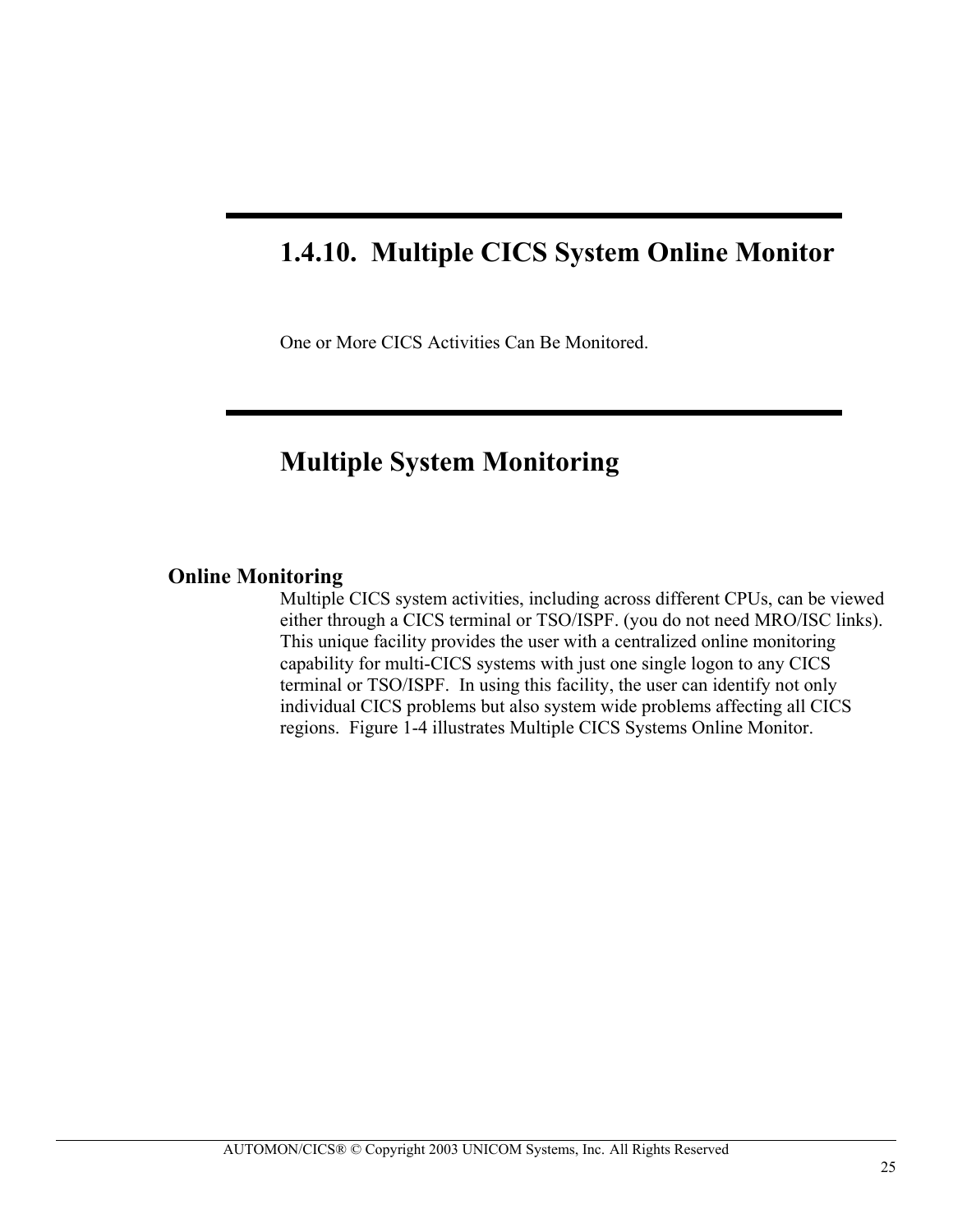

Figure 1-4. Multiple CICS Systems Online Monitor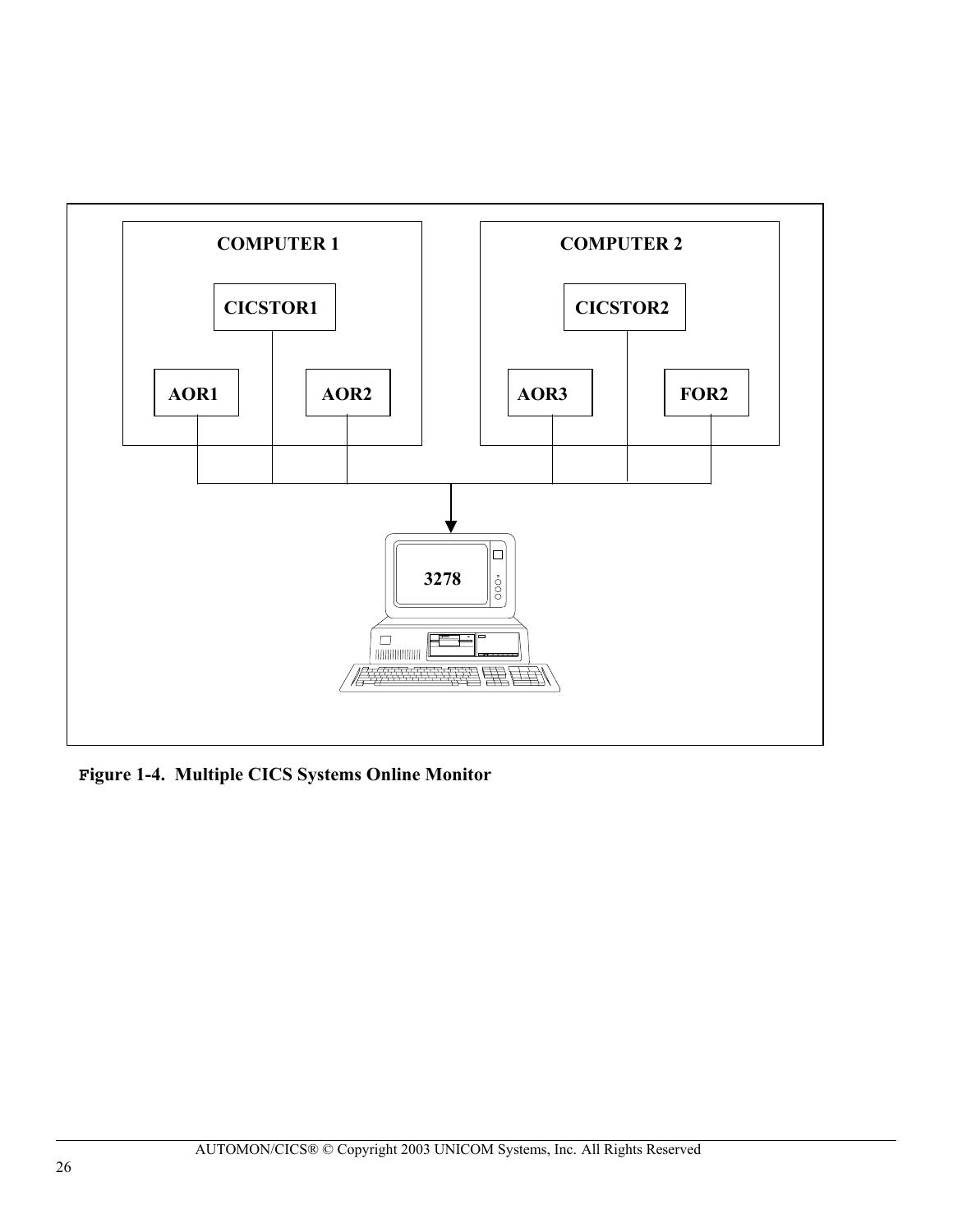## **1.4.11. Messages and Abend Codes Online Access**

AUTOMON/CICS provides online access to CICS and AUTOMON/CICS messages and abend codes.

## **Online Access**

#### **Messages and Codes**

AUTOMON/CICS provides online access to CICS and AUTOMON/CICS messages and abend codes. Messages or abend codes can be selected by entering a specific error message number. Standard PA/PF key is also supported to print screen, scroll backward and scroll forward.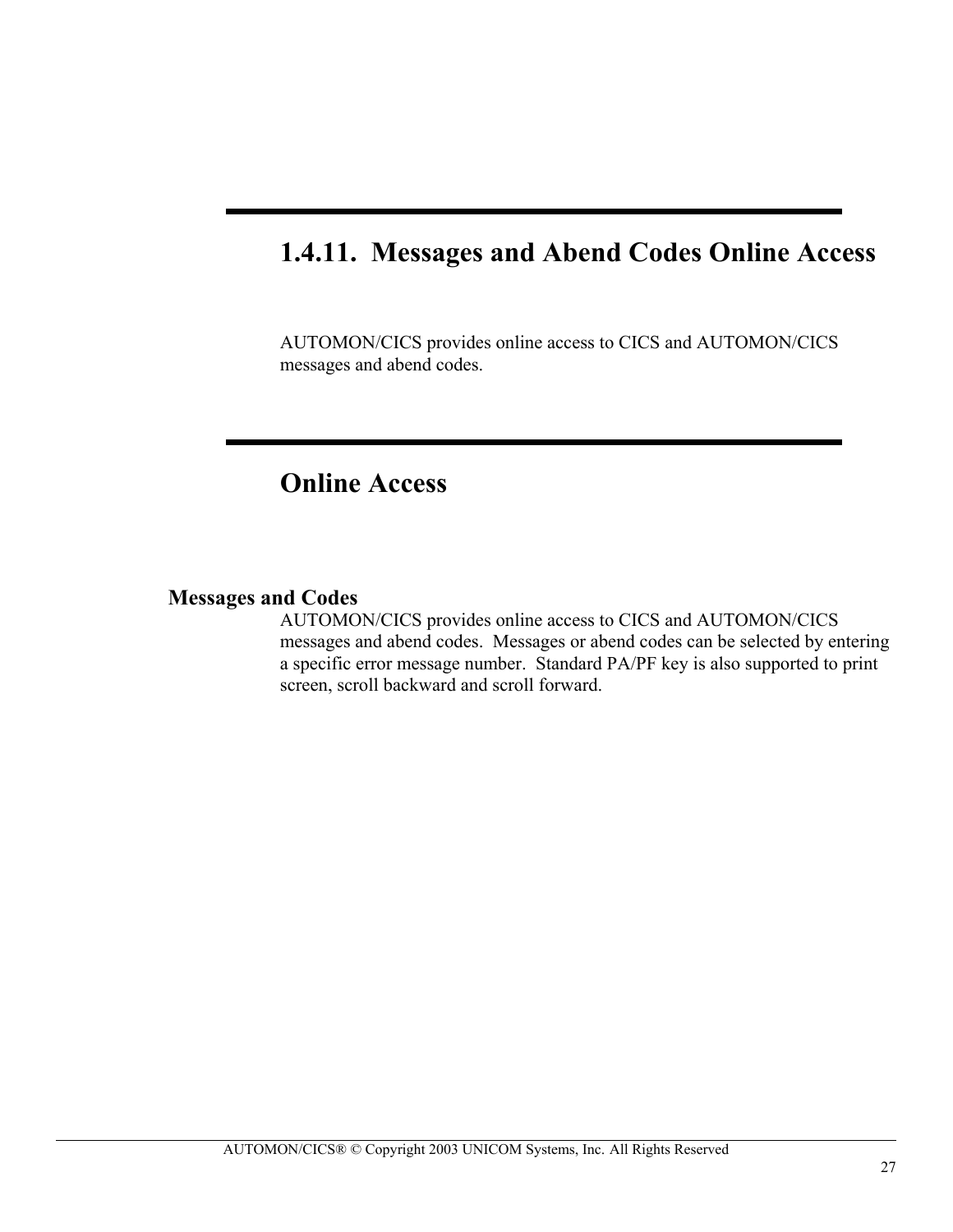## **1.4.12. Logging Facility (History Database)**

AUTOMON/CICS Provides a Logging Facility.

## **History Database**

### **Recording Messages**

AUTOMON/CICS optionally records all of the AUTOMON/CICS messages onto the history database. This facility can be used to retrieve prerecorded historical information for the purpose of identifying pre-existing problems. To utilize this facility, you must define AMON001 VSAM file and specify AUX=YES in the AUTOMON/CICS initialization table (AIT).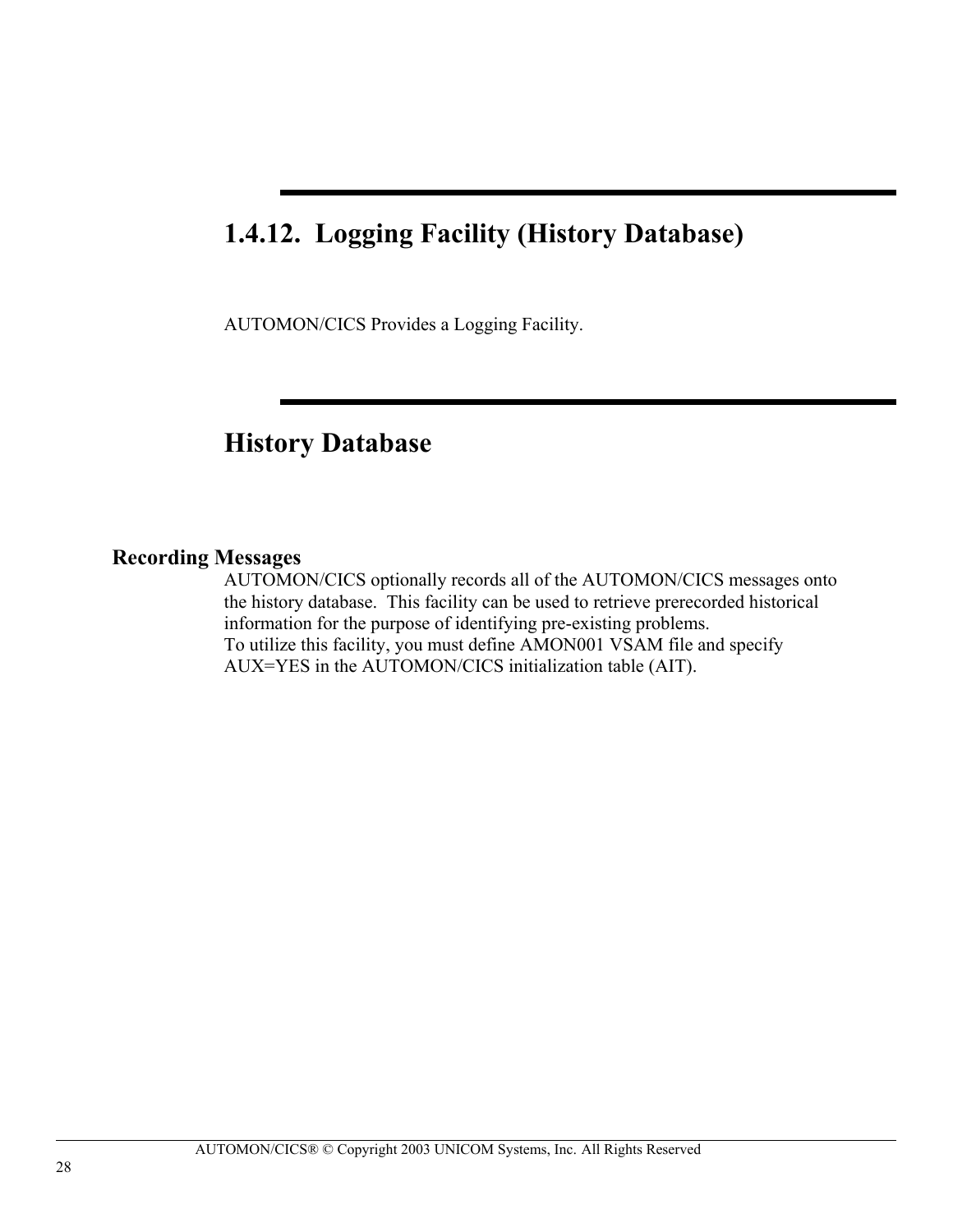## **1.4.13. AUTOMON/CICS System Tables**

AUTOMON/CICS Requires a Several System Tables.

## **Threshold Tables**

### **AUTOMON/CICS Tables**

AUTOMON/CICS optionally requires seven system tables. AUTOMON/CICS will use a set of default threshold values unless overridden via the AUTOMON/CICS system tables. These tables are maintained online and no assembly is required. AUTOMON/CICS System Tables are listed in Figure 1-5.

| <b>TABLE</b>  | <b>DESCRIPTION</b>                              |
|---------------|-------------------------------------------------|
| <b>APPLID</b> | Specify which AIT to use at initialization time |
| <b>AIT</b>    | Specify which XLT, THT, EXC, DEG and SRT to use |
| <b>XLT</b>    | Specify trans/program IDs to be ignored         |
| <b>THT</b>    | Specify various flags, cycles and thresholds    |
| EXC           | Specify exceptional condition thresholds        |
| <b>DEG</b>    | Specify degradational condition thresholds      |
| <b>SRT</b>    | Specify which abend recovery stages to perform  |
|               |                                                 |

#### **Figure 1-5. AUTOMON/CICS System Tables**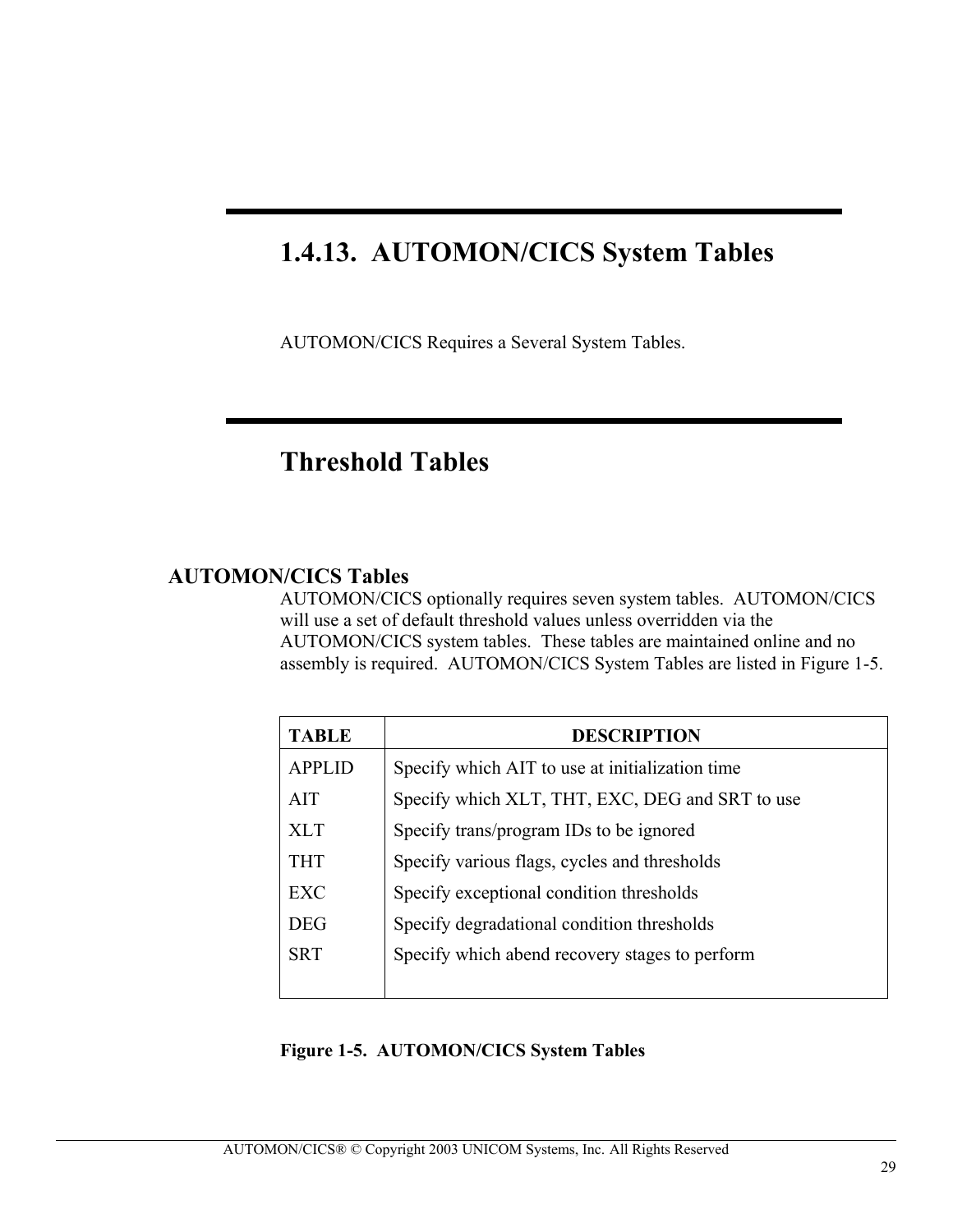## **1.5. Related Products and Publications**

This section describes AUTOMON/CICS related products and publications.

## **Related Products**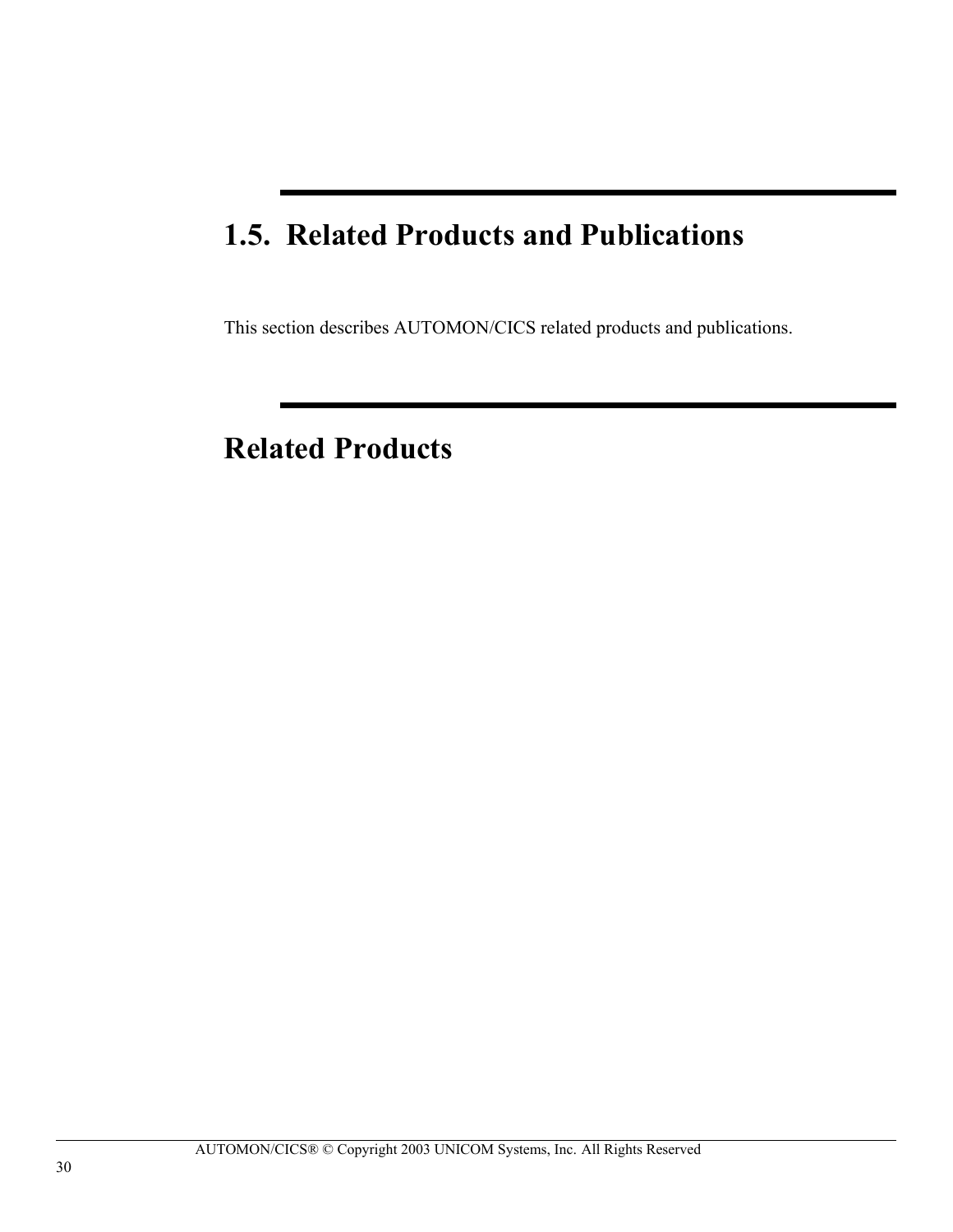## **1.5.1. UNIMON/CICS**

UNIMON/CICS ia a program proprietary of UNICOM Systems, Inc. It is an online performance monitor for CICS/VS systems. It combines features of reliability, flexibility, and recoverability for the user's benefit.

## **General Overview**

## **Overview**

It is designed to provide support to the data processing manager, systems programmer, operator and other concerned users and will provide the following:

- Application problem determination and resolution
- Online display of CICS error messages and abend codes
- CICS problem determination and resolution
- Resource utilization and tuning
- VTAM and VSAM LSR utilization
- MRO and ISC link utilization
- Paging and real storage utilization
- Display and zap virtual storage
- Online display of the trace table
- Purge CICS tasks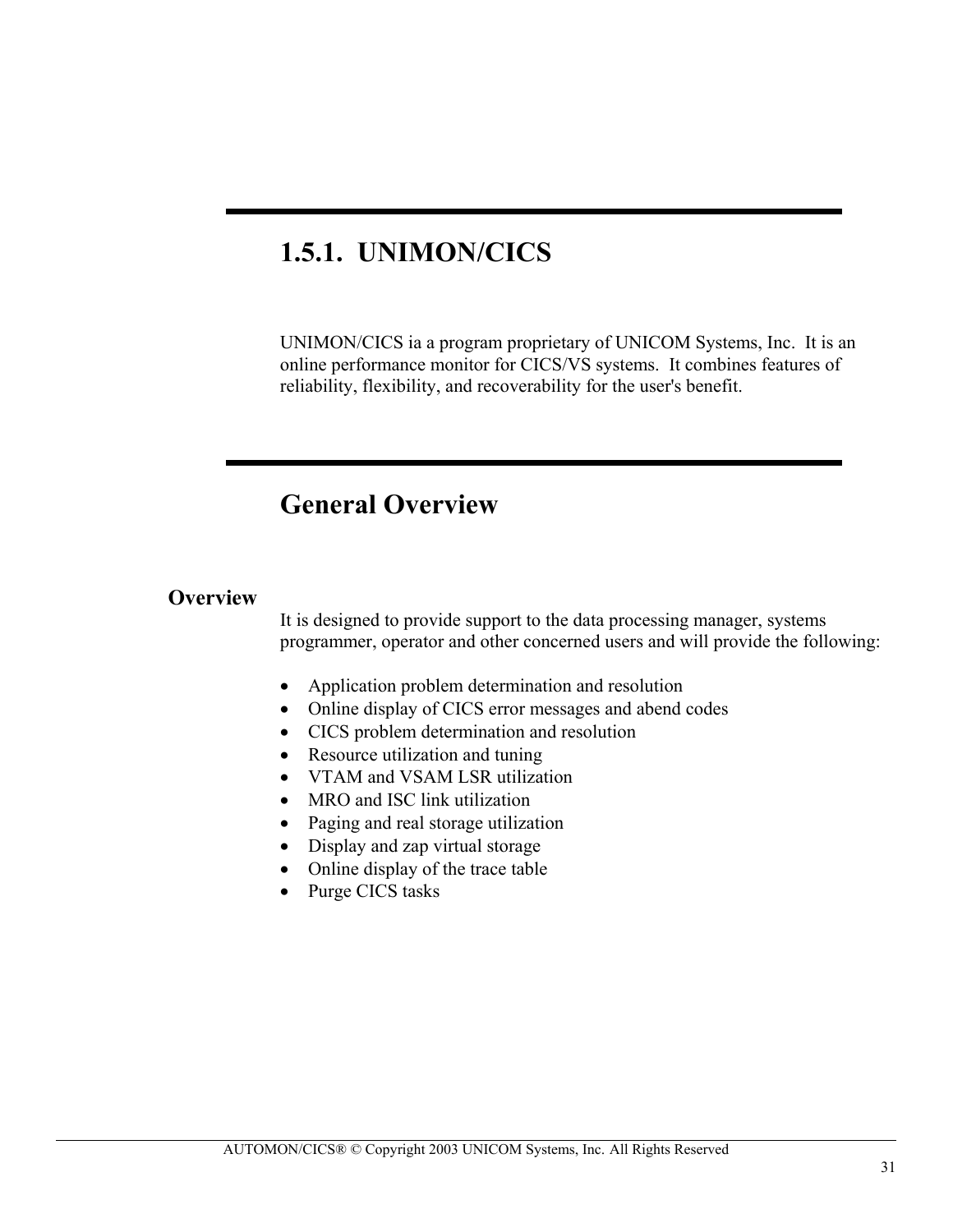## **Features**

UNIMON/CICS provides the following key functions:

- UNIMON/CICS profile
- CICS statistics
- Task management
- Storage management
- Resource management
- Data areas
- Service aids
- Messages and abend codes
- UNIMON/CICS security management
- Operating system statistics

A relationship between AUTOMON/CICS and UNIMON/CICS is illustrated in Figure 1-6.



**Figure 1-6. AUTOMON/CICS and UNIMON/CICS Relationships**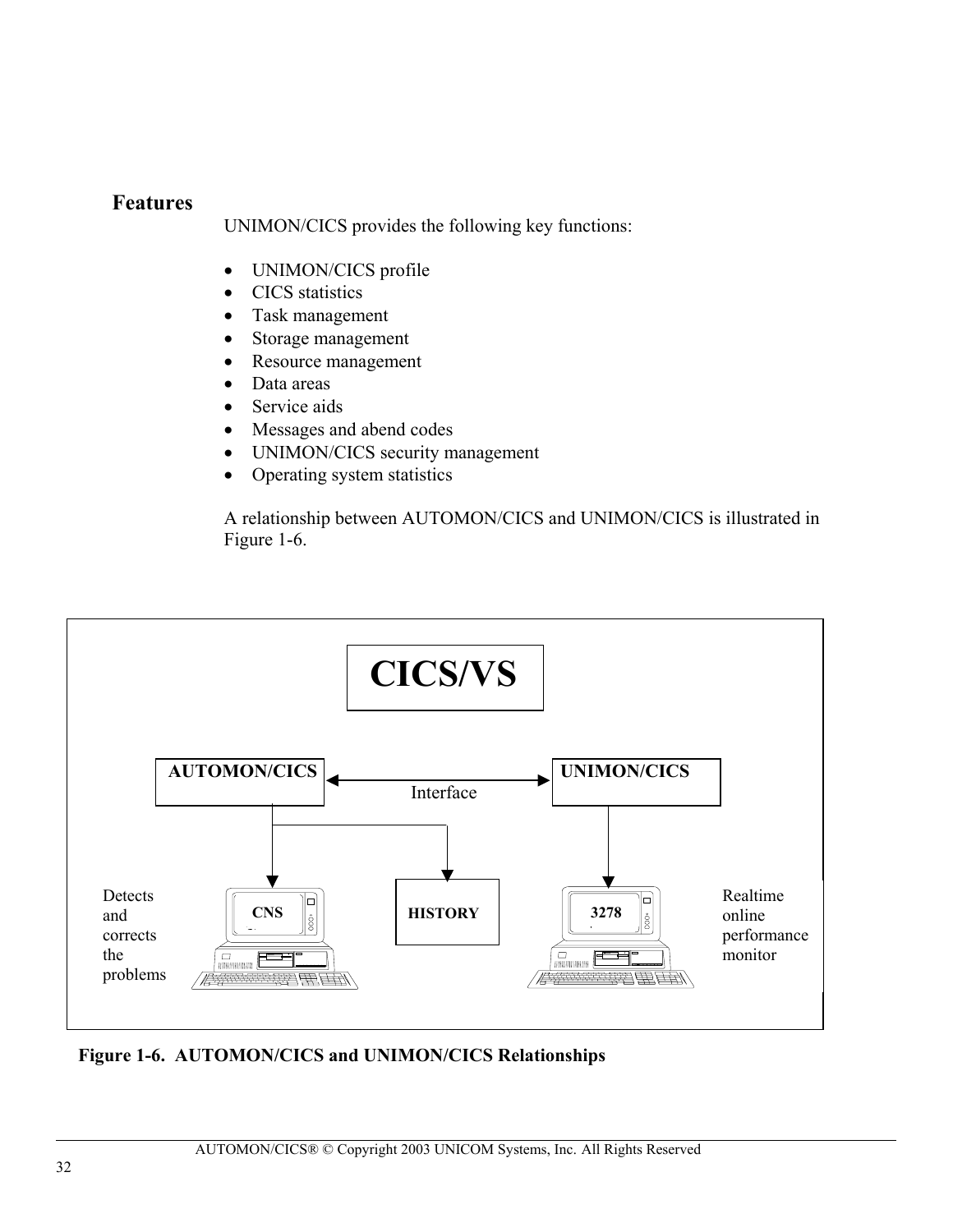## **1.5.2. Related Publications**

AUTOMON/CICS Related Publications.

## **Publications**

AUTOMON/CICS related publications are listed in figure 1-7.

| <b>ORDER NO.</b> | <b>TITLE</b>                            |
|------------------|-----------------------------------------|
| GP38-0420-1      | <b>AUTOMON/CICS User's Guide</b>        |
| GP39-0420-1      | <b>UNIMON/CICS User's Guide</b>         |
| GP38-0420-2      | <b>AUTOMON/CICS General Information</b> |
| GB38-0420-1      | Artificial Intelligence: AUTOMON/CICS   |
| GM38-0420-3      | <b>AUTOMON/CICS Overview</b>            |

**Figure 1-7. AUTOMON/CICS Related Publications**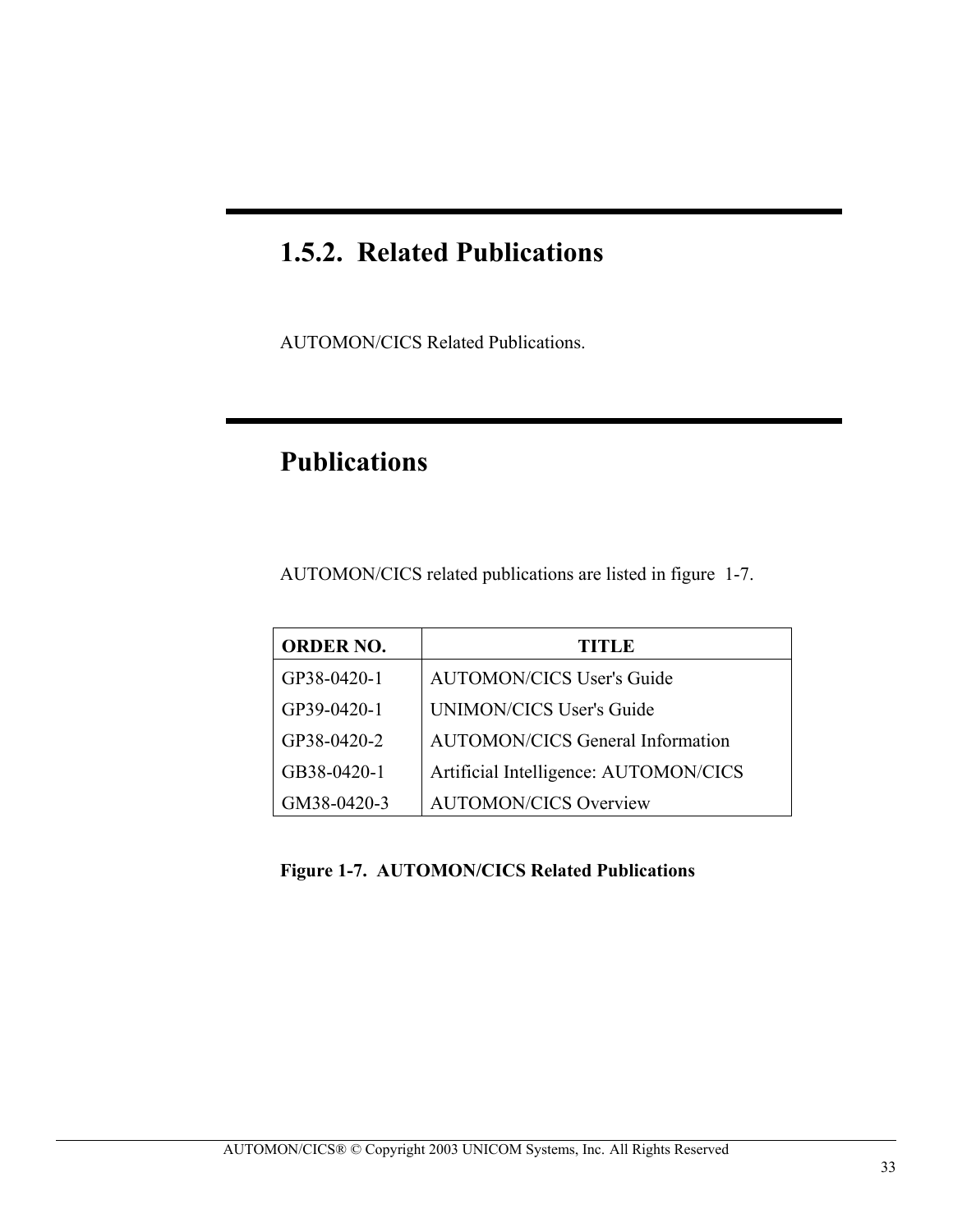# **Chapter 2. Operations**

#### **This Chapter Describes:**

- Unicom Command Control Facility
- Sign-on Instruction
- How to Set UMON Security Flags
- How to Set/Change Threshold Values
- AUTOMON/CICS System Tables
- AUTOMON/CICS Profile
- How to Display AUTOMON/CICS Messages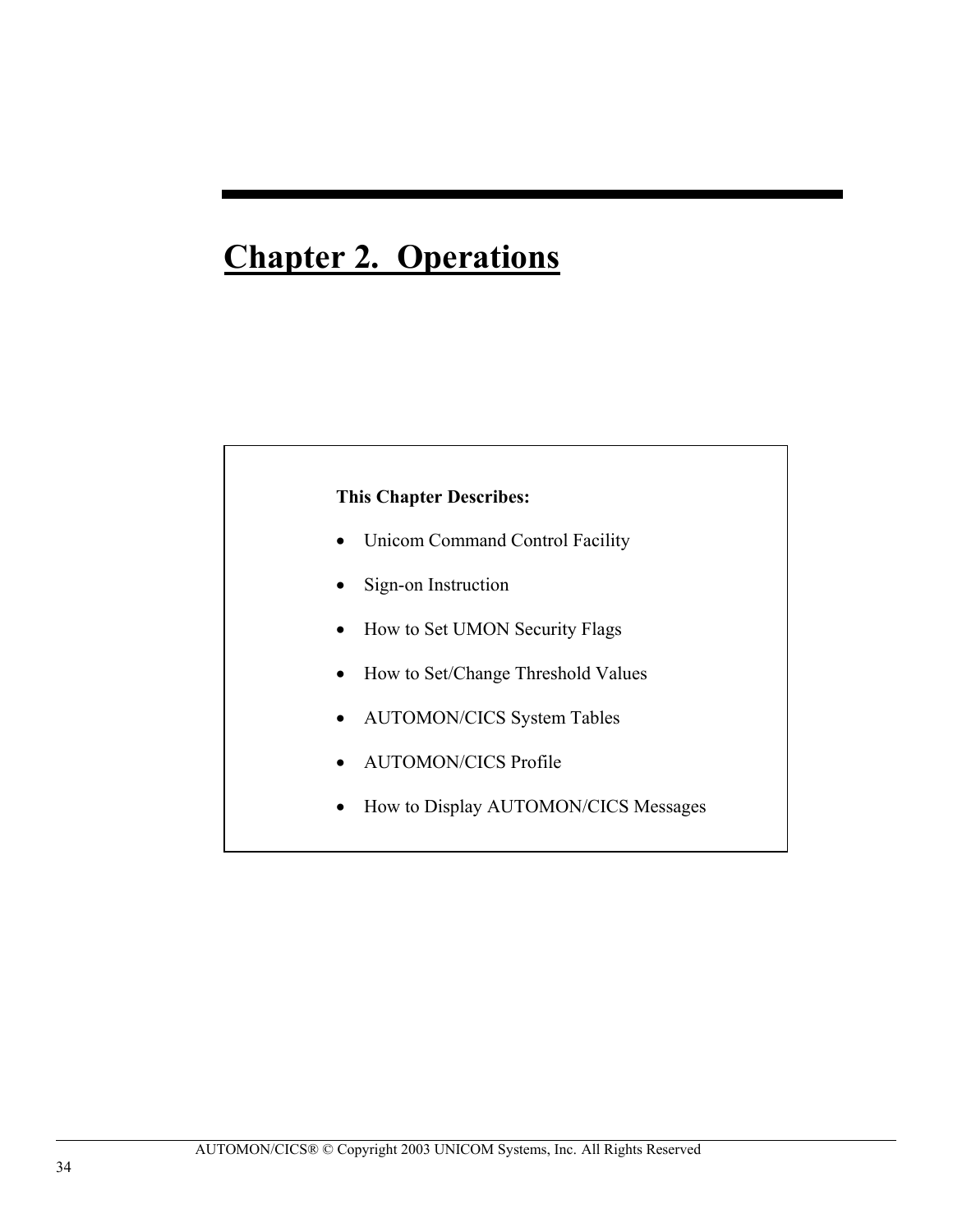# **2.1. Universal Command Control Facility**

The Universal Command Control Facility (UCCF/Server), a proprietary product of Unicom Systems, Inc. which requires separate licencing, allows AUTOMON/CICS to issue authorized MVS Commands. This system is available to MVS users only.

WARNING:**This is an optional feature which performs various authorized MVS functions. The UCCF.V420.AUTHLIB must be included in the APF list in f order for these functions to be available. Implementation of these features is at the discretion of the user.**

## **UCCF/Server Overview**

### **Overview**

UCCF/Server, a proprietary product of Unicom Systems, Inc., runs as a MVS subsystem task. Through the use of program calls (PCs) made to the UCCF/Server, AUTOMON/CICS is able to invoke a number of Authorized MVS commands. These functions include:

### *Loop Kill*

UCCF/Server allows AUTOMON/CICS to perform authorized functions to purge looping transactions it was unable to purge in the previous AUTOMON/CICS releases.

When AUTOMON/CICS runs in CICS regions, it runs in key 8 storage areas and requires no APF authorization. For this reason, AUTOMON/CICS is unable to cancel looping transactions whose modules run in the operation system key 0 storage area. Examples of these types of modules include programs that reside in the ERDSA or the link pack area. However, with UCCF/Server, AUTOMON/CICS is capable of initiating authorized functions from UCCF/Server to kill a looping transaction even if its module is running in the key 0 protected storage area.

Users can identify a task cancelled by UCCF/Server with a new AUTOMON/CICS abend code, UAMK. The user task will be abended with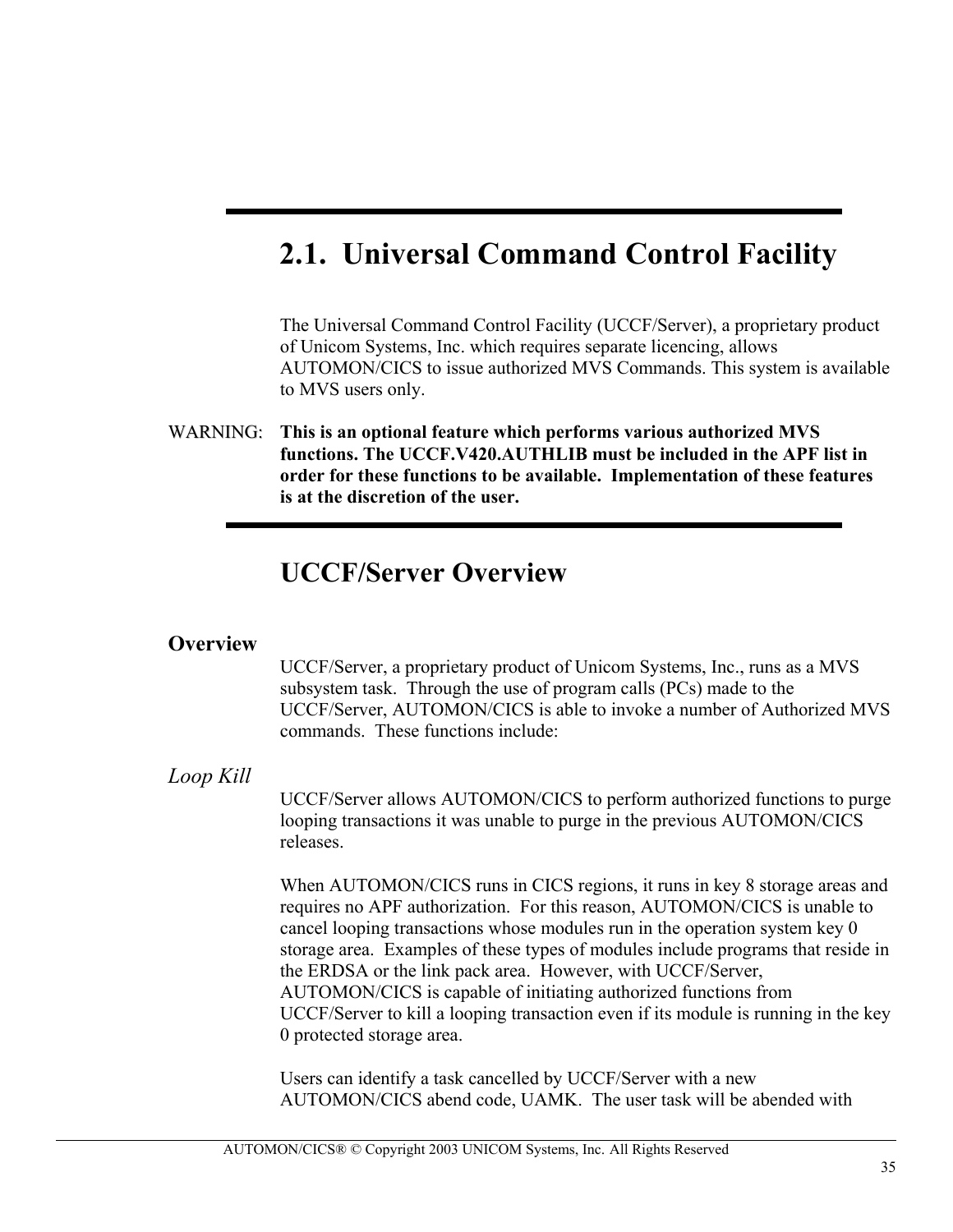either a S0C6 specification exception or an ASRA abend.

## *SDUMP*

The AUTOMON/CICS System Recovery Table (SRT) stage 1 and stage 8 allows the user to optionally produce a dump when AUTOMON/CICS detects a System Crash Condition or a Storage Violation. This dump provides the user with a snapshot of the system prior to any actions taken by AUTOMON/CICS. The structure of AUTOMON/CICS allows for the capture of this information prior to the point at which CICS would recognize the damage to the system and take its own dump. This dump will therefore provide the user with a cleared picture as to the cause of the problem.

When UCCF/Server is active and the user elects to have AUTOMON/CICS provide a dump when it detects a storage violation of system crash condition, AUTOMON/CICS will generate an MVS System SVC Dump. This is a synchronous formatted dump which may be read by products such as IPCS. When UCCF/Server is inactive, AUTOMON will produce a SNAP dump in written to DD card AMON002, at the time that it detects the problem in the system.

## *Console Commands*

UCCF/Server gives AUTOMON/CICS the ability to issue Console Commands directly to the system.



 **Figure 2-1. UCCF/Server Architecture**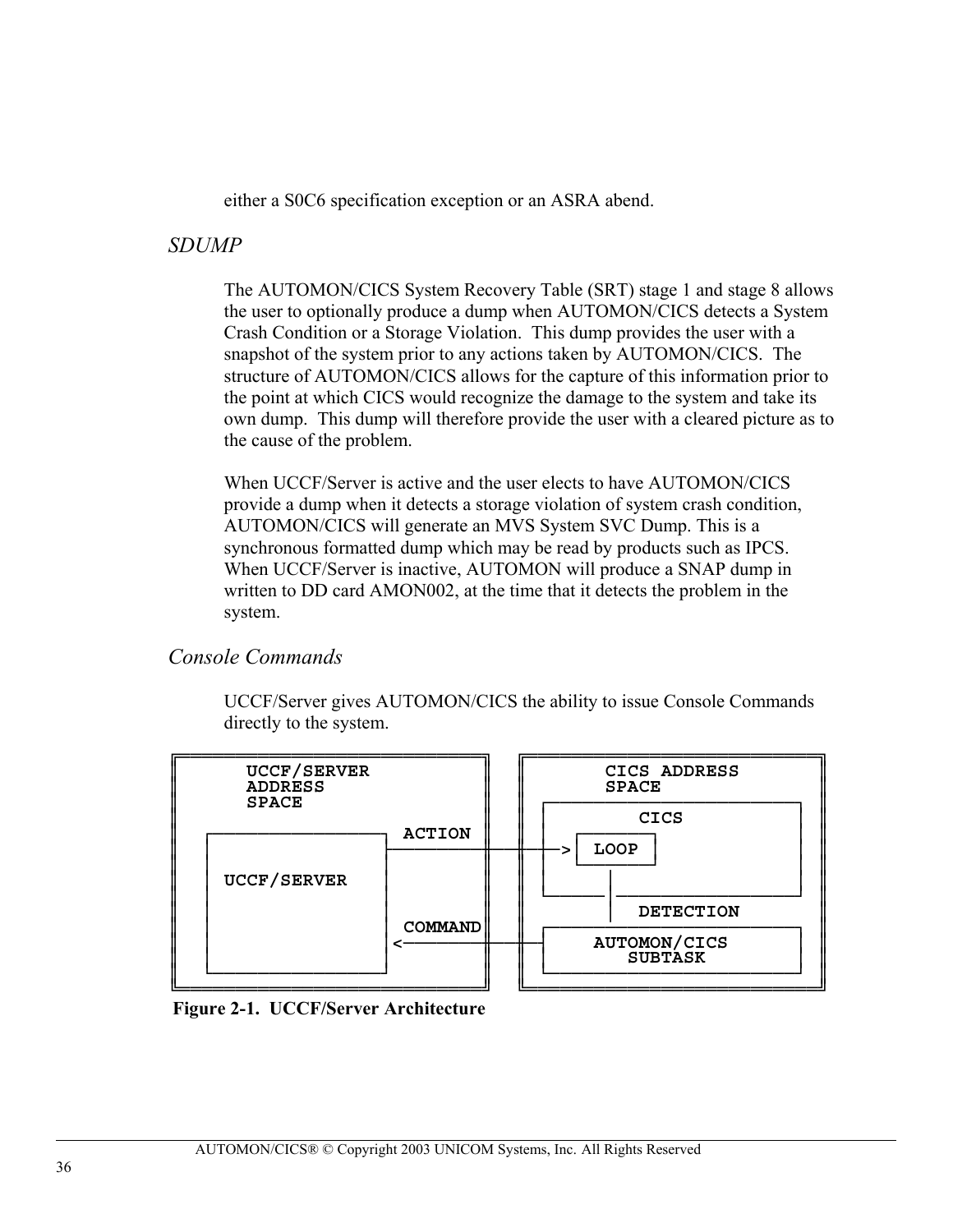# **2.1.1. Starting UCCF/Server**

ı

Job stream to start the UCCF/Server address space.

## **UCCF/Server Initialization**

#### **CSH00SIP**

The JCL to follow is a sample of the jobstream which should be submitted to start the UCCF/Server. The jobstream to start UCCF/Server is located in the UNICOM.INSTLIB member CSH00SIP and must meet the following requirements.

- 1. STEPLIB must exist and point to the UCCF.V420.AUTHLIB. When UCCF.V420.AUTHLIB is not in the link list.
- 2. The library pointed to by STEPLIB must have been previously included in the Authorized Program Facility(APF) list.
- 3. CSHLOG must exist and should point to the UCCF/Server log file allocated during installation.
- 4. CSH00SIP must be initiated as a started task using the MVS START command. The SUBSYS start-up parameter specifies the name to be assigned to UCCF/Server. The SUBSYS parameter identifies UCCF/Server to AUTOMON/CICS. The SUBSYS PARM must be a unique 4-byte subsystem name.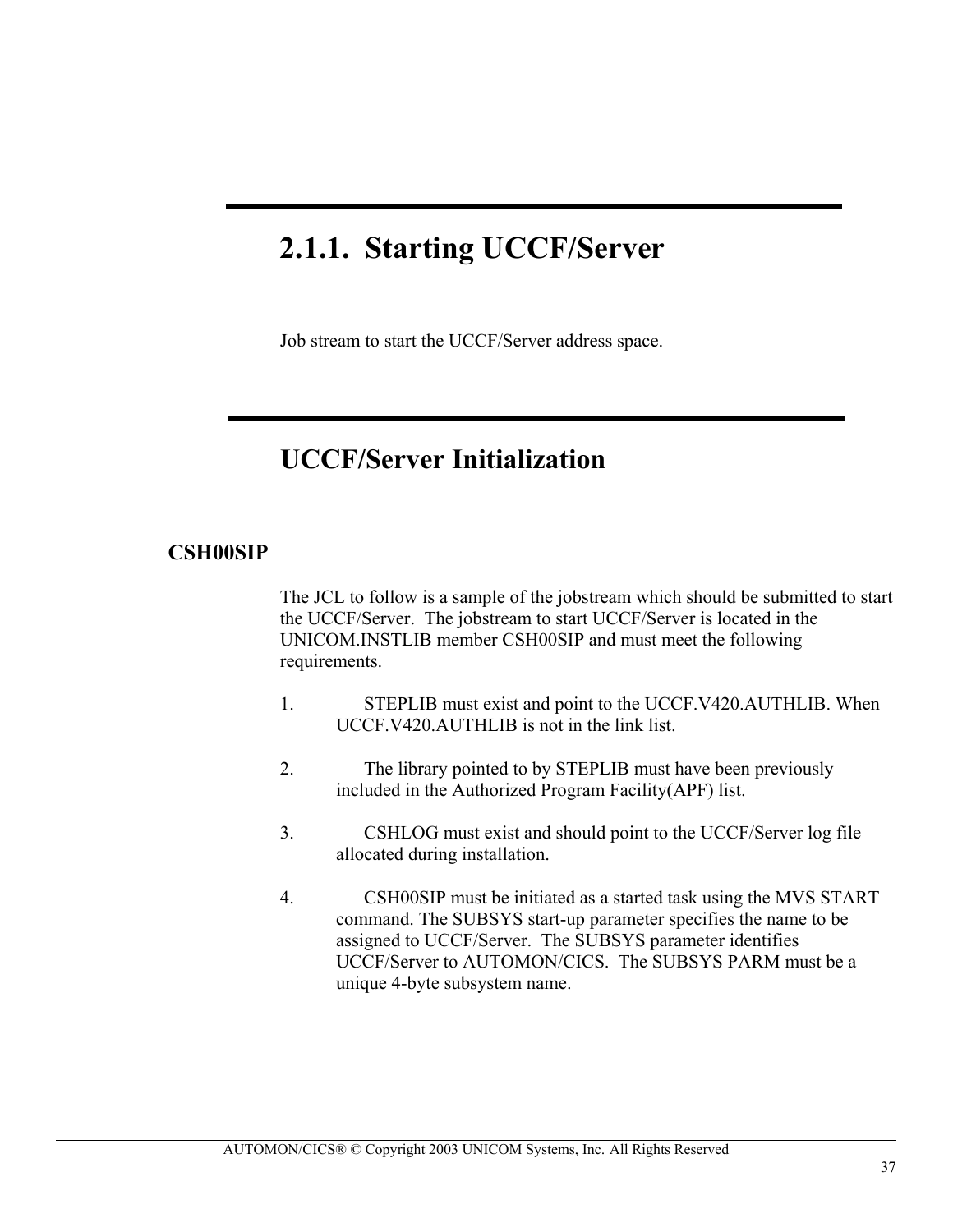### **JCL to Start UCCF/Server**



**Figure 2-2. JCL to Start UCCF/Server**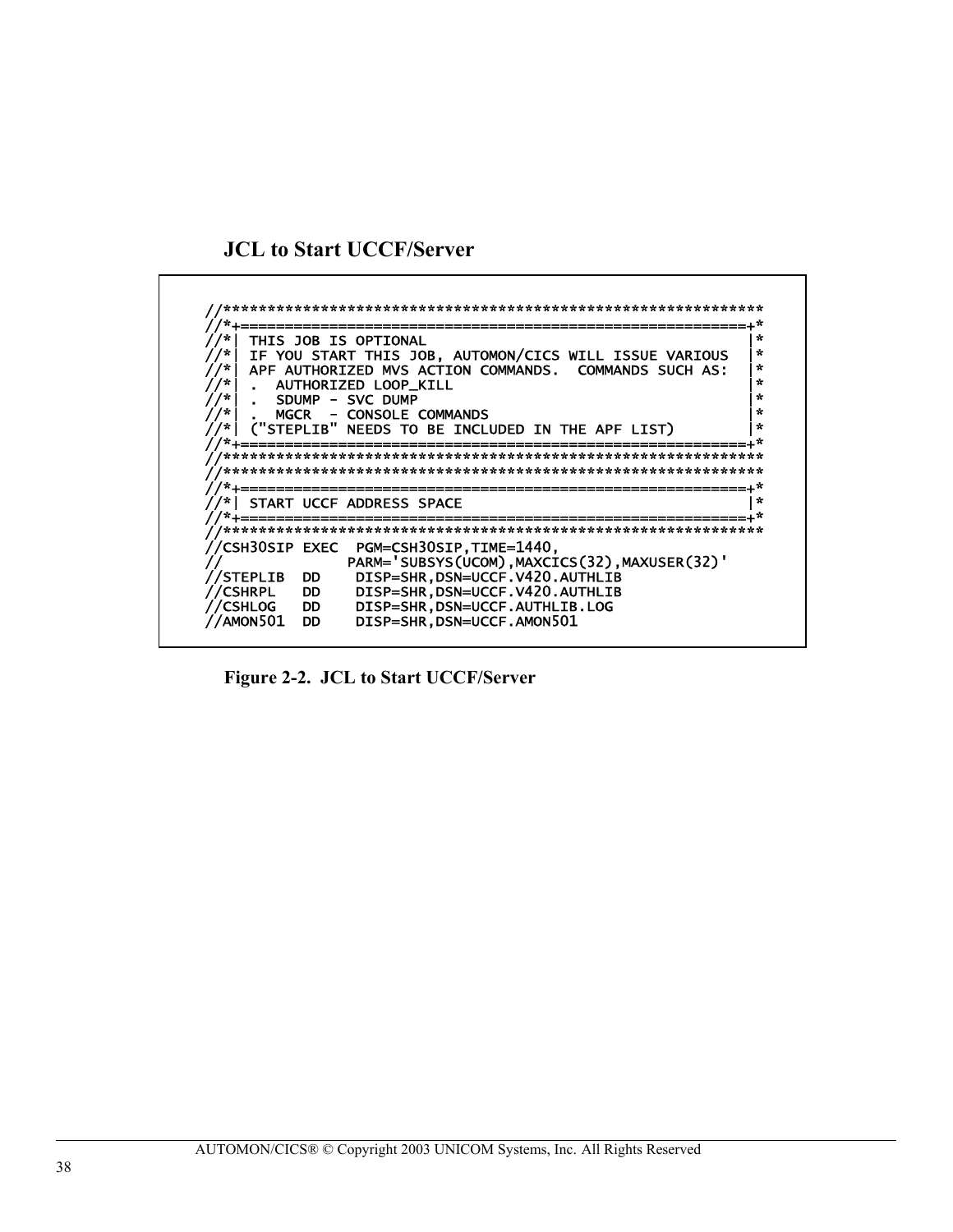# **2.1.2. Stopping UCCF/Server**

The use of an MVS MODIFY command is required to terminate UCCF/Server. UCCF/Server can be stopped with either an MVS STOP command or an MVS MODIFY command specifying the UCCF/Server STOP command. MVS CANCEL may also be used.

## **UCCF/Server Termination**

### **MVS MODIFY Command**

When you wish to terminate/cancel the UCCF/Server address space from a console use the MVS MODIFY command:

## **MODIFY Jobname,STOP**

or

## **F Jobname,STOP**

The MODIFY command may also be executed from SDSF with the following syntax.

## **/F Jobname,STOP**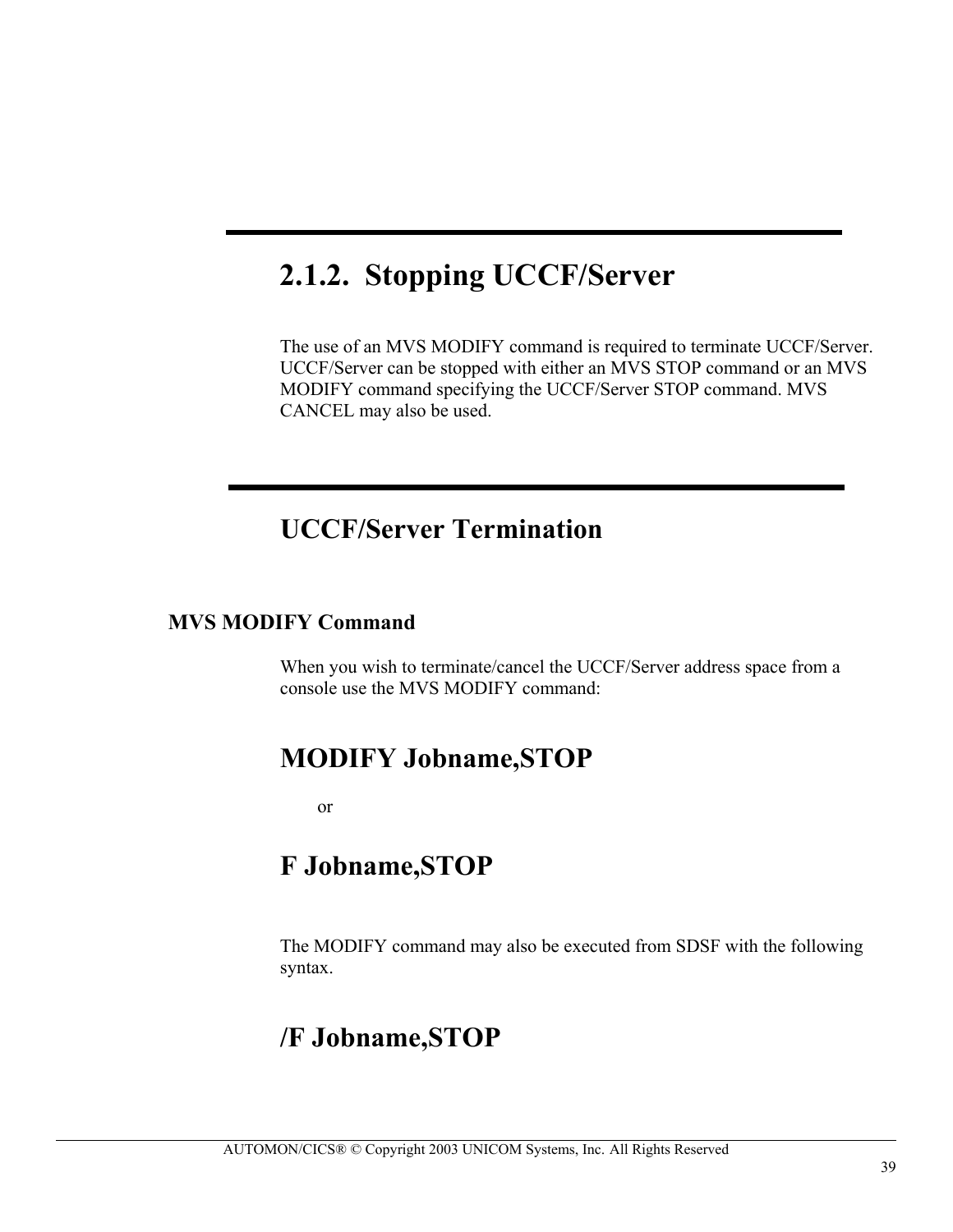## **STOP Command**

When you wish to terminate/cancel the UCCF/Server address space from a console use the MVS STOP command:

## **STOP Jobname**

or

## **P Jobname**

The MODIFY command may also be executed from SDSF with the following syntax:

## **/P Jobname**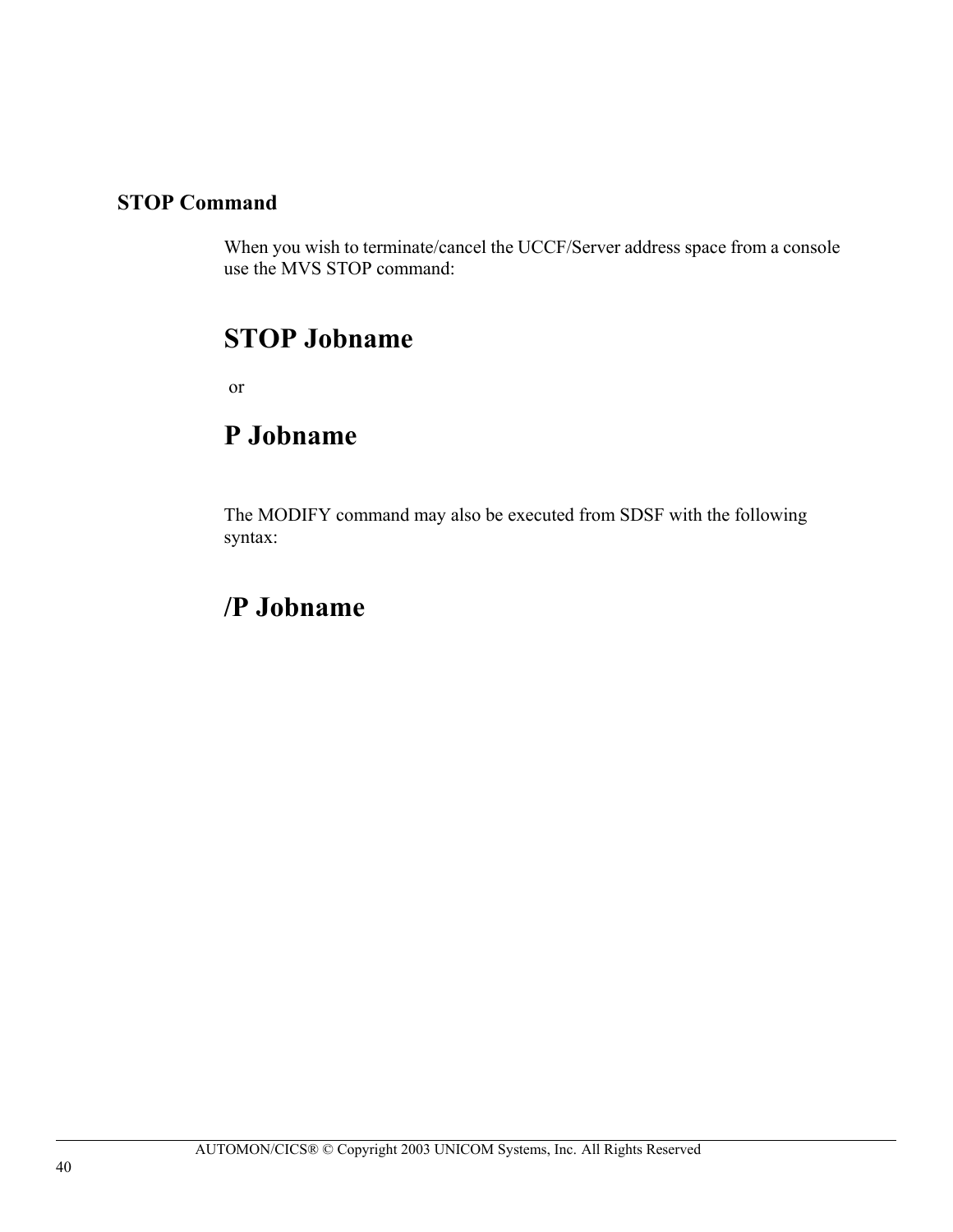# **2.2. UMON**

AUTOMON/CICS provides a "*UMON*" CICS transaction which can be used as an online transaction to display status, alter threshold values and view messages.

## **An Online Utility Transaction**

## **A UMON Transaction**

The "UMON" transaction can also be used as an online monitoring tool. These extended functions are not included in the AUTOMON/CICS licensed package therefore, an additional license is required to use it. (UNIMON/CICS and/or UMF/CICS) The UMON is engineered with a menu driven facility providing full color support, graphic oriented output display and built-in print function to provide the user with the most effective use of the product. The general architecture of UMON is illustrated in Figure 2-3.



 **Figure 2-3. UMON General Architecture**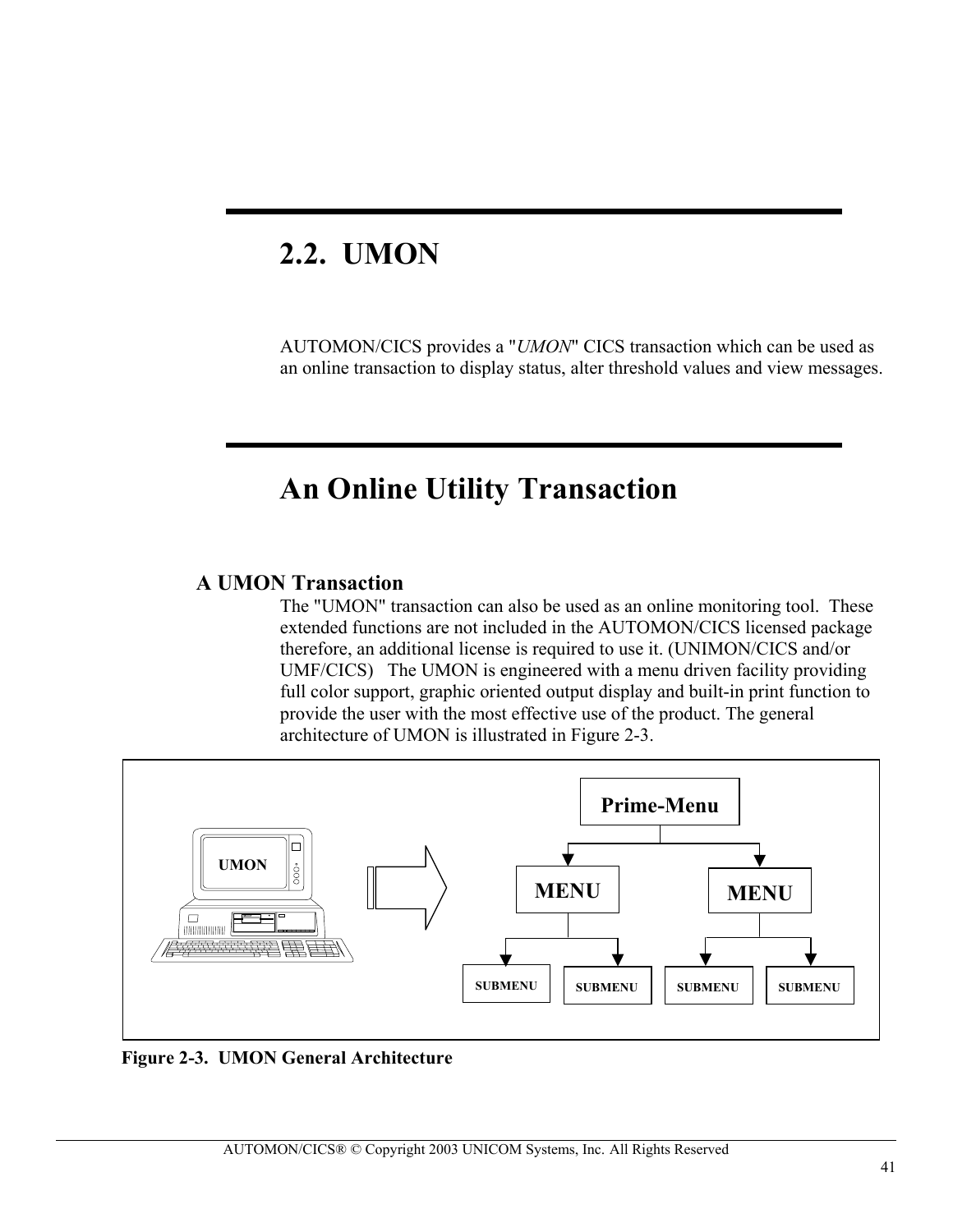## **2.2.1. Sign-On Instruction**

The UMON task runs as a CICS conversational transaction.

## **Start A UMON Transaction**

- 1. Key in "*UMON*", hit Enter.
- 2. UMON sign-on menu display.

WELCOME) \*\*\*\*SIGN-ON\*\*\* UNIMON/CICS V420 APPLID=CICSTOR1,CICS=331,DATE=1996/07/03,TIME=13:04:56,TERM=V100,NAME=

> Copyright (C) UNICOM Systems, Inc. 1985 - 2000.

UNIMON/CICS is a licensed material. Copying, Distribution, Modification or Illegal use without the express written consent of UNICOM is prohibited. All Rights Reserved.

> NAME : \_\_\_\_\_\_\_\_ PASSWORD : \_\_\_\_\_\_\_\_

Please, Type NAME and PASSWORD and hit "ENTER"

PF1=N/A PF2=PRINT PF3/PA1/CLEAR=EXIT

 **Figure 2-4. UMON Sign-on**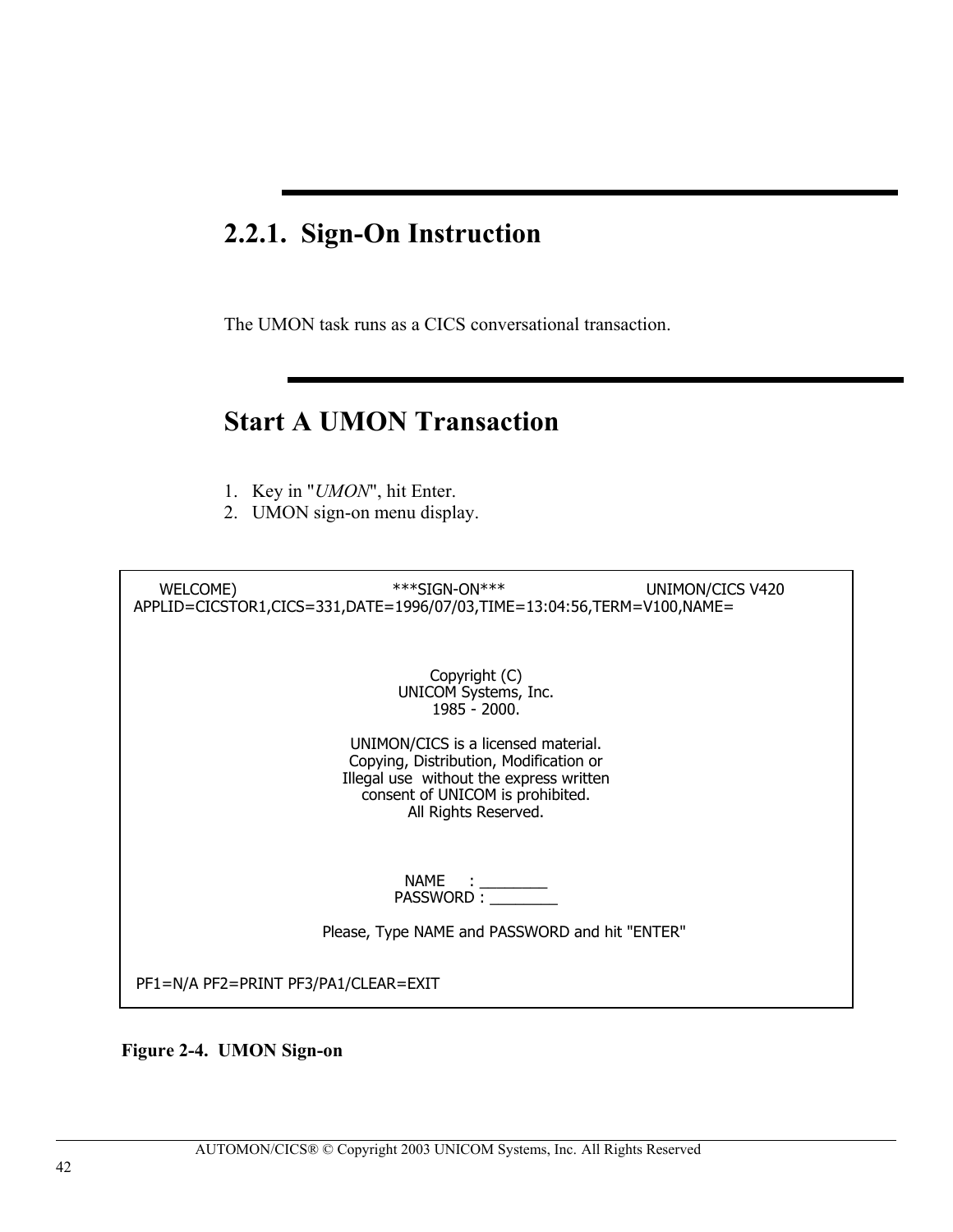- 3. Key in your Name and Password, hit ENTER.
- 4. You have now successfully logged on to UMON.

| ENTER OPTION ==>                                                             | ***UNIMON/CICS***                                                                                                                                                                                                                                                                                                                                                                                                                                  | UNIMON/CICS V420 |
|------------------------------------------------------------------------------|----------------------------------------------------------------------------------------------------------------------------------------------------------------------------------------------------------------------------------------------------------------------------------------------------------------------------------------------------------------------------------------------------------------------------------------------------|------------------|
| APPLID=CICSTOR1,CICS=331,DATE=1996/07/03,TIME=13:04:56,TERM=V100,NAME=UNICOM |                                                                                                                                                                                                                                                                                                                                                                                                                                                    |                  |
|                                                                              | 0 - ProfileUNIMON/CICS user profile<br>1 - CICS/VSDisplay CICS/VS statistics<br>2 - TasksDisplay CICS/VS tasks<br>3 - StorageDisplay storage utilization<br>4 - ResourceDisplay resource statistics<br>5 - Data areaDisplay System control blocks<br>6 - Service AidDebugging and trouble shooting<br>7 - MessagesDisplay messages and abend codes<br>8 - SecurityDisplay/add/update/delete security<br>F - IVPInstallation Verification Procedure |                  |
| PF1=N/A PF2=PRINT PF3/PA1/CLEAR=EXIT                                         |                                                                                                                                                                                                                                                                                                                                                                                                                                                    |                  |

 **Figure 2-5. UMON Prime Menu** 

Figure 2-5 presents the starting point for further activity for AUTOMON/CICS, UNIMON/CICS and UMF/CICS products.

### **Command Line**

Enter the appropriate option onto the input command line which is located in the upper-left portion of the Primary Menu and hit ENTER to initiate processing.

### **Exit**

Entry of X will cause the system to exit UMON processing. You can exit from the system from any screen. You may also exit from the UMON by pressing PF3 key, PA1 key or CLEAR key.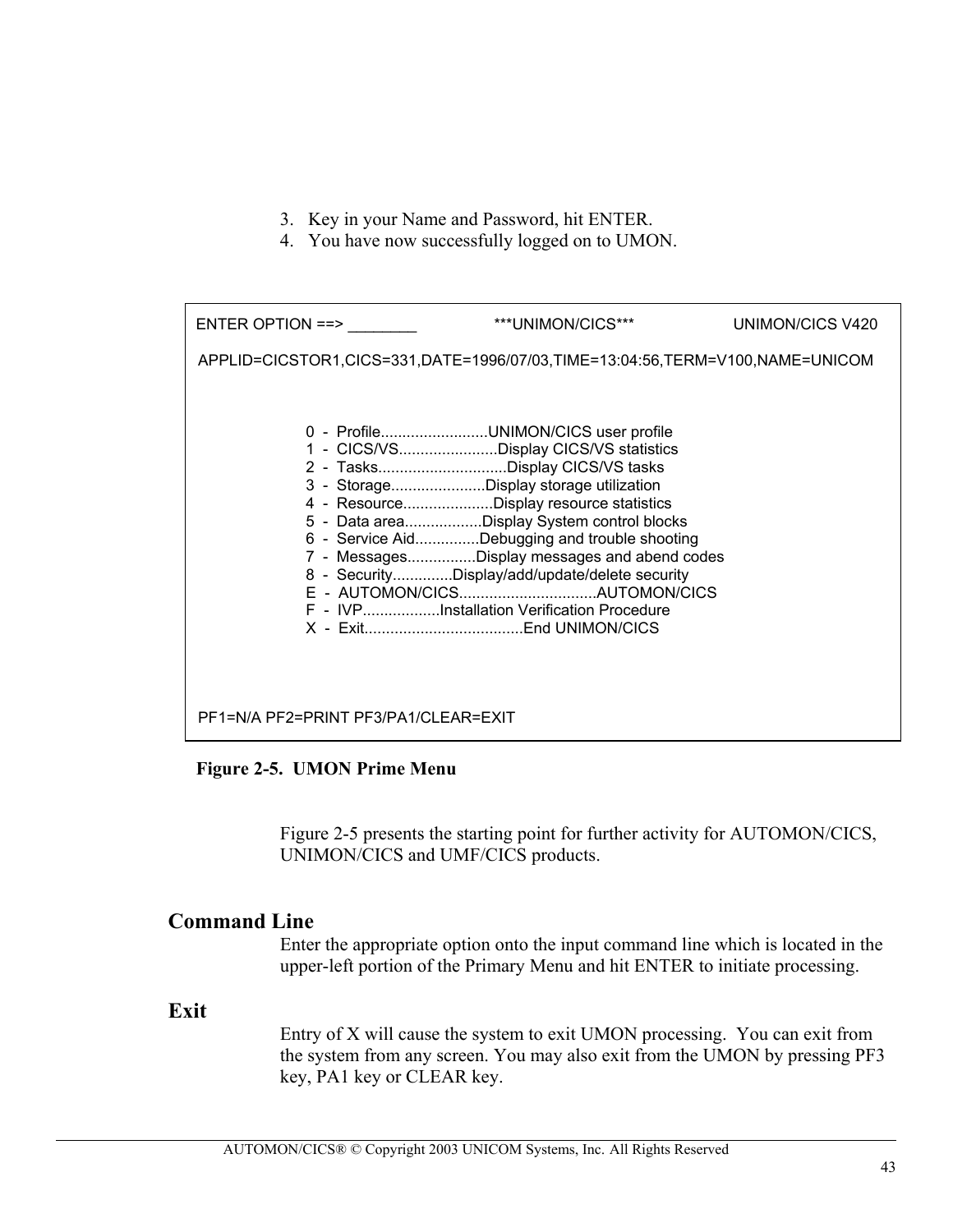## **AUTOMON/CICS License Only**

If you have the AUTOMON/CICS license only, the following options are available for you.

| 0 - Profile      | UNIMON/CICS user profile                   |
|------------------|--------------------------------------------|
| 7 - Messages     | Display messages and abend codes           |
| 8 - Security     | Display/add/update/delete security         |
| E - AUTOMON/CICS | <b>AUTOMON/CICS</b>                        |
| $F - IVP$        | <b>Installation Verification Procedure</b> |
| $X - Exit$       | End UNIMON/CICS                            |

**Figure 2-6. AUTOMON/CICS Available Options**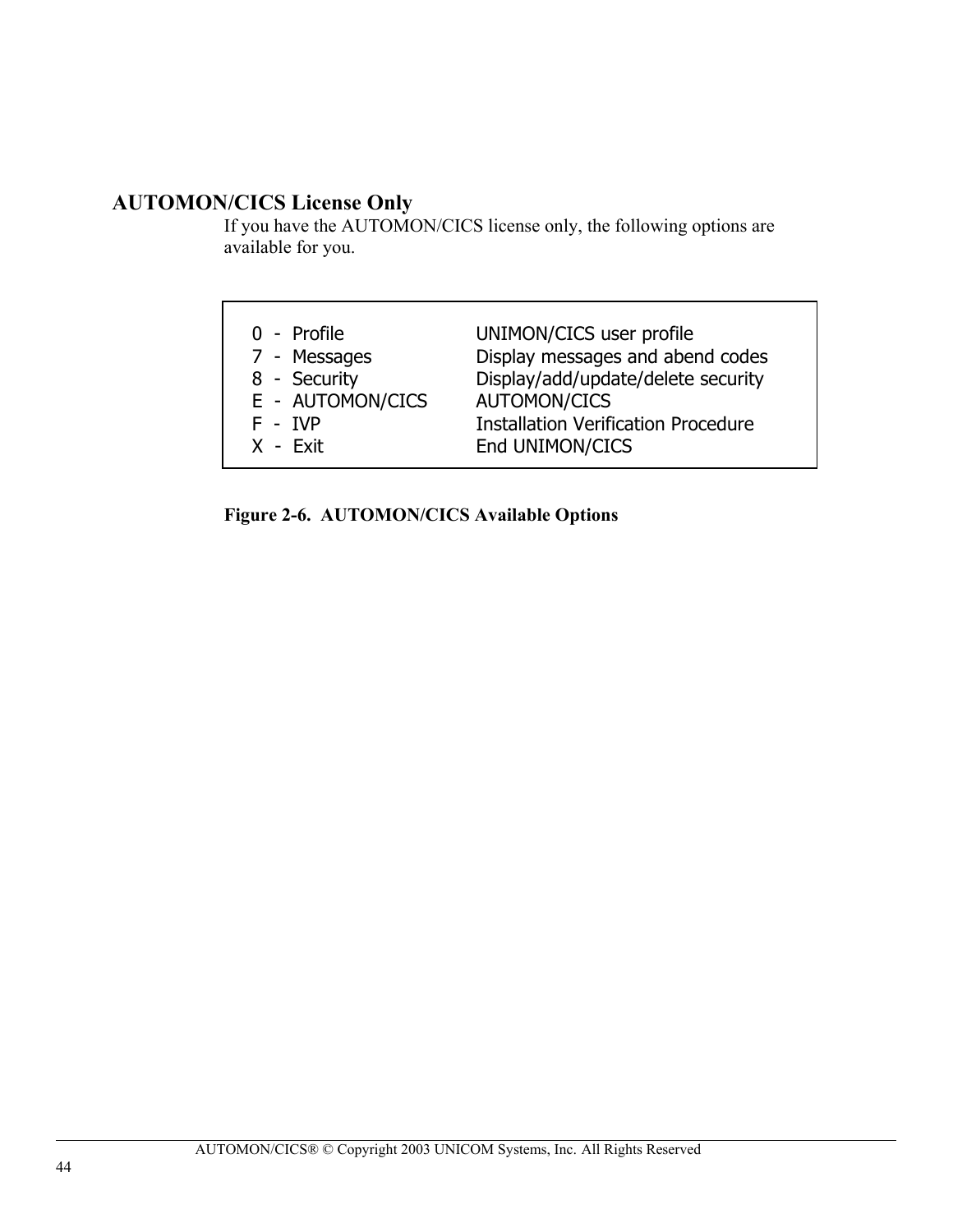## **2.2.2. Standard PA/PF Keys**

The UMON follows IBM standard PF/PA key conventions.

## **Program Access and Function Keys**

## **PF/PA Conventions**

On the 327x terminal, the program access (PA) and program function (PF) keys are used to request commonly used operations. The UMON follows IBM standard PF/PA key conventions, so that the users who are familiar with CICS and TSO/ISPF can be familiar with UMON with great ease within a short period of training time.

| <b>KEY</b>      | <b>FUNCTION</b> | <b>EXPLANATION</b>                |
|-----------------|-----------------|-----------------------------------|
| PF <sub>1</sub> | Unused          |                                   |
| PF <sub>2</sub> | Print           | Print output screen               |
| PF3             | Return          | Return to higher menu level       |
| PF <sub>4</sub> | Prim-menu       | Return to primary menu display    |
| PF <sub>5</sub> | Locate          | Locate entries or characters      |
| PF <sub>6</sub> | Change          | Change, add, delete and the zap   |
| PF7             | Up              | Scroll backward                   |
| PF <sub>8</sub> | Down            | Scroll forward                    |
| PF <sub>9</sub> | Refresh         | Automatic screen refresh          |
| <b>PF10</b>     | Left            | Scroll Left                       |
| <b>PF11</b>     | Right           | Scroll Right                      |
| <b>PF12</b>     | Unused          |                                   |
| <b>CLEAR</b>    | End             | Terminate UNIMON/CICS immediately |
| PA <sub>1</sub> | End             | Terminate UNIMON/CICS immediately |

| Figure 2-7. UMON Standard PF/PA Keys |
|--------------------------------------|
|--------------------------------------|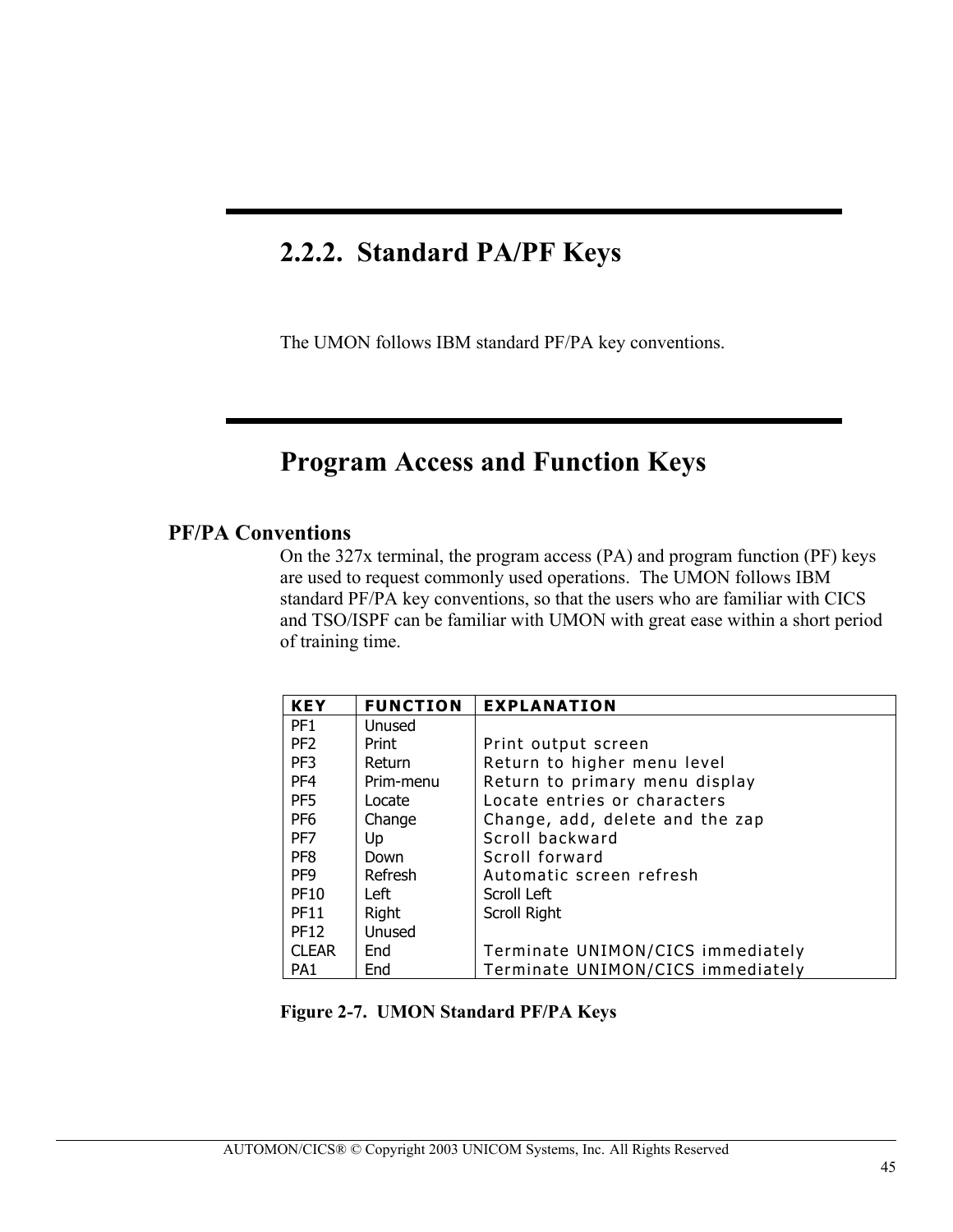## **2.2.3. Jump Capability**

The jump capability allows you to display from one screen to another screen.

## **Semicolon / Equal**

#### **Jump**

The jump capability allows you to display from one screen to another screen under the same option without displaying the primary option menu, as follows: In the command field on any screen preceded by an "ENTER COMMAND =>", enter a semicolon ";" or "=" immediately followed by the Menu selection, then press the ENTER key. Figure 2-8 shows how to select menu selection E submenu option 0.

#### **Exit**

You may enter " $;X$ " or " $=X$ ", which is equivalent to selecting the X option on the primary menu. This causes the UMON to be terminated immediately.

You may also exit from the UMON by pressing PF3 key, PA1 key or CLEAR key. (An example is shown on the next page.)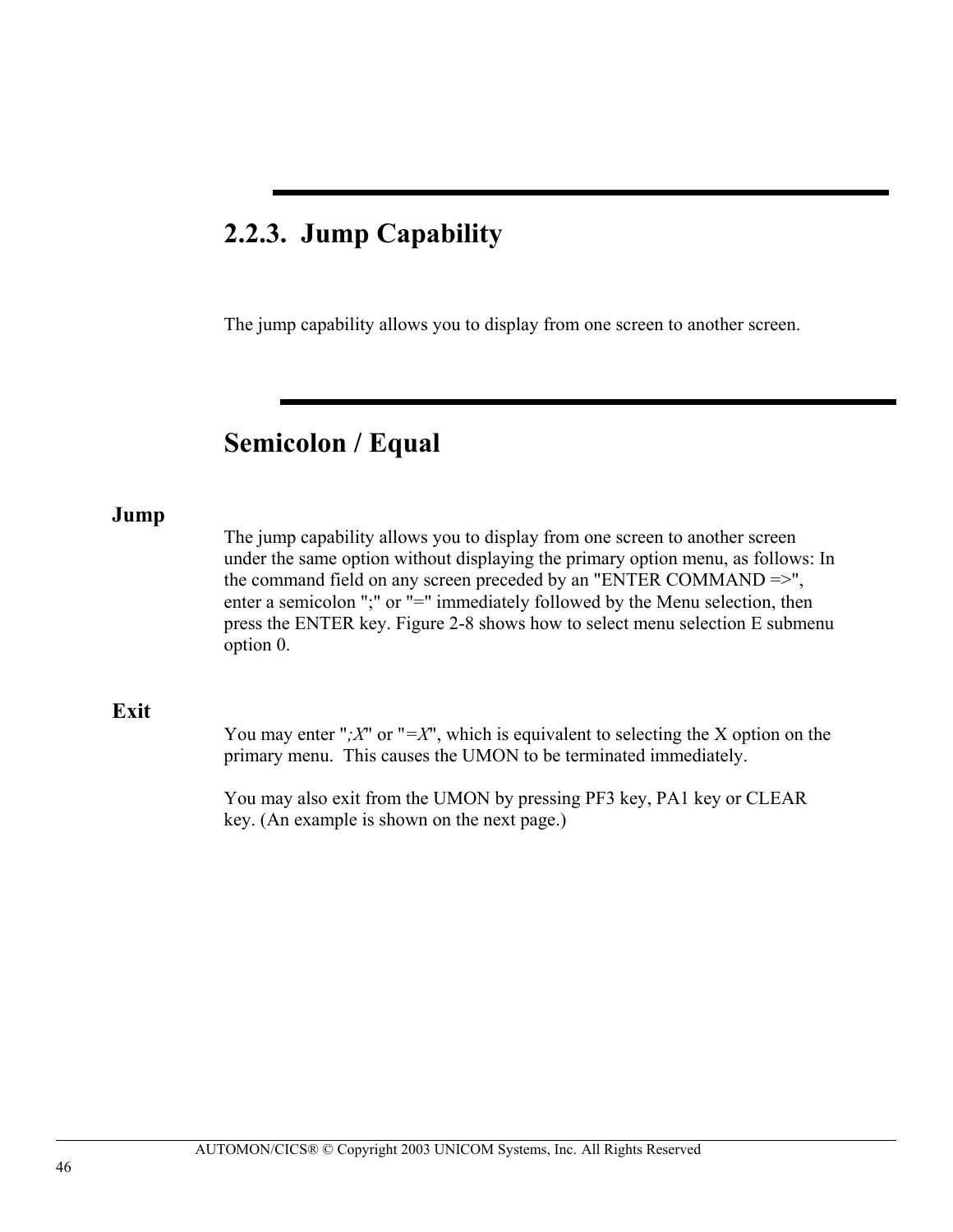**Example** 



**Figure 2-8. UMON Jump Capability** 

This causes the Profile to be ended and the AUTOMON/CICS messages to be displayed. The processing is exactly the same as if you had repeatedly hit PF3 until the primary menu was displayed, and then you had entered "*E*" on the primary menu and entered "*0*" on the submenu.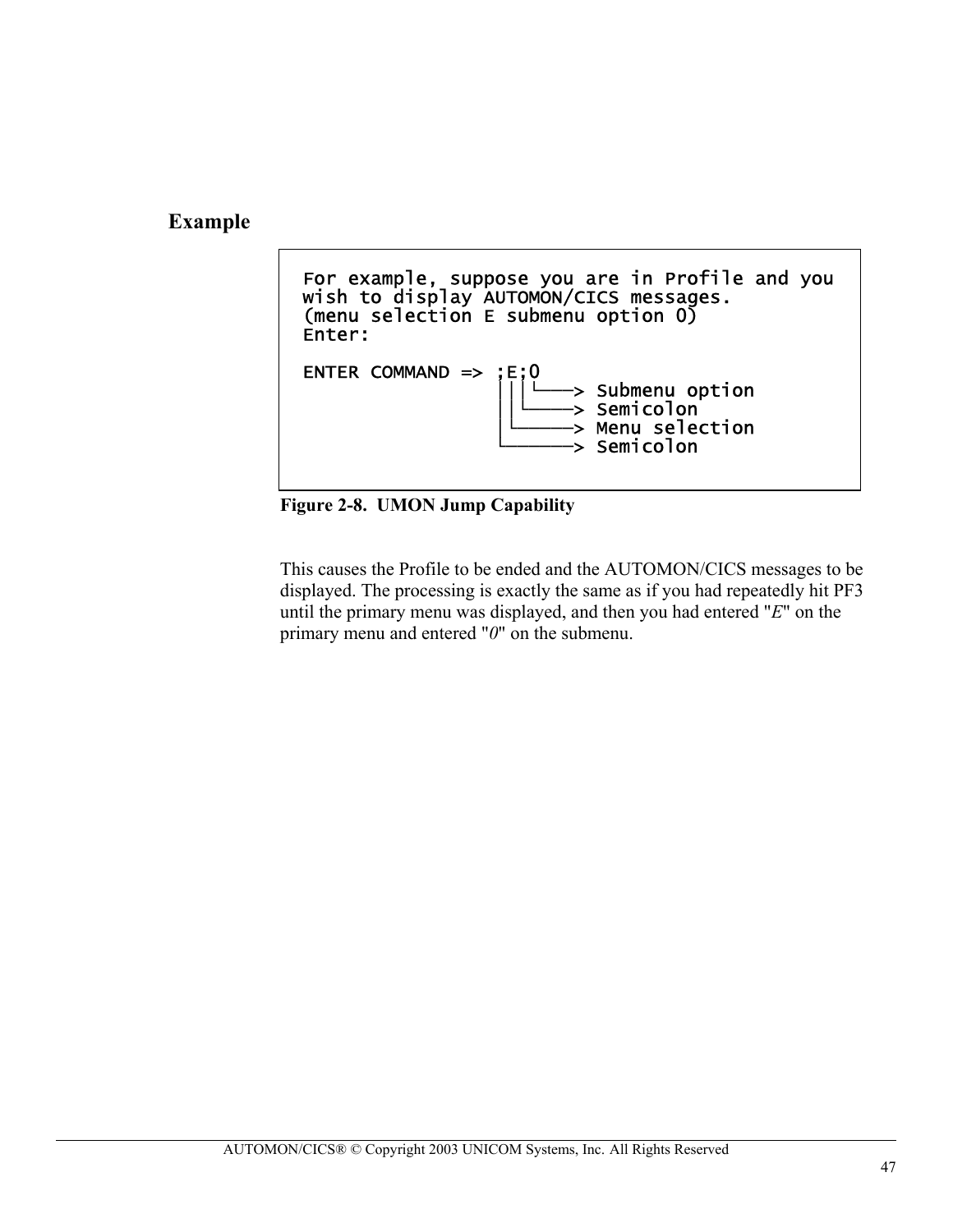## **2.2.4. UMON Profile**

Display and set a UNIMON/CICS Profile Screen.

## **Profile Screen**

#### **;0;0**

You may customize the UNIMON/CICS functions by changing the information on the UNIMON/CICS Profile screen. The UNIMON/CICS profile screen can be accessed by entering: Menu selection 0 Submenu option  $(0;0;0)$ .



**Figure 2-9. UNIMON/CICS Profile screen**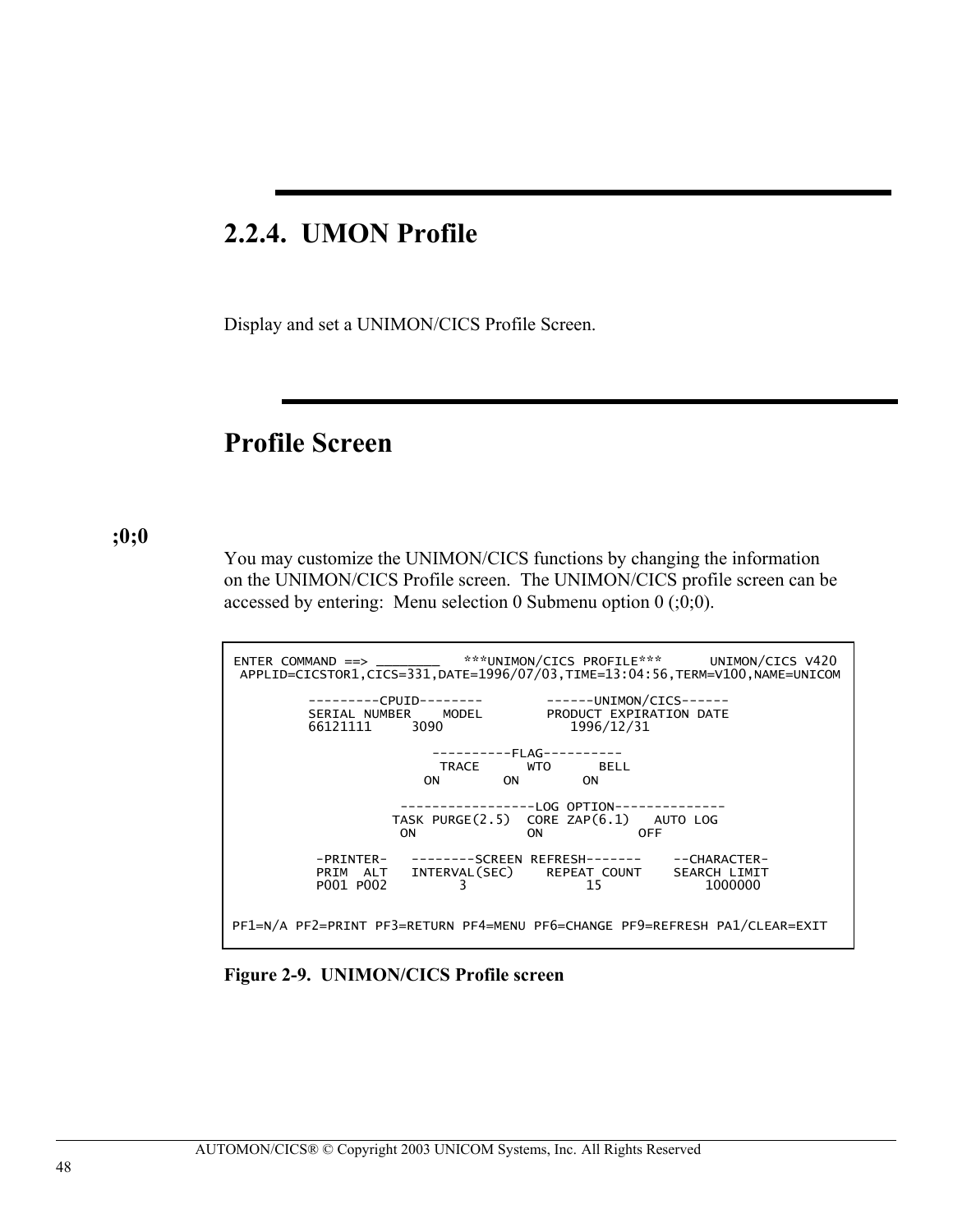#### **The following is a description of each field in the UMON/CICS Profile screen:**

### CPUID SERIAL NUMBER The CPU serial number. Value: Decimal

#### CPUID MODEL

The CPU model number. Value: Decimal

## UNIMON/CICS PRODUCT EXPIRATION DATE

Product expiration date. Value: Date in format YYYY/MM/DD.

### FLAG TRACE

The status of the UNIMON/CICS internal trace facility. If this flag is On, the UNIMON/CICS events will be traced onto the CICS trace table.  $Trace-ID = X'77'$ Value: ON or OFF

### FLAG WTO

The status of the UNIMON/CICS write to operator (WTO) facility. If this flag is On, severe error messages will be written to the operating system console. Value: ON or OFF

## FLAG BELL

The status of the IBM 327x bell feature. If this flag is On, the error messages will be displayed with the sound. Value: ON or OFF

### LOG OPTION TASK PURGE(2.5)

This option is available only for the UNIMON/CICS users. If this flag is On, the task purge requests will automatically be logged to the printer. Value: ON or OFF

## LOG OPTION CORE ZAP(6.1)

This option is available only for the UNIMON/CICS users. If this flag is On, the after image of core zap requests will automatically be logged to the printer. Value: ON or OFF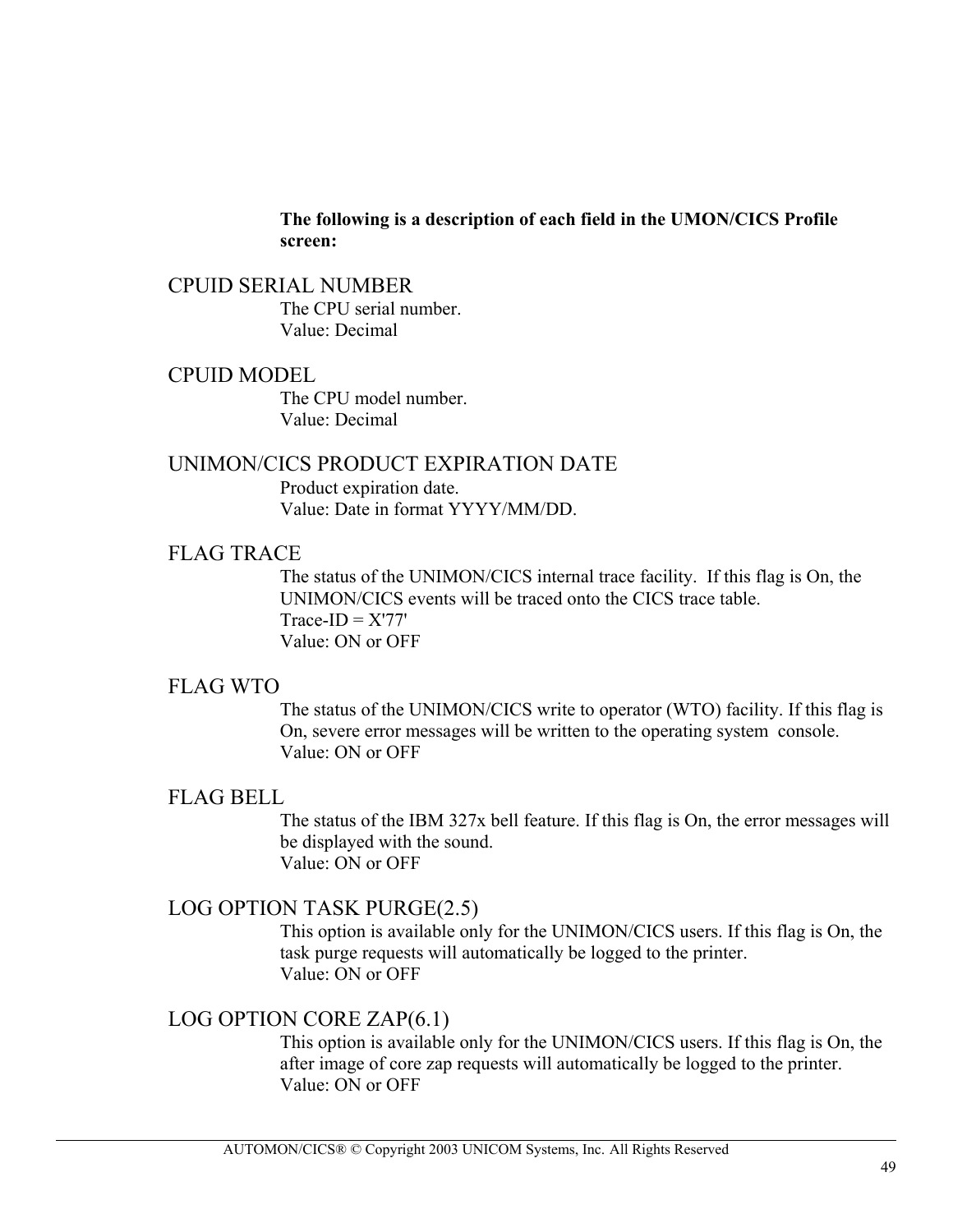### LOG OPTION AUTO LOG

If this flag is On, the screen displays will automatically be logged to the printer. Value: ON or OFF

### (PF2) PRINTER PRIM

Specifying the primary CICS printer ID (TCT:PRINTO=) for the logging facility. Value: Characters

#### (PF2) PRINTER ALT

Specifying the alternative CICS printer ID for the logging facility. Value: Characters

## (PF9) SCREEN REFRESH INTERVAL(SEC)

Specifying the screen refresh interval in seconds. Value: 1 to 999

### (PF9) SCREEN REFRESH REPEAT COUNT

Specifying the screen refresh repeat count. Value: 1 to 999

## CHARACTER SEARCH LIMIT

This option is available only for the UNIMON/CICS users. Specify the limit for a character string search request. On DUMP or CORE screen, you may search for a character string by simply entering =character-string onto the command line and hit PF5. For example, if you type =WORK onto the command line and hit PF5 (Find) on the DUMP or CORE screen, UNIMON/CICS will search for the character string WORK and will stop searching if the character string is found or reaches the character search limit herein specified. Entering  $=$  or  $+$  followed by the character-string causes the search to be performed in forward direction, and entering - followed by the character-string causes the search to be performed in backward direction. You may also search for the Hex-string in forward or backward direction by simply entering X'*string*' or X*-string*' respectively. Value: 1 to 9999999999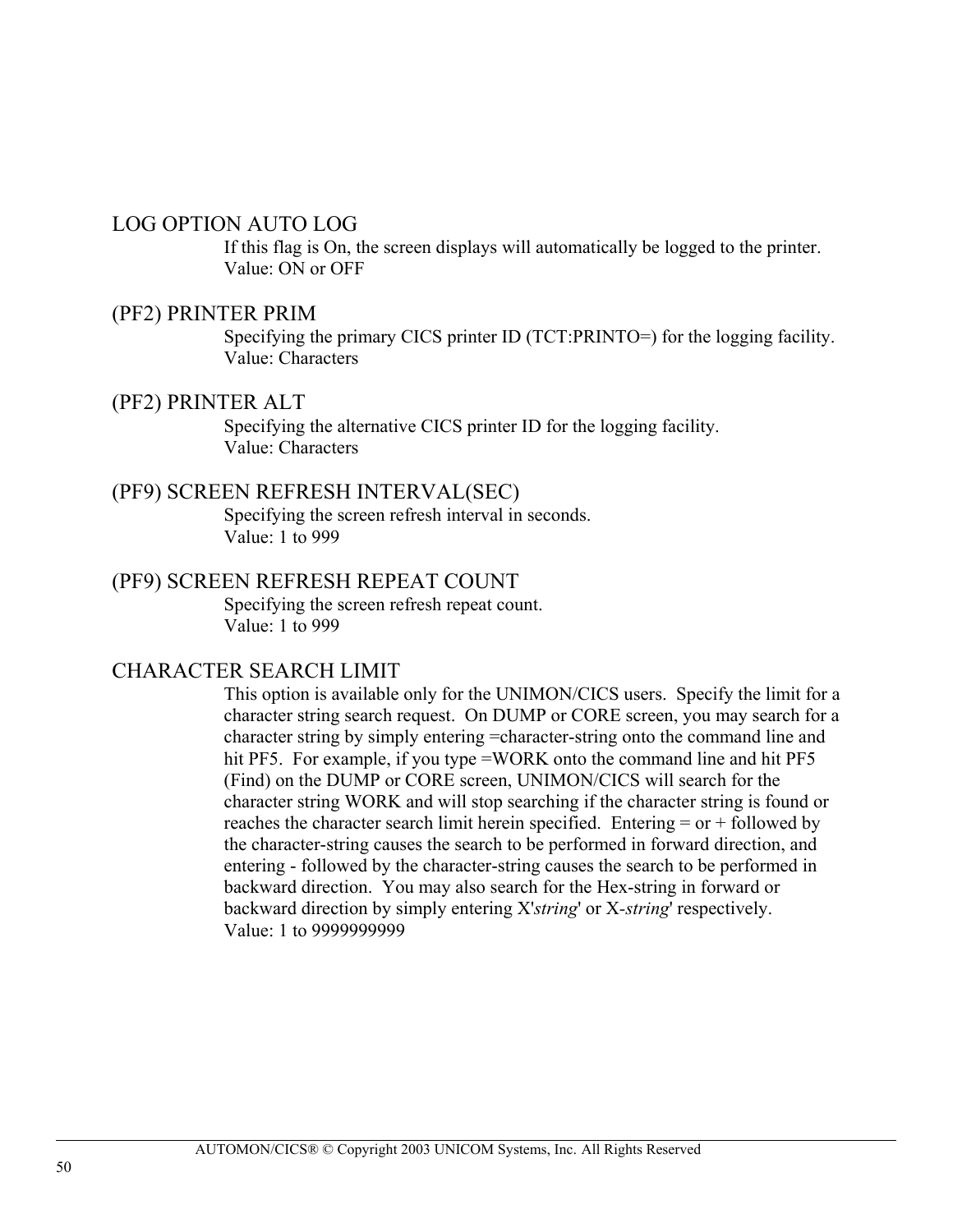## **2.2.5. UMON Security**

Display and set a UMON Security Screen.

## **Security Screen**

#### **;8;0**

The Security Management (primary selection 8) may be used to display, add, delete and update the UMON security records.

Menu selection 8 submenu option 0 can be used to display the UMON security records. Information including operator name, operator priority, security bits, password expiration date and last accessed date will be displayed.

ENTER COMMAND => \_\_\_\_\_\_\_\_ \*\*\*DISPLAY SECURITY\*\*\* UNIMON/CICS V420 APPLID=CICSTOR1,CICS=331,DATE=1996/07/03,TIME=13:04:57,TERM=V100,NAME=UNICOM -OPERATOR- -----------------------------SECURITY------- NAME PRTY 0...1...2...3...4...5...6...7...8...9...A...B...C...D...E...F... UNICOM 255 FFFFFFFFFFFFFFFFFFFFFFFFFFFFFFFFFFFFFFFFFFFFFFFFFFFFFFFFFFFFFFFF PWD: EXP.DATE: 1996 12 31 ACC-HOUR: 0700 1730 LAST-ACC(DAT=1996/03/21)

PF1=N/A PF2=PRT PF3=RTN PF4=MENU PF5=FIND PF7-UP PF8=DN PF9=REFRSH PA1/CLR=EXIT

#### **Figure 2-10. UNIMON/CICS Security Screen**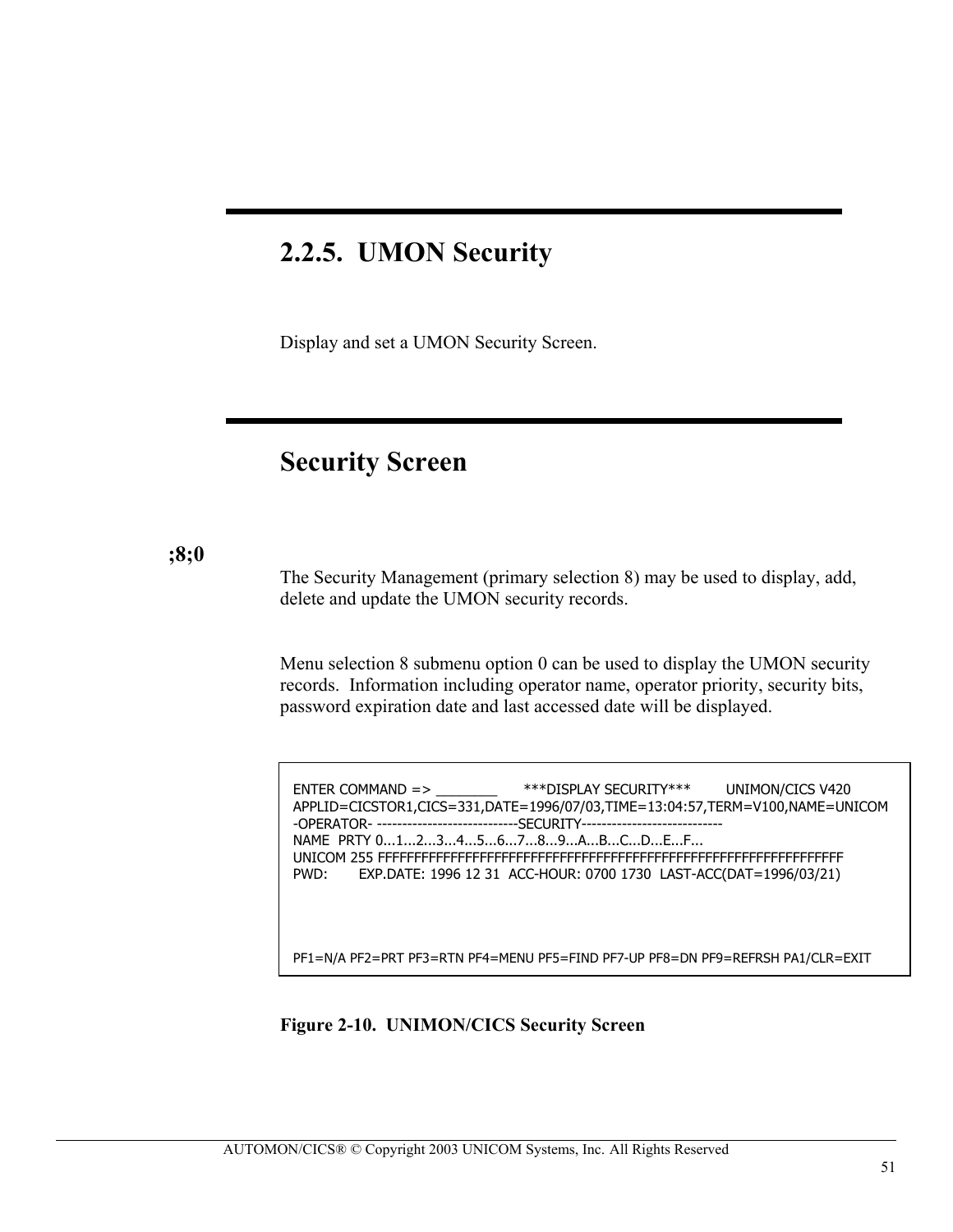#### **The following is a description of each field in the Display Security screen:**

#### OPERATOR NAME

Operator name. Value: 1 to 8 characters

#### OPERATOR PRTY

CICS/VS transaction dispatching priority. Value: 1 to 255

SECURITY 0...1...2...3...4...5...6..A...B...C...

Each security bit represents the UMON submenu. Figure 2-11 demonstrates how to set security bits.

 To allow operator to access ;1;0 submenu only, B'1000000000000000' = X'8000' (bin = hex) 0...1...2...3...4...5...6...7...8...9...A...B...C...D...E...F... 0000800000000000000000000000000000000000000000000000000000000000 To allow operator to access ;2;0 ;2;1 and ;2;2 submenus,  $B'1110000000000000' = X'E000'$  (bin = hex)  $0...1...2...3...4...5...6...7...8...9...A...B...C...D...E...F...$ 

00000000E0000000000000000000000000000000000000000000000000000000

**Figure 2-11. UMON Security Bits** 

#### PWD

Password. Value: 1 to 8 characters

### EXP.DATE

Expiration date. Value: Date in format YYYY MM DD.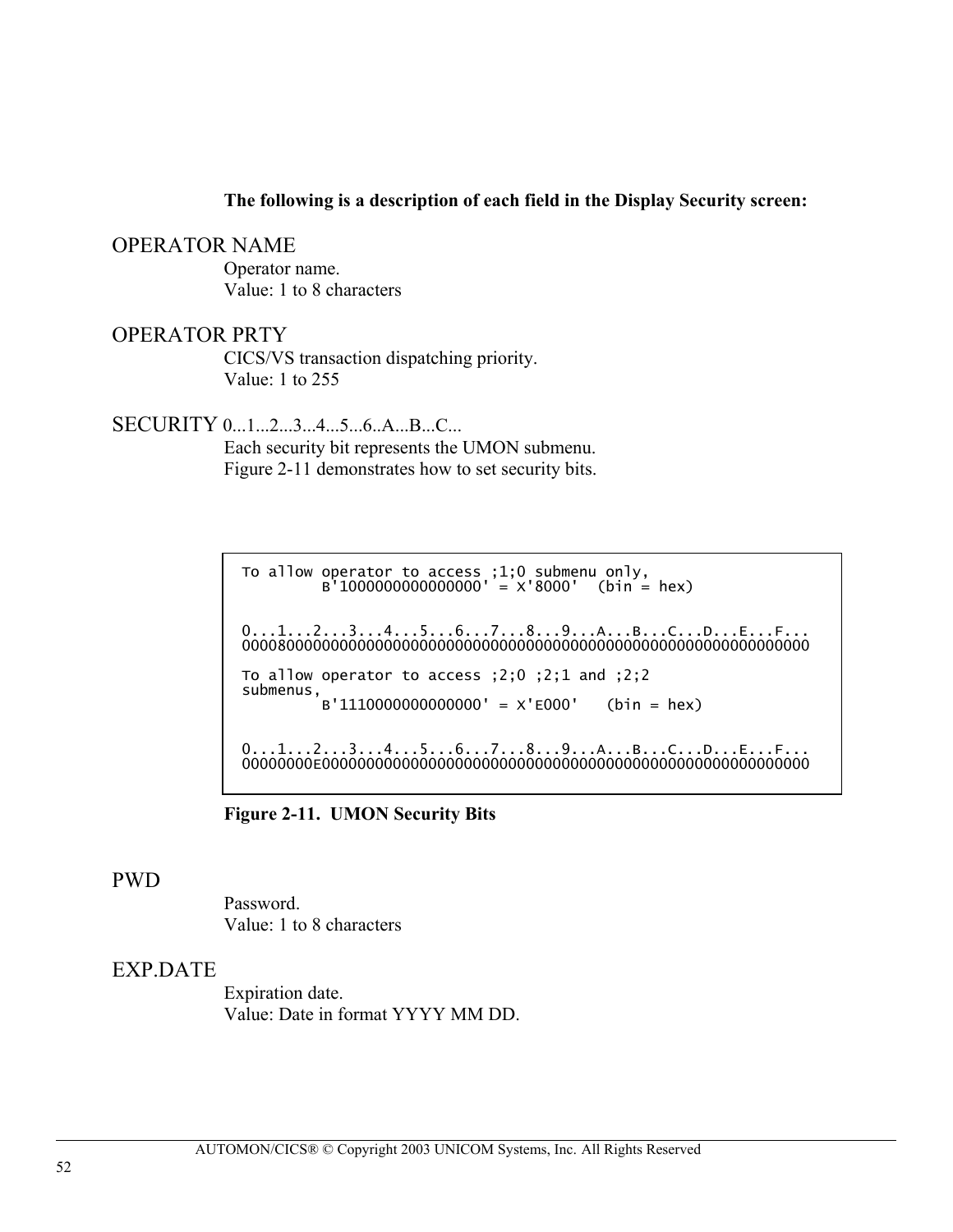## ACC-HOUR

Access hours. Figure 2-12 explains how to set UMON access hour. Value: HHMM HHMM

 ACC-HOUR: 0730 1900 Operator is allowed to use between 7:30 AM and 7:00 PM.

#### **Figure 2-12. UMON Access Hour**

### LAST-ACC(DATE=

Last logon date. Value: Date in format YYYY/MM/DD.

### ;8;1

You may also add, change and delete the UMON security records through: Menu selection 8 Submenu option 1 (;8;1).

To add, change or delete operator, simply type A, C or D respectively onto the input field and then hit PF6 (Change). Figure 2-13 shows how to add a new operator ANN.

NAME PRTY 0...1...2...3...4...5...6...7...8...9...A...B...C...D...E...F... a ann 255 FFFFFFFFFFFFFFFFFFFFFFFFFFFFFFFFFFFFFFFFFFFFFFFFFFFFFFFFFFFFFFFF EXP.DATE 1996 12 31 ACC-HOUR: 0700 1700 LAST-ACC(DAT=1996/03/21)

**Figure 2-13. Adding a UMON Operator**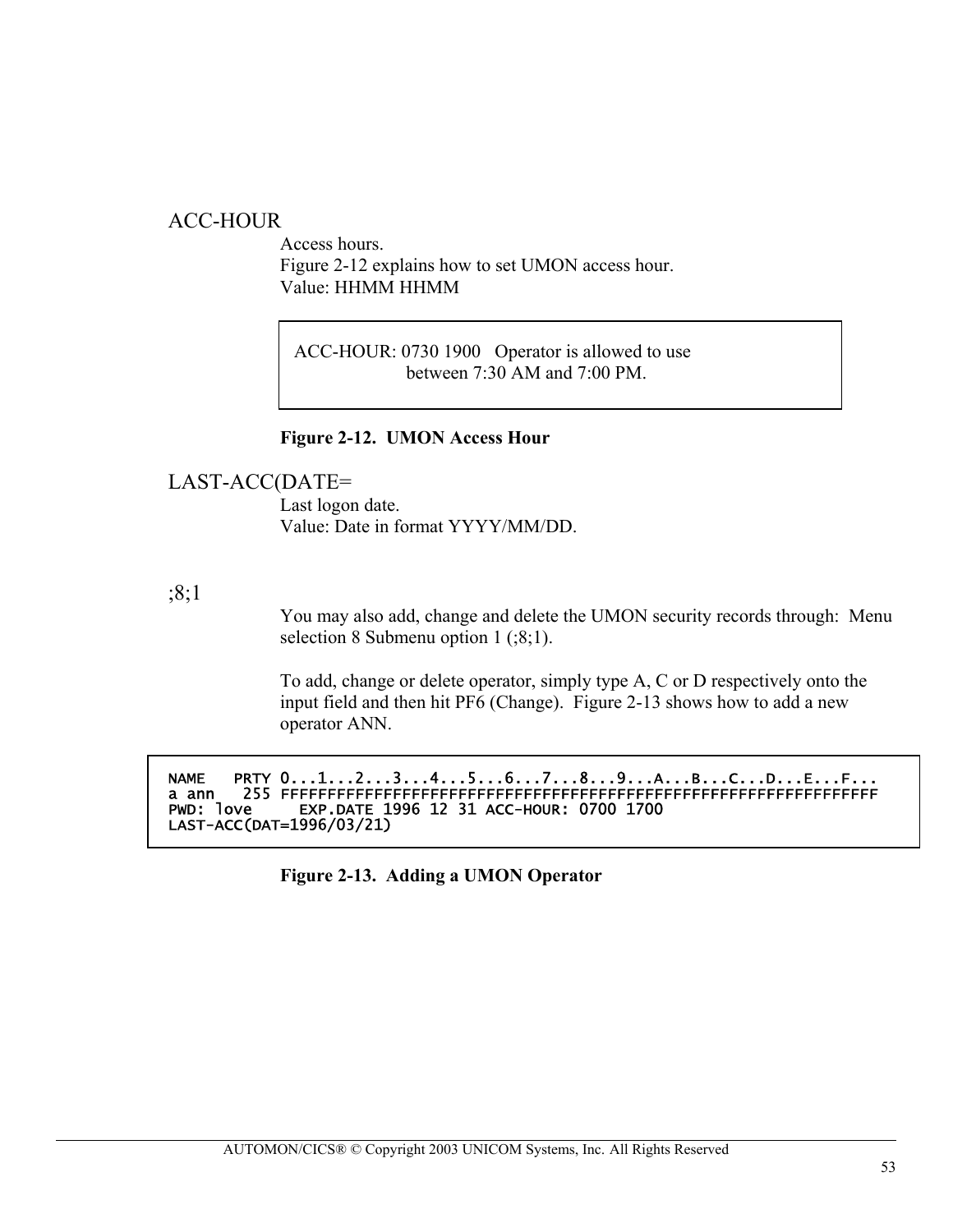# **2.3. AUTOMON/CICS Profile**

Display and set an AUTOMON/CICS profile screen.

## **Temporary Threshold Values**

## **Temporary Set**

This section describes how to display and set AUTOMON/CICS system flags and options temporarily. Each item acts independently and has its own master, warning, and action flags. AUTOMON/CICS supports multiple sets of flags. You may create and assign a unique set of flags to one or a group of CICS systems. Setting the AUTOMON/CICS flags and options permanently is described later in this chapter.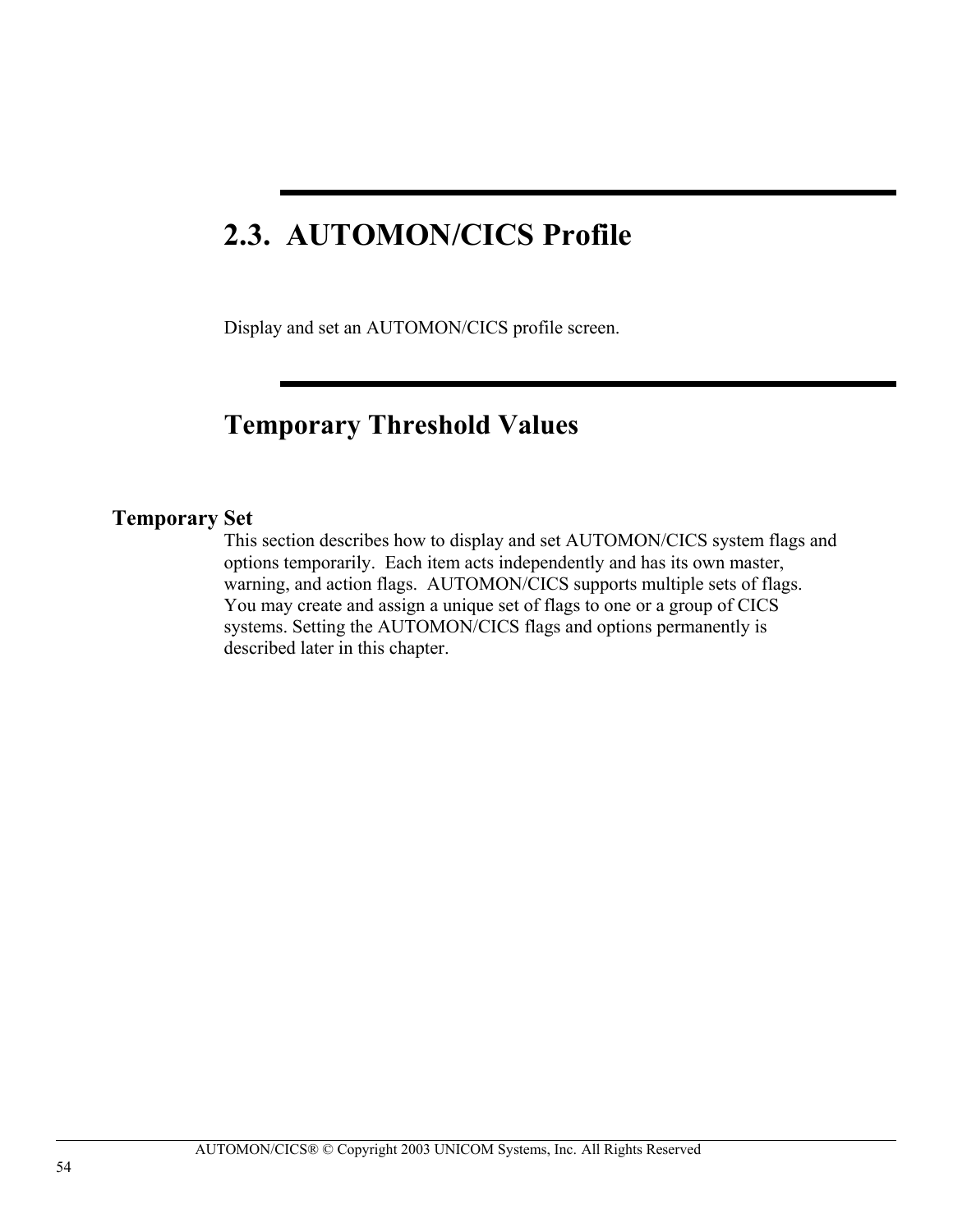## **2.3.1. Display/Set Current Status**

ı

The jump capability allows you to display from one screen to another screen.

## **Profile Screen**

### **;0;1**

Menu selection 0 submenu option 1  $(0,1)$  displays the current status of AUTOMON/CICS. You may adjust profile temporarily by simply altering various flags and options on the screen and hit PF6 (Change). When you alter the profile options, it will be effective immediately and will be erased when CICS terminates normally or abnormally. AUTOMON/CICS supplies the default flags and options. Setting AUTOMON/CICS flags and options permanently is described later in this chapter.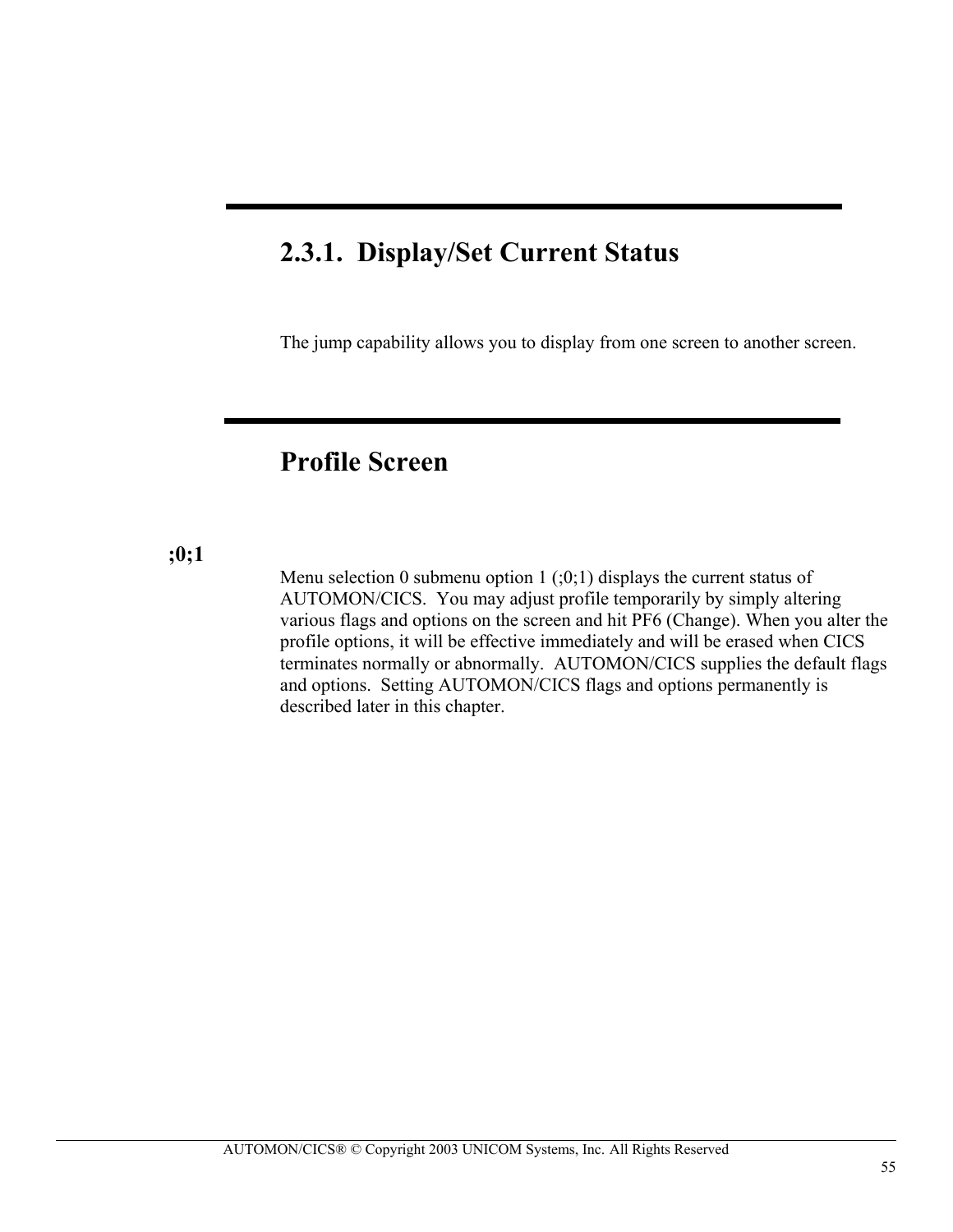

#### **Figure 2-14. AUTOMON/CICS Profile Screen**

#### **The following is a description of each field in the AUTOMON/CICS Status screen:**

#### PRODUCT EXPIRATION DATE AUTOMON/CICS expiration date.

Value: Date in format YYYY/MM/DD.

#### ACTIVE INDICATOR

AUTOMON/CICS status. Value: ON or OFF

#### START-UP DATE

AUTOMON/CICS activated date. Value: Date in format YYYY/MM/DD.

### START-UP TIME

AUTOMON/CICS activated time. Value: HH/MM/SS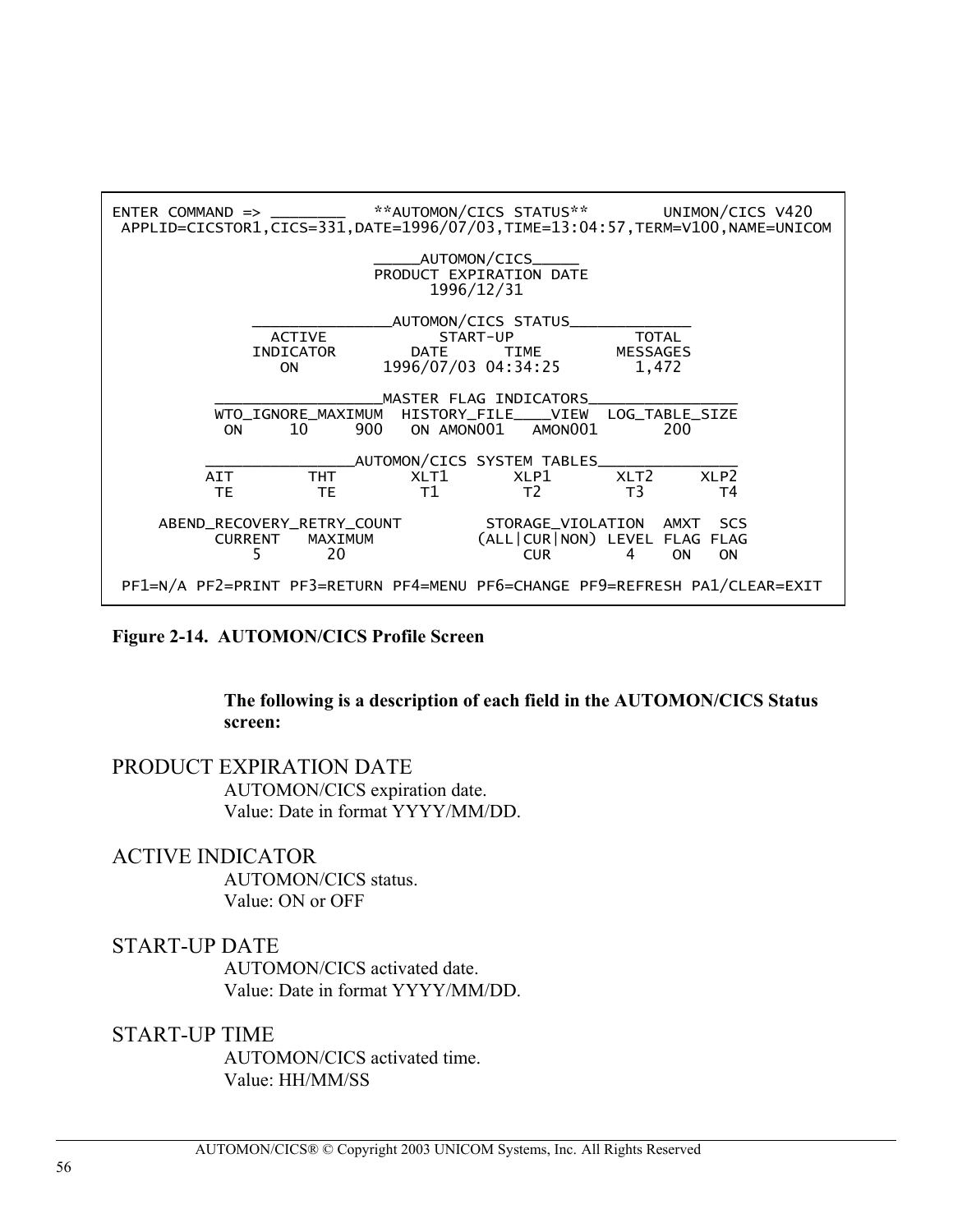### TOTAL MESSAGES

Accumulated total number of AUTOMON/CICS messages. Value: Decimal

### WTO

The AUTOMON/CICS messages Write To Operator option. This flag indicates whether or not the AUTOMON/CICS generated messages will be written to the system operator console. WTL indicates that the messages will be written on to the system log. Value: ON or OFF or WTL

## IGNORE

The write to operator ignore count. The number of consecutive same messages that can be written to the operating system console in one string. The AUTOMON/CICS message processing facility will ignore sending requests to a WTO Handler Program if the number of consecutive same messages are generated repeatedly. Value: Decimal

### **MAXIMUM**

The write to operator maximum count. The maximum number of messages that can be written to the operating system console. Value: Decimal

### **HISTORY**

The AUTOMON/CICS logging facility. (history database) If this flag is on, the AUTOMON/CICS generated messages will be written to the history database file. Value: ON or OFF

### FILE

The AUTOMON/CICS logging facility. (history database) The AUTOMON/CICS history database file ID. Value: Characters

### VIEW

This field allows the user to select a file in which the DD card is pointing, allowing the user to view the selected history file for the AUTOMON/CICS Display Multi Message Screen (=E.1). Value: Characters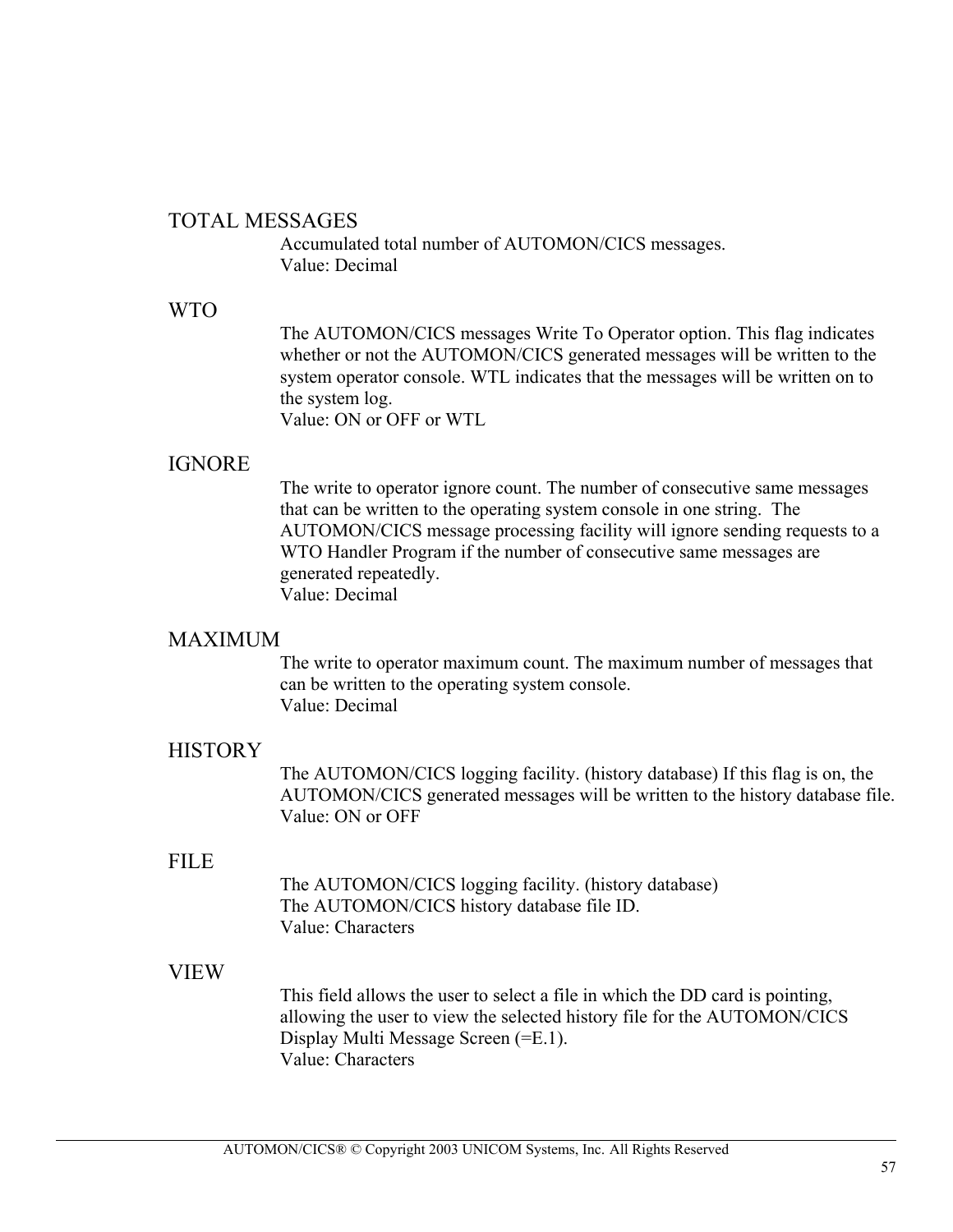## LOG-TABLE-SIZE

|                  | The AUTOMON/CICS message log table entry size. The log table will reside in<br>virtual storage above the 16-Meg line, and will roll over when it reaches the end.<br>Value: Decimal                                                      |
|------------------|------------------------------------------------------------------------------------------------------------------------------------------------------------------------------------------------------------------------------------------|
| <b>AIT</b>       | The AUTOMON/CICS Initialization Table suffix.<br>Value: Characters                                                                                                                                                                       |
| THT              | Selected suffixes for the AUTOMON/CICS thresholds table (THT), exceptional<br>thresholds table (EXC), degradation thresholds table (DEG) and system recovery<br>table (SRT).<br>Value: Characters                                        |
| XLT <sub>1</sub> | The AUTOMON/CICS transaction exclude list table 1 suffix.                                                                                                                                                                                |
|                  | Specifies the transaction ID's to be excluded from the loop action mechanism, or<br>transactions that have a special loop action threshold that is different than the<br>global threshold defined in the THT table.<br>Value: Characters |
| XLP1             | The AUTOMON/CICS program exclude list table 1 suffix.                                                                                                                                                                                    |
|                  | Specifies the program ID's to be excluded from the loop action mechanism, or<br>programs that have a special loop action threshold that is different than the global<br>threshold defined in the THT table.                              |

Value: Characters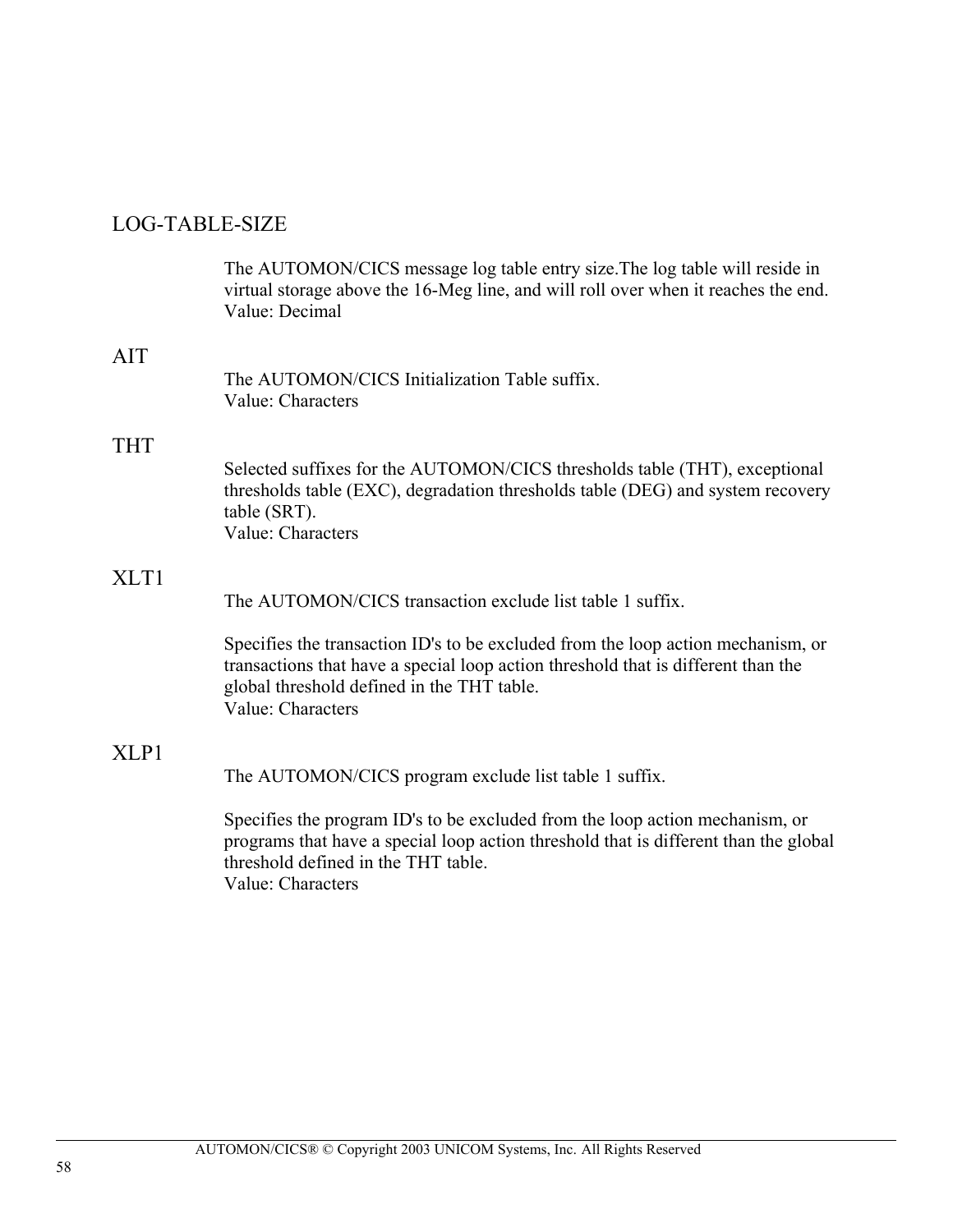### $XLT2$ The AUTOMON/CICS transaction exclude list table 2 suffix.

Specifies the transaction ID's to be excluded from the excessive storage usage action mechanism, or transactions that have a special excessive storage HWM action threshold that is different than the global threshold defined in the THT table.

Value: Characters

## XLP2

The AUTOMON/CICS program exclude list table 2 suffix.

Specifies the program ID's to be excluded from the excessive storage usage action mechanism, or programs that have a special excessive storage usage action threshold that is different than the global threshold defined in the THT table. Value: Characters

### ABEND-RECOVERY-RETRY-COUNT CURRENT

A total number of times the AUTOMON/CICS system recovery program (CSHASRP) has been entered as a result of ESPIE/ESTAE. Value: Decimal (0 - 999)

## ABEND-RECOVERY-RETRY COUNT MAXIMUM

The maximum number of times the AUTOMON/CICS system recovery program (CSHASRP) will be allowed to intercept the operating system abends. The CICS address space will be terminated abnormally with a dump (U998) if the total number of ESPIE/ESTAE operating system abends exceed this maximum value.

If set to 0: An AUTOMON/CICS system recovery subtask will not be invoked in the event of any system abend conditions.

If set to n: An AUTOMON/CICS system recovery subtask will attempt to recover the system crash conditions up to n times.

To preserve the data integrity, setting to or from 0 is only allowed at AUTOMON/CICS attach time.

Value: Decimal (0 - 999)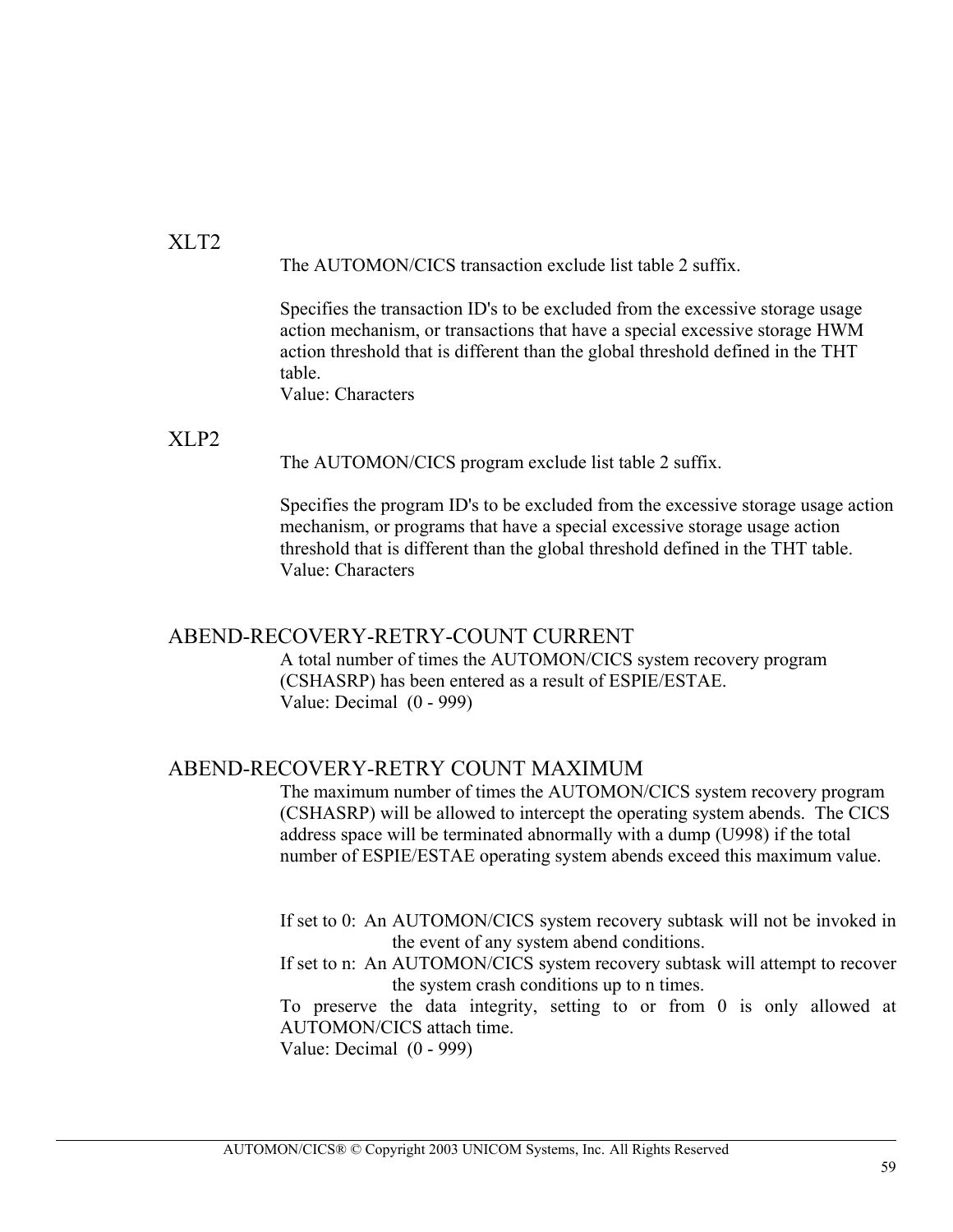### STORAGE-VIOLATION

You may use this function to activate and deactivate the storage violation trap. The trap which is in the AUTOMON/CICS Storage Recovery Program (CSHSCR), lets you verify the user storage chains associated with the current active task.

- "*ALL*" specifies that the validation will be performed for all tasks in system.
- "*CUR*" specifies that the validation will be performed for the current task only.

"*NON*" - deactivates the user storage checking function.

Value: ALL|CURrent|NONe

## STORAGE-VIOLATION LEVEL

Specifies the storage violation validity level.

| Level 1 -                | The storage validity check shall be performed in normal |
|--------------------------|---------------------------------------------------------|
|                          | AUTOMON/CICS dispatching cycle.                         |
| Level 2 -                | Level 1 plus whenever AUTOMON/CICS detects a            |
|                          | transaction abend.                                      |
| Level $3 -$              | Level 2 plus whenever the dispatcher domain gains       |
|                          | control.                                                |
| Level 4 -                | Level 3 plus whenever the domain manager gains control. |
| Value: Decimal $(1 - 4)$ |                                                         |
|                          |                                                         |

## AMXT FLAG

Specifies whether the Maxium Active Tasks (AMXT) value shall be adjusted by a repair subtask or not. Value: ON|OFF

### SCS FLAG

Specifies whether the Storage Cushion Size (SCS) value shall be adjusted. Value: ON|OFF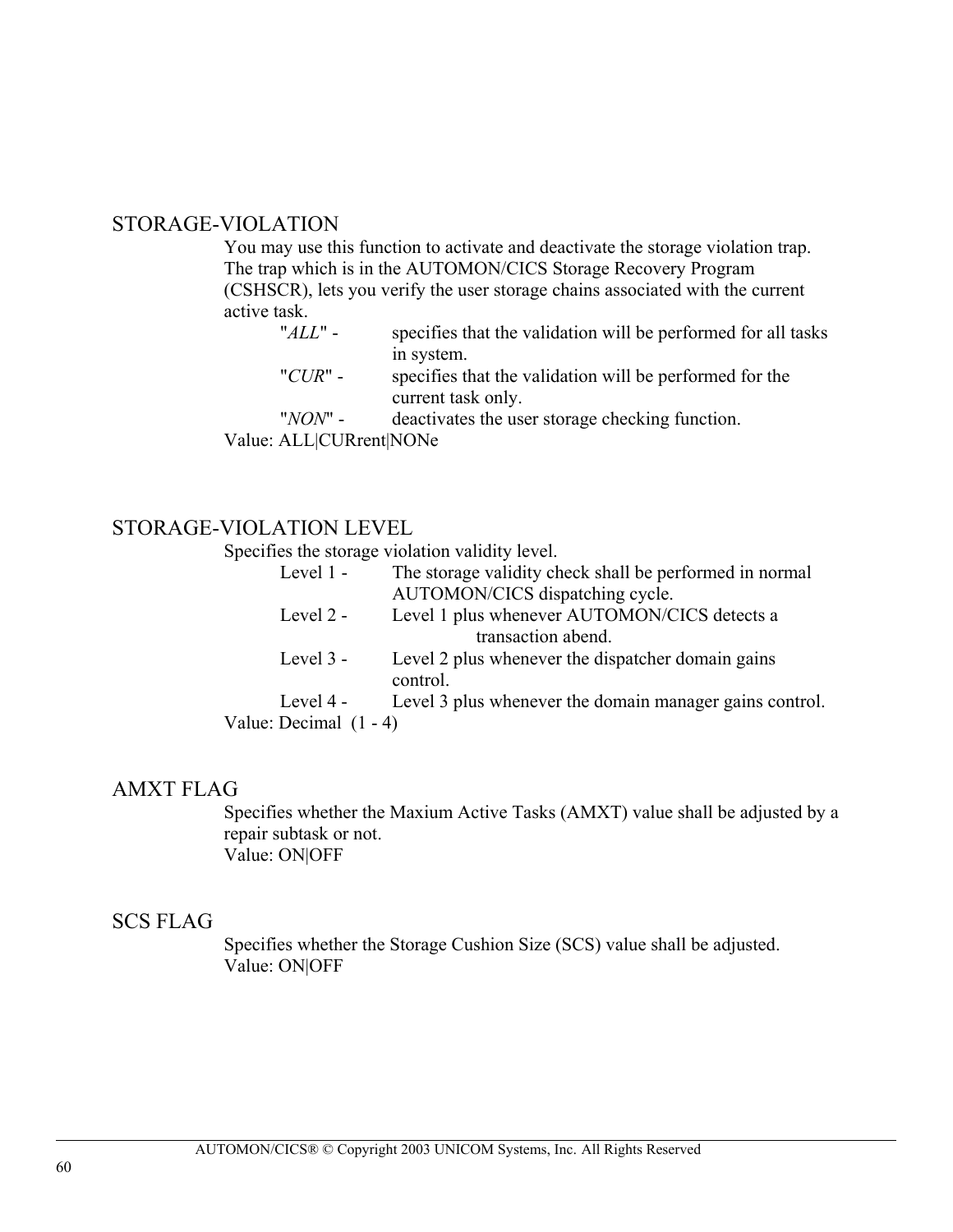# **2.4. Display Messages**

Display AUTOMON/CICS generated messages.

## **AUTOMON/CICS Messages**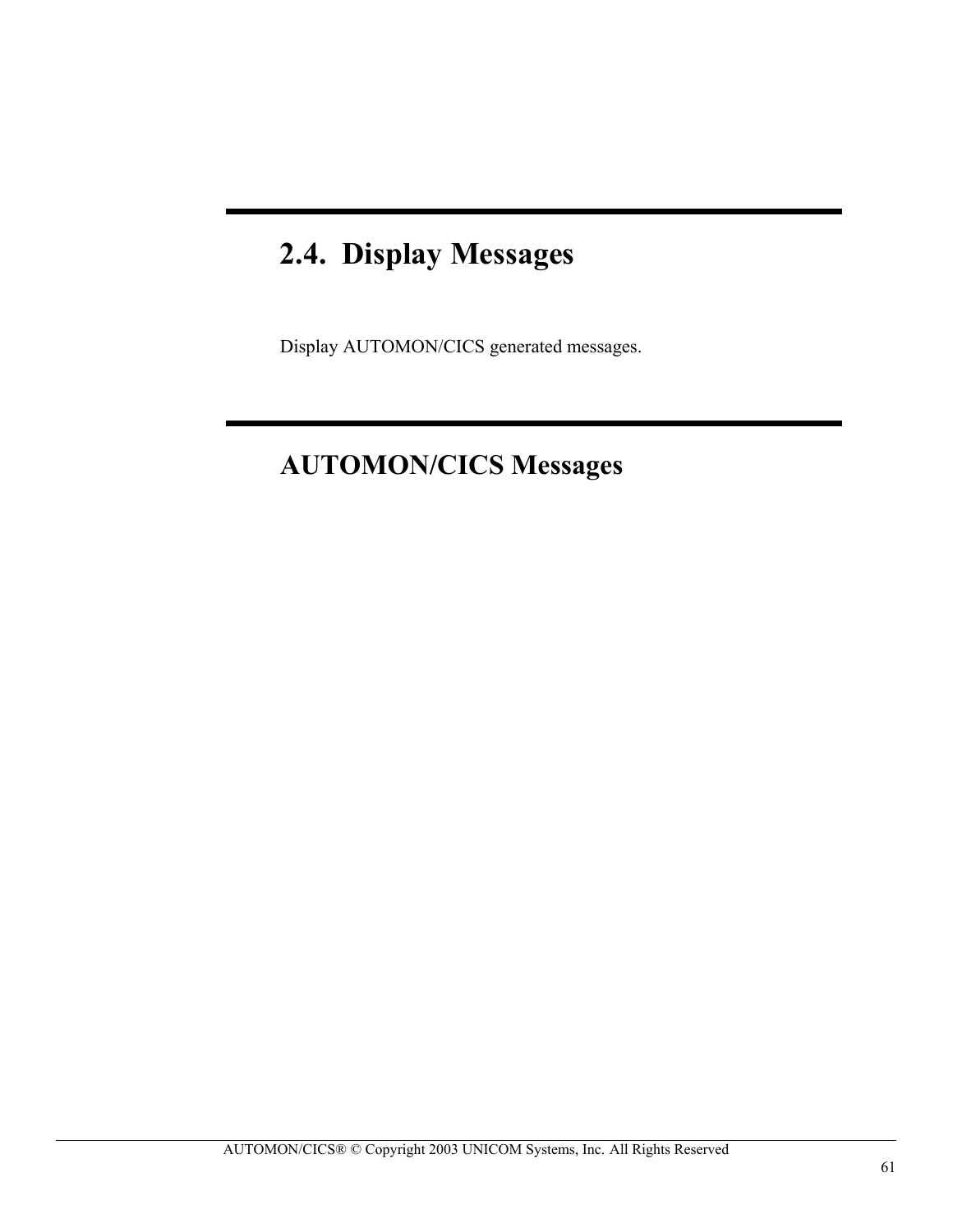## **2.4.1. Display Single CICS Messages**

Display AUTOMON/CICS Log records.

## **Message Log**

## **;E;0**

Menu selection E submenu option  $0$  (;E;0) displays the AUTOMON/CICS messages from the AUTOMON/CICS log entry table. The log entry table will be getmained, at the AUTOMON/CICS initialization time, out of the extended subpool 0 virtual storage area via an OS GETMAIN ANY request (above the 16- Meg line). Figure 2-15 is the output screen format of the AUTOMON/CICS single messages.

|      |                                                  |                                                                         | ENTER COMMAND => ________ ***DISPLAY AUTOMON/CICS*** AUTOMON/CICS V420            |
|------|--------------------------------------------------|-------------------------------------------------------------------------|-----------------------------------------------------------------------------------|
|      |                                                  |                                                                         | APPLID=CICSTOR1, CICS=331, DATE=1996/07/03, TIME=13:05:17, TERM=V100, NAME=UNICOM |
| TIME | -------------------MESSAGES--                    |                                                                         |                                                                                   |
|      |                                                  | 09:19:41 CSH6000I-AUTOMON/CICS SUBTASK ATTACHED. AIT=TE, LOG=300        |                                                                                   |
|      |                                                  |                                                                         | 09:19:49 CSH6101A-MXT VALUE ALTERED. DSA=2048K, FREE=2242K, MXT=999, TASKS=5      |
|      | 09:19:49 CSH6160I-(LOG) MXT NEW=999, OLD=30      |                                                                         |                                                                                   |
|      |                                                  |                                                                         | 09:31:04 CSH6205I-TASK ABENDED.TRAN=MAST, PROGRAM=MAFI30, TERM=TN96, ABCD=ATNI    |
|      |                                                  | 09:33:17 CSH6621E-*(SRP)* A STORAGE VERIFICATION FAILED.                |                                                                                   |
|      |                                                  | 09:33:17 CSH6622E-*(SRP)* ADDRESS=0042E0A0, MODULE=DFHFCP, OFFSET=+0124 |                                                                                   |
|      |                                                  |                                                                         | 09:33:17 CSH6623E-*(SRP)* CURRENT:0000000000000000 SHOULD BE:185E47F032C2         |
|      |                                                  | 09:33:17 CSH6624A-*(SRP)* ACTION IN STORAGE VIOLATION.                  |                                                                                   |
|      |                                                  |                                                                         | 09:42:12 CSH6101A-MXT VALUE ALTERED. DSA=2048K, FREE=2242K, MXT=999, TASKS=5      |
|      | 09:42:12 CSH6160I-(LOG) MXT NEW=999, OLD=30      |                                                                         |                                                                                   |
|      |                                                  |                                                                         | 10:51:02 CSH6303E-STORAGE VIOLATION. CNT=1,TRN=CA00,TRM=TN76,PGM=EIAD00           |
|      |                                                  | 10:51:03 CSH6304E-HEAD:A=0008C320-8C000020.TAIL:A=0008C348-F3F40020     |                                                                                   |
|      |                                                  | $10:51:03$ CSH6305E-DATA:F1F2F3F4F5F6F7F8F9F000000000 1234567890        |                                                                                   |
|      | 10:51:03 CSH6306A-STORAGE VIOLATION IN PROGRESS. |                                                                         |                                                                                   |
|      |                                                  |                                                                         | 10:51:04 CSH6205I-TASK ABENDED.TRAN=MAST,PROGRAM=MAFI30,TERM=TN96,ABCD=ATNI       |
|      |                                                  | 10:53:39 CSH6307E-STORAGE VIOLATION. TYPE=FAQE, SP=TASK, ADDR=00032890  |                                                                                   |
|      |                                                  |                                                                         |                                                                                   |
|      |                                                  |                                                                         |                                                                                   |
|      |                                                  |                                                                         | PF1=N/A PF2=PRT PF3=RET PF4=MENU PF5=FIND PF7=UP PF8=DN PF9=REF PA1/CLEAR=EXIT    |

 **Figure 2-15. AUTOMON/CICS Single CICS Messages**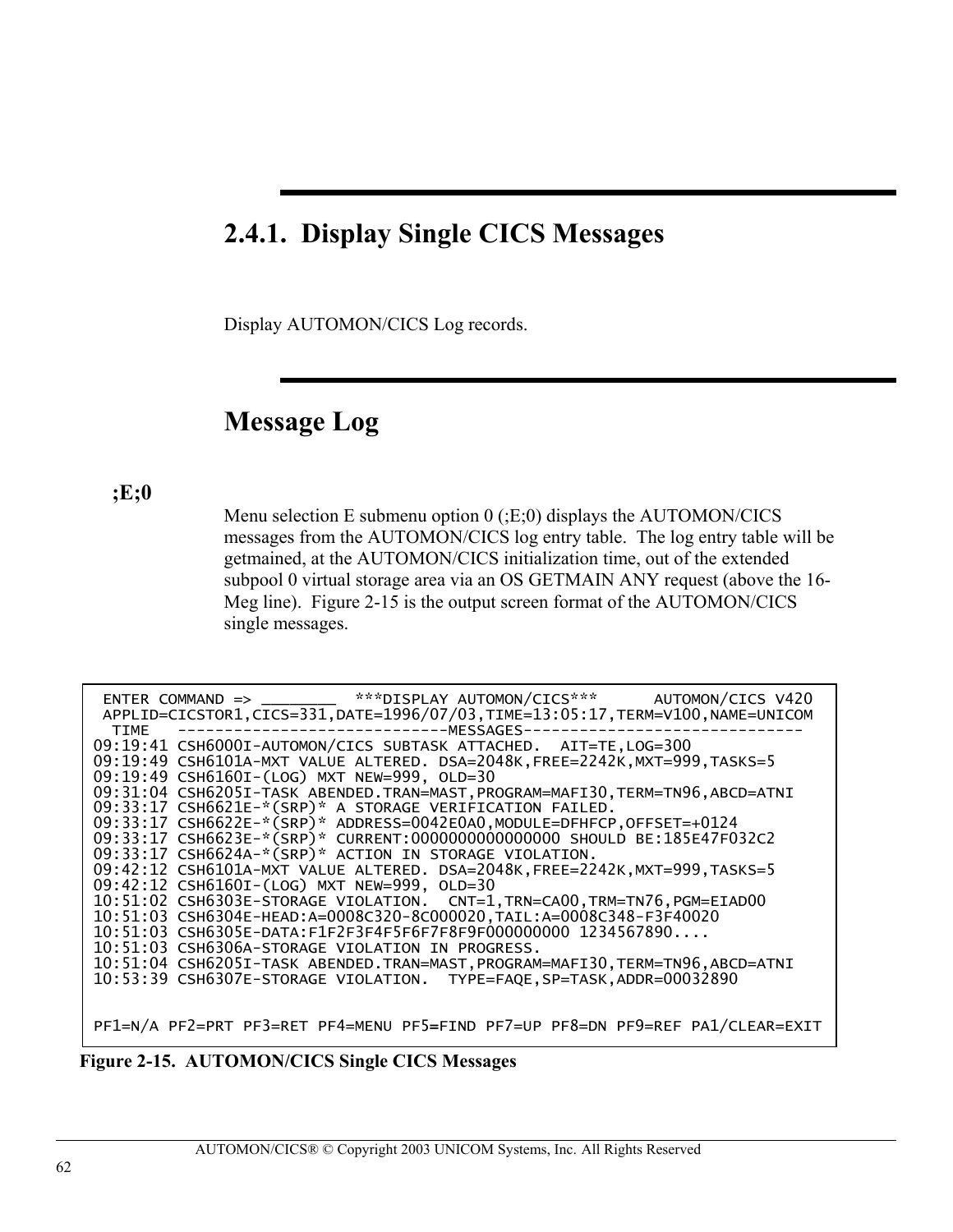## **2.4.2. Display Multi CICS Messages**

Display AMON001 History Database records.

## **History Database**

**;E;1**

Menu selection E submenu option 1 (;E;1) displays the AUTOMON/CICS messages from AUTOMON/CICS history database (AMON001). The history database is a standard VSAM KSDS file. Figure 2-16 is the output screen format of the AUTOMON/CICS multi messages.

|  | ENTER COMMAND => ________ ***DISPLAY MULTI AUTOMON/CICS*** AUTOMON/CICS V420     |
|--|----------------------------------------------------------------------------------|
|  | APPLID=CICSTOR1,CICS=311,DATE=1996/09/13,TIME=13:05:20,TERM=V100,NAME=UNICOM     |
|  | FILE AMONO01 SELECT * APPLID ________ FROM 1996/00/00 00:00:00                   |
|  | APPLID DATE TIME _______________________MESSAGE__                                |
|  | CICSTOR1 1996/09/13 09:31:04 CSH6205I-TASK ABENDED. TRAN=MAST, PROGRAM=MAFI030   |
|  | CICSTOR1 1996/09/13 09:33:17 CSH6621E-*(SRP)* A STORAGE VERIFICATION FAILED      |
|  | CICSTOR1 1996/09/13 09:33:17 CSH6622E-*(SRP)* ADDRESS=0042E0A0, MODULE=DFHFCP, 0 |
|  | CICSTOR1 1996/09/13 09:33:17 CSH6623E-*(SRP)* CURRENT:0000000000000000 SHOULD    |
|  | CICSTOR1 1996/09/13 09:33:17 CSH6624A-*(SRP)* ACTION IN STORAGE VIOLATION        |
|  | CICSTOR1 1996/09/13 09:42:12 CSH6101A-MXT VALUE ALTERED. DSA=2048K, FREE=2242K   |
|  | CICSTOR1 1996/09/13 09:42:12 CSH6160I-(LOG) MXT NEW=999, OLD=30                  |
|  | CICSTOR1 1996/09/13 10:51:02 CSH6303E-STORAGE VIOLATION. CNT=1, TRN=CA00, TRM=T  |
|  | CICSTOR1 1996/09/13 10:51:03 CSH6304E-HEAD:A=0008C320-8C000020,TAIL:A=0008C348   |
|  | CICSTOR1 1996/09/13 10:51:03 CSH6305E-DATA:F1F2F3F4F5F6F7F8F9F000000000 123456   |
|  | CICSTOR1 1996/09/13 10:51:03 CSH6306A-STORAGE VIOLATION IN PROGRESS              |
|  |                                                                                  |
|  | PF1=N/A PF2=PRT PF3=RET PF4=MENU PF5=FIND PF7=UP PF8=DN PF9=REFRSH PA1/CLR=EXIT  |

 **Figure 2-16. AUTOMON/CICS Multi CICS Messages**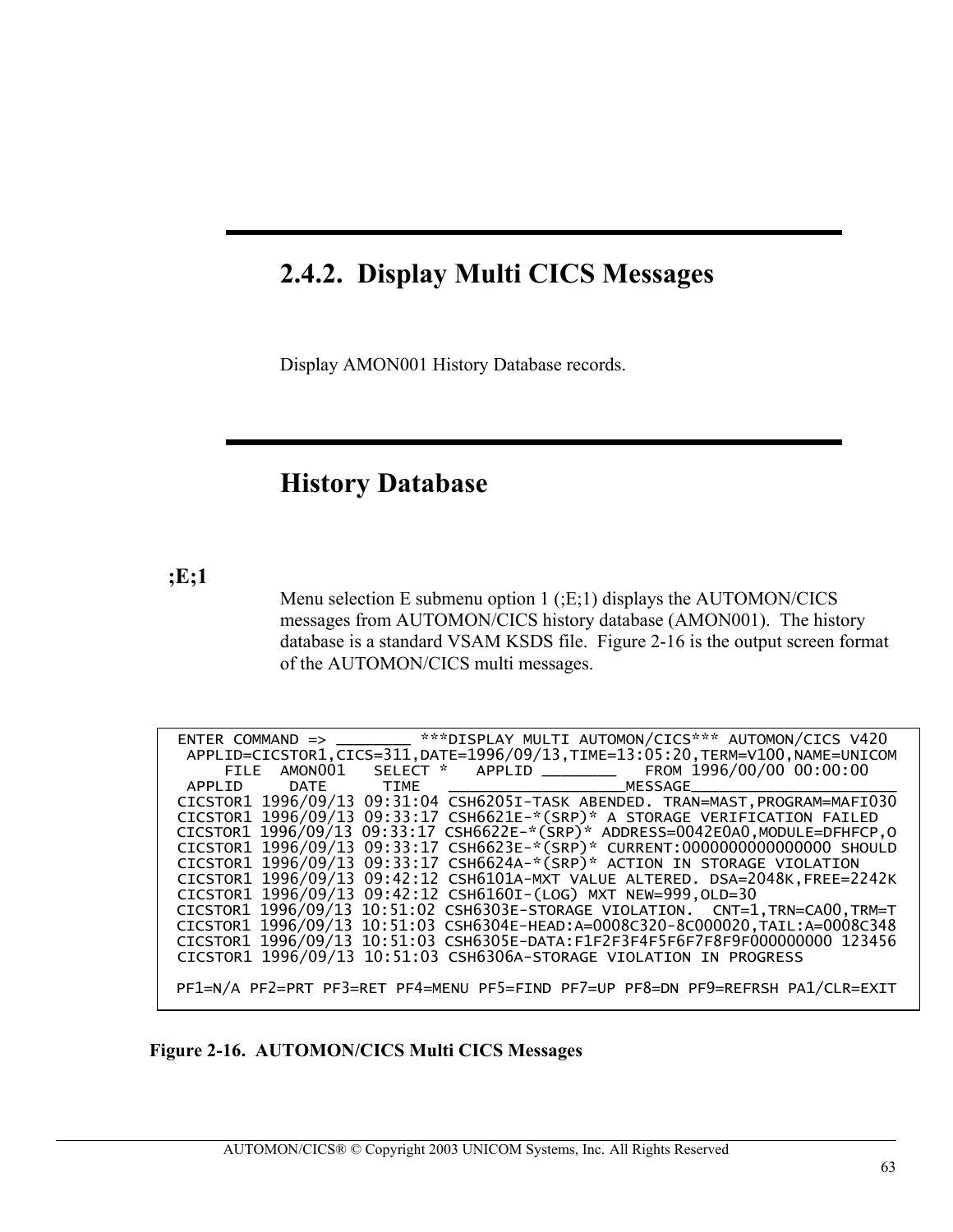#### **The following is a description of each field in the AUTOMON/CICS Multi CICS messages:**

### FILE

This field allows the user to select a file in which the DD card is pointing, allowing the user to view the selected history file.

### **SELECT**

The message type selection. You may select all (\*) or the one of the following types of AUTOMON generated messages:

- (\*) : All messages (A) Action : Action messages
- 
- (E) Error : Error detection messages
- (I) Indication : Informational messages
- (W) Warning : Exceptional/degradational messages

Value:  $*, A, E, I$  or W

### APPLID

The VTAM application ID selection field. Value: character

#### FROM

The date selection fields. YYYY/MM/DD : Start date. HH:MM:SS : Start time. Value: YYYY/MM/DD HH:MM:SS

### **DATE**

The message generation date. Value: Date in the format YYYY/MM/DD.

#### TIME

The message generation time. Value: Time in the format HH:MM:SS

#### MESSAGE

AUTOMON/CICS message generated. Value: character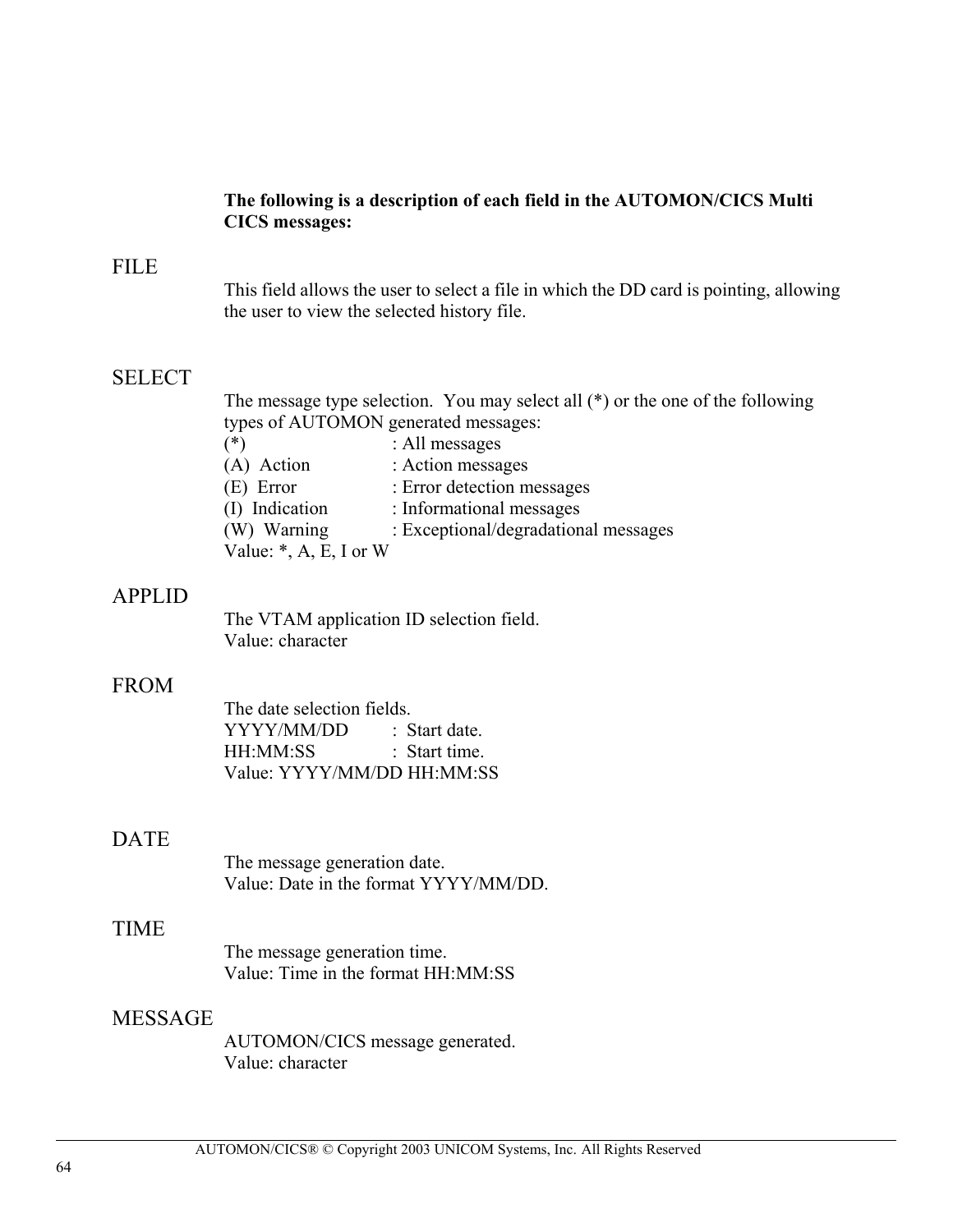## **2.4.3. Display CICS Messages**

Display CICS error messages online.

## **CICS Messages**

**;7;0**

Menu selection 7 submenu option 0 (;7;0) displays the CICS/VS error messages. The display contains a description of the message, system action and user action. You may select a specific message by entering the error message number (DFHxxxx) onto the input command line and hit PF5 (Find).

| CODE    | ENTER COMMAND => ________ ***CICS/VS MESSAGES** UNIMON/CICS V420<br>APPLID=CICSTOR1, CICS=331, DATE=1996/07/03, TIME=13:05:20, TERM=V100, NAME=UNICOM<br>MSG/ABCD SEQ --------------------------DESCRIPTION----<br>NO.                                                                                                                                                                                                                                                        |
|---------|-------------------------------------------------------------------------------------------------------------------------------------------------------------------------------------------------------------------------------------------------------------------------------------------------------------------------------------------------------------------------------------------------------------------------------------------------------------------------------|
|         | DFH0305 C.I.C.S ABEND<br>Explanation: The task control program (KCP) has been<br>requested to suspend an internal CICS/VS system task<br>(for example, terminal control task).<br>System Action: CICS/VS is unable to continue since it<br>is dependent on continued processing of these types of tasks<br>Audience Action: CICS/VS is abnormally terminated and a<br>dump is provided for reviews by the responsible system pgrmr.<br>Destination: Console<br>Module: DFHKCP |
| DFH0306 | C.I.C.S ABEND<br>Explanation: CICS/VS is in final termination phase and a<br>program appearing in the customer's program list table<br>(PLT) has attempted to attach a new task.<br>System Action: CICS/VS abnormally terminates its own<br>processing.<br>Audience Action: CICS/VS is abnormally terminated with<br>a dump. Suggest that system programmer review currently                                                                                                  |
|         | PF1=N/A PF2=PRT PF3=RET PF4=MENU PF5=FIND PF7=UP PF8=DN PF9=REF PA1/CLR=EXIT                                                                                                                                                                                                                                                                                                                                                                                                  |

#### **Figure 2-17. CICS/VS Messages Screen**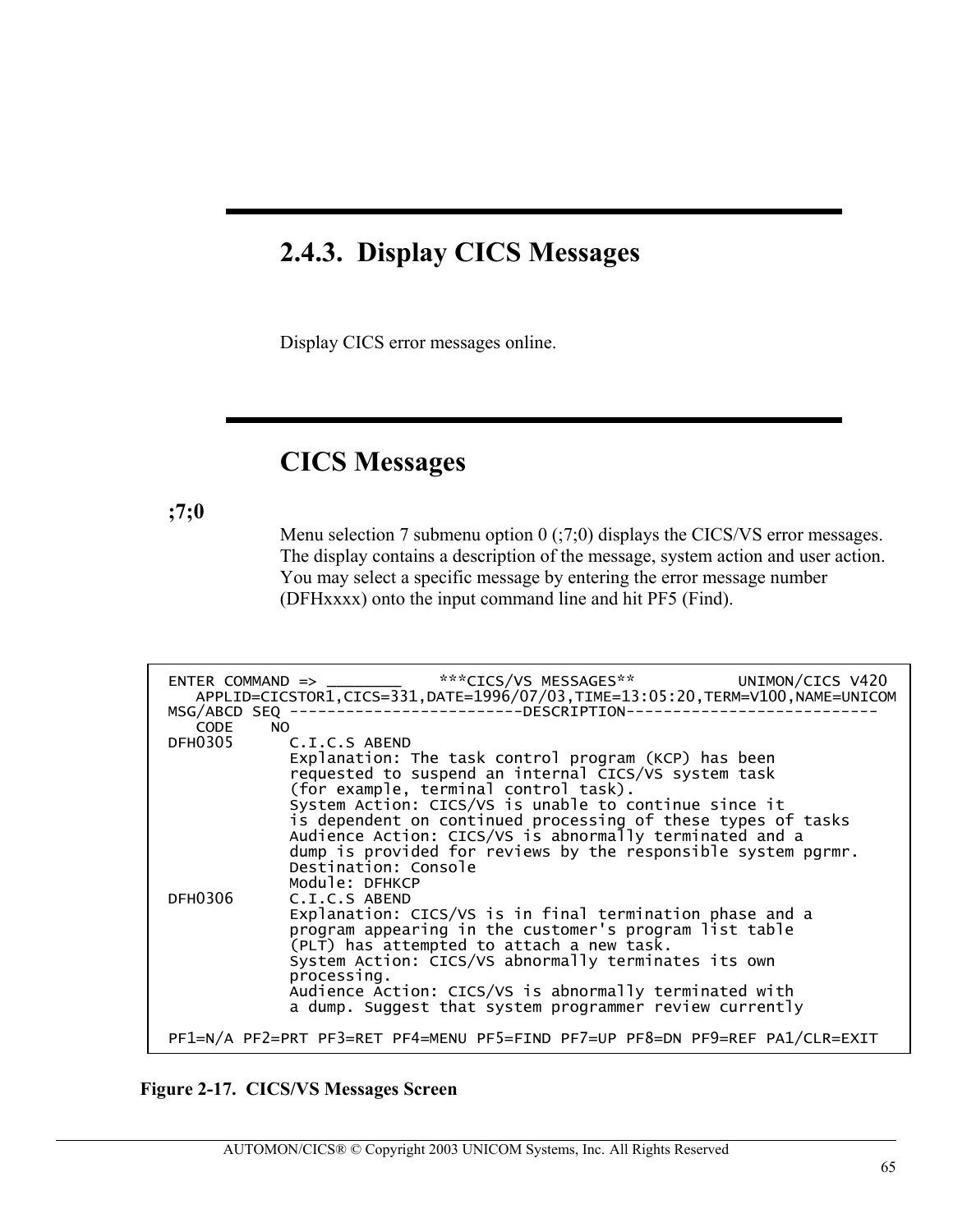## **The following is a description of each field in the CICS/VS Messages screen:**

## MSG/ABEND CODE

Messages and Abend codes. Value: DFHxxxx

## SEQ NO

Unused. Value: ????????

### DESCRIPTION

Message description. Value: Characters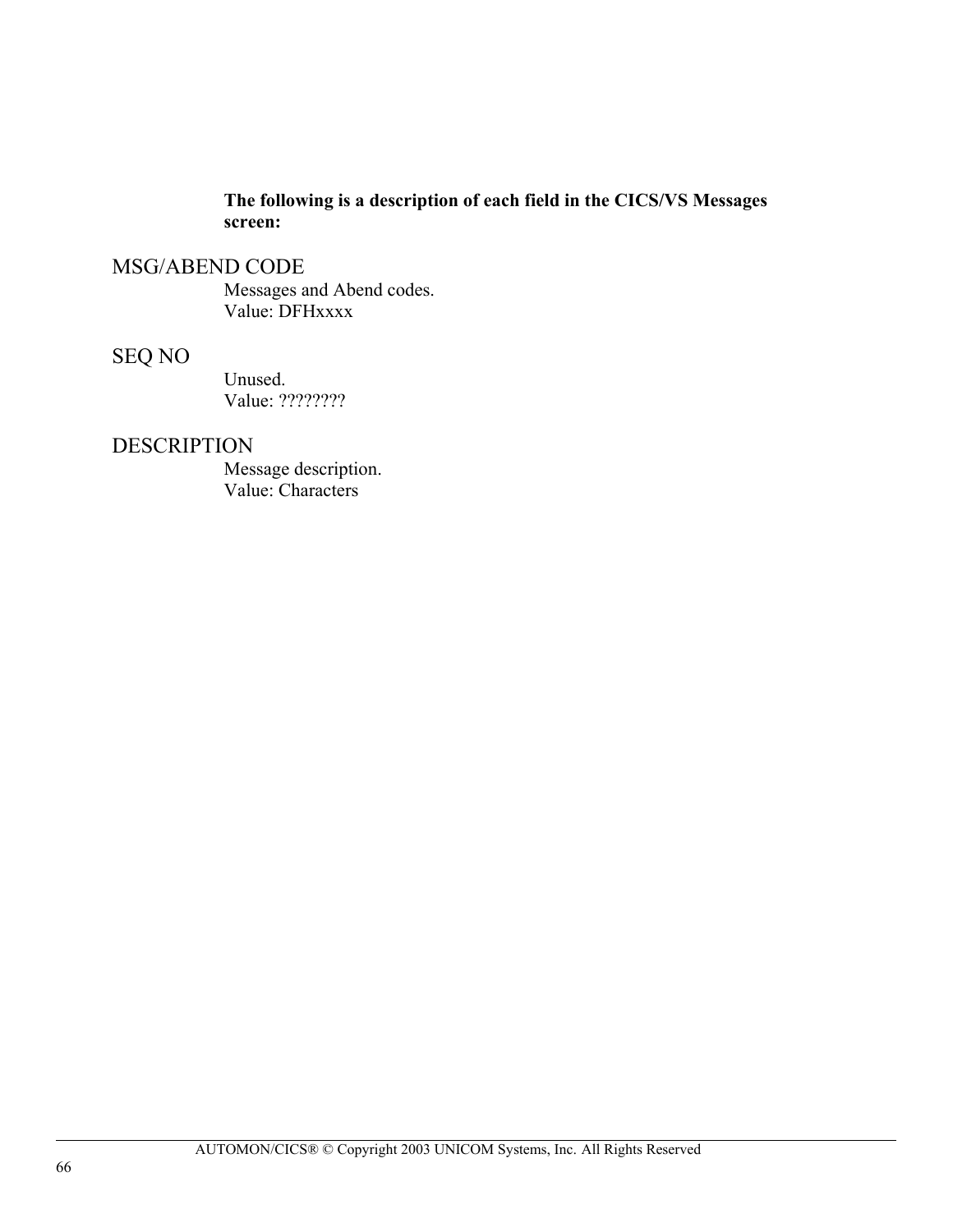# **2.4.4. Display CICS Abend Codes**

Display CICS abend codes online.

## **CICS Abend Codes**

**;7;1**

Menu selection 7 submenu option 1 (;7;1) displays the CICS/VS abend codes. You may select a specific abend code by entering the abend code (Axxx) onto the input command line and hit PF5 (Find).

| <b>CODE</b> | MSG/ABCD SEQ --------------------------DESCRIPTION-<br>NO.  |
|-------------|-------------------------------------------------------------|
| AACA        | Interval error has been passed to the DFHACP                |
| AAKP        | I/O error occurred while attempting to write to master log  |
| AAMA        | Internal logic error in DFHAMP                              |
| AAMB        | Internal logic error in DFHBTM                              |
| AAMD        | Internal logic error in DFHAMP due to bad RC from DFHDMP    |
| AAMP        | Internal logic error in DFHAMP due to bad RC from DFHPUP    |
| AAMT        | Internal logic error in DFHAMP due to bad RC from DFTMP     |
| ABMA        | Terminal I/O Area Length (TIOAL) error on BMS request       |
| ABMB        | Cursor position is outside of current screen size for 3270  |
| ABMD        | DFHTPR or DFHTPP issued DFHDI TYPE=SEND has received bad RC |
| ABMG        | Requested BMS service is not specified at system generation |
| ABMI        | Requested BMS input map is not an input map                 |
| ABML        | DFHTC locate routine received bad RC from DFHRLR (BMS)      |
| ABMO        | Requested BMS output map is not an output map               |
| ABMP        | Requested page retrival using PA/PF/LPA not in DFHSIT       |
| ABMR        | Requested BMS modules are not generated in this system      |
| <b>ABMS</b> | BMS retrieved a nonzero RC from a task control schedule req |
| ABMT        | Minimum-function BMS is being used for a non-3270 term type |

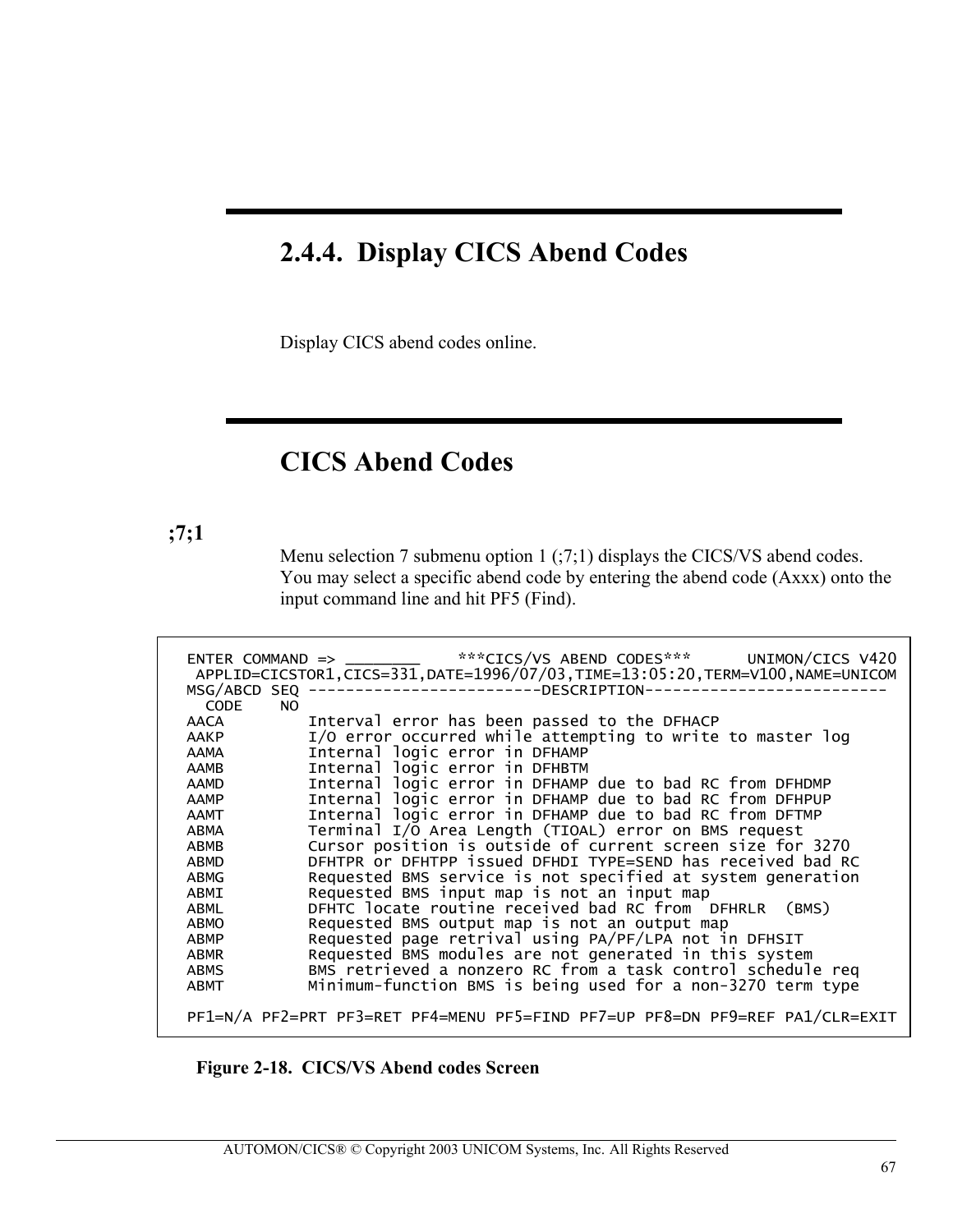**The following is a description of each field in the CICS/VS Abend code screen:**

#### MSG/ABEND CODE

CICS/VS abend code. Value: Axxx

### SEQ NO

Unused. Value: ????????

#### DESCRIPTION

CICS/VS abend code description. Value: Characters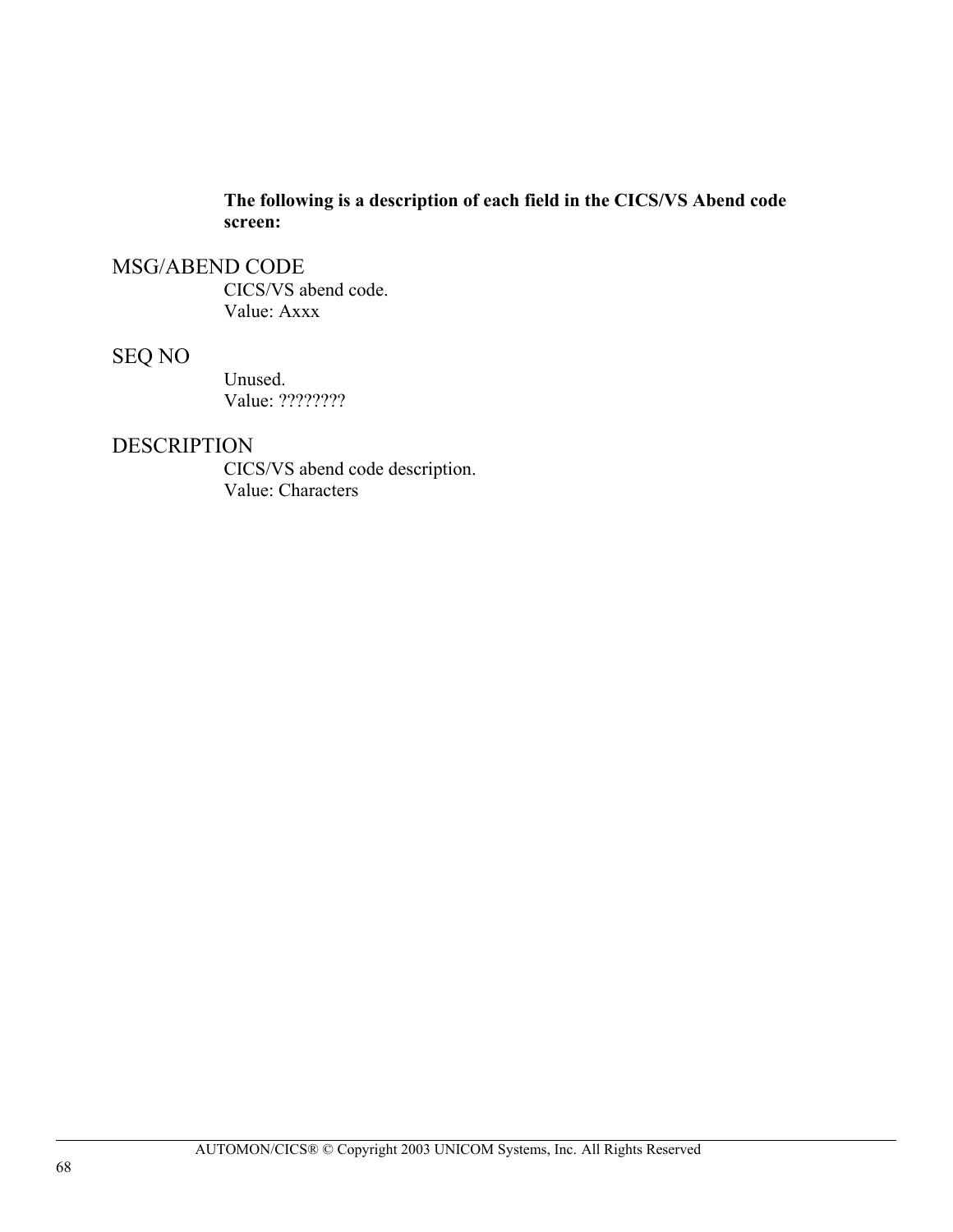# **2.4.5. Display UNIMON/CICS Messages**

Display UNIMON/CICS messages online.

## **UNIMON/CICS Error Messages**

**;7;2**

Menu selection 7 submenu option 2 (;7;2) displays the UNIMON/CICS error messages. You may select a specific message by entering the message number (CSHxxxx) onto the input command line and hit PF5 (Find).

| CODE<br>NO.    | ENTER COMMAND => _________ ***UNIMON/CICS MESSAGES*** UNIMON/CICS V420<br>APPLID=CICSTOR1,CICS=331,DATE=1996/07/03,TIME=13:05:20,TERM=V100,NAME=UNICOM<br>MSG/ABCD SEQ --------------------------DESCRIPTION-----------                                                                                           |
|----------------|-------------------------------------------------------------------------------------------------------------------------------------------------------------------------------------------------------------------------------------------------------------------------------------------------------------------|
| CSH0000        | -UNIMON/CICS PRODUCT EXPIRED.<br>Explanation: The error condition has occurred during the prod<br>verification and security check process.                                                                                                                                                                        |
| CSH0001        | System Action: UNIMON/CICS abnormally terminates its own proc<br>User Action: Contact UNICOM SUPPORT CENTER.<br>-UNIMON/CICS PRODUCT EXPIRATION DATE VERIFICATION FAILED.<br>Explanation: An error condition has occurred during the produ                                                                        |
| <b>CSH0002</b> | verification and security check process.<br>System Action: UNIMON/CICS abnormally terminates its own proc<br>User Action: Contact UNICOM SUPPORT CENTER.<br>-UNIMON/CICS WILL EXPIRE WITHIN 30 DAYS.<br>Explanation: A warning condition has occurred during the prod<br>verification and security check process. |
| <b>CSH0003</b> | System Action: UNIMON/CICS continues its own process<br>User Action: Contact UNICOM SUPPORT CENTER.<br>-UNIMON/CICS WILL EXPIRE WITHIN 30 DAYS.<br>Explanation: A warning condition has occurred during the prod<br>verification and security check process.                                                      |
|                | PF1=N/A PF2=PRT PF3=RET PF4=MENU PF5=FIND PF7=UP PF8=DN PF9=REF PA1/CLR=EXIT                                                                                                                                                                                                                                      |

 **Figure 2-19. UNIMON/CICS Messages Screen**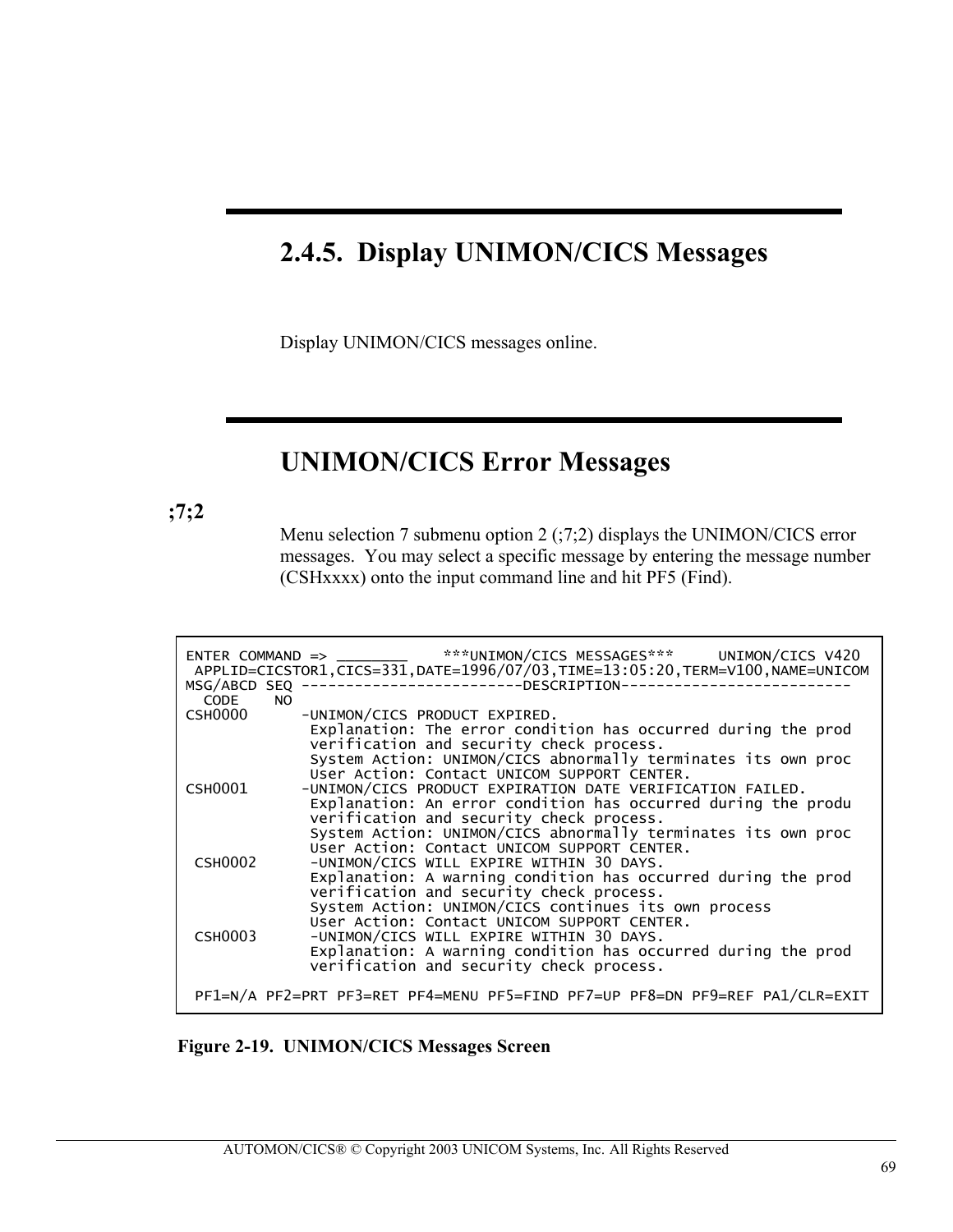**The following is a description of each field in the UNIMON/CICS Messages screen:**

#### MSG/ABEND CODE

UNIMON/CICS messages. Value: CSHxxxx

### SEQ NO

 $N/A$ Value: ????????

#### DESCRIPTION

UNIMON/CICS message description. Value: Characters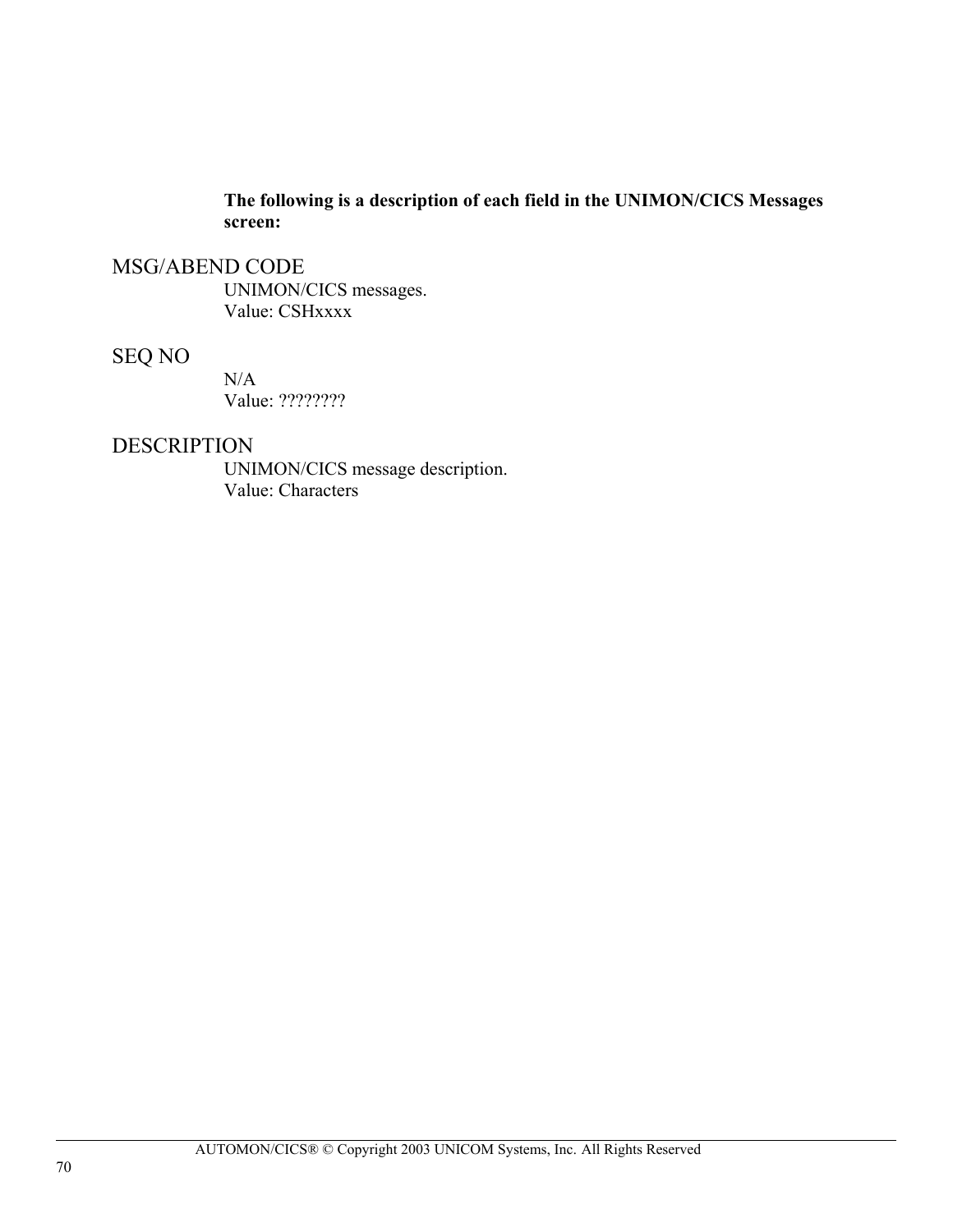# **2.4.6. Display UNIMON/CICS Abend Codes**

Display UNIMON/CICS abend codes online.

## **UNIMON/CICS Abend Codes**

**;7;3**

Menu selection 7 submenu option 3 (;7;3) displays the UNIMON/CICS abend entering the abend code (Uxxx) onto the input command line and hit PF5 (Find).

| CODE | MSG/ABCD SEQ --------------------------DESCRIPTION-<br>NO.                                                                                                                                                                                                                                                                                                                                                                                                                                                                             |
|------|----------------------------------------------------------------------------------------------------------------------------------------------------------------------------------------------------------------------------------------------------------------------------------------------------------------------------------------------------------------------------------------------------------------------------------------------------------------------------------------------------------------------------------------|
| UAMA | Explanation: A logical loop condition has been<br>detected by AUTOMON/CICS and the task is being abnormally<br>terminated with a dump written to the CICS dump dataset. The<br>condition indicates a possible logical loop in the user's<br>program. AUTOMON/CICS may terminate the task without a dump<br>if I) CICS is experiencing a slow-down;<br>2) CICS is having short on storage and/or MXT condition;<br>3) too many UAMA and/or UAMB abends.<br>System Action: The task is abnormally terminated<br>with a transaction dump. |
|      | User Response: Take corrective action within the<br>program being executed. The CICS auxiliary trace can be used                                                                                                                                                                                                                                                                                                                                                                                                                       |
| UAMB | determine if a true loop condition has been detected.<br>Explanation: A logical loop condition has been<br>detected by AUTOMON/CICS and the task is being abnormally<br>terminated with a dump written to the CICS dump dataset. The                                                                                                                                                                                                                                                                                                   |

**Figure 2-20. UNIMON/CICS Abend code Screen**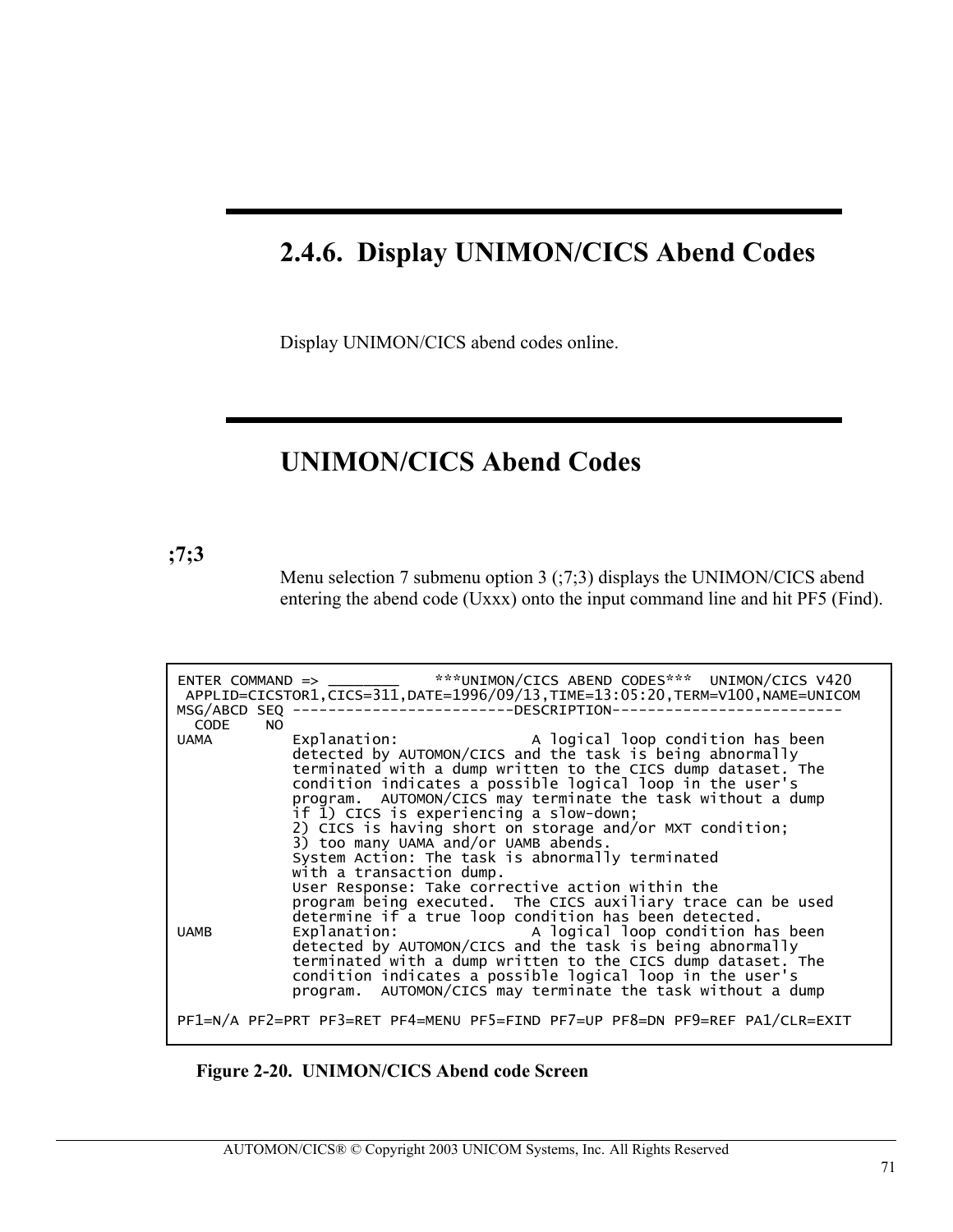#### **The following is a description of each field in the UNIMON/CICS Abend code screen:**

#### MSG/ABEND CODE

UNIMON/CICS abend codes. Value: UAxx

### SEQ NO

N/A

#### DESCRIPTION

UNIMON/CICS abend code description. Value: Characters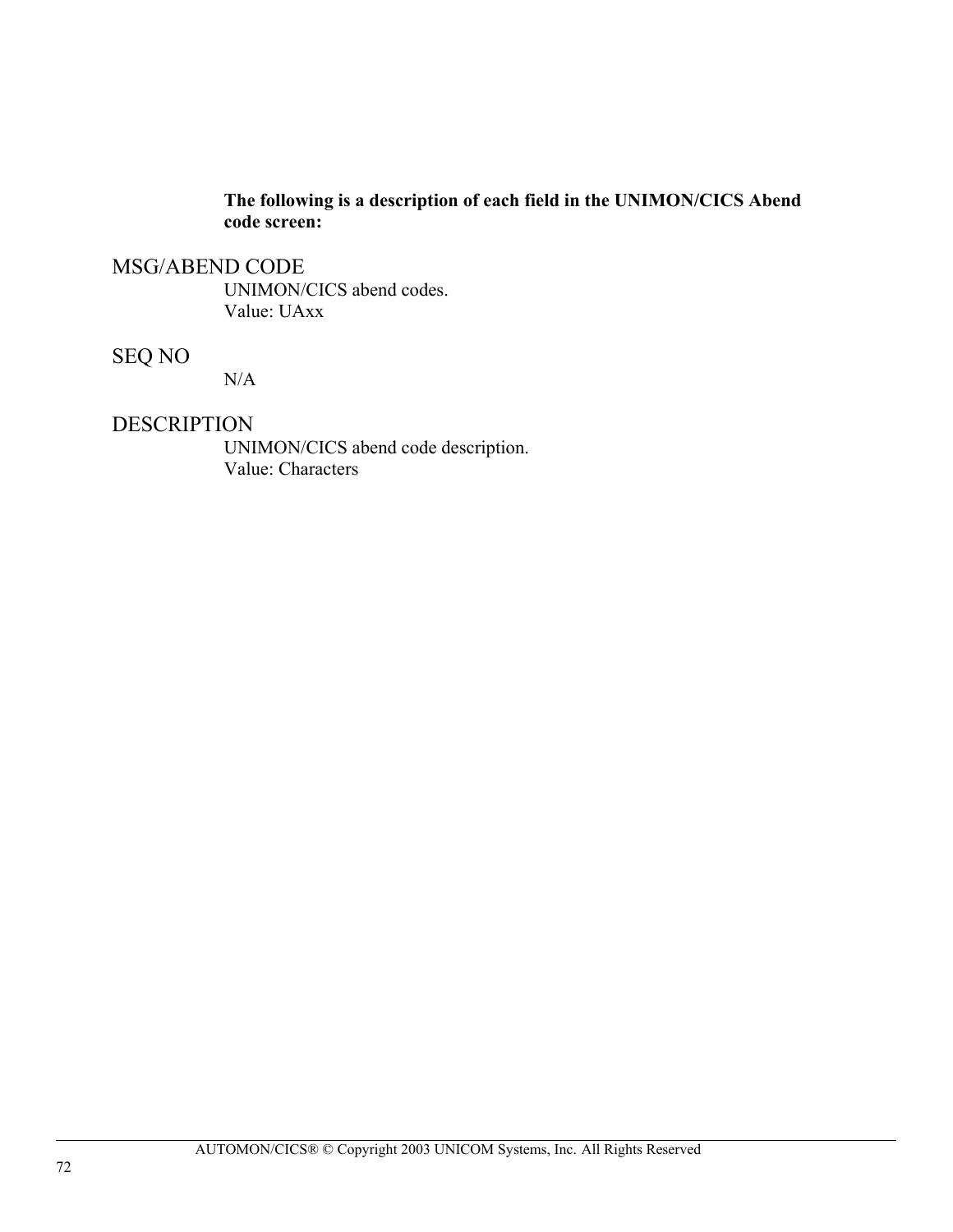## **2.4.7. Add/Delete/Change Messages and Abend Codes**

Online utility function.

# **Utility**

**;7;4**

Menu selection 7 submenu option 4  $(0.7,4)$  provides the utility functions. You may add, delete and change the messages and abend codes online.

To add, delete or change the messages and abend codes, simply type A, D or C respectively onto the input fields and hit PF6 (Change). Figure 2-21 illustrates how to add a new user generated abend code "usr1" which consists of 3 lines of description.

I ENTER COMMAND => \_\_\_\_\_\_\_\_ \*\*\*MESSAGE UTILITY\*\*\* UNIMON/CICS V420 APPLID=CICSTOR1,CICS=311,DATE=1996/09/13,TIME=13:05:20,TERM=V100,NAME=UNICOM .<br>MO<br>NO CODE<br>a usr1 a usr1 1 During a formatted dump, the formatted dump program has run a usr1 2 out of working storage and has been unable to obtain any more a usr1 3 from the operating system. PF1=N/A PF2=PRT PF3**=**RET PF4=MENU PF5=FIND PF6=CHANGE PF7=UP PF8=DN PF9=REFRSH

**Figure 2-21. Adding a User Abend Code**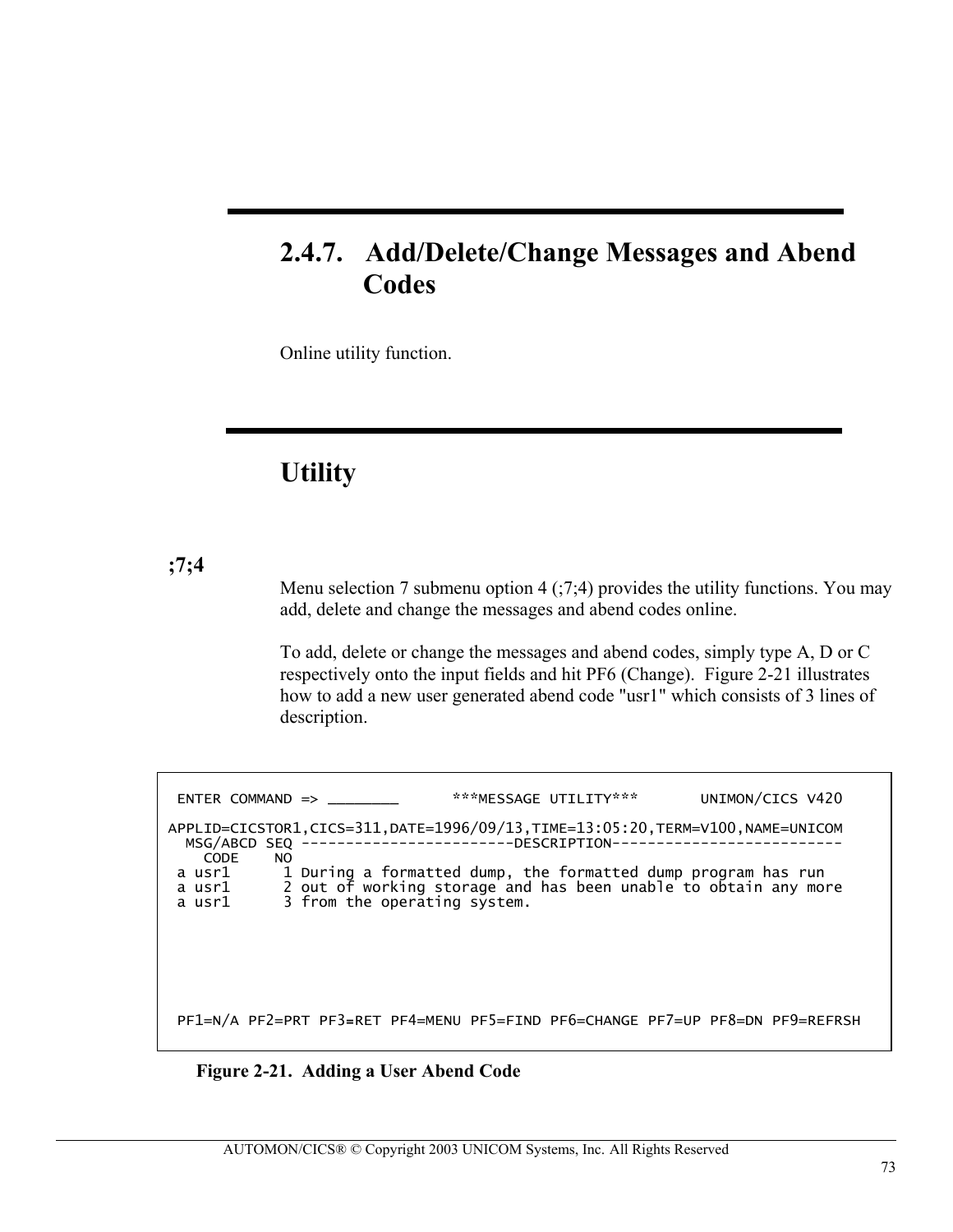**The following is a description of each field in the UNIMON/CICS Utility screen:**

### MSG/ABEND CODE

UNIMON/CICS user abend codes. Value: Uxxx

#### SEQ NO

Since these information will be written onto the UMON001 VSAM KSDS file, the sequence number will be used as a part of key. Value: 0 to 255

### **DESCRIPTION**

UNIMON/CICS user abend code description. Value: Characters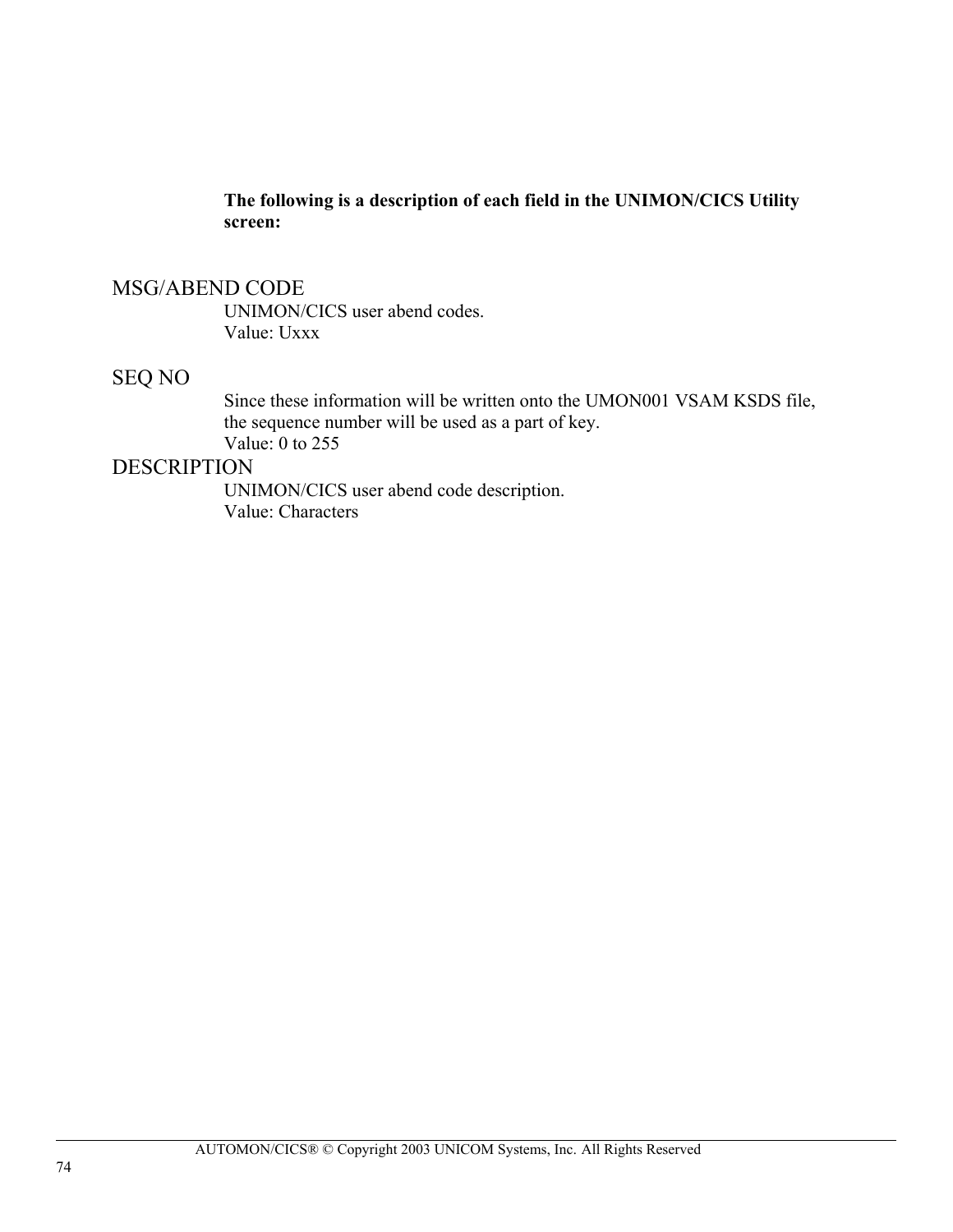# **2.5. Set Threshold Values Temporarily**

Setting AUTOMON/CICS values temporarily.

## **Setting Threshold Values**

#### **Thresholds**

This section describes how to set the AUTOMON/CICS threshold values temporarily. Each threshold value acts independently, and these values will be erased when CICS/VS terminates normally or abnormally.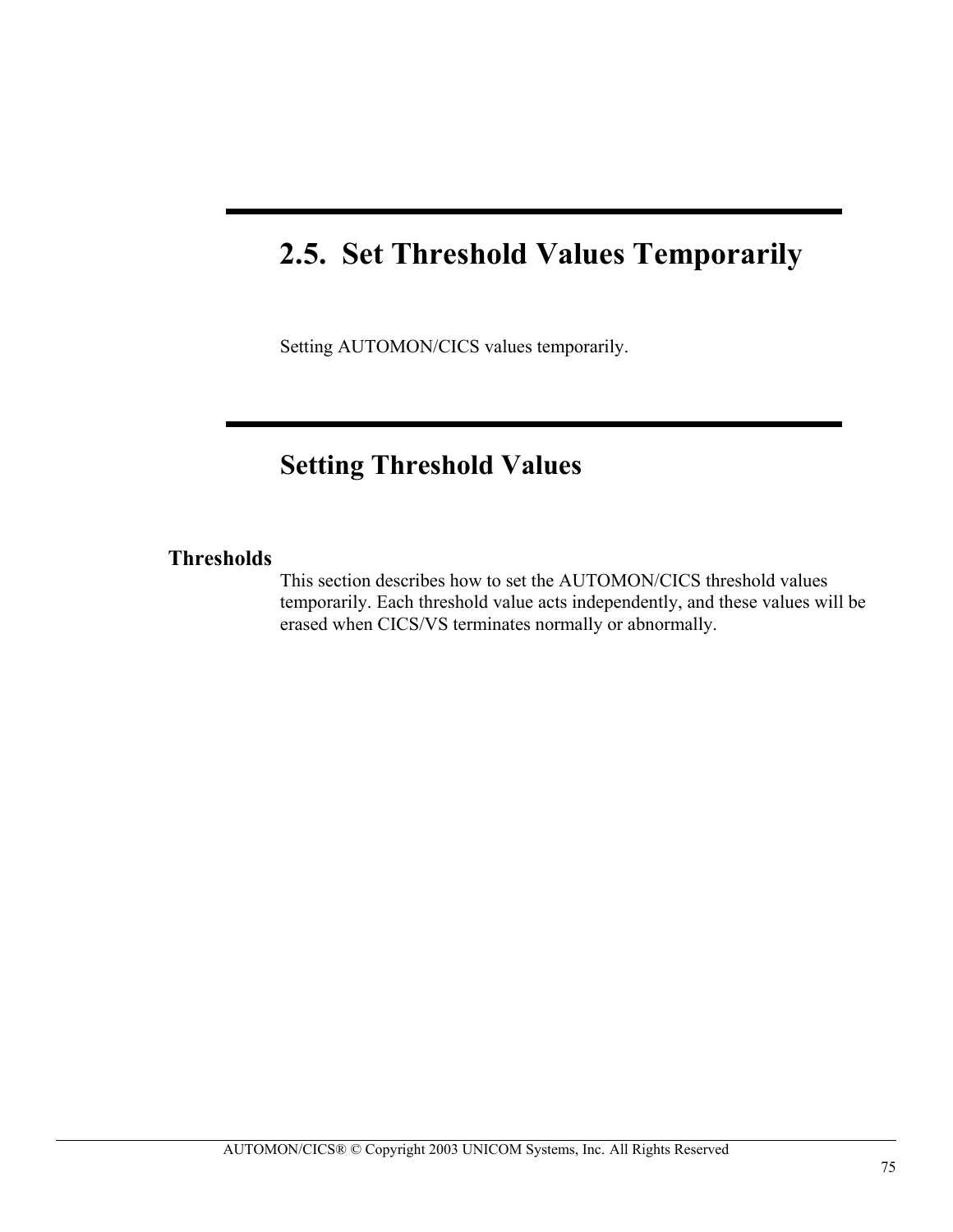## **2.5.1. Set Threshold Values**

Display and set AUTOMON/CICS thresholds temporarily.

## **AUTOMON/CICS Thresholds**

#### **;0;2**

Menu selection 0 submenu option  $2$  ( $;0;2$ ) can be used to set AUTOMON/CICS threshold values temporarily by simply entering values onto the input fields and hit PF6 (Change). When these values are changed temporarily, they will be effective immediately and will be erased when CICS/VS terminates normally or abnormally.

### **Supplied Thresholds**

AUTOMON/CICS supplies the default threshold values which were carefully selected for general installations. Most often, these supplied threshold values are adequate enough to be used without any modifications. (Please see Appendix A for the respective default threshold values).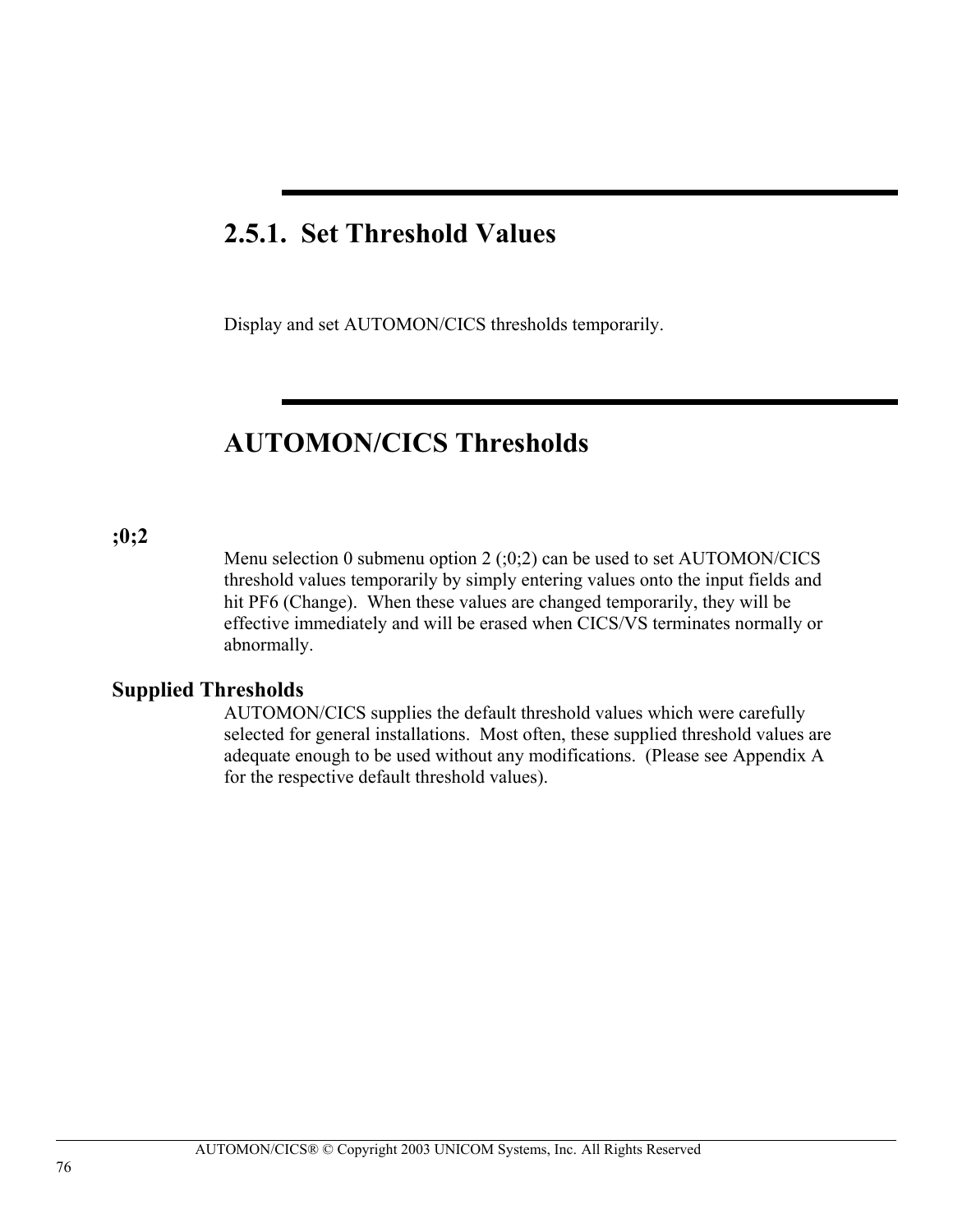| $ENTER$ COMMAND $\Rightarrow$                                                                                                                                                       |                                                                 |                        |                                     |                                        | ***AUTOMON/CICS THRESHOLDS***    |                     | UNIMON/CICS V420                                                                                                                                                                  |
|-------------------------------------------------------------------------------------------------------------------------------------------------------------------------------------|-----------------------------------------------------------------|------------------------|-------------------------------------|----------------------------------------|----------------------------------|---------------------|-----------------------------------------------------------------------------------------------------------------------------------------------------------------------------------|
| APPLID=CICSTOR1,CICS=331,DATE=1996/07/03,TIME=13:05:20,TERM=V100,NAME=UNICOM                                                                                                        |                                                                 |                        |                                     |                                        |                                  |                     |                                                                                                                                                                                   |
| <b>ITEM</b>                                                                                                                                                                         | ACTIVE INDICATOR<br>FLAG NOTFY ACT                              |                        |                                     | <b>CYCLE</b><br>(SEC)                  | <b>THREADS</b><br>NOTIFY         | ACTION              | <b>DESCRIPTION</b>                                                                                                                                                                |
| LOOP DETECTION<br>STORAGE HWM<br>SHORT ON STORAGE<br>PERFORMANCE DATA<br>VSAM STRING WAIT<br>VTAM TERMNL WAIT<br>JOURNAL SWITCH<br>AUX TEMP STORAGE<br>EXCEPTIONAL<br>DEGRADATIONAL | 0N<br>OΝ<br>ΟN<br>OΝ<br>OΝ<br>OΝ<br>OΝ<br><b>ON</b><br>OΝ<br>ΟN | 0N<br><b>ON</b><br>ON. | <b>ON</b><br><b>ON</b><br><b>ON</b> | 30<br>60<br>60<br>60<br>60<br>60<br>60 | 20<br>100000<br>32000<br>%<br>98 | 180<br>750000<br>60 | IN SECONDS<br><b>BYTES</b><br>ΤN.<br><b>SECONDS</b><br>ΤN<br>IN SECONDS<br>1ST CONDITION<br>1ST CONDITION<br>1ST CONDITION<br><b>PERCENTAGE</b><br>1ST CONDITION<br>1ST CONDITION |
|                                                                                                                                                                                     | <b>FLAG</b>                                                     |                        | LOW HIGH                            | <b>CYCLE</b>                           | LOW                              | HIGH                |                                                                                                                                                                                   |
| <b>MXT</b>                                                                                                                                                                          | ΟN                                                              | ON.                    | <b>ON</b>                           | 30                                     | 32                               | 490                 | NUMBER OF TASKS                                                                                                                                                                   |
| PF1=N/A PF2=PRINT PF3=RETURN PF4=MENU PF6=CHANGE PF9=REFRSH PA1/CLEAR=EXIT                                                                                                          |                                                                 |                        |                                     |                                        |                                  |                     |                                                                                                                                                                                   |

**Figure 2-22. Menu Selection 0 Submenu Option 2 Screen** 

#### **The following is a description of each field in the Menu selection 0 Submenu option 2:**

#### ACTIVE INDICATOR FLAG

The master functional indicator. Value: ON or OFF

### ACTIVE INDICATOR NOTFY

This flag indicates whether AUTOMON/CICS will or will not issue a warning message to the system console operator whenever the notification threshold value has gone over the limit. Value: ON or OFF

### ACTIVE INDICATOR ACT

This flag indicates whether AUTOMON/CICS will or will not take corrective actions in the event of error condition. Value: ON or OFF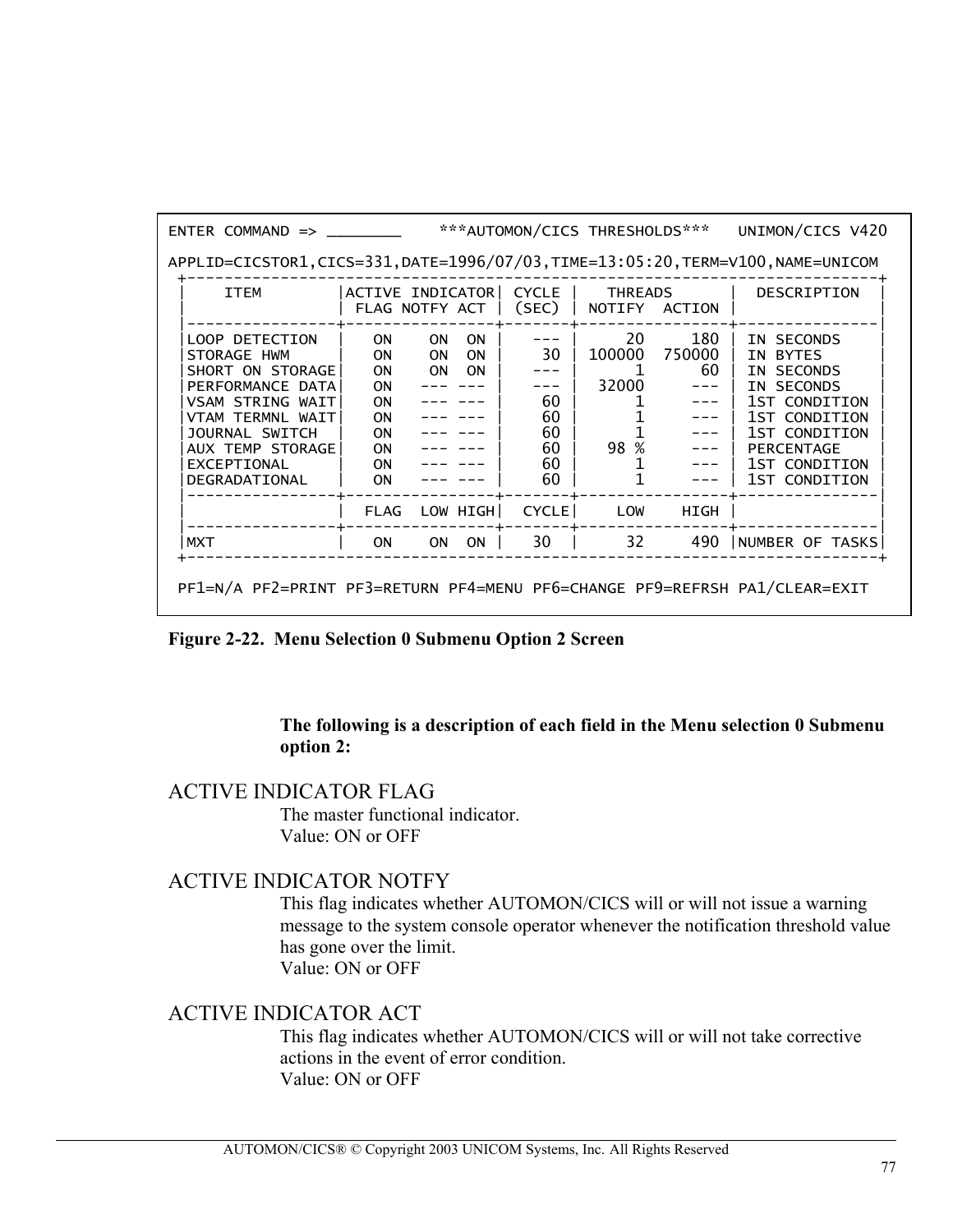#### CYCLE (SEC)

This cycle in seconds indicates how often the action and notification buckets are to be examined by AUTOMON/CICS. Value: Decimal

#### THREADS NOTIFY

Specifies the notification threshold values. Value: Decimal

#### THREADS ACTION

Specifies the action threshold values. AUTOMON/CICS will purge a task that has gone over the action threshold value specified herein. You may exempt certain transactions from the purge process by defining a single or a group of transactions to the AUTOMON/CICS Exclusive List Tables (XLTs). Value: Decimal

#### LOOP DETECTION

CICS/VS system and application program loop detection.

#### STORAGE HWM

The maximum allowable virtual storage that can be chained in Dynamic Storage Area (DSA) by the CICS/VS task at any given time.

#### SHORT ON STORAGE

A system stress condition.

#### PERFORMANCE DATA

The number of units of processing successfully completed per second will be captured by AUTOMON/CICS. The data such as recording unit time, current rate, average rate, high water mark, and high water mark hit time will be captured by transactions, file I/Os, VTAM transmissions, and aux temporary storage requests.

#### STORAGE VIOLATION

A Storage Violation condition.

#### VSAM STRING WAIT

A VSAM string wait condition.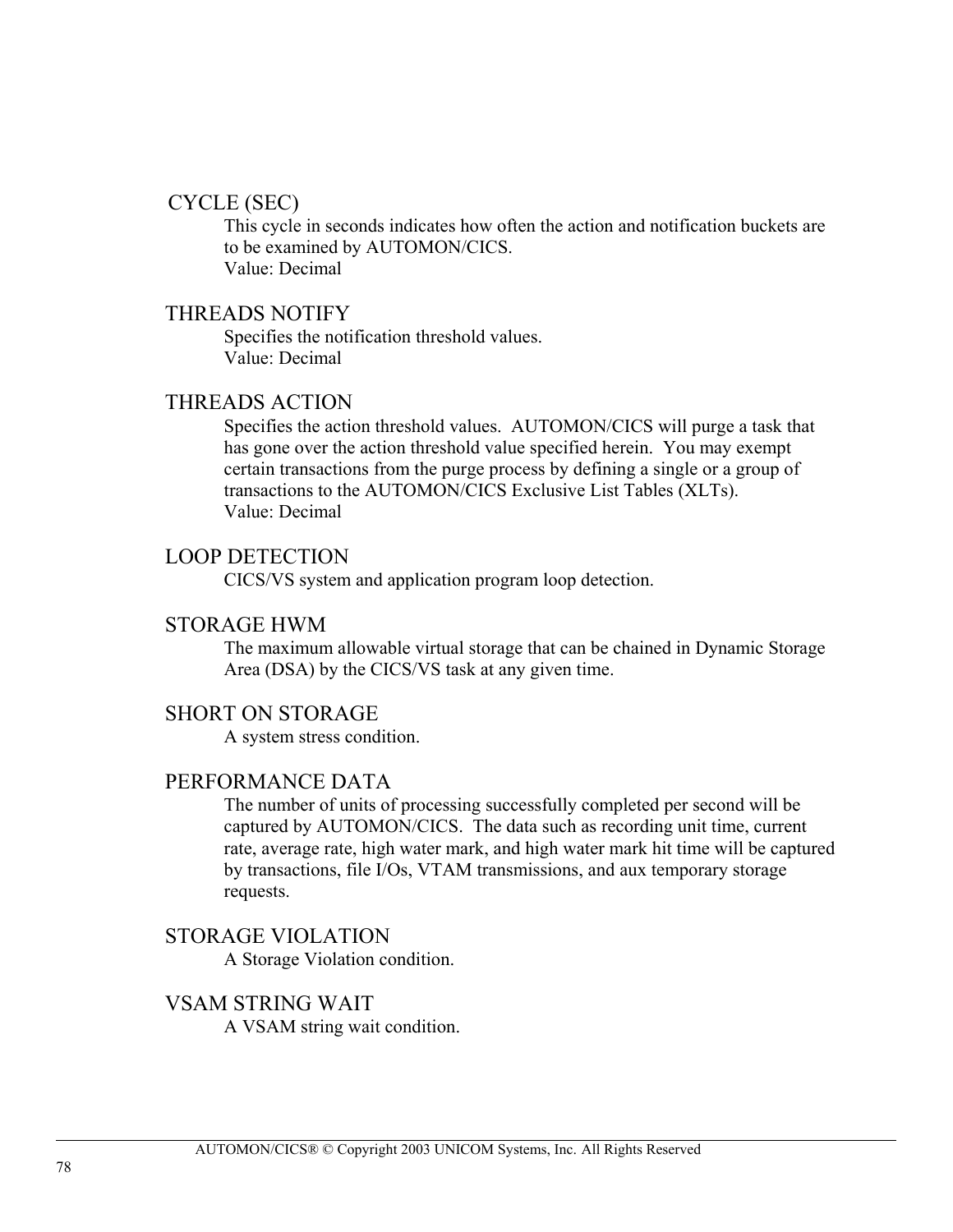#### VTAM TERMNL WAIT

A VTAM wait list condition. Could be a Logical Unit (LU) wait or MRO/ISC link pending condition as well.

#### JOURNAL SWITCH

A CICS/VS journal dataset volume switch condition.

### TEMP STOR USE

Auxiliary temporary storage usage (DFHTEMP).

#### EXCEPTIONAL

An exceptional condition.

#### DEGRADATIONAL

A degradational condition.

#### **MXT**

The Maximum tasks (MXT) value will be altered dynamically depending on the availability of the Dynamic Storage Area (DSA).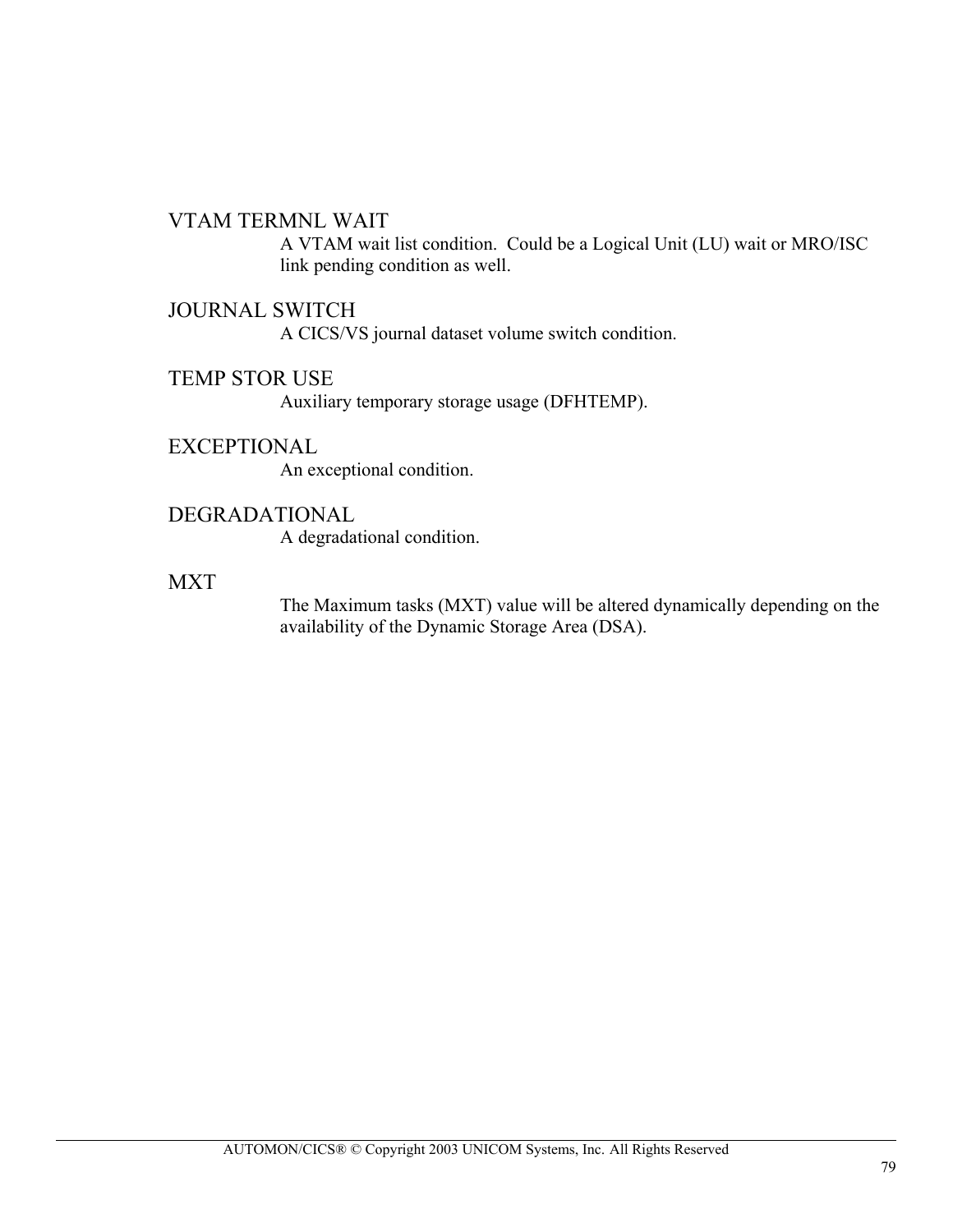## **2.5.2. Set EXC Threshold Values**

Display and set Exceptional thresholds temporarily.

### **Exceptional Thresholds**

#### **;0;3**

Menu selection 0 submenu option 3  $(0,3)$  may be used to set the AUTOMON/CICS exceptional threshold values temporarily by simply entering values onto the input fields and hit PF6 (Change). When these values are changed temporarily, they will be effective immediately and will be erased when CICS/VS terminates normally or abnormally.

#### **Supplied Thresholds**

AUTOMON/CICS supplies the default threshold values which were carefully selected for general installations. Most often, these supplied threshold values are adequate enough to be used without any modifications. (Please see Appendix A for the respective default threshold values).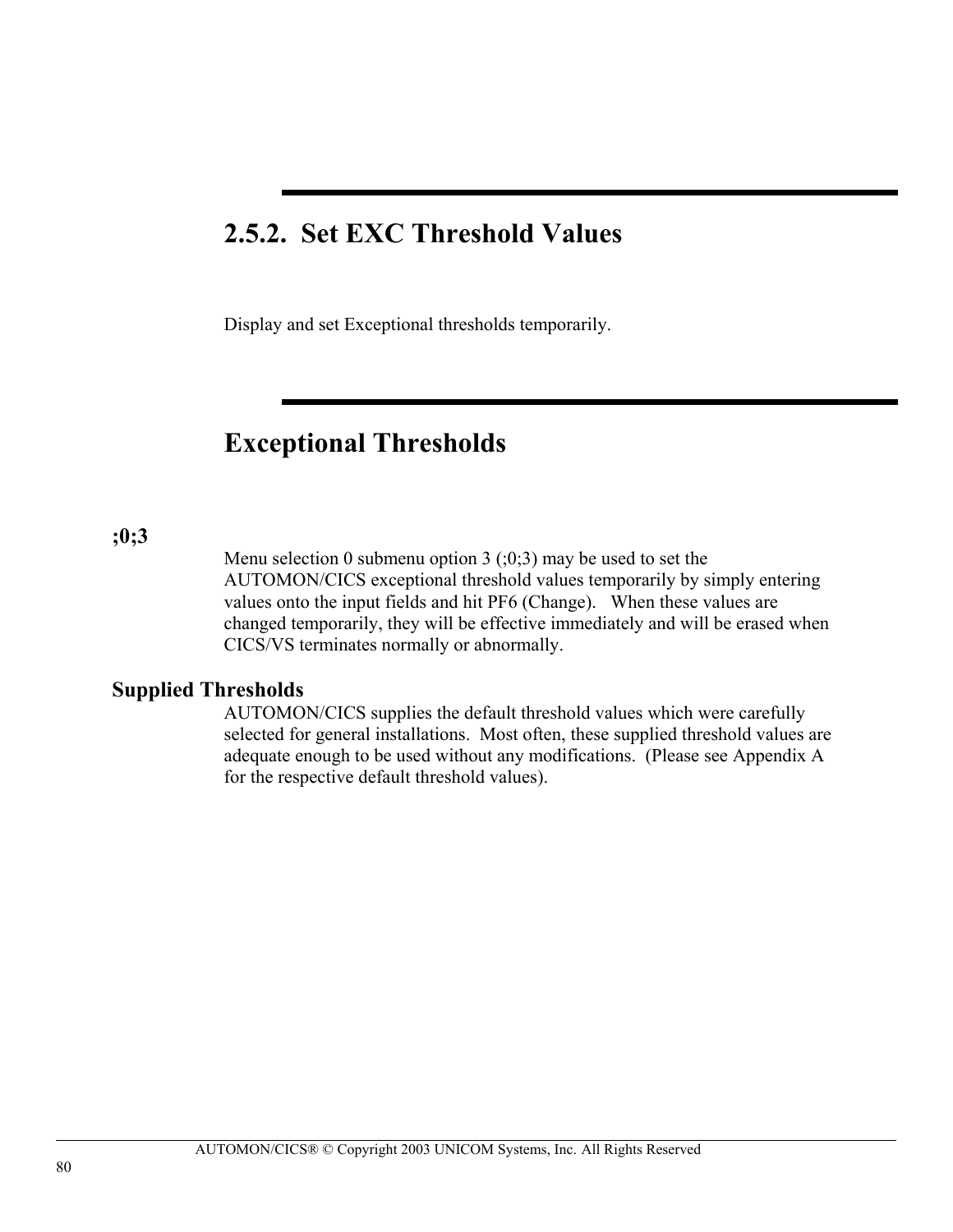|                                                                                                                                                                                |                                                        | ENTER COMMAND => _________ ***EXCEPTION THRESHOLDS*** UNIMON/CICS V420<br>APPLID=CICSTOR1,CICS=311,DATE=1996/09/13,TIME=13:05:20,TERM=V100,NAME=UNICOM                                                                                                                                                                    |                                           |                                                                |                            |  |
|--------------------------------------------------------------------------------------------------------------------------------------------------------------------------------|--------------------------------------------------------|---------------------------------------------------------------------------------------------------------------------------------------------------------------------------------------------------------------------------------------------------------------------------------------------------------------------------|-------------------------------------------|----------------------------------------------------------------|----------------------------|--|
| ITEM                                                                                                                                                                           |                                                        | THREADS  DESCRIPTION   ITEM  THRED   DESCRIPTION                                                                                                                                                                                                                                                                          |                                           |                                                                |                            |  |
| STOR Q HWM $\vert$ 200  <br>STOR Q ZERO $\vert$ 20 $\vert$<br>GETMAIN<br>FREEMAIN   10000<br>AMXT HWM<br>RUNAWAY HWM<br>TOTAL TASKS<br>VTAM RA RPL<br>ACT RA RPL<br>FREE RPL"S | 20<br>$\overline{5}$<br>$\perp$ 10000 $\perp$<br>10000 | SOS   8   NUMBER OF SOS   DSA  <br>STORAGE Q"D   200   NUMBER OF QUEUES   CON <br>HIGH WATER MARK<br>NUMBER OF CHAINS  <br>  10000   NUMBER OF GETMAINS  <br>NUMBER OF FREEMAINS!<br>ACTIVE TASKS HWM<br>RUNAWAY TASKS HWM<br>TOTAL CICS/VS TASKS<br>VTAM RECEIVE ANY<br>10   CONCURRENT RA RPL"S <br>1   AVAILABLE RPL"S | TP I<br>ISOI<br><b>SHRI</b><br><b>PGM</b> | 30 % l<br>20 %<br>$MIX$ 5 %<br>20 %<br>40 %<br>RPL 5 %<br>80 % | 98 % STORAGE<br>ALLOCATION |  |
|                                                                                                                                                                                |                                                        | PF1=N/A PF2=PRINT PF3=RETURN PF4=MENU PF6=CHANGE PF9=REFRSH PA1/CLEAR=EXIT                                                                                                                                                                                                                                                |                                           |                                                                |                            |  |

**Figure 2-23. Menu Selection 0 Submenu Option 3 Screen** 

#### **The following is a description of each field in the Menu 0 Submenu 3:**

#### SOS

The operator will be notified when the Short On Storage (SOS) counts reaches this threshold value. Value: Decimal

### STORAGE Q'D

Total number of virtual storage requests queued. Value: Decimal

### STORAGE Q HWM

The virtual storage requests queued high water marks. Value: Decimal

### STORAGE Q ZERO

Accumulated number of the storage-requests-queue-chain started from zero. Value: Decimal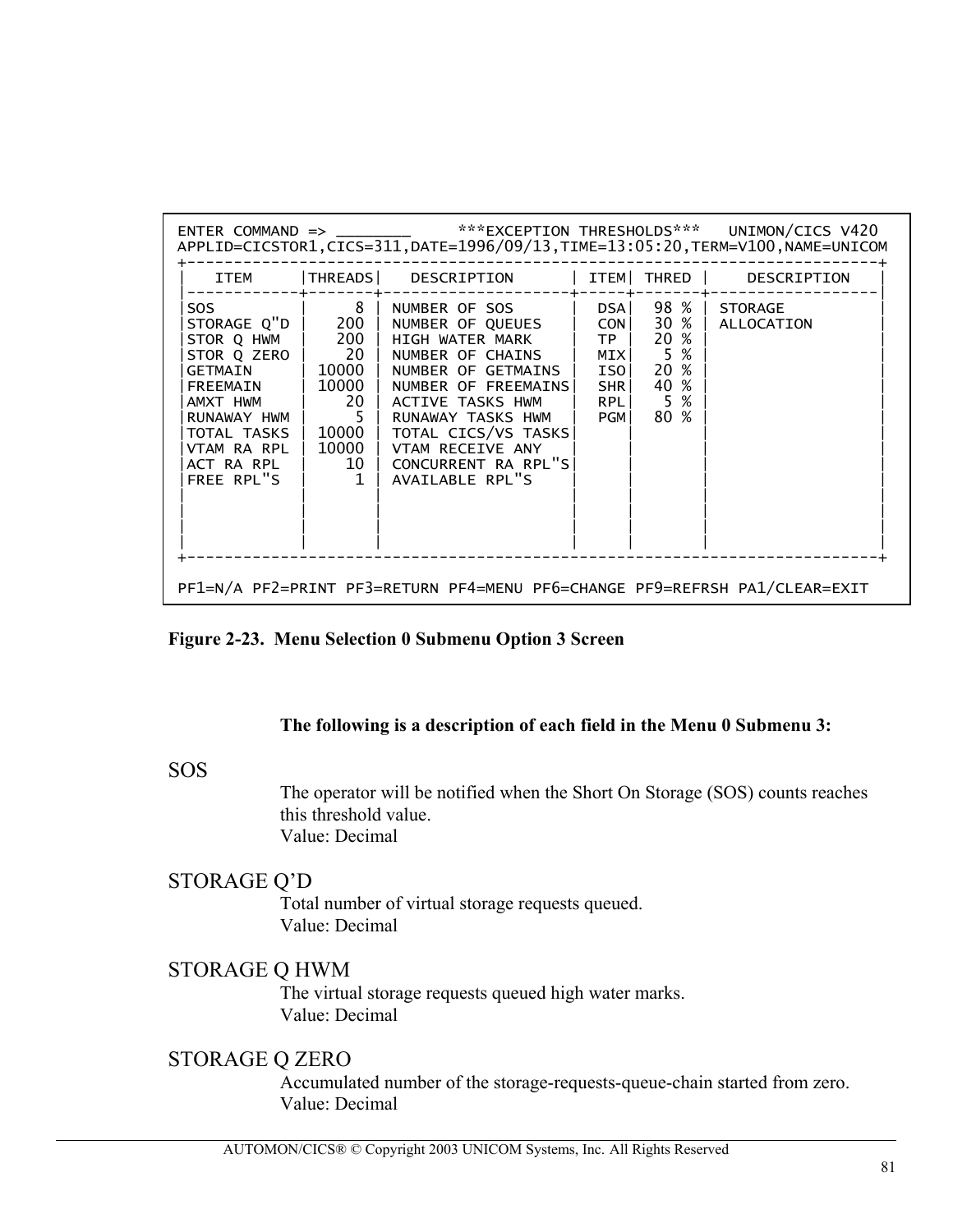#### **GETMAIN**

Total number of getmains. Value: Decimal

#### FREEMAIN

Total number of freemains. Value: Decimal

#### AMXT HWM

The Active Maximum Tasks high water marks. Value: Decimal

#### RUNAWAY HWM

Runaway tasks high water marks. Value: Decimal

#### TOTAL TASKS

Accumulated numbers of attached user tasks. Value: Decimal

#### VTAM RA RPL

Total number of VTAM Receive Any Request Parameter Lists. Value: Decimal

#### ACT RA RPL

Total number of VTAM active receive any Request Parameter Lists. Value: Decimal

#### FREE RPL'S

 Total number of VTAM available RPL's. Value: Decimal

#### DSA

The Dynamic Storage Area utilization. Value: Percentage

#### CON

Control subpool utilization. Value: Percentage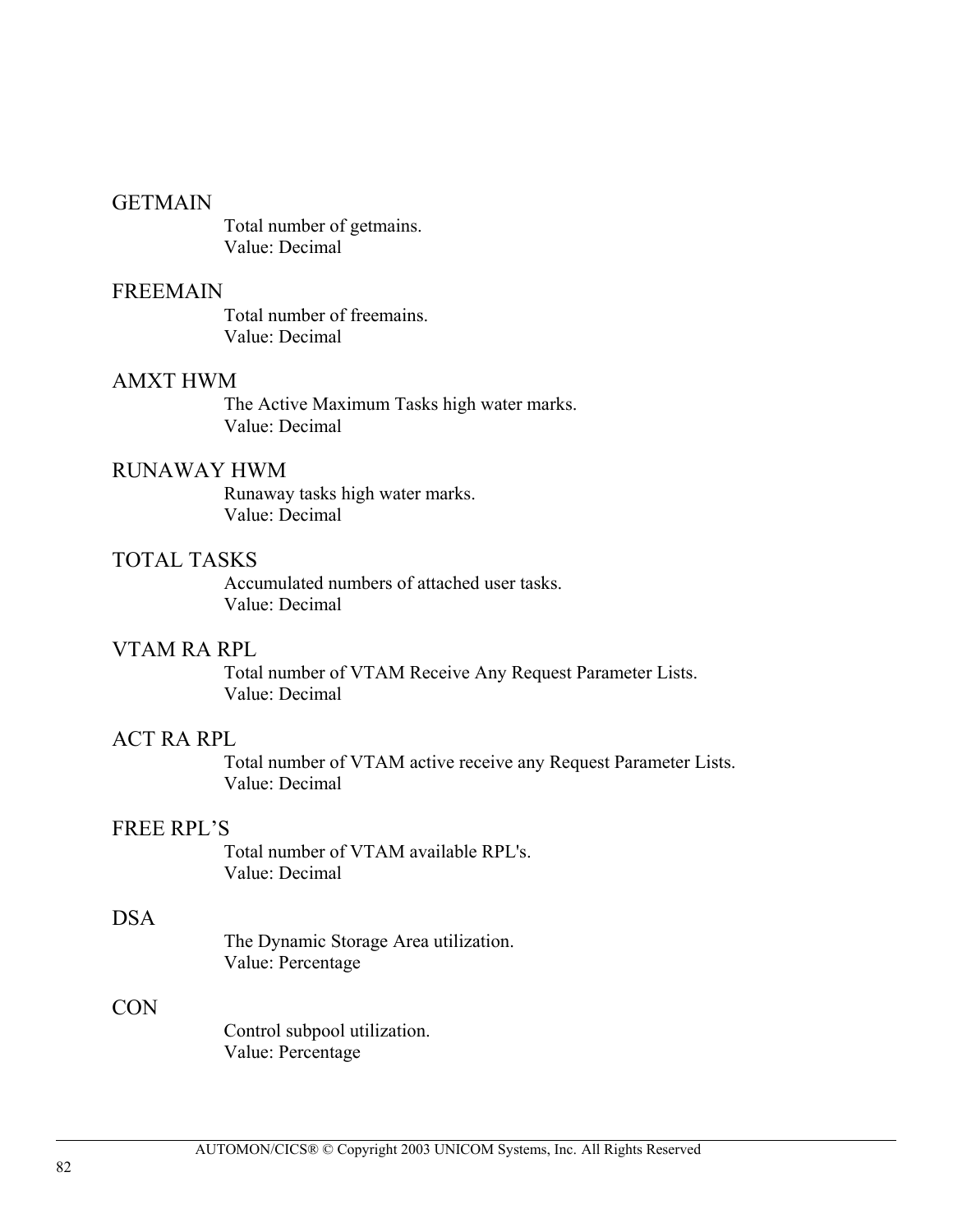| TР         | Teleprocessing subpool utilization.<br>Value: Percentage |
|------------|----------------------------------------------------------|
| TSK.       | Task subpool utilization.<br>Value: Percentage           |
| <b>SHR</b> | Shared subpool utilization.<br>Value: Percentage         |
| <b>RPL</b> | RPL subpool utilization.<br>Value: Percentage            |
| <b>PGM</b> | Program subpool utilization.<br>Value: Percentage        |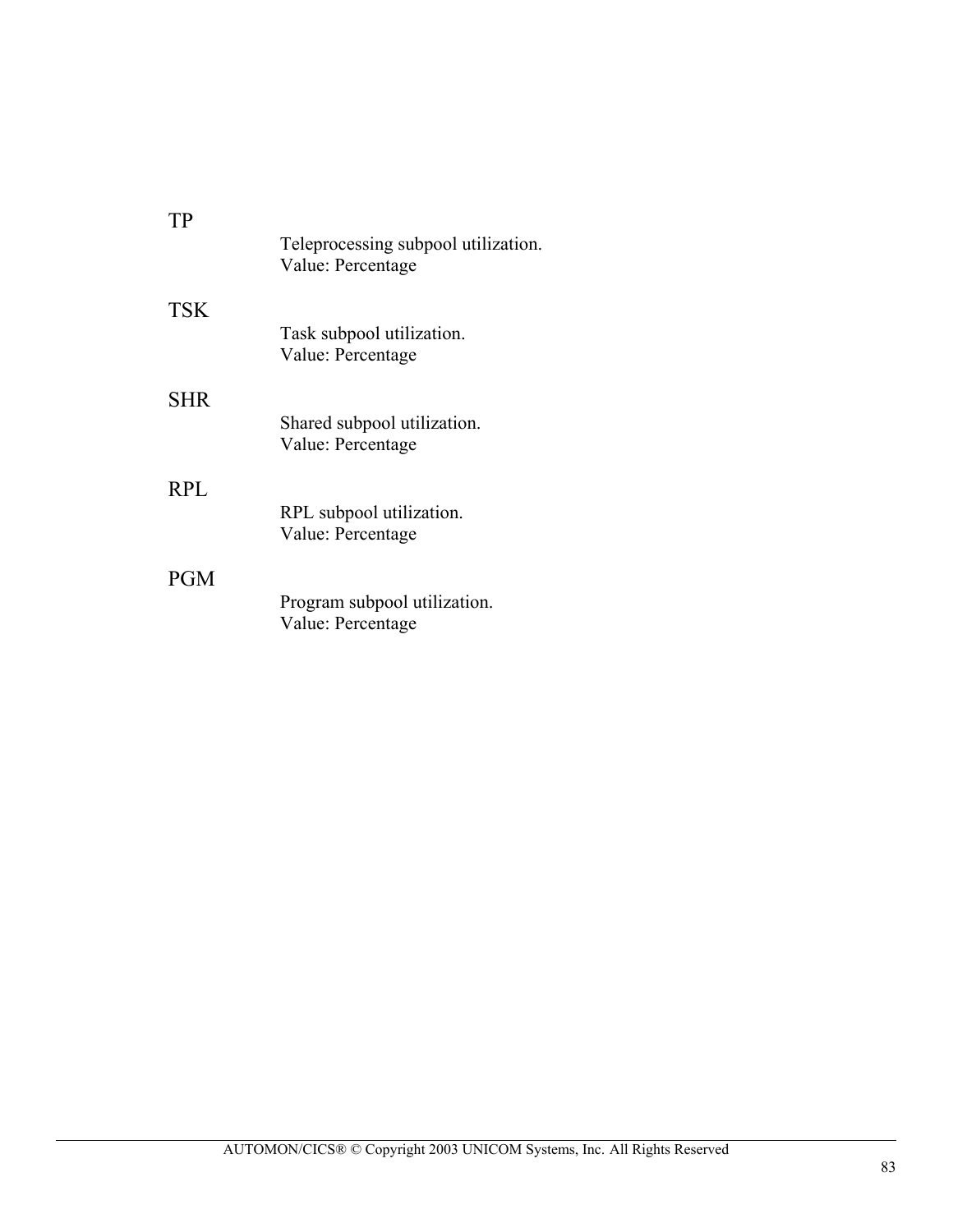### **2.5.3. Set DEG Threshold Values**

Display and set Degradational thresholds temporarily.

### **Degradational Thresholds**

#### **;0;4**

Menu selection 0 submenu option  $4$  (;0;4) may be used to set AUTOMON/CICS degradational threshold values temporarily by simply entering values onto the input fields and hit PF6 (Change). When these values are changed temporarily, they will be effective immediately and will be erased when CICS/VS terminates normally or abnormally.

#### **Supplied Thresholds**

AUTOMON/CICS supplies the default threshold values which were carefully selected for general installations. Most often, these supplied threshold values are adequate enough to be used without any modifications. (Please see Appendix A for the respective default threshold values)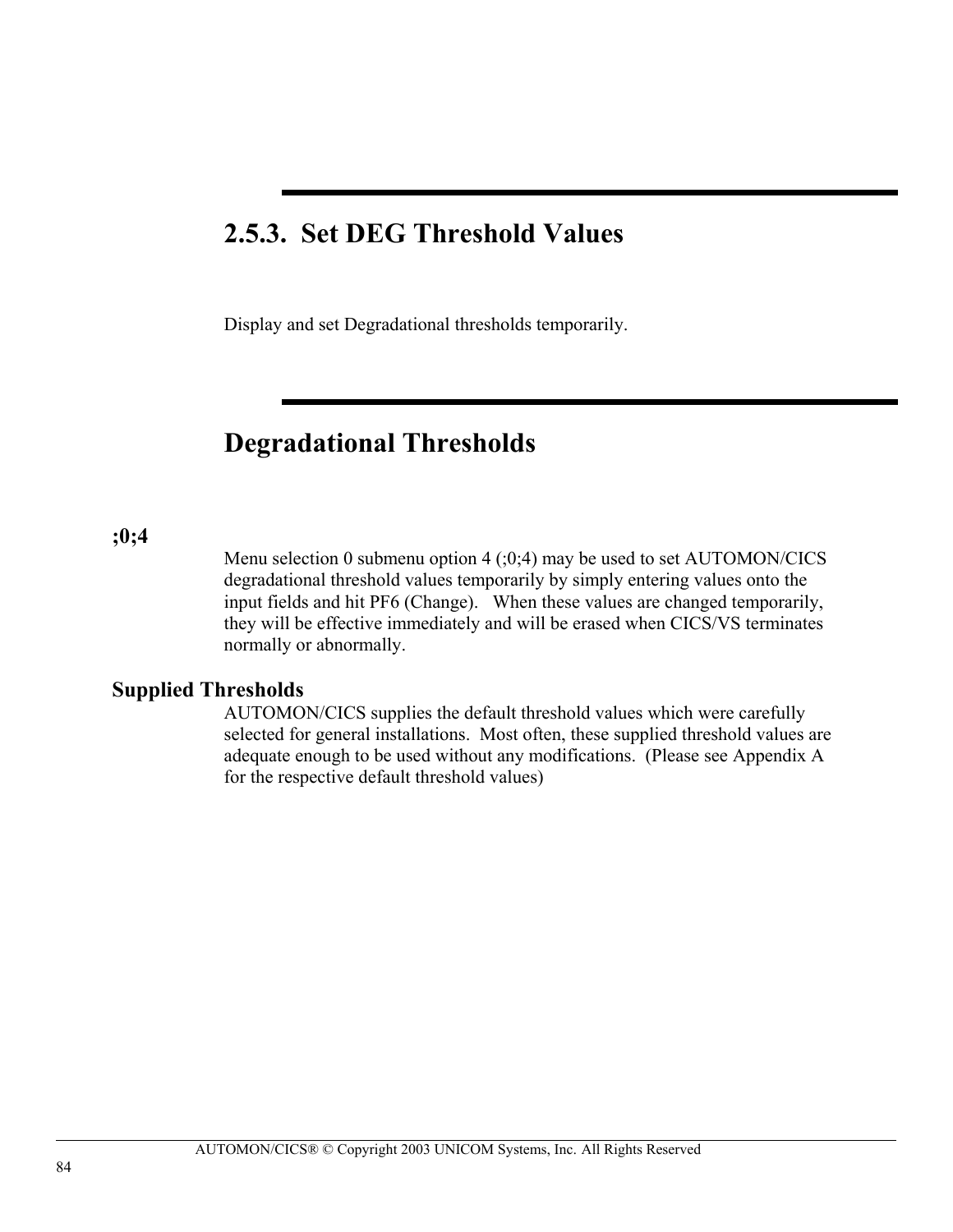| <b>ITEM</b> | THRSH  ITEM  THRSH  ITEM |                                                                                                                                                                                                 | THRSH                                      |
|-------------|--------------------------|-------------------------------------------------------------------------------------------------------------------------------------------------------------------------------------------------|--------------------------------------------|
|             | TERM WAIT                | BMS REQUESTS<br>DL/I REQUESTS<br>DFHDC REQUESTS<br>DFHDI REQUESTS<br>DFHFC REQUESTS<br>DFHIC REQUESTS<br>DFHPC REOUESTS<br>DFHSC REQUESTS<br>DFHTC REQUESTS<br>DFHTD REQUESTS<br>DFHTS REOUESTS | $\begin{array}{c} 5 \\ 5 \\ 5 \end{array}$ |

**Figure 2-24. Menu Selection 0 Submenu Option 4 Screen** 

#### **The following is a description of each field in the Menu 0 Submenu 4:**

#### ACTIVE TASKS

Concurrent active tasks. Value: Decimal

#### SUSPENDED TASKS

Total number of suspended tasks. Value: Decimal

#### NONDISPATCHABLE

Total number of non-dispatchable tasks. Value: Decimal

### DISPATCHER WAIT

Total number of tasks that are waiting for Task Dispatcher. Value: Decimal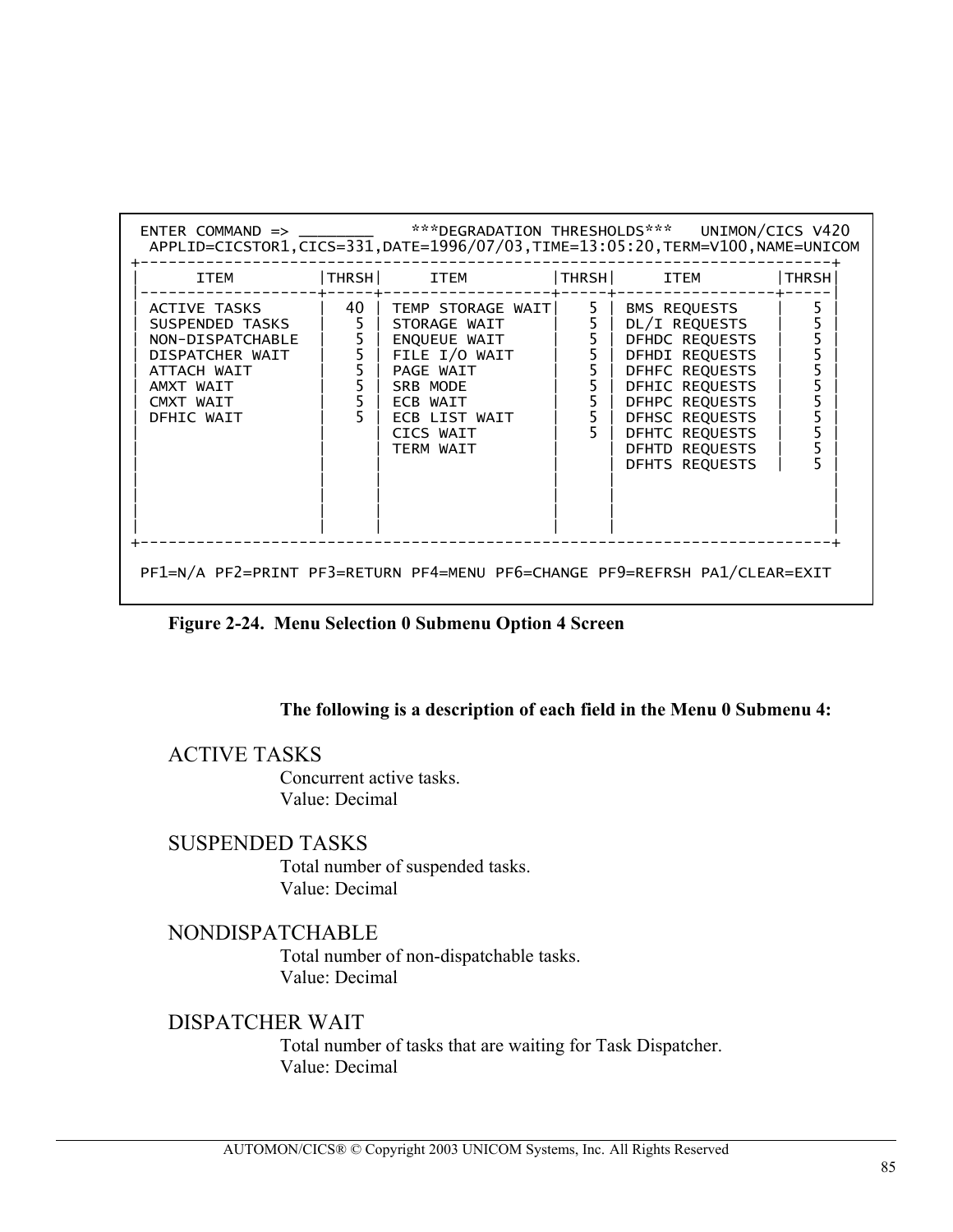#### ATTACH WAIT

Total number of tasks that are waiting for Task Attacher. Value: Decimal

#### AMXT WAIT

Total number of tasks that are waiting for Active Maximum Tasks reasons. Value: Decimal

#### CMXT WAIT

Total number of tasks that are waiting for Class Maximum Tasks reasons. Value: Decimal

#### DFHIC WAIT

Total number of tasks that are waiting for Interval Control reasons. Value: Decimal

#### TEMP STOR WAIT

Total number of tasks that are waiting for Temporary Storage. Value: Decimal

#### STORAGE WAIT

Total number of tasks that are waiting for Storage allocation. Value: Decimal

#### ENQUEUE WAIT

Total number of tasks that are waiting for Enqueue reasons. Value: Decimal

#### FILE I/O WAIT

Total number of tasks that are waiting for File I/O requests. Value: Decimal

#### PAGE WAIT

Total number of tasks that are waiting for Paging operations. Value: Decimal

#### SRB MODE

Total number of tasks that are waiting for SRB Scheduler. Value: Decimal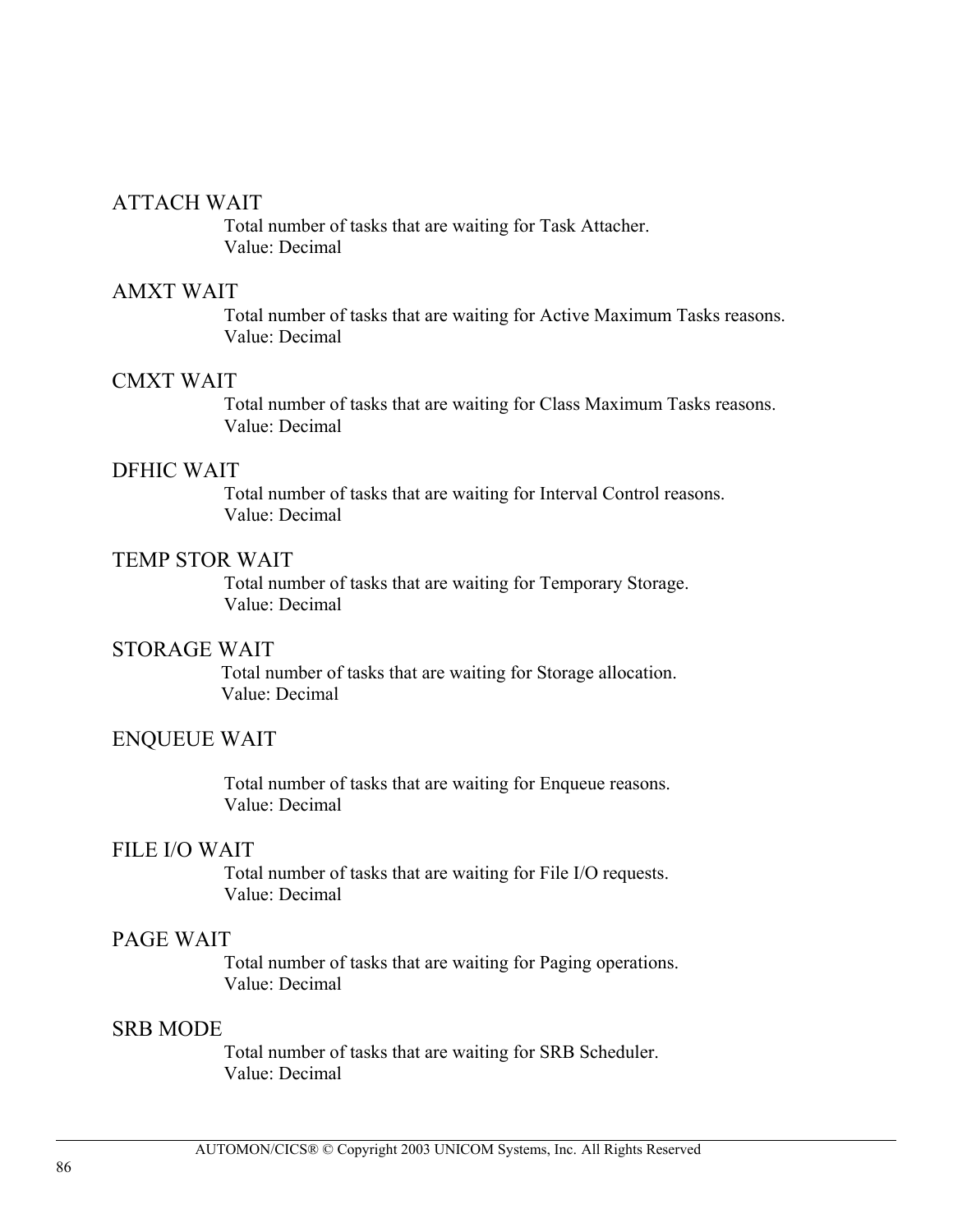#### ECB WAIT

Total number of tasks that are waiting for Single ECB event. Value: Decimal

#### ECB LIST WAIT

Total number of tasks that are waiting for Multiple ECB events. Value: Decimal

#### CICS WAIT

Total number of tasks that are waiting for work. Value: Decimal

#### TERM WAIT

Total number of tasks that are waiting for Terminal reasons. Value: Decimal

#### BMS REQUESTS

Total number of tasks that are accessing BMS functions. Value: Decimal

#### DL/I REQUESTS

Total number of tasks that are accessing DL/I functions. Value: Decimal

#### DFHDC REQUESTS

Total number of tasks that are accessing Dump Control functions. Value: Decimal

#### DFHDI REQUESTS

Total number of tasks that are accessing Data Interchange Services. Value: Decimal

### DFHFC REQUESTS

Total number of tasks that are accessing File Control functions. Value: Decimal

#### DFHIC REQUESTS

Total number of tasks that are accessing Interval Control functions. Value: Decimal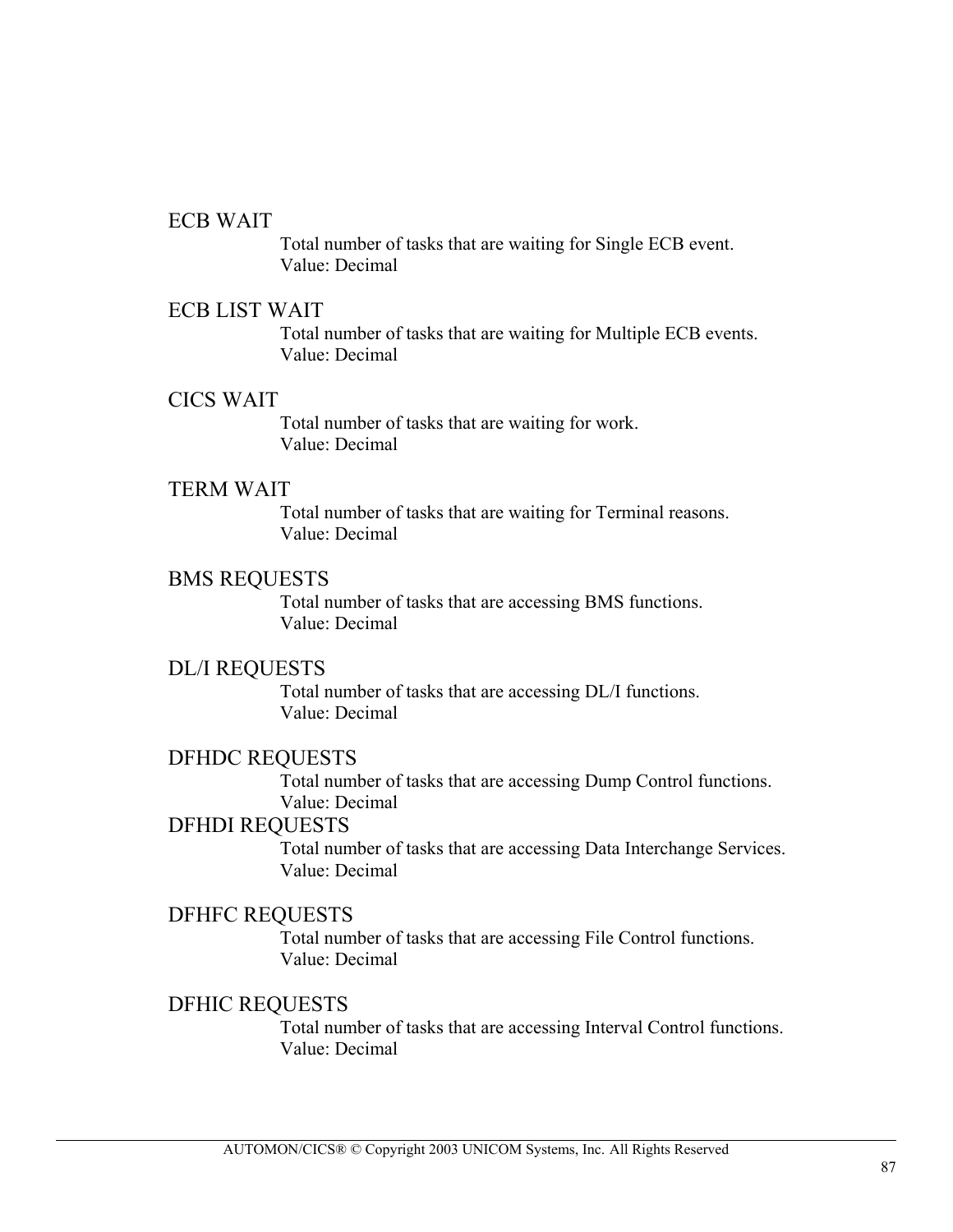#### DFHPC REQUESTS

Total number of tasks that are accessing Program Control functions. Value: Decimal

#### DFHSC REQUESTS

Total number of tasks that are accessing Storage Control functions. Value: Decimal

### DFHTC REQUESTS

Total number of tasks that are accessing Terminal Control functions. Value: Decimal

#### DFHTD REQUESTS

Total number of tasks that are accessing Transient Data functions. Value: Decimal

#### DFHTS REQUESTS

Total number of tasks that are accessing Temporary Storage functions. Value: Decimal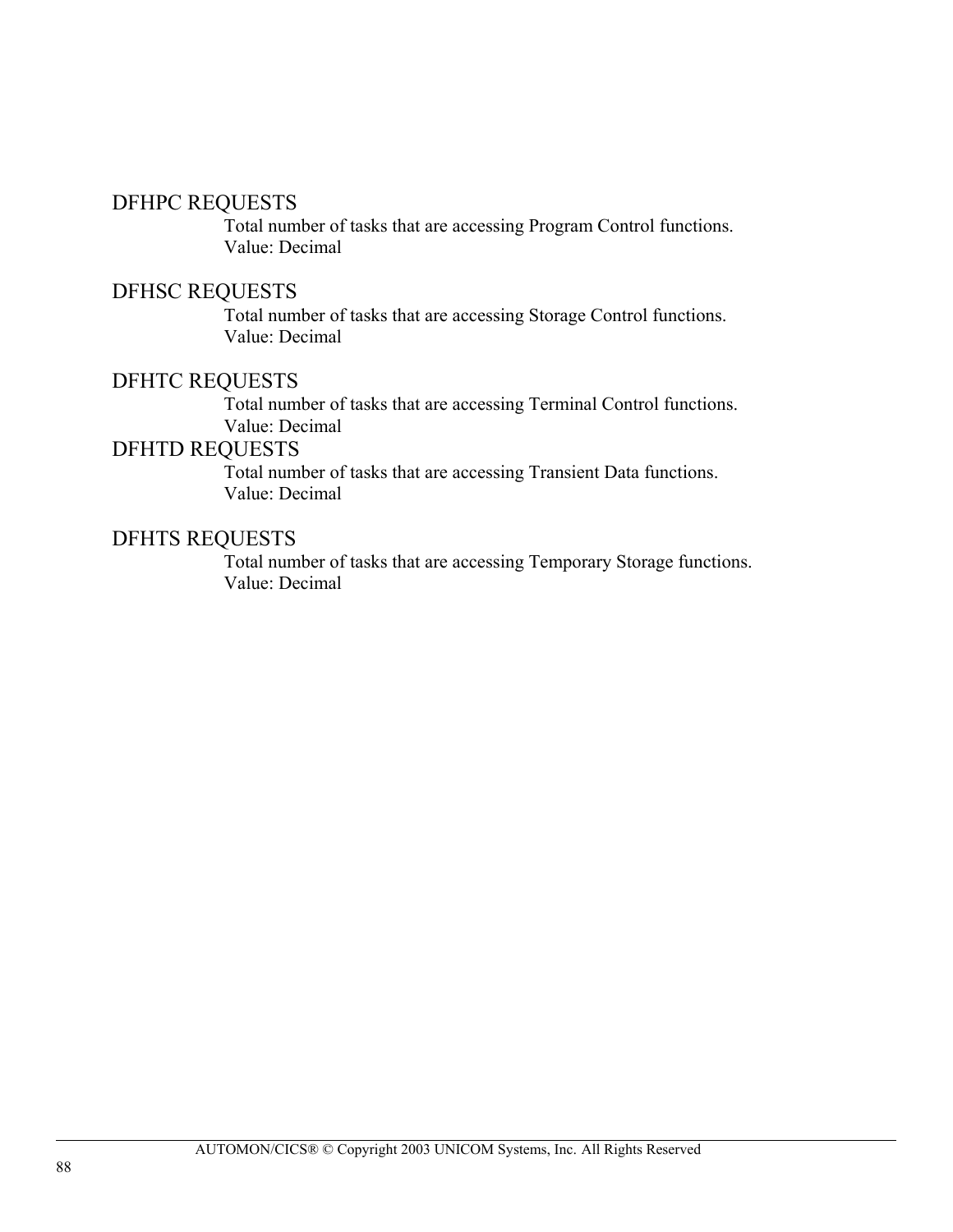## **2.5.4. Set SRT Threshold Values**

Display and set SRT thresholds temporarily.

## **SRT Thresholds**

#### **;0;5**

Menu selection 0 submenu option 5  $(0,5)$  may be used to set AUTOMON/CICS system recovery table threshold values temporarily by simply entering values onto the input fields and hit PF6 (Change). When these values are changed temporarily, they will be effective immediately and will be erased when CICS/VS terminates normally or abnormally.

#### **Supplied Thresholds**

AUTOMON/CICS supplies the default threshold values which were carefully selected for general installations. Most often, these supplied threshold values are adequate enough to be used without any modifications. (Please see Appendix A for the respective default threshold values)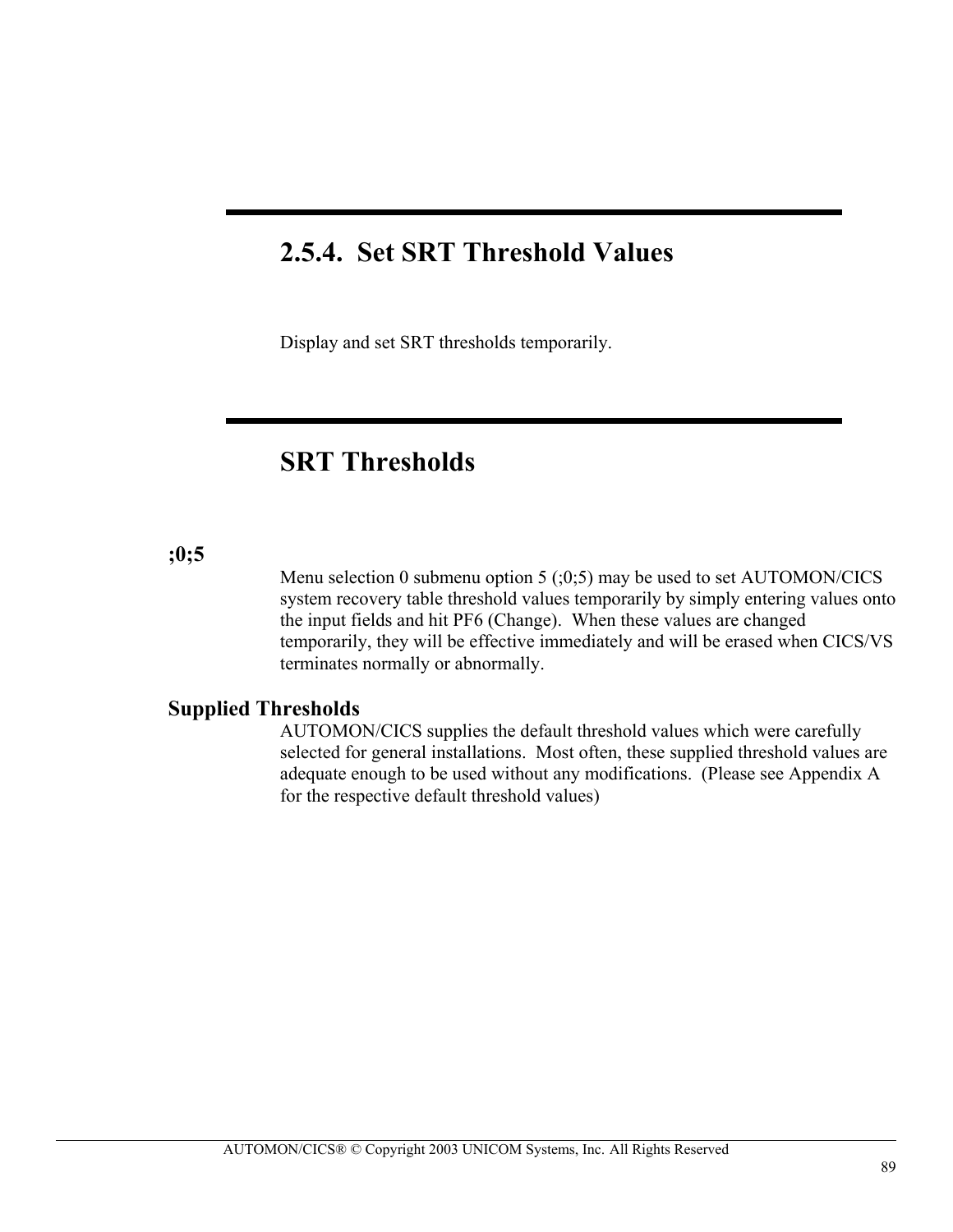|       |                                                            |                                                                                         |                                                 | ENTER COMMAND => _________ ***SYSTERM RECOVERY TABLE*** UNIMON/CICS V420<br>APPLID=CICSTOR1, CICS=311, DATE=1996/09/13, TIME=13:05:20, TERM=V100, NAME=UNICOM                                                                                                                         |
|-------|------------------------------------------------------------|-----------------------------------------------------------------------------------------|-------------------------------------------------|---------------------------------------------------------------------------------------------------------------------------------------------------------------------------------------------------------------------------------------------------------------------------------------|
| STAGE | MASTER                                                     | NOTIFY 1                                                                                | ACTION I                                        | DESCRIPTION                                                                                                                                                                                                                                                                           |
| 6     | <b>ON</b><br>0N<br>0N<br><b>ON</b><br>0N<br>0N<br>0N<br>ON | <b>ON</b><br><b>ON</b><br>0N<br><b>ON</b><br><b>ON</b><br><b>ON</b><br><b>ON</b><br>0N. | 0FF<br>ON<br>ON<br>ON<br>ON<br>ON.<br>ON<br>0FF | DISPLAY PSW/PRODUCE A SYSTEM DUMP<br>VERIFY/REPAIR CICS/VS FOUNDATION<br>VERIFY/REPAIR DCA TASK CHAINS<br>VERIFY/REPAIR DYNAMIC STORAGE AREA<br>VERIFY/REPAIR CICS/VS PROGRAMS<br>VERIFY/REPAIR CICS TABLES<br>VERIFY/REPAIR CICS CNTL BLOCKS<br>SUMMARY REPORT/PRODUCE A SYSTEM DUMP |
|       |                                                            |                                                                                         |                                                 | PF1=N/A PF2=PRINT PF3=RETURN PF4=MENU PF6=CHANGE PF9=REFRSH PA1/CLEAR=EXIT                                                                                                                                                                                                            |

|  |  |  |  | Figure 2-25. Menu Selection 0 Submenu Option 5 Screen |
|--|--|--|--|-------------------------------------------------------|
|--|--|--|--|-------------------------------------------------------|

#### **The following is a description of each field in the Menu 0 Submenu 5:**

#### **STAGE**

The system recovery program (CSHASRP) functional stages. See Introduction for more information. Value: Decimal

#### MASTER

The master flag indicates whether a specific stage is to be performed or not in the event of ESPIE/ESTAE operating system interrupts. Value: ON or OFF

#### **NOTIFY**

The notification flag indicates whether to attach a detective subtask to verify the CICS/VS system integrity. Value: ON or OFF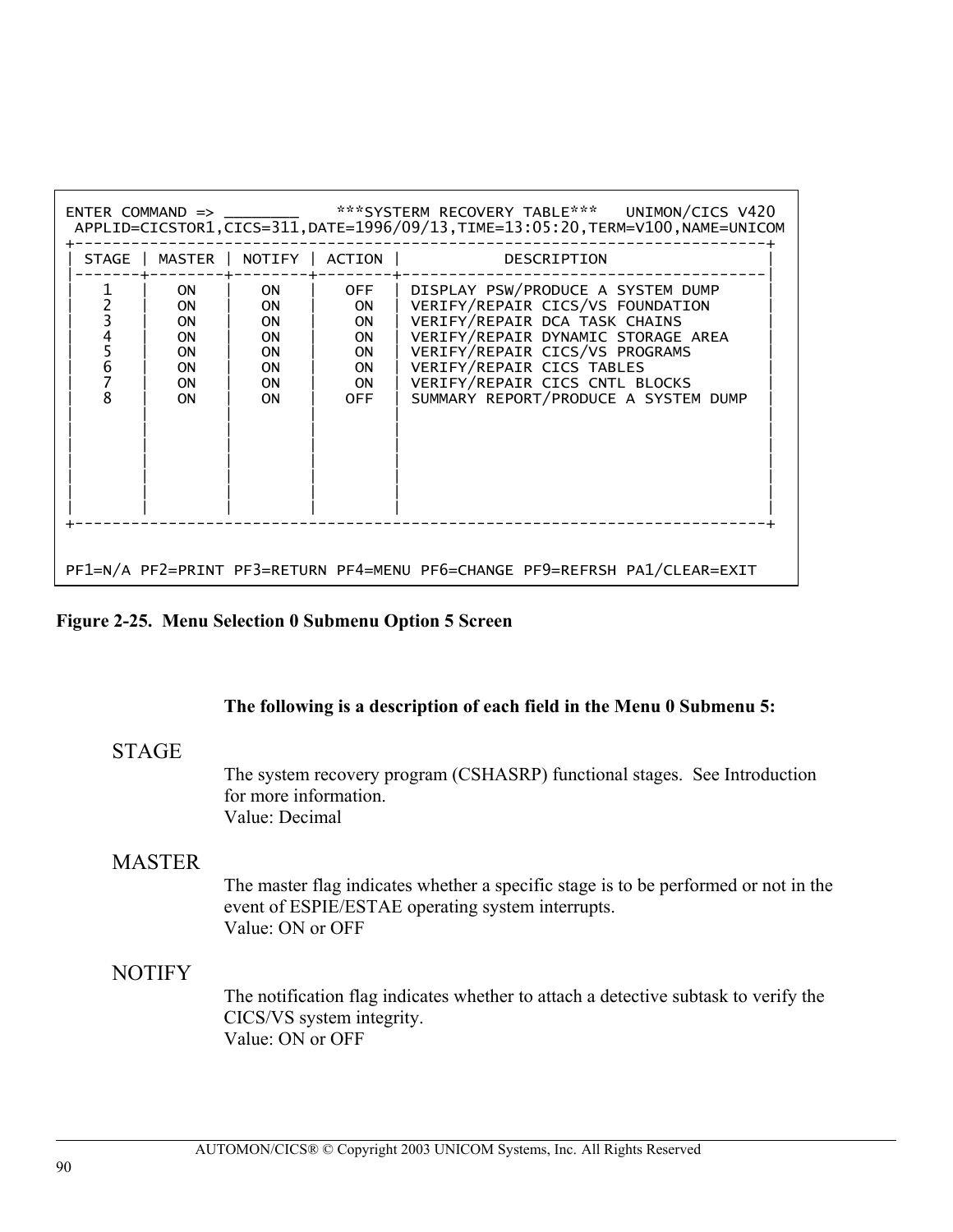#### ACTION

The action flag indicates whether to attach a repair subtask to potentially correct the damaged storage areas. Value: ON or OFF

#### STAGE (1) NOTIFY

The PSW, registers contents at the time of abend, abend code, transaction name, program name, terminal ID, task number, etc will be reported. Related messages: CSH6610I, CSH6611 and CSH6016.

#### STAGE (1) ACTION

AUTOMON/CICS will take a dump when it detects a storage violation or system crash condition, before the repair subtask intercepts the abend. For MVS users when the UCCF/Server is active AUTOMON/CICS will generate an MVS System SVC Dump. When UCCF/Server is inactive, AUTOMON/CICS will produce a SNAP dump written to DD card AMON002 at the time that it detects the problem in the system. For VSE users, the dump will be written to the **SYSLIST** 

Related messages: CSH6608A and CSH6609I.

#### STAGE (2) NOTIFY

The verification of CICS/VS foundation will be performed for the possibility of storage overlay conditions.

Related messages: CSH6620I through CSH6623W.

#### STAGE (2) ACTION

The repair subtask will be attached to take corrective actions to repair the damaged CICS/VS foundation. Specifies whether the damaged system areas (eg. CSA, OPFL, etc.) will be repaired or not. Related messages: CSH6624A and CSH6625E.

#### STAGE (3) NOTIFY

The verification of CICS/VS task chains will be performed for the possibility of storage overlay conditions. Related messages: CSH6611I and CSH6630I.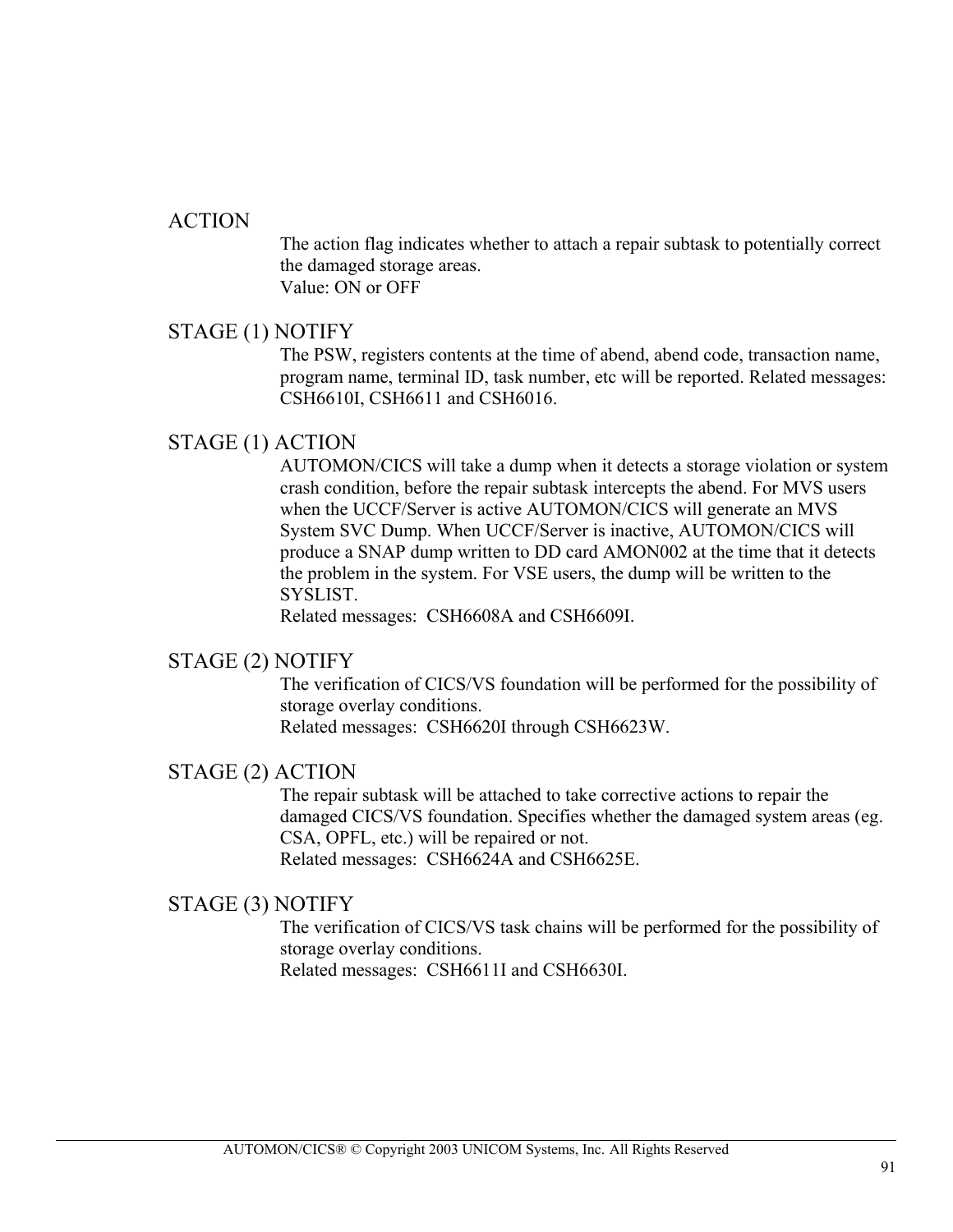#### STAGE (3) ACTION

The repair subtask will be attached to take corrective actions to repair the damaged task chains. Specifies whether the transaction at the time of a system crash and|or a storage violation will be disabled or not.Equivalent of issuing a CEMT SET TRAN(????) DISABLE command. Related messages: CSH6612A.

#### STAGE (4) NOTIFY

The verification of Dynamic Storage Area will be performed for the possibility of storage overlay conditions. Related messages: CSH6620I through CSH6623W.

#### STAGE (4) ACTION

The repair subtask will be attached to take corrective actions to repair the damaged storage areas. Specifies whether the damaged storage areas will be corrected or not. Related messages: CSH6624A and CSH6625E.

#### STAGE (5) NOTIFY

The verification of key CICS/VS nucleus modules will be performed for the possibility of storage overlay conditions. Related messages: CSH6620I through CSH6623W and CSH6650I.

#### STAGE (5) ACTION

The repair subtask will be attached to take corrective actions to repair the damaged CICS/VS nucleus modules. Related messages: CSH6624A and CSH6625E.

#### STAGE (6) NOTIFY

The verification of key CICS/VS system tables and table manager's storage pointers will be performed for the possibility of storage overlay conditions. Related messages: CSH6620I through CSH6623W and CSH6650I.

#### STAGE (6) ACTION

The repair subtask will be attached to take corrective actions to repair the damaged CICS/VS system tables. Related messages: CSH6624I through CSH6623W and CSH6625E.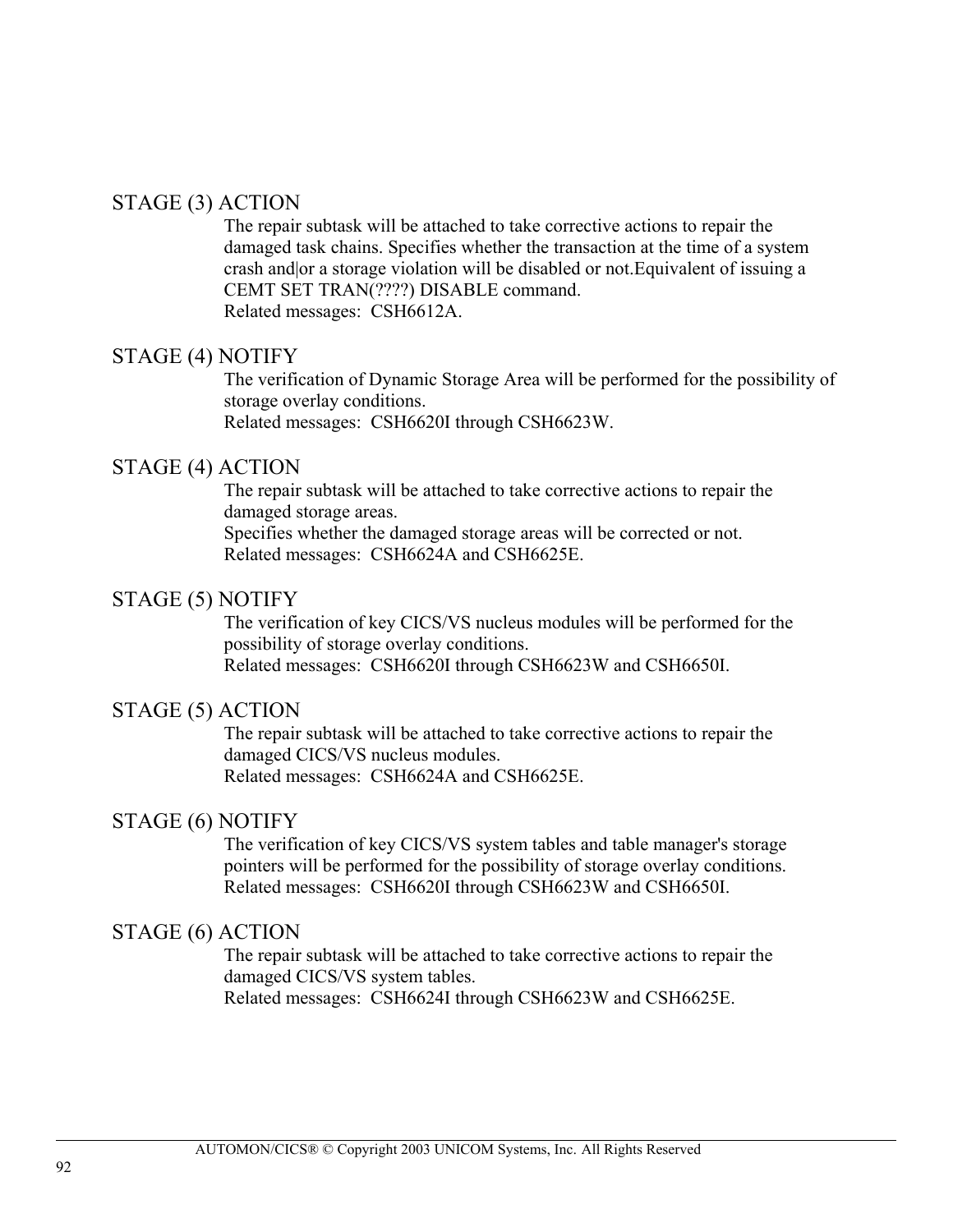#### STAGE (7) NOTIFY

The verification of key CICS/VS system areas and pointers will be performed for the possibility of storage overlay conditions. Related messages: CSH6620I through CSH6623W and CSH6650I.

#### STAGE (7) ACTION

The repair subtask will be attached to take corrective actions to repair the damaged CICS/VS system areas and pointers. Related messages: CSH6624A and CSH6625E.

#### STAGE (8) NOTIFY

The summary report will be produced Related messages: CSH6680I.

### STAGE (8) ACTION

AUTOMON/CICS will take a dump when it detects a storage violation or system crash condition, after the repair subtask intercepts the abend. For MVS users when the UCCF/Server is active AUTOMON/CICS will generate an MVS System SVC Dump. When UCCF/Server is inactive, AUTOMON/CICS will produce a SNAP dump written to DD card AMON002 at the time that it detects the problem in the system. For VSE users, the dump will be written to the SYSLIST.

Related messages: CSH6608A and CSH6609I.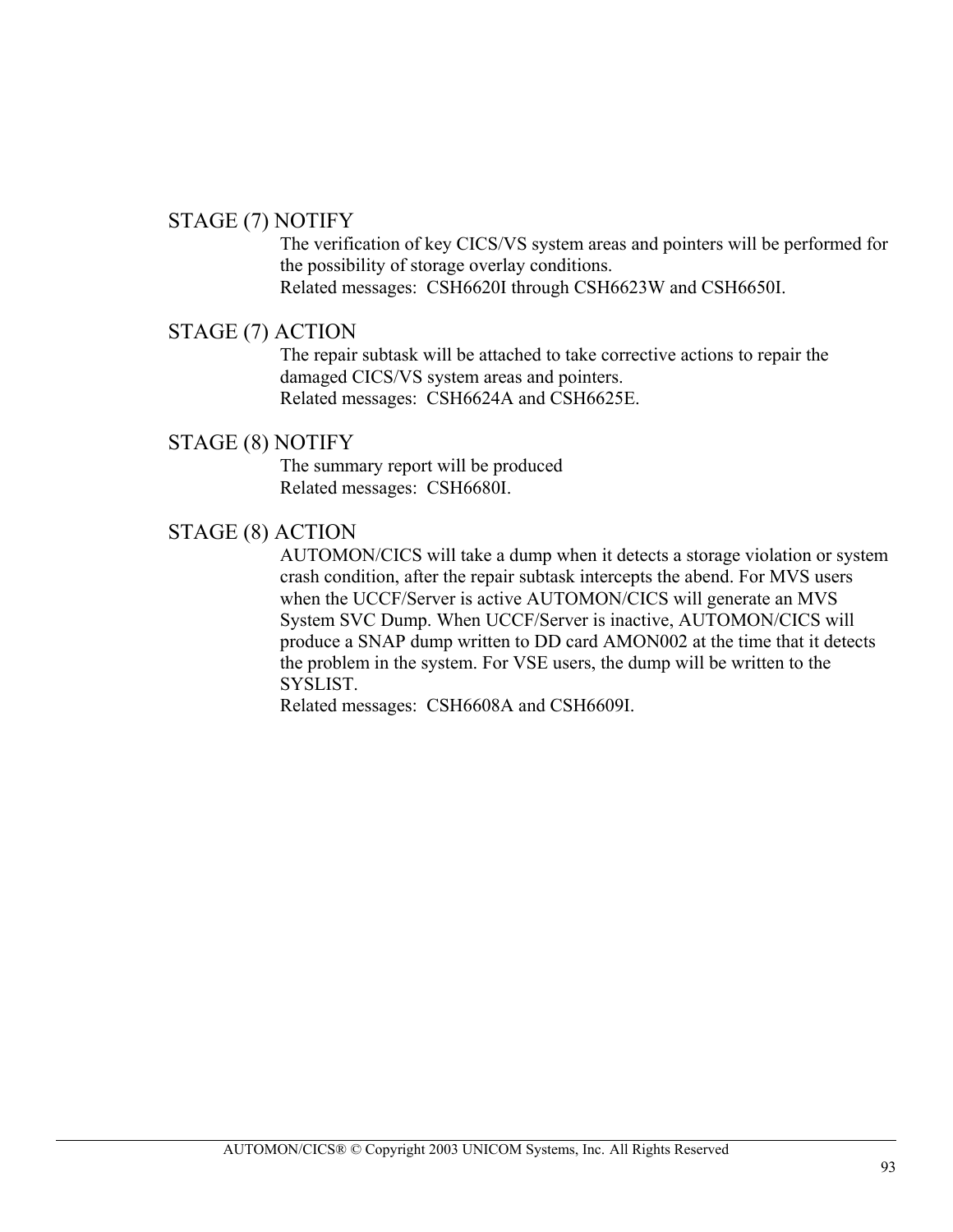## **2.5.5. Set System/User Abend Code Flags**

Display and set abend code flags temporarily.

### **Abend Code Flags**

#### **;0;6**

Menu selection 0 submenu option  $6$  (;0;6) may be used to set AUTOMON/CICS System/User abend code flags temporarily by simply entering values onto the input fields and hit PF6 (Change). When these values are changed temporarily, they will be effective immediately and will be erased whether CICS/VS terminates normally or abnormally.

#### **Supplied Thresholds**

AUTOMON/CICS supplies the default threshold values which were carefully selected for general installations. Most often, these supplied threshold values are adequate enough to be used without any modifications. (Please see Appendix A for the respective default threshold values)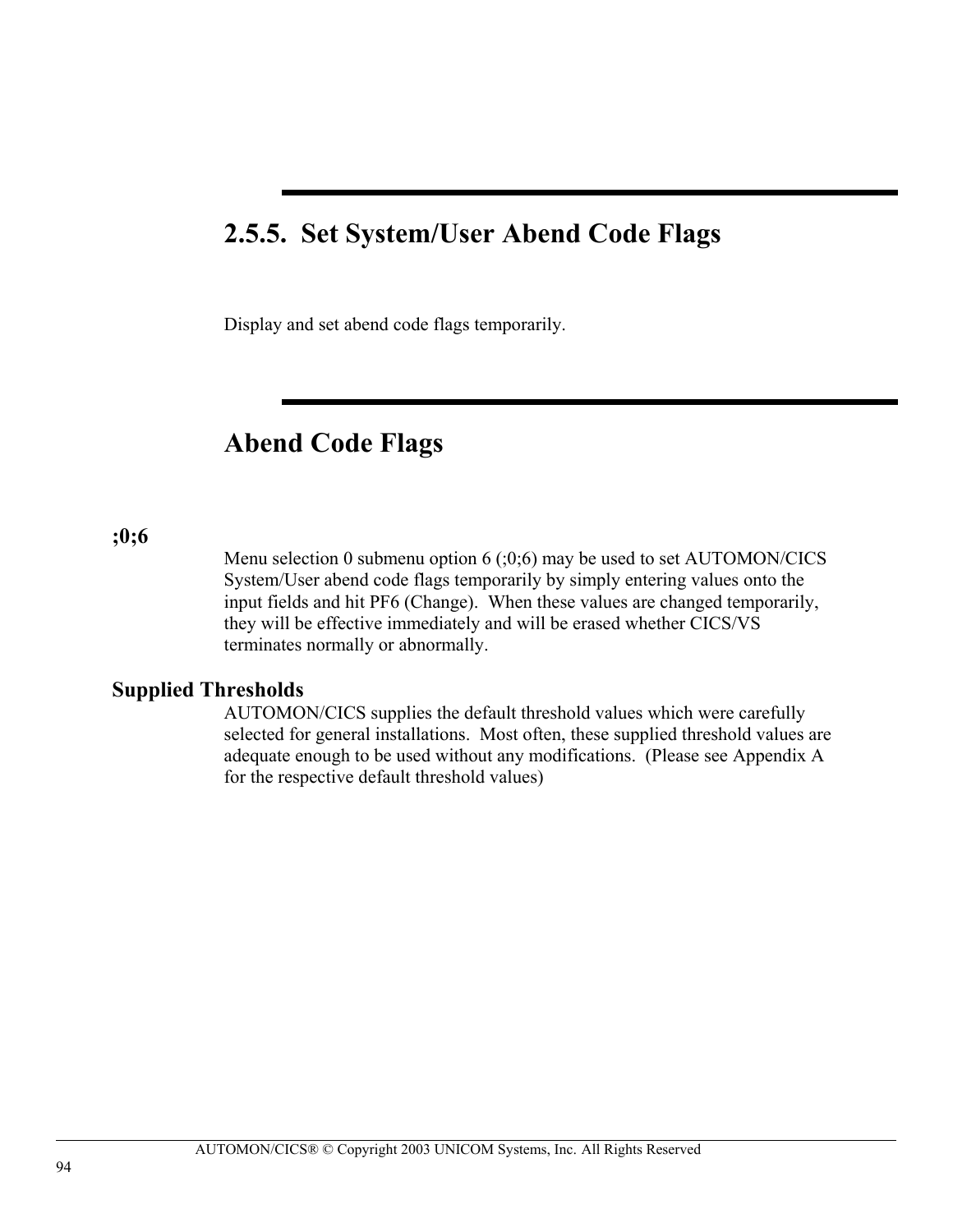|                                                                                                                                                                                                                                                                                                                             |                                                                                                                                                                                                                                                                                                                                                                                                                                                                                                                                                                                                                             |                                                                                                                                                                                                                                                                                                                    | ENTER COMMAND => _________ ***SYSTEM/USER ABEND CODES*** UNIMON/CICS V420<br>APPLID=CICSTOR1,CICS=331,DATE=1996/07/03,TIME=13:05:20,TERM=V100,NAME=UNICOM                                                                                                                                                                                                                                                                                                                                                                                                                         |  |
|-----------------------------------------------------------------------------------------------------------------------------------------------------------------------------------------------------------------------------------------------------------------------------------------------------------------------------|-----------------------------------------------------------------------------------------------------------------------------------------------------------------------------------------------------------------------------------------------------------------------------------------------------------------------------------------------------------------------------------------------------------------------------------------------------------------------------------------------------------------------------------------------------------------------------------------------------------------------------|--------------------------------------------------------------------------------------------------------------------------------------------------------------------------------------------------------------------------------------------------------------------------------------------------------------------|-----------------------------------------------------------------------------------------------------------------------------------------------------------------------------------------------------------------------------------------------------------------------------------------------------------------------------------------------------------------------------------------------------------------------------------------------------------------------------------------------------------------------------------------------------------------------------------|--|
|                                                                                                                                                                                                                                                                                                                             |                                                                                                                                                                                                                                                                                                                                                                                                                                                                                                                                                                                                                             |                                                                                                                                                                                                                                                                                                                    | ABCD STAT   ABCD STAT   ABCD STAT   ABCD STAT   ABCD STAT   ABCD STAT                                                                                                                                                                                                                                                                                                                                                                                                                                                                                                             |  |
| U0301<br><b>ON</b><br>U0409<br>ON<br>U0602<br><b>ON</b><br><b>U0900</b><br>ON<br>U4032<br><b>ON</b><br>500C2<br><b>ON</b><br><b>S00C8</b><br><b>ON</b><br>S <sub>0</sub> OCE<br><b>ON</b><br>S0106<br><b>ON</b><br>S0130<br><b>ON</b><br>S <sub>0</sub> 205<br><b>ON</b><br>S0305<br><b>ON</b><br><b>S080A</b><br><b>ON</b> | U0308<br><b>U0305</b><br><b>ON</b><br><b>ON</b><br><b>U0501</b><br><b>U0504</b><br><b>ON</b><br><b>ON</b><br>U0603<br><b>U0608</b><br><b>ON</b><br><b>ON</b><br>U2304<br><b>U0902</b><br><b>ON</b><br><b>ON</b><br>S0047<br>S004D<br><b>ON</b><br><b>ON</b><br>S00C3<br>S00C4<br><b>ON</b><br>0N<br>500C9<br>S <sub>0</sub> OCA<br>0N<br>0N<br><b>SOOF8</b><br>S <sub>0</sub> OCF<br><b>ON</b><br><b>ON</b><br><b>S010B</b><br>S010A<br><b>ON</b><br><b>ON</b><br>S <sub>0</sub> 133<br>S0178<br><b>ON</b><br><b>ON</b><br>S0206<br>S <sub>0</sub> 232<br>0N<br>0N<br>S0306<br>S <sub>0552</sub><br>0N<br>0N<br>S0878<br>0N | U0401<br><b>ON</b><br><b>U0505</b><br><b>ON</b><br>U0612<br><b>ON</b><br>U2307<br><b>ON</b><br>S0052<br><b>ON</b><br><b>S00C5</b><br><b>ON</b><br>S <sub>0</sub> OCB<br>ON<br>S0101<br><b>ON</b><br>S010E<br><b>ON</b><br>S <sub>0</sub> 201<br><b>ON</b><br>S <sub>0</sub> 238<br><b>ON</b><br>S0722<br><b>ON</b> | U0403<br><b>U0405</b><br><b>ON</b><br><b>ON</b><br>U0519<br>U0601<br><b>ON</b><br><b>ON</b><br>U0613<br>U0615<br><b>ON</b><br><b>ON</b><br>U2308<br>U2309<br><b>ON</b><br><b>ON</b><br>S <sub>0053</sub><br>S00C1<br><b>ON</b><br><b>ON</b><br>S00C6<br>S00C7<br><b>ON</b><br>0N<br>S <sub>0</sub> OCD<br>S <sub>0</sub> OCC<br><b>ON</b><br>0N<br>S0102<br>S0104<br><b>ON</b><br><b>ON</b><br>S010F<br>S0112<br><b>ON</b><br><b>ON</b><br>S0202<br>S <sub>0</sub> 204<br><b>ON</b><br><b>ON</b><br>S023E<br>S0301<br>0N<br><b>ON</b><br>S0804<br>S0806<br><b>ON</b><br><b>ON</b> |  |
|                                                                                                                                                                                                                                                                                                                             |                                                                                                                                                                                                                                                                                                                                                                                                                                                                                                                                                                                                                             |                                                                                                                                                                                                                                                                                                                    | PF1=N/A PF2=PRINT PF3=RETURN PF4=MENU PF6=CHANGE PF9=REFRSH PA1/CLEAR=EXIT                                                                                                                                                                                                                                                                                                                                                                                                                                                                                                        |  |

### **Figure 2-26. Menu Selection 0 Submenu Option 6 Screen**

#### **The following is a description of each field in the Menu 0 Submenu 6:**

#### ABCD

System/user abend code. Value: Decimal

#### STAT

This flag indicates whether or not the repair subtask will be attached to perform recovery stages. Value: ON or OFF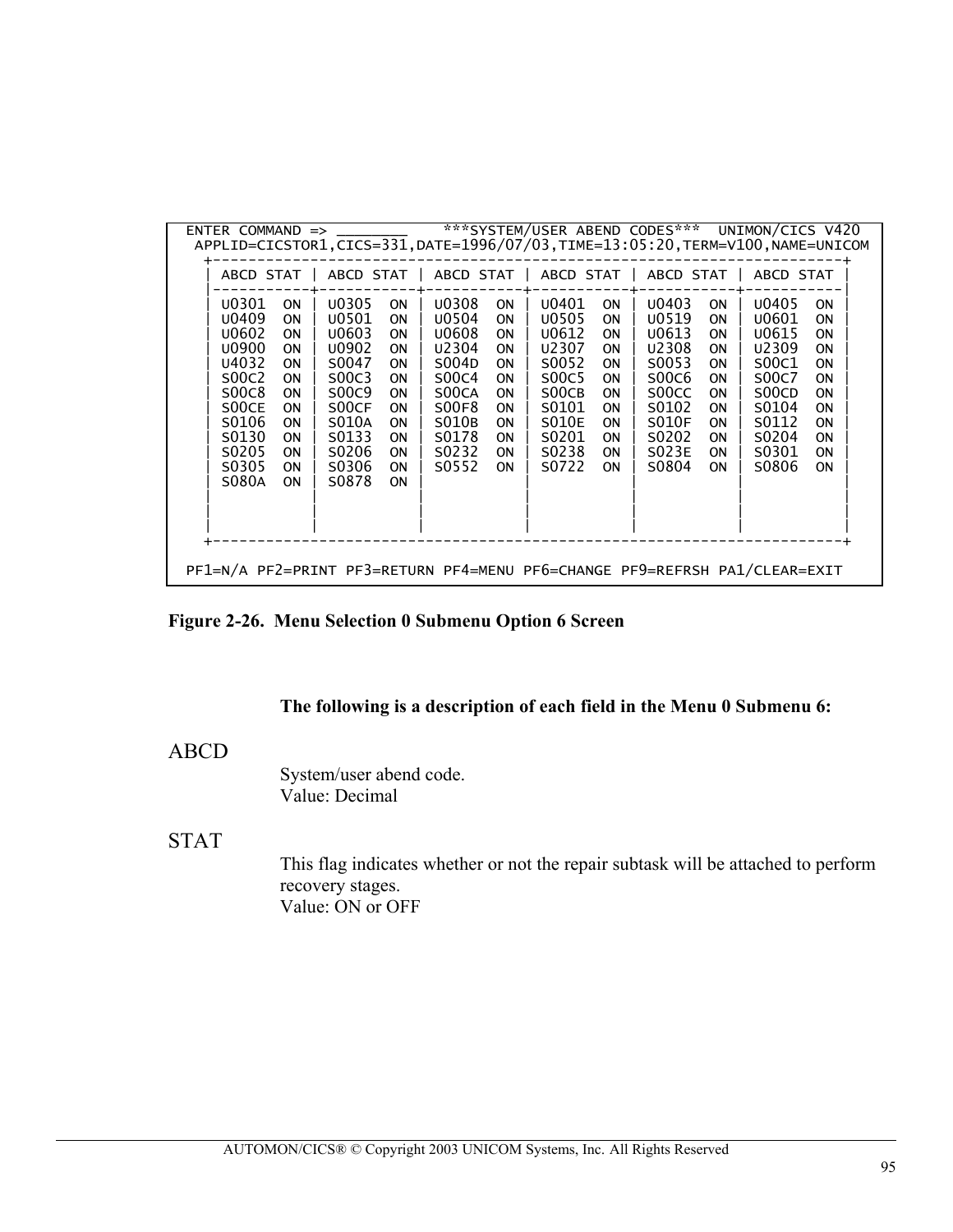## **2.5.6. Set XLT Entries and Threshold Values**

Display and set exclusive list table entries and thresholds temporarily.

### **Exclusive List Table Entries and Thresholds**

**;0;7**

Menu selection 0 submenu option 7 ( $(0,7)$  may be used to change and delete the Exclude List Tables (XLT) entries. XLT entries allow for a transaction or program to be excluded from any actions by AUTOMON/CICS. XLT entries can also be used to provide a set of warning and action thresholds for a transaction or program which will override the global warning and action thresholds defined to AUTOMON/CICS. There are four different XLTs:

| $XLT1 -$ | Defines transactions who's thresholds will differ from the global |
|----------|-------------------------------------------------------------------|
|          | LOOP thresholds defined to AUTOMON/CICS.                          |
| XLP1 -   | Defines programs who's thresholds will differ from the global     |
|          | LOOP thresholds defined to AUTOMON/CICS.                          |
| XLT2 -   | Defines transactions who's thresholds will differ from the global |
|          | STORAGE HWM thresholds defined to AUTOMON/CICS.                   |
| XLP2 -   | Defines programs who's thresholds will differ from the global     |
|          | STORAGE HWM thresholds defined to AUTOMON/CICS                    |

You may change and delete a set of transactions and/or programs to be exempted from the AUTOMON/CICS action categories, (eg. loop and storage HWM). You may also change the thresholds of transactions and programs listed in the Exclude List Table (XLTs). You must not mix transaction ID's with program names in an XLT table. Each XLT table must contains a set of transaction IDs or a set of program IDs. You may use an asterix (\*) as the last character in the defined partial transaction/program, it will act as a wild card character. Figure 2-27 demonstrates how to change and delete an XLT table entry.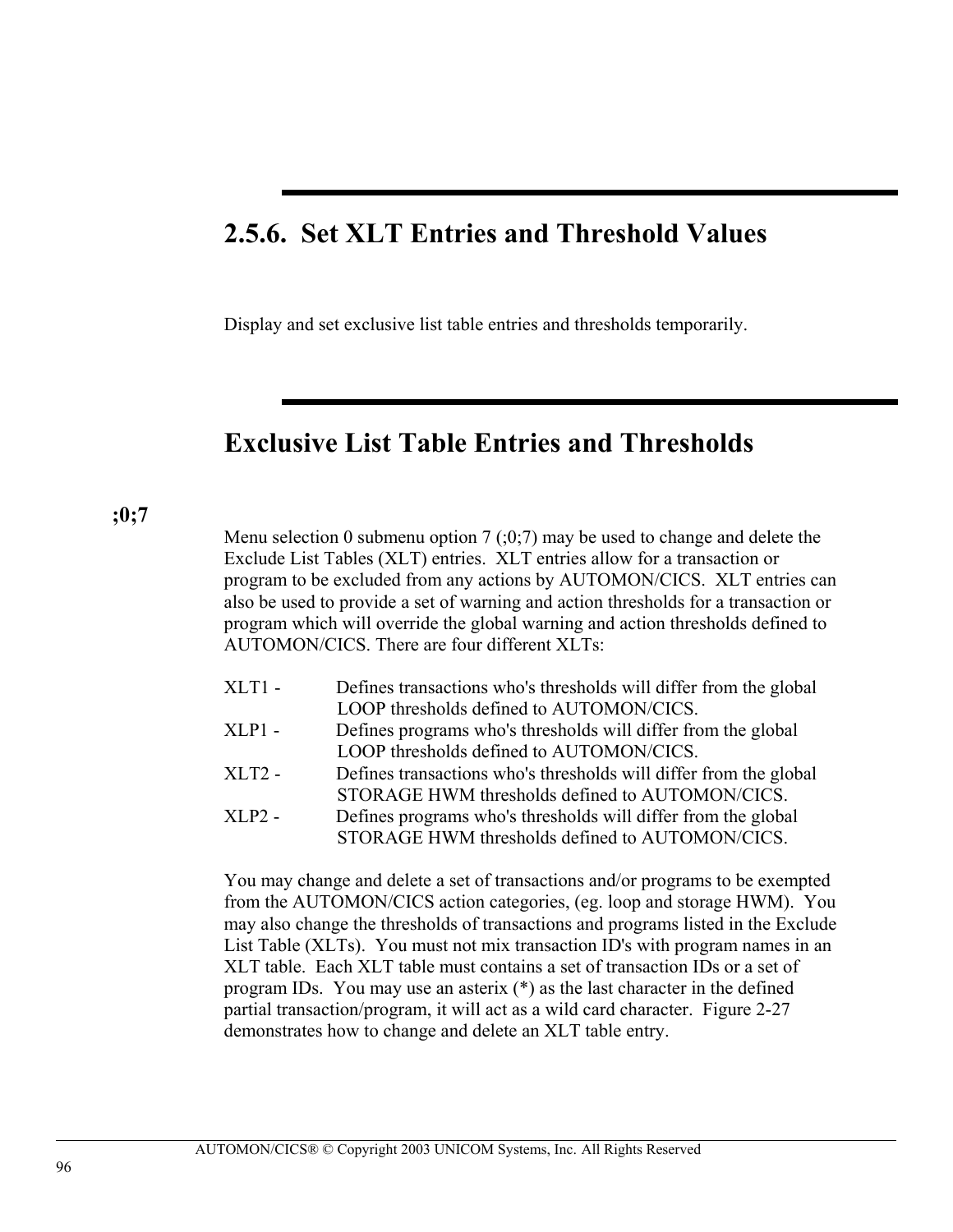|              |    |                  |            |            |            | APPLID=CICS410, CICS=410, DATE=1997/09/24, TIME=09:38:03, TERM=0059, NAME=UNICOM |     |        |
|--------------|----|------------------|------------|------------|------------|----------------------------------------------------------------------------------|-----|--------|
| XLT1         | т1 | $CDB*$           | <b>OFF</b> | <b>OFF</b> | <b>OFF</b> | XLT_ SUFFIX TRAN/PGM MASTER_WARNING_ACTION _WARNING _ACTION_ SEQ#                |     |        |
| XLT1         | Т1 | <b>CDBS</b>      | ON         | ON         | <b>OFF</b> |                                                                                  |     |        |
| XLT1         | Т1 | <b>CSNE</b>      | ON         | ON         | <b>ON</b>  |                                                                                  |     |        |
| XLT1         | т1 | <b>CSTP</b>      | <b>ON</b>  | 0N         | 0N         |                                                                                  |     |        |
| _ XLT1       | Т1 | <b>DSNC</b>      | ON         | ON         | ON         |                                                                                  |     |        |
| XLT1         | T1 | I\$\$Q           | ON         | ON         | ON         |                                                                                  |     | 6      |
| $\_$ XLT $1$ | т1 | <b>IESO</b>      | ON         | ON         | ON         |                                                                                  |     |        |
| XLT1         | Т1 | IESX             | ON         | <b>ON</b>  | <b>ON</b>  |                                                                                  |     |        |
| $\_$ XLT $1$ | Т1 | JNL <sub>2</sub> | ON         | ON         | <b>ON</b>  |                                                                                  |     | 8<br>9 |
| $\_$ XLT $1$ | т1 | MCI1             | <b>ON</b>  | <b>ON</b>  | <b>ON</b>  |                                                                                  |     | 10     |
| XLT1         | Т1 | MCI <sub>2</sub> | ON         | ON         | ON         | 10                                                                               |     | 11     |
| XLT1         | Т1 | MCI3             | ON         | ON         | ON         |                                                                                  | 200 | 12     |
| XLT1         | т1 | MCX*             | ON         | <b>ON</b>  | ON         |                                                                                  |     | 13     |
| XLT1         | Т1 | TM*              | ON         | ON         | ON         | 0                                                                                |     | 14     |
| XLT1         | Т1 | U\$AM            | ON         | <b>ON</b>  | ON         |                                                                                  |     | 15     |
| XLT1         | т1 | U*               | ON         | ON         | ON         | 10                                                                               |     | 16     |
| XLP1         | P1 | <b>CSHAMPC</b>   | ON         | <b>ON</b>  | ON         |                                                                                  |     | 17     |
| XLT2         | T2 | <b>AMON</b>      | ON         | ΟN         | <b>ON</b>  |                                                                                  |     | 18     |
| $\_$ XLT2    | T2 | <b>AOFF</b>      | <b>ON</b>  | <b>ON</b>  | ON         |                                                                                  | 0   | 19     |

**Figure 2-27. Menu Selection 0 Submenu Option 7 Screen** 

#### **The following is a description of each field in the XLT table:**

#### XLT

Specifies the type of AUTOMON/CICS Exclude List Table Please refer to Chapter 2.6.2. "The AIT Table" for details on the functions of different XLT table types. Value: XLT1 / XLP1 / XLT2 / XLP2.

#### SUFF

Exclude List Table suffix. These suffixes should match the suffixes defined in the AUTOMON/CICS AIT table. Value: 1 or 2 characters.

#### TRAN/PGM

Transaction ID or program name. Value: Characters, Asterix (\*) as the last character will act as a wild card.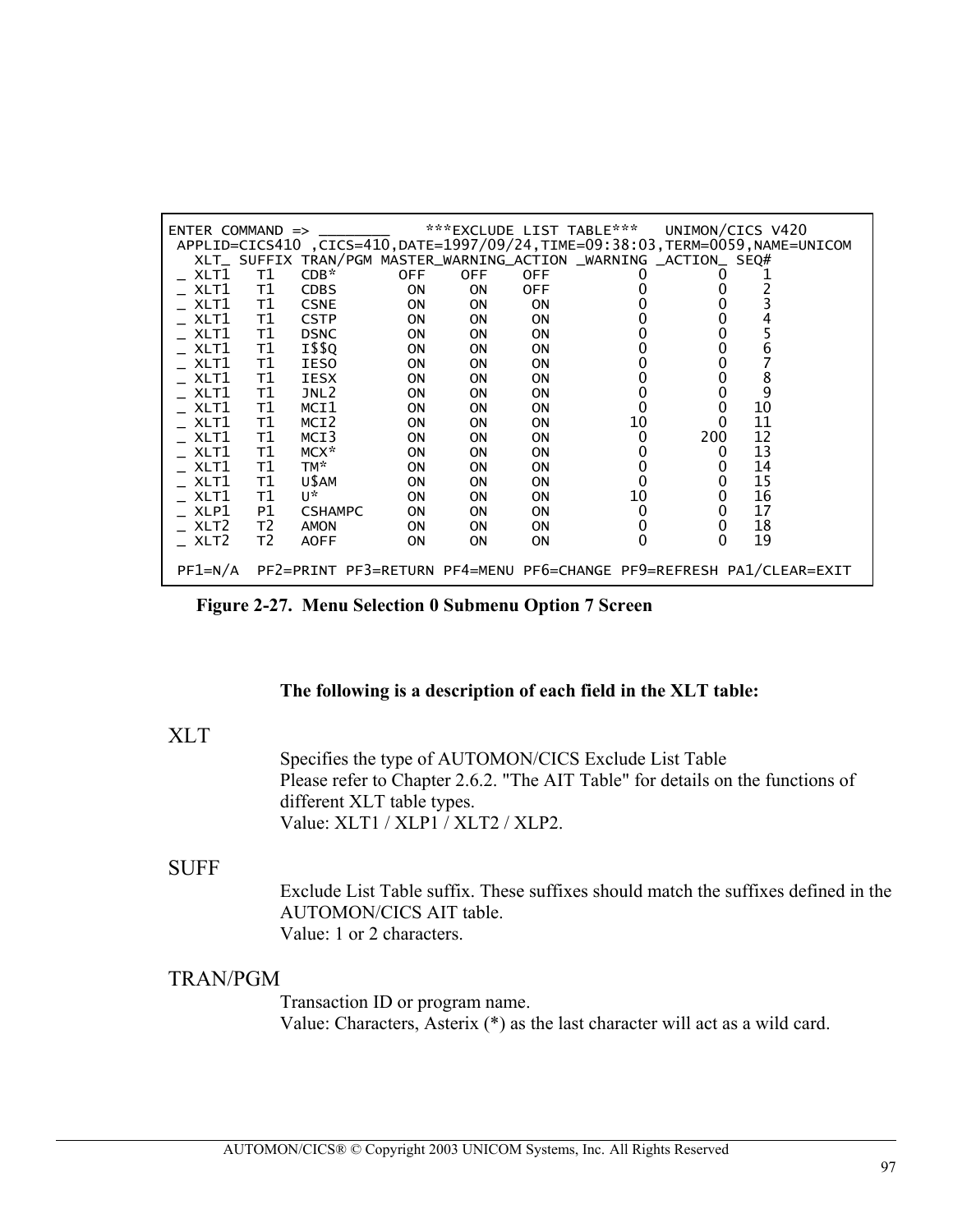#### **MASTER**

The master flag controls whether XLT processing will be performed by AUTOMON/CICS for the specified XLT entry. Value: ON or OFF.

#### WARNING

The warning flag controls whether AUTOMON/CICS will produce a warning message when the XLT warning threshold has been exceeded by the task. If the flag is *'OFF'* then a warning message will be issued by AUTOMON/CICS when the global threshold in the AUTOMON/CICS THT is reached. If the warning flag is *'ON'* and the warning threshold for the task has been set to 0 no warning message will be issued by AUTOMON/CICS. Otherwise a warning message will be issued by AUTOMON/CICS when the XLT warning threshold is reached. Value: ON or OFF.

### ACTION

The action flag controls whether AUTOMON/CICS will take actions when the XLT action threshold is exceeded. If the flag is *'OFF'* then AUTOMON/CICS will take action based on the global action threshold in the AUTOMON/CICS THT table. If the XLT action flag is *'ON'* and the action threshold for the task has been set to 0(exclude the task from any action) then a \*BYPASS\* message will be issued by AUTOMON/CICS to inform the user that action would have been taken if the task had not been defined in the AUTOMON/CICS XLT. Otherwise AUTOMON/CICS will take action when the XLT action threshold is reached. Value: ON or OFF.

### WARNING THRSHLD

AUTOMON/CICS Exclude list table warning threshold.

A '0' value indicates AUTOMON/CICS will not produce any warning messages for the specified task.

As long as the XLT warning flag is *'ON'*, A non-zero value indicates that AUTOMON/CICS will not issue a warning message for the transaction/program until the XLT warning threshold has been reached. Users can specify a threshold that is different than the global notification threshold defined in the AUTOMON/CICS THT table. The XLT warning threshold overrides the global notification threshold in the AUTOMON/CICS THT.

This special warning threshold value must be greater than or equal to the global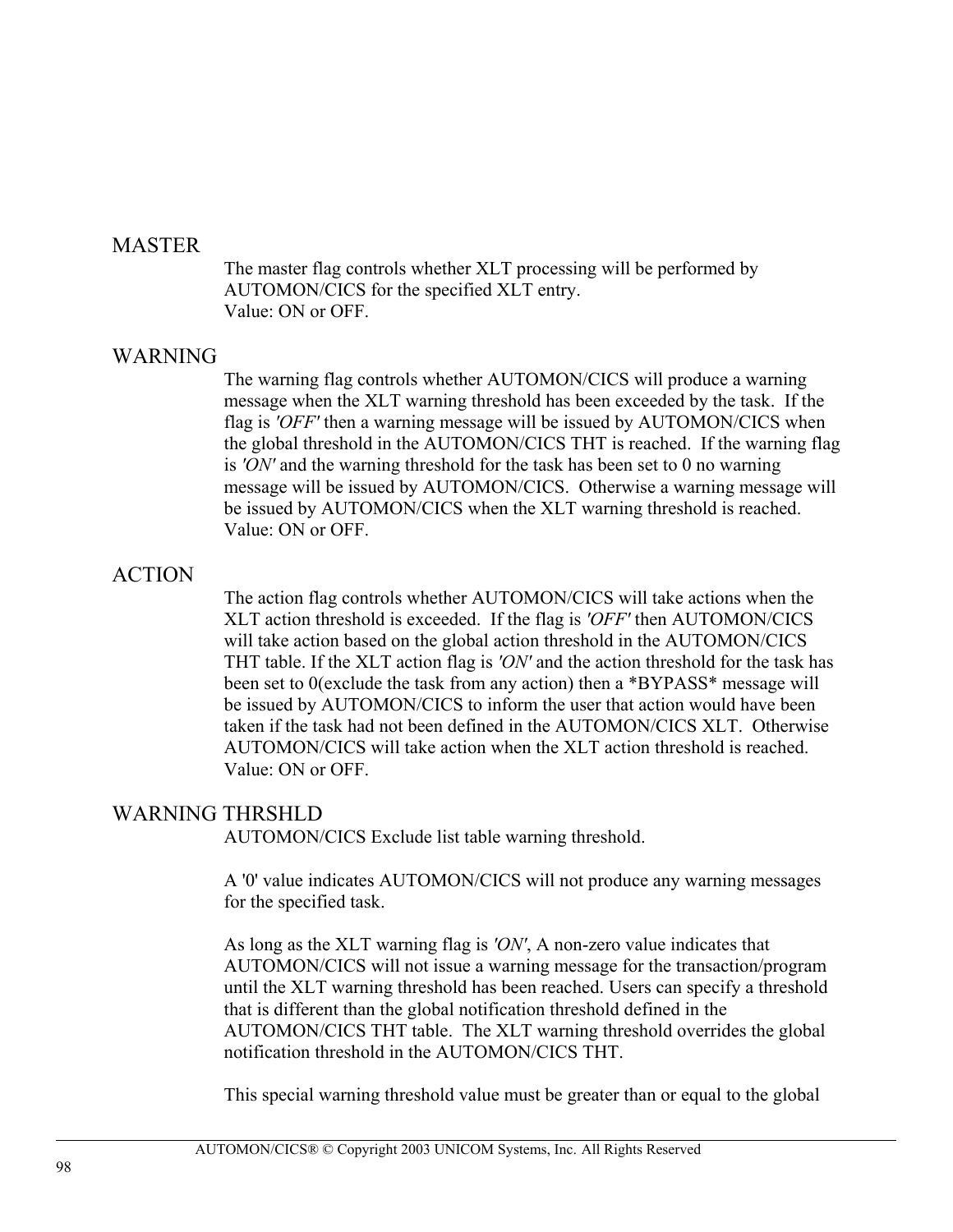notification threshold specified in the AUTOMON/CICS THT table.

Value: Decimal Range: 0-99999998

#### ACTION THRSHLD

AUTOMON/CICS Exclude list table action threshold.

A '0' value indicates AUTOMON/CICS will not take any actions to purge the specified task. If the XLT action flag is *'ON'* and the XLT action threshold is '0' then a \*BYPASS\* message will be issued by AUTOMON/CICS to inform the user that the task would have been purged by AUTOMON/CICS had it not been defined in the AUTOMON XLT table. If the user wishes to repress the \*BYPASS\* message then set the XLT action threshold to a very large number.

As long as the XLT action flag is *'ON'*, a non-zero value will cause AUTOMON/CICS to take action when the transaction/program reaches the XLT action threshold. Users can specify a threshold that is different than the global action threshold defined in the AUTOMON/CICS THT table(=E.5). The XLT action threshold overrides the global action threshold specified in the AUTOMON/CICS THT.

This special action threshold value must be greater than or equal to the global notification threshold specified in the AUTOMON/CICS THT table.

Value: Decimal Range: 0-99999998

### SEQ#

The relative position of the entry within the XLT table specified.

A '0' value indicates AUTOMON/CICS will not take any actions to purge the specified task. If the XLT action flag is on and the XLT action threshold is '0' then a \*BYPASS\* message will be issued by AUTOMON/CICS to inform the user that the task would have been purged by AUTOMON/CICS had it not been defined in the AUTOMON XLT table.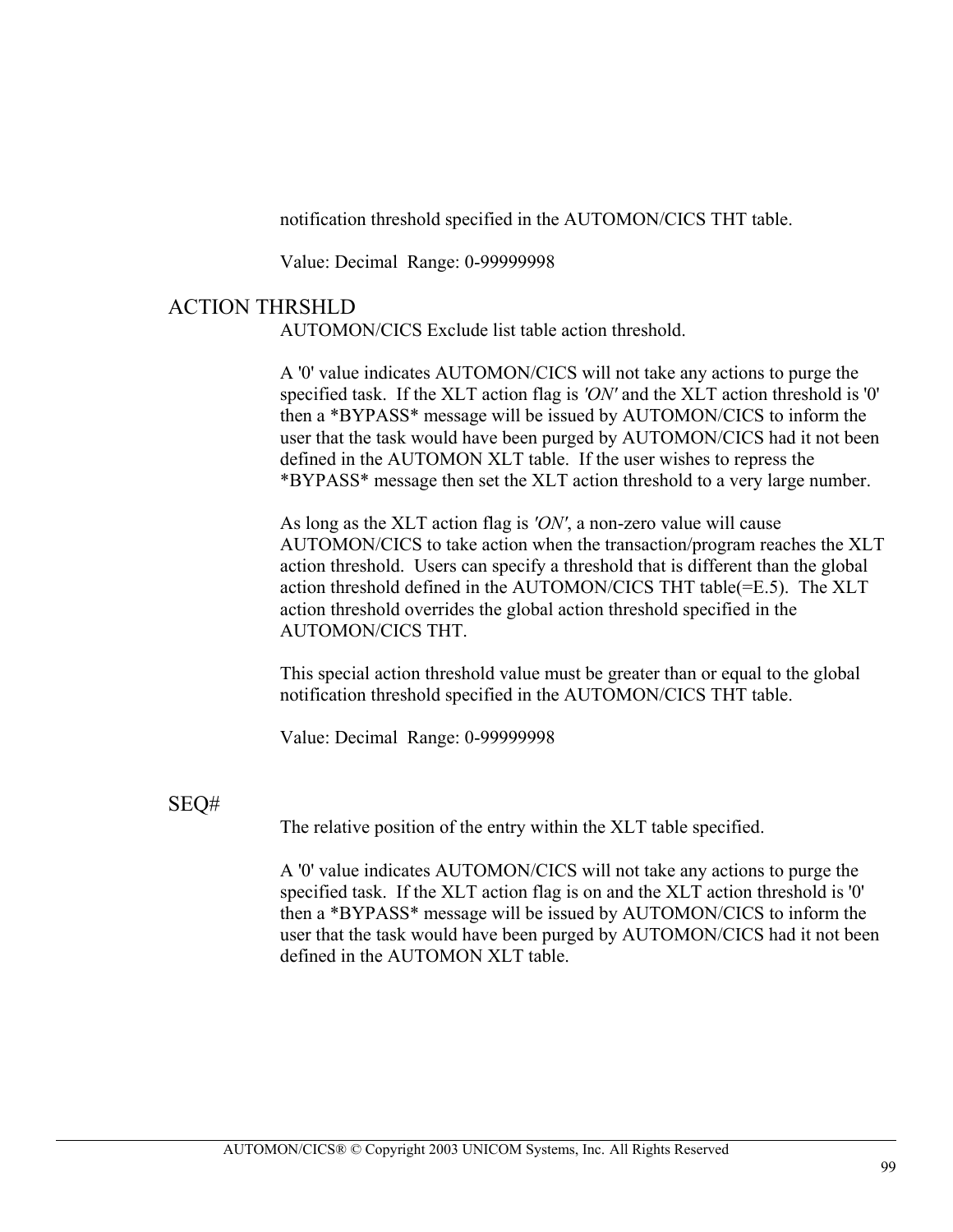# **2.6. Set Threshold Values Permanently**

This section describes how to set AUTOMON/CICS threshold values permanently.

## **AUTOMON/CICS Thresholds**

#### **Jump**

This section describes how to set AUTOMON/CICS threshold values permanently. Each threshold value acts independently, and these threshold values will be stored, with a unique table suffix ID, onto the AUTOMON/CICS system file (UMON001).

#### **Initialization Process**

At CICS/VS system initialization time (DFHPLTPI), the AUTOMON/CICS interface task will be attached automatically to establish a communication link between CICS/VS and the AUTOMON/CICS management subtask. Once the AUTOMON/CICS management subtask establishes the path, it will then opens the UMON001 system file (VSAM KSDS) to read an APPLID table that matches the CICS/VS' VTAM Application Identification. The management subtask then tries to load the system initialization table (AIT), exclude list tables (XLTs), threshold table (THT), exceptional condition table (EXC), degradational condition table (DEG), and system recovery table (SRT).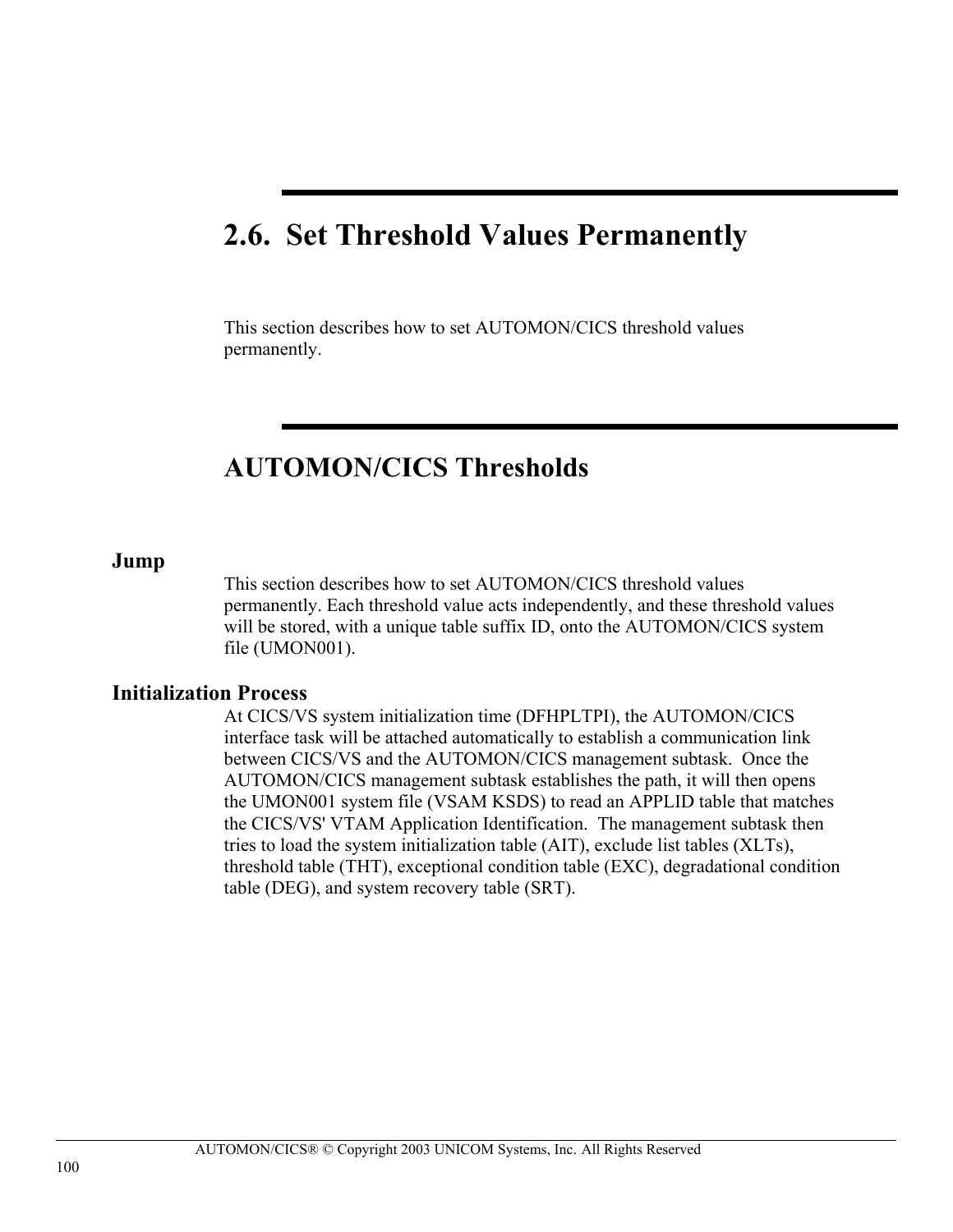

**Figure 2-28. AUTOMON/CICS Initialization Processing.21**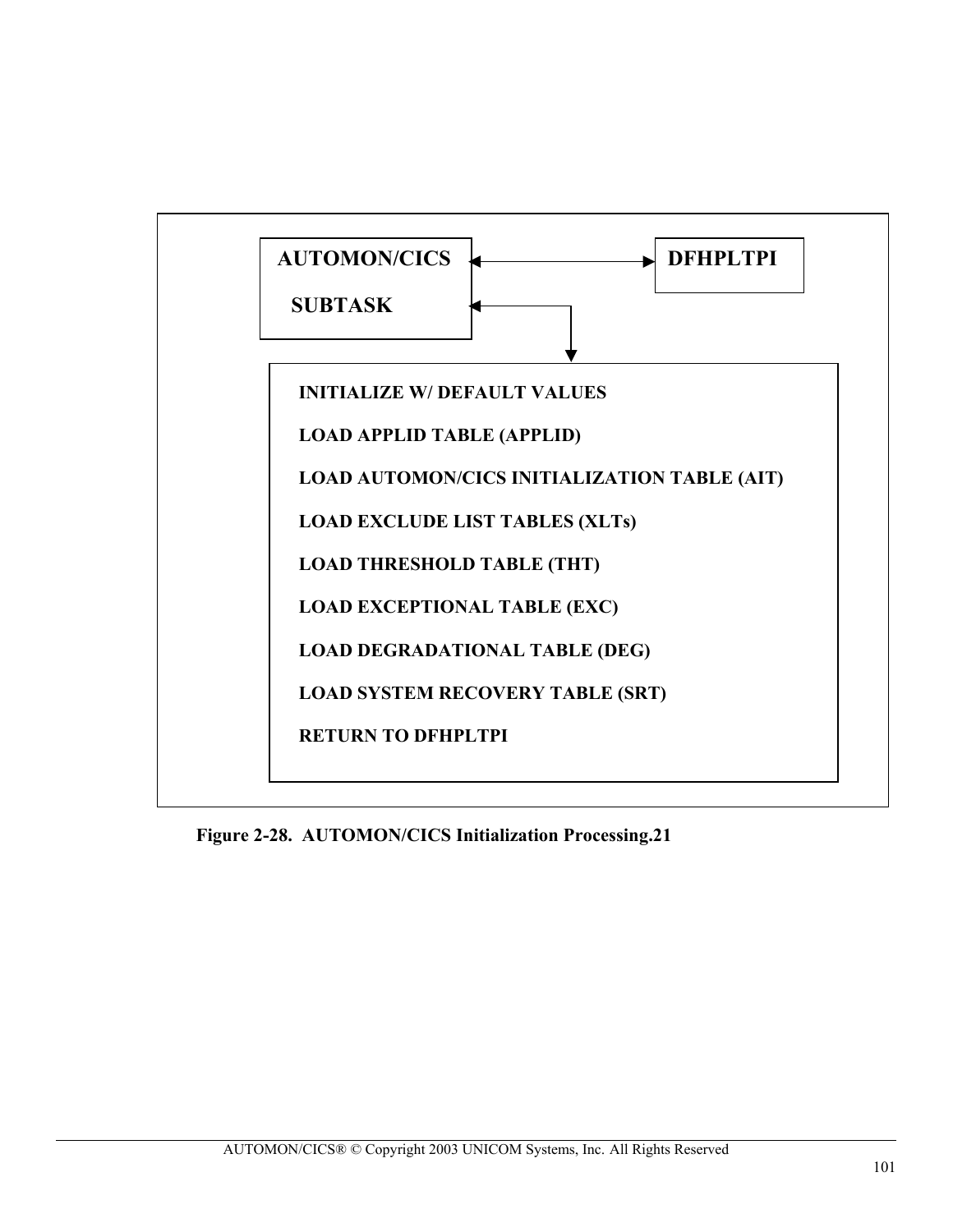## **2.6.1. The APPLID Table**

Display and set APPLID table entries permanently.

## **APPLID Table Entries**

#### **;E;2**

Menu selection E submenu option 2 (;E;2) may be used to add, change and delete the application ID table entries (APPLID). The APPLID entry contains the respective CICS/VS system's VTAM application ID and the suffix of the AUTOMON/CICS Initialization Table (AIT). Figure 2-29 demonstrates how to add an APPLID table entry.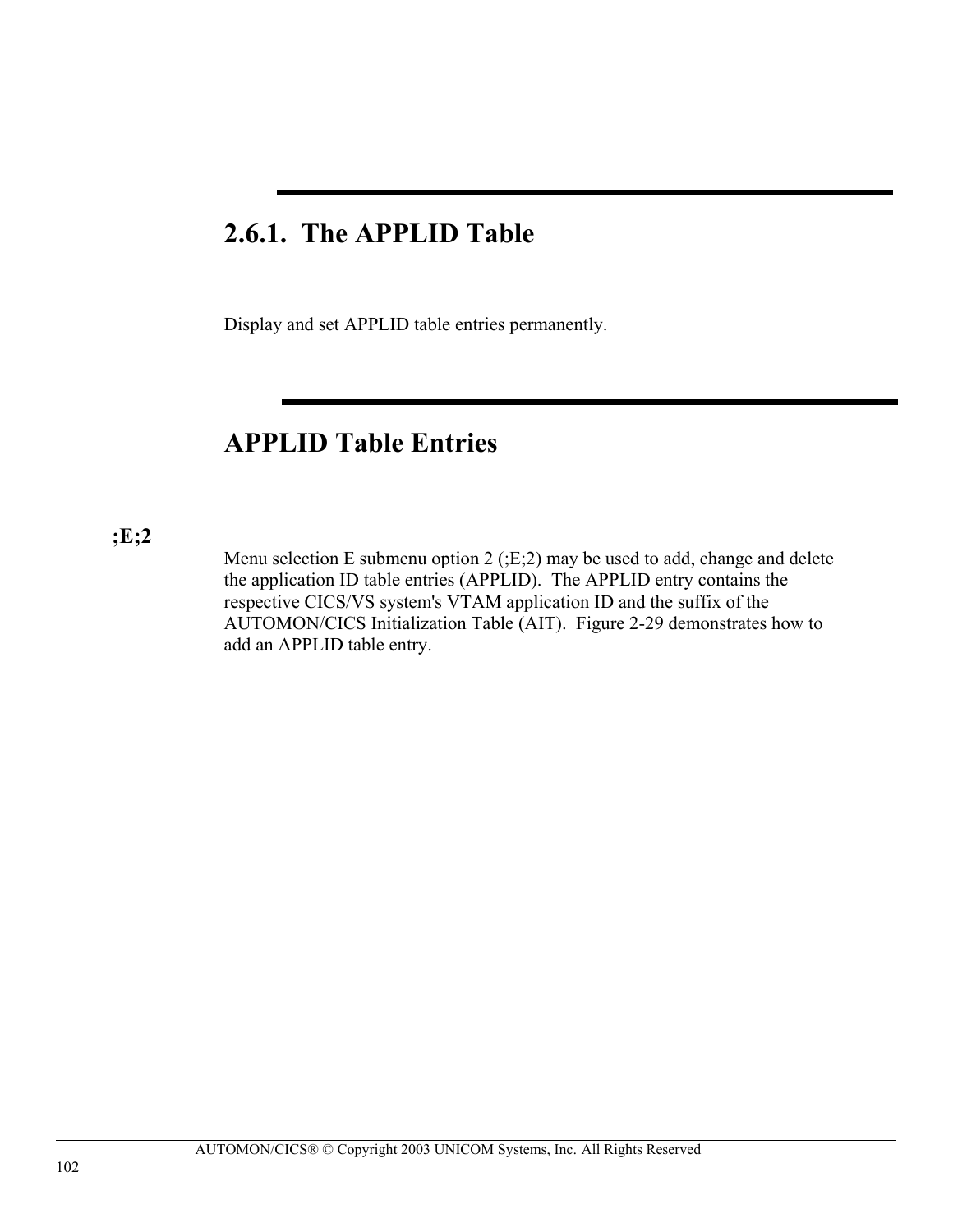```
 ENTER COMMAND => ________ ***APPLID TABLE ENTRY*** AUTOMON/V420 
APPLID=CICSTOR1,CICS=331,DATE=1996/07/03,TIME=13:07:24,TERM=V100,NAME=UNICOM 
        APPLID AIT USE_CNT LAST_ACC_DAT LAST_MOD_DAT APPLID USERID CREATED
       a cicstor1 t1
        PF1=N/A PF2=PRINT PF3=RET PF4=MENU PF5=FIND PF6=CHANGE PF7=UP PF8=DOWN
```
**Figure 2-29. Adding a APPLID Table Entry** 

#### **The following is a description of each field in the APPLID table:**

#### APPLID

VTAM Application Identification. Value: Characters

## AIT

AUTOMON/CICS system initialization table suffix. Value: Characters

## USE-CNT

Accumulated use count. Value: Decimal

## LAST-ACC-DAT

Last accessed date. Value: Date in the format YYYY/MM/DD.

## LAST-MOD-DAT

Date the AUTOMON/CICS APPLID table was last modified. Value: Date in the format YYYY/MM/DD.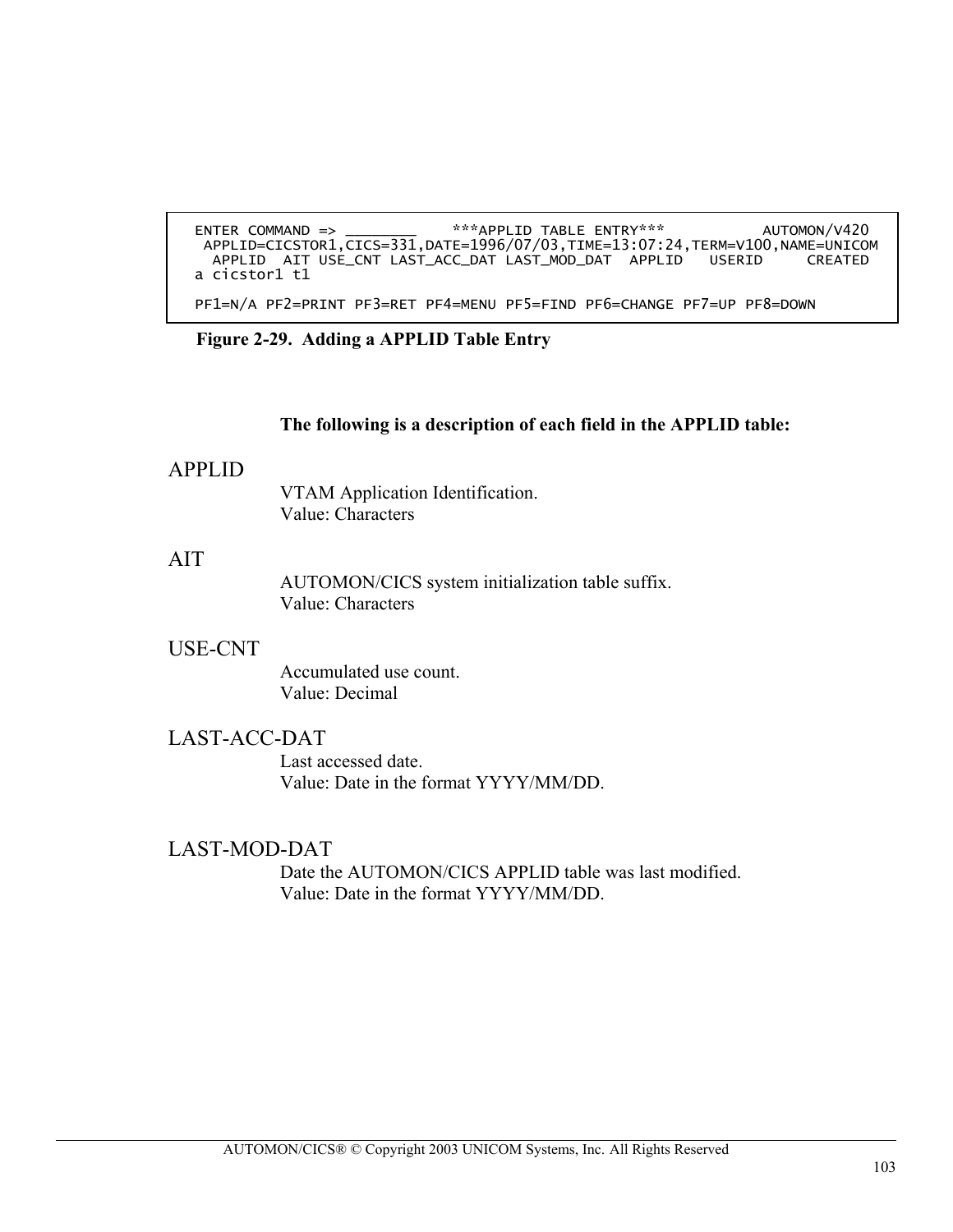## **2.6.2. The AIT Table**

Display and set AUTOMON/CICS Initialization Table entries permanently.

## **AIT Table Entries**

## **;E;3**

I

Menu selection E submenu option 3 ( $E:3$ ) may be used to add, change and delete the AUTOMON/CICS initialization table entries (AIT). The AIT suffix must be unique and consist of one or two characters. The AIT is being used by the management subtask at system initialization processing time to identify and load the correct suffixes for THT, XLTs, EXC and DEG system tables. Figure 2-30 illustrates how to add an AIT table entry.

| ENTER COMMAND => _________ ***AIT TABLE*** AUTOMON/V420 |                                                                               |
|---------------------------------------------------------|-------------------------------------------------------------------------------|
|                                                         | APPLID=CICSTOR1,CICS=331,DATE=1996/07/03,TIME=13:07:24,TERM=V100,NAME=UNICOM  |
|                                                         | AIT RETRY WTO-IGNOR-MAX LOG THT XLT1 XLP1 XLT2 XLP2 SV AMXT SCS LACCDATE      |
|                                                         | a T1 20 0N 20 150 100 T1 T1 P1 T1 P1 A 4 0N 0N 1996/06/13                     |
|                                                         | PF1=N/A PF2=PRT PF3=RET PF4=MENU PF5=FIND PF6=CHANGE PF7=UP PF8=DN PF9=REFSHR |
|                                                         |                                                                               |

## **Figure 2-30. Adding a AIT Table Entry**

#### **The following is a description of each field in the AIT table:**

#### AIT

AUTOMON/CICS initialization table suffix. Value: Characters

## **RETRY**

The maximum number of times that the system recovery subtask will be allowed to intercept the ESPIE/ESTAE operating system abends. If the operating system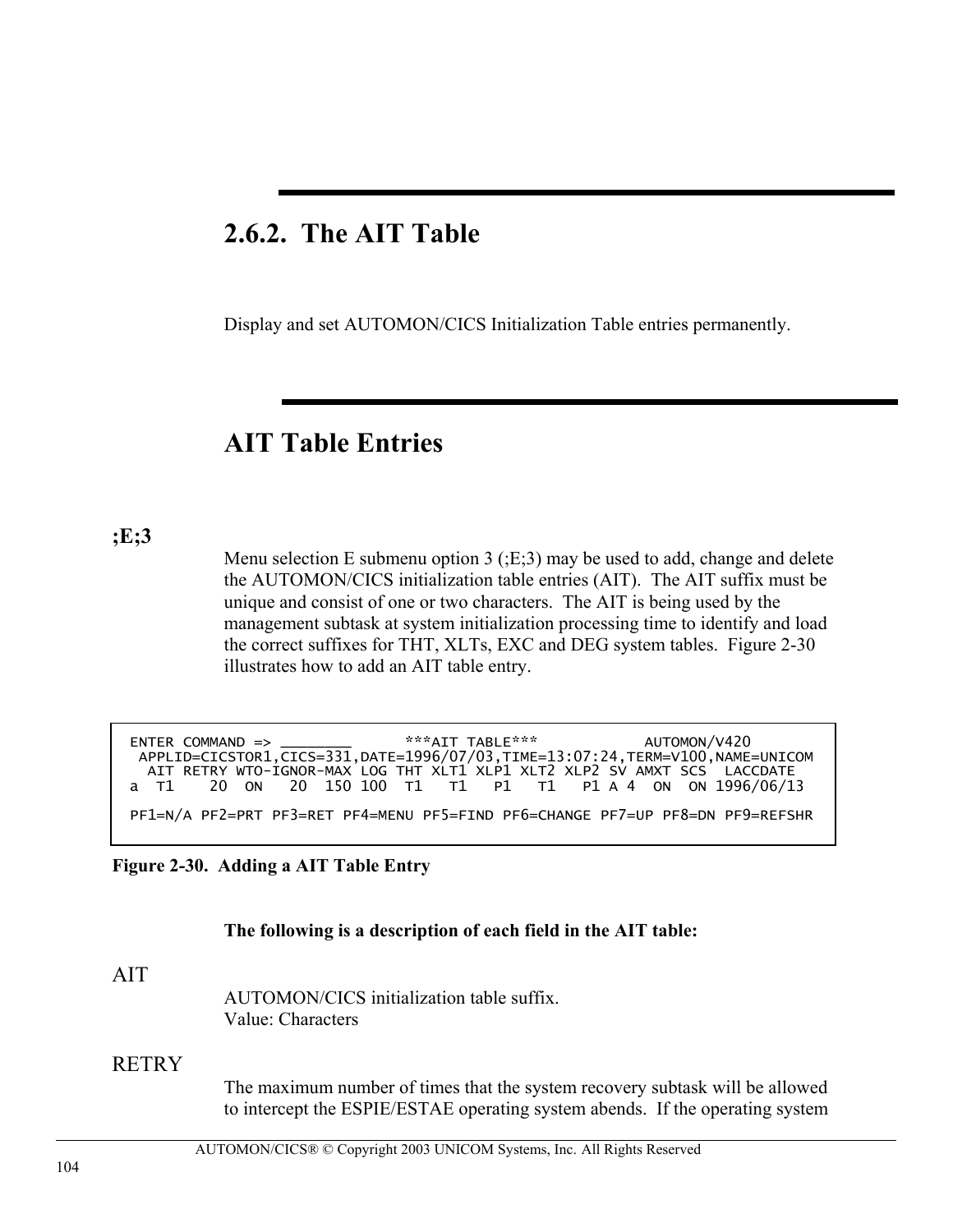|              | abends exceed the maximum retry count, the CICS/VS address space will be<br>terminated abnormally with a dump (U998).<br>Value: Decimal $(0 - 999)$                                                                                                                                                                                                    |
|--------------|--------------------------------------------------------------------------------------------------------------------------------------------------------------------------------------------------------------------------------------------------------------------------------------------------------------------------------------------------------|
| <b>WTO</b>   | The AUTOMON/CICS messages Write To Operator option. This flag indicates<br>whether or not the AUTOMON/CICS generated messages will be written to the<br>system operator console. WTL indicates that the messages will be written on to<br>the system log.<br>Value: ON or OFF or WTL                                                                   |
| <b>IGNOR</b> |                                                                                                                                                                                                                                                                                                                                                        |
|              | The AUTOMON/CICS messages Write To Operator ignore count. Specifies the<br>total number of same consecutive AUTOMON/CICS messages that can be written<br>to the system operator console.<br>Value: Decimal                                                                                                                                             |
| <b>MAX</b>   |                                                                                                                                                                                                                                                                                                                                                        |
|              | The AUTOMON/CICS messages Write To Operator maximum count. Specifies<br>the total number of messages that can be written to the system operator console.<br>Value: Decimal                                                                                                                                                                             |
| <b>AUX</b>   |                                                                                                                                                                                                                                                                                                                                                        |
|              | The AUTOMON/CICS logging facility. (history database) if this flag is on, the<br>AUTOMON/CICS generated messages will be written to the history database<br>file.<br>Value: ON OFF                                                                                                                                                                     |
| <b>LOG</b>   |                                                                                                                                                                                                                                                                                                                                                        |
|              | The AUTOMON/CICS log table entry size. Specifies the total number of<br>AUTOMON/CICS generated messages that can be stored in virtual storage area<br>for viewing. The log table resides above 16-Meg line (Extended subpool zero)<br>and will roll over if it reaches the end. Recommended value is 300 entries.<br>$(Default=100)$<br>Value: Decimal |
| <b>THT</b>   |                                                                                                                                                                                                                                                                                                                                                        |
|              | The AUTOMON/CICS threshold table suffix. Specifies the suffixes for the<br>thresholds table (THT), exceptional thresholds table (EXC), degradation<br>thresholds table (DEG), and system recovery table (SRT).<br>Value: Characters                                                                                                                    |
| XLT1         |                                                                                                                                                                                                                                                                                                                                                        |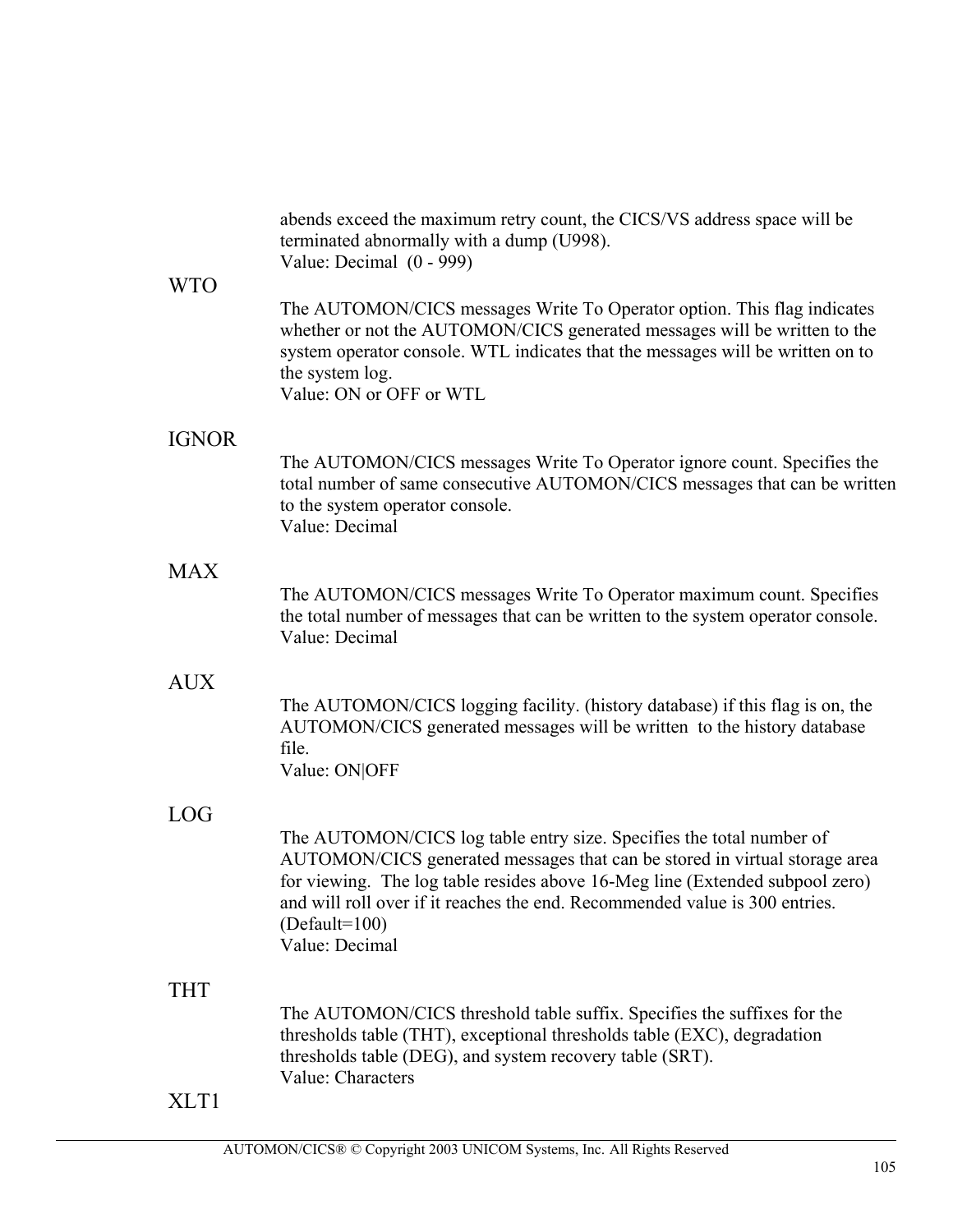The AUTOMON/CICS transaction exclude list table 1 suffix.

Specifies the transaction ID's to be excluded from the loop action mechanism, or transactions that have a special loop action threashold that is different then the global threashold defined in the THT table.

Value: Characters

## $XLP1$

The AUTOMON/CICS program exclude list table 1 suffix.

Specifies the program ID's to be excluded from the loop action mechanism, or programs that have a special loop action threashold that is different then the global threashold defined in the THT table.

Value: Characters

## XLT2

The AUTOMON/CICS transaction exclude list table 2 suffix.

Specifies the transaction ID's to be excluded from the excessive storage usage action mechanism, or transactions that have a special excessive storage usage action threashold that is different then the global threashold defined in the THT table.

Value: Characters

## XLP2

The AUTOMON/CICS program exclude list table 2 suffix.

Specifies the program ID's to be excluded from the loop action mechanism, or programs that have a special loop action threashold that is different then the global threashold defined in the THT table.

Value: Characters

## SV n

You may use this function to activate and deactivate the storage violation trap The trap which is in the AUTOMON/CICS Storage Recovery Program (CSHSCR), lets you verify the user storage associated with the currently active task.<br>"ALL" - specifies that validity checks will be performed for all ta

- specifies that validity checks will be performed for all tasks in system.
- "*CUR*" specifies that validity checks will be performed for the current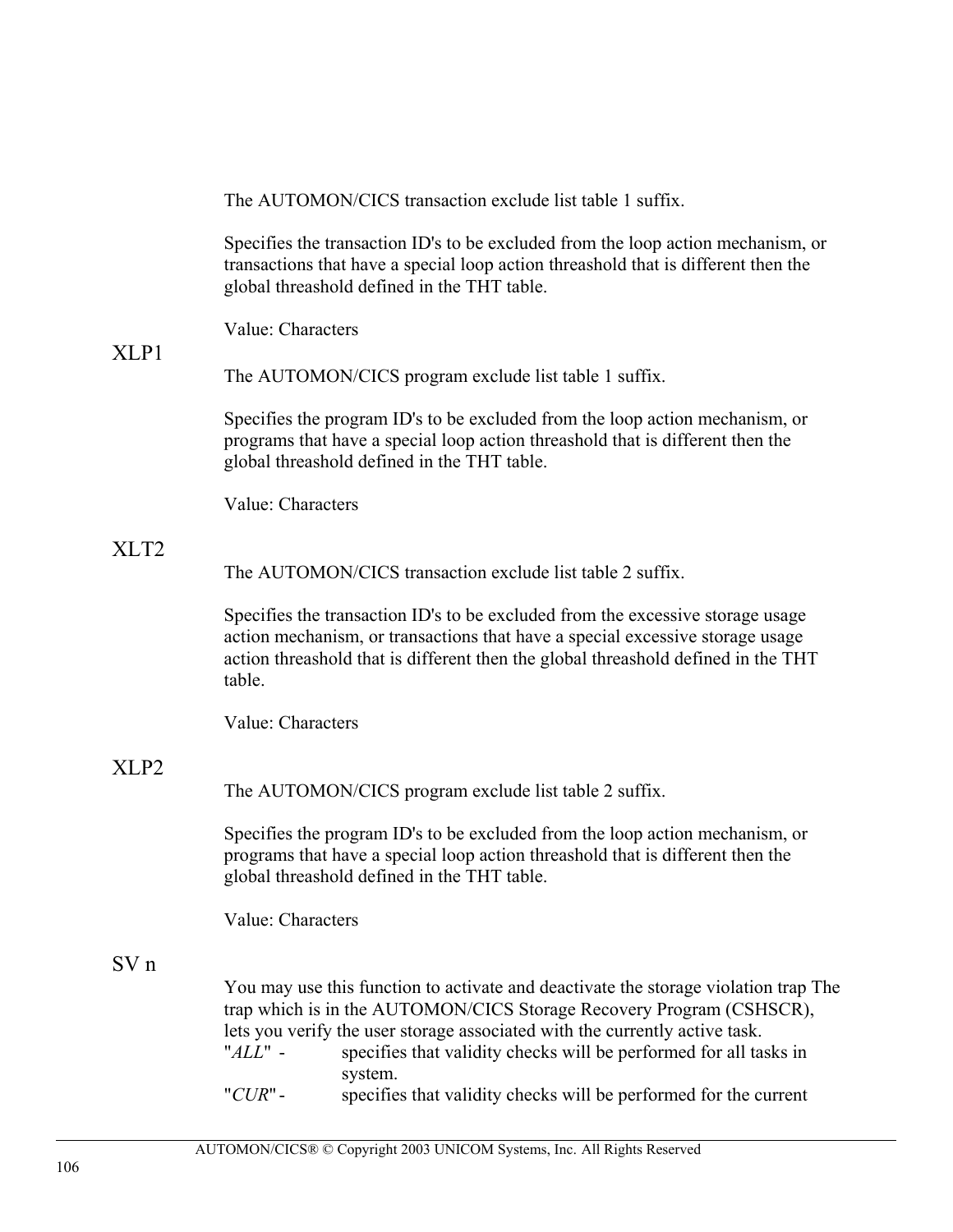task only. "*NON*" with Level 0 deactivates both CICS exits and storage violation detection subtask. with Level 1-4 CICS exits will be deactivated but storage violation detection subtask will perform for all tasks in system. Value: ALL|CURrent|NONe

Specifies the storage violation validity level.

| Level 0 | - Only applicable if " <i>NON</i> " is specified.            |
|---------|--------------------------------------------------------------|
| Level 1 | - The storage validity check shall be performed in normal    |
|         | AUTOMON/CICS dispatching cycle.                              |
| Level 2 | - Level 1 plus whenever AUTOMON/CICS detects a               |
|         | Transaction abend.                                           |
| Level 3 | - Level 2 plus whenever the dispatcher domain gains control. |
| Level 4 | - Level 3 plus whenever the domain manager gains control.    |
|         | Value: Decimal $(1 - 4)$                                     |
|         |                                                              |

## AMXT

Specifies whether the Maximum Active Tasks (AMXT) value shall be adjusted by a repair subtask or not. Value: ON|OFF

## SCS

Specifies whether the Storage Cushion Size (SCS) value shall be adjusted by a repair subtask or not. Value: ON|OFF

## LAST-ACC-DATE

Last accessed date. Value: Date in the format YYYY/MM/DD.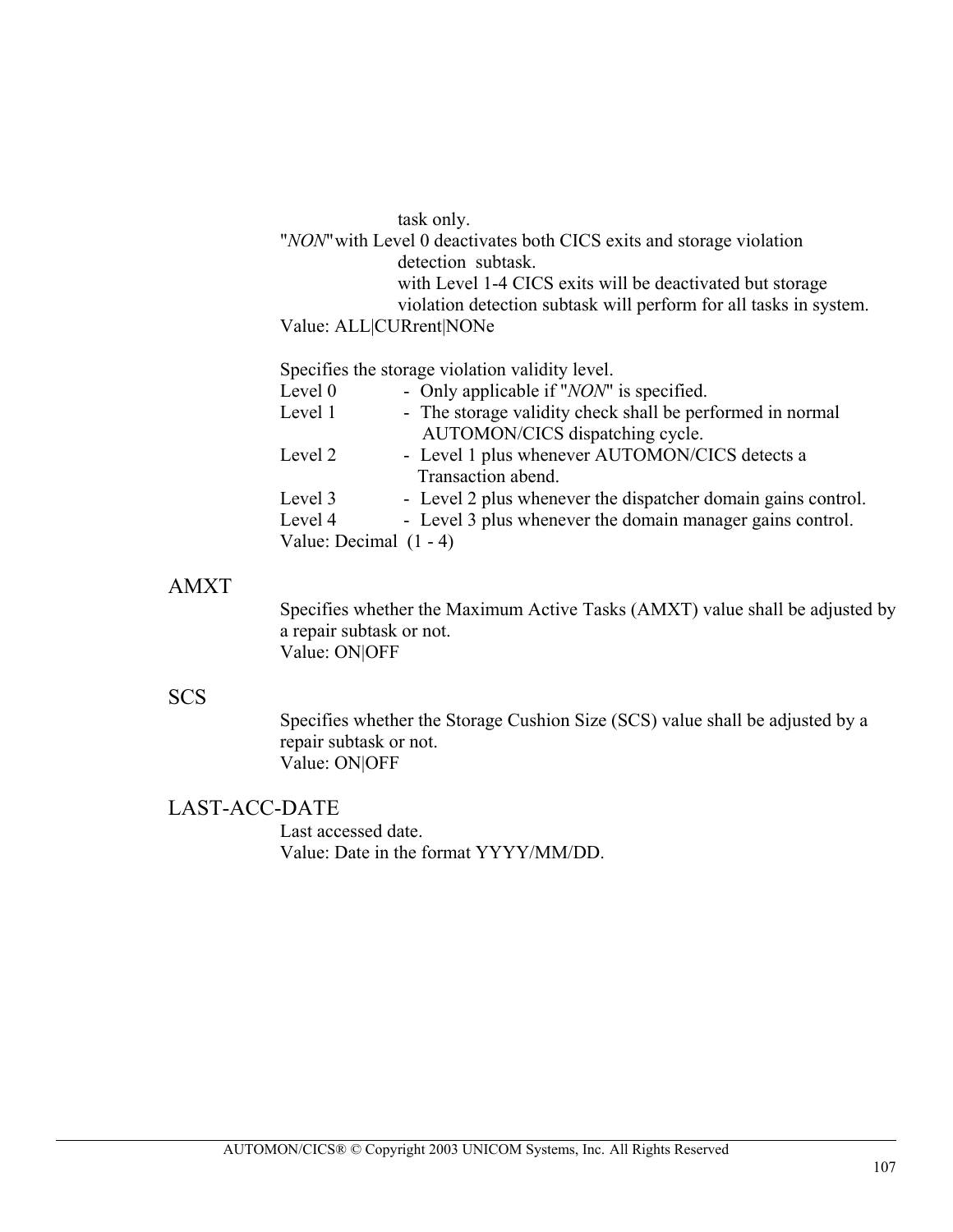## **2.6.3. The XLT Table**

Display and set exclusive list table entries permanently.

## **Exclusive List Table Entries**

#### **;E;4**

Menu selection E submenu option  $4$  ( $E:4$ ) may be used to add, change and delete exclude list tables (XLTs). The XLT table suffix must be unique and consist of one or two characters. XLT entries allow for a transaction or program to be excluded from any actions by AUTOMON/CICS. XLT entries can also be used to provide a set of warning and action thresholds for a transaction or program which will override the global warning and action thresholds defined to AUTOMON/CICS. There are four different XLTs:

- XLT1 Defines transactions who's thresholds will differ from the global LOOP thresholds defined to AUTOMON/CICS.
- XLP1 Defines programs who's thresholds will differ from the global LOOP thresholds defined to AUTOMON/CICS.
- XLT2 Defines transactions who's thresholds will differ from the global STORAGE HWM thresholds defined to AUTOMON/CICS.
- XLP2 Defines programs who's thresholds will differ from the global STORAGE HWM thresholds defined to AUTOMON/CICS.

Each XLT is assigned a suffix in the AUTOMON/CICS AIT table. You must not mix transaction ID's with program names in an XLT table. Each XLT table must contain a set of transaction Ids or a set of program Ids. You may use the wildcard character (\*) as the last character in a transaction/program field to specify a group of transactions or programs. Figure 2-31 demonstrates how to add an XLT table entry.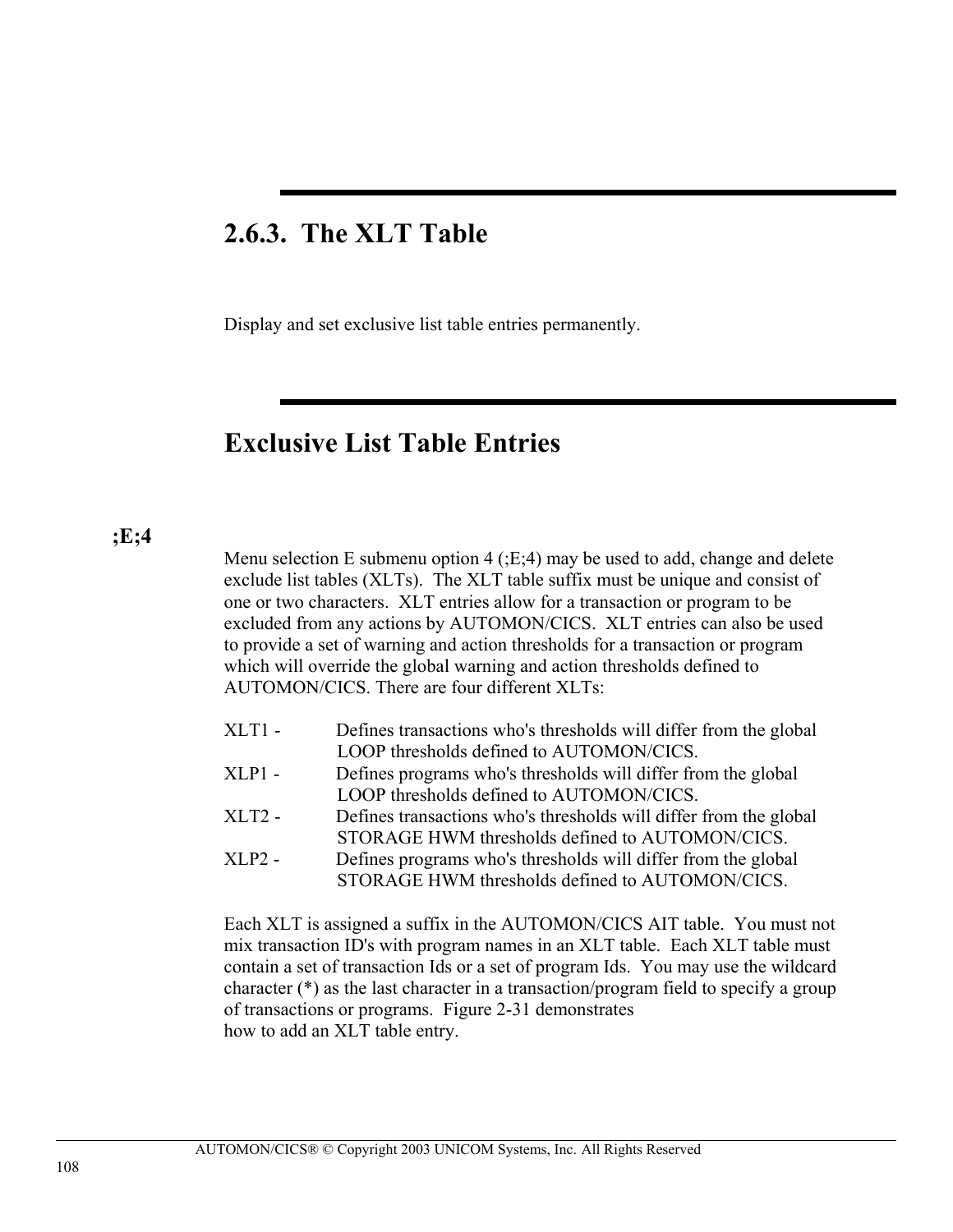| $ENTER$ COMMAND $\Rightarrow$                                                    |                                                                        |           |           |    | ***EXCLUDE LIST TABLE*** | UNIMON/CICS V420 |  |
|----------------------------------------------------------------------------------|------------------------------------------------------------------------|-----------|-----------|----|--------------------------|------------------|--|
| APPLID=CICS410, CICS=410, DATE=1997/09/24, TIME=11:46:32, TERM=0059, NAME=UNICOM |                                                                        |           |           |    |                          |                  |  |
| XLT TRAN/PGM MASTER_WARNING_ACTION _WARNING _ACTION_                             |                                                                        |           |           |    |                          |                  |  |
| P1 CSHAMPC                                                                       | <b>ON</b>                                                              | <b>ON</b> | <b>ON</b> |    |                          |                  |  |
| P2 CSHAMPC                                                                       | ON                                                                     | <b>ON</b> | <b>ON</b> |    |                          |                  |  |
| T1 CDB*                                                                          | ON.                                                                    | 0N        | 0N        |    |                          |                  |  |
| T1 CSKC                                                                          | <b>ON</b>                                                              | 0N        | 0N        |    |                          |                  |  |
| T1 CSNE                                                                          | <b>ON</b>                                                              | 0N        | <b>ON</b> |    |                          |                  |  |
| T1 CSTP                                                                          | 0N                                                                     | 0N        | 0N        |    |                          |                  |  |
| T1 DSNC                                                                          | <b>ON</b>                                                              | 0N        | <b>ON</b> |    |                          |                  |  |
| T1 I\$\$Q                                                                        | 0N                                                                     | 0N        | <b>ON</b> |    |                          |                  |  |
| T1 IESO                                                                          | <b>ON</b>                                                              | 0N        | <b>ON</b> |    |                          |                  |  |
| T1 IESX                                                                          | 0N                                                                     | 0N        | <b>ON</b> |    |                          |                  |  |
| T1 JNL2                                                                          | ON                                                                     | ΟN        | <b>ON</b> |    |                          |                  |  |
| T1 MCI1                                                                          | ON                                                                     | ΟN        | <b>ON</b> |    |                          |                  |  |
| T1 MCI2                                                                          |                                                                        |           |           | 10 |                          |                  |  |
|                                                                                  | <b>ON</b>                                                              | 0N        | <b>ON</b> |    |                          |                  |  |
| T1 MCI3                                                                          | <b>ON</b>                                                              | 0N        | 0N        |    | 200                      |                  |  |
| T1 MCX*                                                                          | ON                                                                     | ΟN        | 0N        |    |                          |                  |  |
| T1 TM*                                                                           | ON.                                                                    | 0N        | <b>ON</b> |    |                          |                  |  |
| T1 U\$AM                                                                         | <b>ON</b>                                                              | 0N        | 0N        |    |                          |                  |  |
| ⊤1 ∪*                                                                            | ON                                                                     | ΟN        | 0N        | 10 |                          |                  |  |
| T2 AMON                                                                          | 0N                                                                     | <b>ON</b> | <b>ON</b> |    |                          |                  |  |
| $PF1=N/A$                                                                        | PF2=PRT PF3=RET PF4=MENU PF5=FIND PF6=CHANGE PF7=UP PF8=DN PF9=REFRESH |           |           |    |                          |                  |  |

L

**Figure 2-31. Adding a XLT Table Entry** 

## **The following is a description of each field in the XLT table:**

## XLT

Exclude List Table suffix.

These suffixes should match the suffixes defined in the AUTOMON/CICS AIT table. Value: 1 or 2 characters.

## TRAN/PGM

Transaction ID or program name. Value: Characters, Asterix (\*) as the last character will act as a wild card.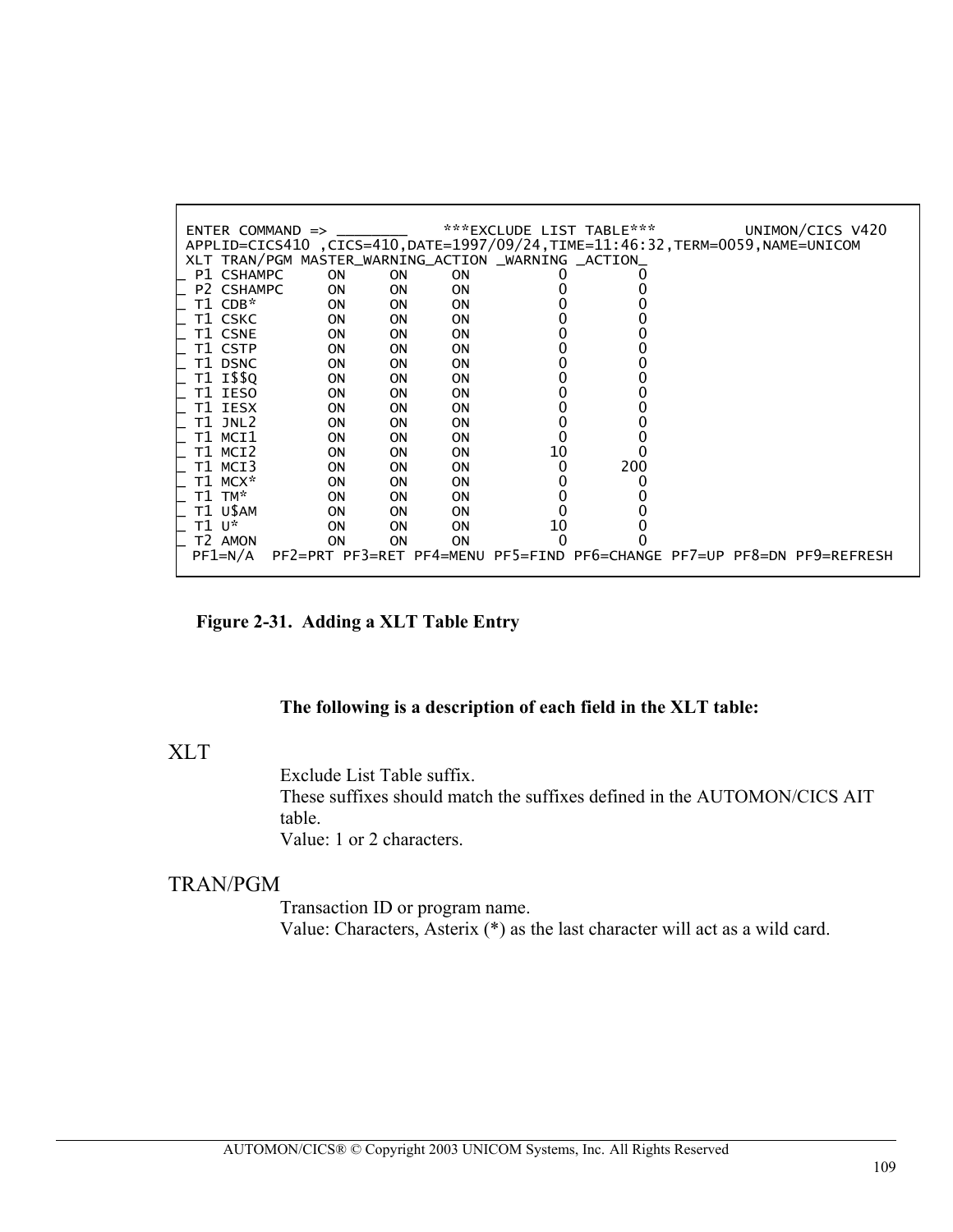#### MASTER

The master flag controls whether XLT processing will be performed by AUTOMON/CICS for the specified XLT entry. Value: ON or OFF.

## WARNING

The warning flag controls whether AUTOMON/CICS will produce a warning message when the XLT warning threshold has been exceeded by the task. If the flag is *'OFF'* then a warning message will be issued by AUTOMON/CICS when the global threshold in the AUTOMON/CICS THT is reached. If the warning flag is *'ON'* and the warning threshold for the task has been set to 0 no warning message will be issued by AUTOMON/CICS. Otherwise a warning message will be issued by AUTOMON/CICS when the XLT warning threshold is reached. Value: ON or OFF.

## ACTION

The action flag controls whether AUTOMON/CICS will take actions when the XLT action threshold is exceeded. If the flag is *'OFF'* then AUTOMON/CICS will take action based on the global action threshold in the AUTOMON/CICS THT table. If the XLT action flag is *'ON'* and the action threshold for the task has been set to 0(exclude the task from any action) then a \*BYPASS\* message will be issued by AUTOMON/CICS to inform the user that action would have been taken if the task had not been defined in the AUTOMON/CICS XLT. Otherwise AUTOMON/CICS will take action when the XLT action threshold is reached. Value: ON or OFF.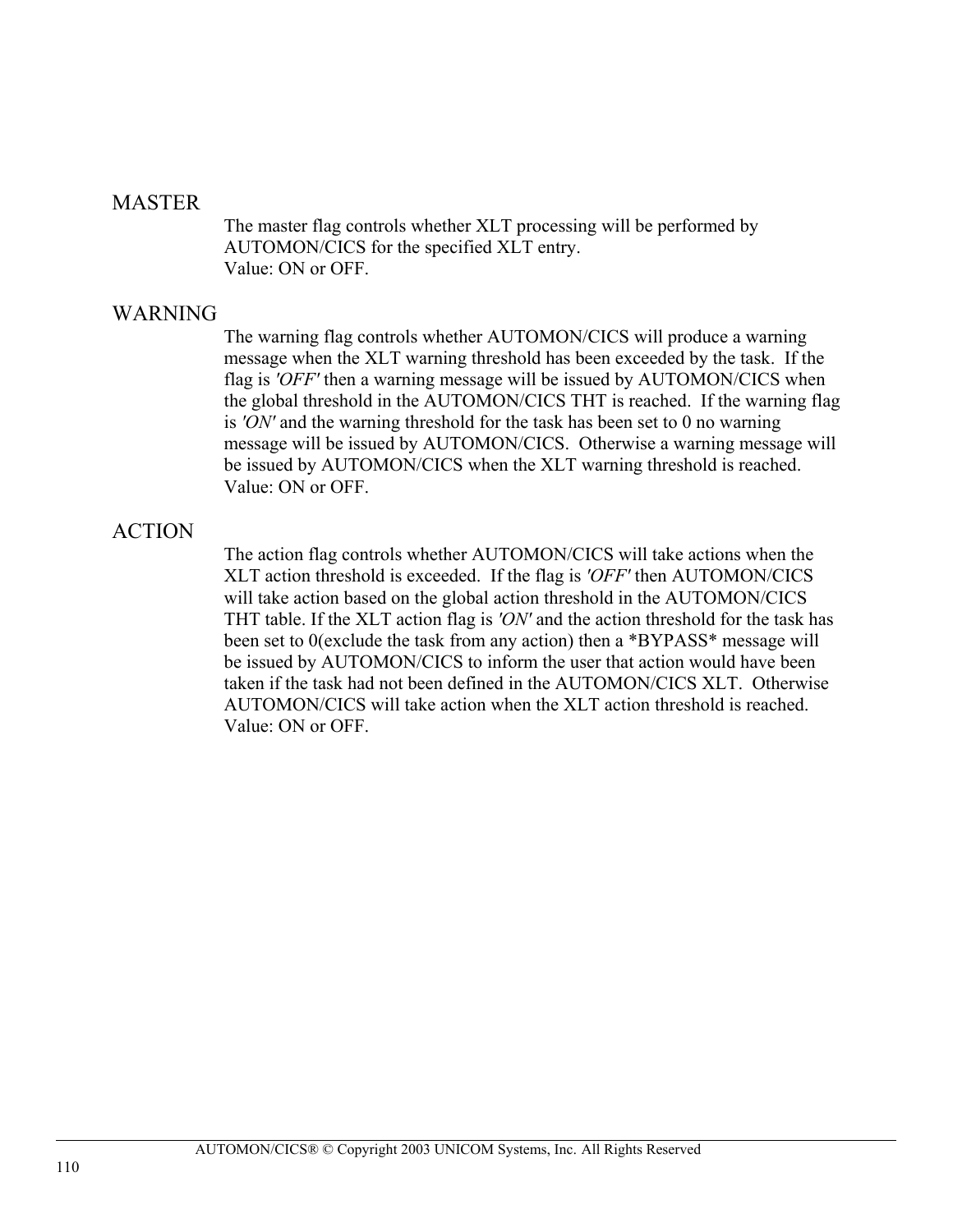## WARNING THRSHLD

AUTOMON/CICS Exclude list table warning threshold.

A '0' value indicates AUTOMON/CICS will not produce any warning messages for the specified task.

As long as the XLT warning flag is *'ON'*, A non-zero value indicates that AUTOMON/CICS will not issue a warning message for the transaction/program until the XLT warning threshold has been reached. Users can specify a threshold that is different than the global notification threshold defined in the AUTOMON/CICS THT table. The XLT warning threshold overrides the global notification threshold in the AUTOMON/CICS THT.

This special warning threshold value must be greater than or equal to the global notification threshold specified in the AUTOMON/CICS THT table.

Value: Decimal Range: 0-99999998

## ACTION THRSHLD

AUTOMON/CICS Exclude list table action threshold.

A '0' value indicates AUTOMON/CICS will not take any actions to purge the specified task. If the XLT action flag is *'ON'* and the XLT action threshold is '0' then a \*BYPASS\* message will be issued by AUTOMON/CICS to inform the user that the task would have been purged by AUTOMON/CICS had it not been defined in the AUTOMON XLT table. If the user wishes to repress the \*BYPASS\* message then set the XLT action threshold to a very large number.

As long as the XLT action flag is *'ON'*, a non-zero value will cause AUTOMON/CICS to take action when the transaction/program reaches the XLT action threshold. Users can specify a threshold that is different than the global action threshold defined in the AUTOMON/CICS THT table(=E.5). The XLT action threshold overrides the global action threshold specified in the AUTOMON/CICS THT.

This special action threshold value must be greater than or equal to the global notification threshold specified in the AUTOMON/CICS THT table.

Value: Decimal Range: 0-99999998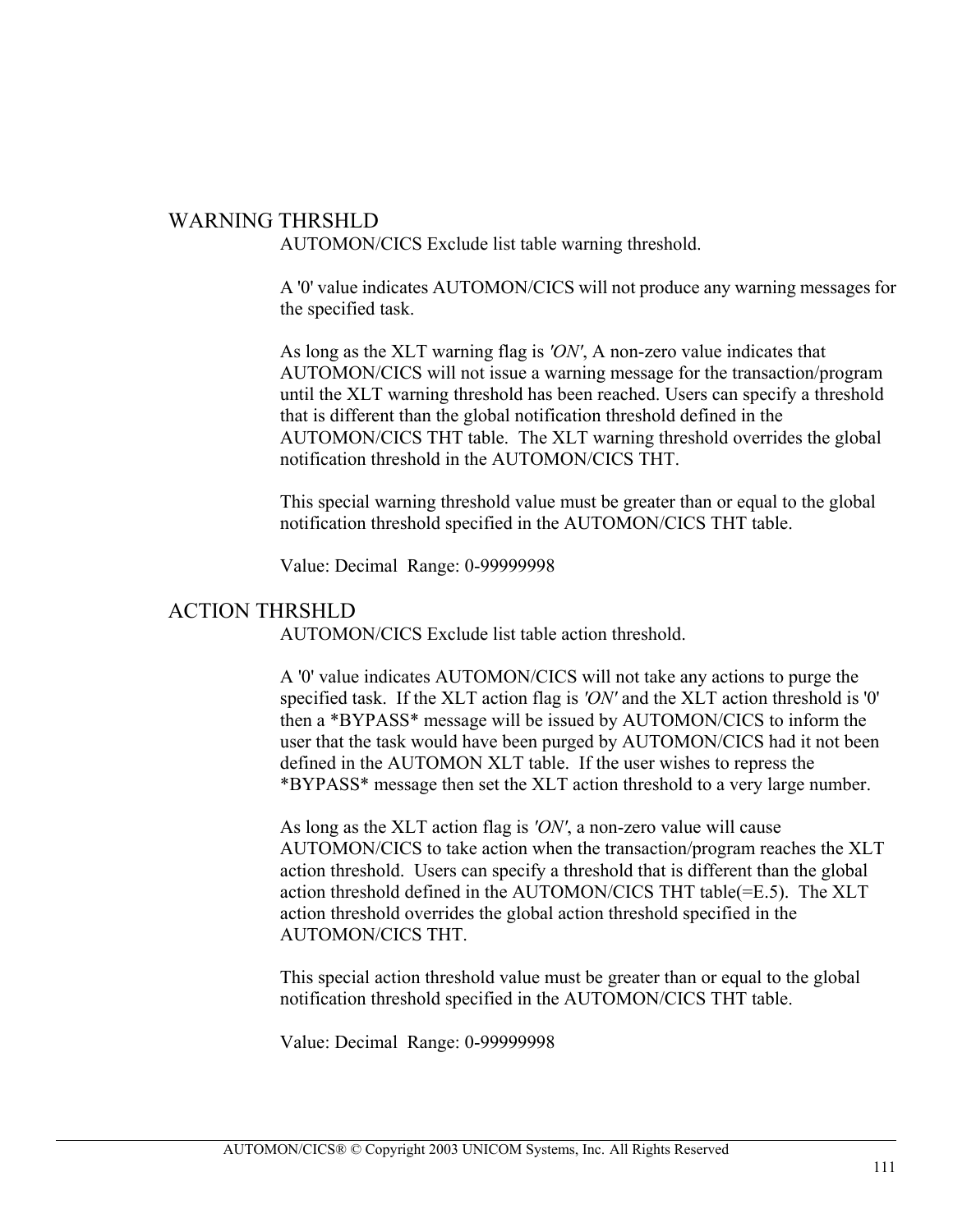## **2.6.4. The THT Table**

Display and set threshold table entries permanently.

## **Threshold Table Entries**

**;E;5**

Menu selection E submenu option 5 (;E;5) may be used to add, change and delete threshold table entries (THT). The THT table suffix must be unique and consist of one or two characters. A newly created THT table entry will be stored onto the UMON001 system file. Figure 2-32 illustrates how to add a THT table entry.

|            |                                                                        |                                                                           |            |                                   |                               | ENTER COMMAND => __________ ***TRESHOLD TABLE*** UNIMON/V420<br>APPLID=CICSTOR1, CICS=331, DATE=1996/07/03, TIME=13:09:52, TERM=V100, NAME=UNICOM |                                                                       |                                  |
|------------|------------------------------------------------------------------------|---------------------------------------------------------------------------|------------|-----------------------------------|-------------------------------|---------------------------------------------------------------------------------------------------------------------------------------------------|-----------------------------------------------------------------------|----------------------------------|
| <b>THT</b> | ITEM                                                                   |                                                                           |            |                                   |                               | FLAGS   CYCLE   NOTIFY ACTION       ITEM             FLG CYCLE                                                                                    |                                                                       |                                  |
| a t1       | LOOP<br>STOR HWM   f f f i<br><b>MXT</b><br>TS HWM<br>SOS.<br>PER DATA | $\Omega$<br>$\overline{\phantom{a}}$ $\overline{\phantom{a}}$<br>$\Omega$ | 20<br>60 l | 30   100000<br>32<br>80 %<br>1800 | 30 — 1<br>60<br>500000<br>490 | <b>IVSAM STRING WAIT!</b><br>VTAM TERMNL WAIT<br>JOURNAL SWITCH<br><b>LEXCEPTIONAL</b><br>1 30 DEGRADATIONAL                                      | $\circ$ 1<br>$\Omega$<br>$\Omega$<br>$\Omega$<br>$\Omega$<br>$\Omega$ | 60<br>60<br>60<br>60<br>60<br>60 |
|            | ITEM                                                                   |                                                                           |            |                                   |                               | FLAGS   CYCLE   NOTIFY ACTION   ITEM                                                                                                              |                                                                       | $ FLG $ CYCLE                    |
|            | LOOP<br>STOR HWM<br>MXT<br>TS HWM<br>SOS.<br>PER DATA                  |                                                                           |            |                                   |                               | VSAM STRING WAIT!<br>VTAM TERMNL WAIT<br>JOURNAL SWITCH<br>EXCEPTIONAL<br>DEGRADATIONAL                                                           |                                                                       |                                  |
|            |                                                                        |                                                                           |            |                                   |                               | PF1=N/A PF2=PRT PF3=RET PF4=MENU PF5=FIND PF6=CHANGE PF7=UP PF8=DN PF9=REFRSH                                                                     |                                                                       |                                  |

**Figure 2-32. Adding a THT Table Entry**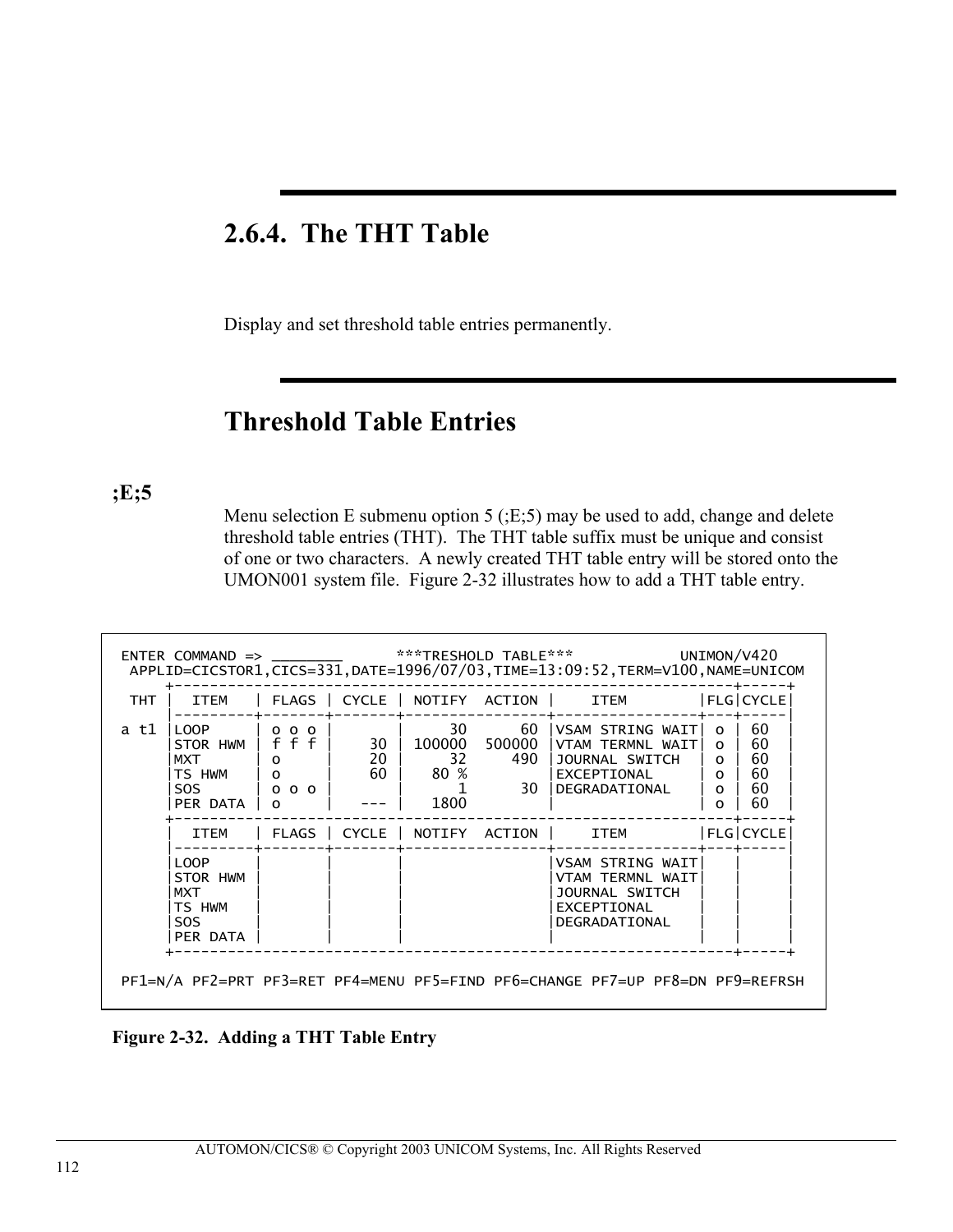#### **The following is a description of each field in the Menu selection E Submenu option 5:**

## FLAGS

The FLAG field consists of three columns, representing flags settings for the individual items in following order:

First column contains Master indicator. Second column contains Notify indicator. Third column contains Action Indicator.

Value: ON or OFF (o or f)

## CYCLE (SEC)

This cycle in seconds indicates how often the action and notification buckets are to be examined by AUTOMON/CICS. Value: Decimal

## THREADS NOTIFY

Specifies the notification threshold values. Value: Decimal

## THREADS ACTION

Specifies the action threshold values. AUTOMON/CICS will purge a task that has gone over the action threshold value specified herein. You may exempt certain transactions from the purge process by defining a single or a group of transactions to the AUTOMON/CICS Exclusive List Tables (XLTs). Value: Decimal

## LOOP DETECTION

CICS/VS system and application program loop detection.

## STORAGE HWM

The maximum allowable virtual storage that can be chained in Dynamic Storage Area (DSA) by the CICS/VS task at any given time.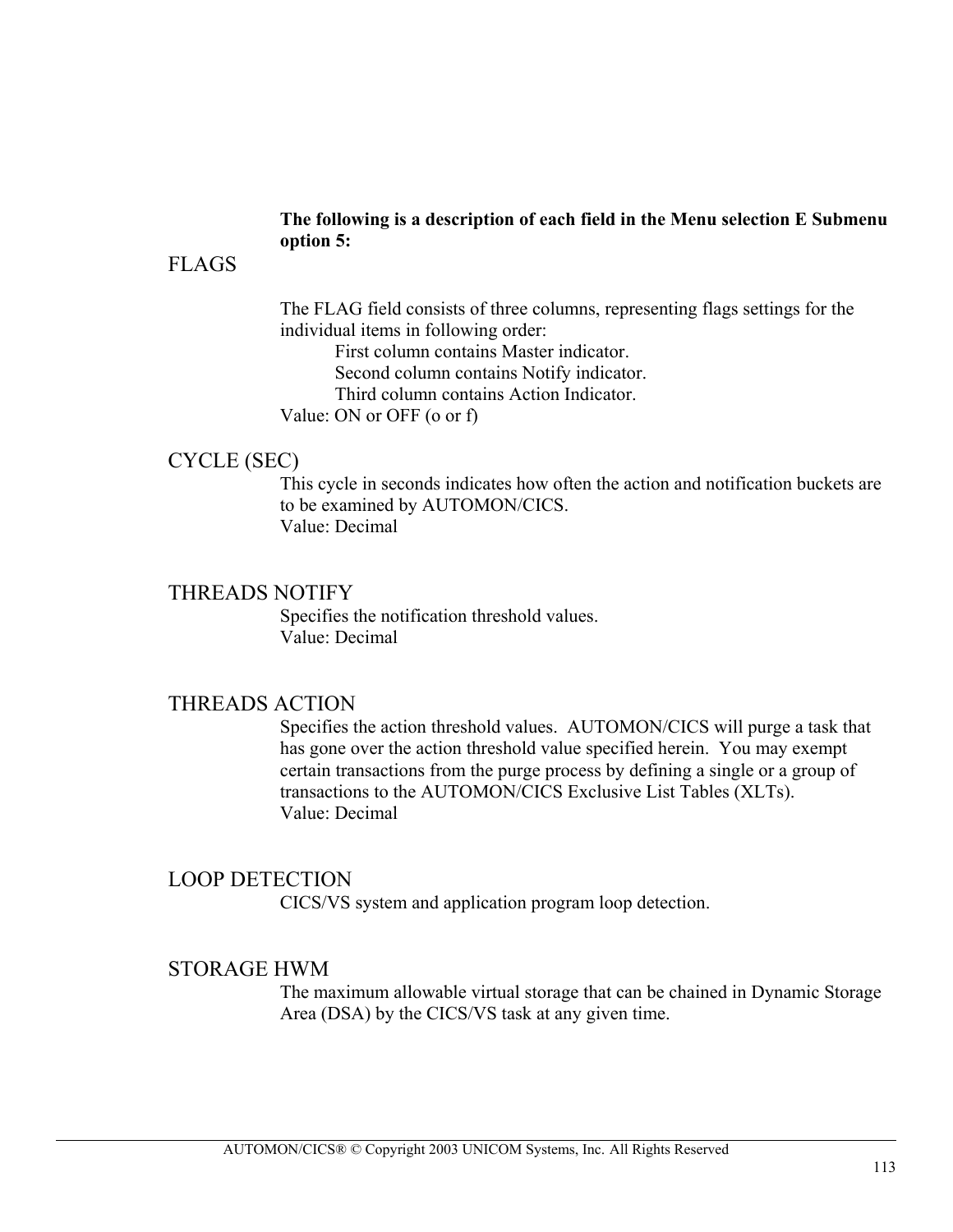## SHORT ON STORAGE

A system stress condition.

## PERFORMANCE DATA

The number of units of processing successfully completed per second will be captured by AUTOMON/CICS. The data swatch as recording unit time, current rate, average rate, high water mark, and high water mark hit time will be captured by transactions, file I/Os, VTAM transmissions, and aux temporary storage requests.

STORAGE VIOLATION A Storage Violation condition.

## VSAM STRING WAIT

A VSAM string wait condition.

## VTAM TERMNL WAIT

A VTAM wait list condition. Could be a Logical Unit (LU) wait or MRO/ISC link pending condition as well.

## JOURNAL SWITCH

A CICS/VS journal dataset volume switch condition.

## TEMP STOR USE

Auxiliary temporary storage usage (DFHTEMP).

## EXCEPTIONAL

An exceptional condition.

## DEGRADATIONAL

A degradational condition.

## **MXT**

The Maximum tasks (MXT) value will be altered dynamically depending on the availability of the Dynamic Storage Area (DSA).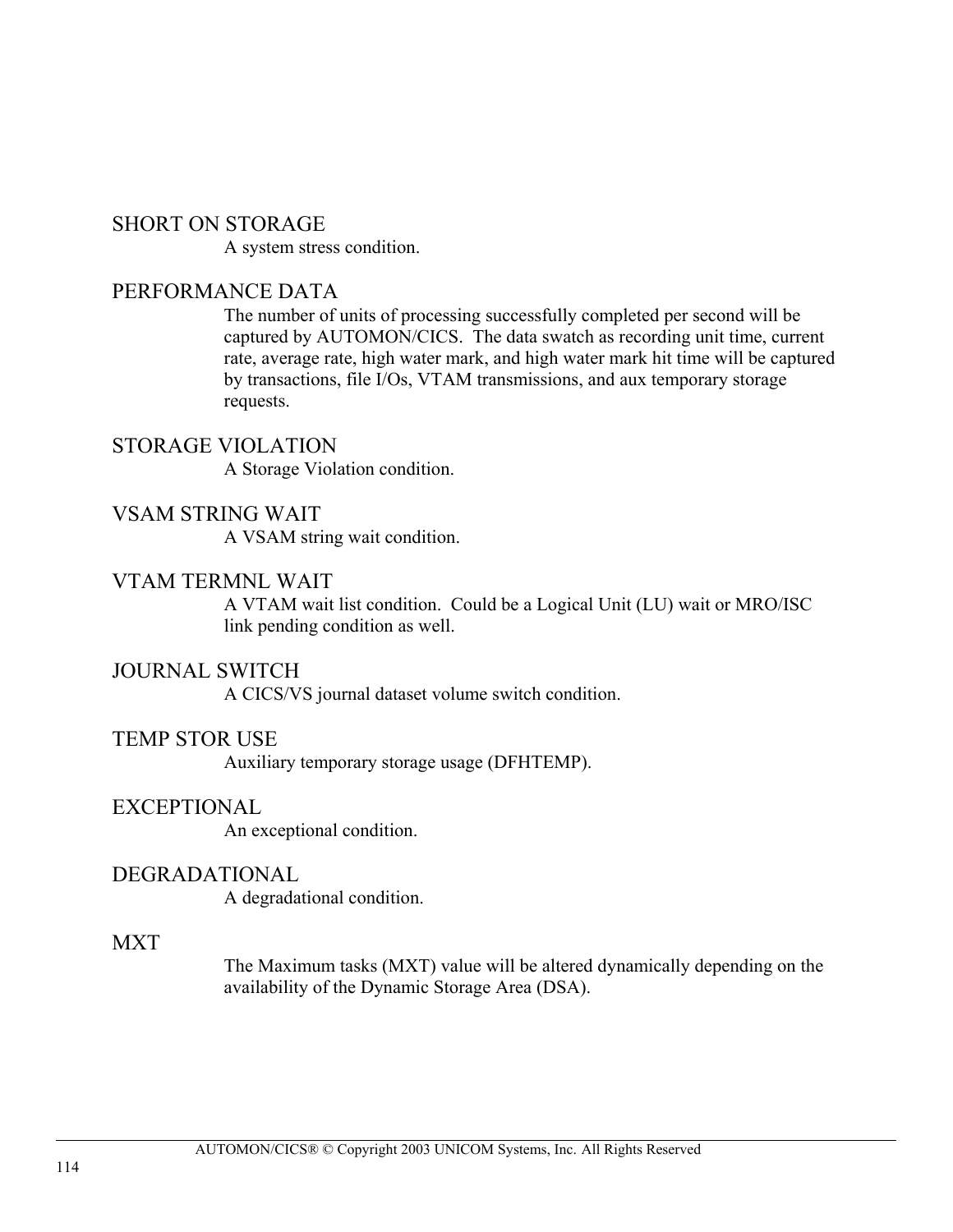## **2.6.5. The EXC Table**

Display and set Exceptional thresholds Permanently.

# **Exceptional Thresholds**

**;E;6**

| EXC | ITEM                                                                                                               |                                                | THREADS ITEM                                                                                                   | <b>THREADS</b>                                                  | ITEM                                                                             | <b>THREADS</b>                 |
|-----|--------------------------------------------------------------------------------------------------------------------|------------------------------------------------|----------------------------------------------------------------------------------------------------------------|-----------------------------------------------------------------|----------------------------------------------------------------------------------|--------------------------------|
| TE  | <b>DSA</b><br>MIX SUBPOOL<br>RPL SUBPOOL<br>STORAGE Q"D   200   STOR Q HWM<br>GETMAIN<br>RUNAWAY HWM<br>ACT RA RPL | 90 % 1<br>10 %  <br>$1$ 90000  <br>10<br>$2-1$ | CON SUBPOOL  <br>ISO SUBPOOL  <br>10 %   PGM SUBPOOL<br><b>FREEMAIN</b><br>TOTAL TASKS   99999  <br>FREE RPL"S | $30 \frac{8}{1}$<br>40 %  <br>60 %  <br>$90-1$<br>90000 l<br>10 | TP SUBPOOL<br>SHR SUBPOOL<br>SOS.<br>STOR QZERO<br>AMXT HWM<br>VTAM RA RPL       | 20 %<br>40 %<br>5<br>500<br>20 |
| WN  | <b>DSA</b><br>MIX SUBPOOL<br>RPL SUBPOOL<br>STORAGE Q"D<br><b>GETMAIN</b><br>RUNAWAY HWM<br>ACT RA RPL             | $%$  <br>$%$  <br>%                            | CON SUBPOOL<br>ISO SUBPOOL<br>PGM SUBPOOL<br>STOR Q HWM<br>FREEMAIN<br>TOTAL TASKS<br>FREE RPL"S               | $\%$  <br>%<br>℅                                                | TP SUBPOOL<br>SHR SUBPOOL<br><b>SOS</b><br>STOR QZERO<br>AMXT HWM<br>VTAM RA RPL | %<br>%                         |

 **Figure 2-33. Adding a EXC Table Entry**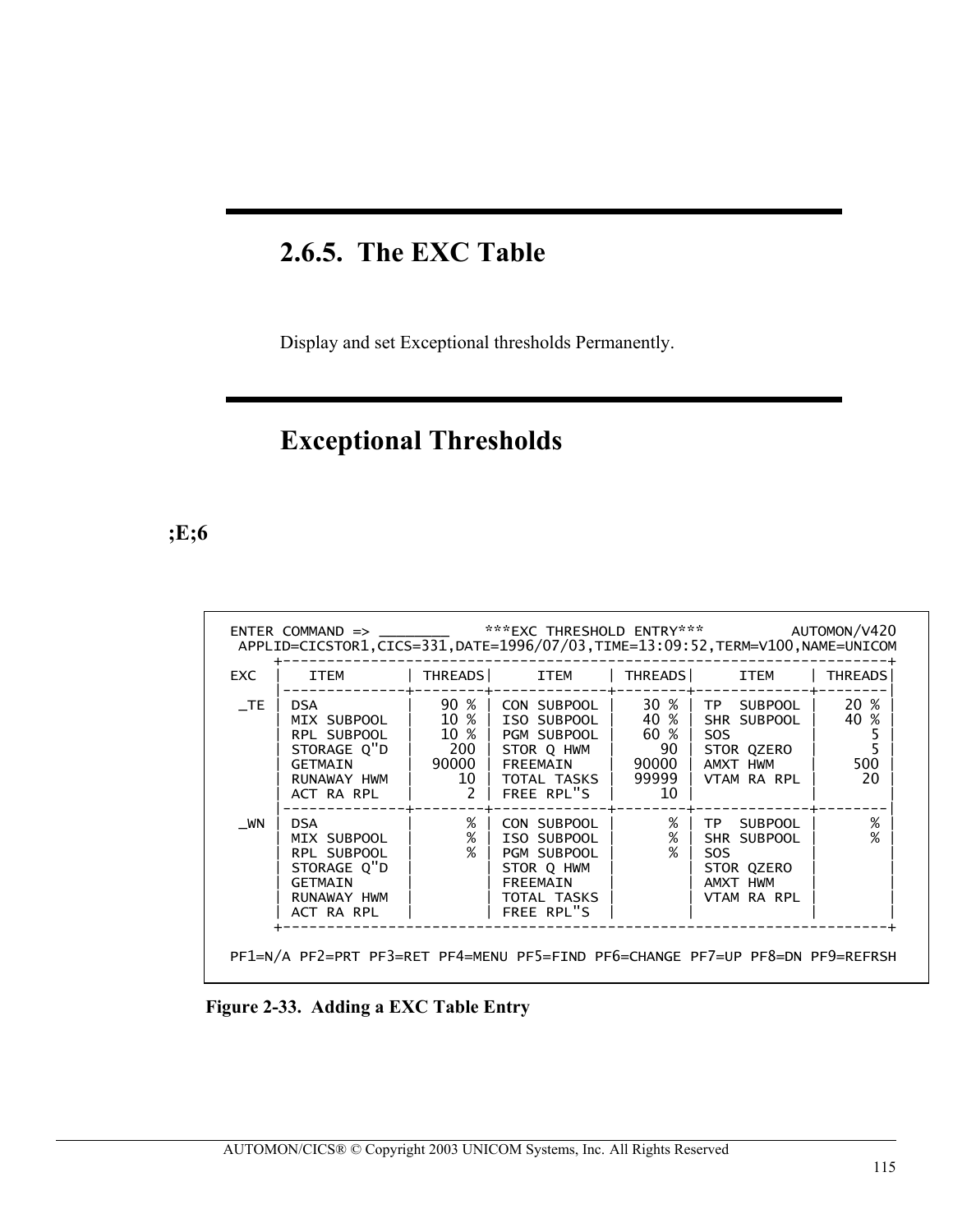#### **The following is a description of each field in the Menu E Submenu 7:**

#### SOS

The operator will be notified when the Short On Storage (SOS) counts reaches this threshold value. Value: Decimal

#### STORAGE Q"D

Total number of virtual storage requests queued. Value: Decimal

#### STORAGE Q HWM

The virtual storage requests queued high water marks. Value: Decimal

## STORAGE Q ZERO

#### GETMAIN

Total number of getmains. Value: Decimal

#### FREEMAIN

Total number of freemains. Value: Decimal

#### AMXT HWM

The Active Maximum Tasks high water marks. Value: Decimal

### RUNAWAY HWM

Runaway tasks high water marks. Value: Decimal

#### TOTAL TASKS

Accumulated numbers of attached user tasks. Value: Decimal

## VTAM RA RPL

Total number of VTAM Receive Any Request Parameter Lists. Value: Decimal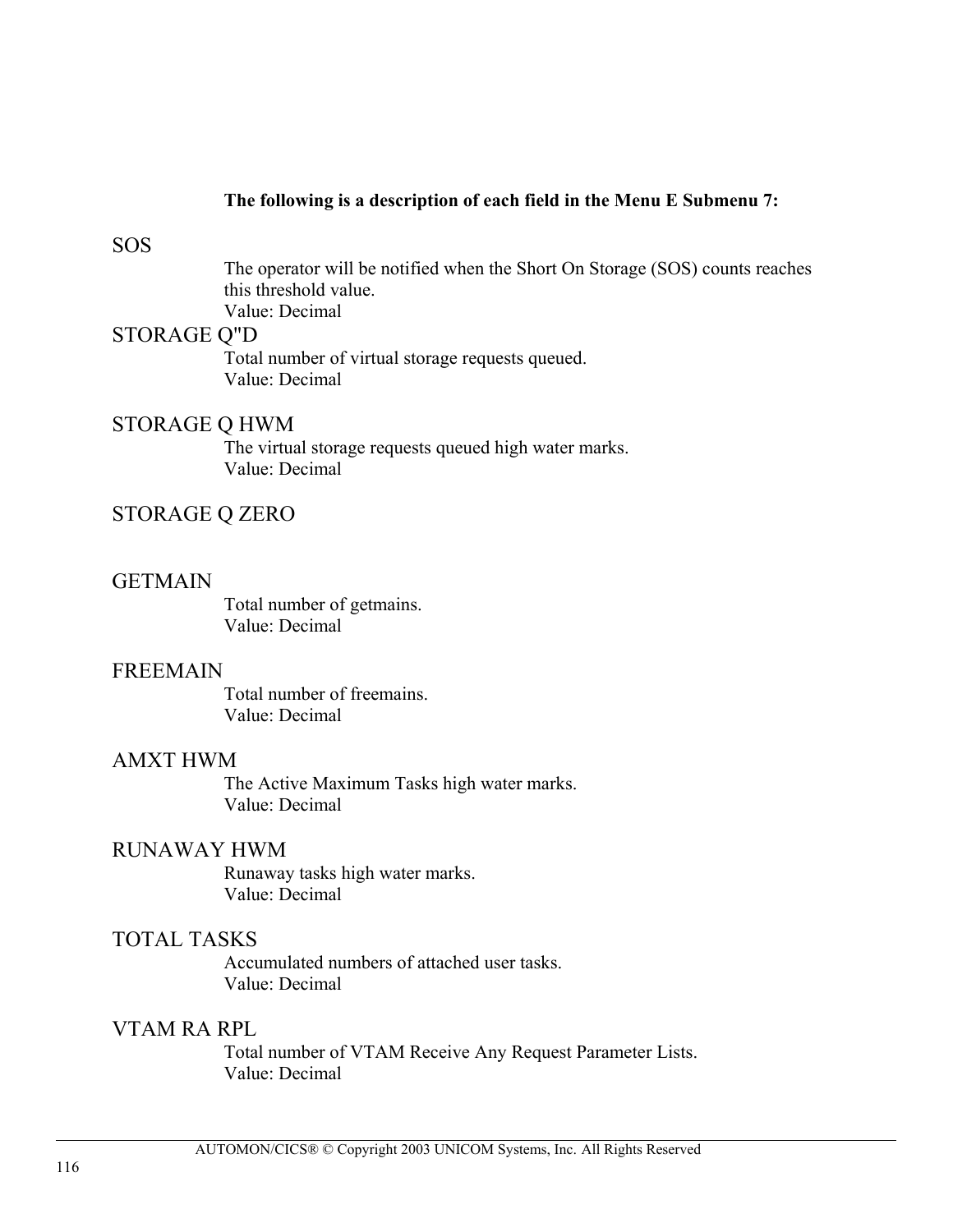## ACT RA RPL

Total number of VTAM active receive any Request Parameter Lists. Value: Decimal

## FREE RPL"S

Total number of VTAM available RPL's. Value: Decimal

## DSA

|            | The Dynamic Storage Area utilization.<br>Value: Percentage |
|------------|------------------------------------------------------------|
| CON        |                                                            |
|            | Control subpool utilization.<br>Value: Percentage          |
| TP         |                                                            |
|            | Teleprocessing subpool utilization.<br>Value: Percentage   |
| <b>TSK</b> |                                                            |
|            | Task subpool utilization.<br>Value: Percentage             |
| <b>SHR</b> |                                                            |
|            | Shared subpool utilization.<br>Value: Percentage           |
| <b>RPL</b> |                                                            |
|            | RPL subpool utilization.<br>Value: Percentage              |
| <b>PGM</b> |                                                            |
|            | Program subpool utilization.<br>Value: Percentage          |
|            |                                                            |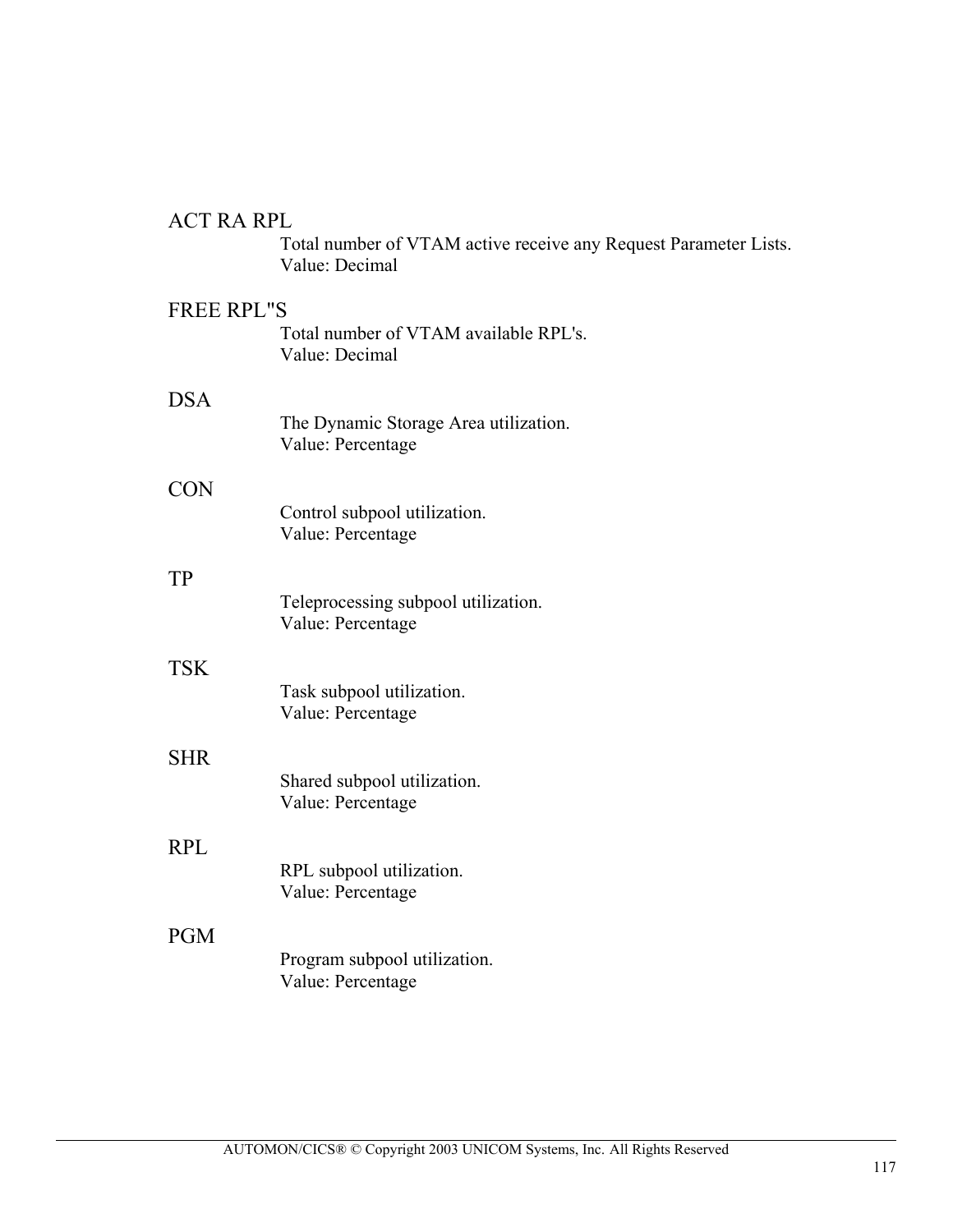## **2.6.6. The DEG Table**

Display and set degradational thresholds permanently.

## **Degradational Thresholds**

**;E;7**

Menu selection E submenu option 7 (;E;7) may be used to add, change and delete Degradational Condition table entries (DEG). The DEG table suffix must be unique and consist of one or two characters. A newly created DEG table entry will be stored onto the UMON001 system file. Figure 2-34 illustrates how to add a DEG table entry.

| DEG.   | ITEM                                                                                                         |                               | THRED  ITEM                                                                                                  |                                                       | THRED ITEM                                                                                                                                           | THRED ITEM                                                                               | <b>THRED</b>                           |
|--------|--------------------------------------------------------------------------------------------------------------|-------------------------------|--------------------------------------------------------------------------------------------------------------|-------------------------------------------------------|------------------------------------------------------------------------------------------------------------------------------------------------------|------------------------------------------------------------------------------------------|----------------------------------------|
| $\_TE$ | ACT TASKS   5   TS WAIT<br>SUS TASKS  <br>NON-DSPTR  <br>DISPATCHR  <br>AMXT WAIT  <br>CMXT WAIT<br>DFHIC WT | $\frac{1}{3}$<br>$\mathbf{1}$ | $20$   STOR WAIT  <br>  ENQ WAIT<br>  FILE I/O<br>1   PAGE WAIT  <br>$\overline{1}$   SRB MODE<br>  ECB WAIT | 1 <sup>1</sup><br>$2\overline{3}$<br>4<br>1<br>1<br>5 | ECB LIST   5<br>CICS WAIT   10<br>  BMS REQ   5<br>  DL/I REQ   10<br>DFHDIREQ   2<br>$ $ DFHFC REQ $ $ 15 $ $ DFHDC REQ<br>DFHIC REQ   2  TERM WAIT | DFHPC REQ<br>DFHSC REQ<br>DFHTC REOL<br>DFHTD REQ<br>DFHTS REQI                          | 10<br>10<br>10<br>10<br>10<br>10<br>40 |
| WN     | ACT TASKS<br>SUS TASKS<br>NON-DSPTR<br>DISPATCHR<br>AMXT WAIT<br>CMXT WAIT<br>DFHIC WT                       |                               | TS WAIT<br>STOR WAIT  <br>  ENQ WAIT<br>$\vert$ FILE I/O<br>  PAGE WAIT<br>SRB MODE<br>  ECB WAIT            |                                                       | ECB LIST  <br>CICS WAIT  <br>BMS REQ<br>DL/I REQ<br>DFHDI REQ  <br>DFHFC REQ  <br>DFHIC REQ                                                          | DFHPC REQ<br>DFHSC REQ<br>DFHTC REQ<br>DFHTD REQ<br>DFHTS REQ<br>DFHDC REQ<br> TERM WAIT |                                        |

**Figure 2-34. Adding a DEG Table Entry**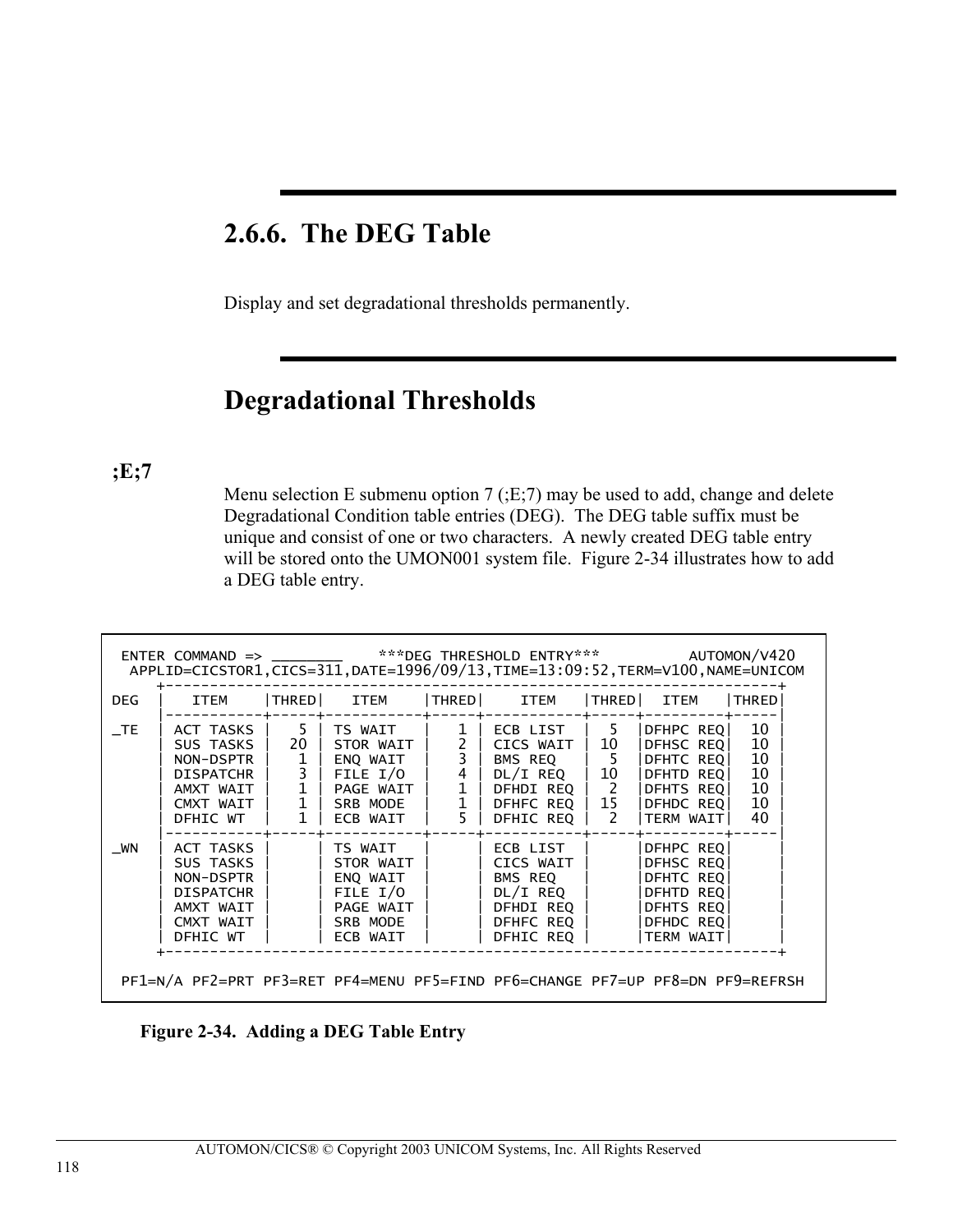#### **The following is a description of each field in the Menu E Submenu 7:**

ACTIVE TASKS Concurrent active tasks. Value: Decimal

## SUSPENDED TASKS

Total number of suspended tasks. Value: Decimal

## NONDISPATCHABLE

Total number of non-dispatchable tasks. Value: Decimal

#### ATTACH WAIT

Total number of tasks that are waiting for Task Attacher. Value: Decimal

#### AMXT WAIT

Total number of tasks that are waiting for Active Maximum Tasks reasons. Value: Decimal

#### CMXT WAIT

Total number of tasks that are waiting for Class Maximum Tasks reasons. Value: Decimal

## DFHIC WAIT

Total number of tasks that are waiting for Interval Control reasons. Value: Decimal

#### TEMP STOR WAIT

Total number of tasks that are waiting for Temporary Storage. Value: Decimal

#### STORAGE WAIT

Total number of tasks that are waiting for Storage allocation. Value: Decimal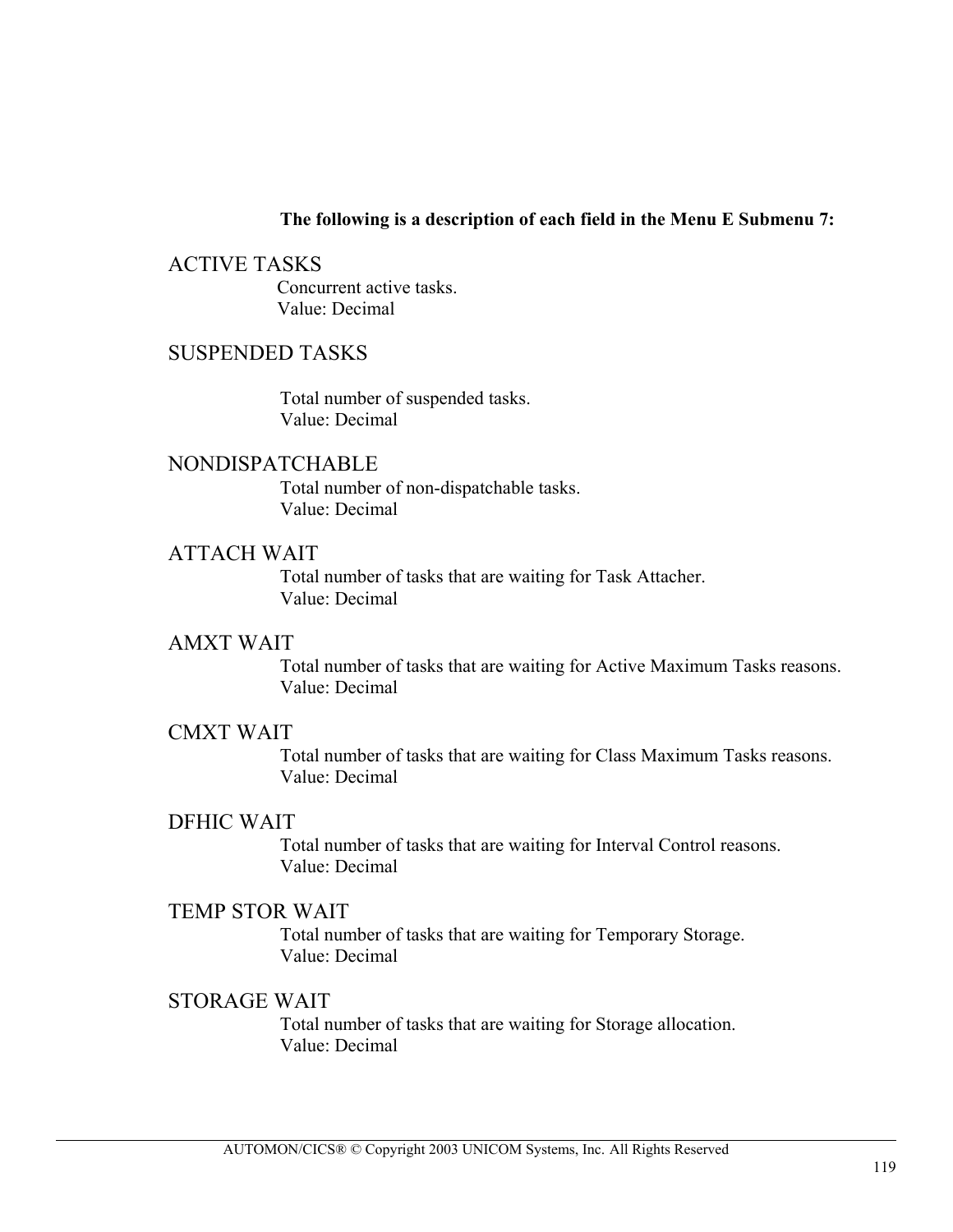## ENQUEUE WAIT

Total number of tasks that are waiting for Enqueue reasons. Value: Decimal

## FILE I/O WAIT

Total number of tasks that are waiting for File I/O requests. Value: Decimal

## PAGE WAIT

Total number of tasks that are waiting for Paging operations. Value: Decimal

## SRB MODE

Total number of tasks that are waiting for SRB Scheduler. Value: Decimal

## ECB WAIT

Total number of tasks that are waiting for Single ECB event. Value: Decimal

## ECB LIST WAIT

Total number of tasks that are waiting for Multiple ECB events. Value: Decimal

## CICS WAIT

Total number of tasks that are waiting for work. Value: Decimal

## BMS REQUESTS

Total number of tasks that are accessing BMS functions. Value: Decimal

## DL/I REQUESTS

Total number of tasks that are accessing DL/I functions. Value: Decimal

## DFHDC REQUESTS

Total number of tasks that are accessing Dump Control functions. Value: Decimal

## DFHDI REQUESTS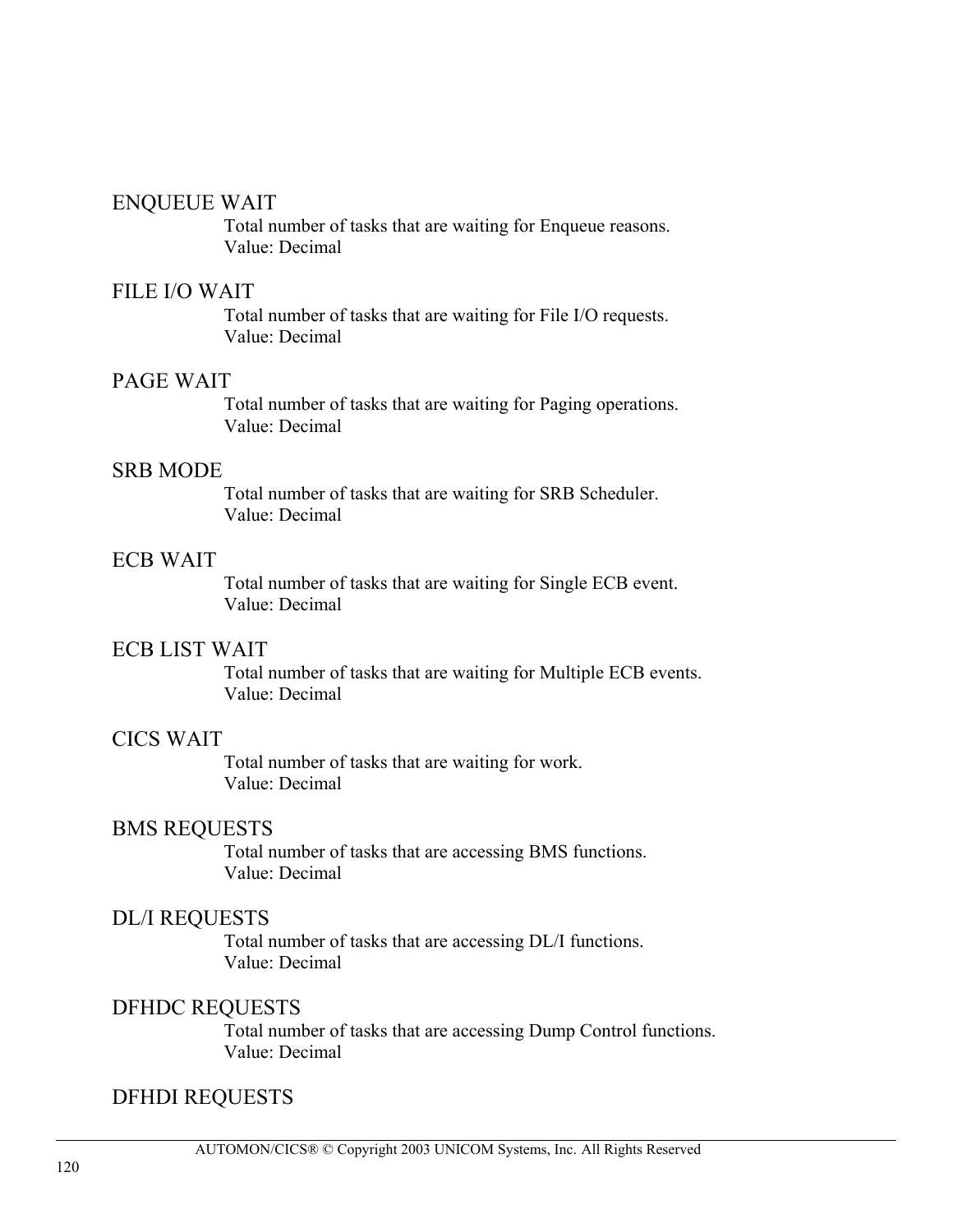Total number of tasks that are accessing Data Interchange Services. Value: Decimal

#### DFHFC REQUESTS

Total number of tasks that are accessing File Control functions. Value: Decimal

### DFHIC REQUESTS

Total number of tasks that are accessing Interval Control functions. Value: Decimal

## DFHPC REQUESTS

Total number of tasks that are accessing Program Control functions. Value: Decimal

## DFHSC REQUESTS

Total number of tasks that are accessing Storage Control functions. Value: Decimal

#### DFHTC REQUESTS

Total number of tasks that are accessing Terminal Control functions. Value: Decimal

### DFHTD REQUESTS

Total number of tasks that are accessing Transient Data functions. Value: Decimal

## DFHTS REQUESTS

Total number of tasks that are accessing Temporary Storage functions. Value: Decimal

## TERM WAIT

Total number of tasks that are waiting for Terminal reasons. Value: Decimal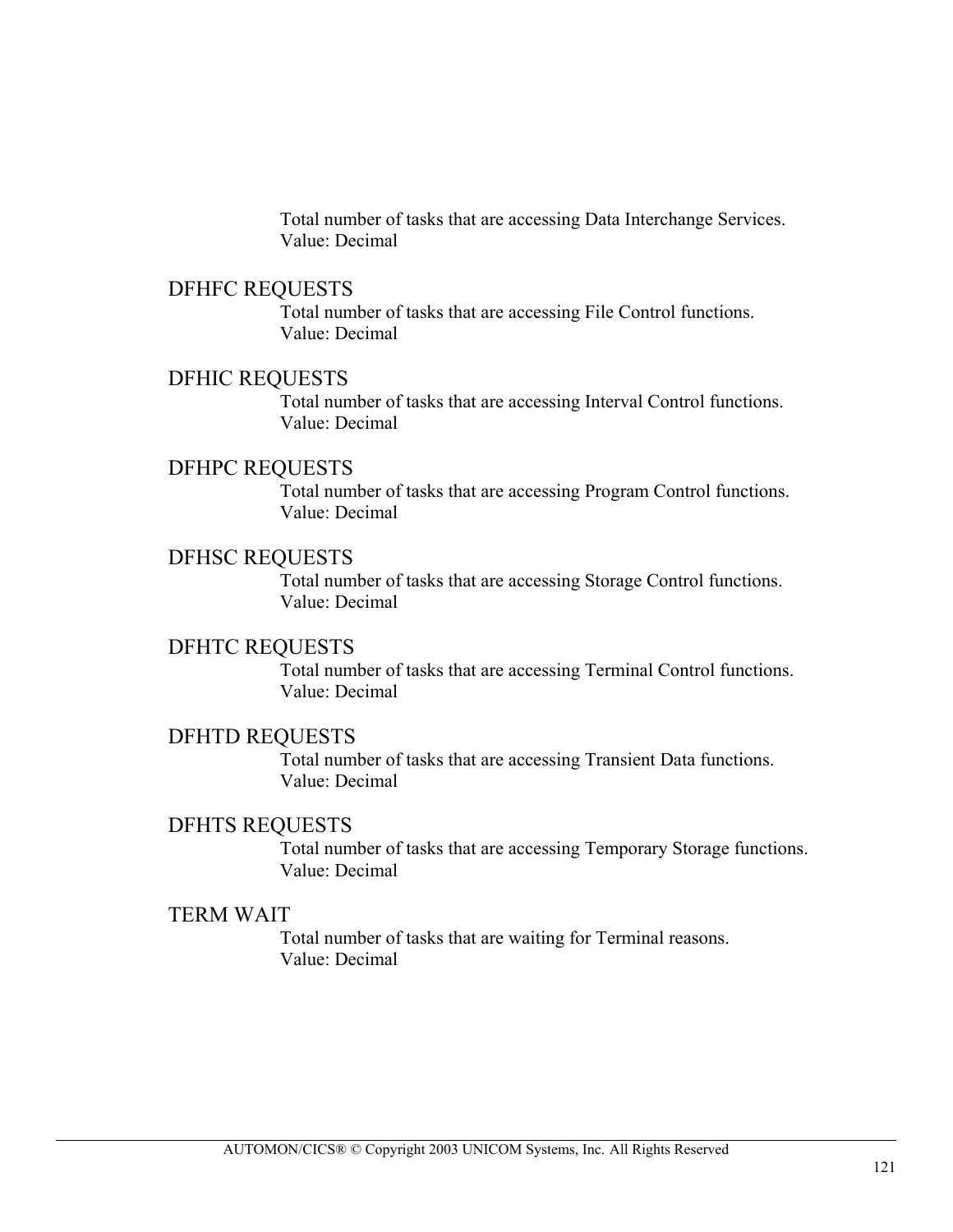## **2.6.7. The SRT Table**

Display and set SRT thresholds permanently.

## **SRT Thresholds**

## **;E;8**

Menu selection E submenu option 8 (;E;8) may be used to add, change and delete System Recovery table entries (SRT). The SRT table suffix must be unique and consist of one or two characters. A newly created SRT table entry will be stored onto the UMON001 system file. Figure 2-35 illustrates how to add a SRT table entry.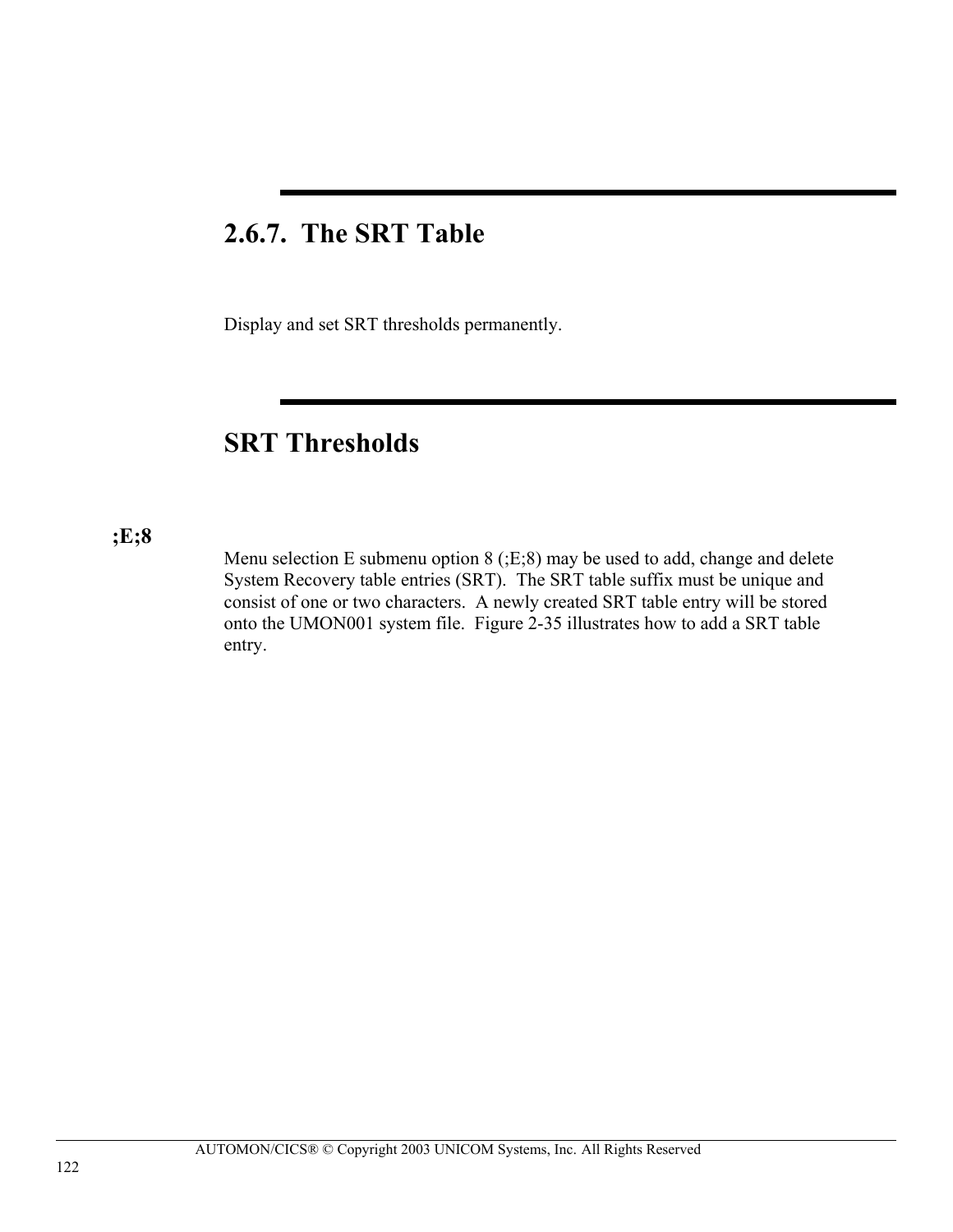|            |                                                     | $ENTER$ $COMMAND$ $\Rightarrow$                                                  |                                                                                        |                                                                                                              | ***SYSTEM RECOVERY TABLE*** AUTOMON/V420<br>APPLID=CICSTOR1,CICS=331,DATE=1996/07/03,TIME=13:09:52,TERM=V100,NAME=UNICOM                                                                                                                                                              |
|------------|-----------------------------------------------------|----------------------------------------------------------------------------------|----------------------------------------------------------------------------------------|--------------------------------------------------------------------------------------------------------------|---------------------------------------------------------------------------------------------------------------------------------------------------------------------------------------------------------------------------------------------------------------------------------------|
| <b>SRT</b> | STAGE                                               | MASTER                                                                           | NOTIFY                                                                                 | ACTION                                                                                                       | DESCRIPTION                                                                                                                                                                                                                                                                           |
| <b>TE</b>  | $\overline{c}$<br>3<br>4<br>5<br>$\frac{6}{7}$<br>8 | 0N.<br>0N<br><b>ON</b><br><b>ON</b><br><b>ON</b><br><b>ON</b><br>0N<br><b>ON</b> | <b>ON</b><br><b>ON</b><br><b>ON</b><br>0N<br><b>ON</b><br><b>ON</b><br>0N<br><b>ON</b> | OFF.<br><b>ON</b><br><b>ON</b><br><b>ON</b><br><b>ON</b><br><b>ON</b><br><b>ON</b><br><b>OFF</b>             | DISPLAY PSW/PRODUCE A DUMP<br>VERIFY/REPAIR CICS/VS FOUNDATION<br>VERIFY/DISABLE A TRANSACTION<br>VERIFY/REPAIR DYNAMIC STORAGE ARE<br>VERIFY/REPAIR CICS/VS PROGRAMS<br>VERIFY/REPAIR CICS/VS TABLES<br>VERIFY/REPAIR CICS/VS CNTL BLOCKS<br>SUMMARY REPORT/PRODUCE A<br><b>DUMP</b> |
| WN         | $\frac{2}{3}$<br>4<br>5<br>6<br>8                   | 0N.<br>0N<br><b>ON</b><br><b>ON</b><br>0N<br><b>ON</b><br><b>ON</b><br><b>ON</b> | <b>ON</b><br>0N<br>0N<br><b>ON</b><br><b>ON</b><br><b>ON</b><br>0N<br><b>ON</b>        | <b>OFF</b><br><b>OFF</b><br><b>OFF</b><br><b>OFF</b><br><b>OFF</b><br><b>OFF</b><br><b>OFF</b><br><b>OFF</b> | DISPLAY PSW/PRODUCE DUMP<br>VERIFY/REPAIR CICS/VS FOUNDATION<br>VERIFY/DISABLE A TRANSACTION<br>VERIFY/REPAIR DYNAMIC STORAGE ARE<br>VERIFY/REPAIR CICS/VS PROGRAMS<br>VERIFY/REPAIR CICS/VS TABLES<br>VERIFY/REPAIR CICS/VS CNTL BLOCKS<br>SUMMARY REPORT/PRODUCE A DUMP             |

**Figure 2-35. Adding a SRT Table Entry** 

#### **The following is a description of each field in the Menu E Submenu 8:**

## **STAGE**

The system recovery program (CSHASRP) functional stages. See Introduction for more information. Value: Decimal

## MASTER

The master flag indicates whether a specific stage is to be performed or not in the event of ESPIE/ESTAE operating system interrupts. Value: ON or OFF

## NOTIFY

The notification flag indicates whether to attach a detective subtask to verify the CICS/VS system integrity. Value: ON or OFF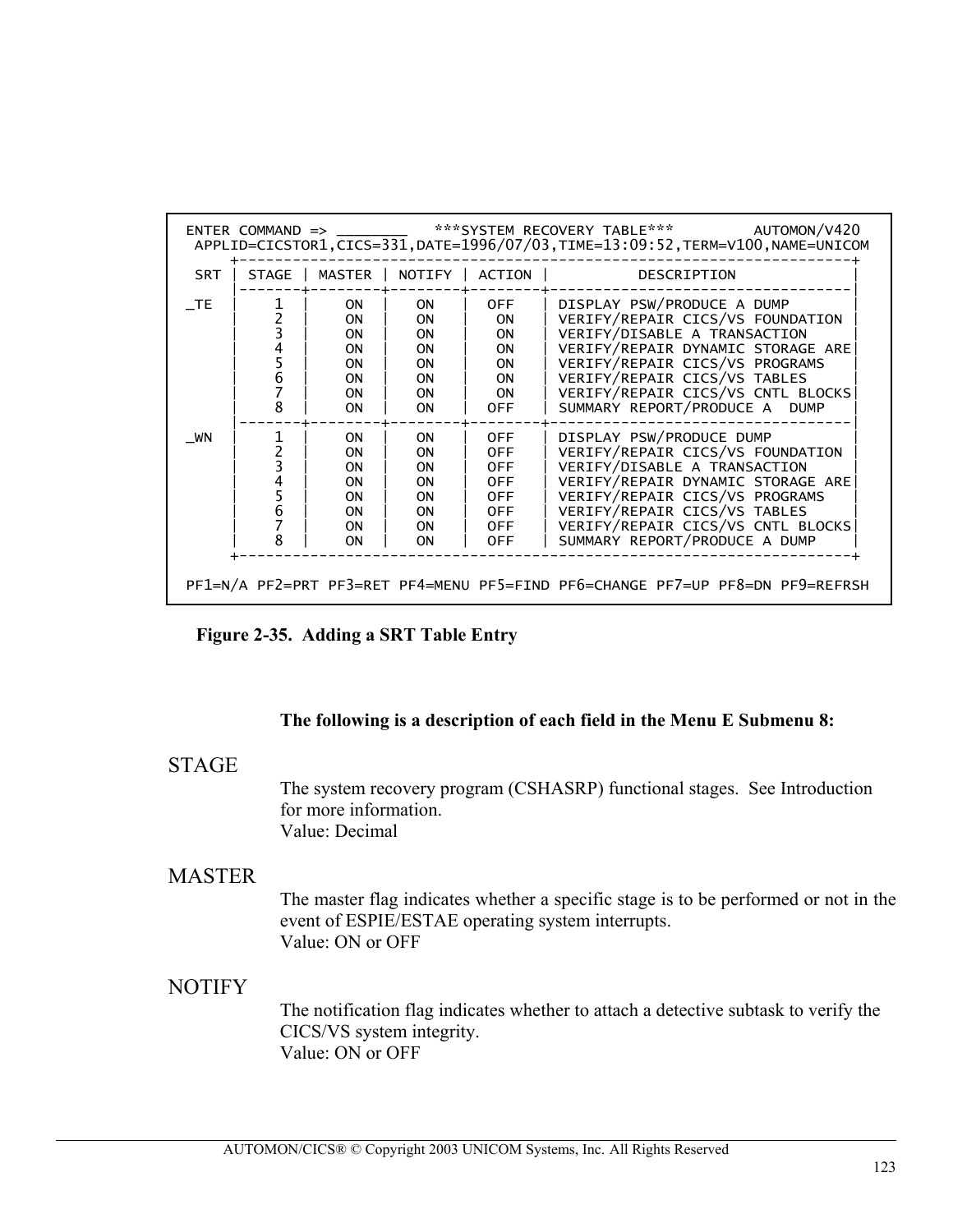## ACTION

The action flag indicates whether to attach a repair subtask to potentially correct the damaged storage areas. Value: ON or OFF

## STAGE (1) NOTIFY

The PSW, registers contents at the time of abend, abend code, transaction name, program name, terminal ID, task number, etc will be reported. Related messages: CSH6610I, CSH6611 and CSH6016.

## STAGE (1) ACTION

AUTOMON/CICS will take a dump when it detects a storage violation or system crash condition, before the repair subtask intercepts the abend. For MVS users when the UCCF/Server is active AUTOMON/CICS will generate an MVS System SVC Dump. When UCCF/Server is inactive, AUTOMON/CICS will produce a SNAP dump written to DD card AMON002 at the time that it detects the problem in the system. For VSE users, the dump will be written to the SYSLIST.

Related messages: CSH6608A and CSH6609I.

## STAGE (2) NOTIFY

The verification of CICS/VS foundation will be performed for the possibility of storage overlay conditions. Related messages: CSH6620I through CSH6623W.

## STAGE (2) ACTION

The repair subtask will be attached to take corrective actions to repair the damaged CICS/VS foundation. Specifies whether the damaged system areas (eg. CSA, OPFL, etc.) will be repaired or not. Related messages: CSH6624A and CSH6625E.

## STAGE (3) NOTIFY

The verification of CICS/VS task chains will be performed for the possibility of storage overlay conditions. Related messages: CSH6611I and CSH6630I.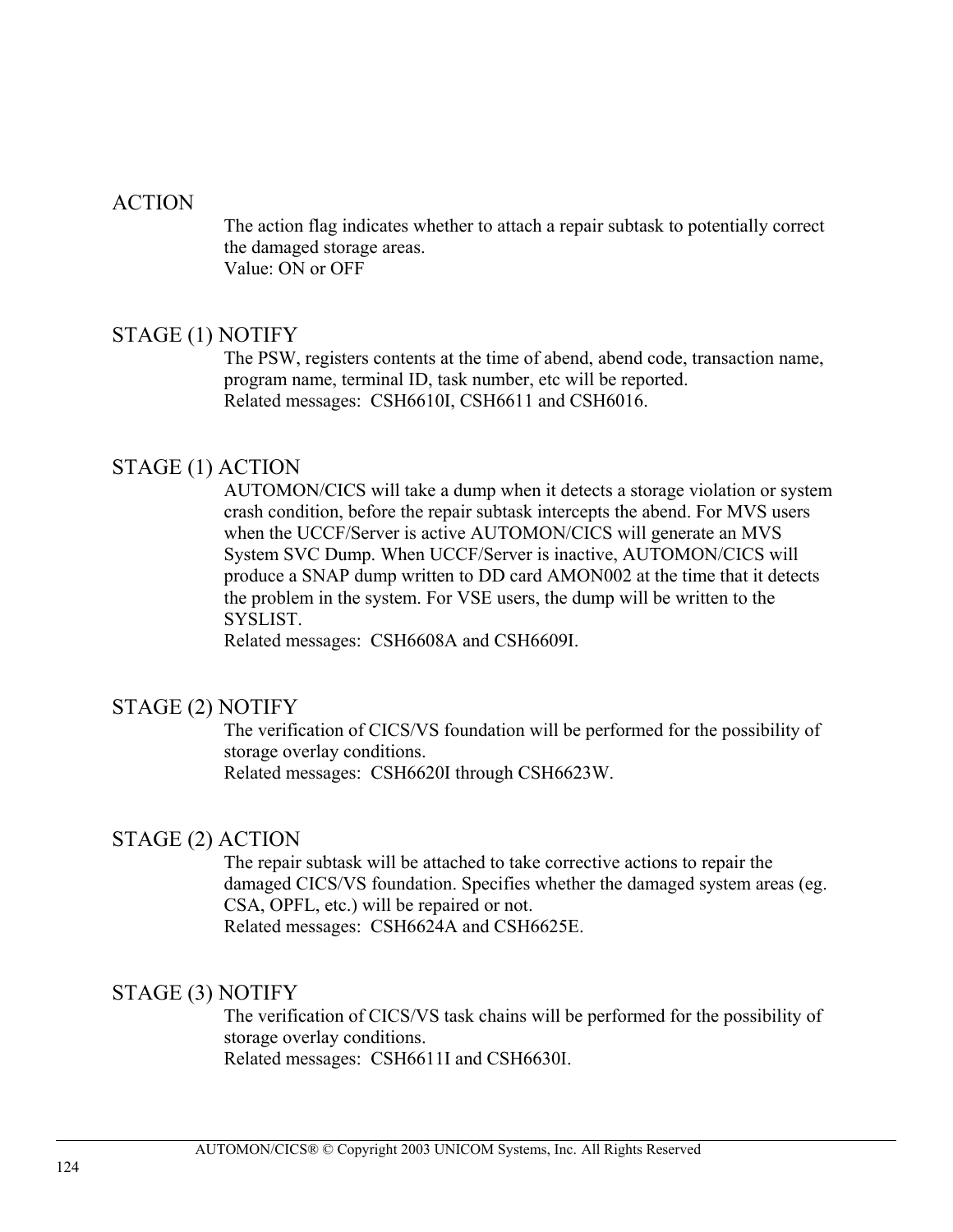## STAGE (3) ACTION

The repair subtask will be attached to take corrective actions to repair the damaged task chains. Specifies whether the transaction at the time of a system crash and|or a storage violation will be disabled or not. Equivalent of issuing a CEMT SET TRAN(????) DISABLE command. Related messages: CSH6612A.

## STAGE (4) NOTIFY

The verification of Dynamic Storage Area will be performed for the possibility of storage overlay conditions. Related messages: CSH6620I through CSH6623W.

## STAGE (4) ACTION

The repair subtask will be attached to take corrective actions to repair the damaged storage areas. Specifies whether the damaged storage areas will be corrected or not.

Related messages: CSH6624A and CSH6625E.

## STAGE (5) NOTIFY

The verification of key CICS/VS nucleus modules will be performed for the possibility of storage overlay conditions. Related messages: CSH6620I through CSH6623W and CSH6650I.

## STAGE (5) ACTION

The repair subtask will be attached to take corrective actions to repair the damaged CICS/VS nucleus modules. Related messages: CSH6624A and CSH6625E.

## STAGE (6) NOTIFY

The verification of key CICS/VS system tables and table manager's storage pointers will be performed for the possibility of storage overlay conditions. Related messages: CSH6620I through CSH6623W and CSH6650I.

## STAGE (6) ACTION

The repair subtask will be attached to take corrective actions to repair the damaged CICS/VS system tables. Related messages: CSH6624I through CSH6623W and CSH6625E.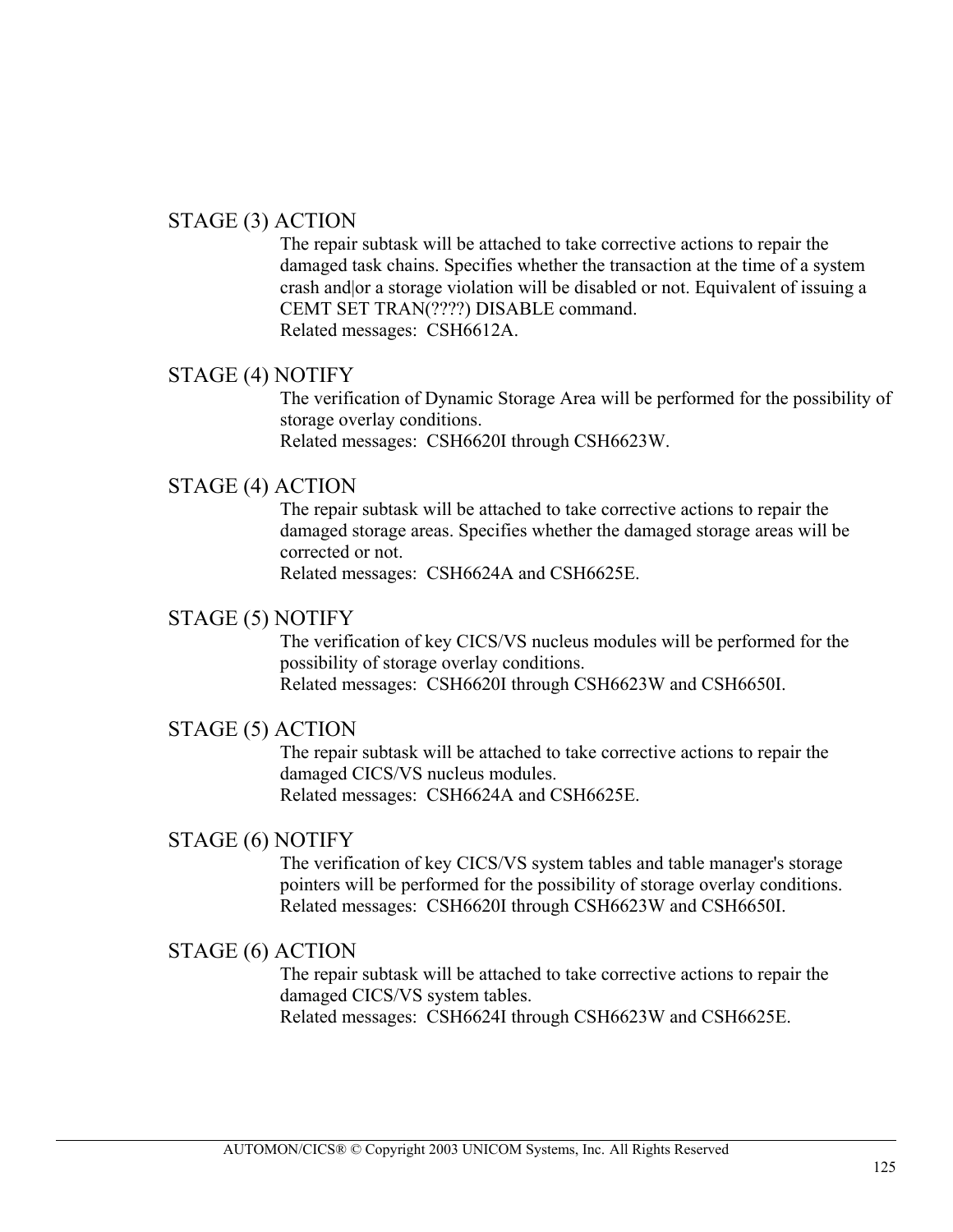## STAGE (7) NOTIFY

The verification of key CICS/VS system areas and pointers will be performed for the possibility of storage overlay conditions. Related messages: CSH6620I through CSH6623W and CSH6650I.

## STAGE (7) ACTION

The repair subtask will be attached to take corrective actions to repair the damaged CICS/VS system areas and pointers. Related messages: CSH6624A and CSH6625E.

#### STAGE (8) NOTIFY

The summary report will be produced. Related messages: CSH6680I.

## STAGE (8) ACTION

AUTOMON/CICS will take a dump when it detects a storage violation or system crash condition, before the repair subtask intercepts the abend. For MVS users when the UCCF/Server is active AUTOMON/CICS will generate an MVS System SVC Dump. When UCCF/Server is inactive, AUTOMON/CICS will produce a SNAP dump written to DD card AMON002 at the time that it detects the problem in the system. For VSE users, the dump will be written to the SYSLIST.

Related messages: CSH6608A and CSH6609I.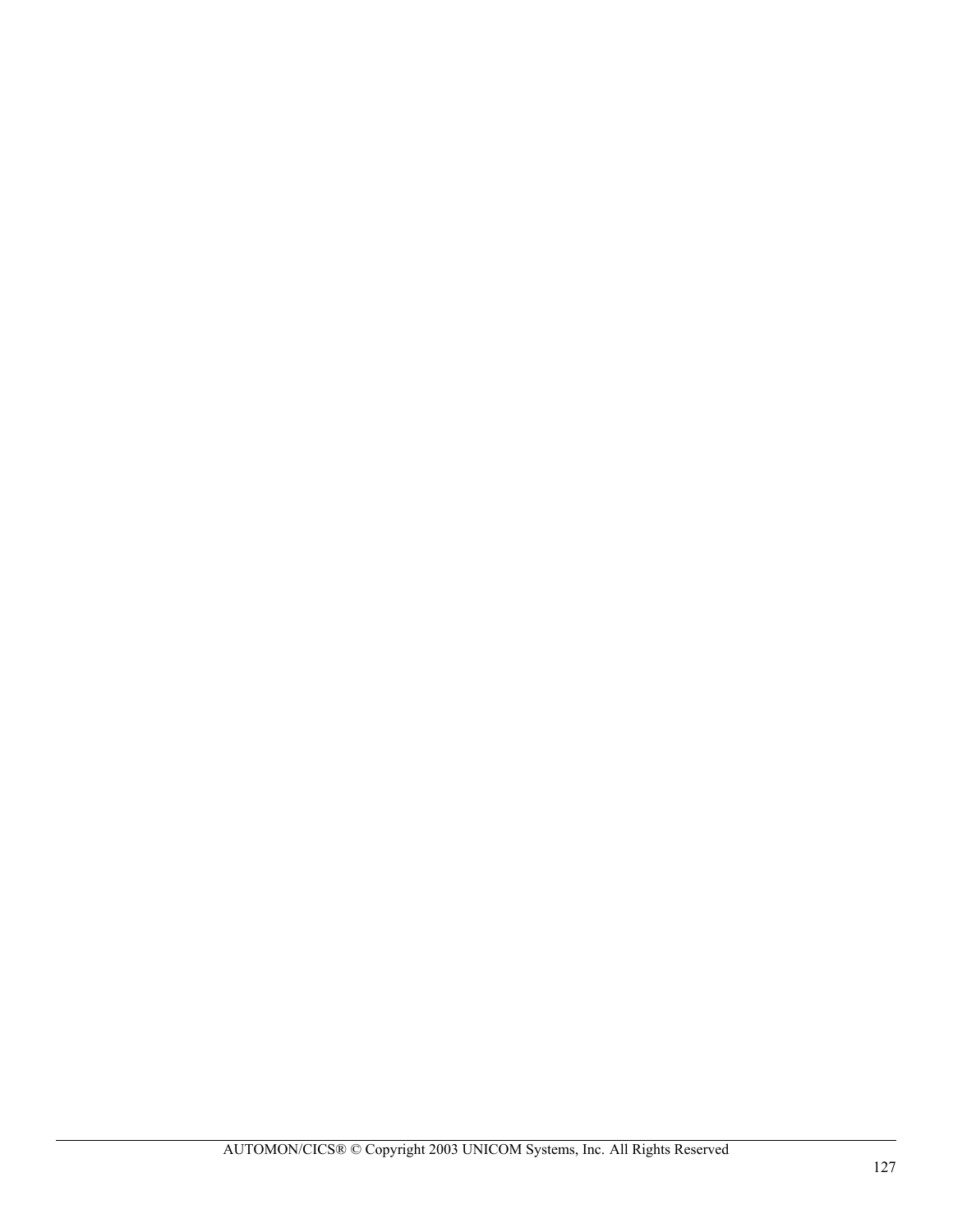# **Chapter 3. Installation Considerations**

## **This Chapter Describes:**

- Hardware Requirements
- Software Requirements
- Disk Storage
- CPU Utilization
- Virtual Storage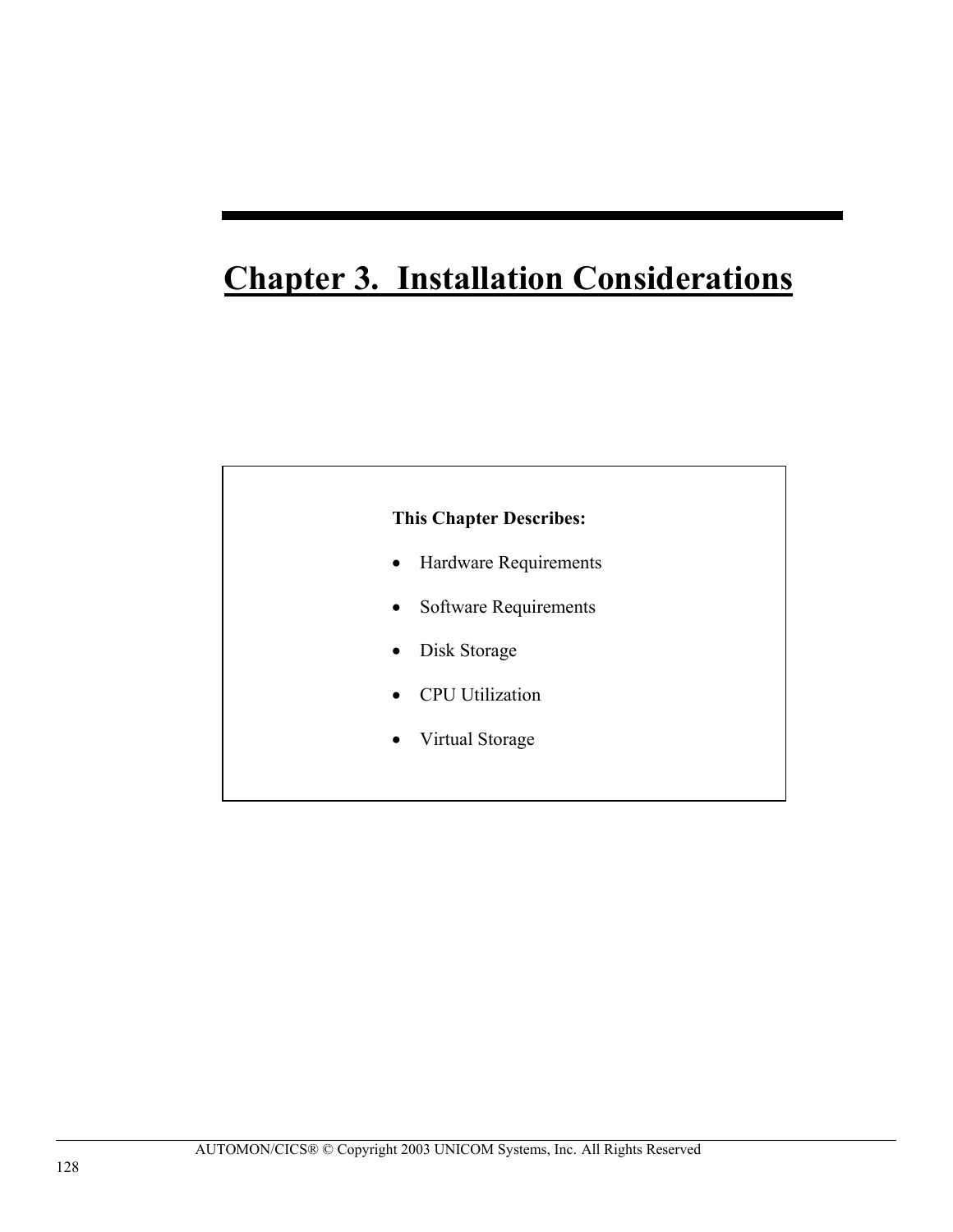# **Installation Steps**

- 1) Installation of the base product.
- 2) Installation verification procedure.

The base product performs all AUTOMON/CICS functions.

# **Installation**

Upon receipt of the distribution tape please check that you have the right tape. You should also call the UNICOM SUPPORT CENTER at (818) 838-0606 prior to installation for the latest program temporary fixes (PTFs) or installation changes for this release of AUTOMON/CICS.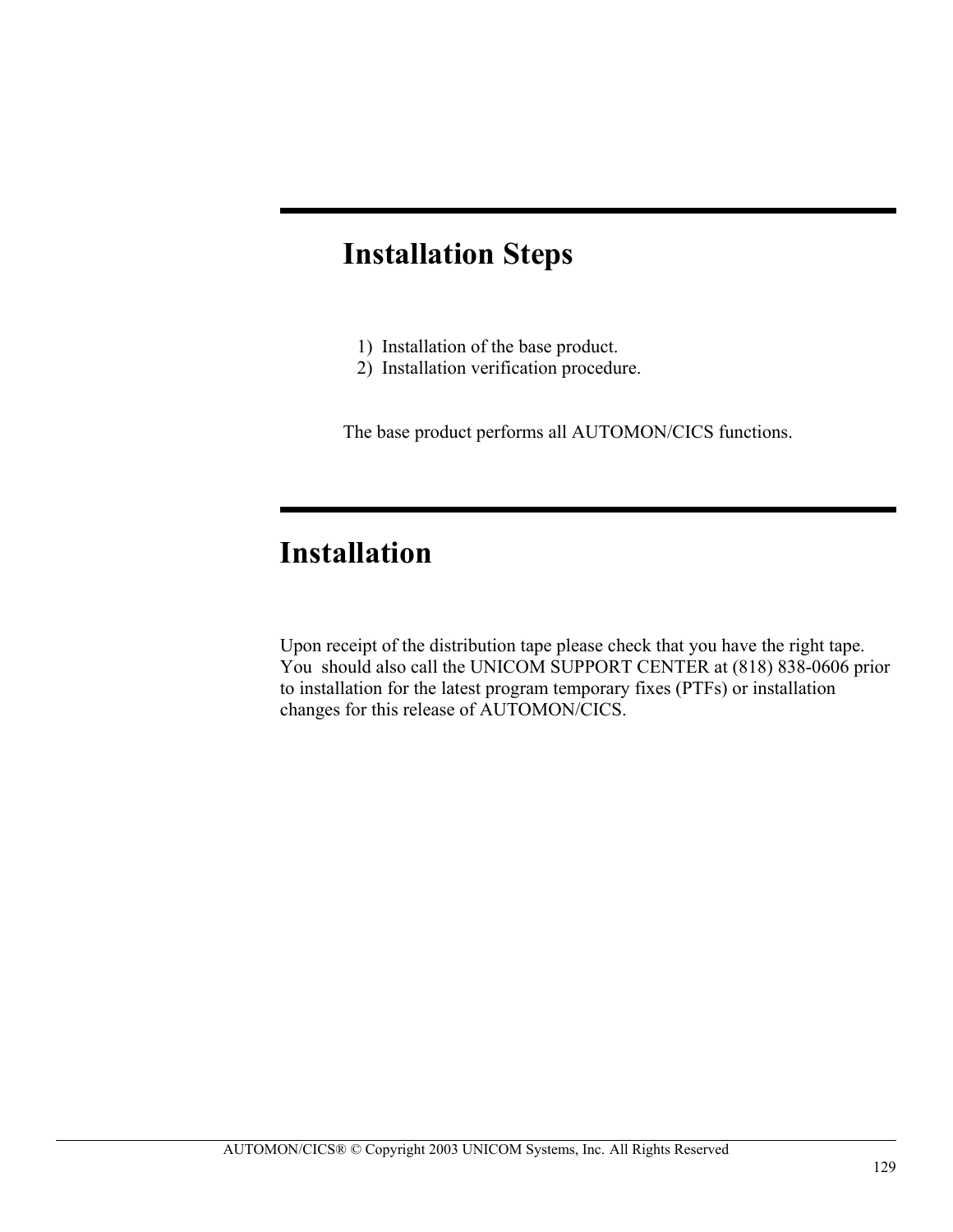## **3.1. Hardware Requirements**

AUTOMON/CICS operates on any IBM System/370, 303x series, 308x series, 309x series, 4300 series, or ES9000 series or on a virtual machine supported by VM/370.

You also need sufficient I/O devices to support the requirements for AUTOMON/CICS libraries, data sets, input, and output.

AUTOMON/CICS requires one 9-track tape drive to unload the distribution tape.

## **3.2. Software Requirements**

AUTOMON/CICS Version 4 Release 2 Modification 0 operates under:

- CICS/ESA Version 5 Release 1 (CICS 5.1)
- CICS/ESA Version 4 Release 1 (CICS 4.1)
- CICS/ESA Version 3 Release 3 (CICS 3.3)
- CICS/ESA Version 3 Release 2 (CICS 3.2)
- CICS/ESA Version 3 Release 1 (CICS 3.1)
- CICS/MVS Version 2 Release 1 (CICS 2.1)
- CICS/MVS Version 1 Release 7 (CICS 1.7)

In addition to CICS/VS, you also need any one of the following operating system:

| $\cdot$ MVS/SP   | $\cdot$ MVS/XA  | $\cdot$ MVS/ESA  |  |
|------------------|-----------------|------------------|--|
| $\bullet$ VSE/SP | $\cdot$ VSE/ESA | $\bullet$ VSE/VM |  |

UCCF/Server requires MVS/ESA and TSO/E V2.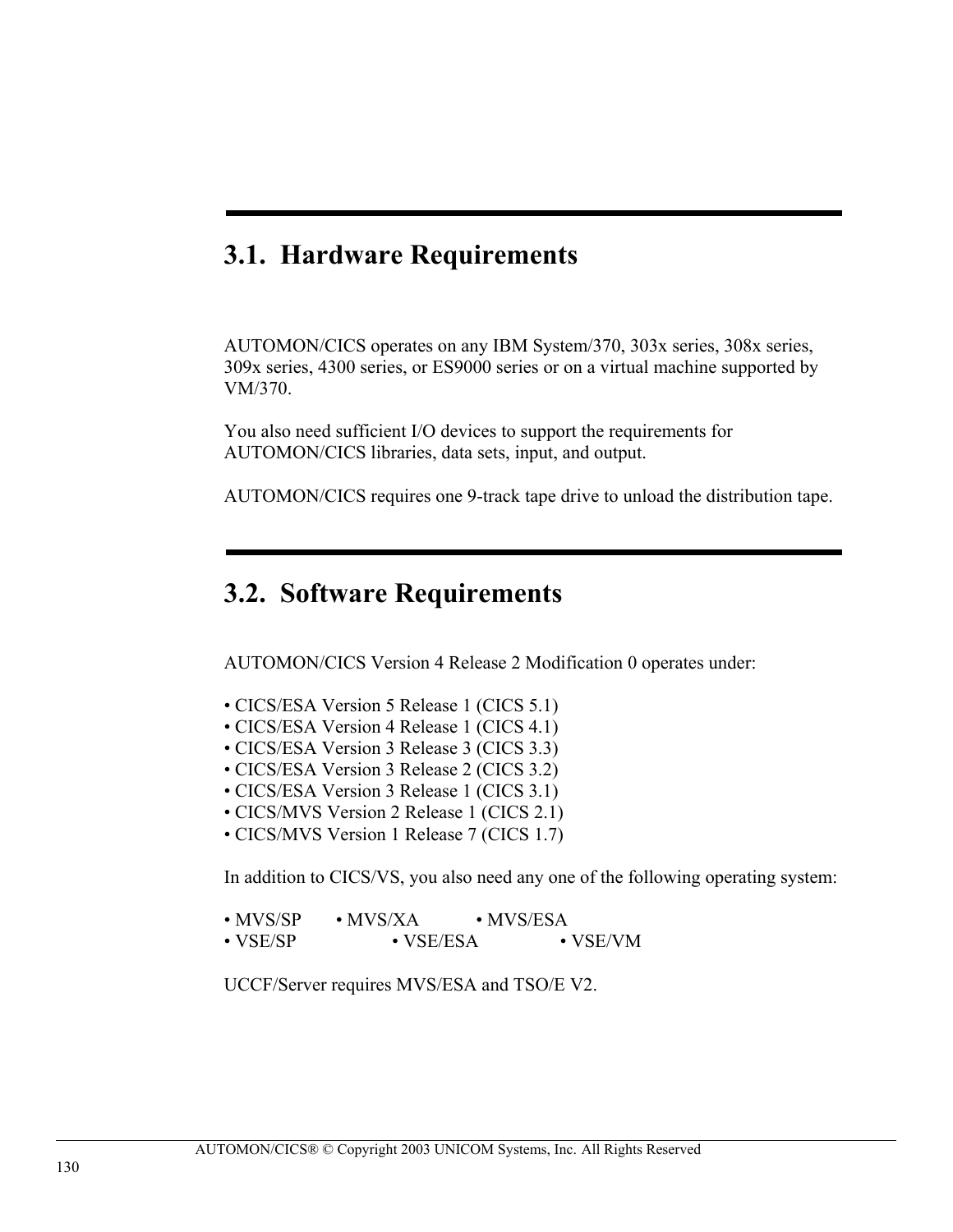## **3.3. Disk Storage**

AUTOMON/CICS requires approximately thirty cylinders of 3390 DASD space for all required datasets.

## **3.4. CPU Utilization**

AUTOMON/CICS consumes approximately 0.5% of the IBM 3090 600E processor.

## **3.5. Virtual Storage**

AUTOMON/CICS issues OS GETMAIN ANY (Extended Subpool 0) to obtain sufficient storage to perform the recovery. AUTOMON/CICS consumes approximately 70K of non-contiguous virtual storage above 16 meg line. Some AUTOMON/CICS modules will be loaded into OSCOR (Subpool 251). The UNIMON/CICS interface programs will be loaded into the Dynamic Storage Area (DSA), and they will consume approximately 25K of non-contiguous virtual storage. (Including Task Subpool, Shared Subpool and Program Subpool storage)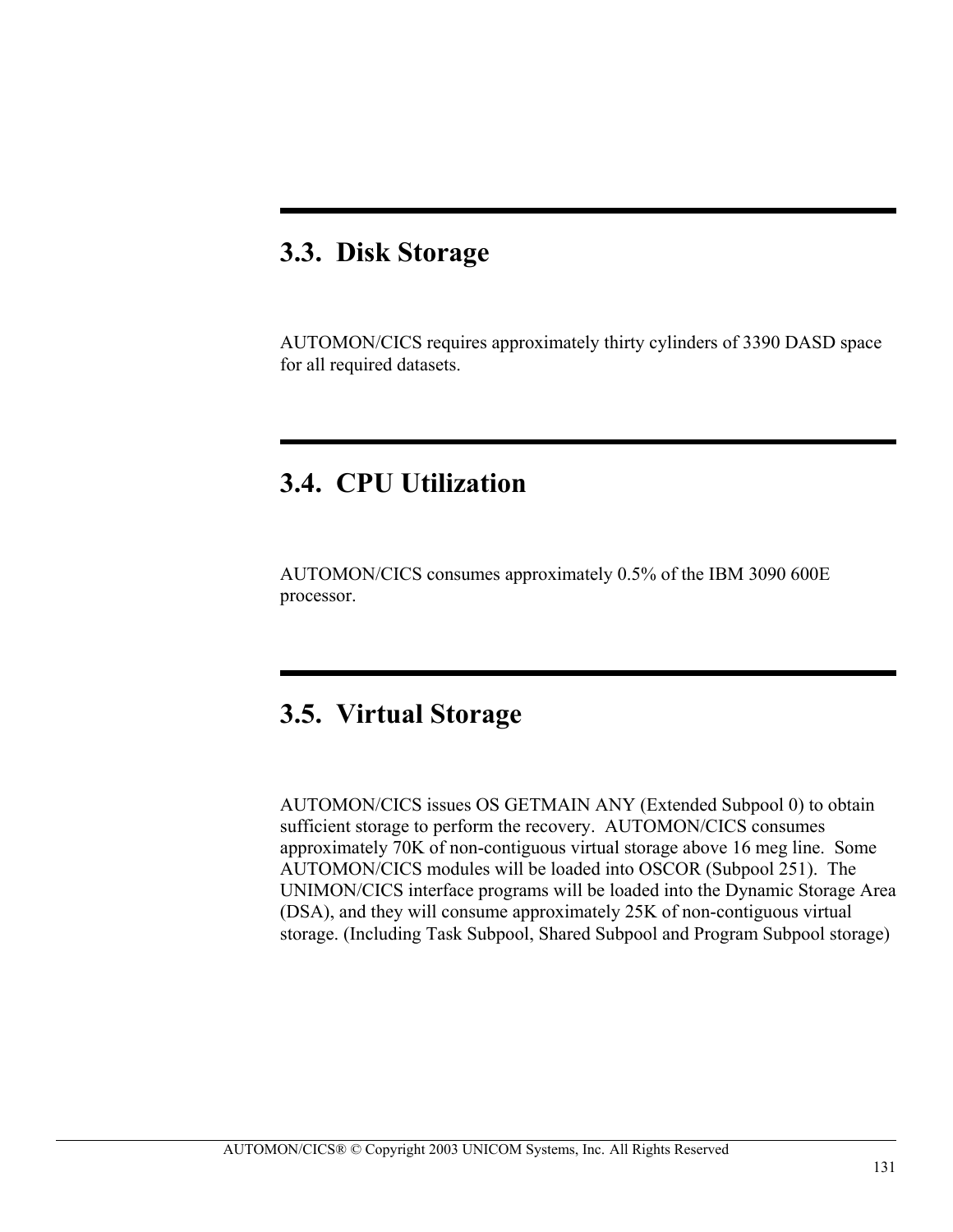| <b>MODULES</b> | PROGRAM SIZE | DESCRIPTION                  |
|----------------|--------------|------------------------------|
| <b>CSHAMP</b>  | 2.4 K        | AUTOMON MANAGEMENT SUBTASK   |
| <i>CSHAMP0</i> | 9.9 K        | MANAGEMENT SUB-PROGRAMO      |
| CSHAMP1        | 4.3 K        | MANAGEMENT SUB-PROGRAM1      |
| <b>CSHGOD</b>  | 0.7 K        | AUTOMON CONTROL SUBTASK      |
| <b>CSHAMGP</b> | 5.0 K        | AUTOMON MESSAGE PROGRAM      |
| <b>CSHAMGT</b> | 5.0 K        | <b>AUTOMON MESSAGE TABLE</b> |
| <i>CSHASRP</i> | 11.1 K       | SYSTEM/USER ABEND RECOVERY   |
| <b>CSHAUP</b>  | 4.0 K        | UTILITY PROGRAM              |
| <b>CSHAMPC</b> | 9.1 K        | CICS/VS COMMUNICATION TASK   |
| <b>CSHSCR</b>  | 5.5 K        | STORAGE RECOVERY PROGRAM     |
| <b>CSHSRP</b>  | 1.1 K        | SYSTEM RECOVERY PROGRAM      |
| <b>CSHSIP</b>  | 4.2 K        | PRODUCT INITIALIZATION       |
| <b>CSHMGP</b>  | 5.9 K        | MESSAGE PROGRAM              |
| <i>CSHTRP</i>  | 1.1 K        | INTERNAL TRACE PROGRAM       |
| <b>CSHPCP</b>  | 3.9 K        | PROGRAM CONTROL PROGRAM      |
| CSHAPLP        | 1.1 K        | AUTO INIT/SHUT PROGRAM       |
| <b>CSHTCP</b>  | 7.6 K        | TERMINAL CONTROL PROGRAM     |
| <b>CSHSNP</b>  | 1.4 K        | SECURITY MGMT PROGRAM        |
| <b>CSHSTP</b>  | 1.3 K        | SYSTEM TERMINATION PROGRAM   |
| CSHPC00        | 3.8 K        | PROGRAM CONTROL SUB-PGM00    |
| CSHPC01        | 10.2 K       | PROGRAM CONTROL SUB-PGM01    |
| CSHPC02        | 6.7 K        | PROGRAM CONTROL SUB-PGM02    |
| CSHPC70        | 5.5 K        | PROGRAM CONTROL SUB-PGM70    |
| CSHPC80        | 6.2 K        | PROGRAM CONTROL SUB-PGM80    |
| <b>CSHPCE0</b> | 5.3 K        | PROGRAM CONTROL SUB-PGME0    |
| CSHPCE1        | 12.2 K       | PROGRAM CONTROL SUB-PGME1    |
| CSHPCE2        | 5.1 K        | PROGRAM CONTROL SUB-PGME2    |
| <i>CSHZCP</i>  | 19.4 K       | TERMINAL I/O CONTROL PGM     |
| <i>CSHZCP0</i> | 16.0 K       | TERMINAL I/O CONTROL PGM0    |
| CSHZCP7        | 3.3 K        | TERMINAL I/O CONTROL PGM7    |
| CSHZCP8        | 4.8 K        | TERMINAL I/O CONTROL PGM8    |
| <b>CSHZCPE</b> | 44.1 K       | TERMINAL I/O CONTROL PGME    |

 **Figure 3-1. AUTOMON/CICS Modules**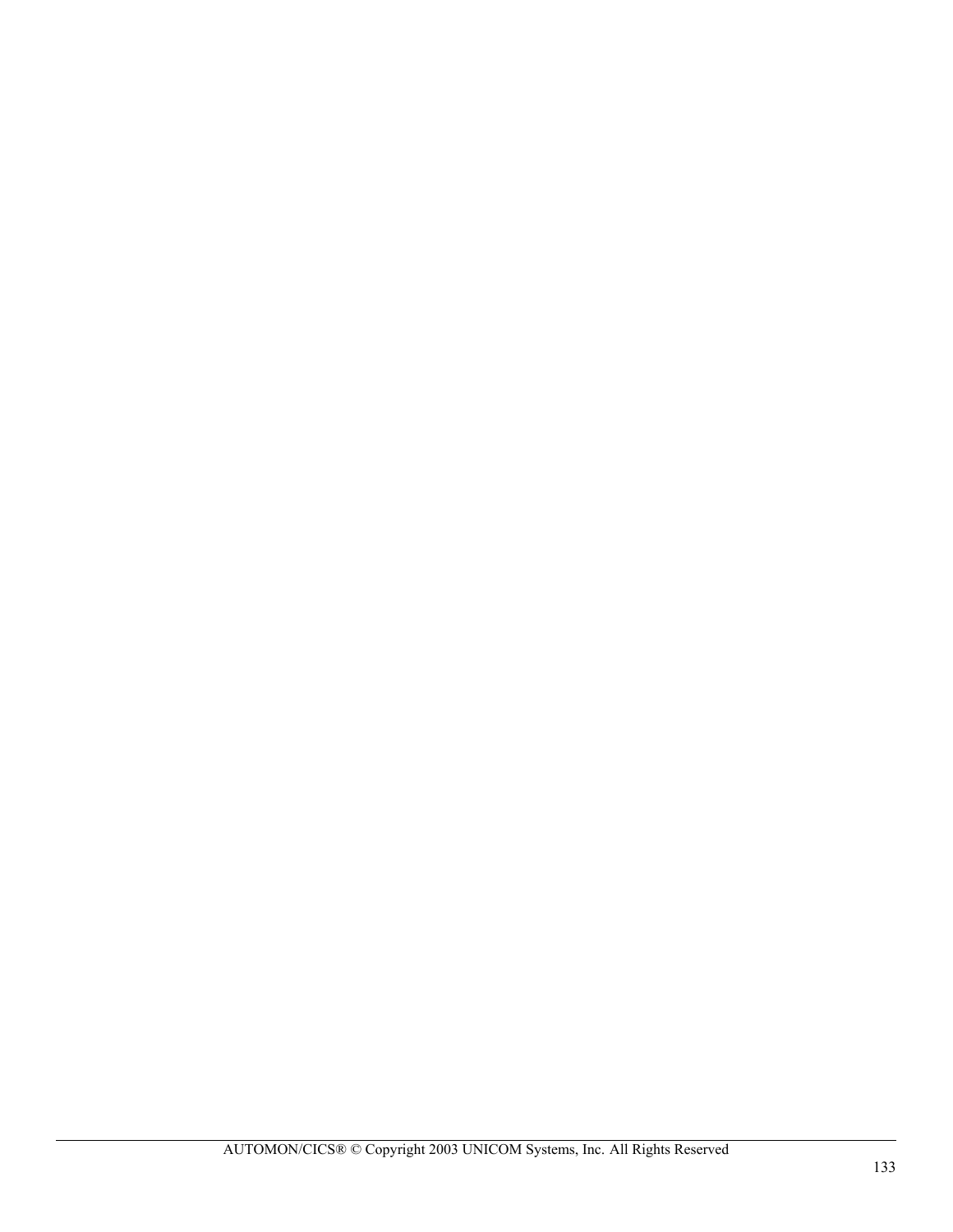# **Chapter 4. Customization**

## **This Chapter Describes:**

- Customization Steps
- AUTOMON/CICS Batch Utility
- Implementing AUTOMON/CICS in Additional Regions
- Global User Exits
- General Conventions
- General Registers
- List of Exits
- CSHXMGPB Message Processing Exit
- CSHXAMPB Detective Subtask Exit
- CSHXXIPB CICS User Exit
- Sample User Exit Programs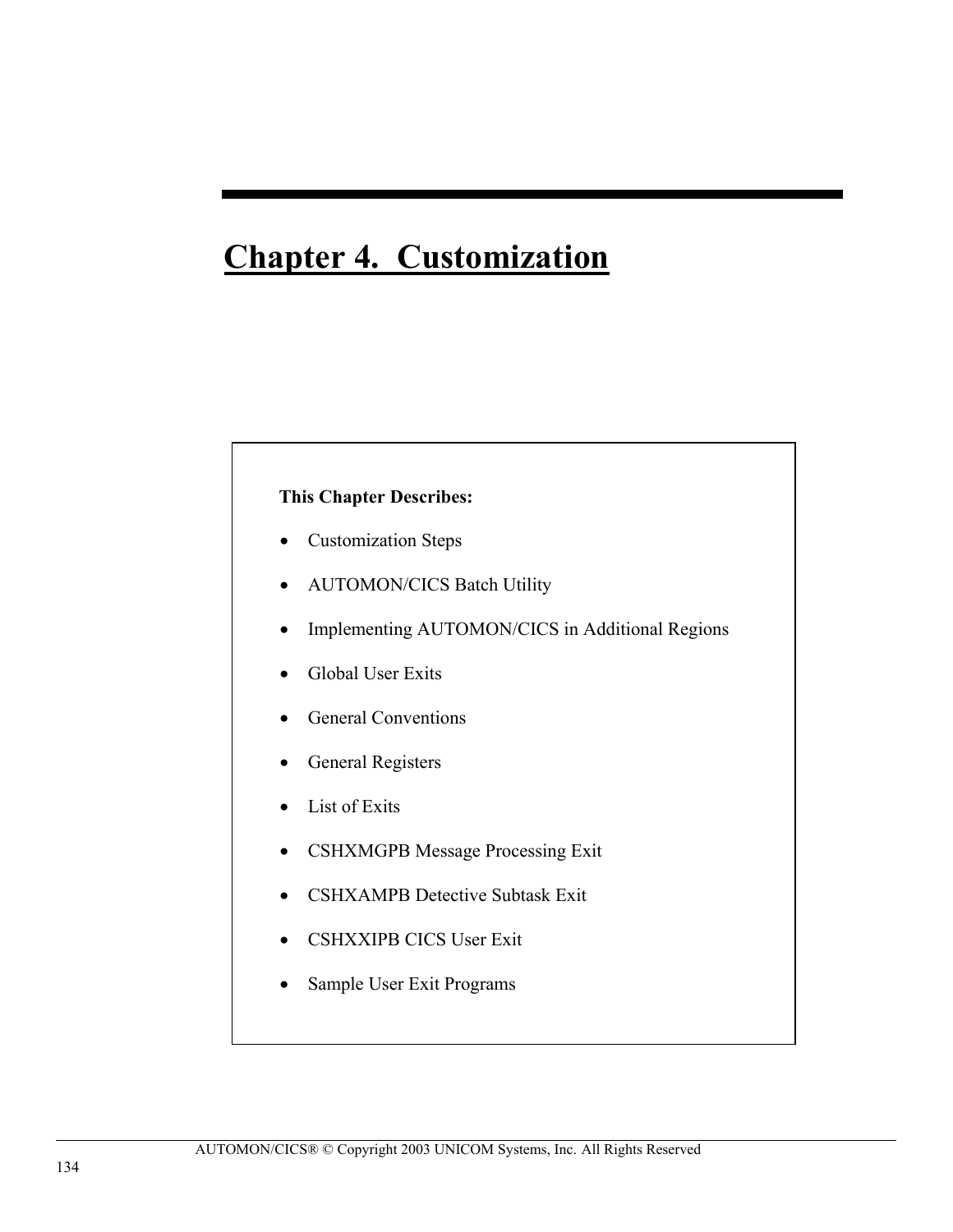# **4.1. AUTOMON/CICS Customization**

AUOTMON/CICS Customization describes the steps to optimize the benefits which you will receive from AUTOMON/CICS.

## Customization Overview

## **Overview**

AUTOMON/CICS is comprised of a number of different tables which control the functions and actions which AUTOMON/CICS will perform during the course of an AUTOMON/CICS session. These tables may be modified to optimize the benefits which you will receive from AUTOMON/CICS. In this section, each of the AUTOMON/CICS tables and their key parameters will be explained. Helpful tips will also be given to help you tailor this product to the individual need of your environment. All AUTOMON/CICS system definition tables may be modified through the utility transaction "*UMON*". The "*UMON*" transaction has more than 50 panels to provide users with both control and monitoring functions.

There are two main groups of control panels in the "*UMON*" transaction, Option "0" and Option "E", which will be discussed in this customization section. Subpanels of Option "0" on the AUTOMON/CICS main menu will dynamically alter the AUTOMON/CICS control blocks. The subpanels of Option "E" of the AUTOMON/CICS main menu will modify AUTOMON/CICS table definitions located in the UMON001 file.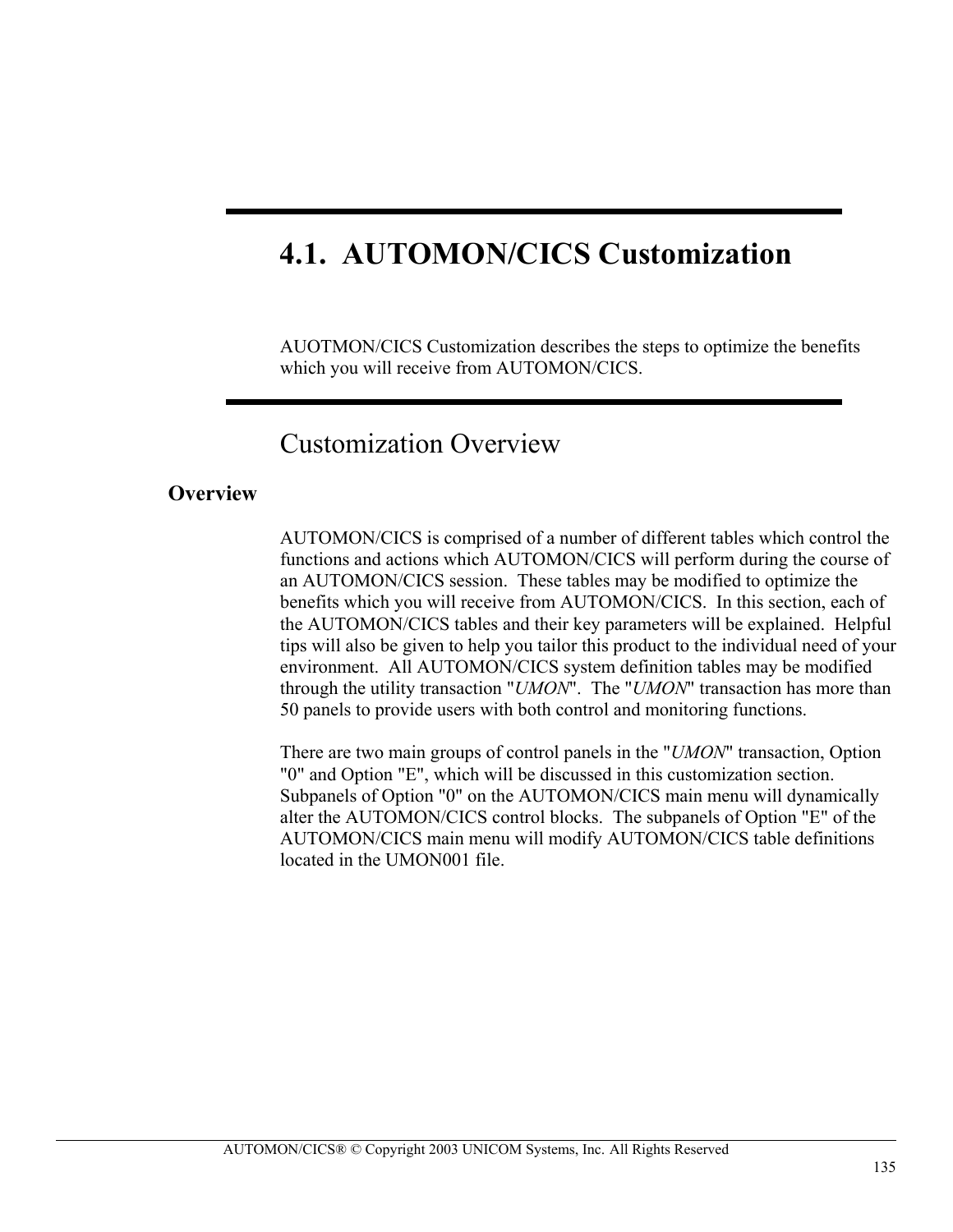

**Figure 4-1. UNIMON/CICS Session Menu**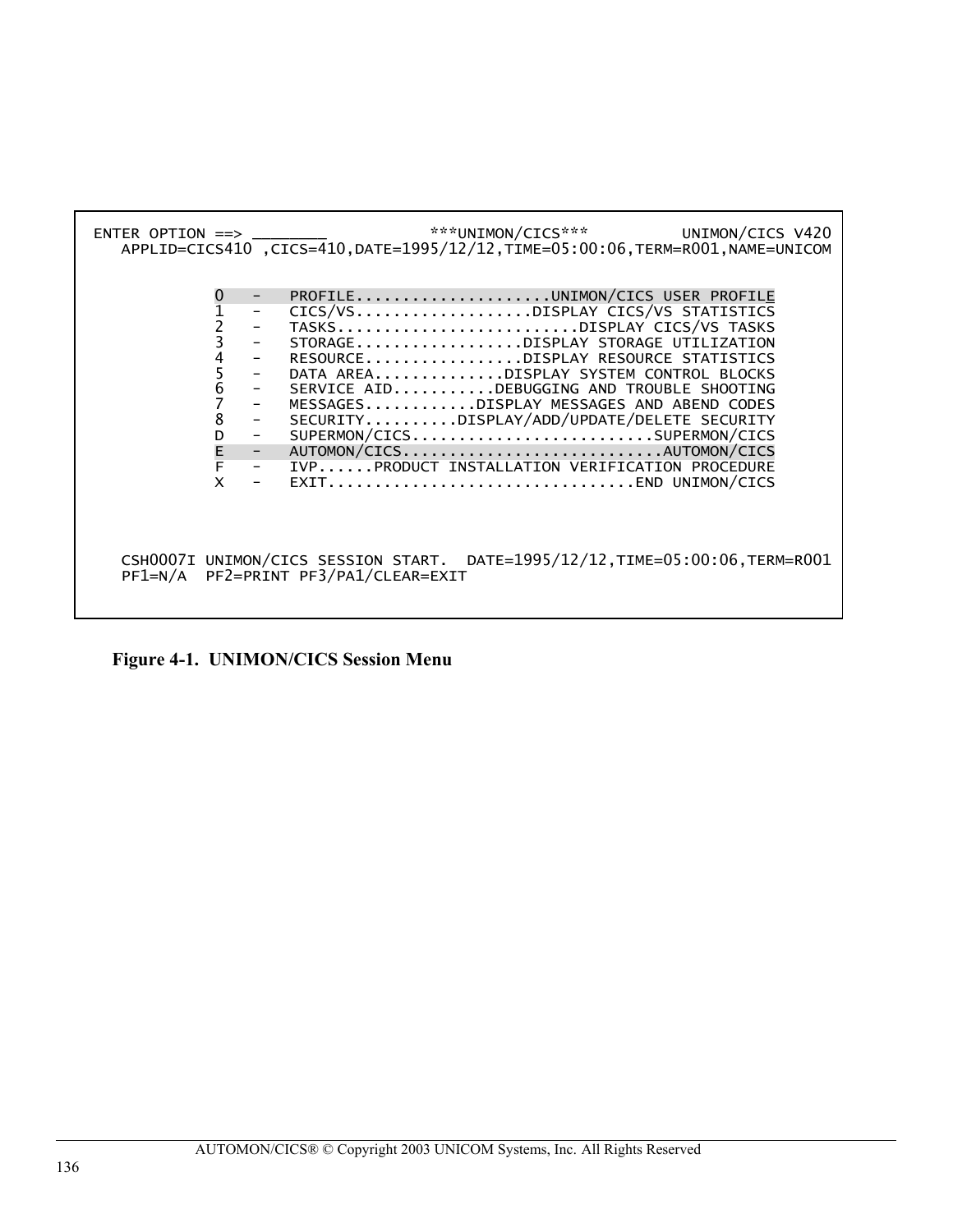## **4.1.1. Option "0": AUTOMON/CICS Control Blocks**

Panels located under option 0 "*PROFILE*" allow users to make dynamic changes to the AUTOMON/CICS control blocks which are loaded when the AUTOMON/CICS subtask is attached. This group of panels will contain the current settings in effect for this session of AUTOMON/CICS.

Changes made to the AUTOMON/CICS control blocks from any "*PROFILE*" subpanel will be effective immediately. However, be aware that changes made from these panels are only made in virtual storage, therefore, these changes are only effective for the current session of AUTOMON/CICS. These panels allow users to test the results of changes to any of the AUTOMON/CICS tables prior to implementing these changes on a permanent basis.

On entry to any of the "*PROFILE*" subpanels, all the current settings for the selected AUTOMON/CICS table will be displayed. The user may tab the cursor to any modifiable field and make changes to the table dynamically. There are certain fields which may not be modified and the cursor will skip over these fields and come to rest on the next modifiable field when the tab key is pressed.

AUTOMON/CICS requires you to press the PF06 key after you have changed the values in any of the modifiable fields for the changes to be effective. This is done in an effort to prevent an accidental change to any field in the active AUTOMON/CICS control tables.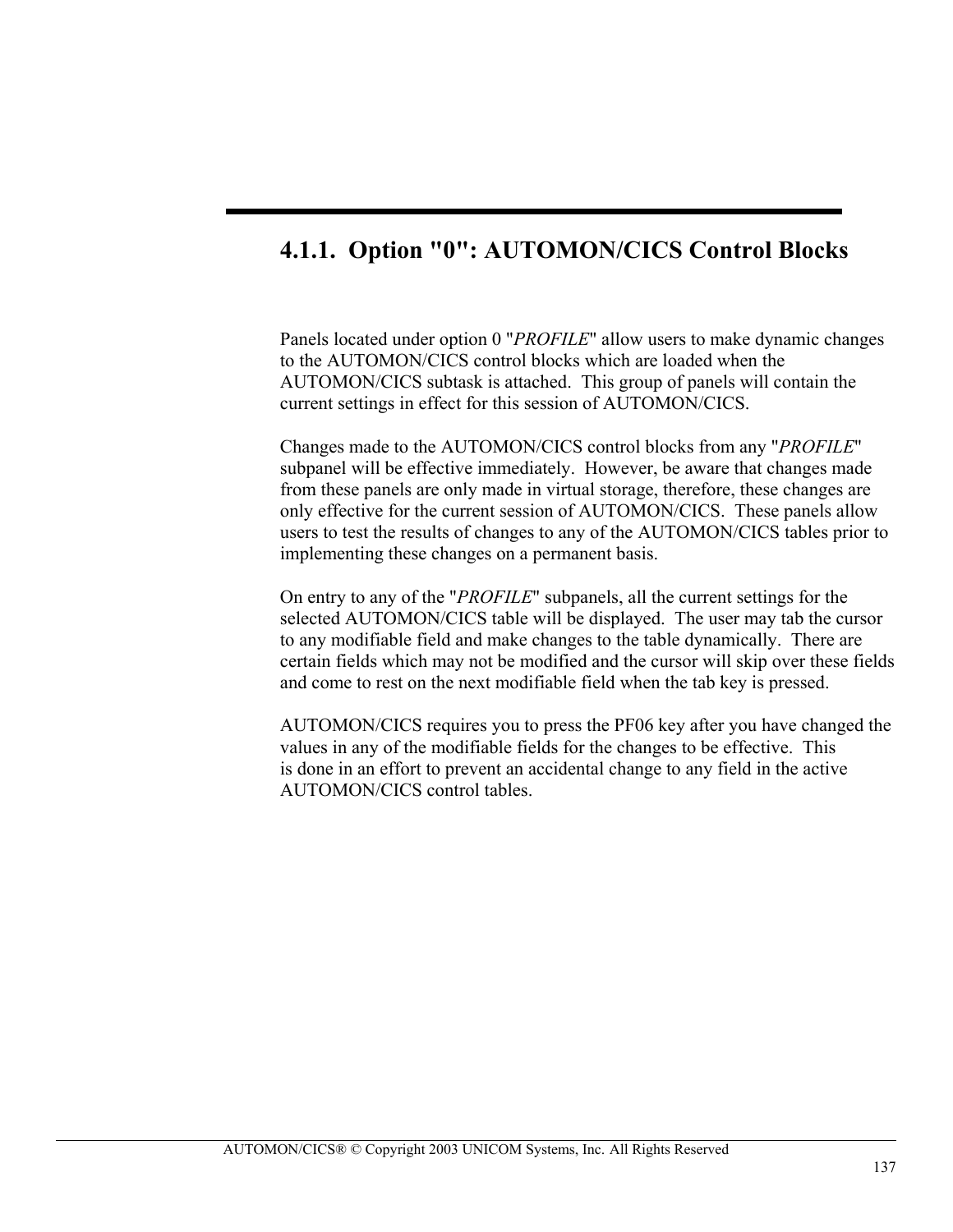## **4.1.2. Option "E": AUTOMON/CICS Table Definitions**

Panels located under option E "*AUTOMON/CICS*" allow users to make permanent changes to the UMON001 system definition file. When the AUTOMON/CICS subtask is attached, the table definitions stored in this file are used to create the AUTOMON/CICS control blocks. These control blocks determine the actions AUTOMON/CICS will take. This group of panels will contain the default table definitions provided with the product as well as any user defined table definitions. Two sets of default control tables, with the suffix of "*WN*" and "*TE*", are provided with the product. These table suffixes allow AUTOMON/CICS to run in either a "*WARNING*" or "*ACTION*" mode.

- Tables with the "*WN*" suffix contains settings which allow users to run AUTOMON/CICS in a warning-mode only state. If a user runs AUTOMON/CICS in "*WARNING*" mode, AUTOMON/CICS will report problems that it detects in the system and provide the user with valuable diagnostic information as to the cause of these problems. However, no corrective actions will be attempted by AUTOMON/CICS when the product is running in "*WARNING*" mode. In order to properly start AUTOMON/CICS in warning mode, the APPLID of the region should be defined in the AUTOMON/CICS APPLID table with an AIT table suffix of "*WN*".
- Tables with the "*TE*" suffix contain settings which allow users to run AUTOMON/CICS in an action mode state. If a user runs AUTOMON/CICS in "*ACTION*" mode, AUTOMON/CICS will report and diagnose problems that it detects in the system and take corrective actions where appropriate. The "*TE*" table suffix is the normal default of AUTOMON/CICS. This means that AUTOMON/CICS will start in "*ACTION*" mode if the CICS APPLID is not defined in the AUTOMON/CICS APPLID table.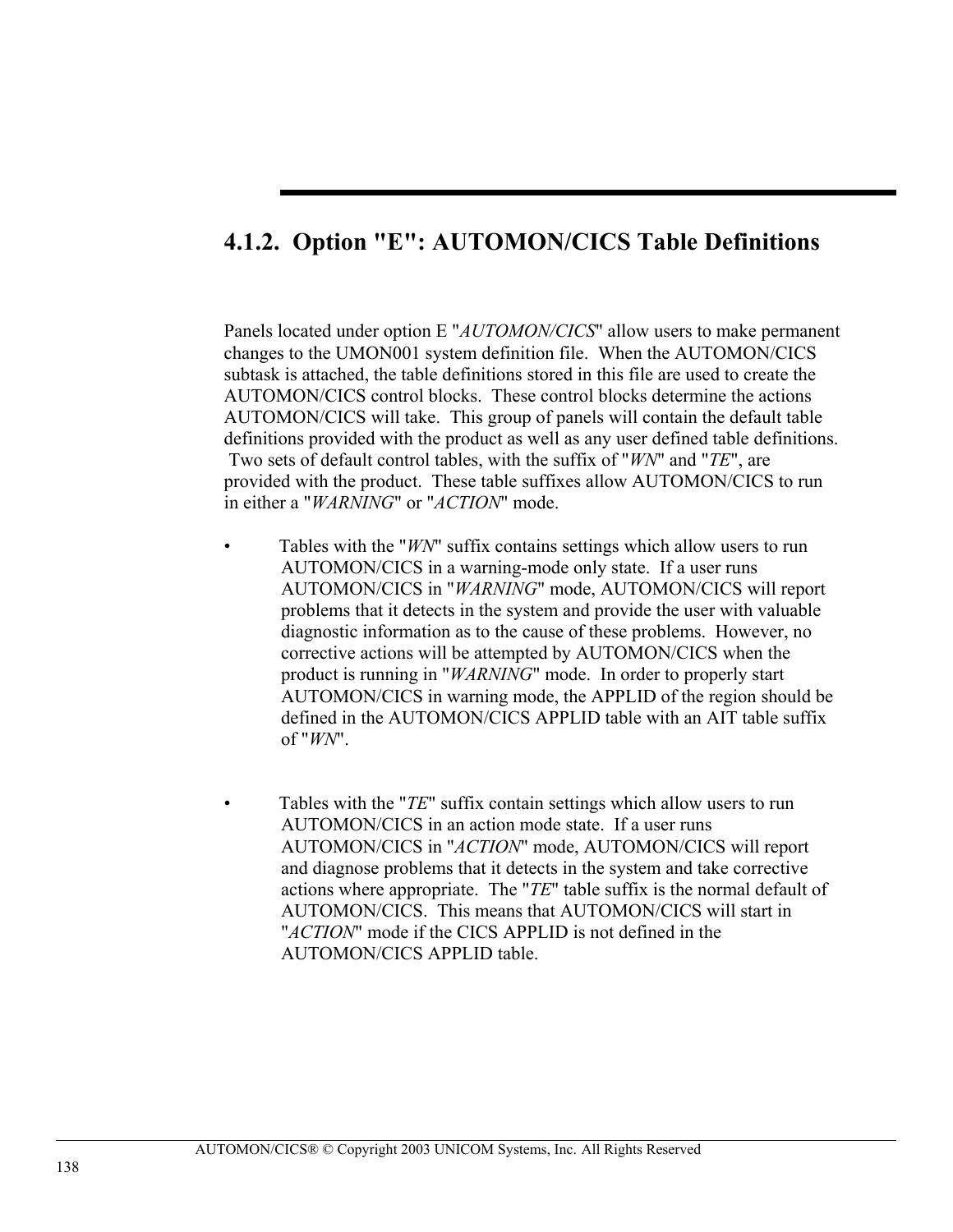Any changes made to the AUTOMON/CICS table definitions from any subpanels in Option "E" will not take effect until the next session of AUTOMON/CICS. However, changes made from any of these subpanels will be permanently in effect once the AUTOMON/CICS session has been recycled. The user may tab the cursor to any modifiable fields and make changes to the table.

Modifications to permanent table definitions are accomplished by typing an action code, the modified value and pressing the PF06 key. There are three 1 byte action codes which are available to make modifications to any given AUTOMON/CICS table definition. These action codes are "*A*" for ADD, "*C*" for CHANGE and "*D*" for DELETE. Users can modify the AUTOMON/CICS system definition tables by performing the following steps.

- 1. Code the appropriate action code on the underscore in front of the AUTOMON/CICS table definition. If you are adding a table definition, you may code an "A" in front of any existing table definition.
- 2. Change any of the user definable fields to the desired value.
- 3. Press the PF06 key to perform the change request.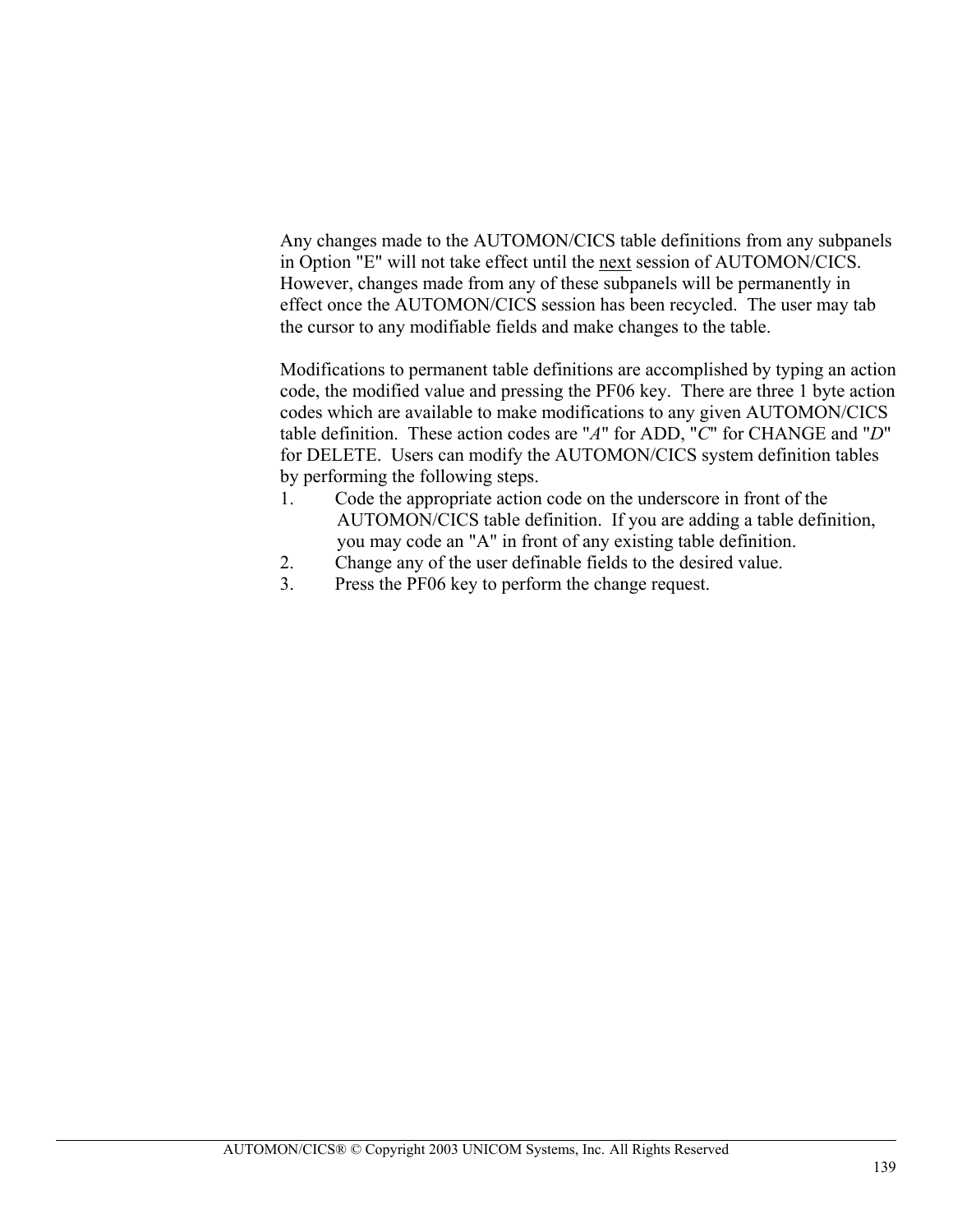## **4.1.3. Starting and Stopping the AUTOMON/CICS Subtask**

As mentioned previously, all changes made through option E "AUTOMON/CICS" subpanels will not take effect until the next session of AUTOMON/CICS. A session of AUTOMON/CICS consists of the time between the attach of the AUTOMON/CICS subtask and the time the subtask is detached. There are three ways in which you can turn AUTOMON/CICS ON and OFF.

- 1. Define CSHAPLP as the last program in the PLTPI and the first program in the PLTSD. Sample sources for the PLT definitions are provided in AUTOMON.INSTLIB.
- 2. There are two utility transactions provided to start and stop the AUTOMON/CICS subtask. The "*AON*" transaction will start the AUTOMON/CICS subtask and the "*AOFF*" transaction will terminate the AUTOMON/CICS subtask.
- 3. The active indicator may be changed in the AUTOMON/CICS STATUS panel $(=0.1)$ .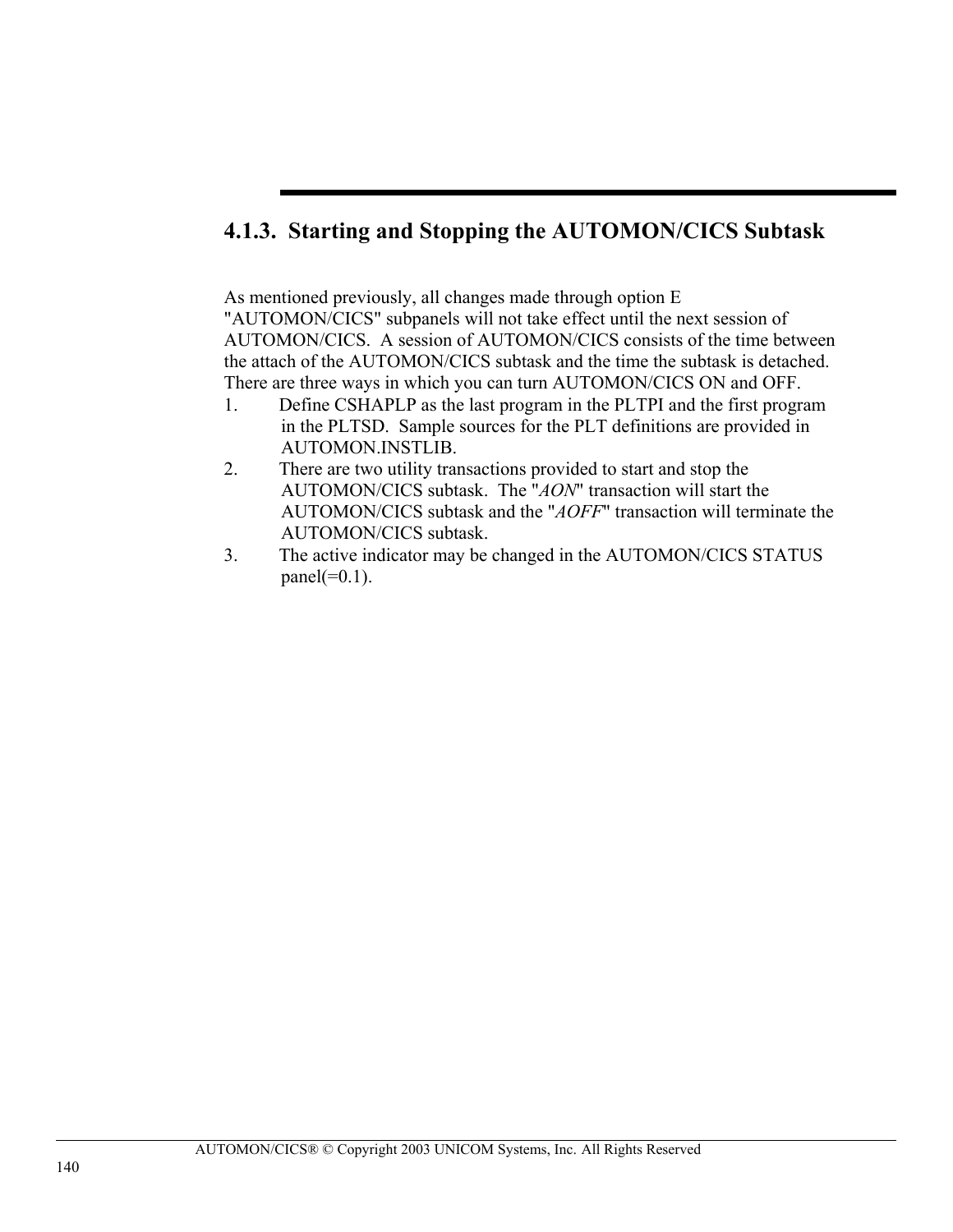# **4.2. Customization Steps**

AUTOMON/CICS is shipped with two sets of default table definitions. These definitions were created to provide increased productivity and availability in any CICS region. However, each user's environment is designed differently. Therefore, the user may be able to further optimize their AUTOMON/CICS functions by customizing AUTOMON/CICS to their environment. Customization usually involves creating new table definitions or updating the control tables default table definitions. These definitions are tailored by users to fit into the individual needs of their environment. This section will discuss some of the key parameters which are most commonly modified to optimize the performance of AUTOMON/CICS. Please refer to the AUTOMON/CICS Users Guide for a detailed description of all the parameters in the AUTOMON/CICS tables.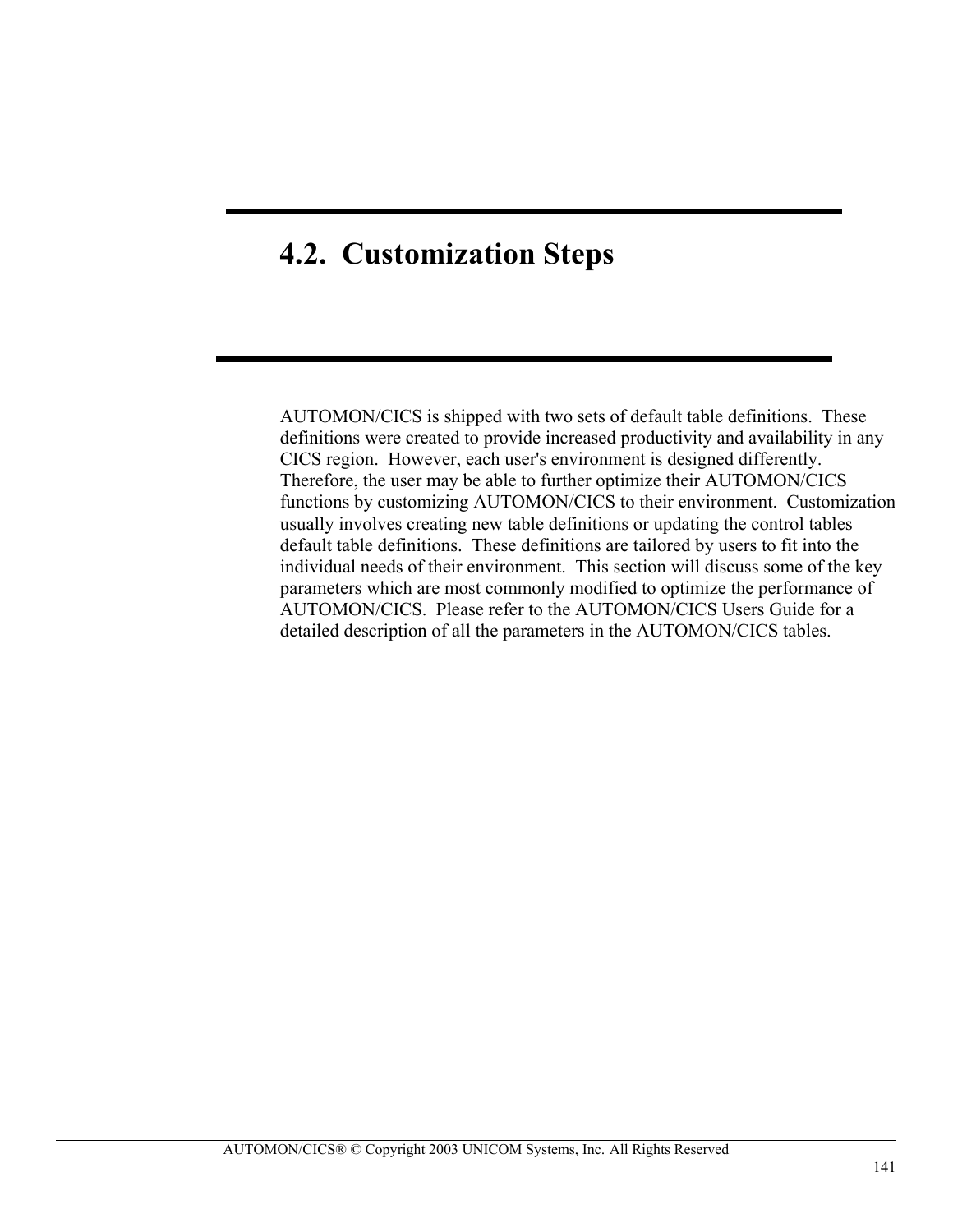# **4.2.1. AUTOMON/CICS APPLID Table(=E.2)**

Like CICS itself, AUTOMON/CICS is table driven. The AUTOMON/CICS APPLID table is the first table loaded when the AUTOMON/CICS subtask is attached. The function of the APPLID table is to link the APPLID of the region with an AIT table suffix. This information allows AUTOMON/CICS to determine which table definitions it should use when building the AUTOMON/CICS control blocks for the region.

Once the APPLID table has been loaded, AUTOMON/CICS checks to see if the APPLID for this CICS region has been defined in the APPLID table. If a match is found, AUTOMON/CICS will then use the AIT table suffix associated with this APPLID to load the AIT table. The functions of the AIT table are described in the next section.

|                 |  |                | APPLID=CICS410 ,CICS=410,DATE=1995/12/12,TIME=07:30:45,TERM=R001,NAME=UNICOM |                    |        |               |        | UNIMON/CICS V420 |
|-----------------|--|----------------|------------------------------------------------------------------------------|--------------------|--------|---------------|--------|------------------|
|                 |  |                | APPLID AIT USE_CNT LAST_ACC_DAT LAST_MOD_DAT                                 |                    | APPLID |               | USERID | <b>CREATED</b>   |
| a PRODCICS WN   |  | 0 <sup>1</sup> | 0000/00/00                                                                   | 0000/00/00 CICS212 |        |               | UNICOM | 1993/12/03       |
| CICSTEST TE     |  |                | $0$ 0000/00/00                                                               | 0000/00/00 CICS212 |        |               | UNICOM | 1993/12/03       |
| CICS410 TE      |  | $2^{\circ}$    | 1995/12/12                                                                   | 1995/12/12 CICS410 |        | <b>UNICOM</b> |        | 1995/12/12       |
|                 |  |                |                                                                              |                    |        |               |        |                  |
|                 |  |                |                                                                              |                    |        |               |        |                  |
|                 |  |                |                                                                              |                    |        |               |        |                  |
|                 |  |                |                                                                              |                    |        |               |        |                  |
|                 |  |                |                                                                              |                    |        |               |        |                  |
|                 |  |                |                                                                              |                    |        |               |        |                  |
|                 |  |                |                                                                              |                    |        |               |        |                  |
|                 |  |                |                                                                              |                    |        |               |        |                  |
|                 |  |                |                                                                              |                    |        |               |        |                  |
|                 |  |                |                                                                              |                    |        |               |        |                  |
|                 |  |                |                                                                              |                    |        |               |        |                  |
|                 |  |                |                                                                              |                    |        |               |        |                  |
|                 |  |                |                                                                              |                    |        |               |        |                  |
|                 |  |                |                                                                              |                    |        |               |        |                  |
|                 |  |                |                                                                              |                    |        |               |        |                  |
|                 |  |                |                                                                              |                    |        |               |        |                  |
|                 |  |                |                                                                              |                    |        |               |        |                  |
| $P$ F $1 = N/A$ |  |                | PF2=PRT PF3=RET PF4=MENU PF5=FIND PF6=CHANGE PF7=UP PF8=DN PF9=REFRESH       |                    |        |               |        |                  |

**Figure 4-2. Applid Table**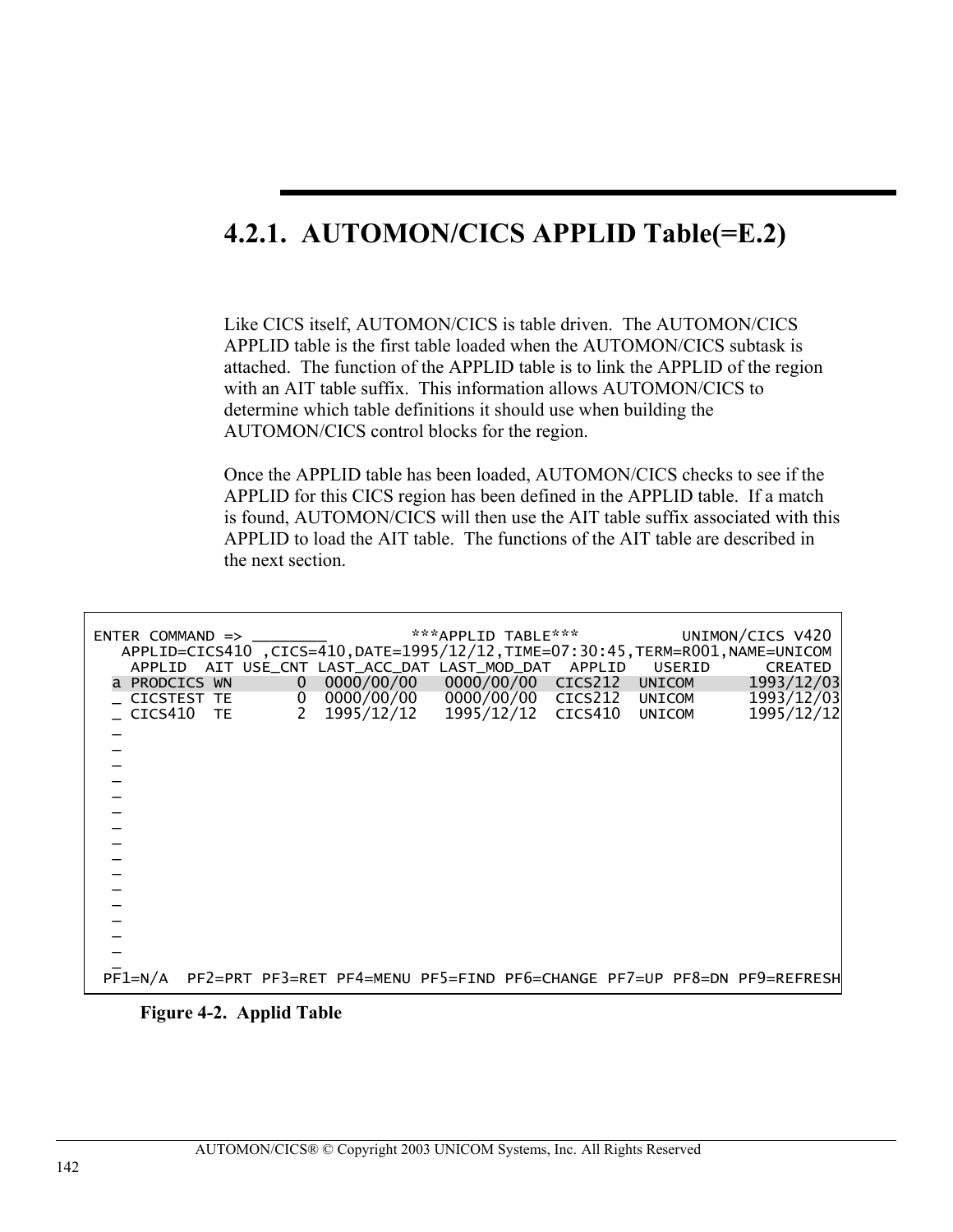If the VTAM APPLID of this address space is not defined in the AUTOMON/CICS APPLID table, the default AIT table suffix assigned is "*TE*". This means that by default the AUTOMON/CICS subtask will start in "*ACTION*" mode if APPLID of the region is not defined in the APPLID table.

It is strongly recommended that users start AUTOMON/CICS in "WARNING" mode in a production environment. The user should then monitor messages produced by AUTOMON/CICS for at least a few days to see what types of customization may be necessary before the product is started in "ACTION" mode.

To start AUTOMON/CICS in warning mode, simply add the APPLID of the region in the AUTOMON/CICS APPLID table with a table suffix of "WN" as shown above. In this display an APPLID of PRODCICS is being added to the AUTOMON/CICS APPLID table. The user has coded an action code of "a" on the first entry in the table and overtyped the default APPLID of CICSPROD with the APPLID of PRODCICS. The APPLID table entry of PRODCICS with an AIT table suffix of "*WN*" will be added to the AUTOMON/CICS APPLID table after the user presses the PF06 key.

All AUTOMON/CICS table definitions are stored in the UMON001 file defined to the region. The UMON001 file is sharable by multiple CICS regions. Therefore, you may pre-define the APPLID table entry from any region which is sharing the UMON001 file.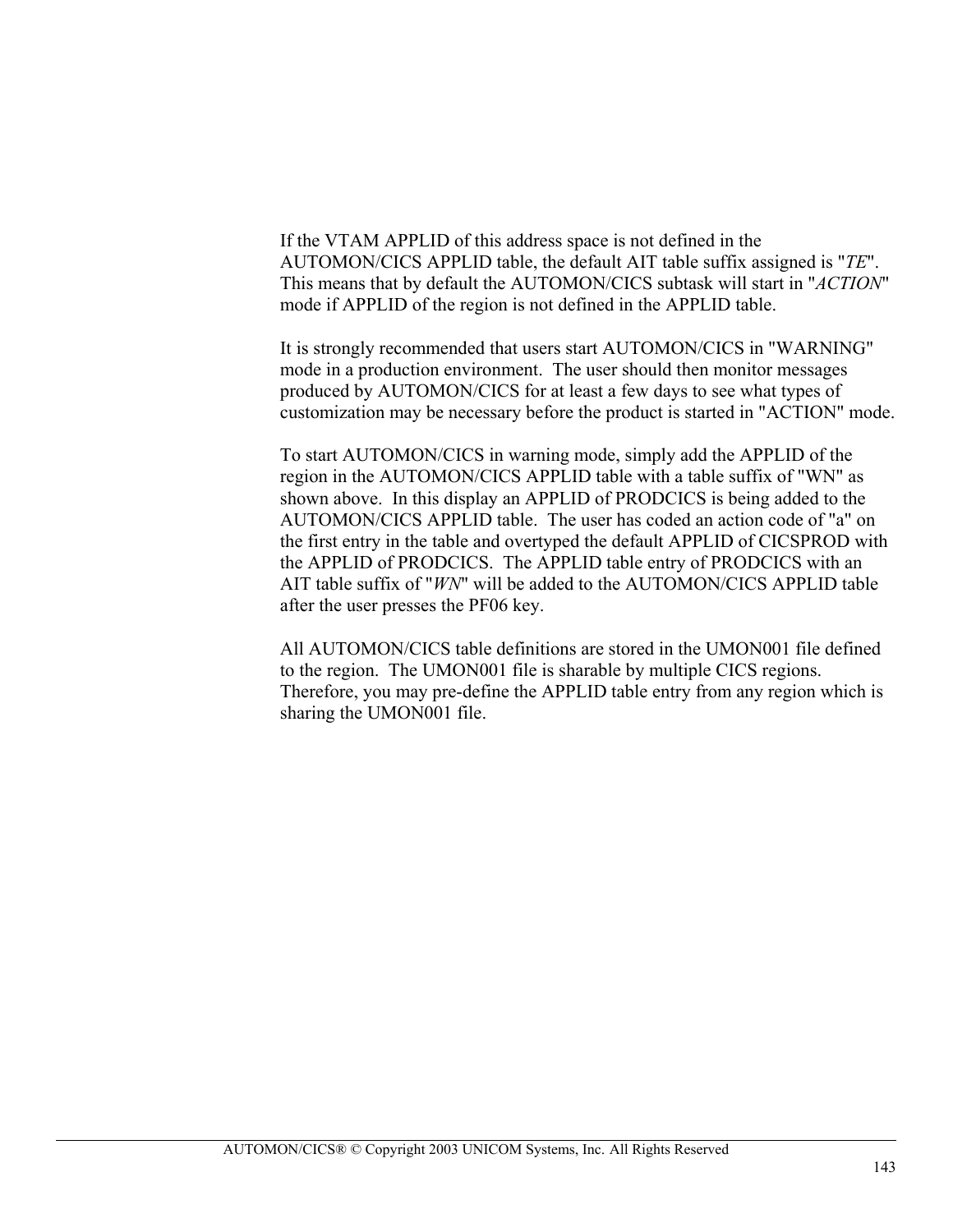# **4.2.2. AUTOMON/CICS AIT Table(=E.3)**

The AUTOMON/CICS AIT table contains control information necessary to build the AUTOMON/CICS control blocks. The parameters defined in these control blocks determine the actions of AUTOMON/CICS.

| $ENTER$ COMMAND $\Rightarrow$<br><b>TE</b> | 20 | ON 100 10000    | ON 400 TE | T1       | ***AIT TABLE***<br>APPLID=CICS410, CICS=410, DATE=1995/12/12, TIME=07:34:35, TERM=R001, NAME=UNICOM<br>P1<br>T2 | P2 A 4 | ON | UNIMON/CICS V420<br>AIT RETRY WTO-IGNOR-MAX AUX LOG THT XLT1 XLP1 XLT2 XLP2 SV AMXT SCS LACCDATE<br>ON 1995/12/12 |
|--------------------------------------------|----|-----------------|-----------|----------|-----------------------------------------------------------------------------------------------------------------|--------|----|-------------------------------------------------------------------------------------------------------------------|
| WN                                         |    | 1 OFF 100 10000 | ON 400    | T1<br>WN | T2<br>P1                                                                                                        | P2 N 4 |    | ON OFF 0000/00/00                                                                                                 |
|                                            |    |                 |           |          |                                                                                                                 |        |    |                                                                                                                   |
|                                            |    |                 |           |          |                                                                                                                 |        |    |                                                                                                                   |
|                                            |    |                 |           |          |                                                                                                                 |        |    |                                                                                                                   |
|                                            |    |                 |           |          |                                                                                                                 |        |    |                                                                                                                   |
|                                            |    |                 |           |          |                                                                                                                 |        |    |                                                                                                                   |
|                                            |    |                 |           |          |                                                                                                                 |        |    |                                                                                                                   |
|                                            |    |                 |           |          |                                                                                                                 |        |    |                                                                                                                   |
|                                            |    |                 |           |          |                                                                                                                 |        |    |                                                                                                                   |
|                                            |    |                 |           |          |                                                                                                                 |        |    |                                                                                                                   |
|                                            |    |                 |           |          |                                                                                                                 |        |    |                                                                                                                   |
|                                            |    |                 |           |          |                                                                                                                 |        |    |                                                                                                                   |
|                                            |    |                 |           |          |                                                                                                                 |        |    |                                                                                                                   |
|                                            |    |                 |           |          |                                                                                                                 |        |    |                                                                                                                   |
|                                            |    |                 |           |          |                                                                                                                 |        |    |                                                                                                                   |
| PF1=N/A                                    |    |                 |           |          |                                                                                                                 |        |    | PF2=PRT PF3=RET PF4=MENU PF5=FIND PF6=CHANGE PF7=UP PF8=DN PF9=REFRESH                                            |

**Figure 4-3. AIT Table** 

### *LOG*

The "*LOG*" field specifies the size of a core log that AUTOMON/CICS will GETMAIN above the line when the subtask is initialized. The default size of 400 means that AUTOMON/CICS will GETMAIN enough virtual storage to hold 400 messages. AUTOMON/CICS keeps the latest 400 generated messages in this core log. This is a wrap around log which functions in a similar manner to the CICS trace table. This means that when the core log fills up, it will begin to overwrite messages at the beginning of the log. These messages may be viewed from subpanel 0 of option E - "*AUTOMON/CICS*"(=E.0).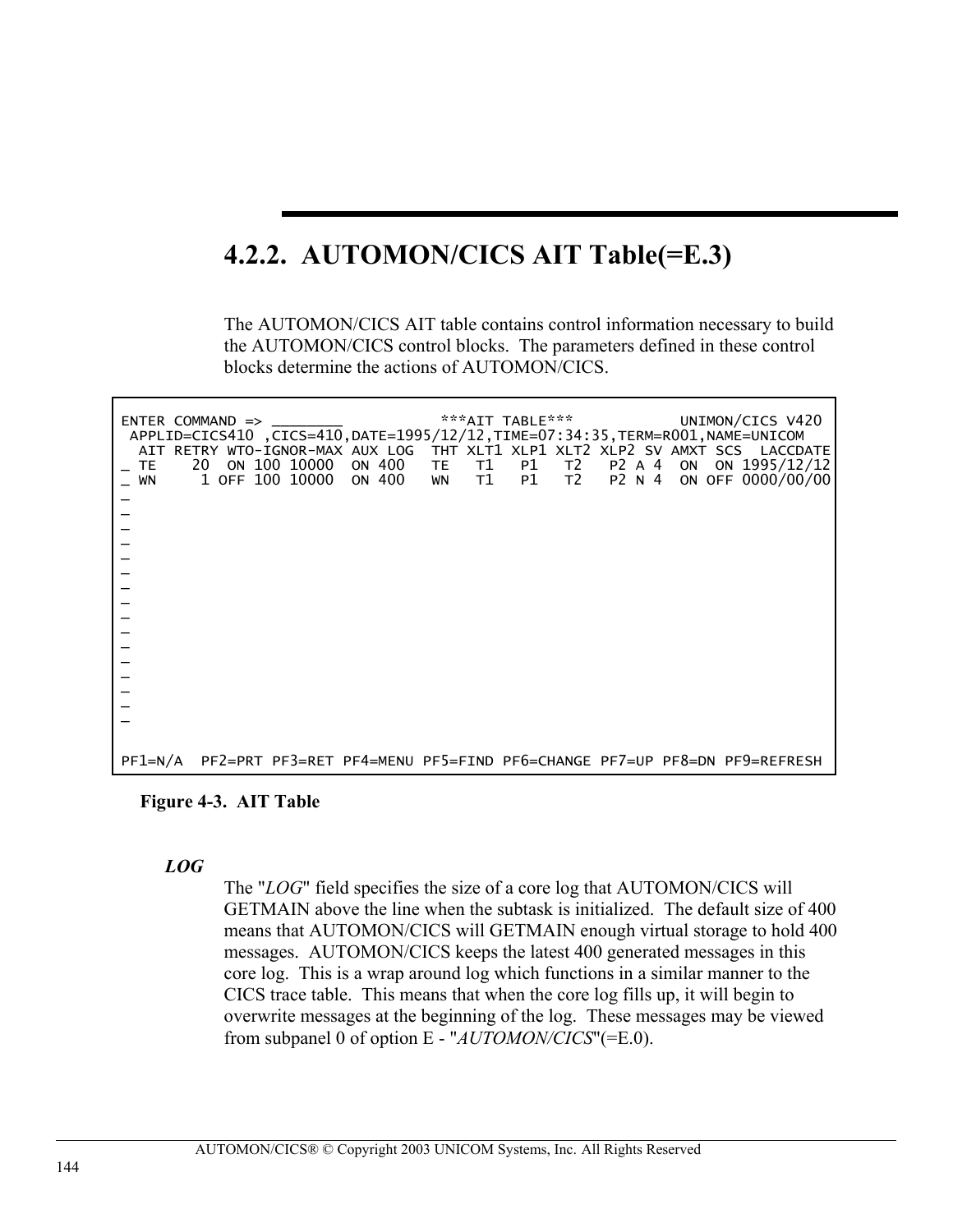### *WTO/AUX*

When AUTOMON/CICS produces messages, the messages are initially written to the core log. Once the messages are have been written to the core log, two fields determine where the AUTOMON/CICS messages will be permanently stored. These two fields are the "*AUX*" field and the "*WTO*" field.

The "*AUX*" field may be set to either "*ON*" or "*OFF*". This field controls whether messages will be written to the AUTOMON/CICS history file defined by the DD card AMON001. AUTOMON/CICS uses the internal "AMON" transaction to write its messages from the core log to the history file. The AUTOMON/CICS messages are an extremely important part of this product, the "*AUX*" field should always be set to "*ON*".

The "*WTO*" field may be set to either "*ON*", "*WTL*" or "*OFF*".

When the "*WTO*" field is set to "*ON*", then all AUTOMON/CICS core log messages are also written to the MVS SYSLOG before they are written to the AUTOMON History file. This is done for two reasons:

- 1. It allows the user to interface with any other automation products at their installation by intercepting the WTO messages.
- 2. AUTOMON/CICS uses a CICS transaction to write it's messages to the AMON001 History file. In the event that CICS is having trouble, in certain situations, some AUTOMON/CICS messages may not be written to the history file because CICS was unable to perform the file control write request at the time of trouble. This duplication of AUTOMON/CICS messages ensures that diagnostic information will always be available to the user.

When the "*WTO*" field is set to "*ON*", all AUTOMON/CICS messages are also sent to the CONSOLE. If you do not want your operators to see AUTOMON/CICS messages, set the "*WTO*" field to "*WTL*"(Write To Log). In this case, AUTOMON/CICS messages will be duplicated in the System log but will not show up on the system console.

When the "*WTO*" field is set to "*OFF*" then neither of the above actions will take place. Please note that if this field is set to "*OFF*" the possibility exists that some data may be lost if CICS is not able to write the AUTOMON/CICS messages to the AMON001 History file.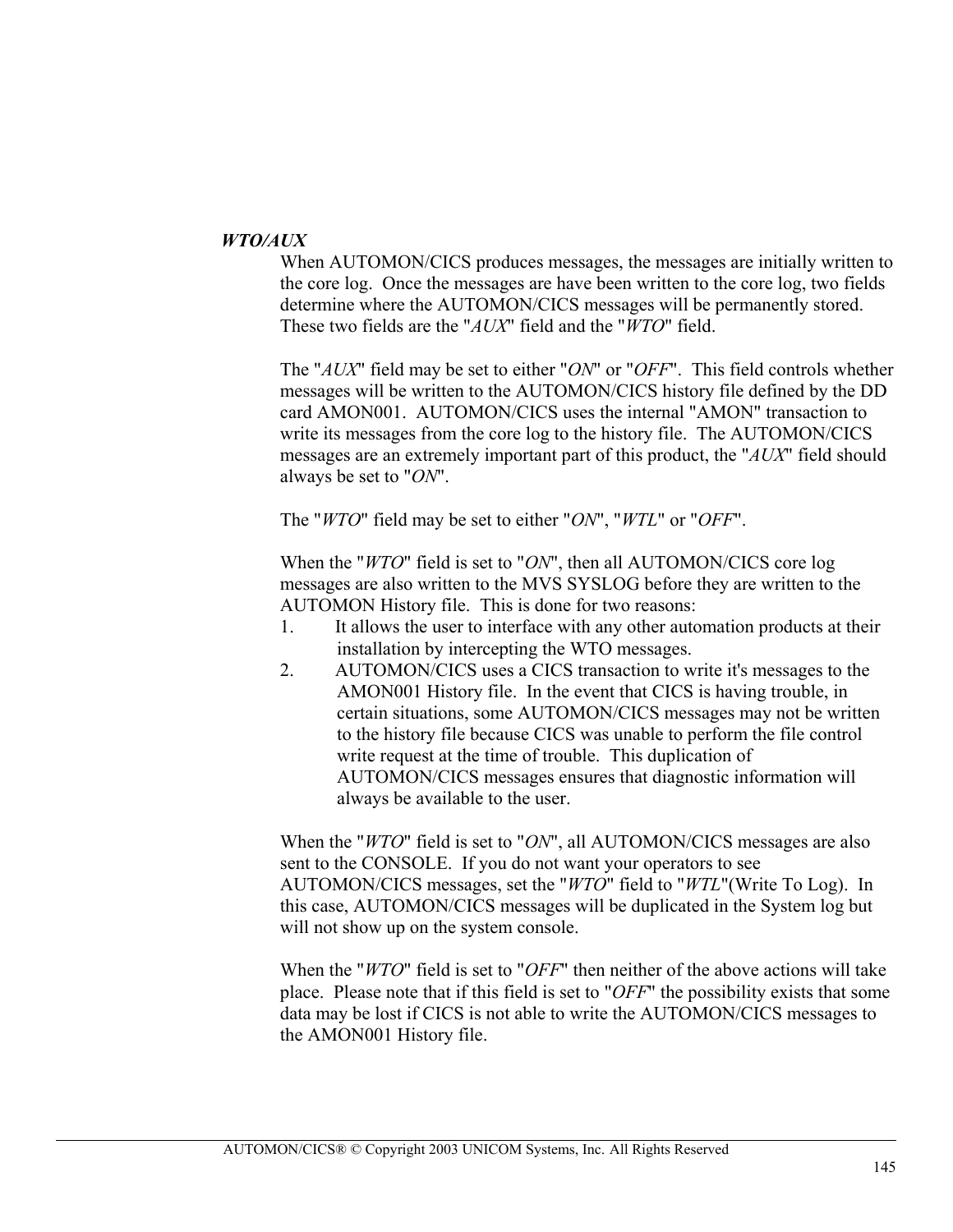## *THT*

The "*THT*" field is used to specify what table suffix will be used by AUTOMON/CICS when it build control blocks for 4 of the AUTOMON/CICS tables. These 4 tables include the AUTOMON/CICS Threshold table(THT), AUTOMON/CICS Exception table(EXC), AUTOMON/CICS Degradation table(DEG) and the AUTOMON/CICS System Recovery Table(SRT). Once a table suffix value is specified in this field, all of the four above tables will be using the same suffix. Users need to verify the existence of these tables. For example, when the user creates a new THT table with the suffix of 'AA' and assigns this suffix in this field, the user should also create the other three tables, EXC, DEG, & SRT, with the same suffix of 'AA'. For further details on creating new tables please refer to section 4.2.8.

## *XLT1/XLP1/XLT1/XLP2*

AUTOMON/CICS allows you to specify transactions and or programs in special exclusion list tables(XLT). There are two main reasons that the user may wish to define a transaction in one of the AUTOMON/CICS Exclusion List Tables.

- 1. You may wish to exclude a transaction or program from one of AUTOMON/CICS purge actions.
- 2. You may wish to define spacial warning and action thresholds for a transaction or program which are different from the global notification and action thresholds set in the AUTOMON/CICS Threshold table (THT).

The AIT table has 4 fields which allow the user to specify table suffixes for exceptions to the global action thresholds in the THT table. These 4 fields are "*XLT1*", "*XLP1*", "*XLT2*" and "*XLP2*".

"XLT1" - Determines which XLT table suffix will be used to define action thresholds for AUTOMON/CICS's looping mechanism on a transaction ID basis. "XLP1" - Determines which XLT table suffix will be used to define action thresholds for AUTOMON/CICS's looping mechanism on a program name basis. "XLT2" - Determines which XLT table suffix will be used to define action thresholds for AUTOMON/CICS's storage high water mark mechanism on a transaction ID basis.

"XLP2" - Determines which XLT table suffix will be used to define action thresholds for AUTOMON/CICS's storage high water mark mechanism on a program name basis.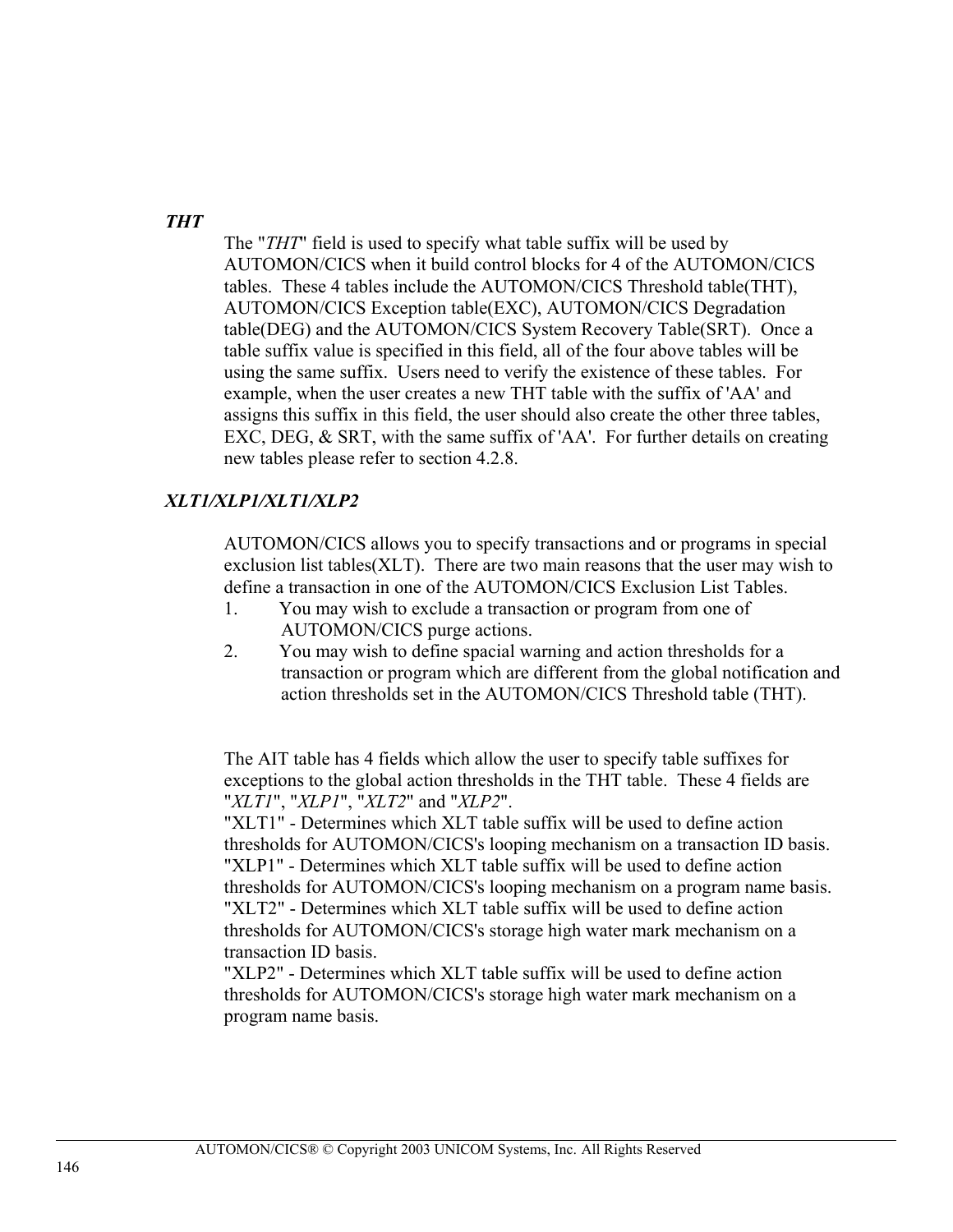# **4.2.3. AUTOMON/CICS XLT Table(=E.4)**

The AUTOMON/CICS XLT table allows the user to define sets of transactions or programs to be exempted from the AUTOMON/CICS global action mechanisms. In addition, this table allows users to assign warning and action thresholds to transactions and programs which will override the global notification and action thresholds defined in the AUTOMON/CICS THT table. These entries are associated with an XLT table suffix. The AIT table entry determines which XLT table suffix is used to make the exceptions to AUTOMON/CICS's global warning and action mechanisms.

| ***EXCLUDE LIST TABLE***<br>$ENTER$ COMMAND $\Rightarrow$<br>APPLID=CICS410, CICS=410, DATE=1997/09/24, TIME=11:46:32, TERM=0059, NAME=UNICOM<br>XLT TRAN/PGM MASTER_WARNING_ACTION _WARNING _ACTION_<br>P1 CSHAMPC<br><b>ON</b><br>0N<br><b>ON</b><br>0<br>P2 CSHAMPC<br>0N<br><b>ON</b><br>ΟN<br>T1 CDB*<br>ON<br><b>ON</b><br>OΝ<br>T1 CSKC<br>0N<br><b>ON</b><br><b>ON</b> | UNIMON/CICS V420 |
|--------------------------------------------------------------------------------------------------------------------------------------------------------------------------------------------------------------------------------------------------------------------------------------------------------------------------------------------------------------------------------|------------------|
|                                                                                                                                                                                                                                                                                                                                                                                |                  |
|                                                                                                                                                                                                                                                                                                                                                                                |                  |
|                                                                                                                                                                                                                                                                                                                                                                                |                  |
|                                                                                                                                                                                                                                                                                                                                                                                |                  |
|                                                                                                                                                                                                                                                                                                                                                                                |                  |
|                                                                                                                                                                                                                                                                                                                                                                                |                  |
| T1 CSNE<br><b>ON</b><br>0N<br><b>ON</b>                                                                                                                                                                                                                                                                                                                                        |                  |
| T1 CSTP<br><b>ON</b><br><b>ON</b><br><b>ON</b>                                                                                                                                                                                                                                                                                                                                 |                  |
| T1 DSNC<br>0<br><b>ON</b><br>OΝ<br><b>ON</b>                                                                                                                                                                                                                                                                                                                                   |                  |
| T1 I\$\$0<br><b>ON</b><br><b>ON</b><br>ΟN                                                                                                                                                                                                                                                                                                                                      |                  |
| T1 IESO<br>0N<br><b>ON</b><br><b>ON</b>                                                                                                                                                                                                                                                                                                                                        |                  |
| T1 IESX<br>ΟN<br>OΝ<br><b>ON</b>                                                                                                                                                                                                                                                                                                                                               |                  |
| T1 JNL2<br>ΟN<br>OΝ<br><b>ON</b>                                                                                                                                                                                                                                                                                                                                               |                  |
| 0<br>T1 MCI1                                                                                                                                                                                                                                                                                                                                                                   |                  |
| ΟN<br>OΝ<br>ON                                                                                                                                                                                                                                                                                                                                                                 |                  |
| 10<br>T1 MCI2<br>0N<br><b>ON</b><br><b>ON</b>                                                                                                                                                                                                                                                                                                                                  |                  |
| 200<br>0<br>T1 MCT3<br>0N<br><b>ON</b><br><b>ON</b>                                                                                                                                                                                                                                                                                                                            |                  |
| T1 MCX*<br>0<br>ΟN<br>OΝ<br><b>ON</b>                                                                                                                                                                                                                                                                                                                                          |                  |
| 0<br>T1 TM*<br>ΟN<br>0N<br>0<br><b>ON</b>                                                                                                                                                                                                                                                                                                                                      |                  |
| T1 USAM<br>0<br>0<br><b>ON</b><br>ΟN<br>OΝ                                                                                                                                                                                                                                                                                                                                     |                  |
| 10<br>0<br>T1 U*<br>ΟN<br>OΝ<br>ΟN                                                                                                                                                                                                                                                                                                                                             |                  |
| 0<br>$\Omega$<br>T <sub>2</sub> AMON<br>ΟN<br>OΝ<br>ΟN                                                                                                                                                                                                                                                                                                                         |                  |
| PF2=PRT PF3=RET PF4=MENU PF5=FIND PF6=CHANGE PF7=UP PF8=DN PF9=REFRESH<br>PF1=N/A                                                                                                                                                                                                                                                                                              |                  |
|                                                                                                                                                                                                                                                                                                                                                                                |                  |

**Figure 4-4. Exclude List Table**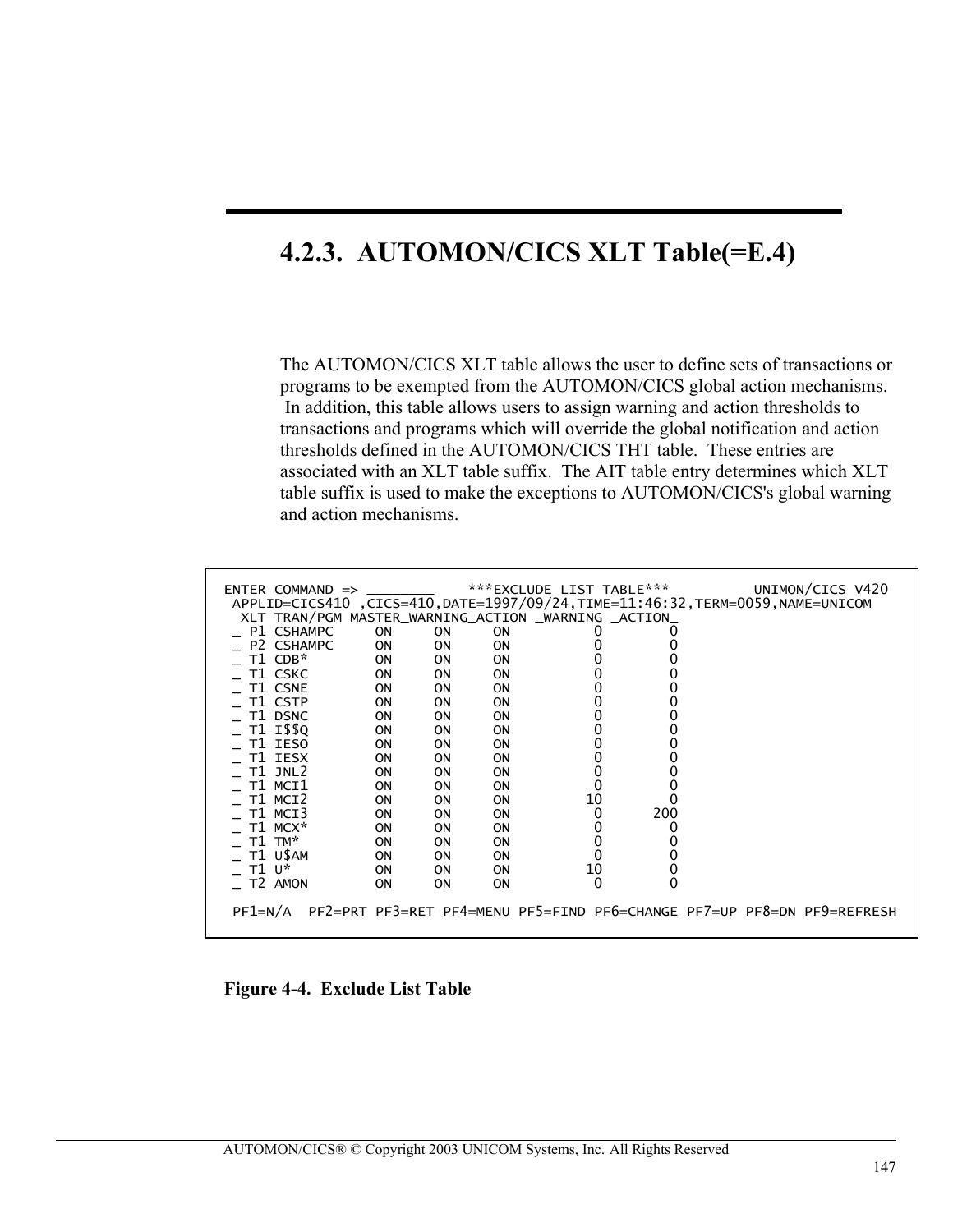There are a set of rules which apply to the XLT table flags and thresholds. These rules are summarized below.

- 1) If the master flag is *'OFF'* in an XLT entry, then no XLT processing will be performed for the transaction or program in the XLT entry.
- 2) If an XLT warning threshold is less than the global AUTOMON/CICS THT notification threshold, the global notification threshold will be used.
- 3) If an XLT action threshold is less than the global AUTOMON/CICS THT notification threshold, the global notification threshold will be used.
- 4) If the XLT warning flag is *'ON'* and the XLT warning threshold is *'0'* then no warning message will be issued by AUTOMON/CICS.
- 5) If the XLT action flag is *'ON'* and the XLT action threshold is *'0'* then AUTOMON/CICS will issue a \*BYPASS\* message when the global action threshold is reached.
- 6) If the XLT action flag is *'ON'* and the XLT action threshold is *'0'* then SOS action for the specified transaction or program will be ignored.(XLT2 and XLP2 only)
- 7) If the XLT action flag is *'ON'* and the XLT action threshold is non-zero then SOS action for the specified transaction or program will be taken.(XLT2 and XLP2 only)
- 8) If the PPT/PLCB pointer to the program is zero, then the program XLT process will be ignored.

AUTOMON/CICS is shipped with 4 pre-coded XLT tables. These XLT tables are table suffixes P1, T1, P2 and T2. The XLT table suffixes used by AUTOMON/CICS are defined in the AIT table.

To illustrate how the XLT works, the T1 XLT table will be used as an example. The default AIT suffix of "TE" has the XLT table suffix of T1 for its "*XLT1*" field. This indicates that the entries in the T1 XLT table will be transactions excluded from AUTOMON/CICS's global looping threshold defined in the THT table.

AIT RETRY WTO-IGNOR-MAX AUX LOG THT XLT1 XLP1 XLT2 XLP2 SV AMXT SCS LACCDATE<br>TE 20 ON 100 10000 ON 400 TE T1 P1 T2 P2 A 4 ON ON 1995/12/12 \_ TE 20 ON 100 10000 ON 400 TE T1 P1 T2 P2 A 4 ON ON 1995/12/12

### **Figure 4-5. XLT Table Suffix**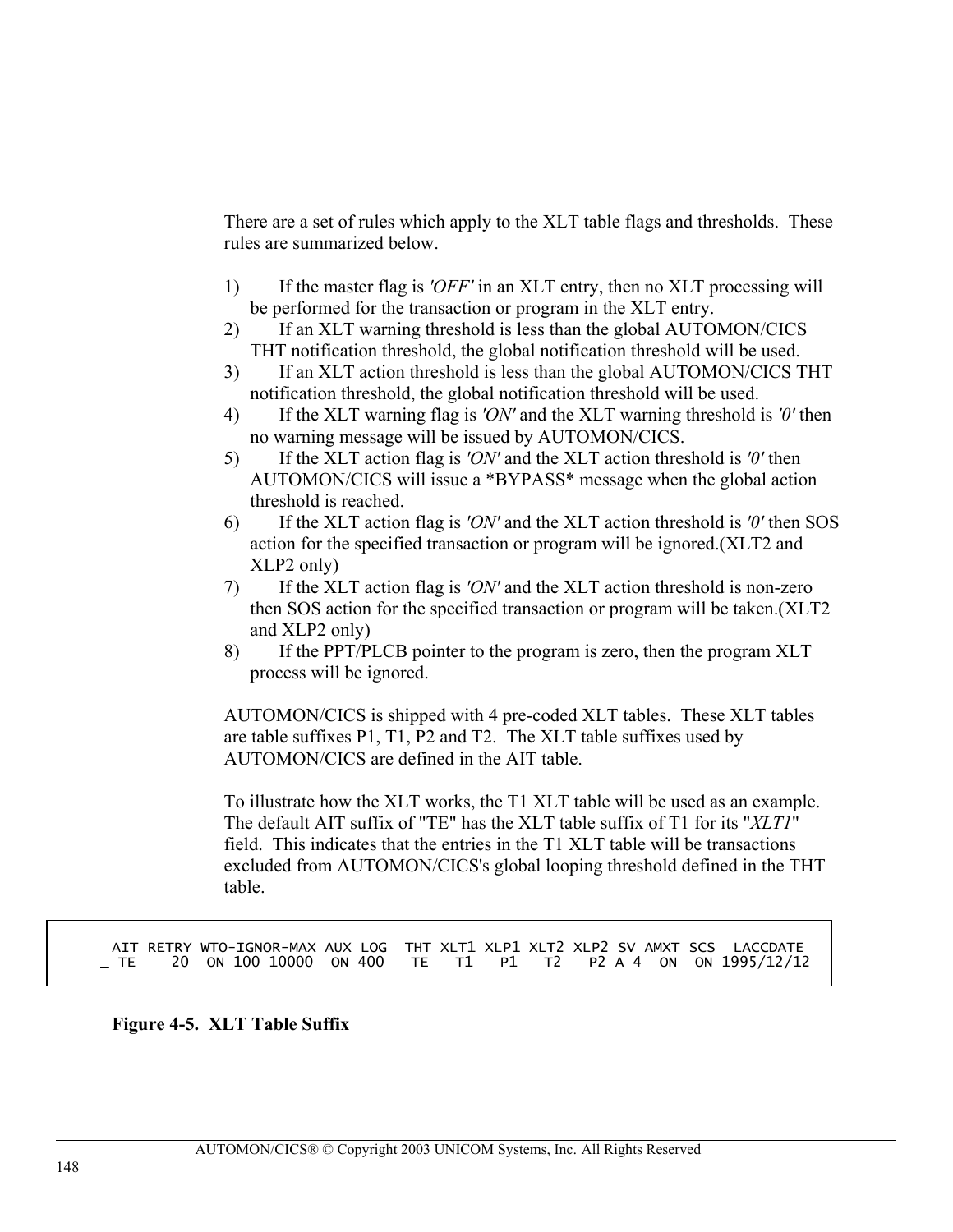The T1 XLT entry for the DSNC transaction has been defined with both warning and action thresholds of 0. If you define a transaction/program with a threshold value of zero in any of the XLT tables, the transaction or program will be exempted from the AUTOMON/CICS warning or action associated with the table. In this case if the DSNC transaction went into a loop:

- 1) No warning message would be issued when the global notification threshold was exceeded int the AUTOMON/CICS THT table.
- 2) The DSNC transaction is excluded from the looping action mechanism of AUTOMON/CICS when the global action threshold is exceeded in the AUTOMON/CICS THT table.
- 3) A LOOP \*BYPASS\* message will be issued by AUTOMON/CICS when the DSNC reaches the global action threshold to indicate that the transaction would have been purged by AUTOMON/CICS had it not been defined in the XLT1 table. To avoid the \*BYPASS\* message completely change the XLT threshold to a very large number. Valid XLT threshold values are between 0 and 99999998.

```
XLT TRAN/PGM MASTER_WARNING_ACTION _WARNING _ACTION_<br>T1 DSNC ON ON ON ON 0
- T1 DSNC
```
## **Figure 4-6. T1 XLT Entry**

The user may insert a wildcard character of "\*" at the end of the "*TRAN/PGM*" field to exclude a group of transactions/programs from the action mechanisms of AUTOMON/CICS. The following example illustrates how a wildcard of "\*" may be used to exclude all transactions which start with the character string of "CS"(and are at least 3 characters long) may be excluded from the looping action mechanism of AUTOMON/CICS.

| XLT TRAN/PGM MASTER_WARNING_ACTION _WARNING _ACTION_ |          |  |                                            |
|------------------------------------------------------|----------|--|--------------------------------------------|
| T1 CS*                                               | ON ON ON |  | $\begin{array}{ccc} & & & 0 & \end{array}$ |

**Figure 4-7. TRAN/PGM Wildcard**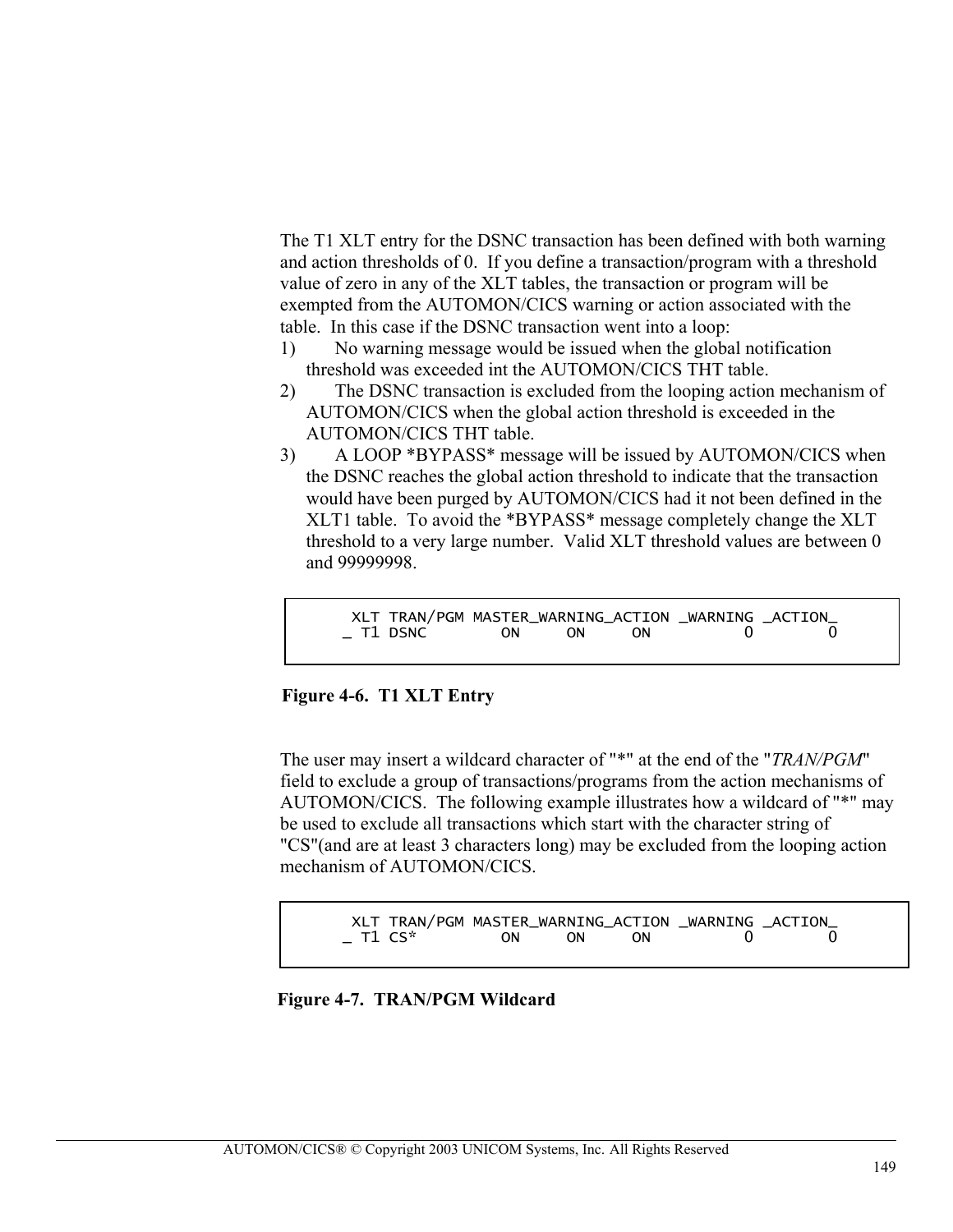The user may assign a warning and/or action threshold which is different than the global action threshold defined in the AUTOMON/CICS Threshold (THT) table. The following T1 XLT definition will set the warning and action thresholds for the SAMP transaction to 500 and 600 seconds. The global notification and action thresholds set in the THT table are 20 and 180 seconds in the TE THT table. If the SAMP transaction was not defined in the T1 XLT table, AUTOMON/CICS would issue warning messages for the SAMP transaction beginning at the time the transaction either held exclusive control of the task dispatcher for 20 second or accumulated 20 seconds of CPU time. These warning messages would be issued periodically until the global loop action threshold was reached. At this point AUTOMON/CICS would purge the SAMP transaction with a UAMA or UAMB abend code. With the SAMP entry in the T1 XLT (shown below), the XLT warning threshold of 500 seconds will override the 20 second threshold in the AUTOMON/CICS THT and the XLT action threshold of 600 second, will override the global action threshold of 180 cpu seconds in the THT. Therefore, with this entry defined in the T1 XLT table, AUTOMON/CICS will not take any action to purge the transaction until the transaction has run for more than 600 cpu seconds and no warning messages will be issued by AUTOMON/CICS until the transaction has run for more than 500 seconds.

 XLT TRAN/PGM MASTER\_WARNING\_ACTION \_WARNING \_ACTION\_ T1 SAMP ON ON ON

**Figure 4-8. Entry in T1 XLT** 

#### **Note:**

An entry may also be defined in one of the XLT tables which has a threshold lower than the action threshold defined in the AUTOMON/CICS THT table. However, if the threshold is defined lower than the global warning threshold, then AUTOMON/CICS will not take any action until the transaction/program reaches the global warning threshold.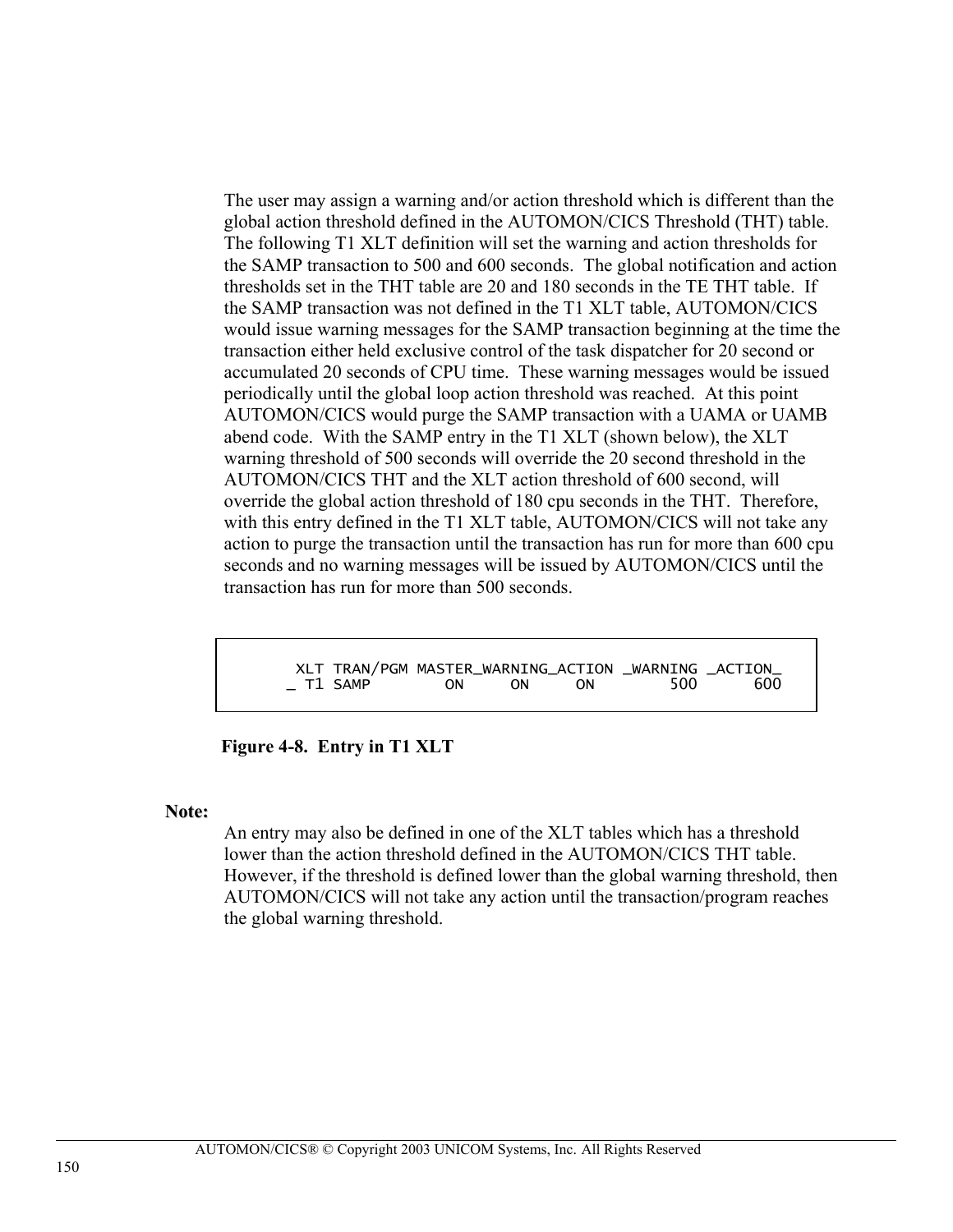# **4.2.4. AUTOMON/CICS THT Table(=E.5)**

The AUTOMON/CICS XLT table is a very important table when customizing AUTOMON/CICS to your environment. This table allows users to control the frequency with which AUTOMON/CICS will check the system as well as the global warning and action thresholds for various AUTOMON/CICS mechanisms. This panel also allows users to selectively turn on or off many of the features of AUTOMON/CICS.

| THT.                                                                                | $ENTER$ $\text{COMMAND}$ $\Rightarrow$ $\_\_\_\_\_\_\_\_\_\_\_\_\_\_\_\_$ |                                                          |                |                                     |                                                | ***THRESHOLD TABLE*** UNIMON/CICS V420<br>APPLID=CICS410 ,CICS=410,DATE=1995/12/12,TIME=08:30:05,TERM=R001,NAME=UNICOM |                                                          |                            |
|-------------------------------------------------------------------------------------|---------------------------------------------------------------------------|----------------------------------------------------------|----------------|-------------------------------------|------------------------------------------------|------------------------------------------------------------------------------------------------------------------------|----------------------------------------------------------|----------------------------|
| <b>TE</b>                                                                           | <b>ITEM</b>                                                               | FLAGS   CYCLE                                            |                |                                     | NOTIFY ACTION                                  | <b>ITEM</b>                                                                                                            |                                                          | $ FLG $ CYCLE              |
|                                                                                     | LOOP<br>STOR HWM<br>MXT<br>TS HWM<br><b>SOS</b><br>PER DATA               | 000<br>000<br>F O O<br>$\Omega$<br>$\Omega$<br>0 O       | 30<br>30<br>60 | 20<br>32<br>98 %<br>32000           | 180<br>300000 750000<br>490<br>60 <sub>1</sub> | VSAM STRING WAIT<br>VTAM TERMNI WATT<br>JOURNAL SWITCH<br>EXCEPTIONAL<br>DEGRADATIONAL                                 | $\Omega$<br>$\Omega$<br>$\Omega$<br>$\Omega$<br>$\Omega$ | 60<br>60<br>60<br>60<br>60 |
| WN                                                                                  | <b>ITEM</b>                                                               |                                                          | FLAGS CYCLE    | NOTIFY                              | ACTION                                         | ITEM                                                                                                                   |                                                          | FLG CYCLE                  |
|                                                                                     | LOOP<br>STOR HWM<br>MXT<br>TS HWM<br>SOS.<br>PER DATA                     | 0 O F<br>0 0 F<br>F O O<br>$\Omega$<br>$\Omega$<br>$O$ F | 30<br>30<br>60 | 20<br>300000<br>32<br>98 %<br>32000 | 180<br>750000<br>490<br>-60                    | VSAM STRING WAIT<br>VTAM TERMNL WAIT<br>JOURNAL SWITCH<br>EXCEPTIONAL<br>DEGRADATIONAL                                 | O.<br>$\Omega$<br>$\Omega$<br>$\Omega$<br>$\Omega$       | 60<br>60<br>60<br>60<br>60 |
| PF2=PRT PF3=RET PF4=MENU PF5=FIND PF6=CHANGE PF7=UP PF8=DN PF9=REFRESH<br>$PF1=N/A$ |                                                                           |                                                          |                |                                     |                                                |                                                                                                                        |                                                          |                            |

**Figure 4-9. Threshold Table** 

### *FLAGS*

The first important item to notice in this panel is the "*FLAGS*" field. There are 3 user definable flags in this field which from left to right are named the Master flag, Notify flag and Action flag.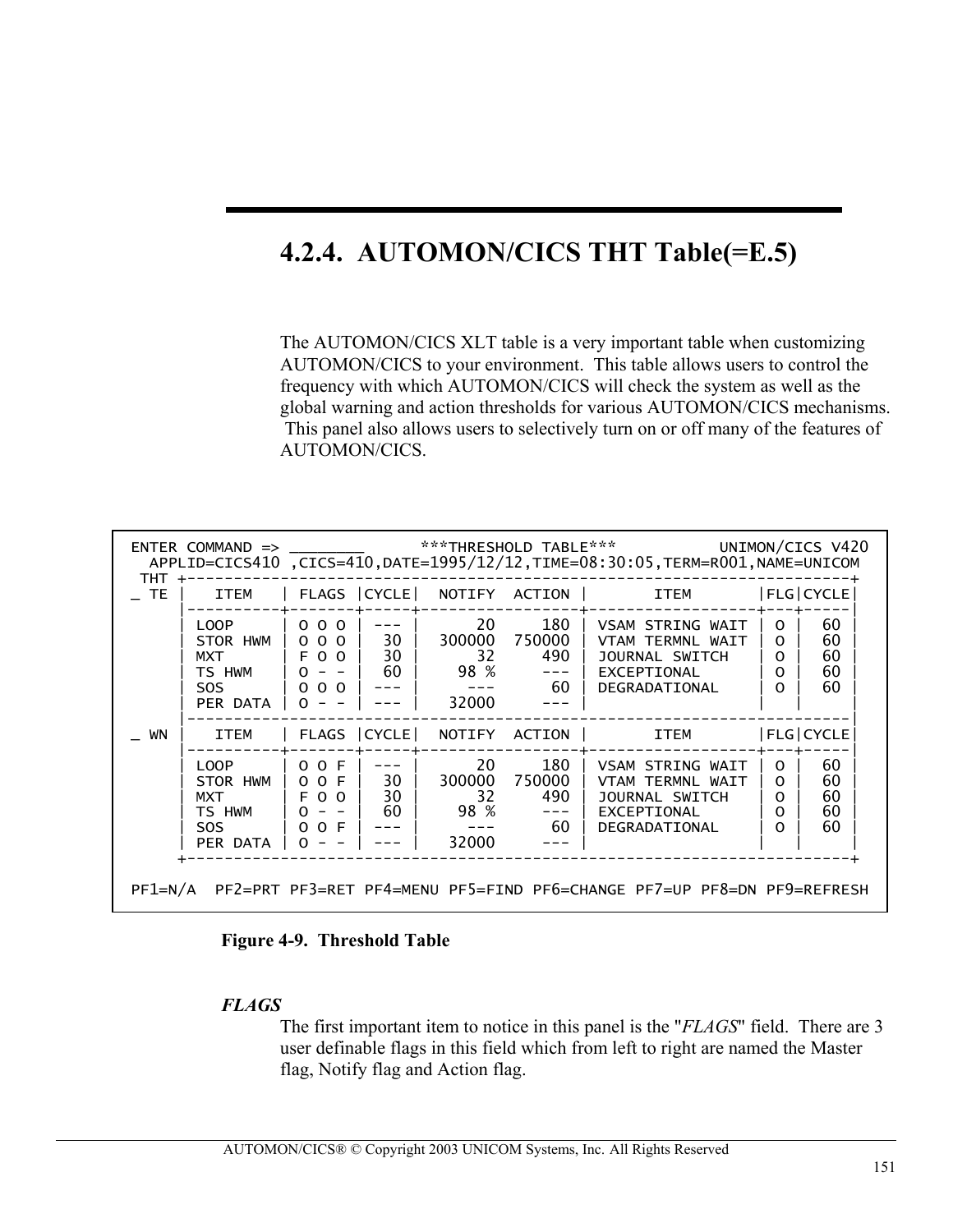The Master flag has two possible values, O for ON and F for OFF. This flag is used to turn a particular AUTOMON/CICS function ON or OFF. When the Master flag is set to OFF, it overides the settings in the Notify and Action flags.

The Notify flag has two possible values, O for ON and F for OFF. If the Notify and the Master flags are both ON, AUTOMON will produce a warning message whenever the notification threshold has been exceeded. In the example below, if a transaction is running for longer than 20 cpu seconds, AUTOMON/CICS will produce a warning message. During the IVP, a looping condition in the UMON transaction was created. The CSH6200W message was written to the AMON001 History file when the UMON transaction's cpu usage exceeded the global warning threshold defined in the "*NOTIFY*" field of the LOOP feature.

| $\_$ TE |                                                           |  | ITEM   FLAGS   CYCLE   NOTIFY ACTION |  | ITEM                            | FLG CYCLE   |  |
|---------|-----------------------------------------------------------|--|--------------------------------------|--|---------------------------------|-------------|--|
|         | LOOP                                                      |  | $ 000 $ --- $ 20$                    |  | 180   VSAM STRING WAIT   0   60 |             |  |
|         | CSH6200W-LOOP/WAIT DETECTION. TRAN=UMON, PGM=CSHPCF0, ID= |  |                                      |  |                                 | 27.TRM=RR01 |  |

### **Figure 4-10. Notify Flag**

The Action flag has two possible values, O for ON and F for OFF. If the Action and the Master flags are both ON, AUTOMON will purge a transaction if it exceeds the global action threshold defined in the "ACTION" field. In the example below, if a transaction is running for longer than 180 cpu seconds, AUTOMON/CICS will purge the looping transaction. An action message will be written to the AMON001 History file indicating the transaction purged by AUTOMON/CICS as well as the reason that the transaction was purges. In the IVP you created a looping condition in the UMON transaction. The CSH6201A message was written to the AMON001 History file when the UMON transaction exceeded the global action threshold defined in the "*ACTION*" field of the LOOP record.

| ITEM                                                |  | FLAGS   CYCLE   NOTIFY ACTION |  | <b>ITEM</b>                     |                         | FLG CYCLE |  |
|-----------------------------------------------------|--|-------------------------------|--|---------------------------------|-------------------------|-----------|--|
| LOOP                                                |  | $ 000 $ --- $ 20$             |  | 180   VSAM STRING WAIT   0   60 |                         |           |  |
| CSH6201A-*ACTION* LOOP. TRAN=UMON, PGM=CSHPCF0, ID= |  |                               |  |                                 | 27, TRM=RR01, ABCD=UAMB |           |  |

### **Figure 4-11. Action Flag**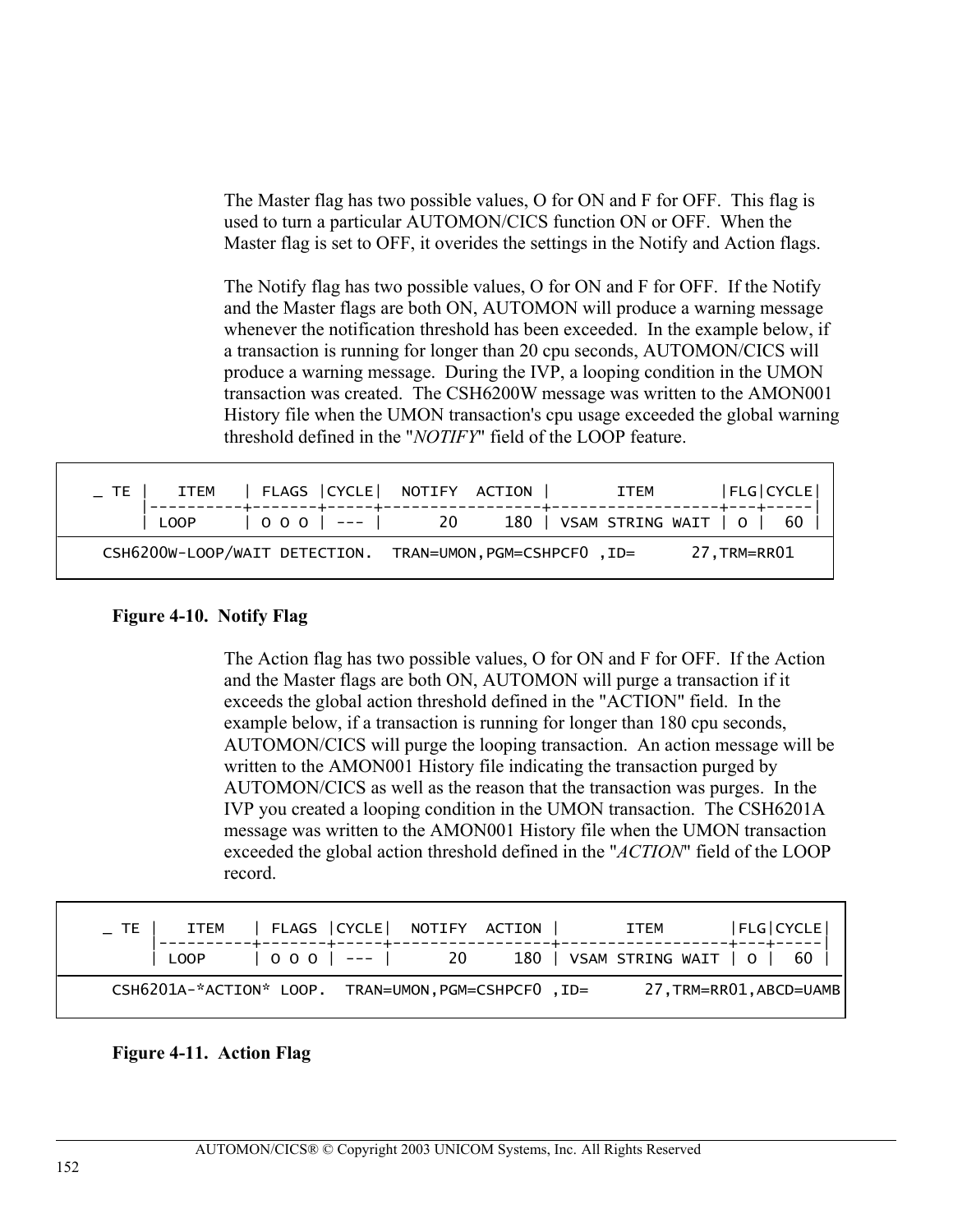## *CYCLE*

The "*CYCLE*" field allows users to set the frequency with which AUTOMON/CICS will perform its functions. Some AUTOMON/CICS functions have their own default values and are not user definable. Your cursor will skip the "*CYCLE*" field if attempt to tab to and modify the cycle field for this type of item. However, the majority of items in this table allow the user to set the "CYCLE" to a different value. All values listed in the "*CYCLE*" field are in seconds.

#### *NOTIFY*

The "*NOTIFY*" field is used to specify the global warning threshold for AUTOMON/CICS functions. When this threshold has been exceeded and the flag setting for notification is ON, a message will be written to the AUTOMON/CICS History File.

The values set for the global notify threshold for LOOP and STOR HWM impacts how AUTOMON/CICS handles user defined XLT settings. AUTOMON/CICS will not take any actions to purge a transaction until, at least, the global warning threshold set in the "NOTIFY" field for these two items has been reached.

Assume that a transaction SAMP has been defined in the XLT1 table suffix with a value of 10 cpu seconds. Also assume that the global warning threshold is set to 20 cpu seconds for AUTOMON/CICS's looping mechanism. Even though the SAMP transaction exceeds 10 cpu seconds, AUTOMON/CICS will not purge the transaction until the transaction accumulates 20 seconds of cpu time. In order to kill the transaction at 10 cpu seconds the value set in the "NOTIFY" field for the LOOP item must be 10 or less.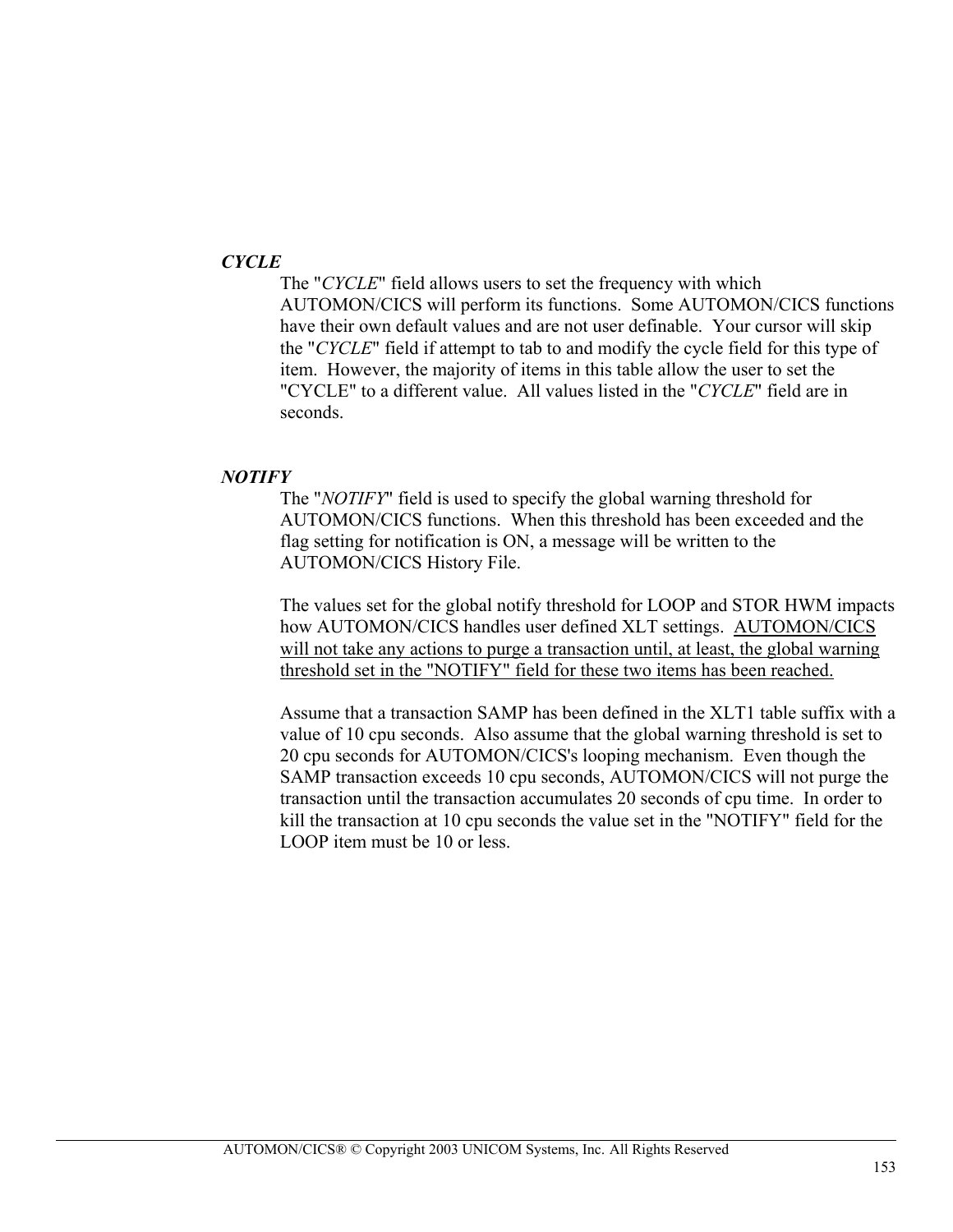### *Customizing Threshold Values Using "NOTIFY"*

To customize the threshold values to fit into an individual user's environment, users need to have good transaction profile information. User may easily produce a transaction profile for a CICS region by adjusting the "*NOTIFY*" thresholds while in warning mode. As an example, suppose a user wished to produce a storage usage profile of the transactions in a particular region. The user could start by setting the "*NOTIFY*" threshold of the STOR HWM (Storage High Water Mark) ITEM to 100000 bytes. If the user let AUTOMON/CICS run for a few days, they could then use the AUTOMON/CICS batch utility job to get a listing of all the transactions which consume more than 100000 bytes of storage.

The user could then set a new warning threshold of 200,000 bytes and repeat the process of collecting and reporting the data. This second list would only contain the names of transactions using more than 200000 bytes of storage. Therefore, any transactions that appear in the first report but not found on the report would normally be consuming between 100,000 and 200,000 bytes of storage.

Repeating this process a number of times would produce a good transaction profile for the region. Once the transaction profile has been produced, users can assign appropriate "*NOTIFY*" and "*ACTION*" threshold values for their individual CICS regions. This process could be used to customize any of the other AUTOMON/CICS features.

#### *ACTION*

The "*ACTION*" field is used to specify the global action threshold for AUTOMON/CICS functions. When this threshold value has been exceeded and the flag setting for action is ON, AUTOMON/CICS will take the action which corresponds to the listed item. The only exception to this rule applies to transaction/programs listed in one of the AUTOMON/CICS XLT tables.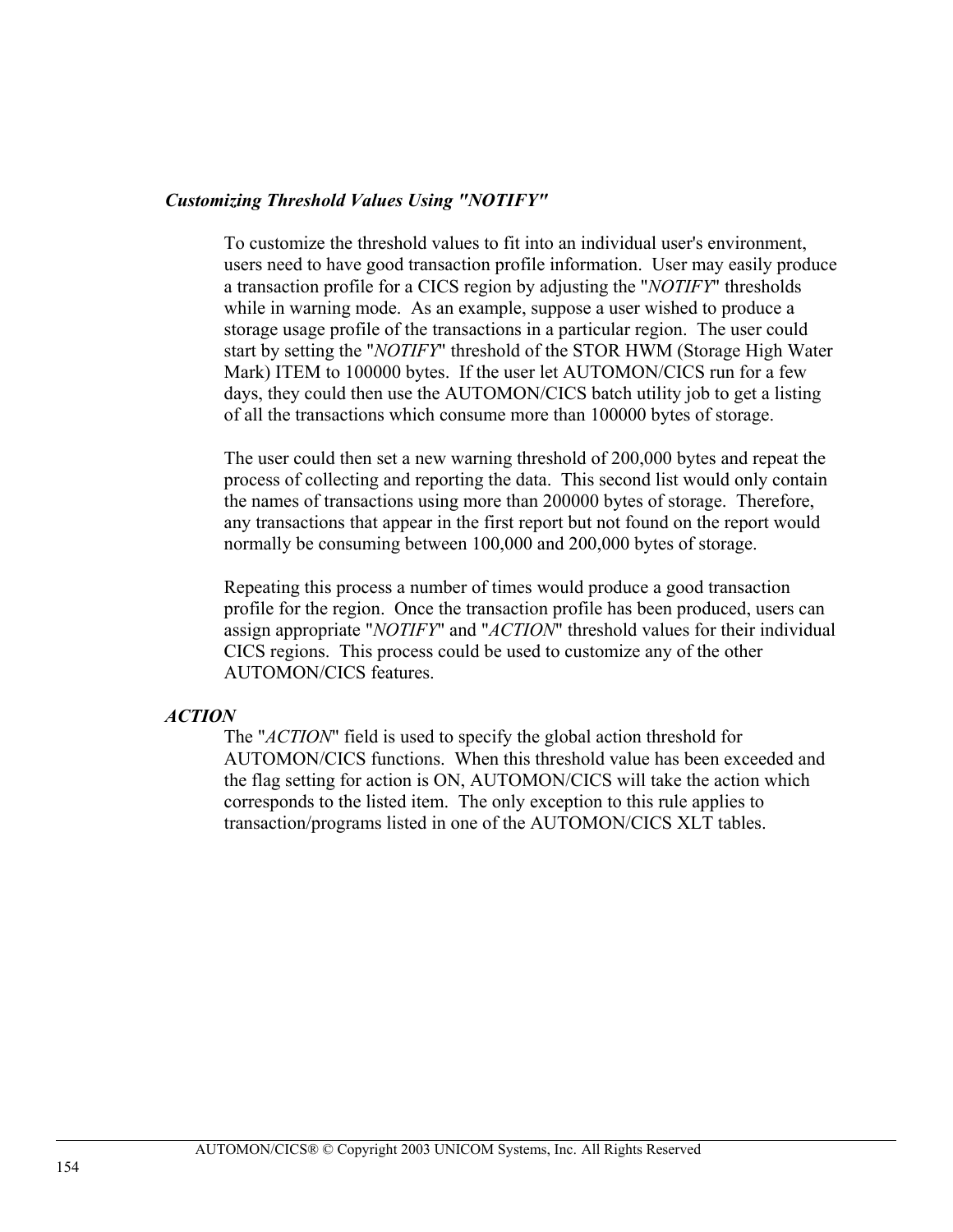### *ITEM*

This section will describe the AUTOMON/CICS functions which apply to each of the "ITEM" records listed in the AUTOMON/CICS THT table.

## **LOOP**

The **LOOP** related functions of AUTOMON/CICS apply to transactions or programs which hold control of CICS for longer than the global thresholds defined in the "*NOTIFY*" and "*ACTION*" fields. The value specified for these **LOOP** fields are in cpu seconds. If the user is running CICS with the monitoring facility(CMF) ON in class PERFORMANCE, AUTOMON/CICS will also check the accumulated cpu time of the transaction/program against the global threshold values. When the global **LOOP** notification threshold has been exceeded, AUTOMON/CICS will issue the warning message CSH6200W. When the global action threshold has been exceeded, AUTOMON/CICS will issue the action message CSH6201A. This message indicates that AUTOMON/CICS is purging the named transaction. AUTOMON/CICS will abend the transaction with either a UAMA, UAMB or UAMK abend code.

Any transactions/programs specified in the XLT tables will not be governed by the global action threshold. Transactions/programs specified in the XLT tables will either be bypassed if the XLT threshold is zero; or be purged when the threshold specified in the XLT table has been exceeded.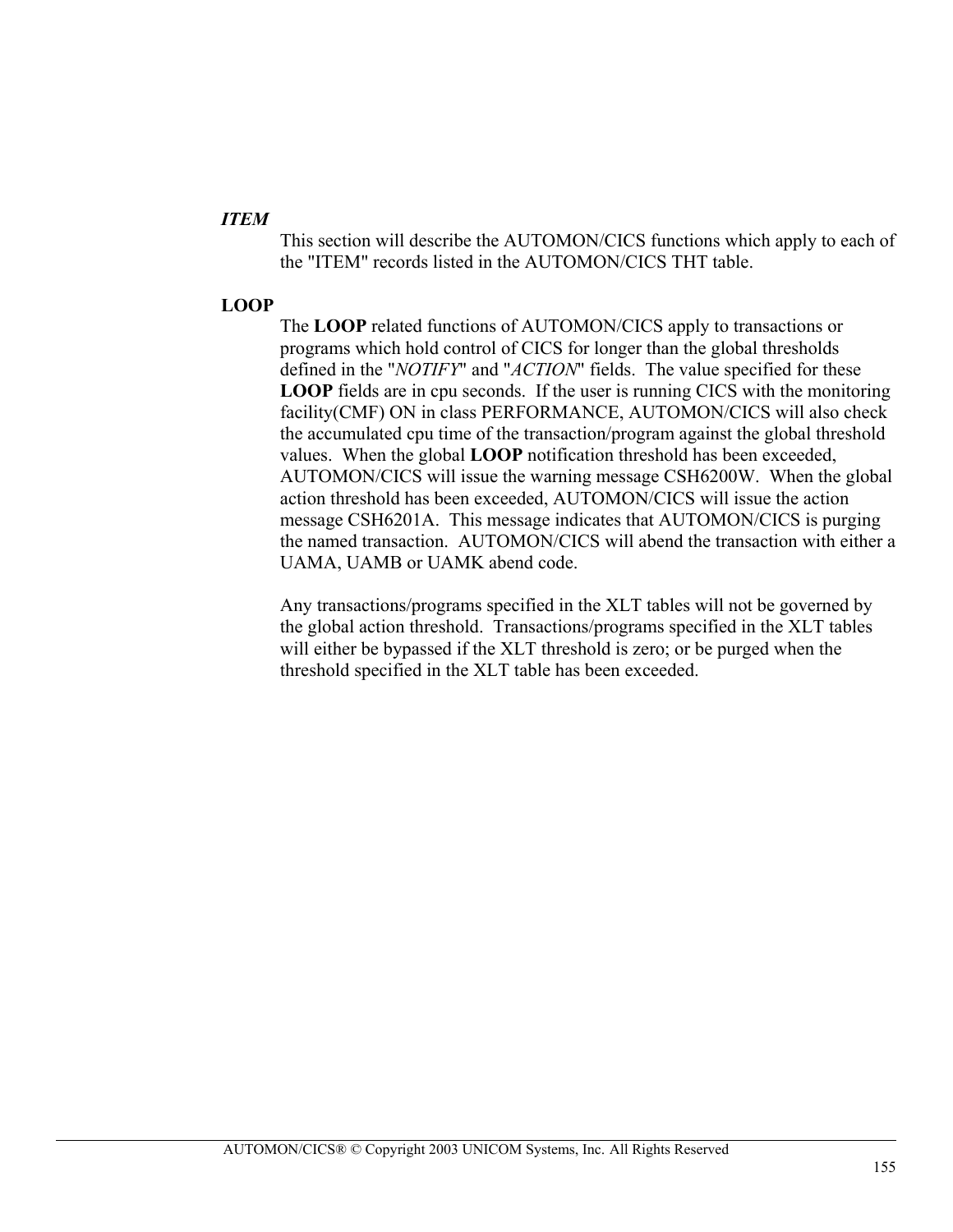### **STOR HWM**

The **STOR HWM** related functions of AUTOMON/CICS apply to transactions or programs whose storage usage exceeds the global thresholds defined in the "*NOTIFY*" and "*ACTION*" fields. The value specified for these **STOR HWM** fields are in bytes. When the global **STOR HWM** notification threshold has been exceeded, AUTOMON/CICS will issue the warning message CSH6300W. When the global action threshold has been exceeded, AUTOMON/CICS will issue the action message CSH6301A. This message indicates that AUTOMON/CICS is purging the named transaction. AUTOMON/CICS will abend the transaction with either a UAMC or UAMD abend code.

Any transactions/programs specified in the XLT tables will not be governed by the global action threshold. Transactions/programs specified in the XLT tables will either be bypassed if the XLT threshold is zero; or be purged when the threshold specified in the XLT table has been exceeded.

#### **MXT**

The **MXT** related functions of AUTOMON/CICS are designed to increase transaction throughput by balancing the transaction workload with available CICS resources. CICS requires the user to specify a MXT value in the CICS SIT table. The value specified in the SIT is the best possible value for the full range of workloads the CICS region is likely to experience. However, because the workload of CICS is not static, the MXT value chosen for the SIT may not be the best possible value at any given time. The AUTOMON/CICS MXT function is designed to set the MXT to a value which will optimize CICS transaction throughput and performance at any given time.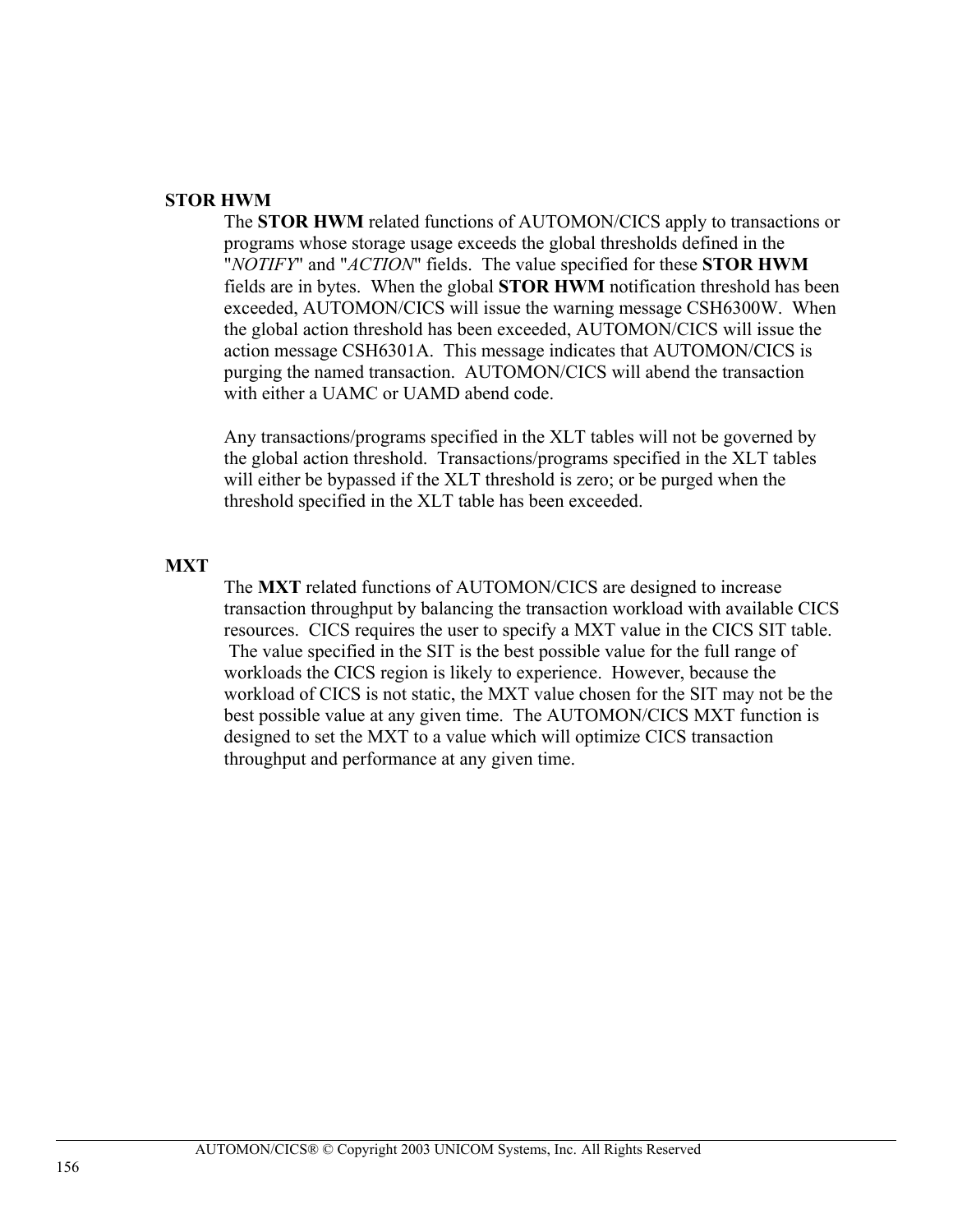In the case of a SOS condition, AUTOMON/CICS will lower the MXT value to limit incoming transactions to the system. This will allow CICS to better handle the stress condition it is experiencing. At other times, there may be unused DSA in the system which could handle additional transactions, but the MXT value may have already been reached. AUTOMON/CICS will dynamically adjust the MXT value, so no new transactions are allowed into the system. The AUTOMON/CICS MXT functions could be thought of as a CICS traffic cop which will direct CICS traffic to prevent a traffic jam.

The "*NOTIFY*" and "*ACTION*" fields for this item are actually the minimum and maximum values within which the MXT value is to be adjusted. As each user's environment is different, this range of MXT values will vary from one installation to another. When the AUTOMON/CICS tape is installed, the Master flag for this feature is initially turned OFF.

If the user elects to use this feature, it is recommended that the "*ACTION*" value be set initially 10% higher than MXT value specified in the SIT. The user should then monitor the region and adjust this value up or down based on the observed results.

#### **TS HWM**

The **TS HWM** feature of AUTOMON/CICS will issue the warning message CSH6403W whenever the percentage of AUX temporary storage usage exceeds the value specified in the "*NOTIFY*" field for this item. As with all AUTOMON/CICS messages, this message is produced with a time stamp which indicates when the TS storage usage reached this level. If the user is not sure of their current AUX TS usage the notify threshold may be lowered until this message is found in the AUTOMON/CICS history log.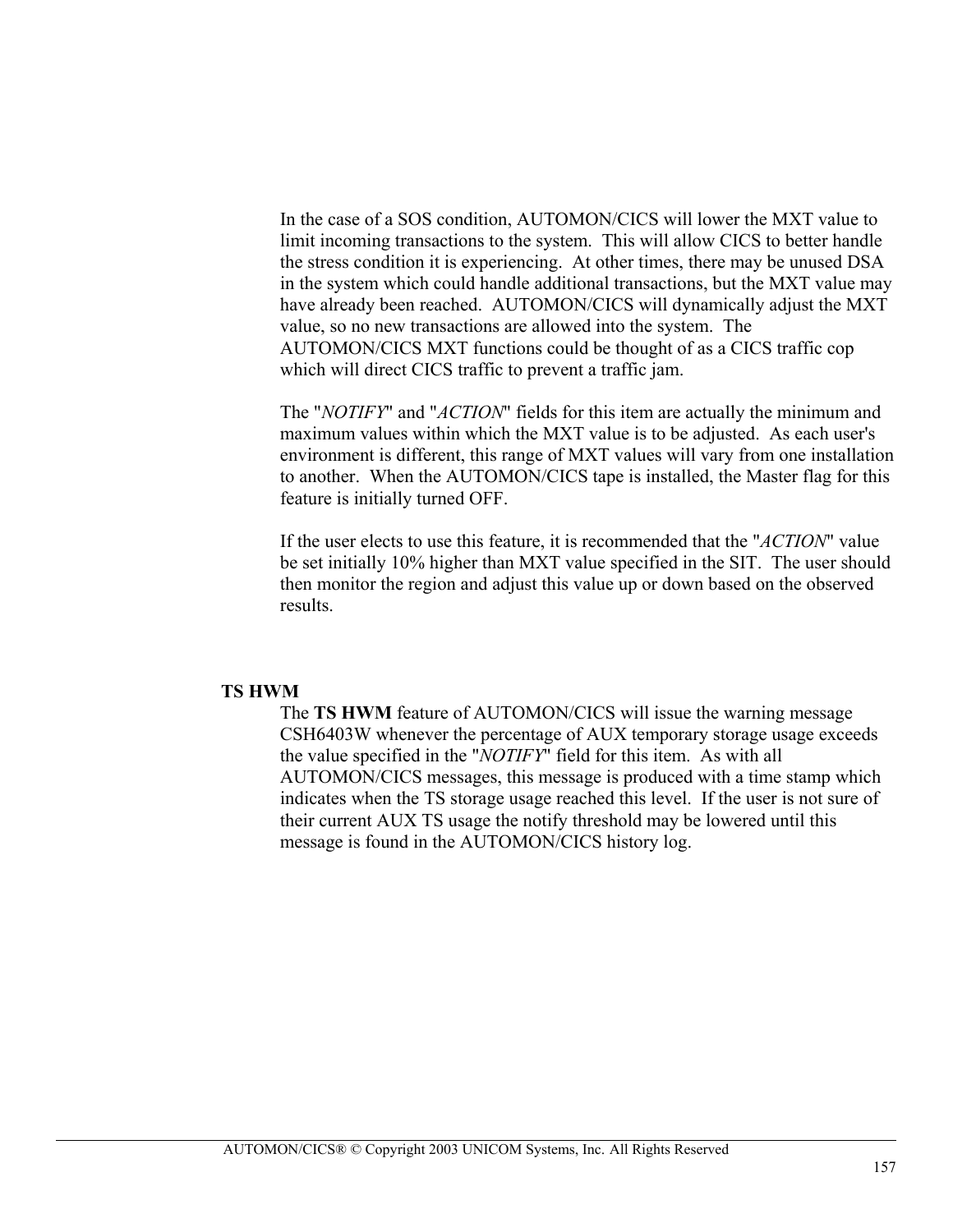### **SOS**

The **SOS** feature of AUTOMON/CICS is designed to recover from an SOS condition in the event that the CICS mechanism is unable to recover from the stress condition on its own. When CICS goes short on storage a bit is turned on in the CSA. When this bit is on and the user has activated the MXT feature of AUTOMON/CICS, the MXT value will be lowered to limit the number of transactions in the system. AUTOMON/CICS will then wait for the interval defined in the "*ACTION*" field for this item to expire before it takes any further actions. If the SOS bit in the CSA is still on after the "*ACTION*" interval expires, AUTOMON/CICS will assume that CICS is unable to recover from this stress condition. AUTOMON will then scan through the task chain and determine which transactions should be purged to relieve the stress condition.

If AUTOMON/CICS is able to relieve the stress condition, AUTOMON will increase the storage cushion size by 4K to allow CICS to better handle the next stress condition it encounters.

#### **PER DATA**

Every time the interval specified in the "*NOTIFY*" field expires, the number of units processing successfully completed per second will be reported by AUTOMON/CICS. The data such as recording unit time, current rate, average rate, high water mark, and high water mark time will be reported by transaction, file I/O, VTAM transmissions, and AUX temporary storage requests. The current level of MAIN temporary storage usage as well as the high water mark for MAIN TS usage is also displayed in every interval.

#### **VSAM STRING WAIT**

AUTOMON/CICS detects all VSAM string wait conditions occurring in the region at its detection cycle. If a VSAM string wait condition occurred, AUTOMON/CICS will issue a set of warning messages. These messages will indicate the tasks that are holding the strings and those tasks that are waiting for a string. These messages provide users with valuable information in solving their string wait problems.

The frequency that AUTOMON/CICS performs the VSAM string wait checking is controlled by the "*CYCLE*" field.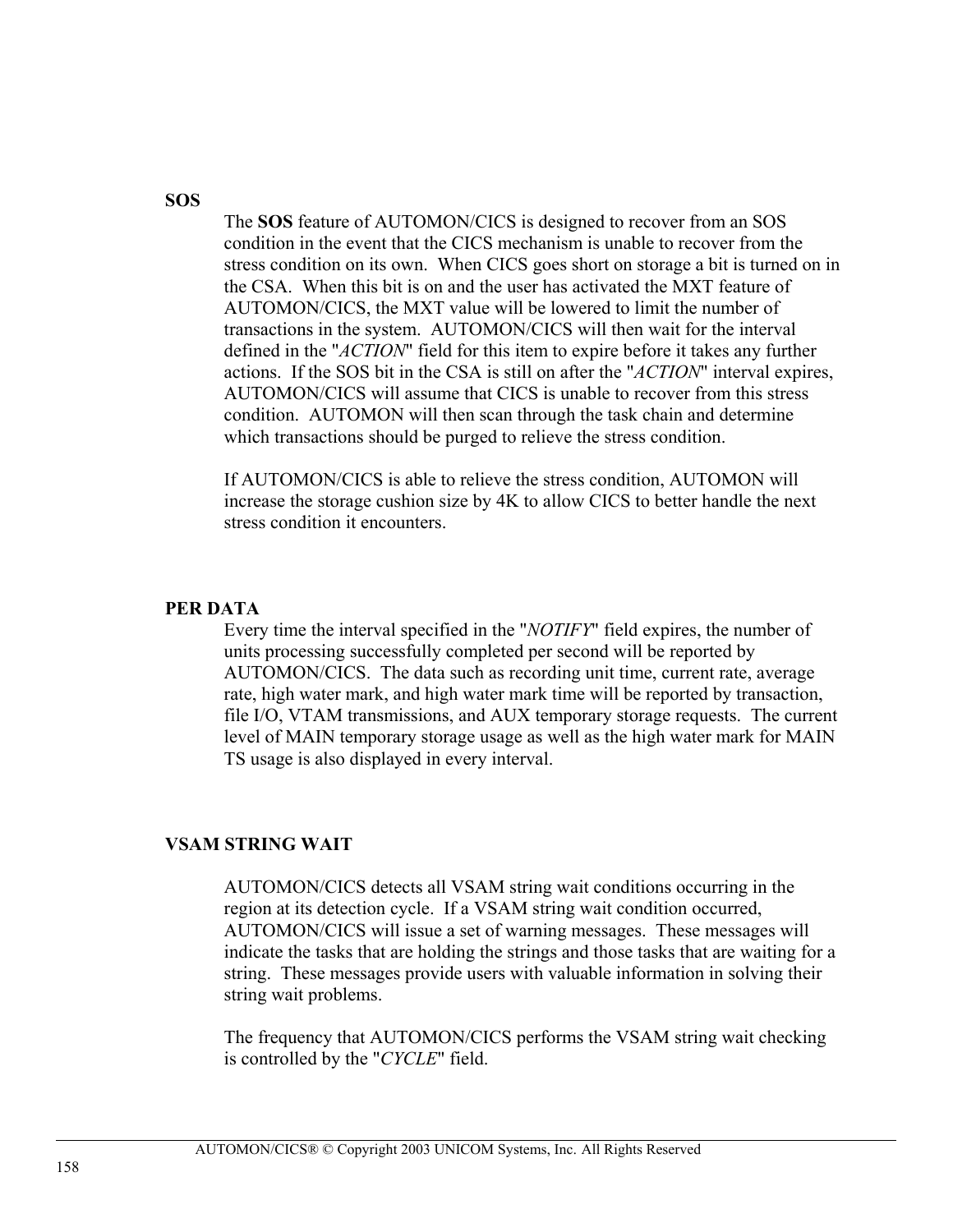## **VTAM TERMNL WAIT**

AUTOMON/CICS performs the VTAM terminal wait condition checking based on the time specified in the "*CYCLE*" field. If a MRO/ISC link was hanging for longer than the interval specified in the "*CYCLE*" field, AUTOMON/CICS will issue a VTAM terminal pending message with a type of ISC.

If a LU type 2 device was hanging for longer than the interval specified in the "*CYCLE*" field, AUTOMON/CICS will issue a VTAM terminal pending message with a type of TERM.

The frequency that AUTOMON/CICS performs the VTAM terminal wait checking is controlled by the "*CYCLE*" field.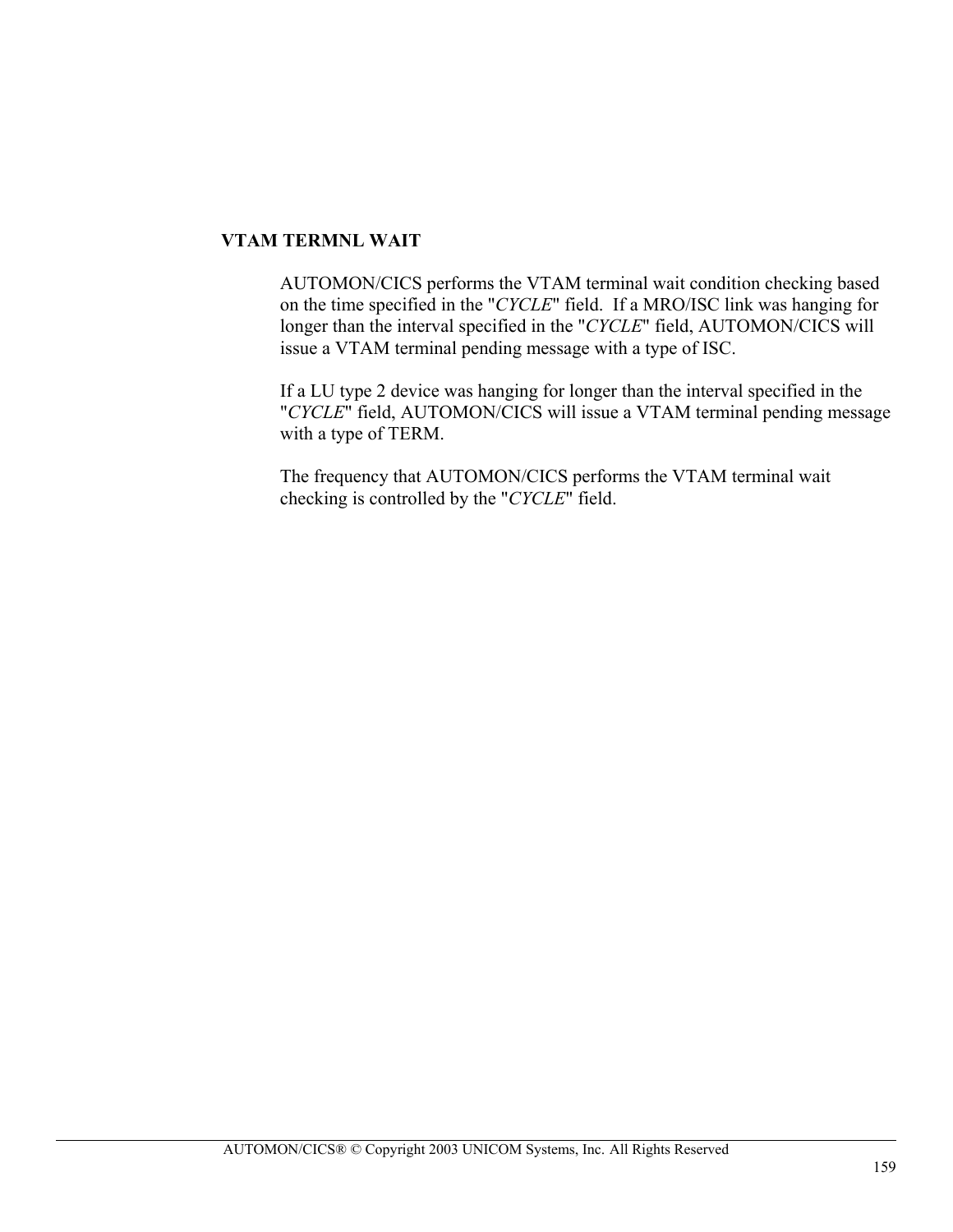# **4.2.5. AUTOMON/CICS EXC Table(=E.6)**

The AUTOMON/CICS EXC table is designed to produce warning messages which will show exceptional conditions on various resource usage in the system. These warning messages are identified by the characters "(EXC)" following the AUTOMON/CICS message ID. The default values shipped with the product are generally quite good for most CICS environments. It is normal to see these messages appear in the AUTOMON/CICS History log from time to time. However, if one of these warning messages appears in the History log frequently, this message should be investigated. Most of the items specified in the AUTOMON/CICS EXC table are explained in the CICS Performance Guide. Refer to this IBM manual for recommended actions for the user's CICS release.

| EXC     | ITEM                                                                                                      |                                                  | THREADS   ITEM                                                                                                                                  | THREADS                                 | ITEM                                                                                                | <b>THREADS</b>       |
|---------|-----------------------------------------------------------------------------------------------------------|--------------------------------------------------|-------------------------------------------------------------------------------------------------------------------------------------------------|-----------------------------------------|-----------------------------------------------------------------------------------------------------|----------------------|
| $\_$ TE | D.<br>MIX SUBPOOL   30 %  <br>STORAGE $Q''D$   1<br>GETMAIN<br>RUNAWAY HWM I<br>ACT RA RPL                | 500000  <br>10 <sup>1</sup>                      | 98 %   CON SUBPOOL  <br>ISO SUBPOOL   40 %  <br>RPL SUBPOOL   30 %   PGM SUBPOOL  <br>STOR Q HWM<br>FREEMAIN<br>1   TOTAL TASKS  <br>FREE RPL"S | 90 %<br>l 500000<br>10000               | 30 %   TP SUBPOOL  <br>SHR SUBPOOL  <br>SO <sub>S</sub><br>STOR Q ZERO  <br>AMXT HWM<br>VTAM RA RPL | 30 %<br>60 %<br>1000 |
| WN      | <b>DSA</b><br>MIX SUBPOOL I<br>RPL SUBPOOL  <br>STORAGE O"D  <br>GETMAIN<br>RUNAWAY HWM   1<br>ACT RA RPL | 98 % 1<br>30 % L<br>$1 \mid$<br>500000 1<br>10 I | CON SUBPOOL<br>30 %   ISO SUBPOOL  <br>PGM SUBPOOL  <br>STOR O HWM<br>FREEMAIN<br>TOTAL TASKS  <br>FREE RPL"S                                   | 30 %<br>40 %<br>90 %<br>500000<br>10000 | TP SUBPOOL<br>  SHR SUBPOOL  <br>SO <sub>S</sub><br>STOR Q ZERO<br>AMXT HWM<br>VTAM RA RPL          | 30 %<br>60 %<br>1000 |

**Figure 4-12. EXT Threshold Table**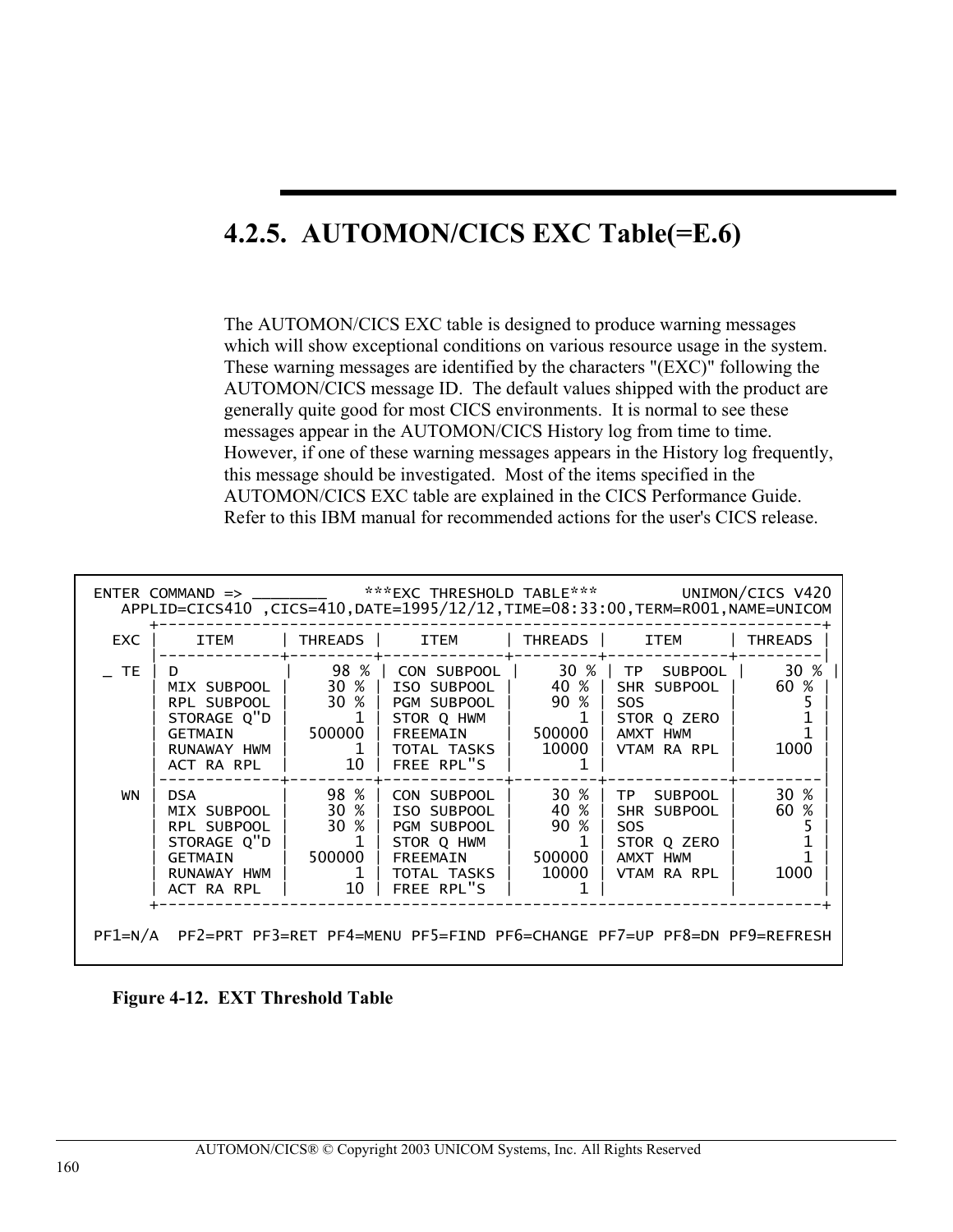# **4.2.6. AUTOMON/CICS DEG Table(=E.7)**

The AUTOMON/CICS DEG table is designed to produce warning messages which will indicate degredational or bottleneck conditions which have developed within the system. These warning messages are identified by the characters "(DEG)" following the AUTOMON/CICS message ID. The default values shipped with the product are generally quite good for most CICS environments. It is normal to see these messages appear in the AUTOMON/CICS History log from time to time. However, if one of these warning messages appears in the History log frequently, this message should be investigated. Most of the items specified in the AUTOMON/CICS EXC table are explained in the CICS Problem Determination Guide. Refer to this IBM manual for recommended actions for the user's CICS release.

The AUTOMON/CICS THT table contains a **DEGRADATIONAL** item. The "*CYCLE*" field in the THT table for this item determines how often AUTOMON/CICS will go through the task chain in an effort to identify bottleneck conditions. As AUTOMON/CICS scans through the task chain, it will identify the type of wait or request associated with each task in the system. Each type of wait or request condition that is identified is accumulated in a bucket by AUTOMON/CICS. When the total number of tasks accumulated in the same type of wait or request bucket reaches the threshold defined in the "*THRED*" field, an AUTOMON/CICS warning message will be issued to the History log.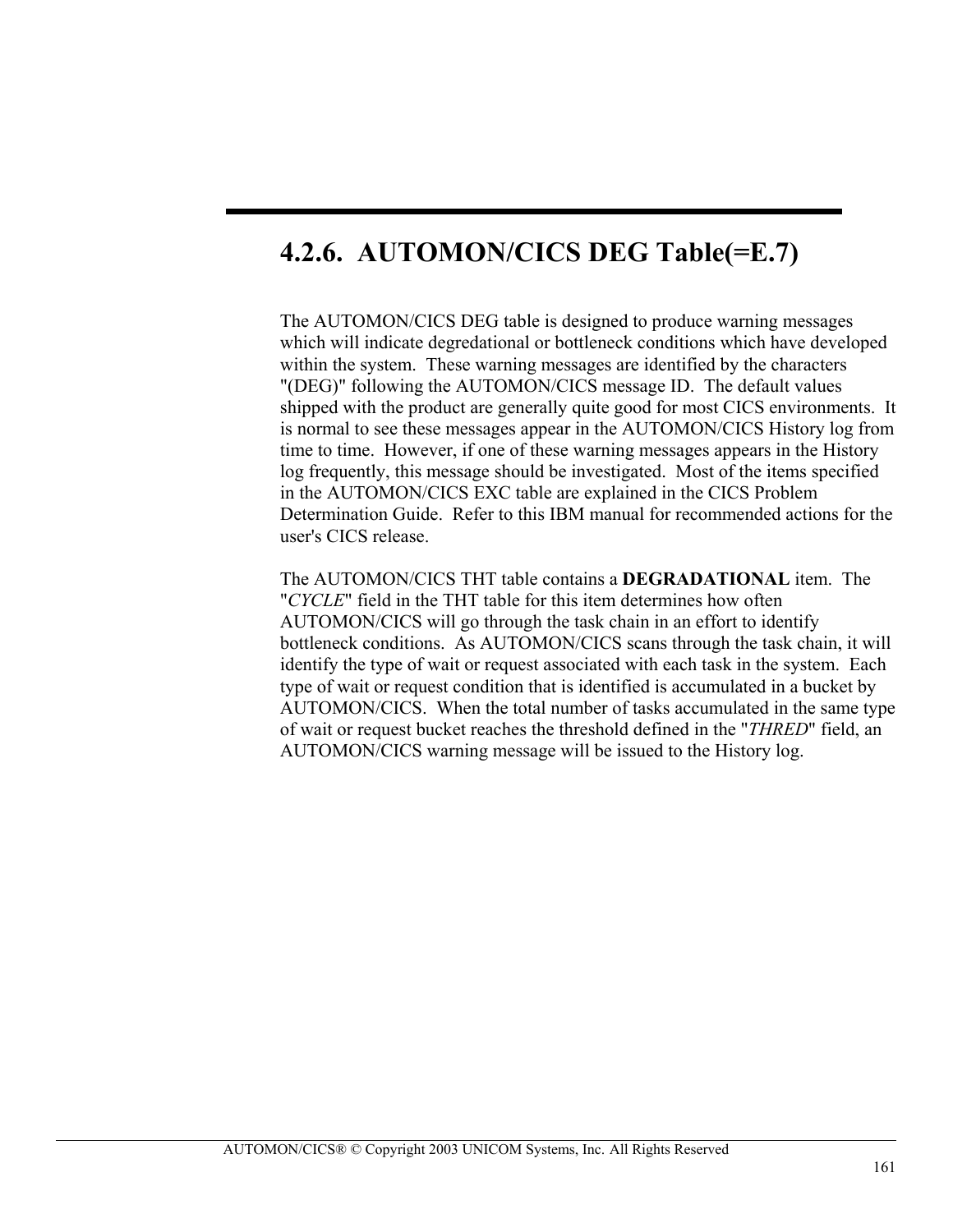| <b>DEG</b> | <b>ITEM</b>                                                                                   | THRED                                                      | ITEM                                                                                  | $ $ THRED $ $                                                          | ITEM                                                                                            | $ $ THRED $ $                                       | <b>ITEM</b>                                                                             | THRED                                  |
|------------|-----------------------------------------------------------------------------------------------|------------------------------------------------------------|---------------------------------------------------------------------------------------|------------------------------------------------------------------------|-------------------------------------------------------------------------------------------------|-----------------------------------------------------|-----------------------------------------------------------------------------------------|----------------------------------------|
| <b>TE</b>  | ACT TASKS<br>SUS TASKS<br>NON-DSPTR<br><b>DISPATCHR</b><br>AMXT WAIT<br>CMXT WAIT<br>DFHIC WT | 40<br>40<br>10<br>10<br>$\mathbf{1}$<br>$\mathbf{1}$<br>10 | TS WAIT<br>STOR WAIT I<br>ENQ WAIT<br>FILE $I/O$<br>PAGE WAIT<br>SRB MODE<br>ECB WAIT | $\mathbf{1}$<br>1<br>$\mathbf{1}$<br>$\tilde{1}$<br>$\mathbf{1}$<br>10 | ECB LIST<br>CICS WAIT  <br>BMS REQ<br>$DL/I$ REQ $ $<br>DFHDI REQ  <br>DFHFC REO  <br>DFHIC REQ | 10<br>30<br>40<br>10 <sup>°</sup><br>10<br>10<br>10 | DFHPC REQ<br>DFHSC REO<br>DFHTC REQ<br>DFHTD REO<br>DFHTS REO<br>TERM WAIT<br>DFHDC REQ | 10<br>10<br>40<br>10<br>10<br>40<br>10 |
| WN         | ACT TASKS<br>SUS TASKS<br>NON-DSPTR<br><b>DISPATCHR</b><br>AMXT WAIT<br>CMXT WAIT<br>DFHIC WT | 40<br>40<br>10<br>10<br>$\mathbf{1}$<br>$\mathbf{1}$<br>10 | TS WAIT<br>STOR WAIT  <br>ENQ WAIT<br>FILE $I/O$<br>PAGE WAIT<br>SRB MODE<br>ECB WAIT | $\mathbf{1}$<br>$\mathbf{1}$<br>$\mathbf{1}$<br>$\mathbf{1}$<br>10     | ECB LIST<br>CICS WAIT<br>BMS REQ<br>DL/I REQ<br>DFHDI REO  <br>DFHFC REQ  <br>DFHIC REQ         | 10<br>30<br>40<br>10<br>10<br>10<br>10              | DFHPC REQ<br>DFHSC REO<br>DFHTC REO<br>DFHTD REO<br>DFHTS REO<br>TERM WAIT<br>DFHDC REQ | 10<br>10<br>40<br>10<br>10<br>40<br>10 |

**Figure 4-13. DEG Threshold Table**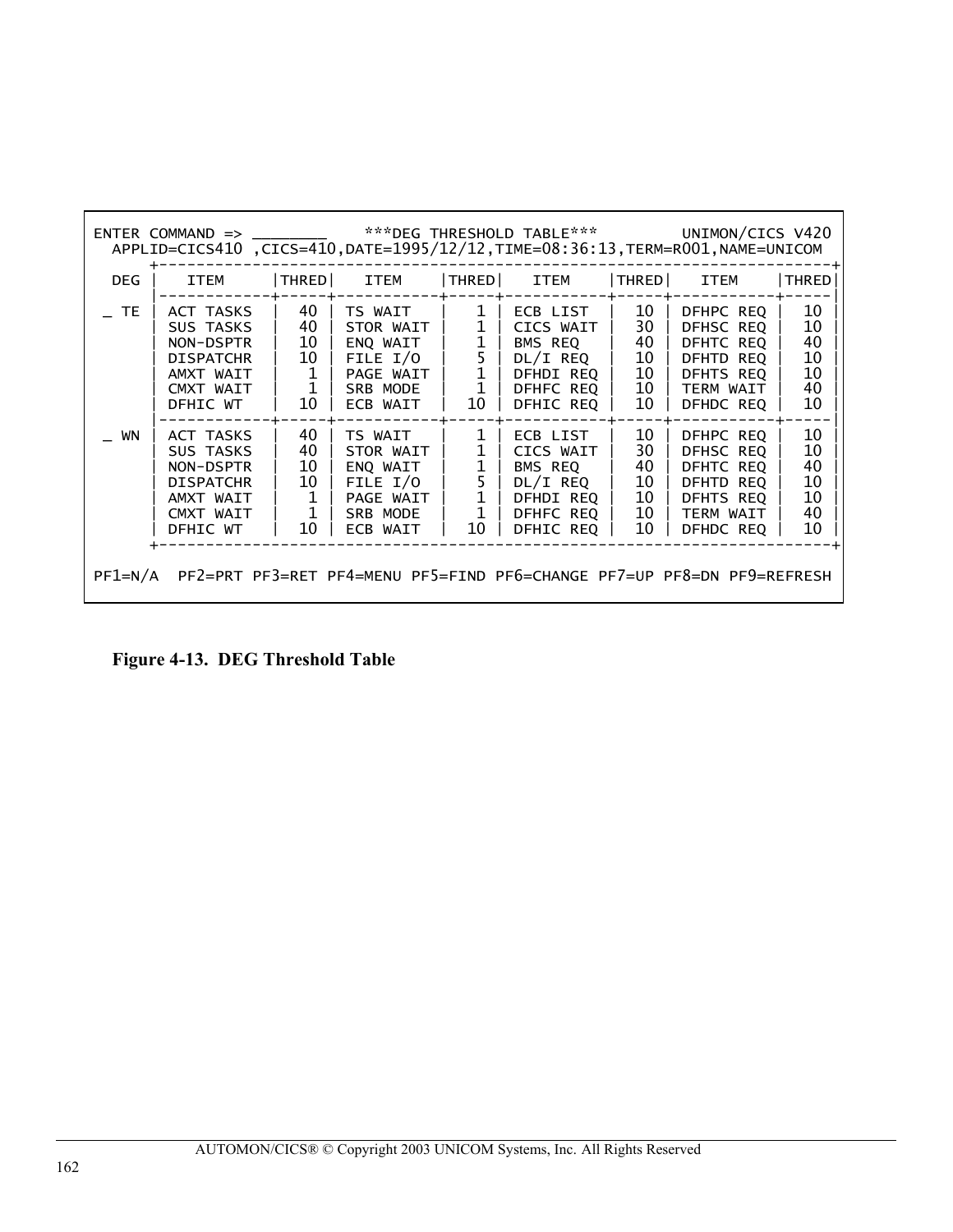# **4.2.7. AUTOMON/CICS SRT Table(=E.8)**

The AUTOMON/CICS System Recovery Table is called by AUTOMON/CICS when a storage violation or system crash condition is detected by AUTOMON/CICS. The AUTOMON/CICS System Recovery Program (CSHASRP) will receive control when the above condition happened. CSHASRP will notify the operator immediately, suspend the CICS TCB and performs eight (8) Abend recovery stages automatically to identify and potentially repair the problems. Each Abend recovery stage has its own master, notify and action flags and you may specify different combinations of flags in these stages.

|            | ENTER COMMAND => ***SYSTEM RECOVERY TABLE*** UNIMON/CICS V420<br>APPLID=CICS410, CICS=410, DATE=1995/12/12, TIME=08:42:40, TERM=R001, NAME=UNICOM |                                                                                        |                                                                                         |                                                                                                       |                                                                                                                                                                                                                                                                              |  |  |  |  |
|------------|---------------------------------------------------------------------------------------------------------------------------------------------------|----------------------------------------------------------------------------------------|-----------------------------------------------------------------------------------------|-------------------------------------------------------------------------------------------------------|------------------------------------------------------------------------------------------------------------------------------------------------------------------------------------------------------------------------------------------------------------------------------|--|--|--|--|
| <b>SRT</b> | STAGE                                                                                                                                             |                                                                                        | MASTER   NOTIFY   ACTION                                                                |                                                                                                       | DESCRIPTION                                                                                                                                                                                                                                                                  |  |  |  |  |
| <b>TE</b>  | 8                                                                                                                                                 | <b>ON</b><br><b>ON</b><br><b>ON</b><br>0N<br><b>ON</b><br>0N<br><b>ON</b><br><b>ON</b> | ON.<br><b>ON</b><br>ON<br>0N<br>ON<br>0N<br><b>ON</b><br><b>ON</b>                      | <b>OFF</b><br>ON.<br><b>ON</b><br><b>ON</b><br><b>ON</b><br><b>ON</b><br><b>ON</b><br>OFF.            | DISPLAY PSW/PRODUCE A DUMP<br>VERIFY/REPAIR CICS/VS FOUNDATION<br>VERIFY/DISABLE A TRANSACTION<br>VERIFY/REPAIR DYNAMIC STORAGE AREA<br>VERIFY/REPAIR CICS/VS PROGRAMS<br>VERIFY/REPAIR CICS/VS TABLES<br>VERIFY/REPAIR CICS/VS CNTL BLOCKS<br>SUMMARY REPORT/PRODUCE A DUMP |  |  |  |  |
| WN         | n                                                                                                                                                 | 0N.<br><b>ON</b><br><b>ON</b><br><b>ON</b><br><b>ON</b><br><b>ON</b><br>ON<br>0N       | 0N.<br><b>ON</b><br><b>ON</b><br><b>ON</b><br>ON<br><b>ON</b><br><b>ON</b><br><b>ON</b> | <b>OFF</b><br><b>OFF</b><br><b>OFF</b><br><b>OFF</b><br><b>OFF</b><br>0FF<br><b>OFF</b><br><b>OFF</b> | DISPLAY PSW/PRODUCE A DUMP<br>VERIFY/REPAIR CICS/VS FOUNDATION<br>VERIFY/DISABLE A TRANSACTION<br>VERIFY/REPAIR DYNAMIC STORAGE AREA<br>VERIFY/REPAIR CICS/VS PROGRAMS<br>VERIFY/REPAIR CICS/VS TABLES<br>VERIFY/REPAIR CICS/VS CNTL BLOCKS<br>SUMMARY REPORT/PRODUCE A DUMP |  |  |  |  |
| $PF1=N/A$  |                                                                                                                                                   |                                                                                        |                                                                                         |                                                                                                       | PF2=PRT PF3=RET PF4=MENU PF5=FIND PF6=CHANGE PF7=UP PF8=DN PF9=REFRESH                                                                                                                                                                                                       |  |  |  |  |

#### **Figure 4-14. System Recovery Table**

The Abend recovery stages that are most frequently customized by the user. Each of these stages is described below.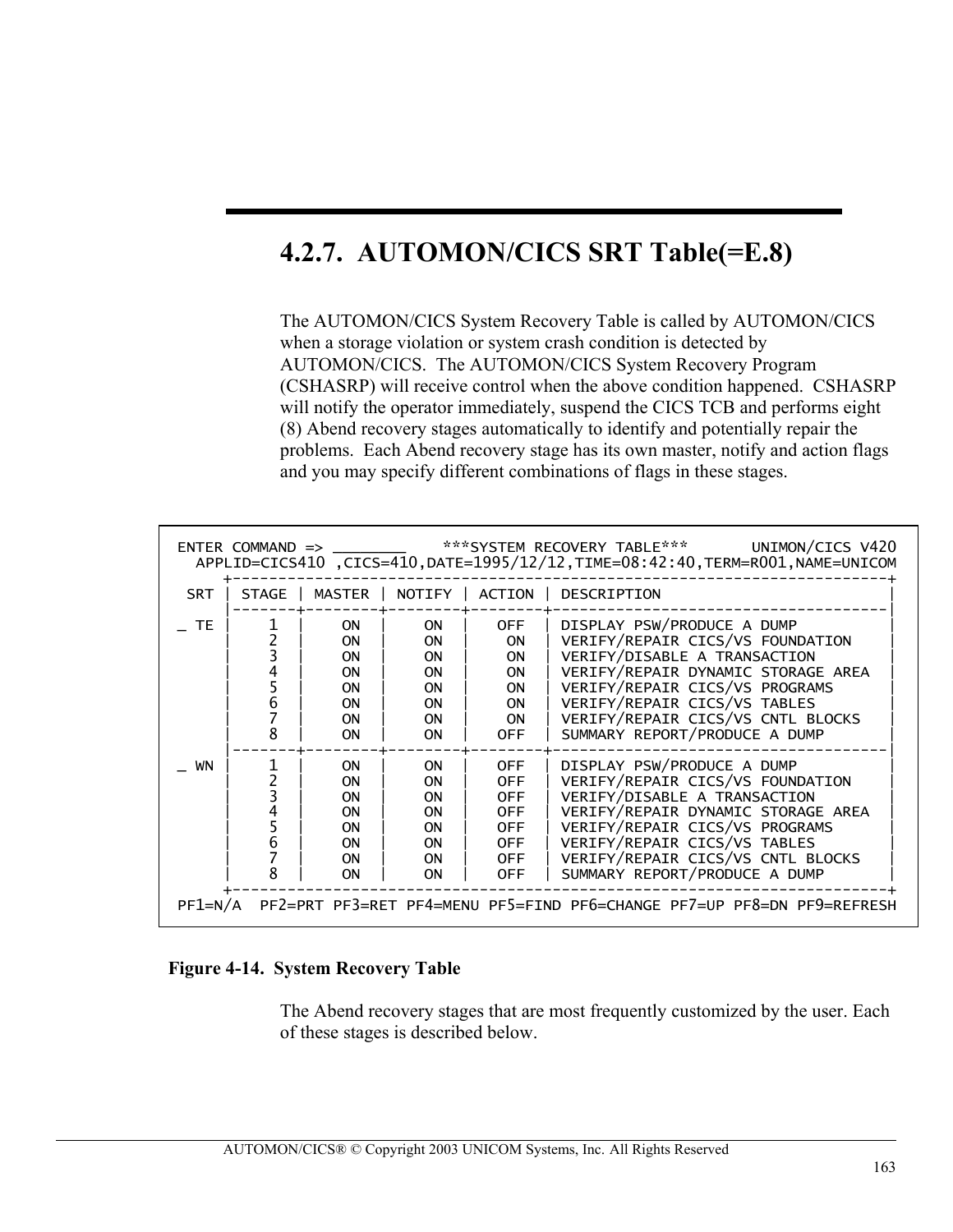## **STAGE 1**

When AUTOMON/CICS recovers from a system crash condition or storage violation, more than 100 messages are usually produced to provide users with a great deal of diagnostic information. AUTOMON/CICS freezes the CICS system and goes through the control blocks at the time the condition is detected. Key information which might take a user hours to extract from a DUMP is captured and formatted by AUTOMON/CICS at machine speed. In most situations, these messages provide the user with enough information to determine the cause of the problem.

Occasionally, users may require more information to solve the problem detected by AUTOMON/CICS. In this case, users may optionally turn on the STAGE 1 action flag. When the STAGE 1 action flag is turned on, AUTOMON/CICS will take a dump when it detects a storage violation or system crash condition before the AUTOMON/CICS subtask attempts any repairs. For MVS users, when the UCCF/Server is active, AUTOMON/CICS will generate an MVS System SVC Dump. When UCCF/Server is inactive, AUTOMON/CICS will produce a SNAP dump, written to the AMON002 DD card. For VSE users, this SNAP dump will be written to SYSLST.

### **STAGE 3**

In the case of a SYSTEM CRASH condition, the action flag for STAGE 3 of the SRT will determine whether to disable the transaction causing the crash condition. This action is taken in an effort to prevent other users from creating another system crash once AUTOMON/CICS has recovered the system. This gives system programmers time to correct the problem transaction without jeopardizing the integrity of the system.

Some users may have an "umbrella" transaction that all users sign on to. This type of transaction usually provides users with a master menu when the "umbrella" transaction is entered. Then, users select subfunctions from this master menu. If an "umbrella" transaction is involved in a system crash, disabling the transaction is effectively the same as bringing the region down. If this type of a transaction exists in the user's environment, the STAGE 3 action flag should be set to OFF. When the STAGE 3 action flag is off, AUTOMON/CICS will still attempt to recover from the system crash condition. However, the transaction involved in the system crash condition will not be disabled by AUTOMON/CICS.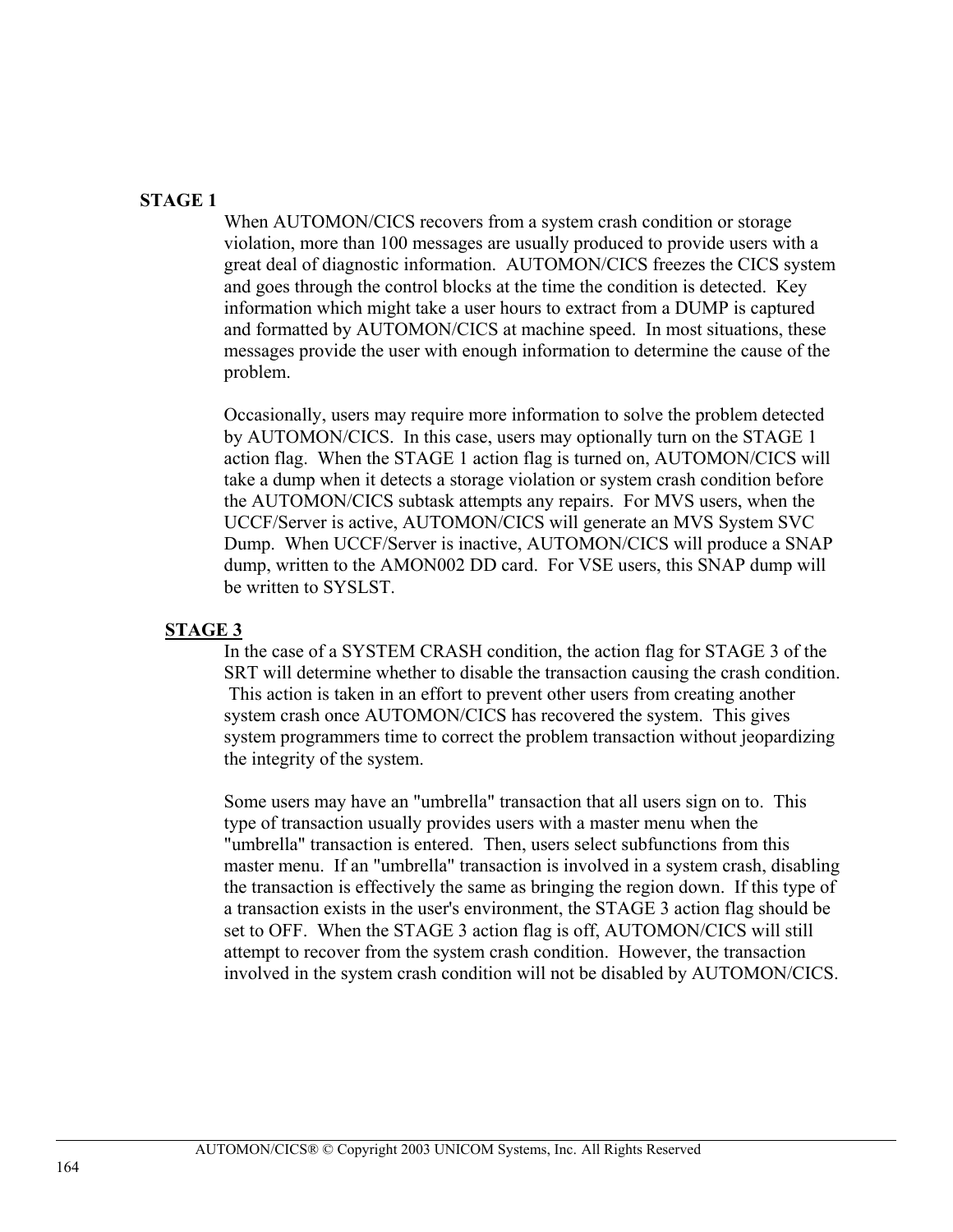## **STAGE 4**

In the case of a STORAGE VIOLATION, the action flag for STAGE 4 of the SRT will determine whether to repair the SAA/SCZ header and/or trailer involved in the storage violation. Certain industries, such as the banking industry have strict provisions regarding the changing of storage within the system.

While many banks enjoy the benefits of AUTOMON/CICS's unique storage violation detection mechanism, they do not wish to have AUTOMON/CICS repair the damaged storage chains. These institutions elect to turn the STAGE 4 action flag to OFF. If the STAGE 4 action flag is OFF, AUTOMON/CICS will report the storage violation(s) detected, however the SAA/SCZ headers and trailers will not be repaired.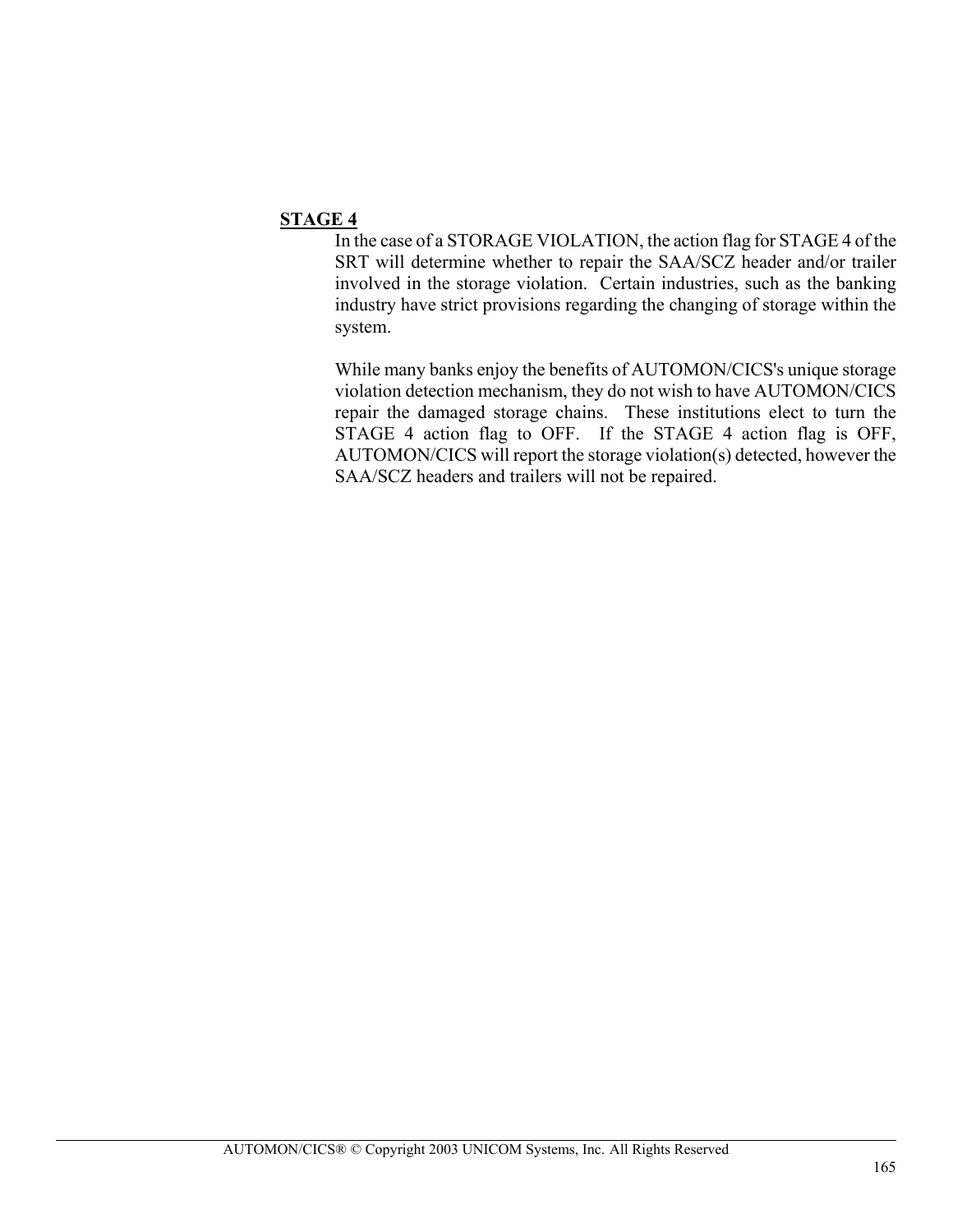# **4.2.8. AUTOMON/CICS Customization - Review**

To customize AUTOMON/CICS to an individual CICS environment, the following steps are recommended.

- 1) Add 5 new AUTOMON/CICS table definitions (AIT, THT, EXC, DEG and SRT) all with the same table suffix.
- 2) The new AIT table entry should specify this new table suffix in the "*THT*" field.
- 3) Add the APPLID of the region in which you wish to customize AUTOMON/CICS to the AUTOMON/CICS APPLID table making sure that the "*AIT*" field points to the new table suffix created.
- 4) Modify the parameters in the newly created AUTOMON/CICS table definitions to optimize the performance of AUTOMON/CICS in your environment.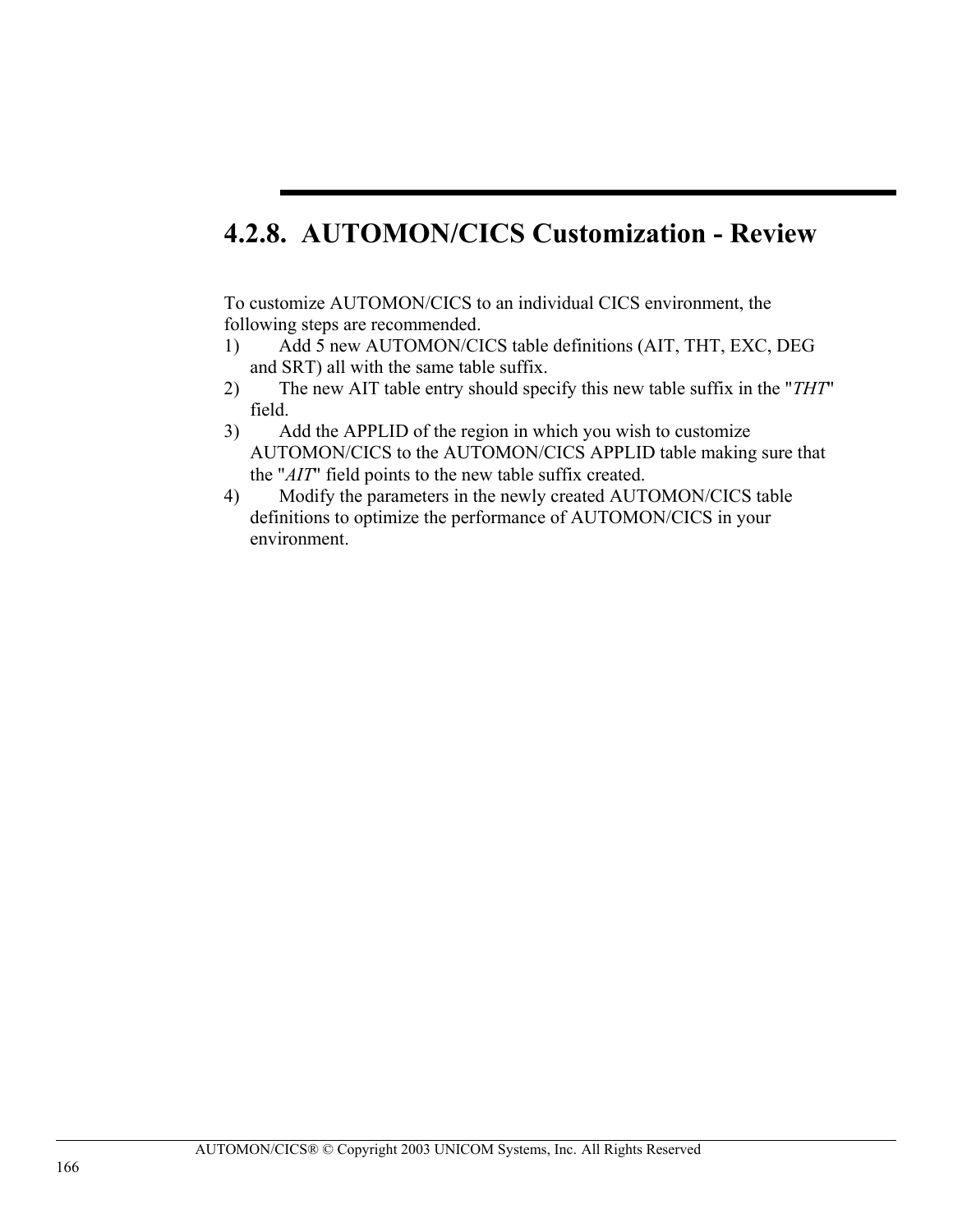# **4.2.9. AUTOMON/CICS Display Local Messages(=E.0)**

The AUTOMON/CICS Display Local Messages screen will display the messages in the AUTOMON/CICS core log which is GETMAINed above the 16MB line. This is a wrap around table showing the latest messages produced by AUTOMON/CICS in the APPLID specified. The size of this log is determined by the "*LOG*" field in the AUTOMON/CICS AIT table. The "*LOG*" field will specify how many AUTOMON/CICS messages will fit into the core log. When the core log fills, new messages will overwrite messages at the beginning of the table.

| ENTER COMMAND => ________ ****DISPLAY AUTOMON/CICS*** UNIMON/CICS V420<br>APPLID=CICS410 ,CICS=410,DATE=1995/12/15,TIME=07:07:23,TERM=R001,NAME=UNICOM<br>TIME                                                                                             |  |
|------------------------------------------------------------------------------------------------------------------------------------------------------------------------------------------------------------------------------------------------------------|--|
| --------------------------------MESSAGE-<br>07:02:06 CSH6025W-*WARNING* YOU ARE LOADING A "TRIAL_VERSION" OF AUTOMON/CICS.<br>07:02:06 CSH6027I-*(LICENSE)* COMPANY_NAME : *TRIAL_VERSION*<br>07:02:06 CSH6028I-*(LICENSE)* CUSTOMER_I.D.: *TRIAL_VERSION* |  |
| 07:02:06 CSH6000I-AUTOMON/CICS SUBTASK ATTACHED. AIT=TE, LOG=400, VER=C41A420-96<br>07:02:06 CSH6019I-AUTOMON/CICS CSHSRP ATTACHED. MAX= 20, STAGES=12345678<br>07:02:06 CSH6019I-AUTOMON/CICS CSHAXIP ATTACHED. MAX= 20, STAGES=12345678                  |  |
| 07:02:07 CSH6018E-VSAM WRITE ERROR. FILE=AMON001, RC=ERROR<br>07:05:28 CSH6200W-LOOP/WAIT DETECTION. TRN=UMON, PGM=CSHPCF0, ID= 31, TERM=<br>07:05:37 CSH6205I-TASK ABENDED. TRAN=UMON, PGM=CSHPCF0, TERM=R001, ABCD=AICA                                  |  |
| 07:05:37 CSH6206I-PSW=8008217E, ENTRY=860856E8, OFFSET=+0000, LAN=ASSMBLER<br>07:05:37 CSH6207I-OBJ=,RC=ABNORMAL CONDITION<br>07:05:37 CSH6016W-(0-5) 05BF4730 05D06200 060861DE 00118B70 80081570 800814A8                                                |  |
| 07:05:37 CSH6016W-(6-B) 00000361 060861DE 00081D74 000813C2 06031228 00054388<br>07:05:37 CSH6016W-(C-F) 00054080 060099D0 05D2E09F 80081570                                                                                                               |  |
| 07:05:58 CSH6100I-A SHORT-ON-STORAGE CONDITION. MXT= 32, TASKS= 13<br>07:05:58 CSH6107I-CICS IS UNDER STRESS. AREA=BLW 16MB<br>07:06:10 CSH6300W-EXCESSIVE STORAGE USAGE. TRAN=UMON, TERM=R001, STOR= 3782464                                              |  |
| 07:06:10 CSH6301A-*ACTION* STORAGE USAGE. TRAN=UMON, TERM=R001, STOR= 3782464<br>07:06:10 CSH6205I-TASK ABENDED. TRAN=UMON, PGM=CSHPCF0, TERM=R001, ABCD=AEXY                                                                                              |  |
| PF1=N/A PF2=PRT PF3=RET PF4=MENU PF5=FIND PF7=UP F8=DN PF9=REFRSH PA1/CLR=EXIT                                                                                                                                                                             |  |

**Figure 4-15. Local Message Display**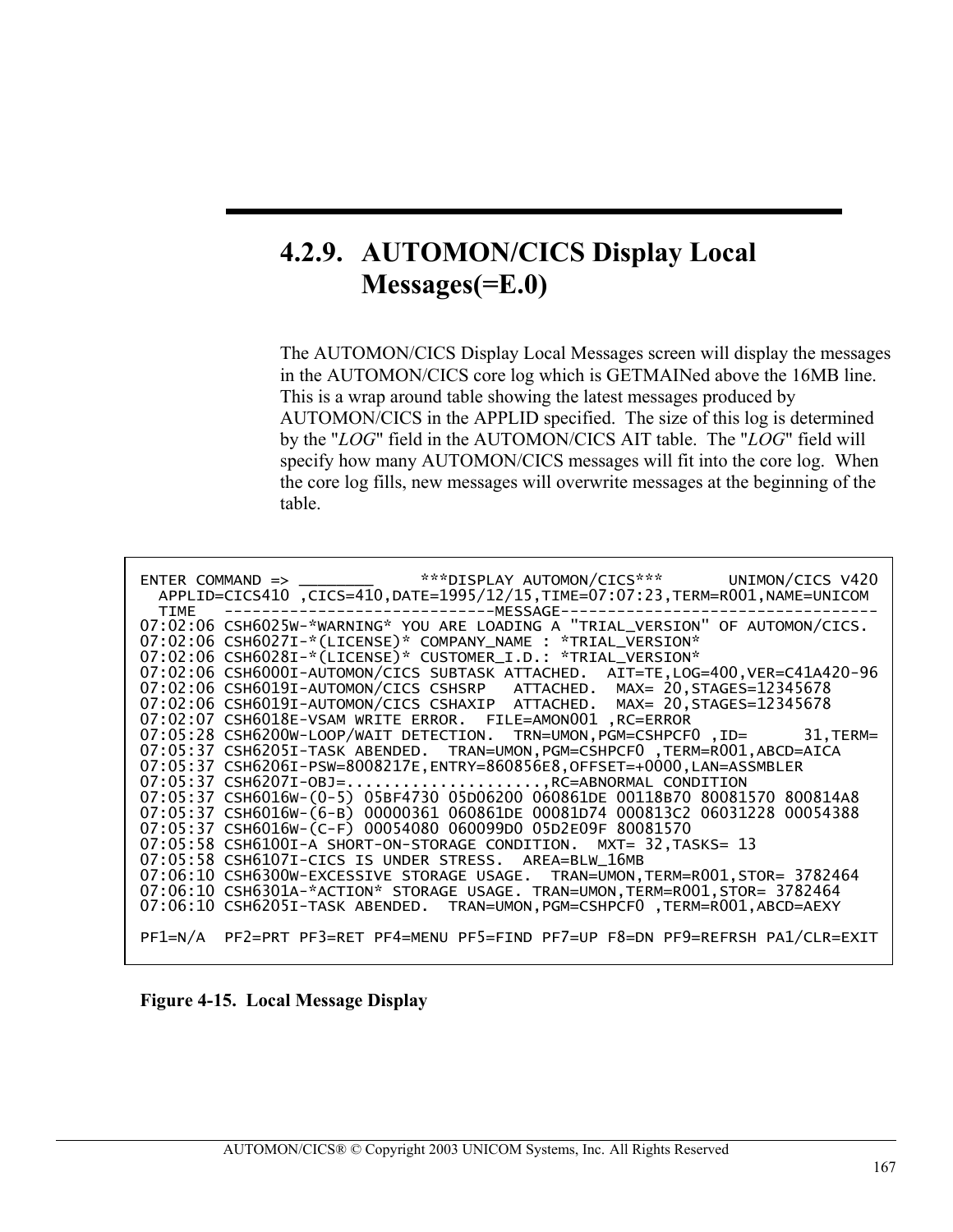## *TIME*

This field specifies the time that AUTOMON/CICS issued the message.

## *MESSAGE*

This field contains the actual AUTOMON/CICS message. It will display the AUTOMON/CICS message number followed by the corresponding message.

### *Screen Actions*

| PF <sub>5</sub> |        | Locate       |
|-----------------|--------|--------------|
| PF7             | $\sim$ | Page Up      |
| PF8             | ۰      | Page Down    |
| PF10            |        | Scroll Left  |
| <b>PF11</b>     |        | Scroll Right |

The user may enter any character string on the command line and press the PF05 key to find the first occurrence of the specified character string in the log. The search begins from the current log pointer.

The user may also type an "M" on the command line and press the PF07 or PF08 key to jump to the top or bottom of the core log.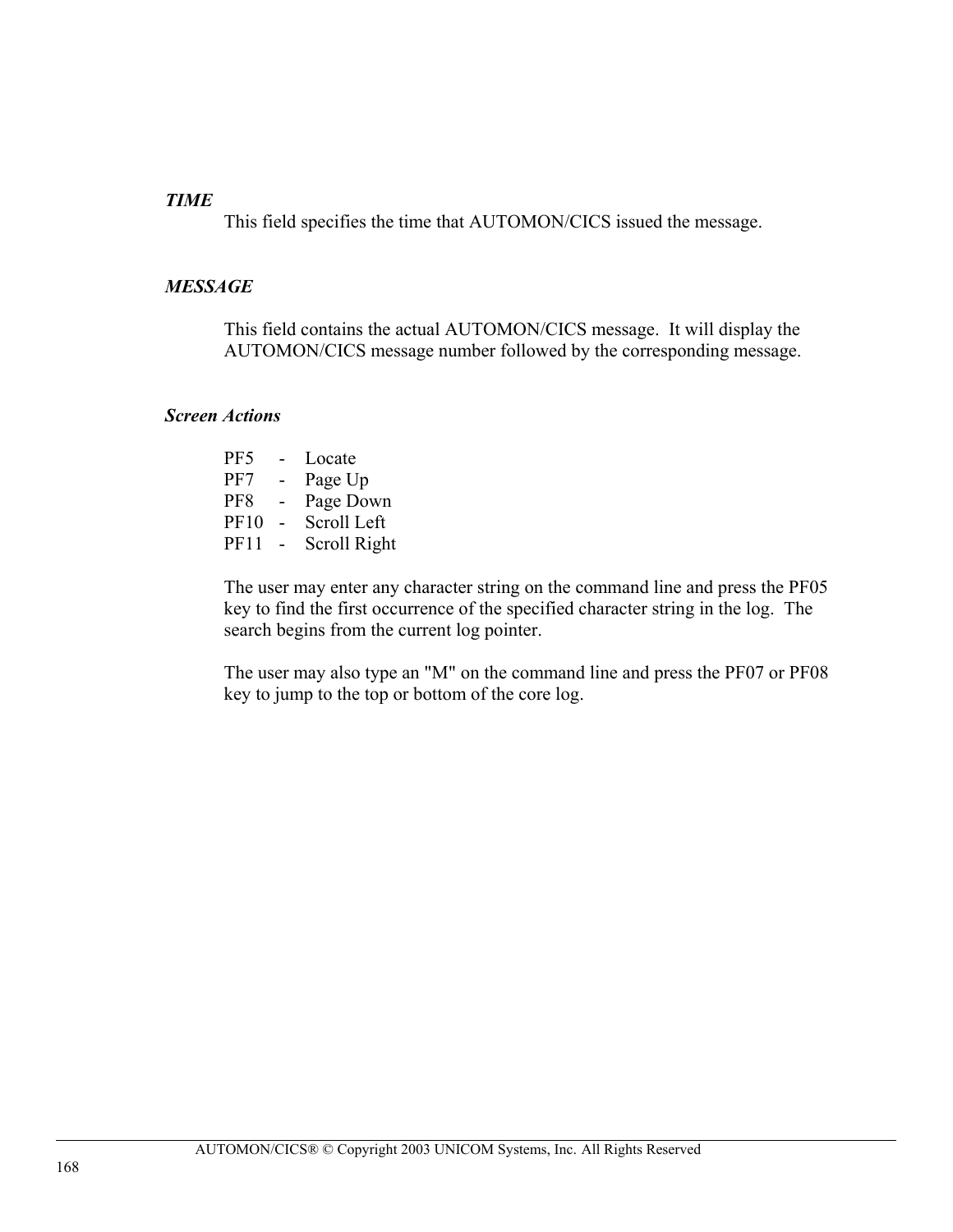# **4.2.10. AUTOMON/CICS Display Multi Messages(=E.1)**

The AUTOMON/CICS Display Multi messages display allows the user to browse the AUTOMON/CICS History file. The AMON001 file may be shared by multiple CICS regions, therefore this display will show the AUTOMON/CICS messages of all the regions sharing this file. This can be very useful in determining problems in an MRO/ISC environment. Many times an apparent problem in one region is actually the result of a problem occurring in a different region. The ability to see all AUTOMON/CICS messages together can facilitate the debugging process in this circumstance.

|         |  | ENTER COMMAND => ________ ***DISPLAY MULTI AUTOMON/CICS*** UNIMON/CICS V420                                    |
|---------|--|----------------------------------------------------------------------------------------------------------------|
|         |  | APPLID=CICS410 ,CICS=410,DATE=1995/12/15,TIME=07:14:03,TERM=R001,NAME=UNICOM                                   |
|         |  | FILE AMONOO1 SELECT * APPLID ________ FROM 1995/12/15 00:00:00                                                 |
| APPLID  |  |                                                                                                                |
| CICS410 |  | 1995/12/13 14:08:43 CSH6690I-AUX TS ] .00/SEC ] .00/SEC 3 .00/SEC                                              |
| CICS410 |  | 1995/12/13 14:08:43 CSH6691I-MAIN TS USAGE. CURRENT= 40, MAXIMUM=                                              |
| CICS410 |  | 1995/12/13 18:46:39 CSH6205I-TASK ABENDED. TRAN=UMON, PGM=CSHTCP, TERM=                                        |
| CICS410 |  | 1995/12/13 18:46:39 CSH6206I-PSW=00000000, ENTRY=00115028, OFFSET=+0000, LA                                    |
| CICS410 |  | 1995/12/13 18:46:39 CSH6207I-OBJ=, RC=ABNORMAL CONDI                                                           |
| CICS410 |  | 1995/12/13 18:46:39 CSH6016W-(0-5) 0000001E 06038624 000780A0 85ED3ED4 0                                       |
| CICS410 |  | 1995/12/13 18:46:39 CSH6016W-(6-B) 00078338 82FFFFC4 001187A6 06038618 0                                       |
| CICS410 |  | 1995/12/13 18:46:39 CSH6016W-(C-F) 00054680 80045570 85ED4744 00000000                                         |
| CICS410 |  | 1995/12/13 18:46:40 CSH6405E-VTAM NODE ERROR. TERM=R002, NETNAME=TVR002                                        |
| CICS410 |  | 1995/12/13 18:53:06 CSH6205I-TASK ABENDED. TRAN=UMON, PGM=CSHTCP, TERM=                                        |
| CICS410 |  | 1995/12/13 18:53:06 CSH6206I-PSW=00000000,ENTRY=00115028,OFFSET=+0000,LA                                       |
| CICS410 |  | 1995/12/13 18:53:06 CSH6207I-OBJ=, RC=ABNORMAL CONDI                                                           |
| CICS410 |  | 1995/12/13 18:53:06 CSH6016W-(0-5) 0000050D 06038234 0007A5A4 85ED3ED4 0                                       |
| CICS410 |  | 1995/12/13 18:53:06 CSH6016W-(6-B) 0007A338 82FFFFC4 00121E47 06038228 0                                       |
| CICS410 |  | 1995/12/13 18:53:06 CSH6016W-(C-F) 00054080 80045570 85ED4744 00000000                                         |
| CICS410 |  | 1995/12/13 18:53:06 CSH6405E-VTAM NODE ERROR. TERM=R001, NETNAME=TVR001                                        |
| CICS410 |  | 1995/12/13 23:02:55 CSH6690I-23:02:14]CURRENT]AVERAGE.]HWM]                                                    |
| CICS410 |  | 1995/12/13 23:02:55 CSH6690I-TRANS         ]               .00/SEC         ]             .00/SEC]            . |
|         |  |                                                                                                                |
|         |  | PF1=N/A PF2=PRT PF3=RET PF4=MENU PF5=FIND PF7=UP F8=DN PF9=REFRSH PA1/CLR=EXIT                                 |
|         |  |                                                                                                                |

 **Figure 4-16. Multi Message Display**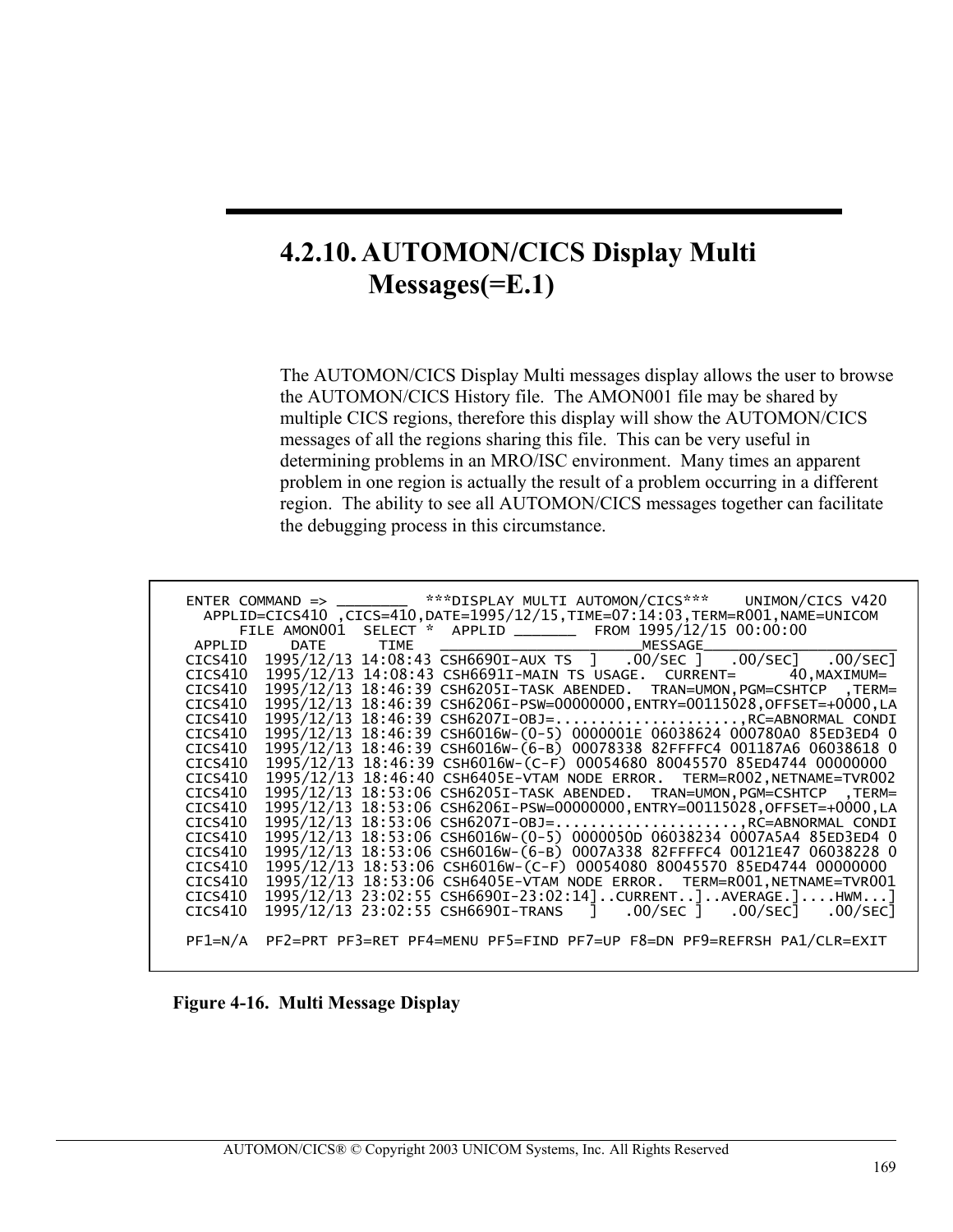## *FILE*

This field allows the user to select a file in which the DD card is pointing, allowing the user to view the selected history file.

## *SELECT*

This field specifies the type of messages displayed. Valid select codes are A, E, I, W and \*. Code a valid select code in the field and hit the enter key.

- A Display only AUTOMON/CICS Action messages
- E Display only AUTOMON/CICS Error messages
- I Display only AUTOMON/CICS Informational messages
- W Display only AUTOMON/CICS Warning messages
- \* Display all AUTOMON/CICS messages

## *APPLID*

This field allows users to view only the messages generated from a particular APPLID. Enter the APPLID of the CICS region whose messages are to be viewed and hit the enter key.

### *FROM*

The "*FROM*" field allows users to set the record pointer in the AMON001 History file to a particular date and time. Code the date and time desired and hit the enter key. AUTOMON/CICS messages will be displayed starting from the date and time specified.

### **Screen Actions**

| Locate       |
|--------------|
| Page Up      |
| Page Down    |
| Scroll Left  |
| Scroll Right |
|              |

The user may enter any character string on the command line and press the PF05 key to find the first occurrence of the specified character string in the file. The search begins from the current file pointer.

The user may also type an "M" on the command line and press the PF07 or PF08 key to jump to the top or bottom of the AMON001 History file.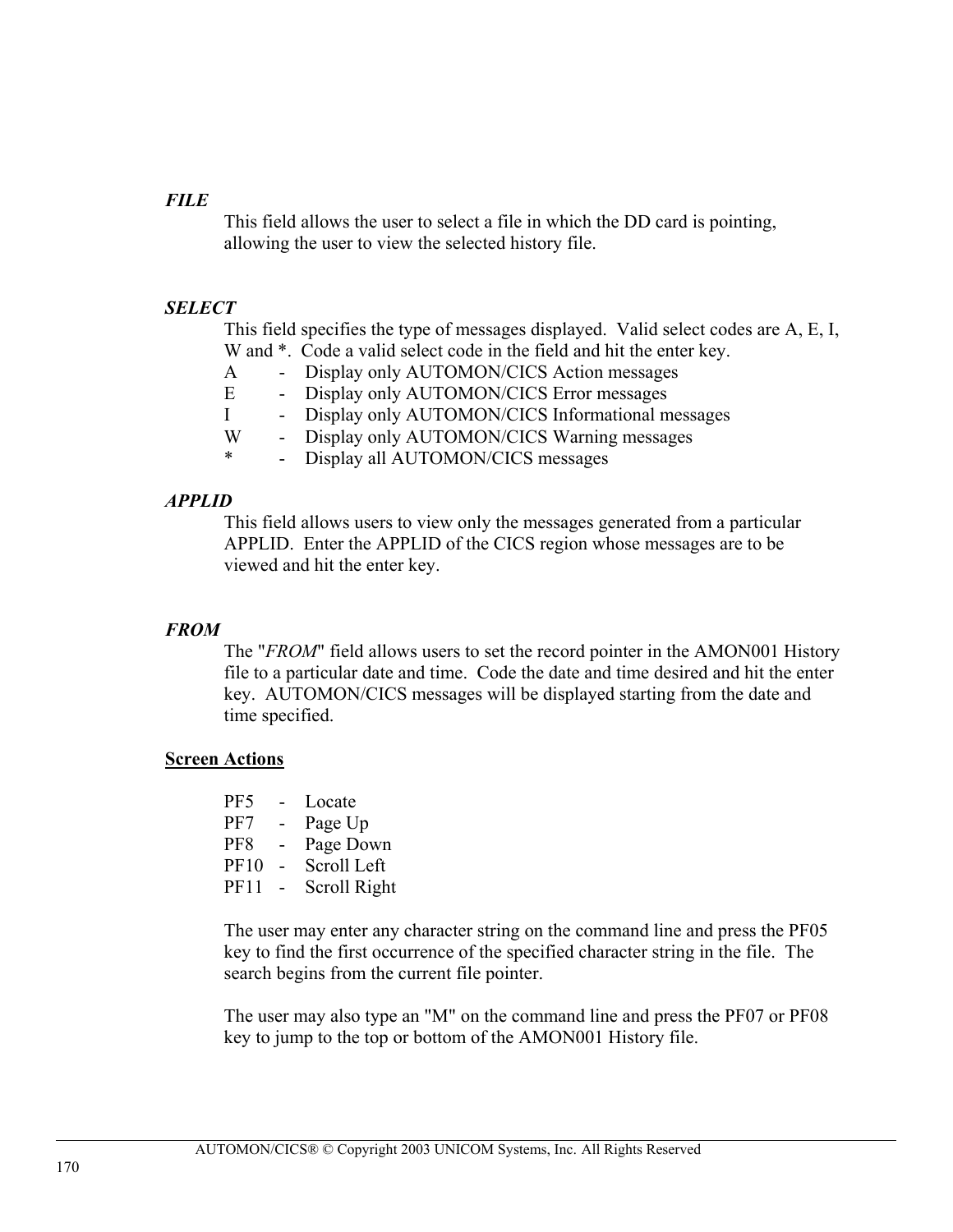# **4.2.11. AUTOMON/CICS Status Display(=0.1)**

The AUTOMON/CICS Status display contains the current table suffixes and startup parameters which were used during the AUTOMON/CICS subtask initialization. This panel will also display the product expiration date and the Active Status of AUTOMON/CICS(Either ON or OFF). A number of fields in this display may be modified by the user. The cursor will come to rest on a modifiable field when the Tab key is pressed.



 **Figure 4-17. AUTOMON/CICS Status** 

The user may turn AUTOMON/CICS ON or OFF from this panel by overtyping the "*ACTIVE INDICATOR*". This allows users to recycle AUTOMON/CICS without having to leave the "*UMON*" transaction. This dynamic method of turning AUTOMON/CICS ON or OFF is equivalent to executing the two utility transactions "*AON*" and "*AOFF*".

Any changes made to this panel will be effective immediately, however these changes will only be effective for the current session of AUTOMON/CICS.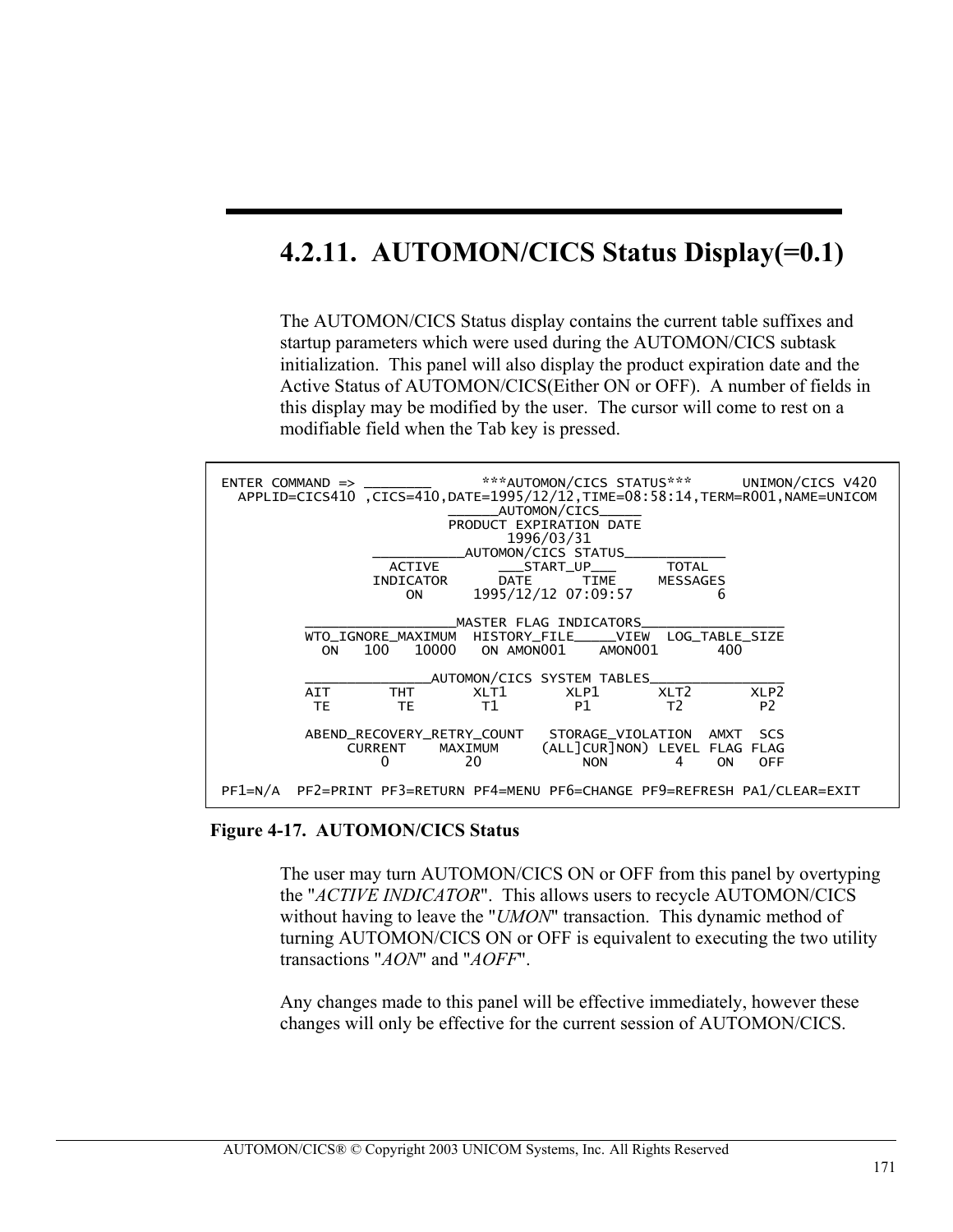# **4.2.12. AUTOMON/CICS Thresholds(=0.2)**

The AUTOMON/CICS Threshold display has the same look and feel as the AUTOMON/CICS Threshold table definitions in the UMON001 System file. This panel displays THT settings currently in use by AUTOMON/CICS in the region. This panel will update the AUTOMON/CICS threshold control block in virtual storage instead of the THT table definition in the UMON001 system file. Any changes made to this panel are temporary changes valid only for this session of AUTOMON/CICS. A number of fields in this display may be modified by the user. The cursor will come to rest on a modifiable field when the Tab key is pressed.

| <b>ITEM</b>                                                                                                                                                                                |                                                                                                     | ACTIVE INDICATOR CYCLE <br>FLAG NOTFY ACT   (SEC)   NOTIFY ACTION    |                                                     |                          | THRESHOLDS                                       | DESCRIPTION                                                                                                                                           |
|--------------------------------------------------------------------------------------------------------------------------------------------------------------------------------------------|-----------------------------------------------------------------------------------------------------|----------------------------------------------------------------------|-----------------------------------------------------|--------------------------|--------------------------------------------------|-------------------------------------------------------------------------------------------------------------------------------------------------------|
| LOOP DETECTION<br>STORAGE HWM<br>SHORT ON STORAGE<br>PERFORMANCE DATA<br><b>VSAM STRING WAIT</b><br>VTAM TFRMNI WATT<br>JOURNAL SWITCH<br>AUX TEMP STORAGE<br>EXCEPTIONAL<br>DEGRADATIONAL | ON.<br><b>ON</b><br>0N<br>0N<br><b>ON</b><br><b>ON</b><br><b>ON</b><br><b>ON</b><br><b>ON</b><br>0N | <b>ON</b><br>ON.<br><b>ON</b><br><b>ON</b><br><b>ON</b><br><b>ON</b> | 30 <sub>1</sub><br>60<br>60<br>60<br>60<br>60<br>60 | 20<br>1<br>32000<br>98 % | 180<br>300000 750000  <br>60<br>$--- 1$<br>--- 1 | IN SECONDS<br>IN BYTES<br>IN SECONDS<br>IN SECONDS<br>1ST CONDITION<br>1ST CONDITION<br>1ST CONDITION<br>PERCENTAGE<br>1ST CONDITION<br>1ST CONDITION |
|                                                                                                                                                                                            |                                                                                                     | FLAG LOW HIGH CYCLE LOW                                              |                                                     |                          | HIGH                                             |                                                                                                                                                       |
| <b>MXT</b>                                                                                                                                                                                 | <b>OFF</b>                                                                                          | ON I<br>ON                                                           |                                                     | 30 32                    | 490 l                                            | NUMBER OF TASK                                                                                                                                        |

**Figure 4-18. AUTOMON/CICS Thresholds**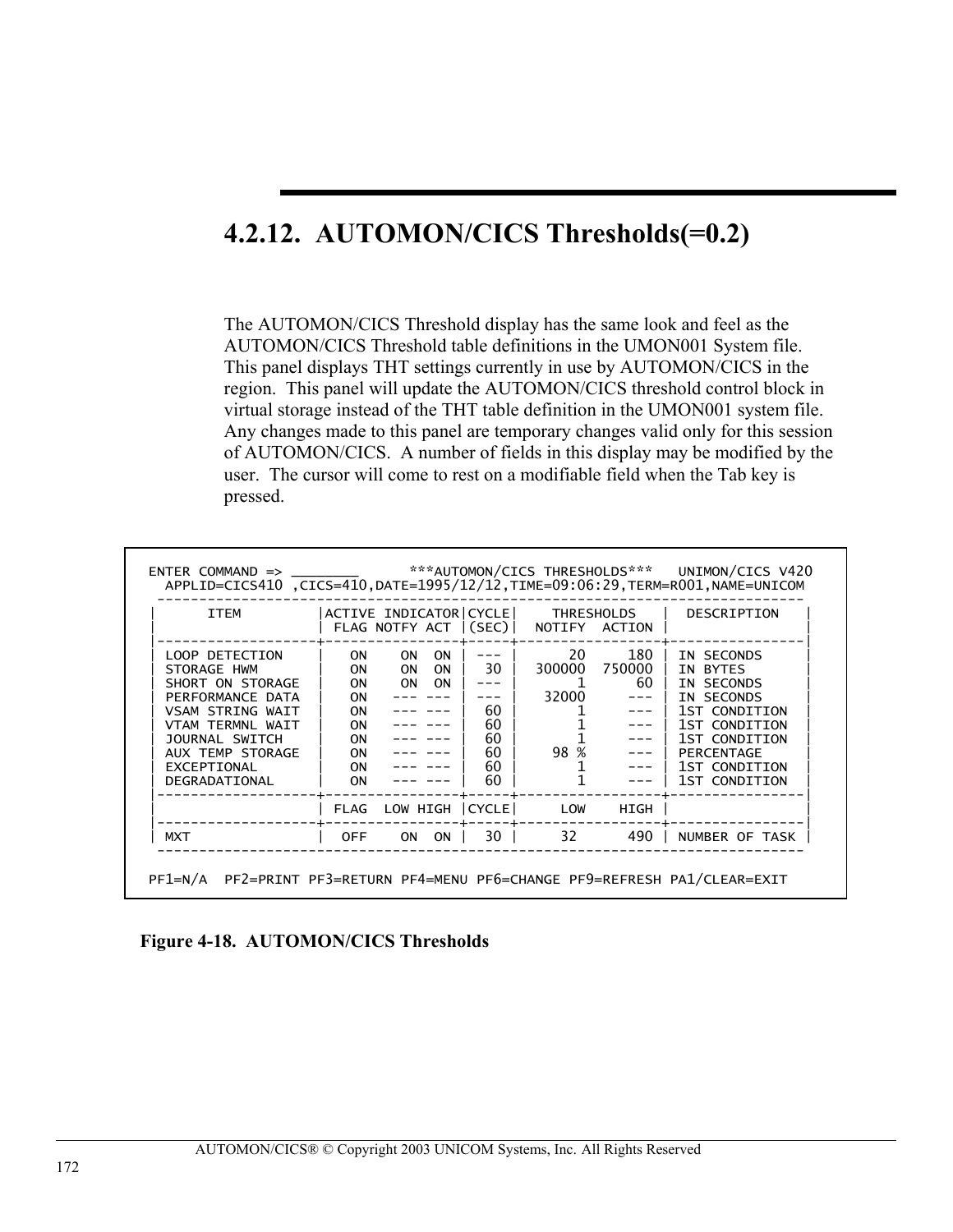# **4.2.13. AUTOMON/CICS EXC(=0.3)**

The AUTOMON/CICS EXC display has the same look and feel as the AUTOMON/CICS Exception table definitions in the UMON001 System file. This panel displays EXC settings currently in use by AUTOMON/CICS in the region. This panel will update the AUTOMON/CICS exception threshold control block in virtual storage instead of the EXC table definition in the UMON001 system file. Any changes made to this panel are temporary changes valid only for this session of AUTOMON/CICS. A number of fields in this display may be modified by the user. The cursor will come to rest on a modifiable field when the Tab key is pressed.

|                                                                                                                                                              |                                                                                                                                        | ENTER COMMAND => _________ ***EXCEPTION THRESHOLDS*** UNIMON/CICS V420<br>APPLID=CICS410 ,CICS=410,DATE=1995/12/12,TIME=09:13:06,TERM=R001,NAME=UNICOM                                                                                                                                                    |                                |                                                              |                                 |
|--------------------------------------------------------------------------------------------------------------------------------------------------------------|----------------------------------------------------------------------------------------------------------------------------------------|-----------------------------------------------------------------------------------------------------------------------------------------------------------------------------------------------------------------------------------------------------------------------------------------------------------|--------------------------------|--------------------------------------------------------------|---------------------------------|
| ITEM                                                                                                                                                         |                                                                                                                                        | THRESHOLD DESCRIPTION                                                                                                                                                                                                                                                                                     |                                | ITEM   THRESH                                                | DESCRIPTION                     |
| SOS.<br>STORAGE Q"D<br>STOR Q HWM<br>STOR Q ZERO<br>GETMAIN<br>FREEMAIN<br>AMXT HWM<br>RUNAWAY HWM<br>TOTAL TASKS<br>VTAM RA RPL<br>ACT RA RPL<br>FREE RPL"S | $\begin{array}{c c} & \mathbf{5} \\ \hline 1 &   \\ 1 &   \end{array}.$<br>$\mathbf{1}$<br>500000 l<br>$\mathbf{1}$<br>10000 l<br>1000 | 5   NUMBER OF SOS   DSA  <br>NUMBER OF QUEUES   CON  <br>HIGH WATER MARK<br>NUMBER OF CHAINS   MIX  <br>500000   NUMBER OF GETMAINS<br>NUMBER OF FREEMAINS   SHR  <br>ACTIVE TASKS HWM<br>RUNAWAY TASKS HWM<br>TOTAL CICS/VS TASKS<br>VTAM RECEIVE ANY<br>10   CONCURRENT RA RPL"S<br>1   AVAILABLE RPL"S | TP <br>  ISO  <br>RPL<br>l PGM | 30 %<br>$30 \; \%$<br>40 %<br>60 %<br>30 %<br>$90 \text{ %}$ | 98 % STORAGE<br>30 % ALLOCATION |

**Figure 4-19. Exception Thresholds**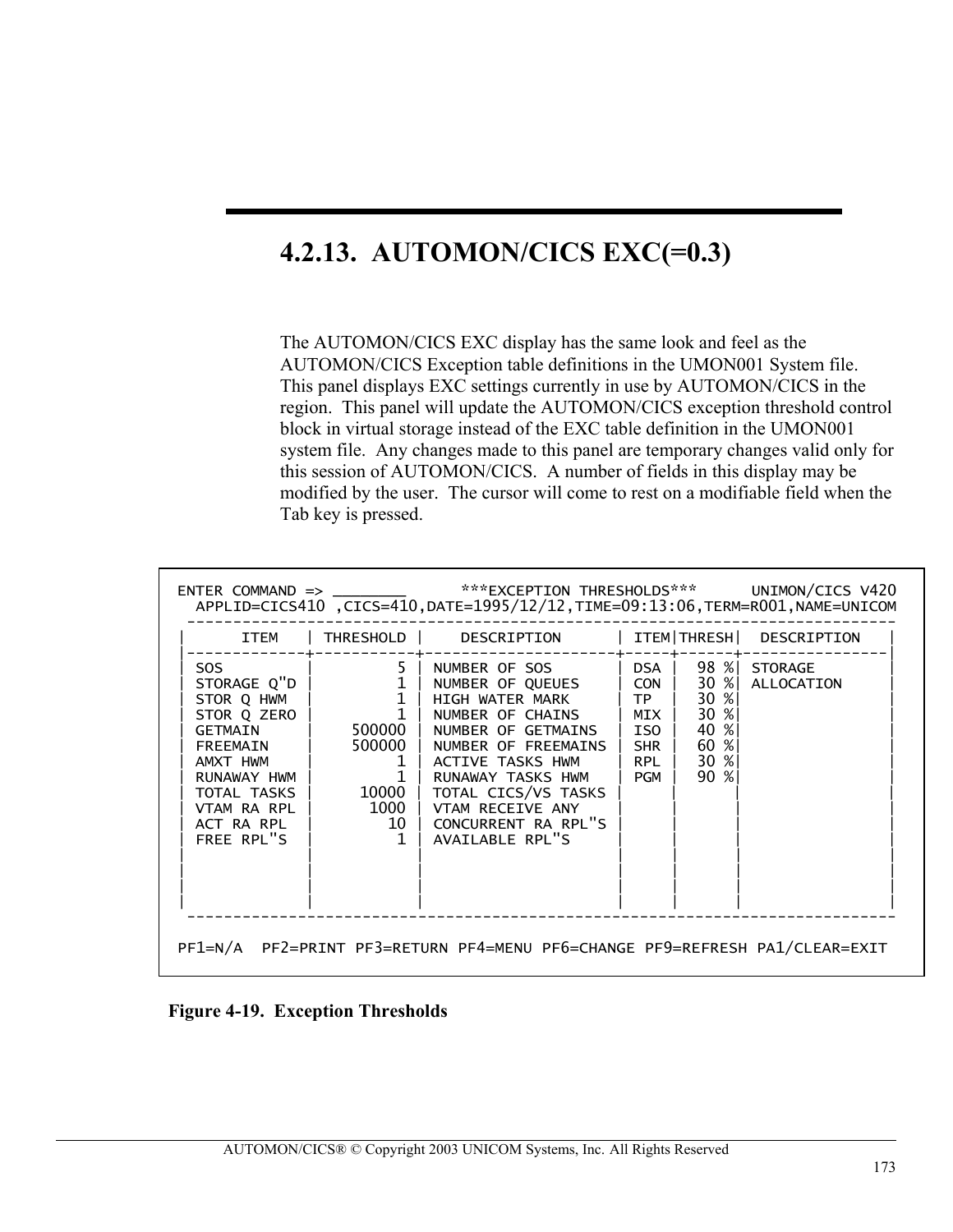# **4.2.14. AUTOMON/CICS DEG(=0.4)**

The AUTOMON/CICS DEG display has the same look and feel as the AUTOMON/CICS Degradation table definitions in the UMON001 System file. This panel displays DEG settings currently in use by AUTOMON/CICS in the region. This panel will update the AUTOMON/CICS degradation threshold control blocks in virtual storage instead of the DEG table definition in the UMON001 system file. Any changes made to this panel are temporary changes valid only for this session of AUTOMON/CICS. A number of fields in this display may be modified by the user. The cursor will come to rest on a modifiable field when the Tab key is pressed.

|  | ITEM  THRSH  ITEM  THRSH  ITEM                                                                                                                                                                                                                    |                                  | THRSH |
|--|---------------------------------------------------------------------------------------------------------------------------------------------------------------------------------------------------------------------------------------------------|----------------------------------|-------|
|  | ACTIVE TASKS   40   TEMP STORAGE WAIT   5   BMS REQUESTS  <br>SUSPENDED TASKS   5   STORAGE WAIT   5   DL/I REQUESTS  <br>NON-DISPATCHABLE   5   ENQUEUE WAIT   5   DFHDC REQUESTS  <br>DISPATCHER WAIT   5   FILE I/O WAIT   5   DF<br>TERM WAIT | DFHTD REQUESTS<br>DFHTS REQUESTS |       |

**Figure 4-20. Degradation Thresholds**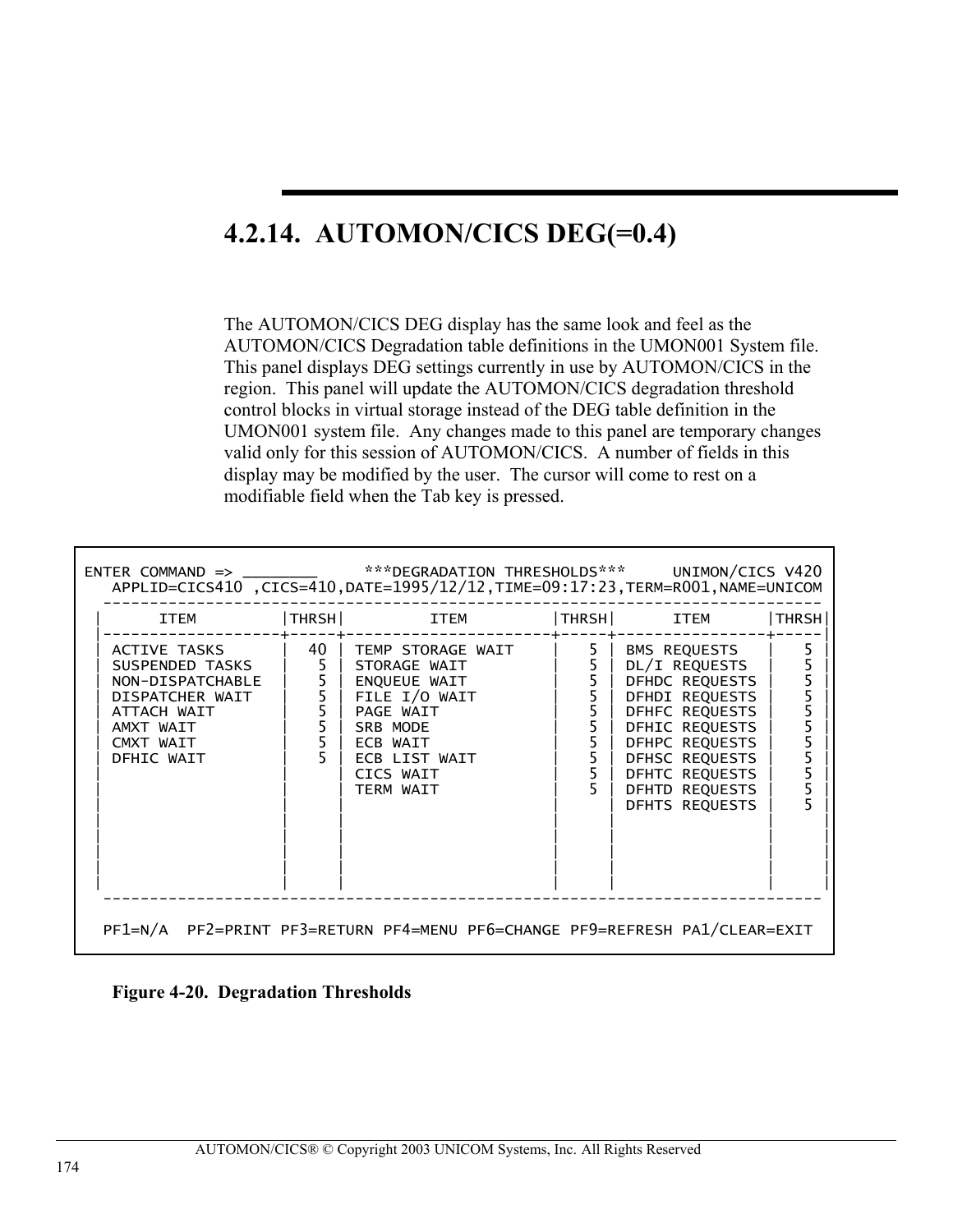# **4.2.15. AUTOMON/CICS SRT(=0.5)**

The AUTOMON/CICS SRT display has the same look and feel as the AUTOMON/CICS System Recovery table definitions in the UMON001 System file. This panel displays SRT settings currently in use by AUTOMON/CICS in the region. This panel will update the AUTOMON/CICS SRT control blocks in virtual storage instead of the DEG table definition in the UMON001 system file. Any changes made to this panel are temporary changes valid only for this session of AUTOMON/CICS. A number of fields in this display may be modified by the user. The cursor will come to rest on a modifiable field when the Tab key is pressed.

|                                         |                                                                                               |                                                                                 |                                                                                                        | APPLID=CICS410, CICS=410, DATE=1995/12/12, TIME=09:23:49, TERM=R001, NAME=UNICOM                                                                                                                                                                                                    |
|-----------------------------------------|-----------------------------------------------------------------------------------------------|---------------------------------------------------------------------------------|--------------------------------------------------------------------------------------------------------|-------------------------------------------------------------------------------------------------------------------------------------------------------------------------------------------------------------------------------------------------------------------------------------|
| <b>STAGE</b>                            | MASTER                                                                                        | <b>NOTIFY</b>                                                                   | ACTION                                                                                                 | DESCRIPTION                                                                                                                                                                                                                                                                         |
| 3<br>4<br>5<br>6<br>7<br>$\overline{8}$ | <b>ON</b><br><b>ON</b><br><b>ON</b><br><b>ON</b><br><b>ON</b><br>0N<br><b>ON</b><br><b>ON</b> | 0N<br><b>ON</b><br>ON<br>ON<br><b>ON</b><br><b>ON</b><br><b>ON</b><br><b>ON</b> | <b>OFF</b><br><b>ON</b><br><b>ON</b><br><b>ON</b><br><b>ON</b><br><b>ON</b><br><b>ON</b><br><b>OFF</b> | DISPLAY PSW/PRODUCE A SYSTEM DUMP<br>VERIFY/REPAIR CICS/VS FOUNDATION<br>VERIFY/DISABLE A TRANSACTION<br>VERIFY/REPAIR DYNAMIC STORAGE AREA<br>VERIFY/REPAIR CICS/VS PROGRAMS<br>VERIFY/REPAIR CICS/VS TABLES<br>VERIFY/REPAIR CICS/VS CNTL BLOCKS<br>SUMMARY REPORT/PRODUCE A DUMP |
|                                         |                                                                                               |                                                                                 |                                                                                                        |                                                                                                                                                                                                                                                                                     |

**Figure 4-21. System Recovery Table**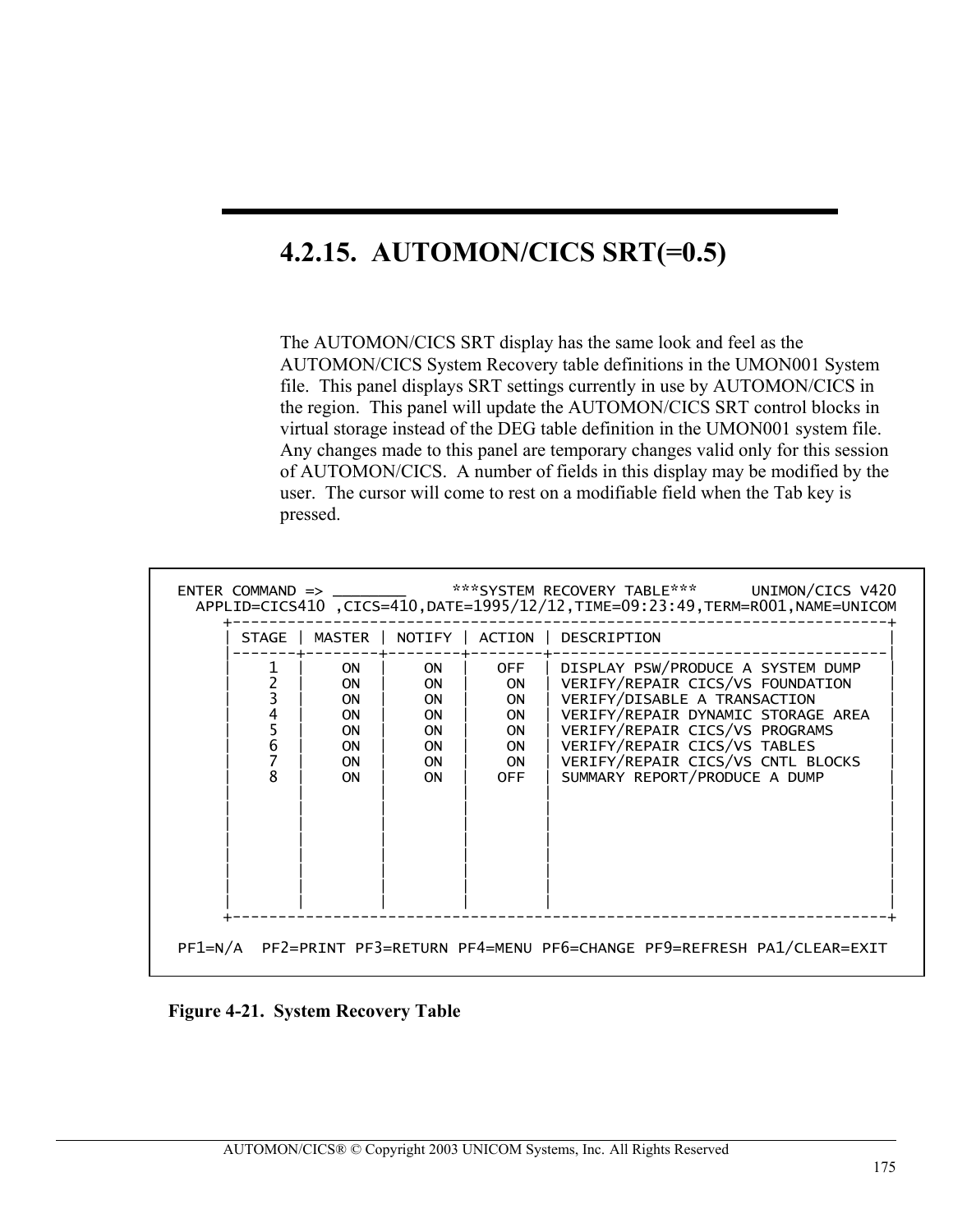# **4.3. AUTOMON/CICS Batch Utility**

### **4.3.1. AUTOMON/CICS Message Reports**

Since AUTOMON/CICS is capable of detecting and correcting problems automatically, users may not be aware of certain developing system problems that have been taken care of by AUTOMON/CICS automatically. AUTOMON/CICS will log every condition that it detects as well as every action which may be taken in response to a perceived system problem in the history file. Therefore, it is important that users review the AUTOMON/CICS history file regularly.

There will be times that AUTOMON/CICS is able to avert performance problems before any end users even notice any degradation to the system. In these instances, AUTOMON/CICS is able to provide system programmers with additional time in which to correct these problems permanently, provided that the History log is reviewed. If the history log is not reviewed on a regular basis, the problem could recur and might eventually cause greater problems in the system.

Users can specify appropriate "*FROM*" and "*TO*" dates in the following job to print the reports for a period of time. Users may also specify a special date format, "\*\*\*\*/\*\*/\*\*", as illustrated in the following job. The user may then, schedule the following job to run every night 15-20 minutes prior to midnight. This job will print a summary report of all messages issued by AUTOMON/CICS for the day that this job is run.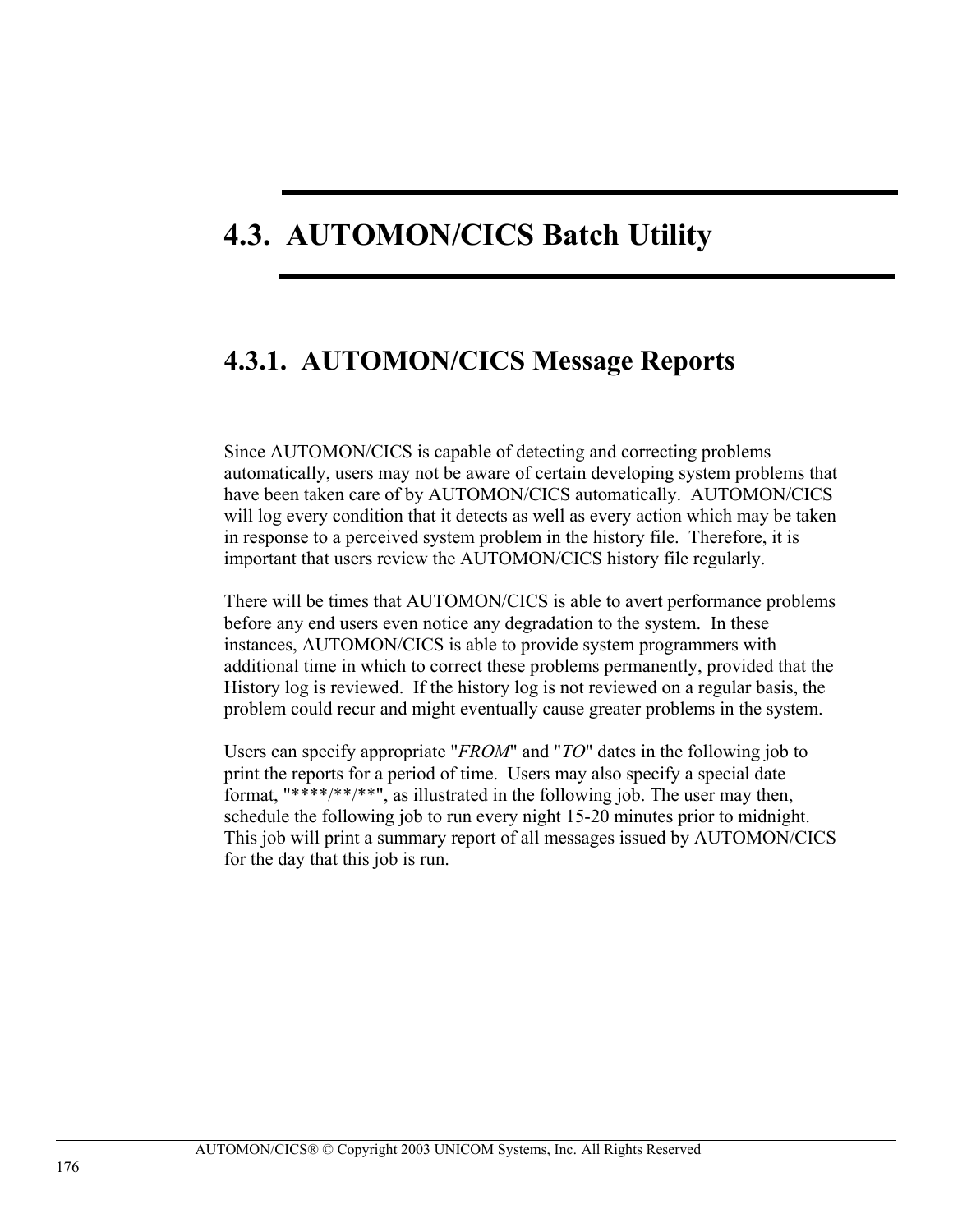

Figure 4-22. Sample Print History Log JCL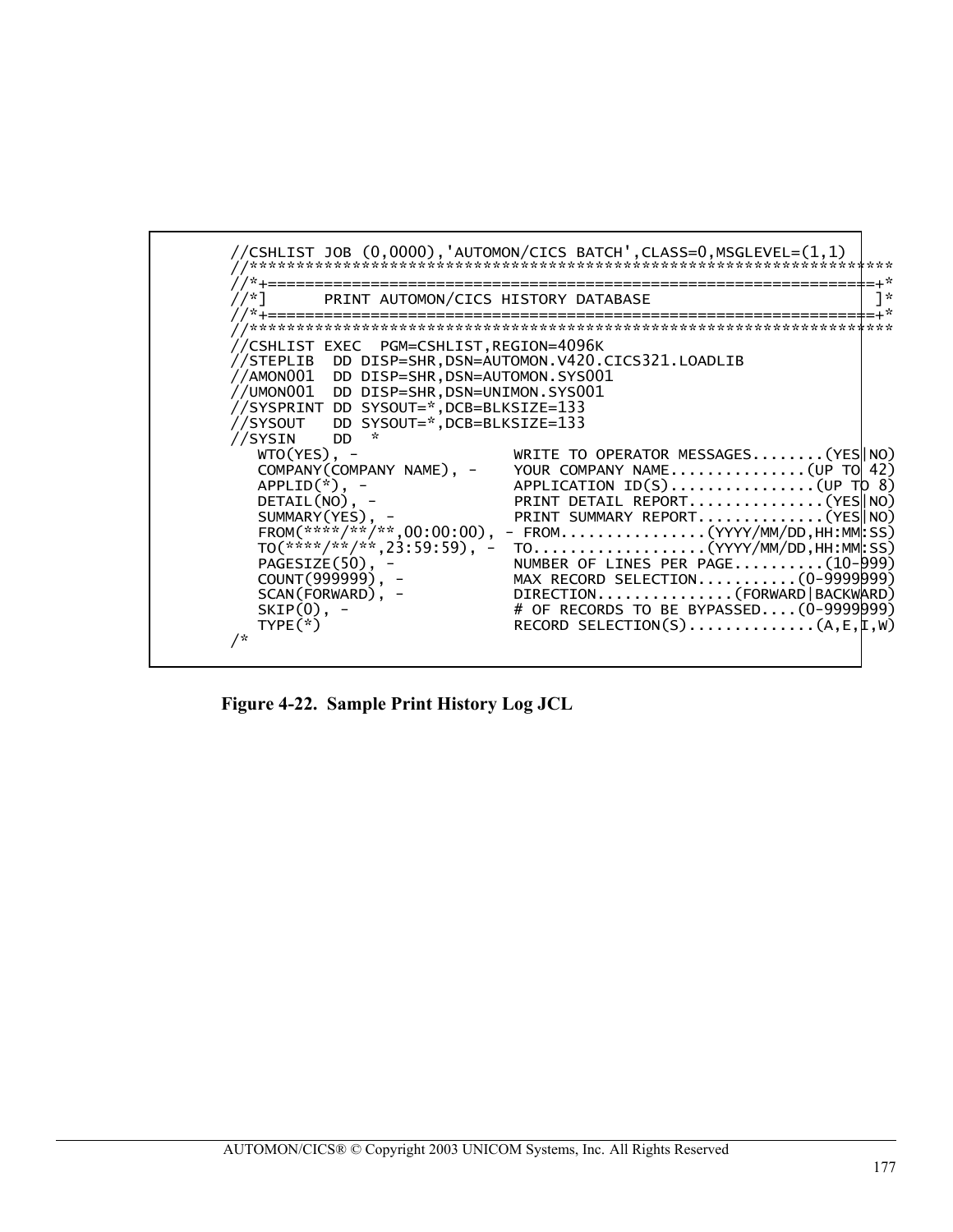|                    | COPYRIGHT(C) 1985-1997.          |      |                        |  | AUTOMON/CICS V420 IS A PROPRIETARY PRODUCT OF UNICOM SYSTEMS, INC.<br>ALL RIGHTS RESERVED.                                                                                                                           |
|--------------------|----------------------------------|------|------------------------|--|----------------------------------------------------------------------------------------------------------------------------------------------------------------------------------------------------------------------|
| (CPUID=FF170848)   | (DATE=1995/12/15,JDATE=1995/349) |      |                        |  | $(TIME = 08:09:13, PAGE =$<br>AUTOMON/CICS HISTORY DATABASE SUMMARY REPORT<br>1)<br>(UNICOM SYSTEMS, INC.)<br>$(MODEL=3090)$                                                                                         |
| APPLID             | DATE                             | TIME | TRAN PROGRAM TERM ABCD |  | (REPORTING PERIOD=1995/12/15,00:00:00-1995/12/15,23:59:59)<br>DESCRIPTION<br>---------------                                                                                                                         |
| CICS330            |                                  |      |                        |  | 1995/12/15 05:19:36 UMON CSHTCP ROO1 ATNI CSH6205I-TASK ABENDED. TRAN=UMON, PGM=CSHTCP , TERM=ROO1, ABCD=AT                                                                                                          |
| CICS321            |                                  |      |                        |  | 1995/12/15 05:20:57 **** ******** **** **** CSH6691I-MAIN TS USAGE.<br>CURRENT=<br>40, MAXIMUM=<br>40                                                                                                                |
| CICS330            |                                  |      |                        |  | 1995/12/15 05:28:37 **** ******** **** **** CSH6691I-MAIN TS USAGE.<br>40, MAXIMUM=<br>40<br>CURRENT=                                                                                                                |
| CICS311            |                                  |      |                        |  | 1995/12/15 06:13:35 **** ******** **** **** CSH6691I-MAIN TS USAGE.<br>CURRENT=<br>40, MAXIMUM=<br>40                                                                                                                |
| CICS321            |                                  |      |                        |  | 1995/12/15 06:14:58 **** ******** **** **** CSH6691I-MAIN TS USAGE.<br>40<br>CURRENT=<br>40, MAXIMUM=                                                                                                                |
| CICS330            |                                  |      |                        |  | 1995/12/15 06:22:37 **** ******** **** **** CSH6691I-MAIN TS USAGE.<br>CURRENT=<br>40, MAXIMUM=<br>40                                                                                                                |
| CICS330            |                                  |      |                        |  | 1995/12/15 07:01:33 **** ******** **** **** CSH6691I-MAIN TS USAGE.<br>40<br>CURRENT=<br>40, MAXIMUM=                                                                                                                |
| CICS330            |                                  |      |                        |  | 1995/12/15 07:22:14 UMON CSHTCP ROO1 ATNI CSH62051-TASK ABENDED. TRAN=UMON, PGM=CSHTCP , TERM=ROO1, ABCD=AT                                                                                                          |
| CICS330            |                                  |      |                        |  | 1995/12/15 08:00:00 **** ******** **** **** CSH6106W-TIMER ADJUSTMENT TASK PENDING.                                                                                                                                  |
| CICS330            |                                  |      |                        |  | 1995/12/15 08:55:45 **** ******** **** **** CSH6691I-MAIN TS USAGE. CURRENT=<br>40<br>40. MAXIMUM=                                                                                                                   |
| CICS330            |                                  |      |                        |  | 1995/12/15 09:49:51 **** ******** **** **** CSH6691I-MAIN TS USAGE. CURRENT=<br>40<br>40, MAXIMUM=                                                                                                                   |
| CICS330            |                                  |      |                        |  | 1995/12/15 09:57:07 UMON CSHPCF0 R002 **** CSH6200W-LOOP/WAIT DETECTION. TRN=UMON, PGM=CSHPCF0, TERM=R002                                                                                                            |
| CICS330            |                                  |      |                        |  | 1995/12/15 09:57:07 UMON CSHPCF0 R002 **** CSH6200W-LOOP/WAIT DETECTION. TRN=UMON, PGM=CSHPCF0, TERM=R002                                                                                                            |
| CICS330            |                                  |      |                        |  | 1995/12/15 09:57:17 UMON CSHPCFO ROO2 UAMA CSH6201A-*ACTION* LOOP. TRAN=UMON, PGM=CSHPCFO ,TERM=ROO2,ABCD=UAM                                                                                                        |
| CICS330            | 1995/12/15 09:57:20 UMON DFHUEH  |      |                        |  | R002 UAMB CSH6205I-TASK ABENDED. TRAN=UMON, PGM=DFHUEH , TERM=R002, ABCD=UAMA<br>1995/12/15 10:30:41 **** ******** **** **** CSH6691I-MAIN TS USAGE. CURRENT=                                                        |
| CICS330<br>CICS330 |                                  |      |                        |  | 40, MAXIMUM=<br>40<br>T995/T2/T5 10:41:03 **** ******** **** **** CSH6100I-A SHORT-ON-STORAGE CONDITION. MXT=135 ,MXTC= 15 ,TASKS=7                                                                                  |
| CICS330            |                                  |      |                        |  | 1995/12/15 10:41:03 **** ******** **** **** CSH6107I-CICS IS UNDER STRESS. AREA=CDSA                                                                                                                                 |
| CICS330            |                                  |      |                        |  | 1995/12/15 10:41:33 UMON ******** R002 **** CSH6300W-EXCESSIVE STORAGE USAGE. TRAN=UMON, TERM=R002, STOR=007347                                                                                                      |
| CICS330            |                                  |      |                        |  | 1995/12/15 10:42:03 UMON ******** R002 **** CSH6300W-EXCESSIVE STORAGE USAGE. TRAN=UMON, TERM=R002, STOR=007347                                                                                                      |
| CICS330            |                                  |      |                        |  | 1995/12/15 10:42:04 UMON ******** R002 UAMD CSH6103A-*ACTION* SOS. MXT= 32, AMXT= 29, TRAN=UMON, TERM=R002, ABCD=                                                                                                    |
| CICS330            |                                  |      |                        |  | 1995/12/15 10:42:04 UMON CSHPCF0 R002 UAMD CSH6205I-TASK ABENDED.<br>TRAN=UMON,PGM=CSHPCF0,TERM=R002,ABCD=UAMD                                                                                                       |
| CICS330            | 1995/12/15 11:23:44 UMON CSHTCP  |      |                        |  | ROO2 ATNI CSH6205I-TASK ABENDED.<br>TRAN=UMON, PGM=CSHTCP , TERM=R002, ABCD=ATNI                                                                                                                                     |
| CICS330            | 1995/12/15 11:23:45 UMON CSHTCP  |      |                        |  | R002 ATNI CSH6205I-TASK ABENDED. TRAN=UMON, PGM=CSHTCP , TERM=R002, ABCD=ATNI                                                                                                                                        |
| CICS330            |                                  |      |                        |  | 1995/12/15 12:00:00 **** ******** **** **** CSH6106W-TIMER ADJUSTMENT TASK PENDING.                                                                                                                                  |
| CICS330            |                                  |      |                        |  | 1995/12/15 13:39:39 **** ******** **** **** CSH66911-MAIN TS USAGE. CURRENT=<br>40<br>40, MAXIMUM=                                                                                                                   |
| CICS330            |                                  |      |                        |  | 1995/12/15 14:33:43 **** ******** **** **** CSH6691I-MAIN TS USAGE.<br>CURRENT=<br>40, MAXIMUM=<br>40                                                                                                                |
| CICS330            |                                  |      |                        |  | 1995/12/15 14:58:30 **** ******** **** **** CSH6610E-*(SRP)* PSW=00000000 00000000,ABCD=*SVD*,AREA=0C4/AKEA/+0                                                                                                       |
| CICS330            |                                  |      |                        |  | 1995/12/15 14:58:34 **** ******** **** **** CSH6610E-*(SRP)* PSW=00000000 00000000,ABCD=*SVD*,AREA=0C4/AKEA/+0                                                                                                       |
| CICS330            |                                  |      |                        |  | 1995/12/15 14:58:36 U\$SM CSH39SIP N/A ASRA CSH6205I-TASK ABENDED. TRAN=U\$SM, PGM=CSH39SIP, TERM=N/A ,ABCD=ASRA                                                                                                     |
| CICS330            |                                  |      |                        |  | 1995/12/15 15:20:27 UMON CSHTCP ROO1 ATNI CSH6205I-TASK ABENDED. TRAN=UMON, PGM=CSHTCP , TERM=ROO1, ABCD=AT                                                                                                          |
| CICS330            |                                  |      |                        |  | 1995/12/15 15:57:04 **** ******** **** **** CSH66911-MAIN TS USAGE. CURRENT=<br>76, MAXIMUM=<br>76                                                                                                                   |
| CICS330            |                                  |      |                        |  | 1995/12/15 16:51:06 **** ******** **** **** CSH6691I-MAIN TS USAGE.<br>76, MAXIMUM=<br>76<br>CURRENT=<br>1995/12/15 17:45:07 **** ******** **** **** CSH6691I-MAIN TS USAGE.                                         |
| CICS330<br>CICS330 |                                  |      |                        |  | 76<br>CURRENT=<br>76, MAXIMUM=<br>1995/12/15 18:39:08 **** ******** **** **** CSH6691I-MAIN TS USAGE. CURRENT=<br>76, MAXIMUM=<br>76                                                                                 |
| CICS330            |                                  |      |                        |  | 1995/12/15 19:33:11 **** ******** **** **** CSH6691I-MAIN TS USAGE.<br>CURRENT=<br>76, MAXIMUM=<br>76                                                                                                                |
| CICS330            |                                  |      |                        |  | 1995/12/15 19:52:45 **** ******** **** CSH6610E-*(SRP)* PSW=00000000 00000000,ABCD=*SVD*,AREA=0C4/AKEA/+0                                                                                                            |
| CICS330            |                                  |      |                        |  | 1995/12/15 19:52:50 **** ******** **** **** CSH6610E-*(SRP)* PSW=000000000 00000000,ABCD=*SVD*,AREA=0C4/AKEA/+0                                                                                                      |
| CICS330            |                                  |      |                        |  | 1995/12/15 19:52:53 U\$SM CSH39SIP N/A ASRA CSH6205I-TASK ABENDED. TRAN=U\$SM,PGM=CSH39SIP,TERM=N/A ,ABCD=ASRA                                                                                                       |
| CICS330            |                                  |      |                        |  | 1995/12/15 20:11:51 **** ******** **** CSH6610E-*(SRP)* PSW=00000000 00000000,ABCD=*SVD*,AREA=0C4/AKEA/+0                                                                                                            |
| CICS330            |                                  |      |                        |  | 1995/12/15 20:11:55 **** ******** **** **** CSH6610E-*(SRP)* PSW=00000000 00000000,ABCD=*SVD*,AREA=0C4/AKEA/+0                                                                                                       |
| CICS330            |                                  |      |                        |  | 1995/12/15 20:11:58 U\$SM CSH39SIP N/A ASRA CSH6205I-TASK ABENDED. TRAN=U\$SM, PGM=CSH39SIP, TERM=N/A ,ABCD=ASRA                                                                                                     |
| CICS330            |                                  |      |                        |  | TERM=ROO2 **** CSH6200W-LOOP/WAIT DETECTION. TRN=UMON,PGM=CSHPCF0,TERM=ROO2                                                                                                                                          |
| CICS330            |                                  |      |                        |  | 1995/12/15 21:08:05 UMON CSHPCF0 R002 **** CSH6200W-LOOP/WAIT DETECTION. TRN=UMON, PGM=CSHPCF0 ,TERM=R002                                                                                                            |
| CICS330            |                                  |      |                        |  | 1995/12/15 21:10:47 UMON CSHPCFO ROO2 UAMA CSH6201A-*ACTION* LOOP. TRAN=UMON, PGM=CSHPCFO ,TERM=ROO2, ABCD=UAM                                                                                                       |
| CICS330            | 1995/12/15 21:10:49 UMON DFHUEH  |      |                        |  | R002 UAMB CSH6205I-TASK ABENDED. TRAN=UMON, PGM=DFHUEH , TERM=R002, ABCD=UAMB                                                                                                                                        |
| CICS330            | 1995/12/15 21:44:26 UMON CSHTCP  |      |                        |  | R001 ATNI CSH6205I-TASK ABENDED. TRAN=UMON, PGM=CSHTCP , TERM=R001, ABCD=ATNI                                                                                                                                        |
| CICS330            |                                  |      |                        |  | 1995/12/15 22:30:49 **** ******** **** **** CSH6691I-MAIN TS USAGE. CURRENT=<br>76, MAXIMUM=<br>76                                                                                                                   |
| CICS330            |                                  |      |                        |  | 1995/12/15 22:42:32 **** ******** **** **** CSH6610E-*(SRP)* PSW=00000000 00000000,ABCD=*SVD*,AREA=0C4/AKEA/+0                                                                                                       |
| CICS330            |                                  |      |                        |  | 1995/12/15 22:42:35 **** ******** **** **** CSH6610E-*(SRP)* PSW=00000000 00000000,ABCD=*SVD*,AREA=0C4/AKEA/+0                                                                                                       |
| CICS330<br>CICS330 |                                  |      |                        |  | 1995/12/15 22:42:38 U\$SM CSH39SIP N/A ASRA CSH62051-TASK ABENDED. TRAN=U\$SM, PGM=CSH39SIP, TERM=N/A ,ABCD=AS<br>1995/12/15 23:22:10 **** ******** **** **** CSH6691I-MAIN TS USAGE. CURRENT=<br>76, MAXIMUM=<br>76 |
|                    |                                  |      |                        |  |                                                                                                                                                                                                                      |

#### **Figure 4-23. AUTOMON/CICS History Summary Report**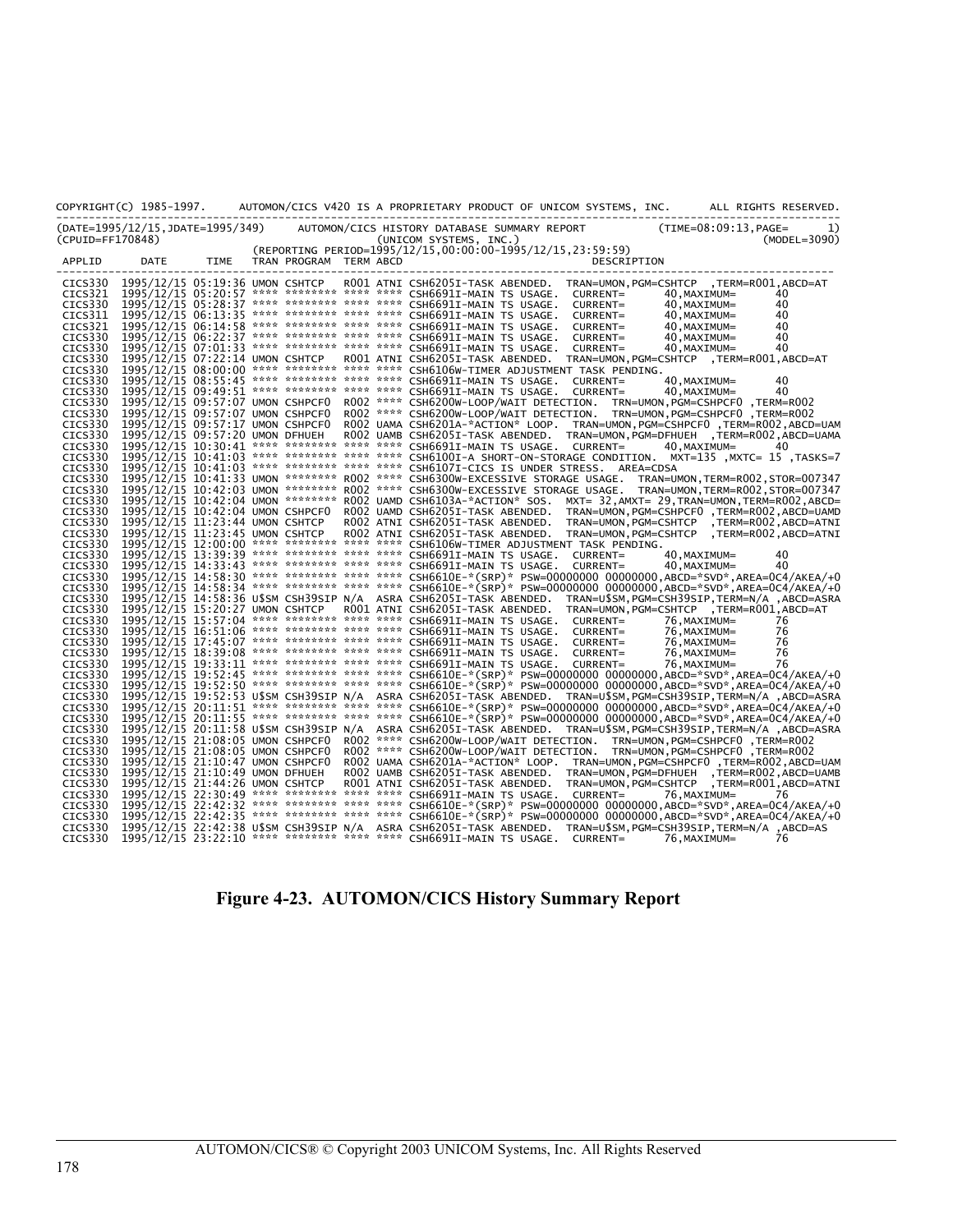If a particular problem is discovered in the review of the summary information provided in the previous report, users may review all the AUTOMON/CICS messages issued at the time of the problem. Analysis of all AUTOMON/CICS messages issued around the time of the problem will provide users with a clearer picture as to the cause of the problem. A detailed review of AUTOMON/CICS messages may done in either of two ways.

- 1. The messages may be viewed online through the History file display of the "UMON" transaction (=E.1).
- 2. Users may print the History files messages around the time of the problem using the AUTOMON/CICS batch utility. To obtain all the AUTOMON/CICS messages users must specify the timeframe to be reported in the "*FROM*" and "*TO*" SYSIN parms. The "*DETAIL*" SYSIN parm should also be coded as YES.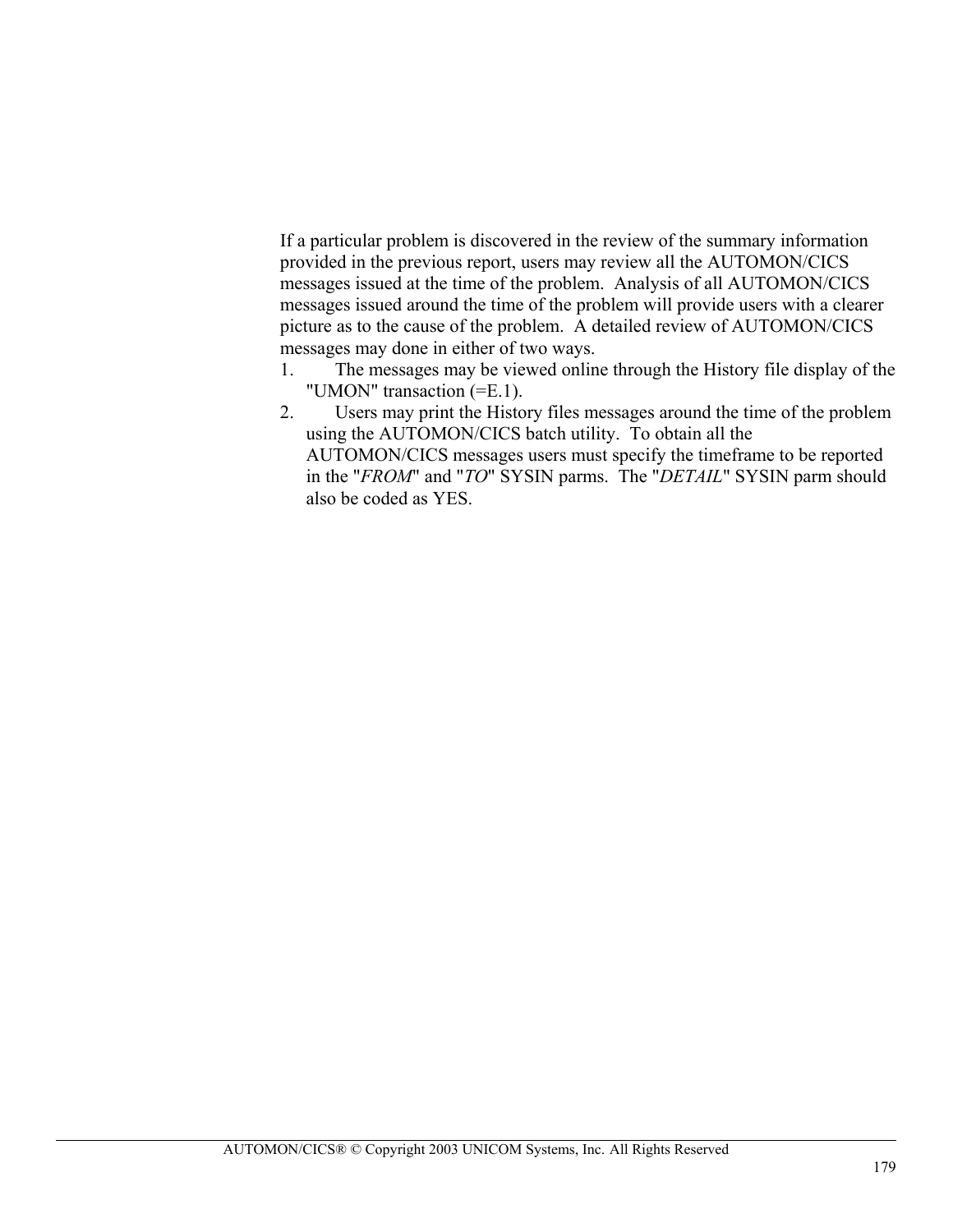### 4.3.2. AMON001 File Maintenance

Users may wish to delete records from the AUTOMON/CICS History file to control the size of this file. The AUTOMON/CICS batch facility allows users to delete records from this file while both CICS and AUTOMON/CICS are running in your system and the file pointed to by the AMON001 DD card is open and enabled. It is recommended that the records to be deleted be backed up before this job is run.

The SYSIN parameter "RETAIN" allows users to specify which records in the AMON001 History file will be kept. The "RETAIN" parameter may be specified as either a date in YYYY/MM/DD format or as a number of days prior to the current date. Any records prior to the date specified in the "RETAIN" parameter will be deleted from the AMON001 History file.

The SYSIN parameter RETAIN is mutually exclusive with all other SYSIN parameters used with CSHLIST except for the WTO and APPLID parameters. Do not attempt to code any other SYSIN parameters when the RETAIN parameter is coded as they will be ignored.

A sample JCL may be found in the AUTOMON/CICS Installation library in member CSHLISTD.

```
=+*
7 - 1J^*/*]
       DELETE RECORDS FROM AUTOMON/CICS HISTORY DATABASE
                                                    ==∔*
    //CSHLIST EXEC PGM=CSHLIST,REGION=4096K
//STEPLIB DD DISP=SHR, DSN=AUTOMON.V420.CICS321.LOADLIB
//AMON001 DD DISP=SHR, DSN=AUTOMON.SYS001
//UMON001 DD DISP=SHR, DSN=UNIMON.SYS001
//SYSPRINT DD SYSOUT=*,DCB=BLKSIZE=133<br>//SYSOUT DD SYSOUT=*,DCB=BLKSIZE=133
//SYSIN
        DD
  WTO(YES),
                       WRITE TO OPERATOR MESSAGES........(YES|NO)
                      APPLICATION ID(S)...............(UP TO 8)
  APPLID(*)RETAIN(1996/04/29)
                      DATE OR NUMBER OF DAYS DATA TO BE RETAINED
\lambda
```
Figure 4-24. Sample File Maintenance JCL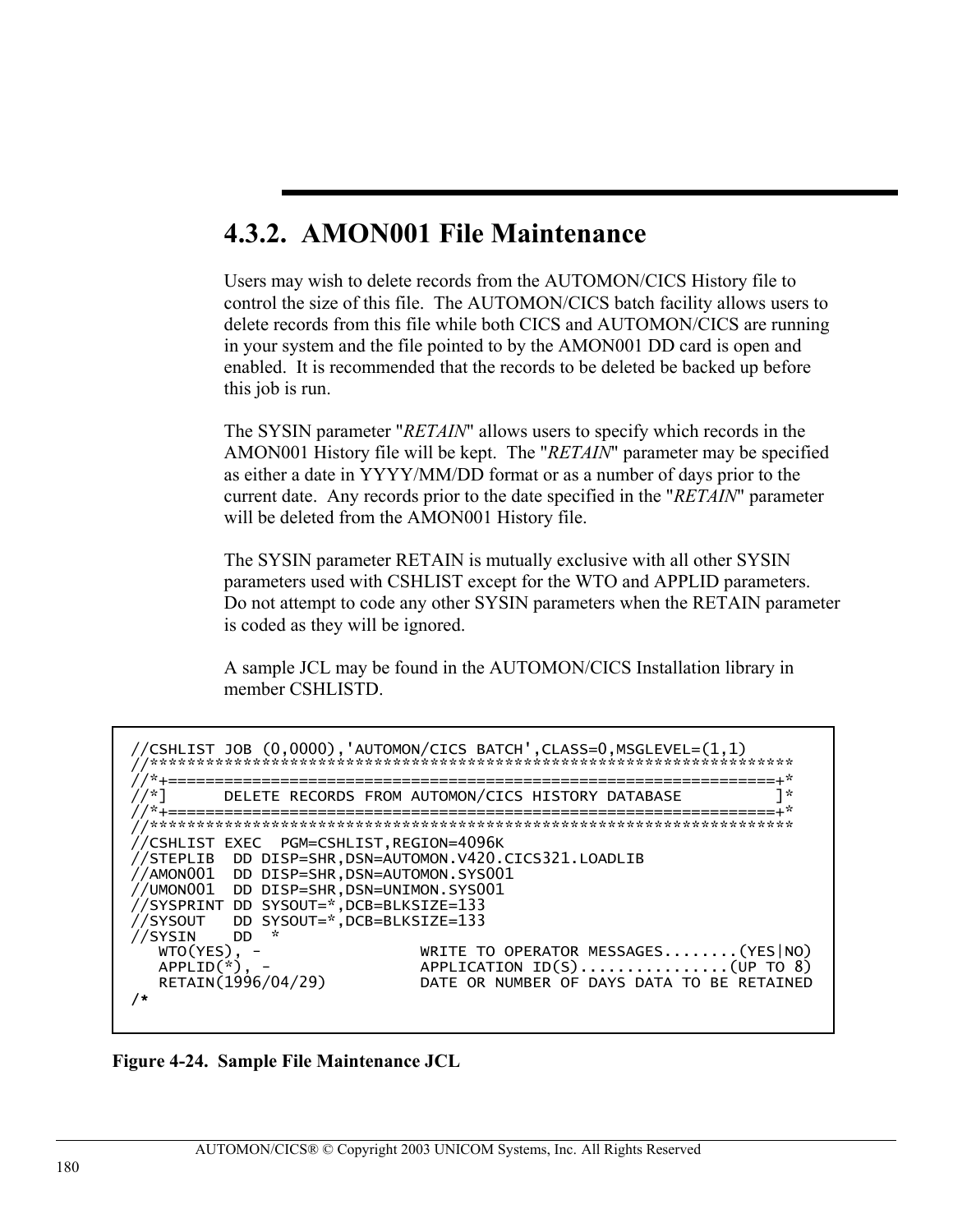#### **4.3.3. Implementing AUTOMON/CICS in Additional Regions**

Once AUTOMON/CICS has been installed in one region, implementing AUTOMON/CICS to the other regions is a very simple process. There are only two steps involved in this process.

Step 1. Make the appropriate table definitions in the PPT, PCT, FCT and PLT tables.

Step 2. Modify the CICS startup JCL to include the AUTOMON/CICS load library and the AMON002 DD card for MVS users.

#### **Table Definitions**

#### **FCT Definition**

Both the UMON001 and AMON001 files defined during the initial installation may be shared by multiple CICS regions. However, It is recommended that the files be defined as a local FCT entry in the File Owning Region(FOR)-[or an AOR| and defined as remote FCT entries in all other regions that are running AUTOMON/CICS.

#### **PCT, PPT and PLT Definitions**

Follow the procedures outlined in the installation steps to install the necessary entries.

#### **Modify the CICS Startup JCL**

Add AUTOMON/CICS load library to the DFHRPL - A sample JCL is provided in AUTOMON.INSTLIB(CICSJCL)

Add AUTOMON/CICS file(s) to the CICS start-up JCL or incorporate the Data Set Names into the FCT definitions. These files include the UMON001 System File and AMON001 History File.

For MVS users, add the AMON 002 Snap Dump File DD card to the CICS startup JCL.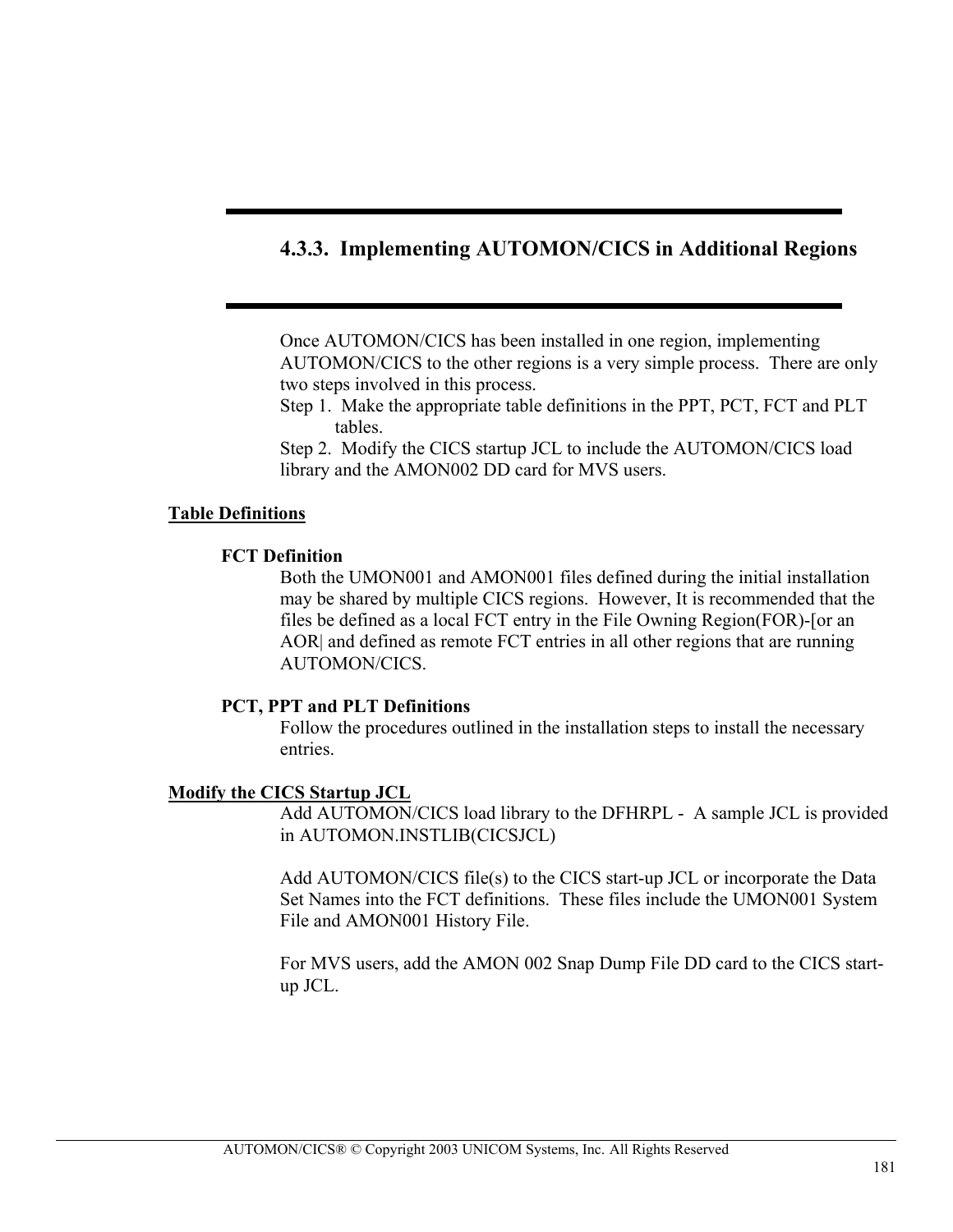# **4.4. Global User Exits**

AUTOMON/CICS is designed to fulfil most needs of a CICS/VS system. Nevertheless, an installation can have special requirements which can not be met by the standard AUTOMON/CICS system. User exits make it possible to modify the AUTOMON/CICS system without changing its standard user interface.

However, There are certain restrictions which apply to the user exit programs which are used by AUTOMON/CICS. These restrictions apply because AUTOMON/CICS runs outside of CICS/VS and the architecture AUTOMON/CICS uses to obtain control from CICS/VS is unique. For example, even if your CICS/VS online system is in a critical hard loop state, your pre-assembled user-written exit programs can still be fetched by AUTOMON/CICS to perform your customized action items.

### **AUTOMON/CICS Exits**

#### **Addressability**

AUTOMON/CICS gives user-written exits addressability to CSA (R12), current TCA (R11) and AUTOMON/CICS communication area (R4). Careful manipulation of these areas and use of return codes where applicable can produce customized AUTOMON/CICS results to fit any unique situation. During the execution of your user-written exit programs, addressability to CICS/VS control areas such as CSACDTA (currently dispatch task address), CSACTODB (current time of date), etc., could be changed. It's because your user-written exit programs will be processed concurrently with CICS/VS.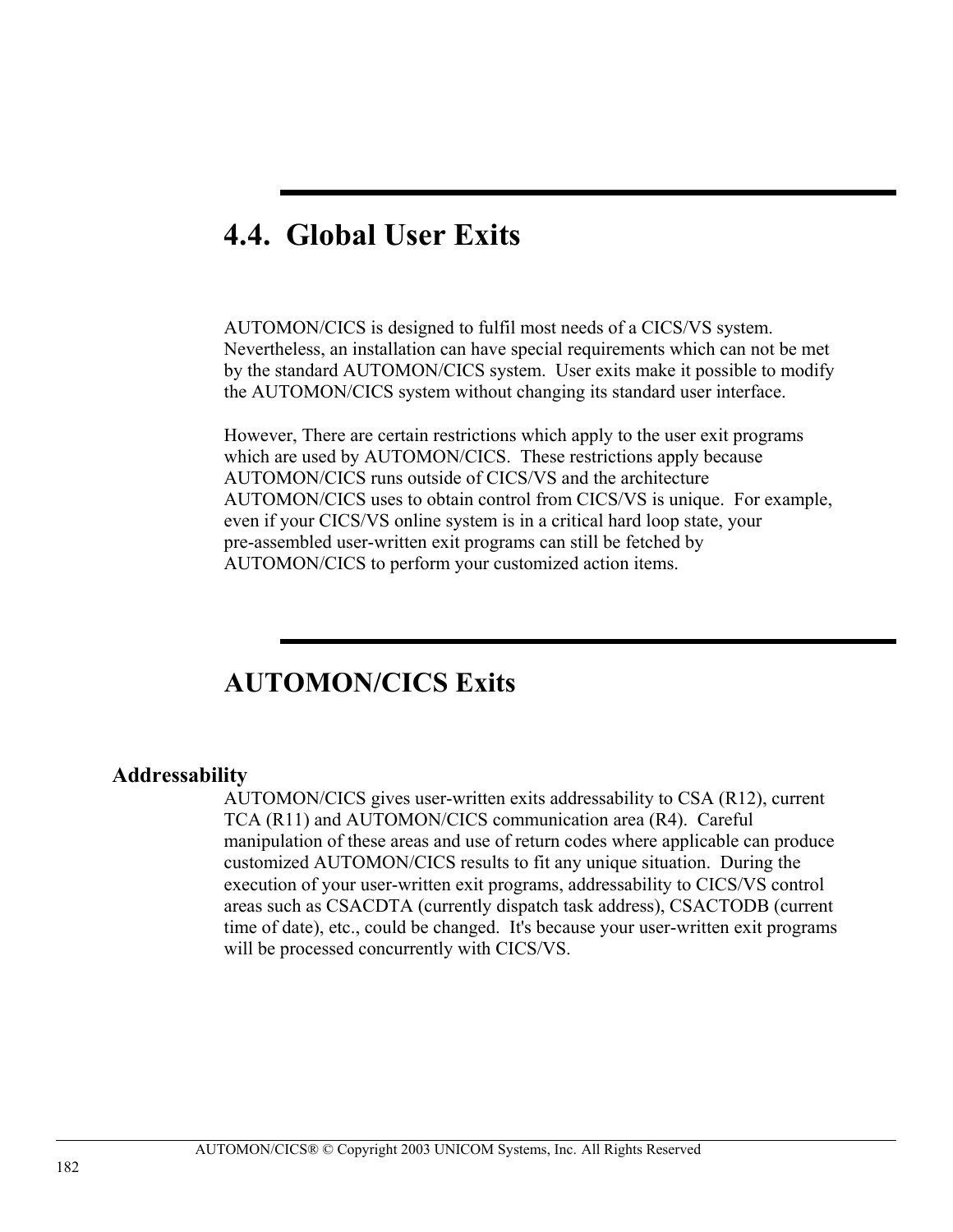### **4.4.1. General Conventions**

The user exit interface has the following characteristics:

1. The user-written code for an exit is a non-CICS/VS assembler-language program and runs OUT-SIDE-OF-CICS. Such a program is called an exit program and may call other program using operating system LINK, CALL or XCTL macros and SVCs.

- 2. The exit programs can provide return codes which are supported by certain exits.
- 3. The exit program is link edited by yourself into the AUTOMON/CICS load library.
- 4. The exit program does not need to be defined in DFHPPT.
- 5. The exit program may request operating system services.
- 6. The exit program must not request CICS services.
- 7. The exit program should save and restore any registers that it modifies.
- 8. The following general register values can be assumed on entry to an exit program.

 Register 12 - Address of the current TCA. Register 13 - Address of CSA. Register 14 - Return address Register 15 - Address of the exit program entry

9. Neither source nor object compatibility of AUTOMON/CICS management modules is guaranteed for future releases of AUTOMON/CICS. Any changes that affect exit programs will be documented in the appropriate manual.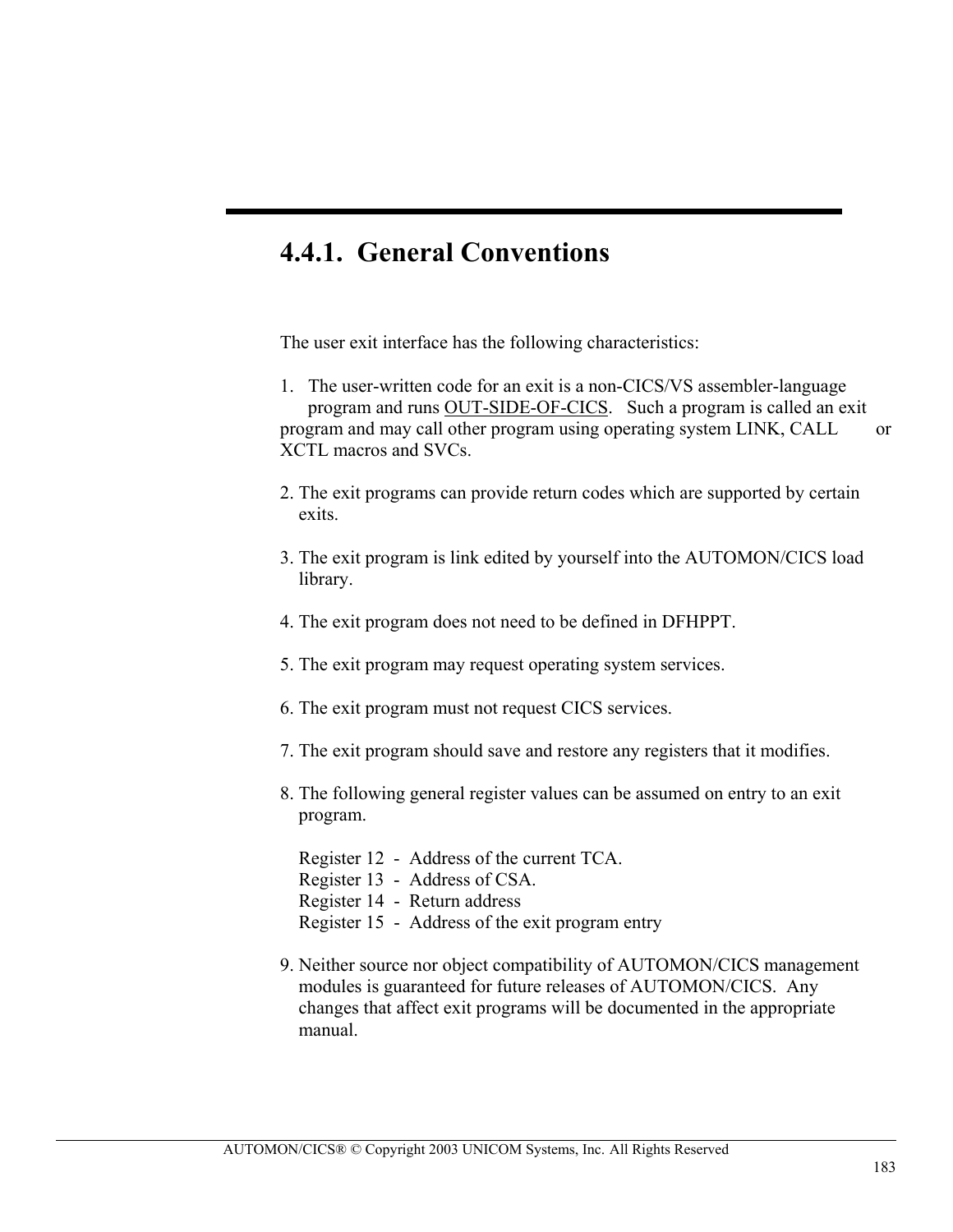### **4.4.2. List of Exits**

The sample user exit program and assemble/linked JCL are provided in AUTOMON.INSTLIB. (CSHXAMPB, CSHXMGPB, CSHXTSKB, CSHXXIPB and ASSEMBLE)

### **Exit Programs**

#### **Exits**

Figure 4-24 lists the standard exits available in AUTOMON/CICS management modules, and the information that is specified to each exit. For exits where no valid return-code is listed, the management module will always continue in the same way irrespective of the value in register 15.

| EXITID<br><b>DESC</b><br>LOCATION<br>REGISTERS | <b>CSHXMGPB</b><br>AUTOMON/CICS message exit program<br>Before process the message<br>R11-->AUTOMON/CICS message record<br>R12-->Address of the current task's TCA<br>R13-->Address of CSA                                                     |
|------------------------------------------------|------------------------------------------------------------------------------------------------------------------------------------------------------------------------------------------------------------------------------------------------|
| EXITID<br><b>DESC</b><br>LOCATION<br>REGISTERS | <b>CSHXAMPB</b><br>AUTOMON/CICS subtask exit program<br>Every .5 second cycle<br>R12-->Address of the current task's TCA<br>R13-->Address of CSA                                                                                               |
| EXITID<br><b>DESC</b><br>LOCATION<br>REGISTERS | <b>CSHXTSKB</b><br>AUTOMON/CICS Task Chain Scan exit program<br>Every .5 Sec Cycle<br>R1 -->Task_Scan_Count<br>R4 -->AUTOMON/CICS Communication Area<br>R11-->XMXNC/TQE/DCA<br>R12-->Address of the current task's TCA<br>R13-->Address of CSA |
| RETURN CODES 00 - NORMAL                       | 04 - Issue CEMT purge of task<br>08 - Issue CEMT force purge of task                                                                                                                                                                           |
| EXITID<br><b>DESC</b><br>LOCATION<br>REGISTERS | <b>CSHXXIPB</b><br>AUTOMON/CICS CICS user exit program<br>CICS user exit pointers (XKCREQ and XPCFTCH)<br>R12-->Address of the current task's TCA<br>R13-->Address of CSA                                                                      |

**Figure 4-25. AUTOMON/CICS User Exits**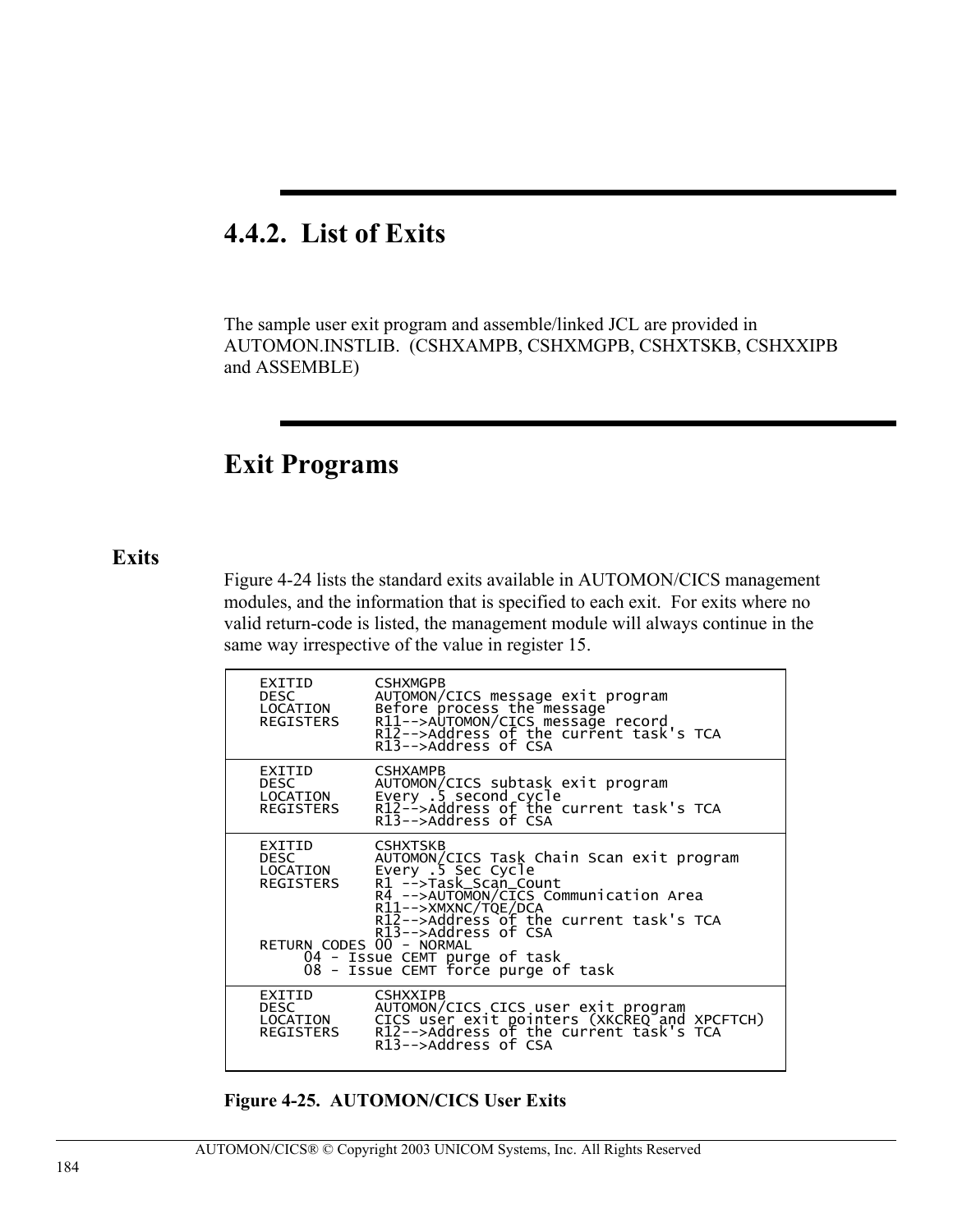### 4.4.3. Sample Exit Programs

The sample user exit programs and assemble/linked JCL are provided in AUTOMON.INSTLIB.(CSHXMGPB, CSHXAMPB, CSHXXIPB and ASSEMBLE)

### **Message Routine Exit Program**

#### **CSHXMGPB**

|                |              | CSHXMGPB TITLE 'AUTOMON/CICS AUTOMATIC MONITORING PROGRAM' |                                                                                 |                                                                                          |          |
|----------------|--------------|------------------------------------------------------------|---------------------------------------------------------------------------------|------------------------------------------------------------------------------------------|----------|
|                |              |                                                            |                                                                                 |                                                                                          |          |
|                |              |                                                            |                                                                                 |                                                                                          |          |
|                |              |                                                            |                                                                                 |                                                                                          |          |
|                |              |                                                            |                                                                                 |                                                                                          |          |
|                |              |                                                            |                                                                                 |                                                                                          |          |
|                |              |                                                            |                                                                                 |                                                                                          | $^\star$ |
|                |              |                                                            |                                                                                 |                                                                                          |          |
| DATE:          |              |                                                            |                                                                                 |                                                                                          | $\star$  |
|                |              |                                                            |                                                                                 |                                                                                          | $\star$  |
|                |              | BEFORE PROCESS THE MESSAGE                                 |                                                                                 |                                                                                          |          |
|                |              |                                                            |                                                                                 |                                                                                          |          |
|                |              |                                                            |                                                                                 |                                                                                          |          |
|                |              |                                                            |                                                                                 |                                                                                          |          |
|                |              |                                                            |                                                                                 |                                                                                          |          |
|                |              |                                                            |                                                                                 |                                                                                          |          |
|                |              |                                                            |                                                                                 | ID   DATE  *                                                                             |          |
|                |              |                                                            |                                                                                 |                                                                                          |          |
|                |              |                                                            |                                                                                 |                                                                                          | ∗ ך      |
|                |              |                                                            |                                                                                 |                                                                                          |          |
|                |              |                                                            |                                                                                 |                                                                                          |          |
| R <sub>0</sub> | UNUSED       |                                                            |                                                                                 |                                                                                          | $^\star$ |
| R1             | UNUSED       |                                                            |                                                                                 |                                                                                          | $\star$  |
| R <sub>2</sub> | UNUSED       |                                                            |                                                                                 |                                                                                          | $^\star$ |
| R <sub>3</sub> | $*$ BASE $*$ |                                                            |                                                                                 |                                                                                          | $\star$  |
| R4             | *RESERVED*   |                                                            |                                                                                 |                                                                                          | $\star$  |
|                |              | PROGRAM:<br>AUTHOR:                                        | CSHXMGPB<br>UNICOM SYSTENS, INC.<br>03/03/87<br>MAINTENANCE LOG<br>DESCRIPTIONS | COPYRIGHT (C) UNICOM SYSTEMS, INC 1985, 1997.<br>REMARKS: AUTOMON/CICS USER EXIT PROGRAM |          |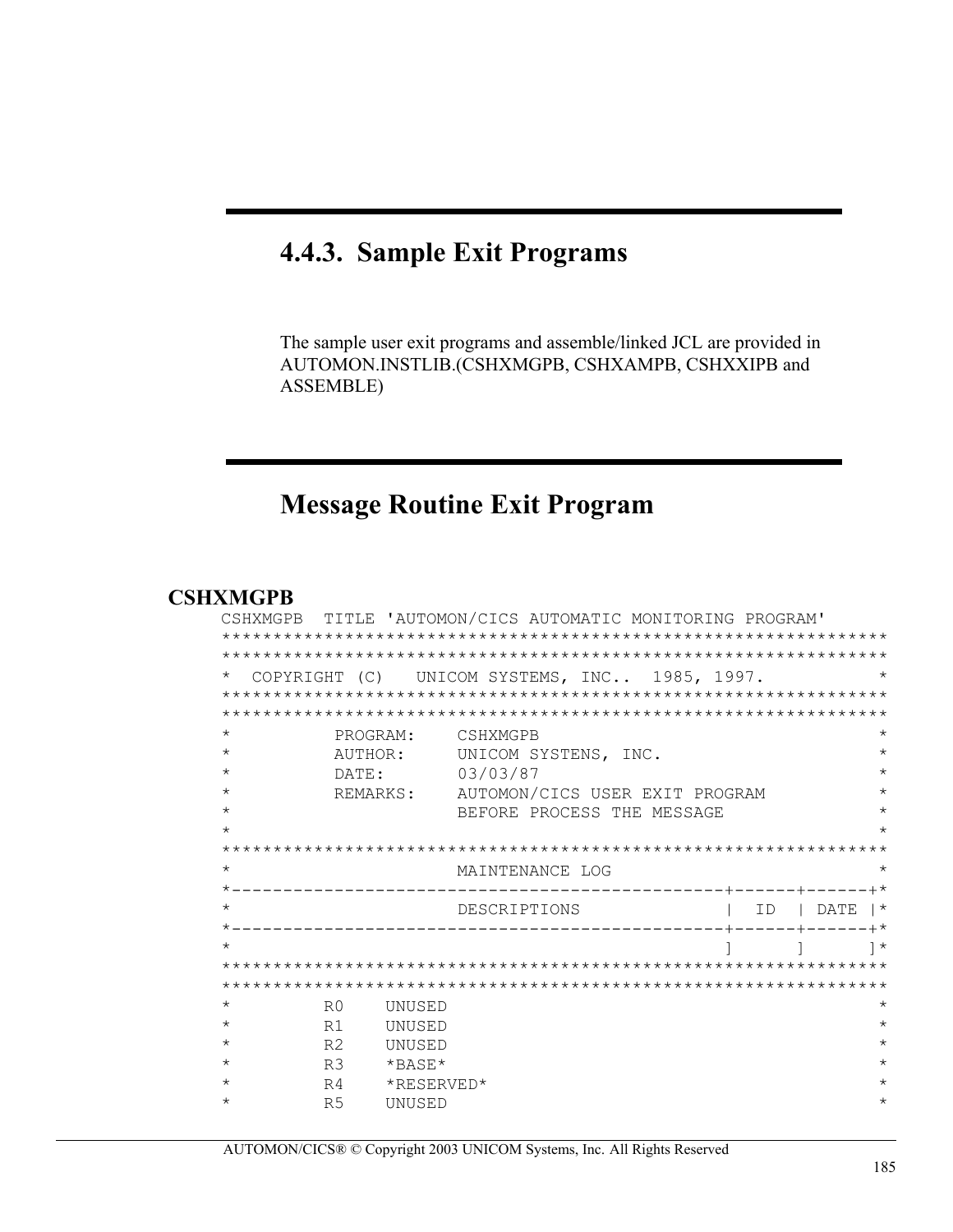| $^\star$             | R6             | UNUSED                 |                                                |                                   | $^\star$   |
|----------------------|----------------|------------------------|------------------------------------------------|-----------------------------------|------------|
| $^\star$             | R7             | UNUSED                 |                                                |                                   | $^\star$   |
| $^\star$             | R <sup>8</sup> | UNUSED                 |                                                |                                   | $^\star$   |
| $^\star$             | R9             | UNUSED                 |                                                |                                   | $^\star$   |
| $^\star$             | R10            | UNUSED                 |                                                |                                   | $^\star$   |
| $^\star$             | R11            | CSHLOGDS               |                                                |                                   | $^\star$   |
| $^\star$             | R12            | DFHTCADS               |                                                |                                   | $^\star$   |
| $^\star$             | R13            | <b>DFHCSADS</b>        |                                                |                                   | $^\star$   |
| $^\star$             | R14            | RETURN                 |                                                |                                   | $^\star$   |
| $^\star$             | R15            | ENTRY                  |                                                |                                   | $^{\star}$ |
|                      |                |                        |                                                |                                   |            |
|                      |                |                        |                                                |                                   |            |
|                      |                |                        | COPYRIGHT (C) UNICOM SYSTEMS, INC. 1985. 1997. |                                   | $\star$    |
|                      |                |                        |                                                |                                   |            |
|                      |                |                        |                                                |                                   |            |
| CSHLOGDS             | DSECT          |                        | AUTOMON/CICS LOG RECORD                        |                                   |            |
| LOGJDATE             | DS             | CL4                    | JDATE                                          |                                   |            |
| LOGCTODB             | DS             | CL4                    |                                                | TIME OF DAY-100THS OF A SECOND    |            |
| LOGIND1              | DS             | X                      | INDICATOR 1                                    |                                   |            |
| LOGIND2              | DS             | X                      | INDICATOR 2                                    |                                   |            |
| LOGQAUX EQU          |                | X'01'                  |                                                | WRITE TO HISTORY DATABASE REQUEST |            |
| LOGQWTO              | EQU            | X'02'                  | WTO REQUEST                                    |                                   |            |
| LOGQLOG              | EQU            | X'04'                  | LOGGING REQUEST                                |                                   |            |
| LOGQWTL              | EQU            | X'08'                  | WTL REQUEST                                    |                                   |            |
| LOGMSGN              | DS             | CL4                    |                                                | ACCUMULATED ERROR MESSAGES IN HEX |            |
| LOGMSG               | DS CL80        |                        | MESSAGE                                        |                                   |            |
| LOGLEN               | EQU            | *-CSHLOGDS             |                                                |                                   |            |
| CSHLOGE              | EQU            | $\star$                |                                                |                                   |            |
|                      | EJECT,         |                        |                                                |                                   |            |
|                      |                | COPY DFHCSADS          |                                                |                                   |            |
|                      | EJECT,         |                        |                                                |                                   |            |
|                      |                | COPY DFHTCADS          |                                                |                                   |            |
|                      | EJECT,         |                        |                                                |                                   |            |
| R0                   | EQU            | 0                      |                                                |                                   |            |
| R1<br>R <sub>2</sub> | EQU            | 1<br>$\overline{2}$    |                                                |                                   |            |
|                      | EQU            | 3                      |                                                |                                   |            |
| R3<br>R <sub>4</sub> | EQU            | $\overline{4}$         |                                                |                                   |            |
| R <sub>5</sub>       | EQU            | 5                      |                                                |                                   |            |
| R <sub>6</sub>       | EQU<br>EQU     | $\epsilon$             |                                                |                                   |            |
| R7                   | EQU            | 7                      |                                                |                                   |            |
| R8                   |                |                        |                                                |                                   |            |
| R9                   | EQU            | $\,8\,$<br>$\mathsf 9$ |                                                |                                   |            |
| R10                  | EQU            | 10                     |                                                |                                   |            |
| R11                  | EQU<br>EQU     | 11                     |                                                |                                   |            |
| R12                  | EQU            | 12                     |                                                |                                   |            |
| R13                  | EQU            | 13                     |                                                |                                   |            |
| R14                  | EQU            | 14                     |                                                |                                   |            |
|                      |                |                        |                                                |                                   |            |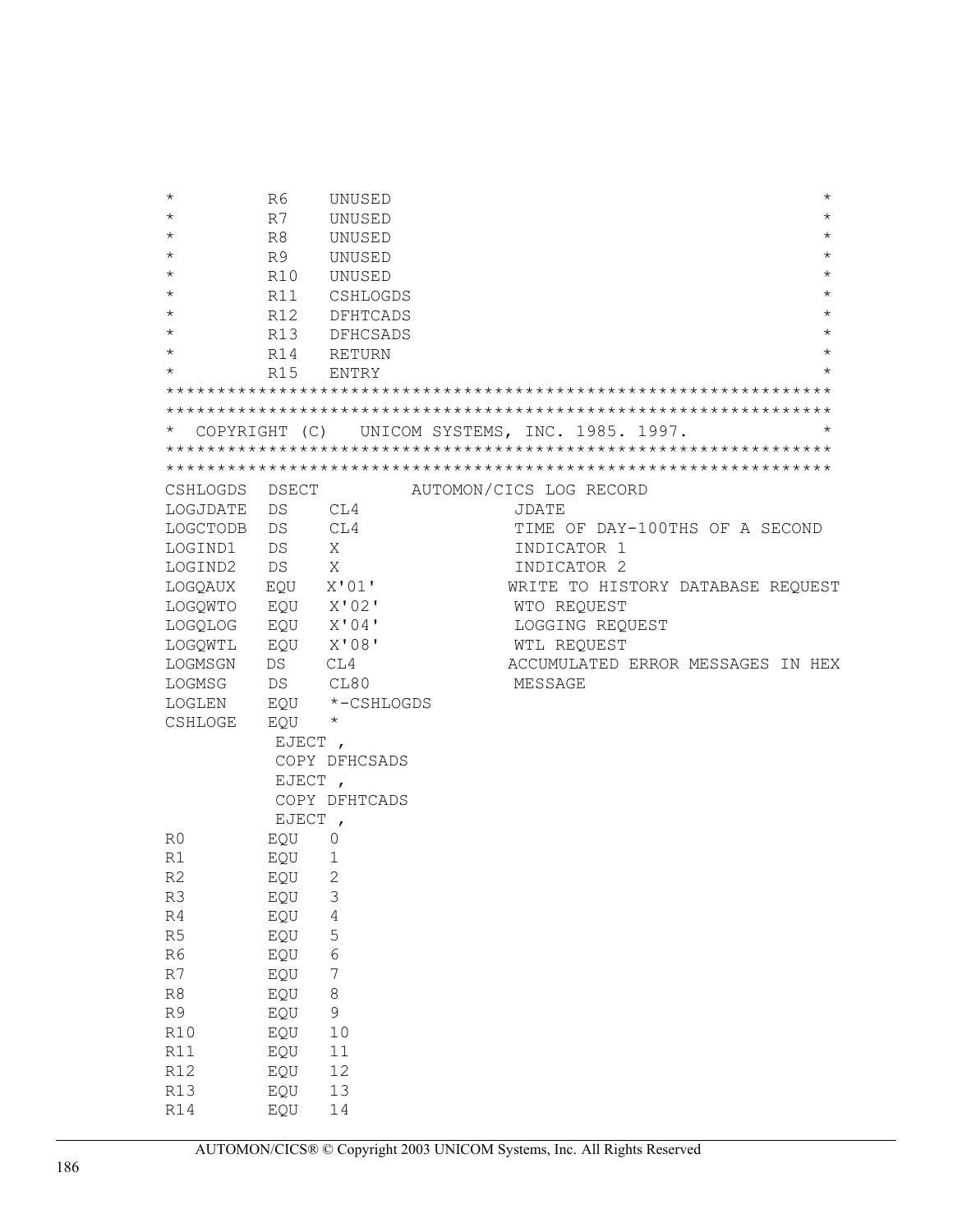R15 EQU 15 EJECT , CSHXMGPB CSECT CSHXMGPB RMODE ANY CSHXMGPB AMODE ANY LR R3,R15 LOAD ENTRY POINT USING CSHXMGPB,R3 USING CSHLOGDS, R11 USING DFHTCADS, R12 USING DFHCSADS, R13<br>STM R0, R15, CSHRE RO, R15, CSHREGS SAVE REGISTERS \* ESPIE SET, ERROOO,  $((1, 15))$ , MF= $(E, \text{AMPPICA})$ B MGP000<br>ORG ORG CSHXMGPB DS 6F DC C'CSHXMGPB' EYE CATCHER DC C'(C) COPYRIGHT ' DC C'UNICOM SYSTEMS INC. ' DC C'1985, 1987 LICENSED MATERIAL ' DC C'PROGRAM PROPERTY OF ' DC C'AUTOMON/CICS ' DC C'/CICS ALL RIGHTS RESERVED' DC CL8 '&SYSDATE' ASSEMBLED DATE LCLC &HH,&MM &HH SETC '&SYSTIME'(1,2) &MM SETC '&SYSTIME'(4,2) CL8'&HH.:&MM.:00' ASSEMBLED TIME DC 0F \*AMPPICA ESPIE SET,  $0$ , ((1,15)), MF=L CSHREGS DS 0CL64 REGISTER SAVE AREA CSHREGO DS F REGISTER 0 CSHREG1 DS F REGISTER 1 CSHREG2 DS F REGISTER 2<br>
CSHREG3 DS F REGISTER 3 CSHREG3 DS F REGISTER 3 CSHREG4 DS F REGISTER 4 CSHREG5 DS F REGISTER 5<br>
CSHREG6 DS F REGISTER 6 CSHREG6 DS F REGISTER 6 CSHREG7 DS F REGISTER 7 CSHREG8 DS F REGISTER 8 CSHREG9 DS F REGISTER 9 CSHREG10 DS F REGISTER 10 CSHREG11 DS F REGISTER 11 CSHREG12 DS F REGISTER 12 CSHREG13 DS F REGISTER 13<br>
CSHREG14 DS F REGISTER 14 CSHREG14 DS F \*+\*\*\*\*\*\*\*\*\*\*\*\*\*\*\*\*\*\*\*\*\*\*\*\*\*\*\*\*\*\*\*\*\*\*\*\*\*\*\*\*\*\*\*\*\*\*\*\*+\* \*] MAIN ROUTINE ]\*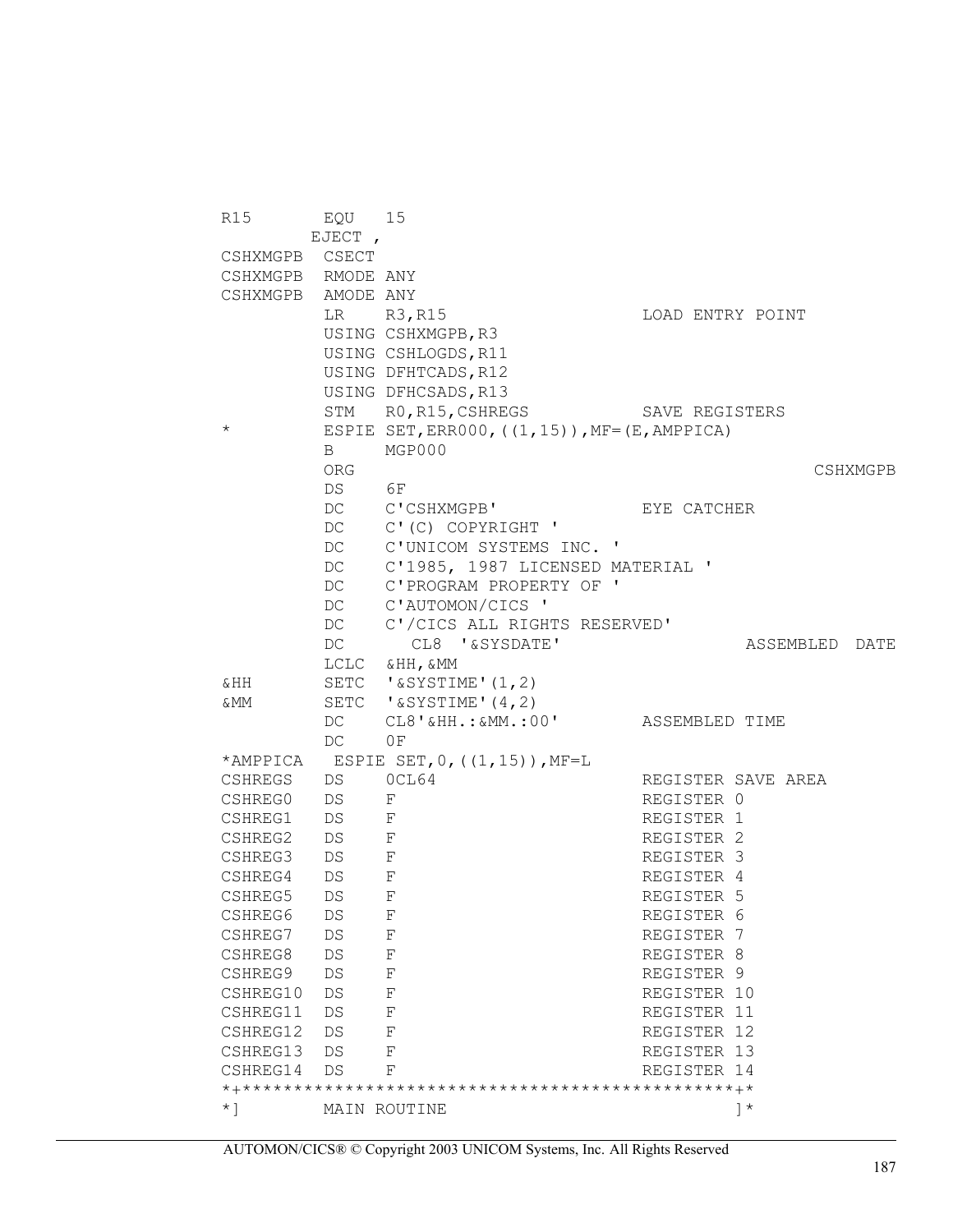MGP000 **DS**  $0H$ LOGMSG $(8)$ , =C'CSH6160I' **CLC** IS CSH6160I MESSAGE ? **BE** CSH6160 YES... BRANCH  $\star$  $CLC$  $LOGMSG(8)$ ,  $=C'CSH9992I'$ IS CSH9992I MESSAGE ? BE AUX000 YES... BRANCH LOGMSG $(8)$ , = C'CSH9993I' IS CSH9993I MESSAGE ? **CLC** YES... BRANCH BE LOG000 LOGMSG $(8)$ , = C'CSH9999E'  $CLC$ IS CSH9999E MESSAGE ? YES... BRANCH BE **CSH9999**  $\mathsf{R}$ **RETURN** THIS ROUTINE TURNS WRITE TO HISTORY DATABASE INDICATOR OFF  $\star$ AUX000  $DS$  $0H$ LOGIND2, X'FF'-LOGQAUX SET AUX = NO NT  $\mathbf{B}$ RETURN **RETURN** THIS ROUTINE TURNS WRITE TO SYSLOG INDICATOR OFF **LOG000**  $DS$  $0H$  $\ddot{\phantom{1}}$ NI LOGIND2, X'FF'-LOGQLOG SET LOG = NO RETURN  $\mathbf{B}$ RETURN THIS ROUTINE TURNS WRITE TO OPERATOR (WTO) INDICATOR OFF WTO000 **DS**  $0H$  $\star$ NI LOGIND2, X'FF'-LOGOWTO SET WTO = NO **RETURN**  $\mathsf{R}$ **RETURN** THIS ROUTINE WRITES THE WTO MESSAGE WITH ROUTCDE OF 11 DS  $*$ RTE000  $0H$ NI LOGIND2, X'FF'-LOGQWTO SET WTO = NO MVC. MSGWTOM(80), LOGMSG MOVE MESSAGE  $\star$ R5, MSGWTOE-1 LA END OF MESSAGE  $\star$ LA R6,84 MAXIMUM LENGTH  $*$ RTE $002$  $DS$  $0H$ CLI  $0(R5)$ ,  $X'00'$ END OF TEXT?

AUTOMON/CICS® © Copyright 2003 UNICOM Systems, Inc. All Rights Reserved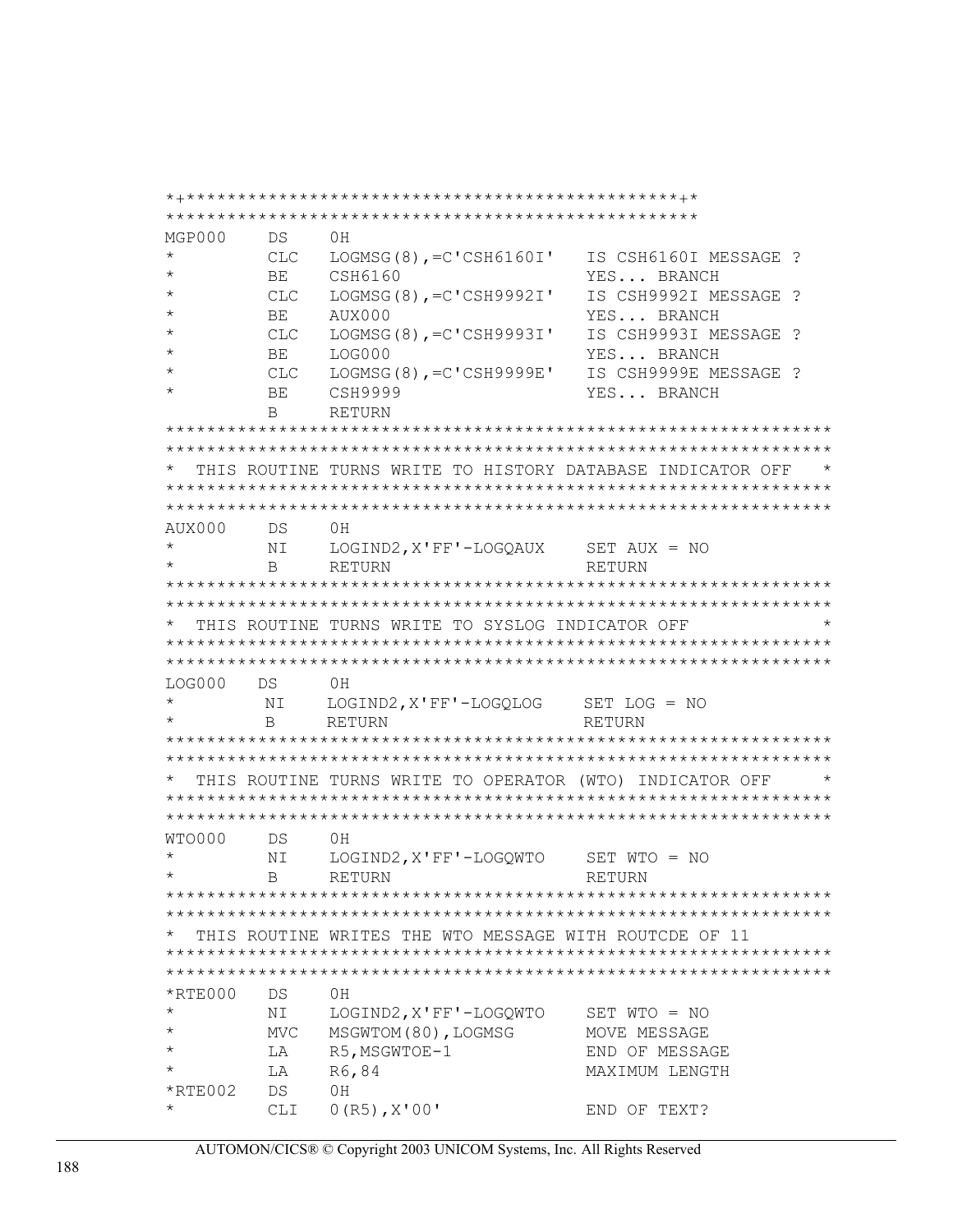| $^\star$      | BNE           | RTE004                                                   | YES<br>BRANCH<br>$\cdots$                                         |
|---------------|---------------|----------------------------------------------------------|-------------------------------------------------------------------|
| $^\star$      | BCTR          | R5,0                                                     | SUBTRACT 1                                                        |
|               | BCT           | R6, RTE002                                               | LOOP TIL END                                                      |
| $*$ RTE004    | DS            | ΟH                                                       |                                                                   |
| $^\star$      | <b>MVC</b>    | $1(4, R5)$ , =B'000000000000000000000000000100000'       |                                                                   |
|               | STCM          | R6, B'0011'MSGWTOL                                       | SAVE THE REAL LENGTH                                              |
| $\star$       | LA            | R1, MSGWTOL                                              |                                                                   |
| $\star$       | WTO           | $MF = (E, (R1))$                                         |                                                                   |
| $\star$       | B             | <b>RETURN</b>                                            | <b>RETURN</b>                                                     |
| $\star$       | DS            | 0F                                                       |                                                                   |
| *MSGWTOL      | DC            | Y (MSGWTOE-*)                                            | LENGTH                                                            |
| *MSGWTOF      | DC            | B'1000000000000000'                                      | MCS<br>FLAG                                                       |
| *MSGWTOM      | CL80' '       |                                                          | MESSAGE TEXT                                                      |
| *MSGWTOE      | EQU           | $^{\star}$                                               | END OF MESSAGE                                                    |
| *MSGWTOD      | DC            | B'0000000000000000'                                      | DESCRIPTOR CODES                                                  |
| *MSGWTOR      | DC            | B'00000000000000000' ROUTING CODE                        |                                                                   |
|               |               |                                                          |                                                                   |
|               |               |                                                          |                                                                   |
|               |               | THIS ROUTINE MODIFIES THE MESSAGE                        |                                                                   |
|               |               |                                                          |                                                                   |
|               |               |                                                          |                                                                   |
| CSH6160       | DS            | OН                                                       |                                                                   |
| $\star$       | MVC           | $LOGMSG+10(3)$ , =C'MXT'                                 | MOVE DATA                                                         |
|               | B             | RETURN                                                   | RETURN                                                            |
|               |               |                                                          |                                                                   |
|               |               |                                                          |                                                                   |
|               |               | THIS ROUTINE TURNS ALL INDICATORS OFF (AUX, LOG AND WTO) |                                                                   |
|               |               |                                                          |                                                                   |
|               |               |                                                          |                                                                   |
| CSH9999       | DS            | 0H                                                       |                                                                   |
| $\star$       |               |                                                          | LOGIND2, X'FF'-LOGQAUX-LOGQLOG-LOGQWTO TURN OFF ALL               |
| $\star$       |               |                                                          |                                                                   |
|               | ΝI            |                                                          |                                                                   |
|               | B             | RETURN                                                   | RETURN                                                            |
| ERR000        | DS            | 0H                                                       |                                                                   |
|               | MVI           | LOGMSG+8, $C'$ +'                                        | MARK IT AS AN ERROR                                               |
|               |               |                                                          | WTO 'CSHAMGPE-*ERROR* A PROGRAM CHECK HAS OCCURRED. PGM=CSHXMGPB' |
| <b>RETURN</b> | DS            | 0H                                                       |                                                                   |
|               | LM            | RO, R15, CSHREGS                                         | RESTORE REGISTERS                                                 |
|               | BR.           | R14                                                      |                                                                   |
|               | EJECT         |                                                          |                                                                   |
|               | LTORG,<br>END | CSHXMGPB                                                 |                                                                   |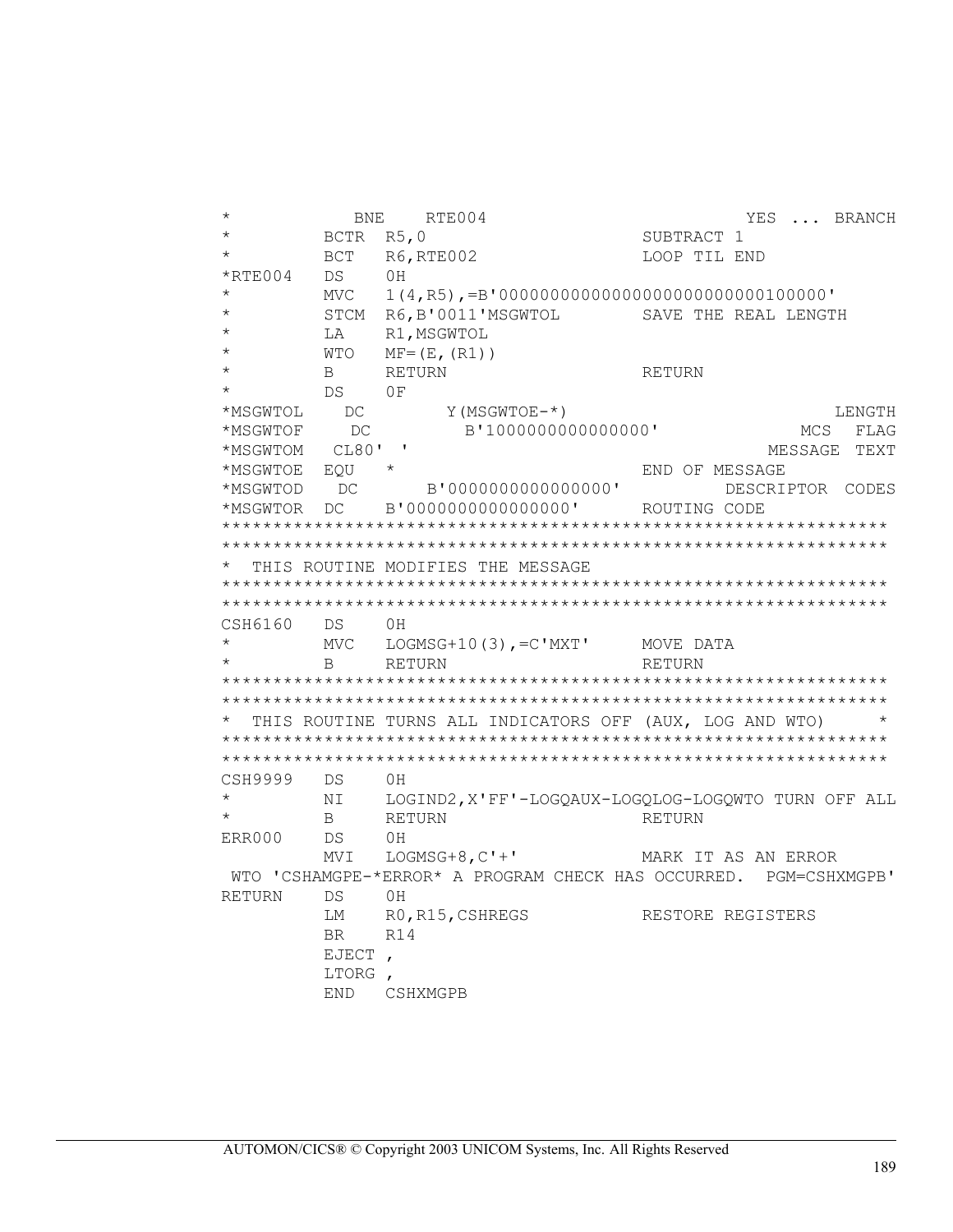# **Subtask User Exit Program**

#### **CSHXAMPB**

| CSHXAMPB      |                |                 | TITLE 'AUTOMON/CICS AUTOMATIC MONITORING PROGRAM' |  |              |              |
|---------------|----------------|-----------------|---------------------------------------------------|--|--------------|--------------|
|               |                |                 |                                                   |  |              |              |
|               |                |                 |                                                   |  |              |              |
|               |                |                 | COPYRIGHT (C) UNICOM SYSTEMS, INC. 1985, 2000.    |  |              |              |
|               |                |                 |                                                   |  |              |              |
|               |                |                 |                                                   |  |              |              |
|               | PROGRAM:       |                 | CSHXAMPB                                          |  |              |              |
|               | AUTHOR:        |                 | UNICOM Systems, Inc.                              |  |              |              |
|               | DATE:          |                 | 03/03/87                                          |  |              |              |
|               | REMARKS:       |                 | AUTOMON/CICS USER EXIT PROGRAM                    |  |              |              |
|               |                |                 |                                                   |  |              |              |
|               |                |                 | MAINTENANCE LOG                                   |  |              |              |
|               |                |                 |                                                   |  |              |              |
|               |                |                 | DESCRIPTIONS                                      |  | ID   DATE    |              |
|               |                |                 | ______________                                    |  | -----+------ |              |
|               |                |                 |                                                   |  |              | $\uparrow$ * |
|               |                |                 |                                                   |  |              |              |
|               |                |                 |                                                   |  |              |              |
|               | R0             | UNUSED          |                                                   |  |              |              |
| $^\star$      | R1             | UNUSED          |                                                   |  |              | $^\star$     |
|               | R <sub>2</sub> | UNUSED          |                                                   |  |              |              |
|               | R <sub>3</sub> | *BASE*          |                                                   |  |              |              |
|               | R <sub>4</sub> | *RESERVED*      |                                                   |  |              |              |
| $^\star$      | R <sub>5</sub> | UNUSED          |                                                   |  |              |              |
|               | R <sub>6</sub> | UNUSED          |                                                   |  |              |              |
|               | R7             | UNUSED          |                                                   |  |              |              |
|               | R8             | UNUSED          |                                                   |  |              |              |
| $^\star$      | R9             | UNUSED          |                                                   |  |              |              |
|               | R10            | UNUSED          |                                                   |  |              |              |
|               | R11            | CSHLOGDS        |                                                   |  |              |              |
|               | R12            | DFHTCADS        |                                                   |  |              |              |
|               | R13            | <b>DFHCSADS</b> |                                                   |  |              |              |
|               | R14            | <b>RETURN</b>   |                                                   |  |              |              |
|               | R15            | ENTRY           |                                                   |  |              |              |
|               |                |                 |                                                   |  |              |              |
|               |                |                 |                                                   |  |              |              |
| COPYRIGHT (C) |                |                 | UNICOM SYSTEMS, INC 1985. 2000.                   |  |              |              |
|               |                |                 |                                                   |  |              |              |
|               |                |                 |                                                   |  |              |              |
|               |                | COPY DFHCSADS   |                                                   |  |              |              |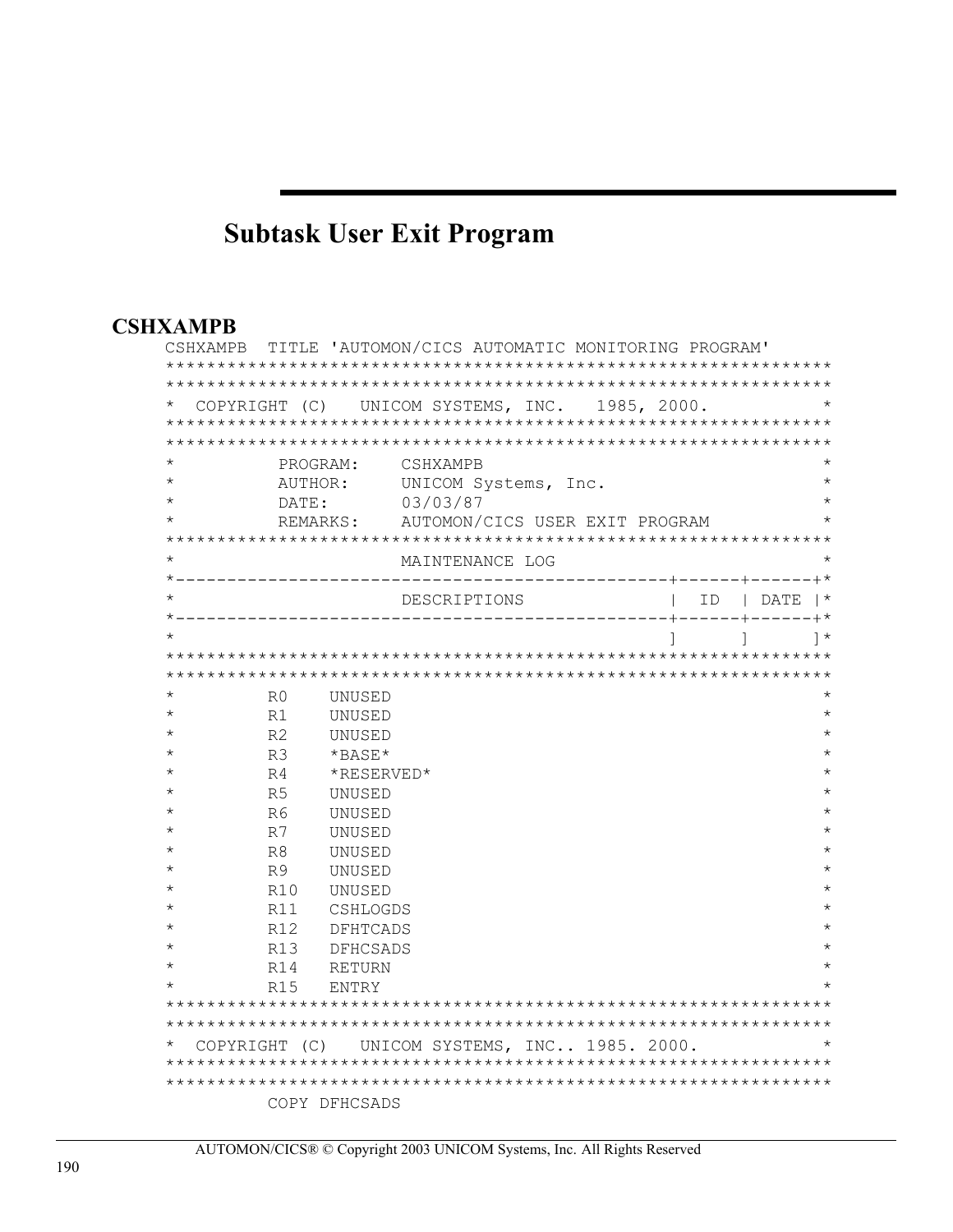|                | EJECT,            |                     |                    |
|----------------|-------------------|---------------------|--------------------|
|                |                   | COPY DFHTCADS       |                    |
| R0             | EQU               | 0                   |                    |
| R1             | EQU               | 1                   |                    |
| R <sub>2</sub> | EQU               | 2                   |                    |
| R3             | EQU               | $\mathfrak{Z}$      |                    |
| R4             | EQU               | $\overline{4}$      |                    |
| R5             | EQU               | 5                   |                    |
| R6             | EQU               | $\sqrt{6}$          |                    |
| R7             | EQU               | $\overline{7}$      |                    |
| R8             | EQU               | 8                   |                    |
| R9             | EQU               | 9                   |                    |
| R10            | EQU               | 10                  |                    |
| R11            | EQU               | 11                  |                    |
| R12            | EQU               | 12                  |                    |
| R13            | EQU               | 13                  |                    |
| R14            | EQU               | 14                  |                    |
| R15            | EQU               | 15                  |                    |
| CSHXAMPB       | CSECT             |                     |                    |
|                | LR.               | R3, R15             | LOAD ENTRY POINT   |
|                |                   | USING CSHXAMPB, R3  |                    |
|                |                   | USING DFHTCADS, R12 |                    |
|                |                   | USING DFHCSADS, R13 |                    |
|                | STM               | RO, R15, CSHREGS    | SAVE REGISTERS     |
|                | B                 | AMP000              |                    |
|                | DS                | 0 F                 |                    |
|                | DC                | C'CSHXAMPB'         | EYE CATCHER        |
| CSHREGS        | DS                | OCL64               | REGISTER SAVE AREA |
| CSHREG0        | DS                | F                   | REGISTER           |
| CSHREG1        | DS                | F                   | REGISTER 1         |
| CSHREG2        | DS                | $\mathbf F$         | REGISTER 2         |
| CSHREG3        | DS                | F                   | REGISTER 3         |
| CSHREG4        | DS                | F                   | REGISTER 4         |
| CSHREG5        | DS                | F                   | REGISTER 5         |
| CSHREG6        | DS                | F                   | REGISTER 6         |
| CSHREG7        | DS                | F                   | REGISTER 7         |
| CSHREG8        | $\mathop{\rm DS}$ | F                   | REGISTER 8         |
| CSHREG9        | $\mathop{\rm DS}$ | F                   | REGISTER 9         |
| CSHREG10       | $\mathop{\rm DS}$ | F                   | REGISTER 10        |
| CSHREG11       | $\mathop{\rm DS}$ | $\mathbf F$         | REGISTER 11        |
| CSHREG12       | $\mathop{\rm DS}$ | F                   | REGISTER 12        |
| CSHREG13       | DS                | F                   | REGISTER 13        |
| CSHREG14       | DS                | $\mathbf F$         | REGISTER 14        |
| CSHREG15       | DS                | $\mathbf F$         | REGISTER 15        |
| AMP000         | DS                | 0H                  |                    |
|                | B                 | <b>RETURN</b>       |                    |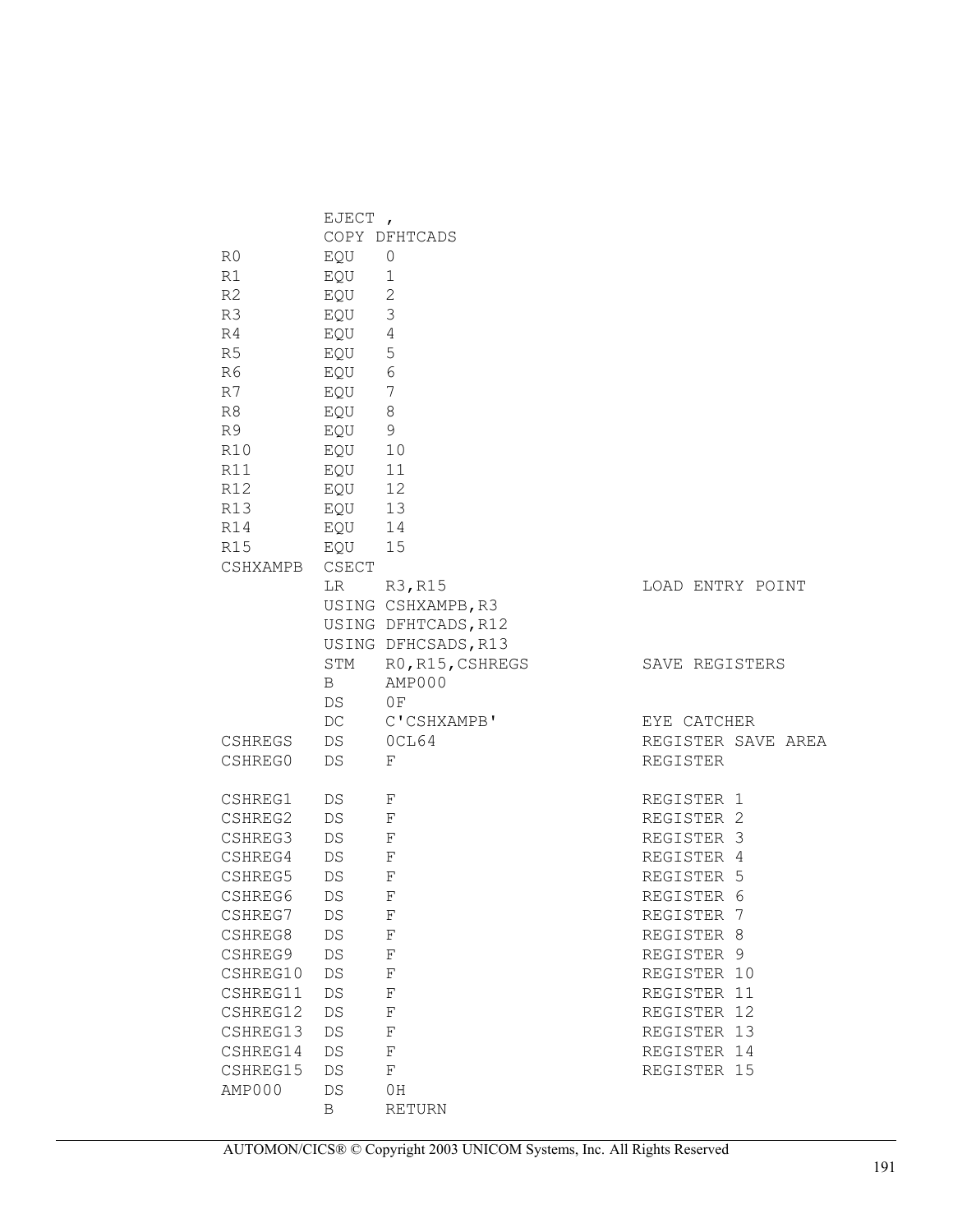RETURN DS 0H LM RO, R15, CSHREGS RESTORE REGISTERS BR R14 LTORG END CSHXAMPB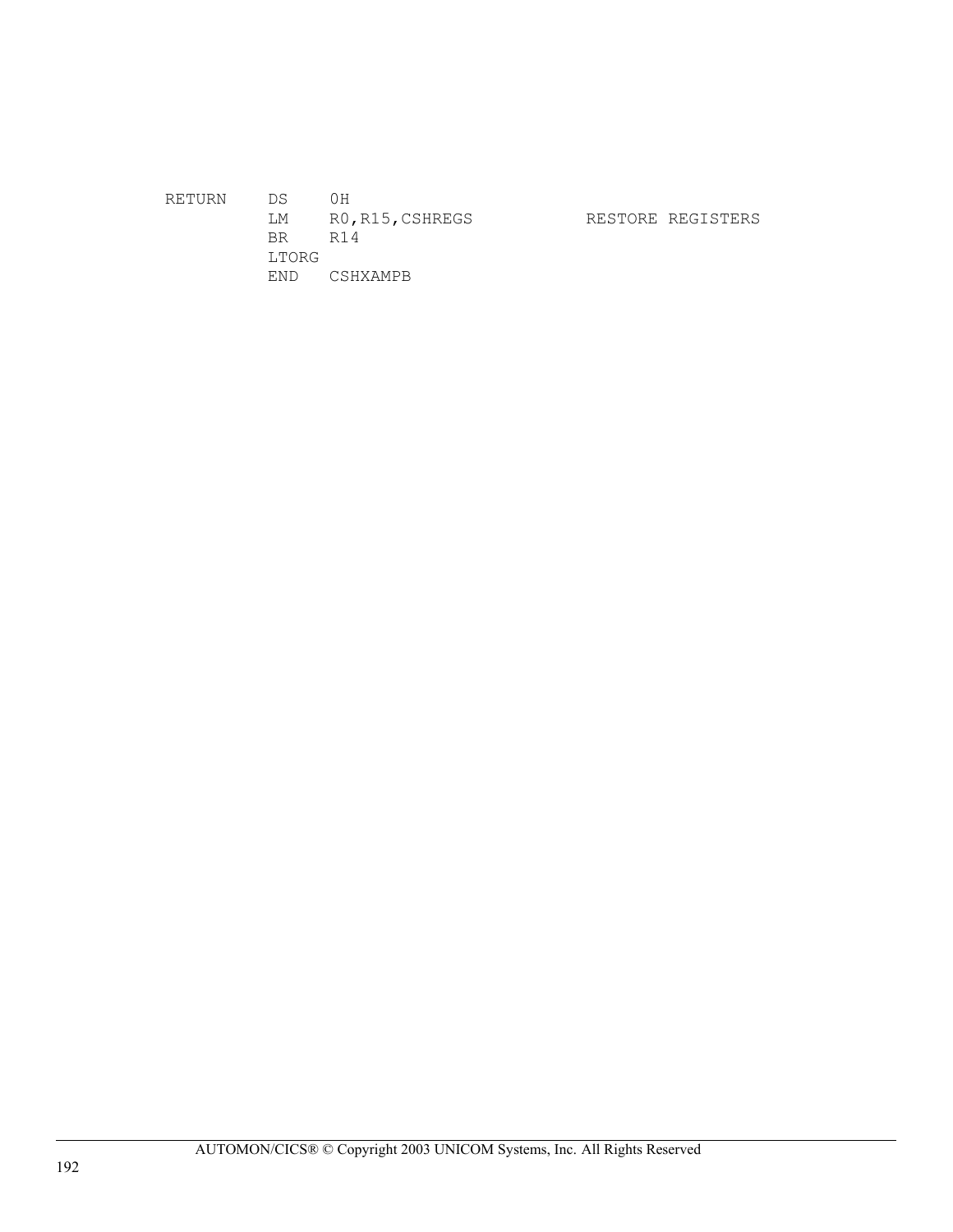# **CICS User Exit Program**

#### **CSHXXIPB**

|          |                 |              | CSHXXIPB TITLE 'AUTOMON/CICS AUTOMATIC MONITORING PROGRAM' |  |                                 |              |
|----------|-----------------|--------------|------------------------------------------------------------|--|---------------------------------|--------------|
|          |                 |              |                                                            |  |                                 |              |
| $^\star$ |                 |              | COPYRIGHT (C) UNICOM SYSTEMS, INC. 1985, 2000.             |  |                                 |              |
|          |                 |              |                                                            |  |                                 |              |
|          |                 |              |                                                            |  |                                 |              |
| $^\star$ |                 | PROGRAM:     | CSHXXIPB                                                   |  |                                 | $^\star$     |
| $^\star$ |                 | AUTHOR:      | UNICOM SYSTEMS, INC.                                       |  |                                 |              |
| $^\star$ | DATE:           |              | 03/03/87                                                   |  |                                 |              |
| $^\star$ |                 | REMARKS:     | AUTOMON/CICS USER EXIT PROGRAM                             |  |                                 |              |
|          |                 |              |                                                            |  |                                 |              |
| $^\star$ |                 |              | MAINTENANCE LOG                                            |  |                                 |              |
| $^\star$ |                 |              | ----------+---<br>DESCRIPTIONS                             |  | ------+*                        |              |
|          |                 |              |                                                            |  | $ID$   $DATA$   $*$<br>------+* |              |
| $\star$  |                 |              |                                                            |  |                                 | $\uparrow$ * |
|          |                 |              |                                                            |  |                                 |              |
|          |                 |              |                                                            |  |                                 |              |
| $^\star$ | R0              | UNUSED       |                                                            |  |                                 |              |
| $^\star$ | R1              | UNUSED       |                                                            |  |                                 | $^\star$     |
| $^\star$ | R <sub>2</sub>  | UNUSED       |                                                            |  |                                 |              |
| $^\star$ | R <sub>3</sub>  | $*$ BASE $*$ |                                                            |  |                                 |              |
| $^\star$ | R <sub>4</sub>  | *RESERVED*   |                                                            |  |                                 |              |
| $^\star$ | R <sub>5</sub>  | UNUSED       |                                                            |  |                                 | $^\star$     |
| $^\star$ | R6              | UNUSED       |                                                            |  |                                 |              |
| $^\star$ | R7              | UNUSED       |                                                            |  |                                 | $^\star$     |
| $^\star$ | R <sup>8</sup>  | UNUSED       |                                                            |  |                                 | $^\star$     |
| $^\star$ | R <sub>9</sub>  | UNUSED       |                                                            |  |                                 |              |
| $^\star$ | R10             | UNUSED       |                                                            |  |                                 |              |
| $^\star$ | R11             | CSHLOGDS     |                                                            |  |                                 |              |
| $^\star$ | R12             | DFHTCADS     |                                                            |  |                                 |              |
| $^\star$ | R13             | DFHCSADS     |                                                            |  |                                 |              |
| $\star$  | R14             | RETURN       |                                                            |  |                                 |              |
|          | R <sub>15</sub> | ENTRY        |                                                            |  |                                 |              |
|          |                 |              |                                                            |  |                                 |              |
|          |                 |              |                                                            |  |                                 |              |
| $^\star$ | COPYRIGHT (C)   |              | UNICOM SYSTEMS, INC. 1985. 2000.                           |  |                                 |              |
|          |                 |              |                                                            |  |                                 |              |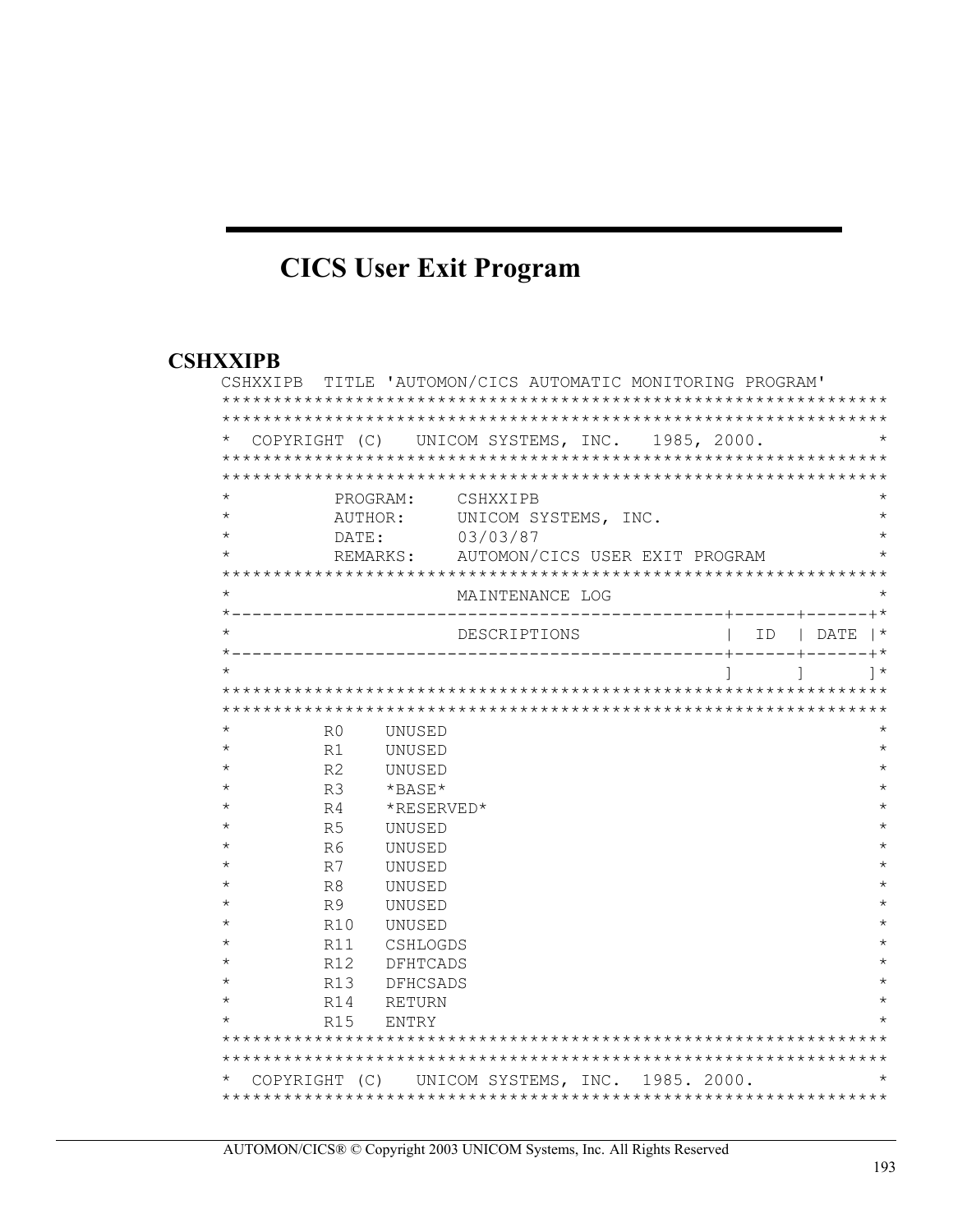|                |           | COPY DFHCSADS              |                    |
|----------------|-----------|----------------------------|--------------------|
|                | EJECT,    |                            |                    |
|                |           | COPY DFHTCADS              |                    |
| R0             | EQU       | 0                          |                    |
| R1             | EQU       | 1                          |                    |
| R <sub>2</sub> | EQU       | $\overline{\phantom{0}}^2$ |                    |
| R3             | EQU       | $\mathcal{S}$              |                    |
| R4             | EQU       | $\overline{4}$             |                    |
| R <sub>5</sub> | EQU       | 5                          |                    |
| R6             | EQU       | - 6                        |                    |
| R7             | EQU       | - 7                        |                    |
| R8             | EQU       | 8                          |                    |
| R9             | EQU       | 9                          |                    |
| R10            | EQU       | 10                         |                    |
| R11            | EQU       | 11                         |                    |
| R12            | EQU       | 12                         |                    |
| R13            | EQU 13    |                            |                    |
| R14            | EQU       | 14                         |                    |
| R15            | EQU       | 15                         |                    |
| CSHXXIPB       | CSECT     |                            |                    |
|                | LR        | R3, R15                    | LOAD ENTRY POINT   |
|                |           | USING CSHXXIPB, R3         |                    |
|                |           | USING DFHTCADS, R12        |                    |
|                |           |                            |                    |
|                |           | USING DFHCSADS, R13        |                    |
|                | STM       | RO, R15, CSHREGS           | SAVE REGISTERS     |
|                | B         | XIP000                     |                    |
|                | DS        | ΟF                         |                    |
|                | DC        | C'CSHXXIPB'                | EYE CATCHER        |
| <b>CSHREGS</b> | DS        | OCL64                      | REGISTER SAVE AREA |
| CSHREG0        | DS        | F                          | REGISTER 0         |
| CSHREG1        | DS        | F                          | REGISTER 1         |
| CSHREG2        | DS        | $\mathbf{F}$               | REGISTER 2         |
| CSHREG3        | DS        | F                          | REGISTER 3         |
| CSHREG4        | DS        | F                          | REGISTER 4         |
| CSHREG5        | <b>DS</b> | $_{\rm F}$                 | REGISTER 5         |
| CSHREG6        | DS        | F                          | REGISTER 6         |
| CSHREG7        | DS        | $\mathbf F$                | REGISTER 7         |
| CSHREG8        | DS        | $\mathbf F$                | REGISTER 8         |
| CSHREG9        | DS        | $\mathbf F$                | REGISTER 9         |
| CSHREG10       | DS        | $\mathbf F$                | REGISTER 10        |
| CSHREG11       | DS        | $\mathbf F$                | REGISTER 11        |
| CSHREG12       | DS        | $\mathbf F$                | REGISTER 12        |
| CSHREG13       | DS        | $\mathbf F$                | REGISTER 13        |
| CSHREG14       | DS        | $\mathbf F$                | REGISTER 14        |
| CSHREG15       | DS        | $\mathbf F$                | REGISTER 15        |
| XIP000         | DS        | 0H                         |                    |
|                | B         | RETURN                     |                    |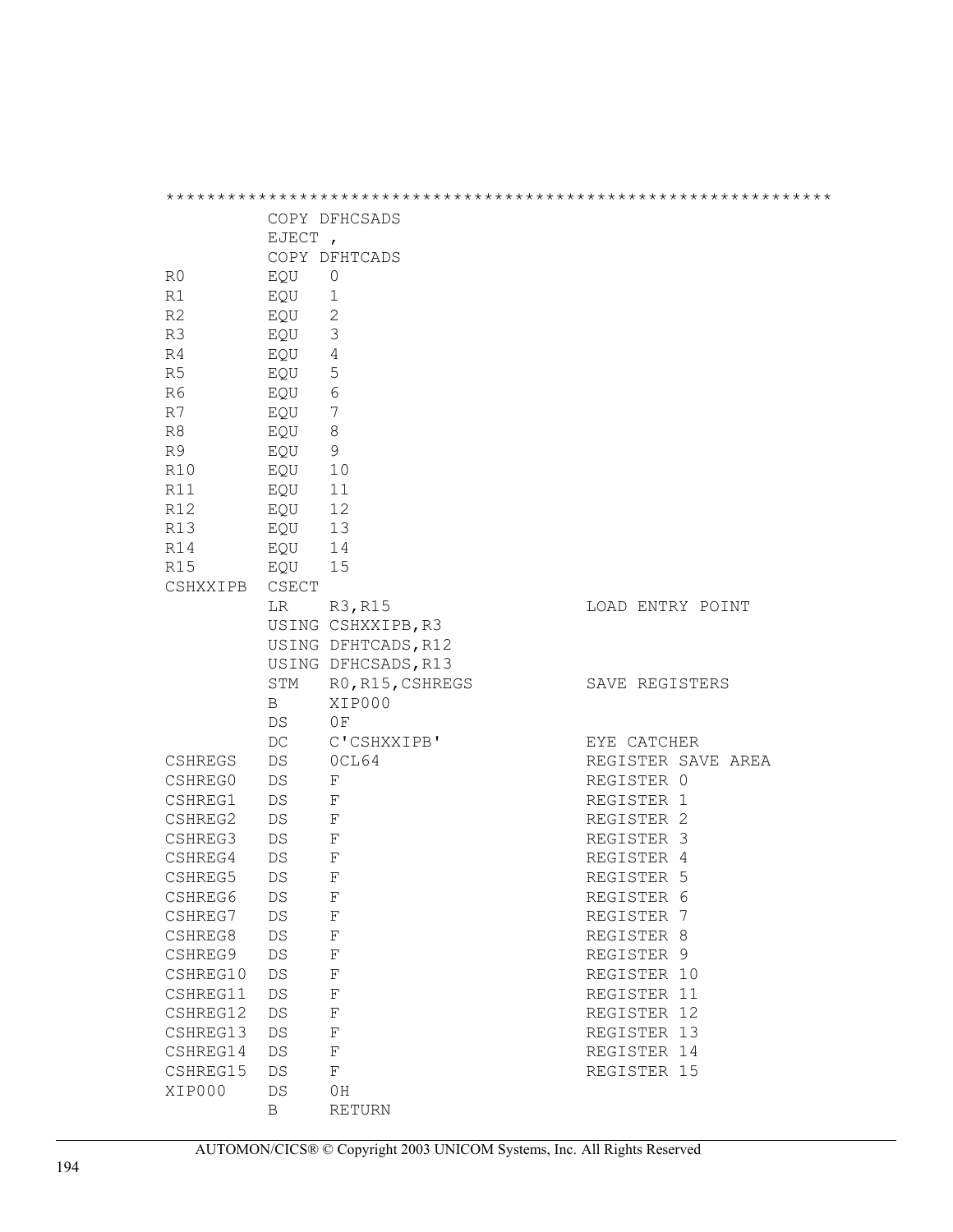| RETURN | D.S.  | ΟH               |                   |
|--------|-------|------------------|-------------------|
|        | LM    | RO, R15, CSHREGS | RESTORE REGISTERS |
|        | BR.   | R14              |                   |
|        | LTORG |                  |                   |
|        | END.  | CSHXXIPB         |                   |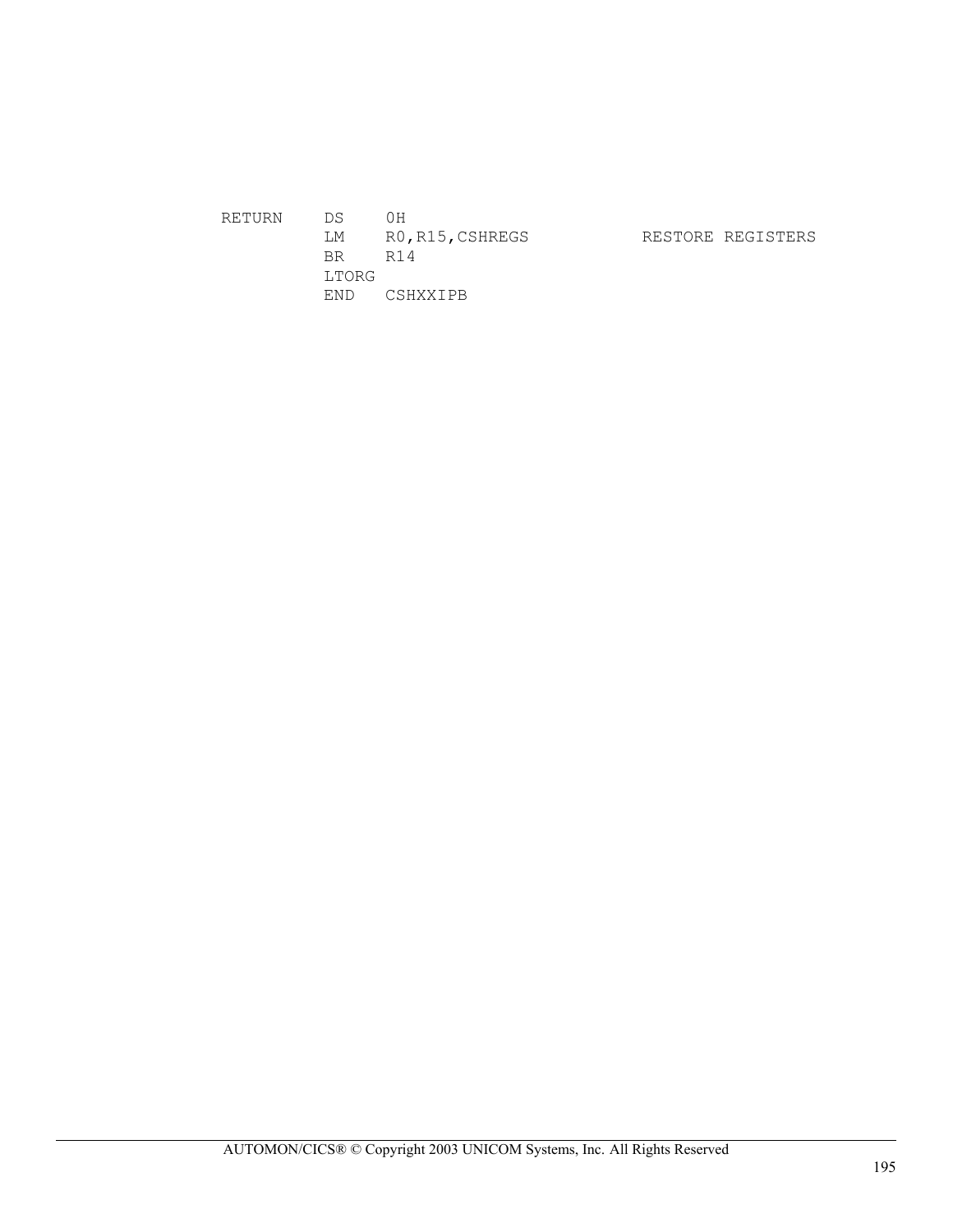# **CICS Task Chain Scan Exit Program**

#### **CSHXTSKB**

| CSHXTSKB  |                |                 | TITLE 'AUTOMON/CICS AUTOMATIC MONITORING                |                                            |  | PROGRAM' |
|-----------|----------------|-----------------|---------------------------------------------------------|--------------------------------------------|--|----------|
|           |                |                 |                                                         |                                            |  |          |
| $^\star$  |                |                 | COPYRIGHT (C) UNICOM SYSTEMS, INC. 1985, 2000.          |                                            |  |          |
|           |                |                 |                                                         |                                            |  |          |
|           |                |                 |                                                         |                                            |  |          |
|           |                | PROGRAM:        | CSHXTSKB                                                |                                            |  |          |
|           |                |                 | AUTHOR: UNICOM SYSTEMS, INC.                            |                                            |  | $\star$  |
|           |                | REMARKS:        | AUTOMON/CICS USER EXIT PROGRAM                          |                                            |  |          |
|           |                |                 |                                                         | THIS PROGRAM RUNS OUTSIDE OF CICS AND      |  |          |
| $\star$   |                |                 |                                                         | GAINS CONTROL ON EACH TASK SCAN AT .5 SEC* |  |          |
|           |                |                 | INTERVAL.                                               |                                            |  |          |
|           |                |                 |                                                         |                                            |  |          |
|           |                |                 | MAINTENANCE LOG                                         |                                            |  |          |
|           |                |                 |                                                         |                                            |  |          |
|           |                |                 | DESCRIPTIONS ] ID ] DATE ] WHO ] *                      |                                            |  |          |
|           |                |                 |                                                         |                                            |  |          |
|           |                |                 |                                                         |                                            |  |          |
|           |                |                 |                                                         |                                            |  |          |
|           |                |                 |                                                         |                                            |  |          |
|           | R <sub>0</sub> | UNUSED          |                                                         |                                            |  |          |
|           | R1             | TASK SCAN COUNT |                                                         |                                            |  | $\star$  |
|           | R <sub>2</sub> | UNUSED          |                                                         |                                            |  |          |
|           | R <sub>3</sub> | $*$ BASE $*$    |                                                         |                                            |  |          |
|           | R <sub>4</sub> | *RESERVED*      |                                                         |                                            |  |          |
|           | R <sub>5</sub> | UNUSED          |                                                         |                                            |  |          |
|           | R <sub>6</sub> | UNUSED          |                                                         |                                            |  |          |
|           | R7             | UNUSED          |                                                         |                                            |  |          |
|           | R8             | UNUSED          |                                                         |                                            |  |          |
|           | R <sub>9</sub> | UNUSED          |                                                         |                                            |  |          |
|           | R10            | UNUSED          |                                                         |                                            |  |          |
|           | R11            | XMXNC/TQE/DCA   |                                                         |                                            |  |          |
|           | R12            | DFHTCADS        |                                                         |                                            |  |          |
|           | R13            | <b>DFHCSADS</b> |                                                         |                                            |  |          |
| $^\star$  | R14            | <b>RETURN</b>   |                                                         |                                            |  |          |
|           | R15            | ENTRY           |                                                         |                                            |  |          |
|           |                |                 |                                                         |                                            |  |          |
|           |                |                 |                                                         |                                            |  |          |
| $\star$ ] |                |                 | COPYRIGHT (C) UNICOM SYSTEMS INTERNATIONAL. 1985. 1987* |                                            |  |          |
|           |                |                 |                                                         |                                            |  |          |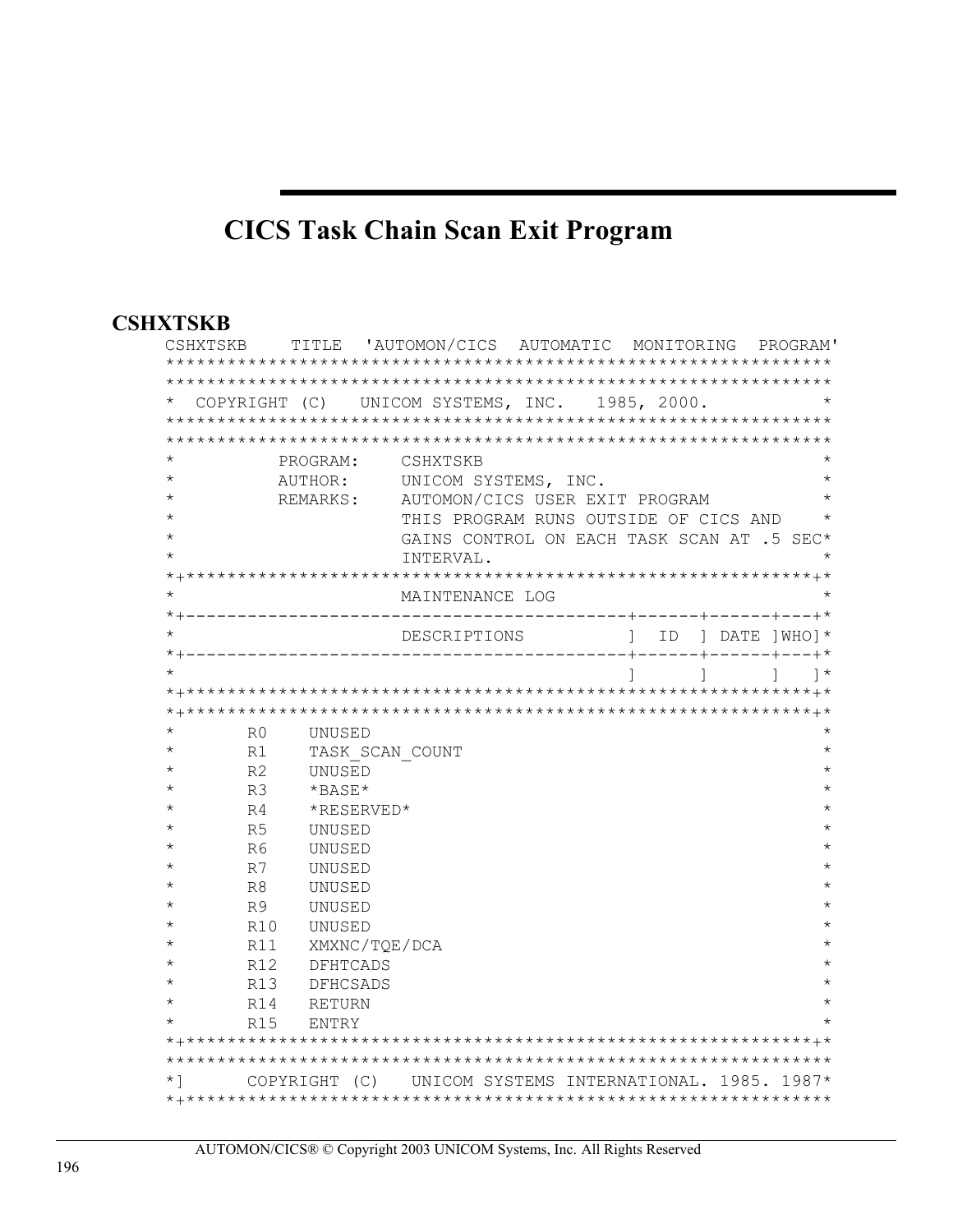|                       | PRINT OFF  |                    |                   |  |  |  |  |  |  |
|-----------------------|------------|--------------------|-------------------|--|--|--|--|--|--|
|                       |            | COPY DFHCSADS      |                   |  |  |  |  |  |  |
|                       |            | COPY DFHTCADS      |                   |  |  |  |  |  |  |
|                       |            | DFHTCA CICSYST=YES |                   |  |  |  |  |  |  |
| R0                    | EQU        | 0                  |                   |  |  |  |  |  |  |
| R1                    | EQU        | $\mathbf 1$        |                   |  |  |  |  |  |  |
| R <sub>2</sub>        | EQU        | 2                  |                   |  |  |  |  |  |  |
| R3                    | EQU        | $\mathcal{S}$      |                   |  |  |  |  |  |  |
| R <sub>4</sub>        | EQU        | 4                  |                   |  |  |  |  |  |  |
| R <sub>5</sub>        | EQU        | 5                  |                   |  |  |  |  |  |  |
| R6                    | EQU        | 6                  |                   |  |  |  |  |  |  |
| R7                    | EQU        | 7                  |                   |  |  |  |  |  |  |
| R <sub>8</sub>        | EQU        | $8\,$              |                   |  |  |  |  |  |  |
| R <sup>9</sup>        | EQU        | 9                  |                   |  |  |  |  |  |  |
| <b>R10</b>            | EQU        | 10                 |                   |  |  |  |  |  |  |
| <b>R11</b>            | EQU        | 11                 |                   |  |  |  |  |  |  |
| R12                   | EQU        | 12                 |                   |  |  |  |  |  |  |
| R13                   | EQU        | 13                 |                   |  |  |  |  |  |  |
| R14                   | EQU        | 14                 |                   |  |  |  |  |  |  |
| R15                   | EQU        | 15                 |                   |  |  |  |  |  |  |
|                       |            |                    |                   |  |  |  |  |  |  |
|                       |            |                    |                   |  |  |  |  |  |  |
| $\star$ ]             |            | MAIN ROUTINE       |                   |  |  |  |  |  |  |
|                       |            |                    |                   |  |  |  |  |  |  |
|                       |            |                    |                   |  |  |  |  |  |  |
| CSHXTSKB START DS 0H  |            |                    |                   |  |  |  |  |  |  |
|                       |            |                    |                   |  |  |  |  |  |  |
|                       | XR.        | R15, R15           | $RC = 0$          |  |  |  |  |  |  |
|                       | B          | CSHXTSKB RETURN    | RETURN            |  |  |  |  |  |  |
|                       |            |                    |                   |  |  |  |  |  |  |
| CSHXTSKB RETURN DS 0H |            |                    |                   |  |  |  |  |  |  |
|                       | LМ         | RO, R14, CSHREGS   | RESTORE REGISTERS |  |  |  |  |  |  |
|                       | <b>BR</b>  | R14                |                   |  |  |  |  |  |  |
|                       |            |                    |                   |  |  |  |  |  |  |
|                       | LTORG ,    |                    |                   |  |  |  |  |  |  |
|                       | <b>END</b> | CSHXTSKB           |                   |  |  |  |  |  |  |
|                       |            |                    |                   |  |  |  |  |  |  |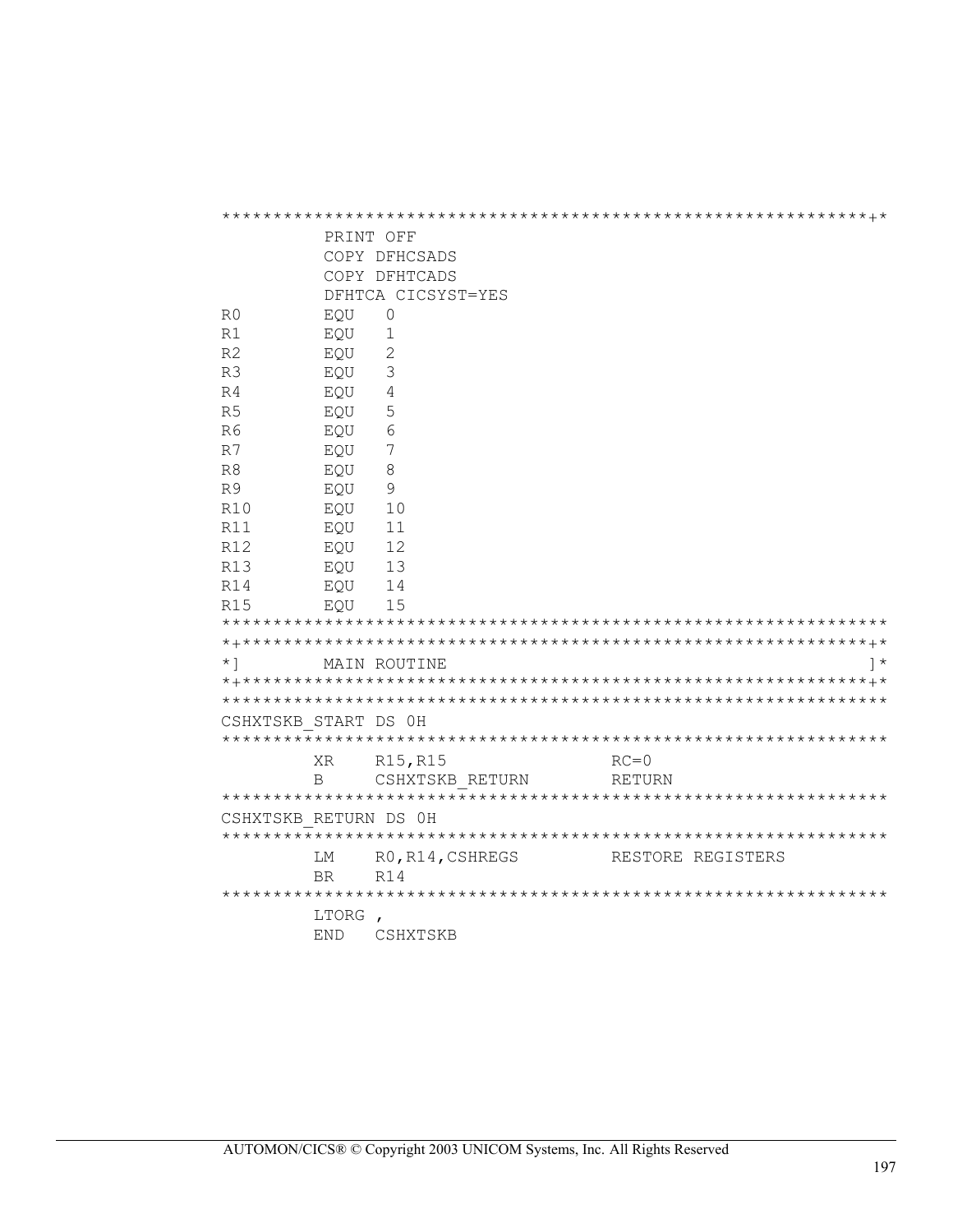# **Chapter 5. Batch Utility**

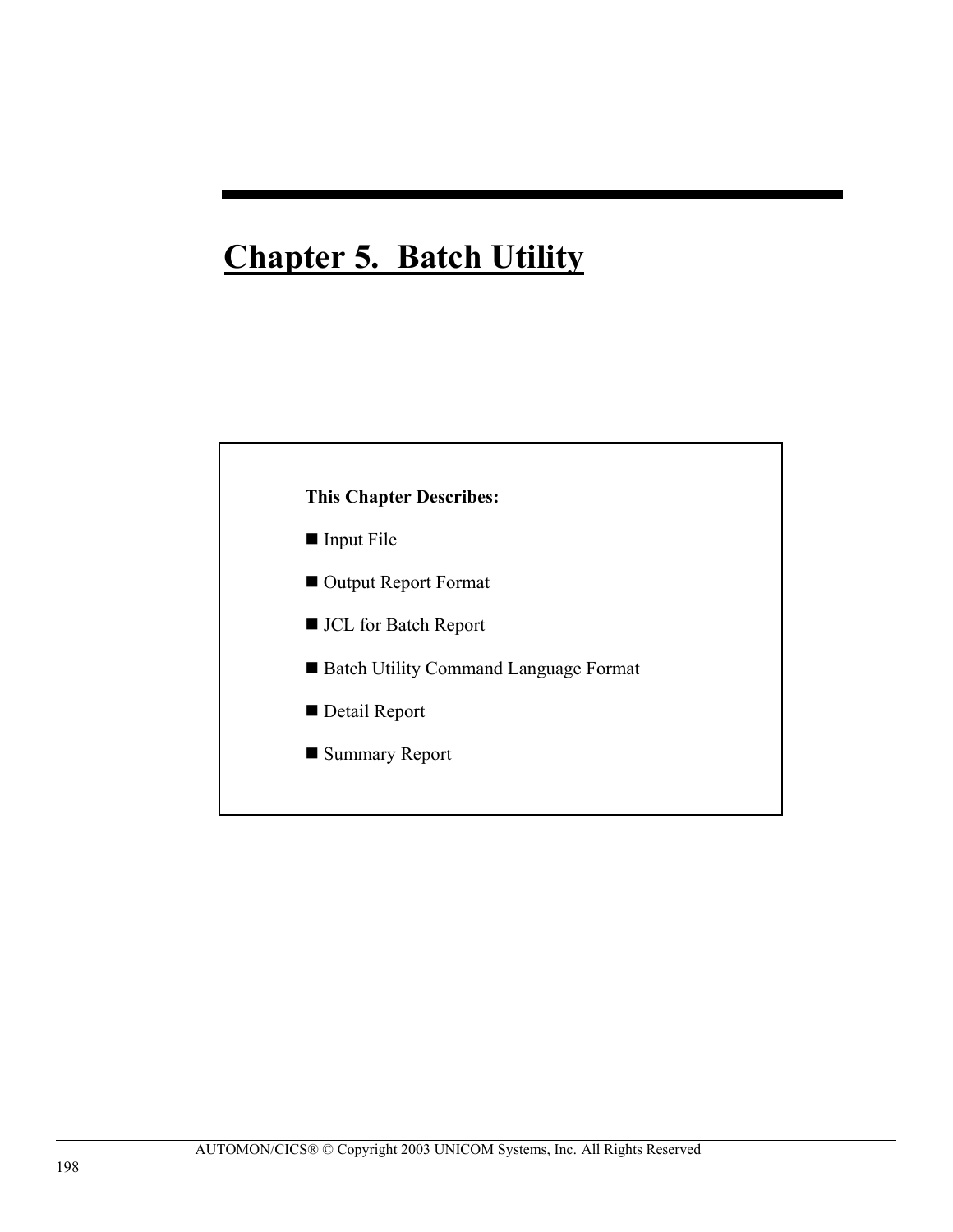# **5.1. Batch Utility**

This chapter introduces the functions of AUTOMON/CICS batch utility. It lists the AUTOMON/CICS detail and summary output reports and tells you how to select certain type of records.

### **5.2. Input**

AUTOMON/CICS batch utility uses AUTOMON/CICS history database (AMON001) as an input. The AMON001 is a standard KSDS VSAM file, and it is sharable with CICS/VS systems. (You do not need to close or deallocate the file).

### **5.3. Output**

AUTOMON/CICS report consists of two parts: a detail and a summary section. The detail section contains information from all data records of that type that AUTOMON/CICS batch utility collected. The summary section provides a sum of the selected data record types.

- Detail report
- Summary report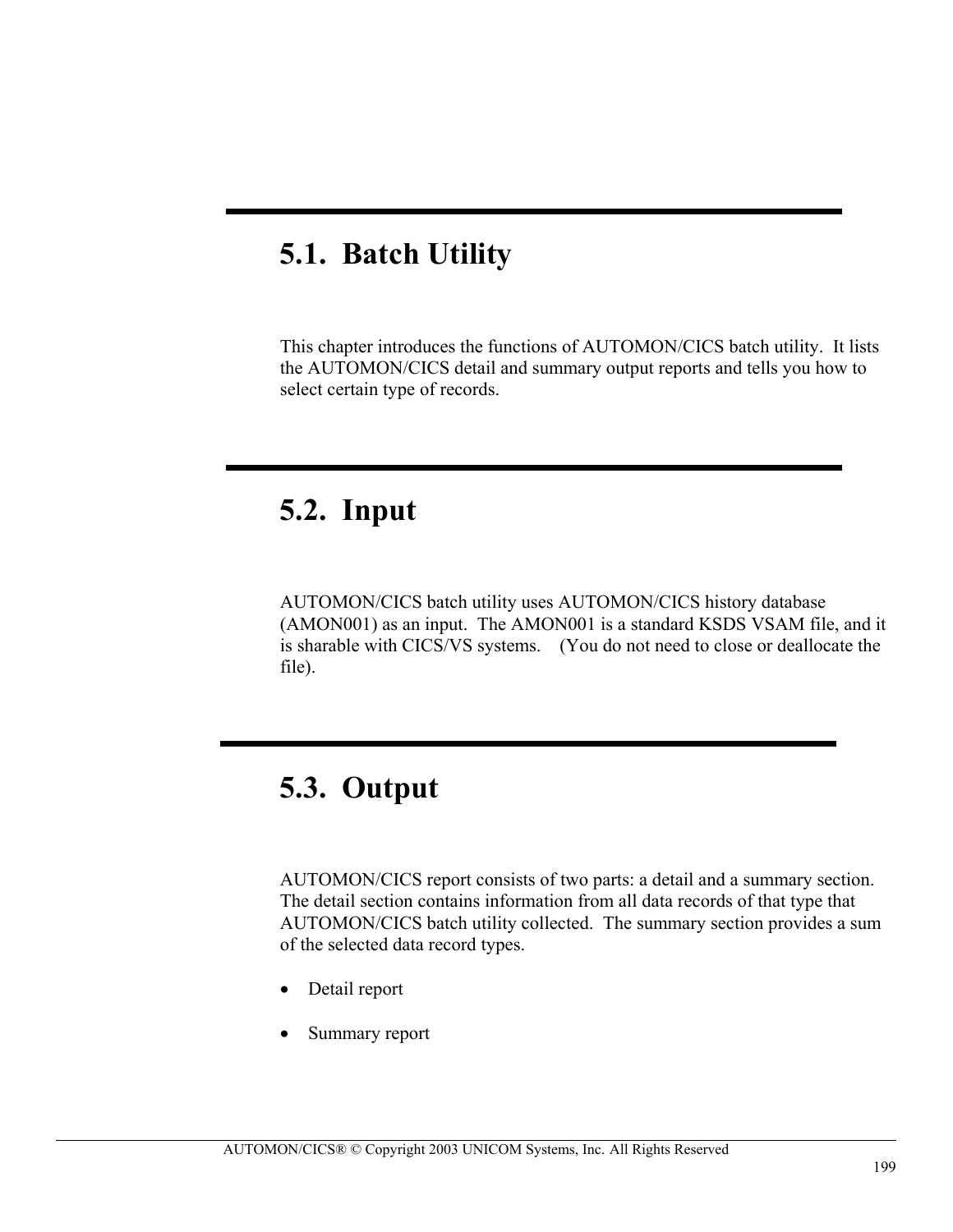# **5.4. Batch Utility Command Language Format**

With AUTOMON/CICS batch utility, control statements created from a command language are used to request the various reports. This command language format is shown in figure 5-2.

| BLANK | COMMAND      | <b>OPERANDS</b>      | <b>COMMENTS</b> |
|-------|--------------|----------------------|-----------------|
| blank | command name | one or more operands | comments        |

**Figure 5-1. The command Language Format** 

#### **Command Format**

The general format of the command to produce a AUTOMON/CICS batch report is:

#### Keyword(subkeyword)

Where keyword is the keyword parameter for the report being requested.

To request selective application report, use the keyword APPLID and a subkeyword to specify the application ID. The general format of the command is:

#### APPLID(subkeyword)

Where subkeyword is the application ID.

AUTOMON/CICS batch utility commands are read in from the data set pointed to by the SYSIN DD statement in your job stream. A single command can contain a maximum of one line.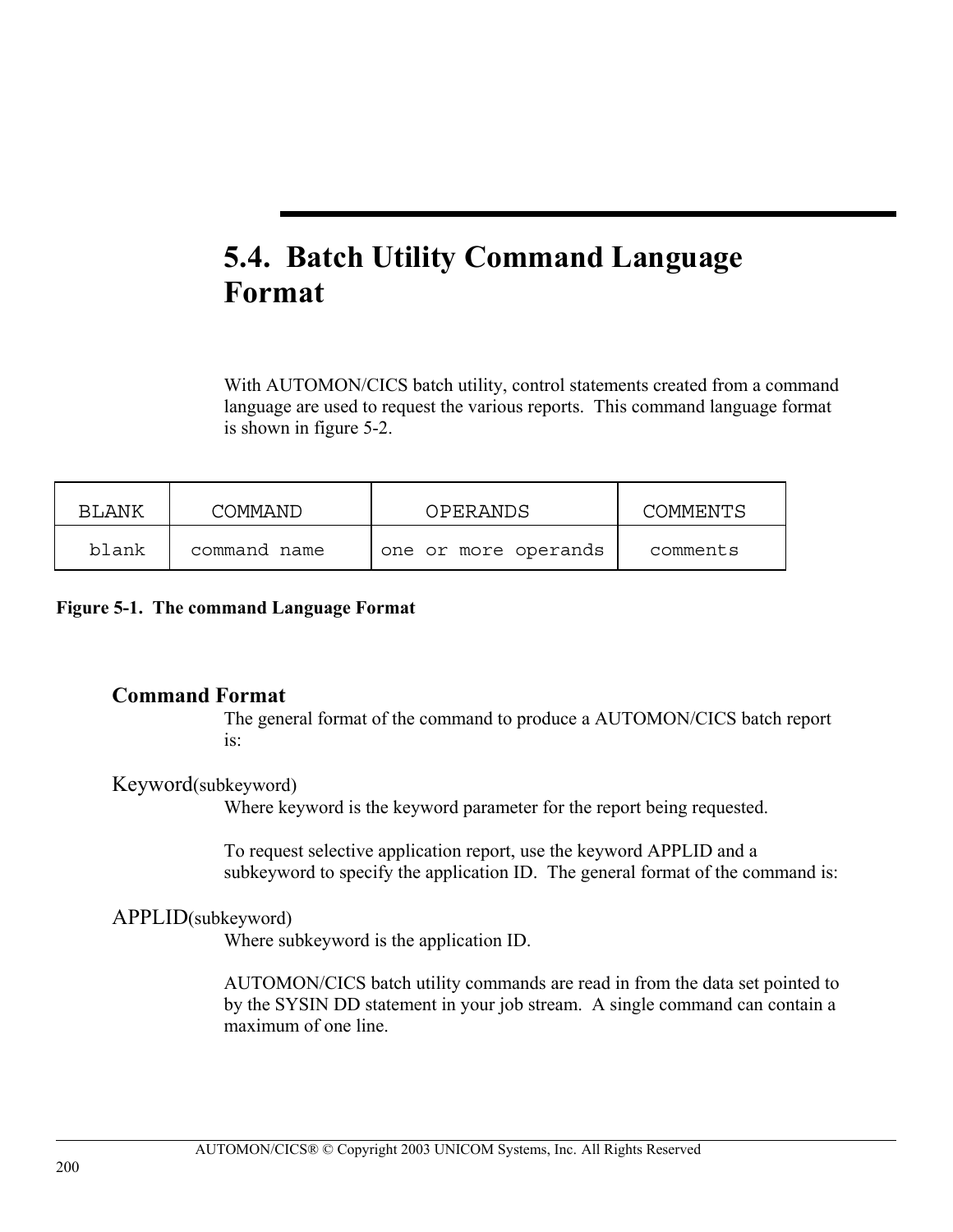### **5.4.1. Batch Utility Commands**

The keyword used for the tailoring are as follows:

### **Batch Commands**

#### APPLID

VTAM application identification. Value : One to eight VTAM APPLIDs or \* - all Example: APPLID(CICSTOR,AOR1) - select CICSTOR and AOR1 Default: \*

#### **COMPANY**

Your company name for the report heading. Value : upto 42 Characters Example: COMPANY(ABC COMPANY)

#### **COUNT**

Used to specify the maximum line count. Value : 0 to 9999999 Example: COUNT(2000) Default: 9999999

#### DETAIL

Print detail report. Value : YES or NO Example: DETAIL(YES) Default: YES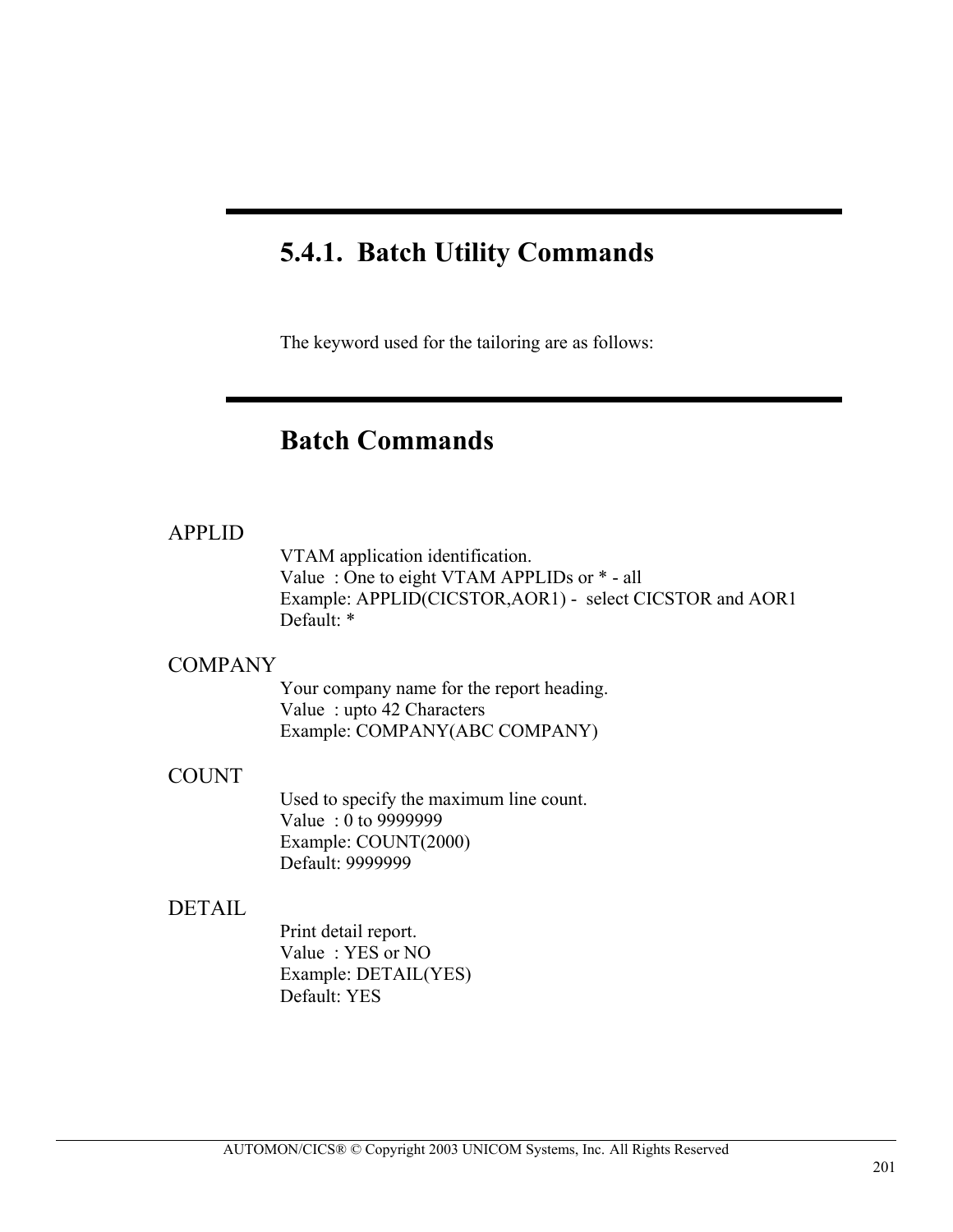#### FROM

 Used to specify a starting time for a time interval. This keyword is coded along with a time (YYYY/MM/DD,HH:MM:SS) and specifies a start time. Only data collections beginning after this start time will be processed. Both date and time are optional. The subkeyword of \*\*\*\*/\*\*/\*\* will be substituted with today's date. Value : YYYY/MM/DD,HH:MM:SS or \*\*\*\*/\*\*/\*\*,HH:MM:SS Example: FROM(1987/01/01,05:00:00) Default: \*\*\*\*/\*\*/\*\*,00:00:00

#### EXCLUDE

AUTOMON/CICS messages to be excluded from the batch utility Value : One to eight AUTOMON/CICS messages Example: EXCLUDE(CSH6600\*,CSH67\*), - exclude messages CSH6600 and all messages starting with CSH67 from the message analysis. Do not code this keyword if you want to include all AUTOMON/CICS messages Please note: EXCLUDE and INCLUDE keywords are mutually exclusive.

#### INCLUDE

AUTOMON/CICS messages to be included in the batch utility Value : One to eight AUTOMON/CICS messages

Example: INCLUDE(CSH6600\*,CSH67\*), - include only messages CSH6600 and all messages starting with CSH67 in the message analysis. Do not code this keyword if you want to include all AUTOMON/CICS messages

Please note: INCLUDE and EXCLUDE keywords are mutually exclusive.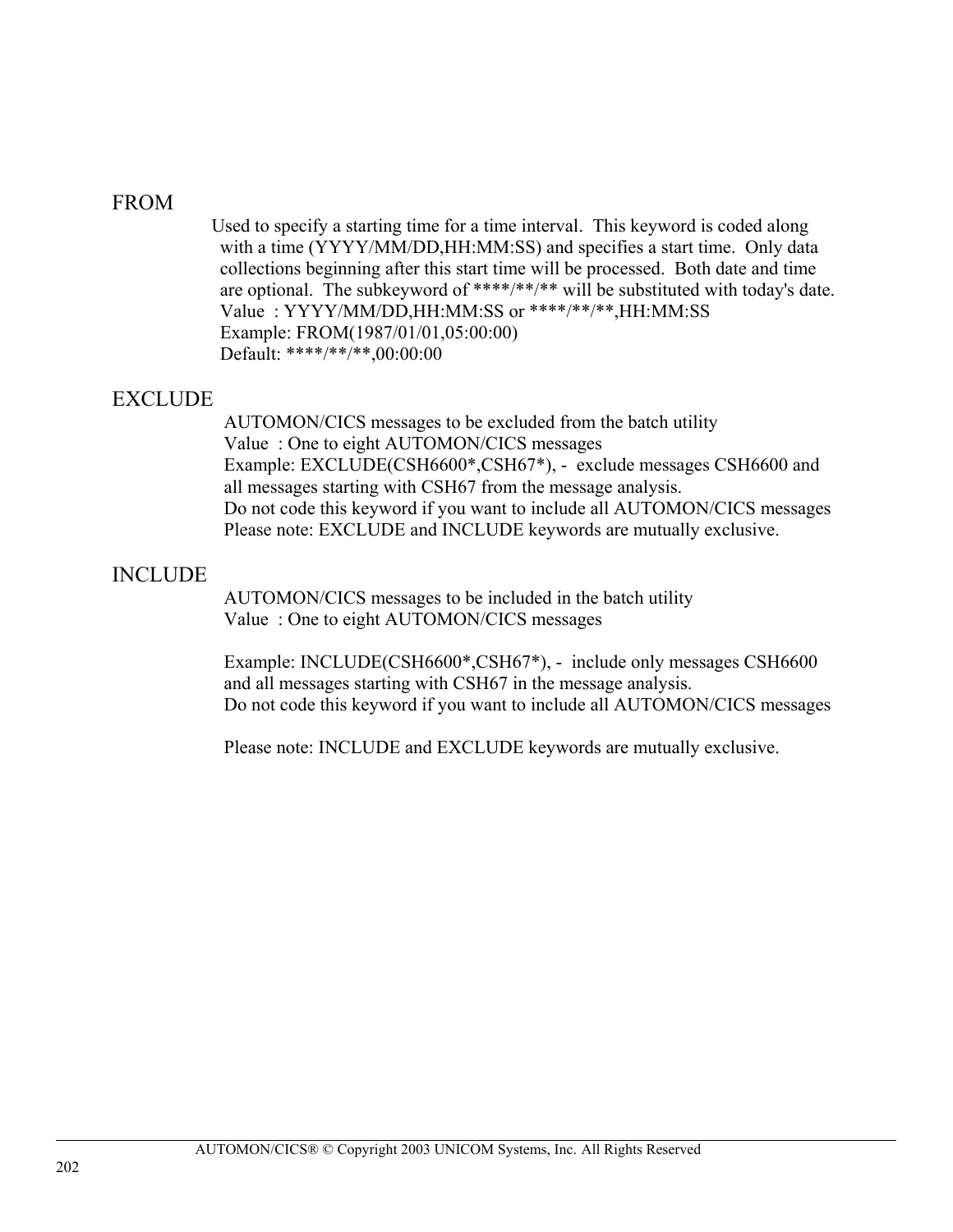#### MIGRATE

MIGRATE is used to facilitate the maintenance of multiple UMON001 files. This utility allows the user to migrate AUTOMON/CICS table definitions from one UMON001 to another. This eliminates the need to manually define AUTOMON/CICS table definitions in each and every UMON001 file. If you are running pre PTF9601 of AUTOMON/CICS, the records of your current UMON001 system definition file will be read and converted to a new format compatible to releases PTF9601 and above of AUTOMON/CICS. If your system is running PTF9601 and above the MIGRATE parameter will migrate your old UMON001 definitions to another UMON001 file. The MIGRATE parameter is mutually exclusive with all other parameters used with CSHLIST except for the WTO and REPLACE parameters. The new UMON001 file must have a different data set name from the old UMON001. There is a sample JCL in the AUTOMON/CICS instalib member CSHLISTM. Value : An asterix(\*), AIT, APPLID, XLT, THT, DEG, EXC, SRT, USERID. The asterix(\*) and the table ID's are mutually exclusive. Asterix(\*) stands for all tables.

Example: MIGRATE(AIT, APPLID)

#### PAGESIZE

Used to specify the number of lines per report. Value : 10 to 55 Example: PAGESIZE(52) Default: 55

#### REPLACE

Used to specify whether or not to replace a duplicate record that exists in both the existing and new UMON001 files. The REPLACE parameter is mutually exclusive with all other parameters used with CSHLIST except for the WTO and CONVERT parameters. Value : YES or NO. Example: REPLACE(YES)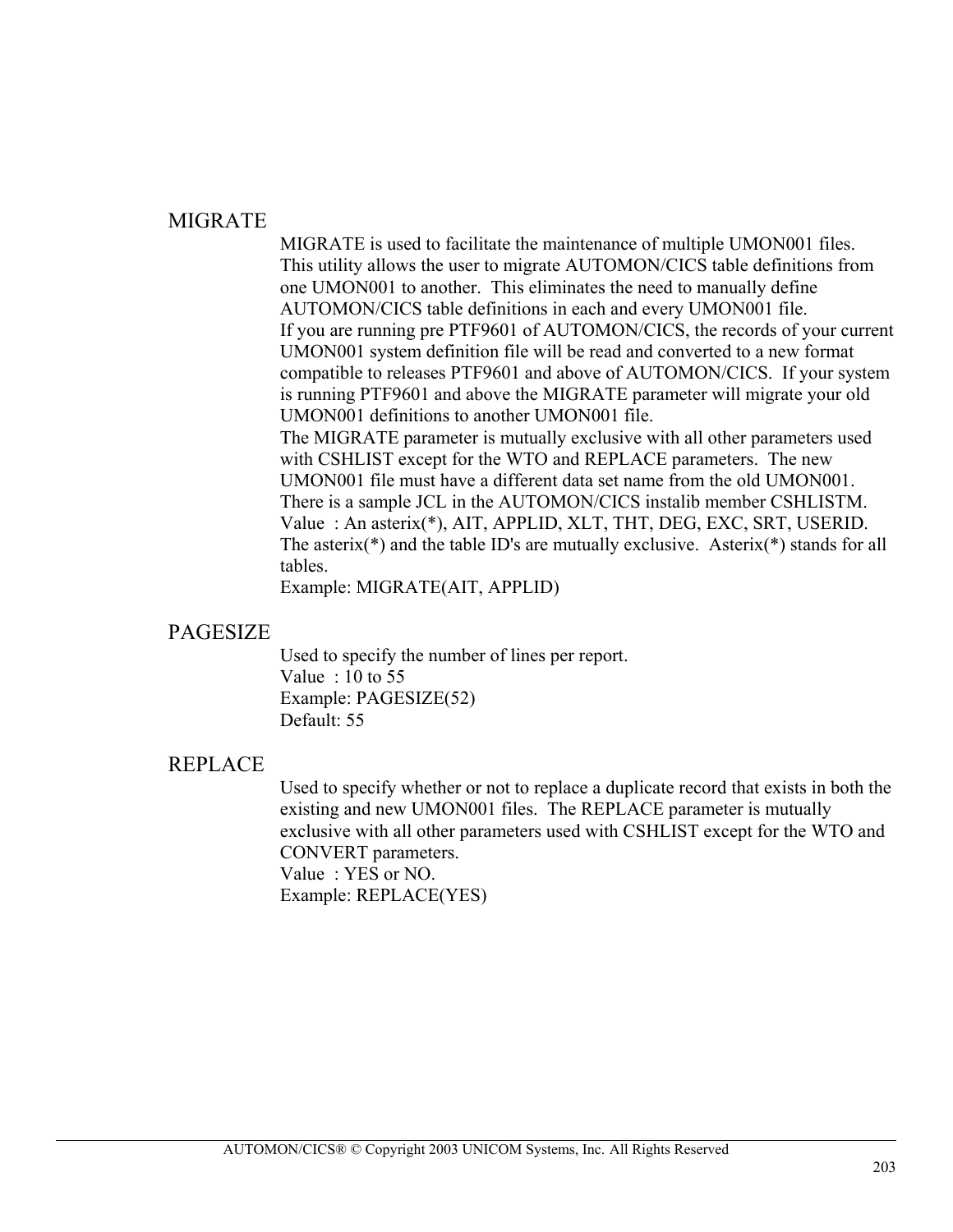#### RETAIN

Is used to specify which records will be kept and which records will be deleted from the AUTOMON/CICS history file AMON001. The RETAIN parameter is mutually exclusive with all other parameters used with CSHLIST except for the WTO parameter. There are two(2) formats:

- 1. If the date is specified in a YYYY/MM/DD format then records prior to the date specified will be deleted.
- 2. If a number of days is specified from 0 to nnnnnnn, the job will delete records n-days prior to the current date. For example if you specify RETAIN(30) as the range and this job were to run on the 31st of March all records prior to the 1st of March will be deleted. Specifying RETAIN(0) would delete all records prior to the current date.

Value: Either a valid date YYYY/MM/DD, or a valid number 0 to nnnnnnn. Example: RETAIN(1995/03/17) or RETAIN(30).

#### SCAN

Used to specify the VSAM access direction. Value : FORWARD or BACKWARD Example: SCAN(BACKWARD) Default: FORWARD

#### **SKIP**

Used to specify the number of records to be bypassed. Value : 0 to 9999999 Example: SKIP(2000) Default: 0

#### SUMMARY

Print summary report. Value : YES or NO Example: SUMMARY(YES) Default: YES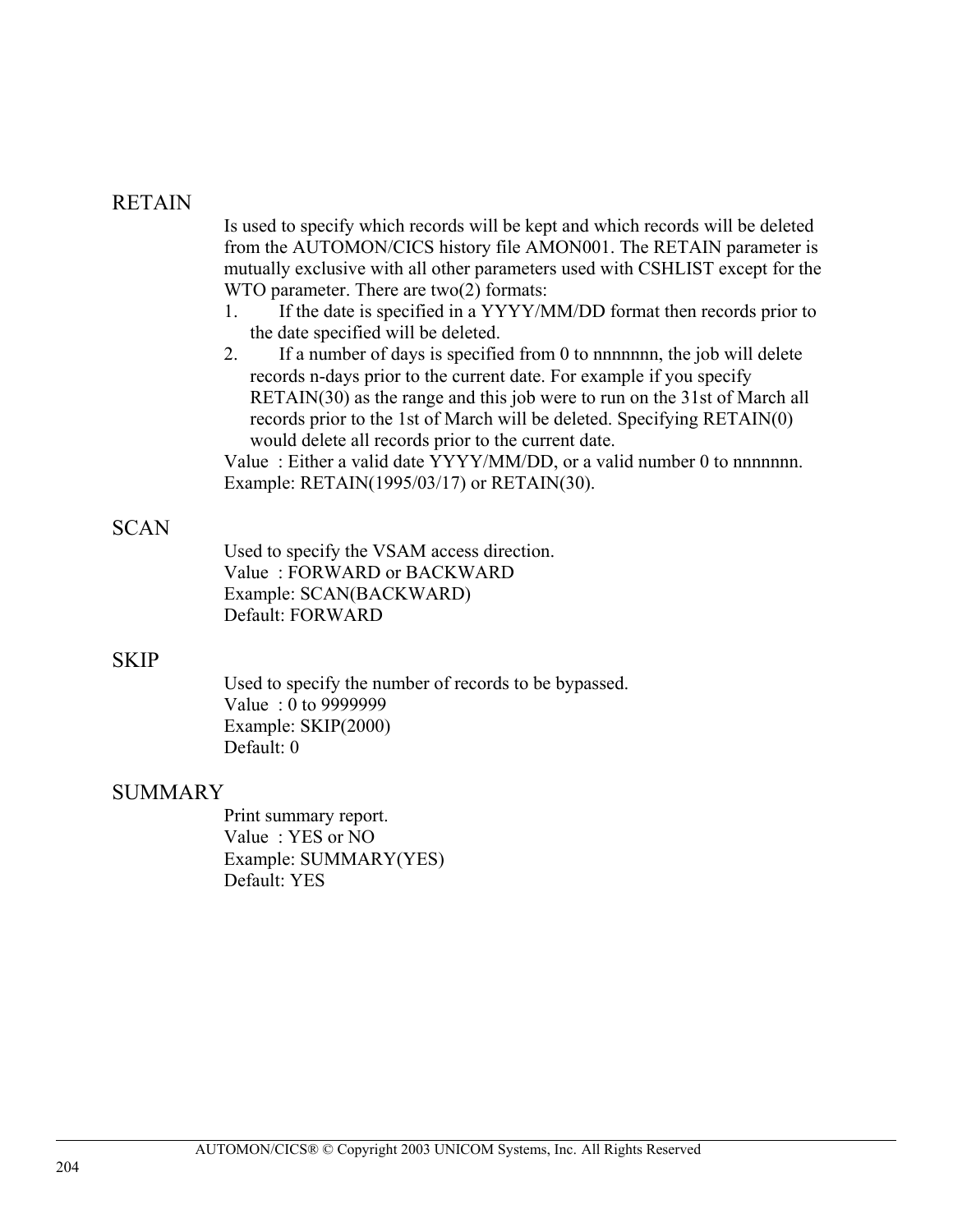#### TO

Used to specify an ending time for a time interval. This keyword is coded along with a time (YYYY/MM/DD,HH:MM:SS) and specifies an end time. Only data collections occurring before this start time will be processed. Both date and time are optional. The subkeyword of \*\*\*\*/\*\*/\*\* will be substituted with today's date.

Value : YYYY/MM/DD,HH:MM:SS or \*\*\*\*/\*\*/\*\*,HH:MM:SS Example: TO(1987/01/01,05:00:00) Default: \*\*\*\*/\*\*/\*\*,23:59:59

#### TYPE

Used to specify AUTOMON/CICS record types.

A - action messages to be processed

E - error messages to be processed

I - indication messages to be processed

W - warning messages to be processed

O - other messages to be processed

\* - process all messages

Value:  $A, E, I, W, O$  or  $*$ 

Example: TYPE(A,E,I,W,O) Default: ALL

#### WTO

The selected keyword will be logged to the system console Value : YES or NO Example: WTO(YES) Default: YES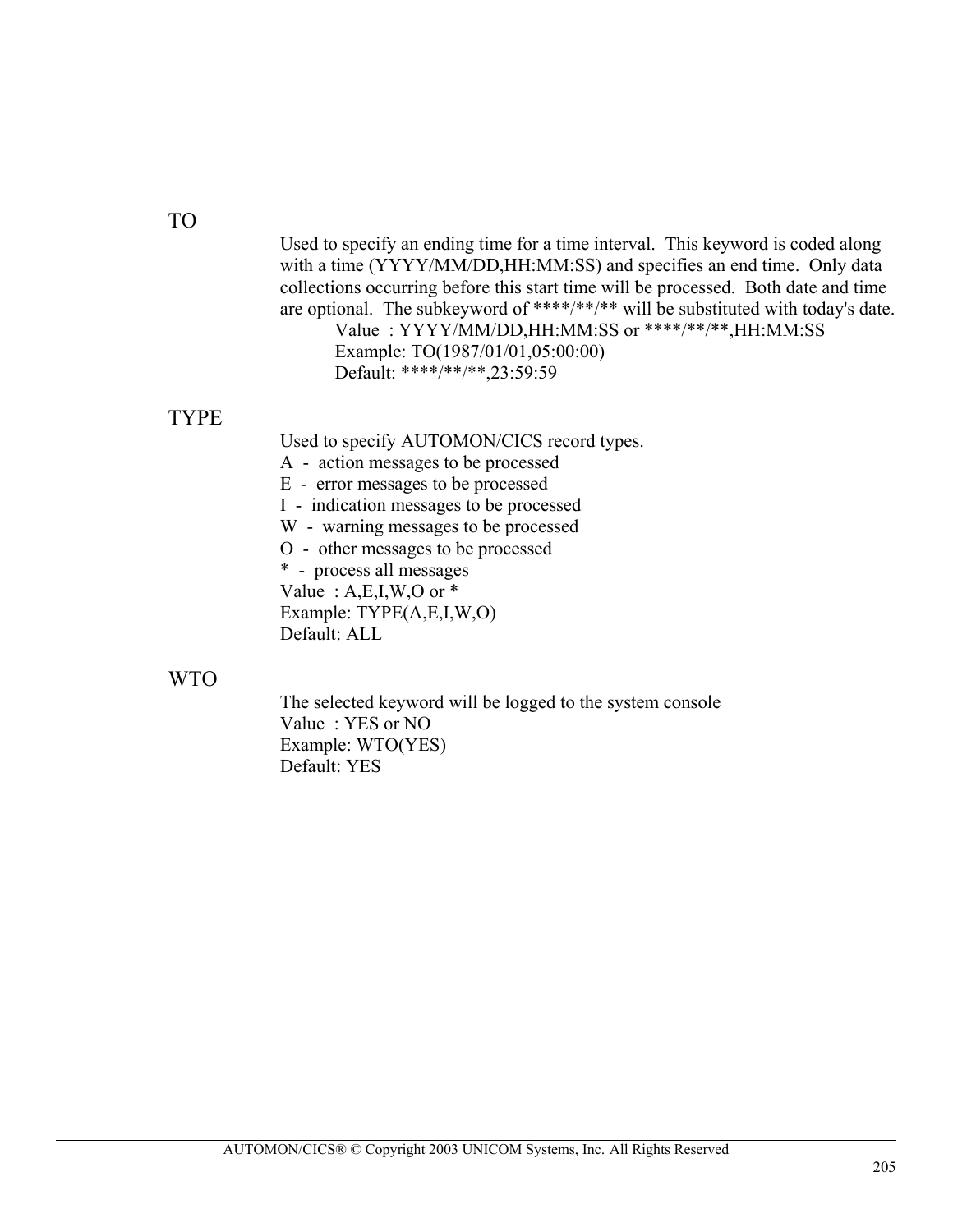### 5.5. JCL For the Batch Report

Figure 5-2 is a sample of the job stream that must be submitted to request reports from AUTOMON/CICS batch utility. The job stream to generate batch reports must meet the following requirements:

- STEPLIB must point the AUTOMON/CICS loadlib.
- SYSPRINT must exist and should be checked for AUTOMON/CICS and operating error messages.
- SYSOUT must exist.
- AMON001 must exist and should point AUTOMON.SYS001 history database.
- The SYSIN DD statement points to the AUTOMON/CICS batch utility commands and keyword that specify the reports you want to produce.

```
//CSHLIST JOB (0,0000),'AUTOMON/CICS',CLASS=0,NOTIFY=AMON
1/* 1
         PRINT AUTOMON/CICS HISTORY DATABASE
                                                   | *//CSHLIST EXEC PGM=CSHLIST, REGION=4096K
//STEPLIB DD DISP=SHR, DSN=AUTOMON.V420.CICS311.LOADLIB
//AMON001 DD DISP=SHR, DSN=AUTOMON.SYS001<br>//UMON001 DD DISP=SHR, DSN=AUTOMON.SYS001
//SYSPRINT DD SYSOUT=*, DCB=BLKSIZE=133
//SYSOUT DD SYSOUT=*, DCB=BLKSIZE=133
//SYSIN DD *
WTO(YES), -
                          WRITE TO OPERATOR MSG....YES | NO
COMPANY (YOUR COMPANY NAME), - YOUR COMPANY NAME.......UPTO 42
APPLID(*), -
                          APPLICATION ID(S).......UPTO 8
                         PRINT DETAIL REPORT......YES | NO
DETAIL (YES), -SUMMARY (YES), -
                         PRINT SUMMARY REPORT.....YES | NO
FROM(1900/00/00,00:00:00), - FROM........YYYY/MM/DD, HH:MM:SS
{\tt TO(2099/12/31,23:59:59), -} {\tt TO. . . . . . . . . YYYY/MM/DD, HH:MM:SS}PAGESIZE(55), -
                          # OF LINES PER PAGE.......10-55
                          MAX RECORD SELECTIONS.0-9999999
COUNT (2000), -
SCAN (FORWARD), -DIRECTION......FORWARD | BACKWARD
SKIP(0), -
                          BYPASS...............0-9999999
TYPE(*)RECORD SELECTIONS.....A, E, I, W, O
```
**Figure 5-2. Sample Report Generation JCL**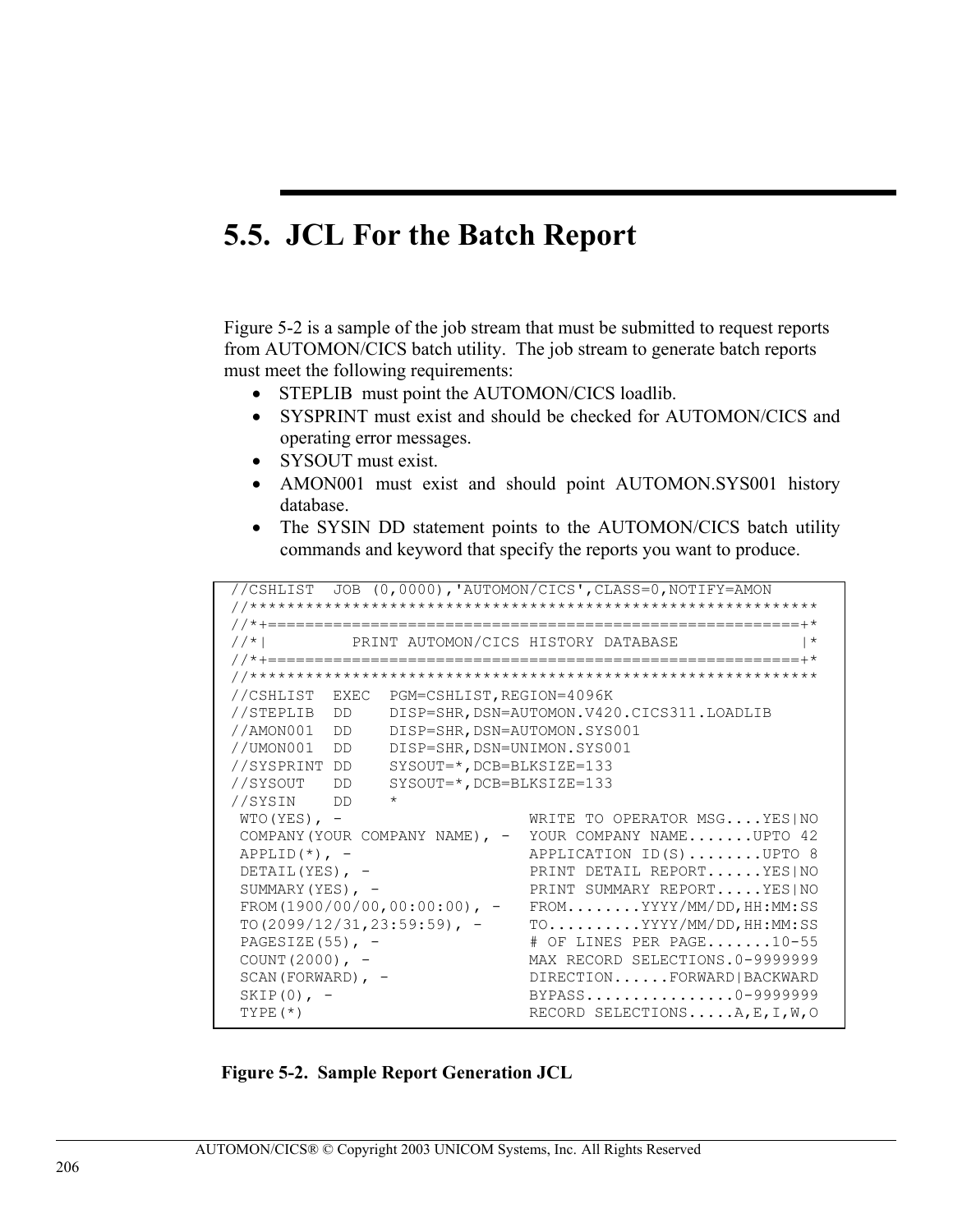# **5.6. Detail Report**

| $(CPUID=00174234)$ |             |          | (DATE=1991/03/17,JDATE=1991/185) AUTOMON/CICS HISTORY DATABASE DETAIL REPORT<br>$PAGE = 1$<br>$(MODEL = 3090)$<br>(UNICOM SYSTEMS, INC.)<br>(REPORTING PERIOD=1991/03/17,00:00:00-1991/03/17,23:59:59) |
|--------------------|-------------|----------|--------------------------------------------------------------------------------------------------------------------------------------------------------------------------------------------------------|
| APPLID             | <b>DATE</b> | TIME     | MESSAGE                                                                                                                                                                                                |
| CICSTOR1           | 1991/03/17  |          | 06:01:52 CSH6000I-AUTOMON/CICS SUBTASK ATTACHED. AIT=TX, LOG=200, VER=C31A420                                                                                                                          |
| CICSTOR1           | 1991/03/17  |          | 06:01:52 CSH6019I-AUTOMON/CICS CSHSRP ATTACHED. MXT=30, STAGE=12345678                                                                                                                                 |
| CICSTOR1           | 1991/03/17  |          | 06:01:52 CSH6019I-AUTOMON/CICS CSHSCR ATTACHED.                                                                                                                                                        |
| CICSTOR1           | 1991/03/17  |          | 09:19:49 CSH6101A-MXT VALUE ALTERED. DSA=2048K, FREE=2242K, MXT=999, TASKS=5                                                                                                                           |
| CICSTOR1           | 1991/03/17  |          | 09:19:49 CSH6160I-(LOG) MXT NEW=999, OLD=30                                                                                                                                                            |
| CICSTOR1           | 1991/03/17  |          | 09:31:04 CSH6205I-TASK ABENDED, TRAN=MAST, PROGRAM=MAFI030, TERM=TN96, ABCD=ATNI                                                                                                                       |
| CICSTOR1           | 1991/03/17  |          | 09:33:17 CSH6621E-*(SRP)* A STORAGE VERIFICATION FAILED.                                                                                                                                               |
| CICSTOR1           | 1991/03/17  |          | $09:33:17$ CSH6622E-*(SRP)* ADDRESS=0042E0A0, MODULE=DFHFCP, OFFSET=+0124                                                                                                                              |
| CICSTOR1           | 1991/03/17  |          | $0.9:33:17$ CSH6623E- $*($ SRP $)*$ CURRENT:00000000000000000 SHOULD BE:185E47F032C2                                                                                                                   |
| CICSTOR1           | 1991/03/17  |          | 09:33:17 CSH6624A-*(SRP)* ACTION IN STORAGE VIOLATION.                                                                                                                                                 |
| CICSTOR1           | 1991/03/17  | 09:42:12 | CSH6101A-MXT VALUE ALTERED. DSA=2048K, FREE=2242K, MXT=999, TASKS=5                                                                                                                                    |
| CICSTOR1           | 1991/03/17  |          | 09:42:12 CSH6160I-(LOG) MXT NEW=999, OLD=30                                                                                                                                                            |
| CICSTOR1           | 1991/03/17  | 10:11:02 | CSH6303E-STORAGE VIOLATION. CNT=1, TRN=CA00, TRM=TN76, PGM=EIAD00                                                                                                                                      |
| CICSTOR1           | 1991/03/17  |          | 10:21:03 CSH6304E-HEAD:A=0008C320-8C000020,TAIL:A=0008C348-F3F40020                                                                                                                                    |
| CICSTOR1           | 1991/03/17  |          | $10:31:03$ CSH6305E-DATA:F1F2F3F4F5F6F7F8F9F000000000 1234567890                                                                                                                                       |
| CICSTOR1           | 1991/03/17  |          | 10:49:49 CSH6160I-(LOG) MXT NEW=999, OLD=30                                                                                                                                                            |
| CICSTOR1           | 1991/03/17  | 10:51:03 | CSH6306A-STORAGE VIOLATION IN PROGRESS.                                                                                                                                                                |
| CICSTOR1           | 1991/03/17  |          | 10:51:04 CSH6205I-TASK ABENDED. TRAN=MAST, PROGRAM=MAFI030, TERM=TN96, ABCD=ATNI                                                                                                                       |
| CICSTOR1           | 1991/03/17  | 10:53:39 | CSH6307E-STORAGE VIOLATION. TYPE=FAOE, SP=TASK, ADDR=00032890                                                                                                                                          |
| CICSTOR1           | 1991/03/17  | 11:06:35 | CSH6150I-(LOG) AUX. TRACE OFF.                                                                                                                                                                         |
| CICSTOR1           | 1991/03/17  |          | 11:19:49 CSH6101A-MXT VALUE ALTERED. DSA=2048K, FREE=2242K, MXT=999, TASKS=5                                                                                                                           |
| CICSTOR1           | 1991/03/17  |          | 11:19:49 CSH6160I-(LOG) MXT NEW=999, OLD=27                                                                                                                                                            |
| CICSTOR1           | 1991/03/17  |          | 11:31:04 CSH6205I-TASK ABENDED. TRAN=MAST, PROGRAM=MAFI030, TERM=TN96, ABCD=ATNI                                                                                                                       |
| CICSTOR1           | 1991/03/17  | 11:49:49 | CSH6101A-MXT VALUE ALTERED. DSA=2048K, FREE=2242K, MXT=999, TASKS=5                                                                                                                                    |
| CICSTOR1           | 1991/03/17  | 11:49:49 | CSH6160I-(LOG) MXT NEW=999, OLD=30                                                                                                                                                                     |
| CICSTOR1           | 1991/03/17  |          | 11:51:04 CSH6205I-TASK ABENDED, TRAN=MAST, PROGRAM=MAFI030, TERM=TN96, ABCD=ATNI                                                                                                                       |

#### **Figure 5-3. The Detail Report**

#### **The following is a description of each field in the detail report:**

#### VTAM-APPLID

VTAM application identification.

#### DATE

Date in the format YYYY/MM/DD.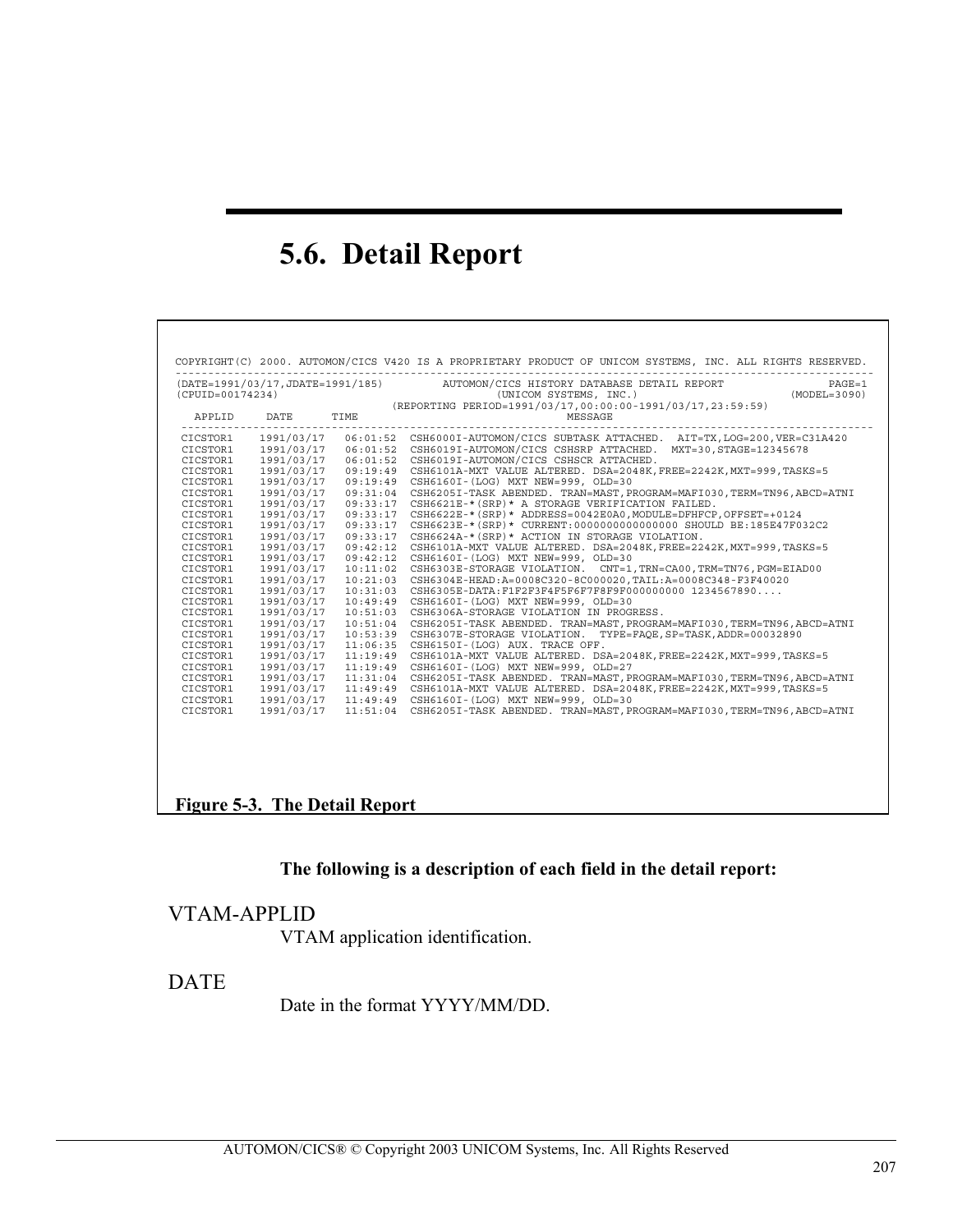#### TIME

Time in the format HH:MM:SS.

#### MESSAGE

AUTOMON/CICS generated messages.

#### MESSAGE NUMBER

Accumulated message number.

#### ACTION

Selected action messages.

#### INDICATION

Selected indication messages.

#### WARNING

Selected warning messages.

#### ERROR

Selected error messages.

#### OTHER

Selected messages other than A,I,W and E.

#### TOTAL

Total selected messages.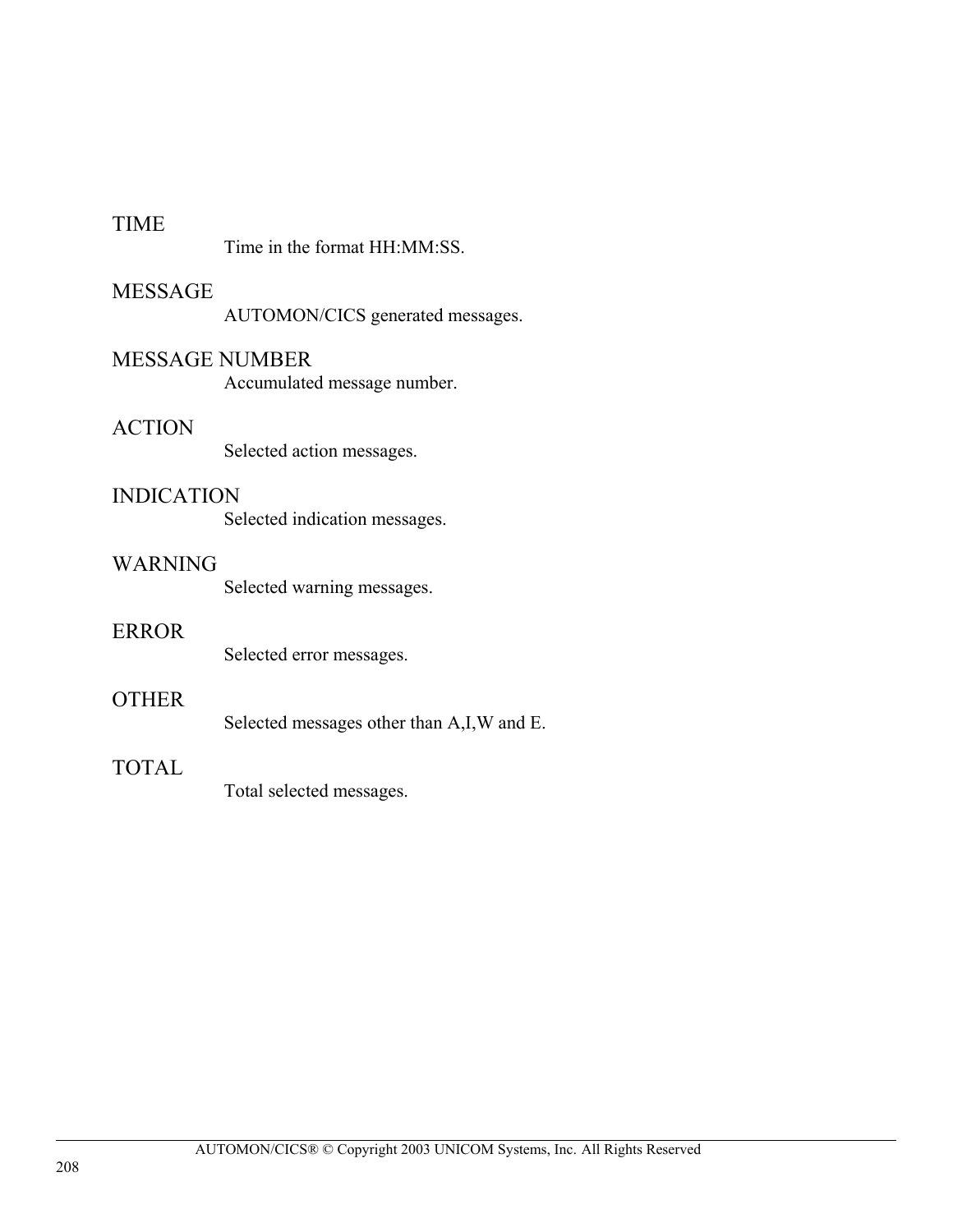# **5.7. Summary Report**

|                                                                                                                                                                                                          |  |                                                |  |             |  | COPYRIGHT (C) 2000. AUTOMON/CICS V420 IS A PROPRIETARY PRODUCT OF UNICOM SYSTEMS, INC. ALL RIGHTS RESERVED. |
|----------------------------------------------------------------------------------------------------------------------------------------------------------------------------------------------------------|--|------------------------------------------------|--|-------------|--|-------------------------------------------------------------------------------------------------------------|
| (DATE=1996/03/17, JDATE=1996/185) AUTOMON/CICS HISTORY DATABASE SUMMARY REPORT<br>$PAGE = 1$<br>(CPUID=00174234)<br>(UNICOM SYSTEMS, INC.)<br>(REPORTING PERIOD=1991/03/17,00:00:00-1991/03/17,23:59:59) |  |                                                |  |             |  |                                                                                                             |
|                                                                                                                                                                                                          |  |                                                |  |             |  | APPLID DATE TIME TRAN PROGRAM TERM ABCD DESCRIPTION                                                         |
|                                                                                                                                                                                                          |  |                                                |  |             |  | CICSTOR1 1991/03/17 07:01:52 MASK CATL004 TN46 AMSB INTERNAL LOGIC ERROR IN DFHMSP                          |
|                                                                                                                                                                                                          |  |                                                |  |             |  | CICSTOR1 1991/03/17 07:01:52 WAKI RKU096T TN91 ATCH DEFERRED RELEASE OF TERMINAL BY MASTER TERMINAL         |
|                                                                                                                                                                                                          |  | CICSTOR1 1991/03/17 07:01:52 HEDI HUR638A TN61 |  |             |  | AEIA EIP ERROR                                                                                              |
|                                                                                                                                                                                                          |  | CICSTOR1 1991/03/17 07:19:49 SWEI SIRMJLK TN93 |  |             |  | ADLA DL/I ABEND ABEND OCCURRED WITH THE ABEND CODE AT TCADLEC                                               |
|                                                                                                                                                                                                          |  | CICSTOR1 1991/03/17 07:19:49 RETA RUID88A TN12 |  |             |  | ABMO REOUESTED BMS MAP COULD NOT BE LOCATED                                                                 |
|                                                                                                                                                                                                          |  | CICSTOR1 1991/03/17 08:31:34 BOEK BWIEU0A TN25 |  |             |  | ASRA TASK TERMINATED DUE TO PROGRAM INTERRUPT                                                               |
|                                                                                                                                                                                                          |  | CICSTOR1 1991/03/17 08:43:12 BOEK BWIEU0A      |  | <b>TN52</b> |  | ASRA TASK TERMINATED DUE TO PROGRAM INTERRUPT                                                               |
|                                                                                                                                                                                                          |  | CICSTOR1 1991/03/17 08:45:04 BOEK BWIEU0A      |  | TN46        |  | ASRA TASK TERMINATED DUE TO PROGRAM INTERRUPT                                                               |
|                                                                                                                                                                                                          |  | CICSTOR1 1991/03/17 08:52:31 BOEK BWIEU0A TN72 |  |             |  | ASRA TASK TERMINATED DUE TO PROGRAM INTERRUPT                                                               |
|                                                                                                                                                                                                          |  | CICSTOR1 1991/03/17 09:01:52 MAST CATL004      |  | <b>TN46</b> |  | AMSB INTERNAL LOGIC ERROR IN DFHMSP                                                                         |
|                                                                                                                                                                                                          |  | CICSTOR1 1991/03/17 09:01:52 WAKI RKU096T      |  | TN91        |  | ATCH DEFERRED RELEASE OF TERMINAL BY MASTER TERMINAL                                                        |
|                                                                                                                                                                                                          |  | CICSTOR1 1991/03/17 09:01:52 HEDI HUR638S      |  | TN17        |  | AEIA EIP ERROR                                                                                              |
|                                                                                                                                                                                                          |  | CICSTOR1 1991/03/17 10:19:49 SWEI SIRMJLK      |  | TN 93       |  | ADLA DL/I ABEND ABEND OCCURRED WITH THE ABEND CODE AT TCADLEC                                               |
|                                                                                                                                                                                                          |  | CICSTOR1 1991/03/17 11:19:49 RETA RUID88A TN65 |  |             |  | ABMO REOUESTED BMS MAP COULD NOT BE LOCATED                                                                 |
|                                                                                                                                                                                                          |  | CICSTOR1 1991/03/17 12:01:52 MASI CATL004      |  | TN46        |  | AMSB INTERNAL LOGIC ERROR IN DFHMSP                                                                         |
|                                                                                                                                                                                                          |  | CICSTOR1 1991/03/17 12:01:52 WAKI RKU096T      |  | TN91        |  | ATCH DEFERRED RELEASE OF TERMINAL BY MASTER TERMINAL                                                        |
|                                                                                                                                                                                                          |  | CICSTOR1 1991/03/17 12:32:52 HEDI HUR638A      |  | TN81        |  | AEIA EIP ERROR                                                                                              |
|                                                                                                                                                                                                          |  | CICSTOR1 1991/03/17 13:19:49 SWEI SIRMJLK      |  | TN73        |  | ADLA DL/I ABEND ABEND OCCURRED WITH THE ABEND CODE AT TCADLEC                                               |
|                                                                                                                                                                                                          |  | CICSTOR1 1991/03/17 13:19:49 RETA RUID88A TN71 |  |             |  | ABMO REOUESTED BMS MAP COULD NOT BE LOCATED                                                                 |
|                                                                                                                                                                                                          |  | CICSTOR1 1991/03/17 14:01:52 HEDI HUR638A      |  | TN77        |  | AEIA EIP ERROR                                                                                              |
|                                                                                                                                                                                                          |  | CICSTOR1 1991/03/17 14:19:49 SWEL SIRMJLK      |  | TN61        |  | ADLA DL/I ABEND ABEND OCCURRED WITH THE ABEND CODE AT TCADLEC                                               |
|                                                                                                                                                                                                          |  | CICSTOR1 1991/03/17 14:19:49 RETA RUID88A TN66 |  |             |  | ABMO REOUESTED BMS MAP COULD NOT BE LOCATED                                                                 |
|                                                                                                                                                                                                          |  | CICSTOR1 1991/03/17 15:31:34 BOEK BWIEUAA TN92 |  |             |  | ASRA TASK TERMINATED DUE TO PROGRAM INTERRUPT                                                               |
|                                                                                                                                                                                                          |  | CICSTOR1 1991/03/17 15:43:12 BOEK BWIEU0A      |  | TN67        |  | ASRA TASK TERMINATED DUE TO PROGRAM INTERRUPT                                                               |
|                                                                                                                                                                                                          |  | CICSTOR1 1991/03/17 16:01:52 MASI CATL00S TN46 |  |             |  | AMSB INTERNAL LOGIC ERROR IN DFHMSP                                                                         |
|                                                                                                                                                                                                          |  |                                                |  |             |  | CICSTOR1 1991/03/17 16:01:52 WAKI RKU096S TN69 ATCH DEFERRED RELEASE OF TERMINAL BY MASTER TERMINAL         |
|                                                                                                                                                                                                          |  |                                                |  |             |  |                                                                                                             |

**Figure 5-4. The Summary Report** 

#### **The following is a description of each field in the summary report:**

#### VTAM-APPLID

VTAM application identification.

#### DATE

Date in the format YYYY/MM/DD.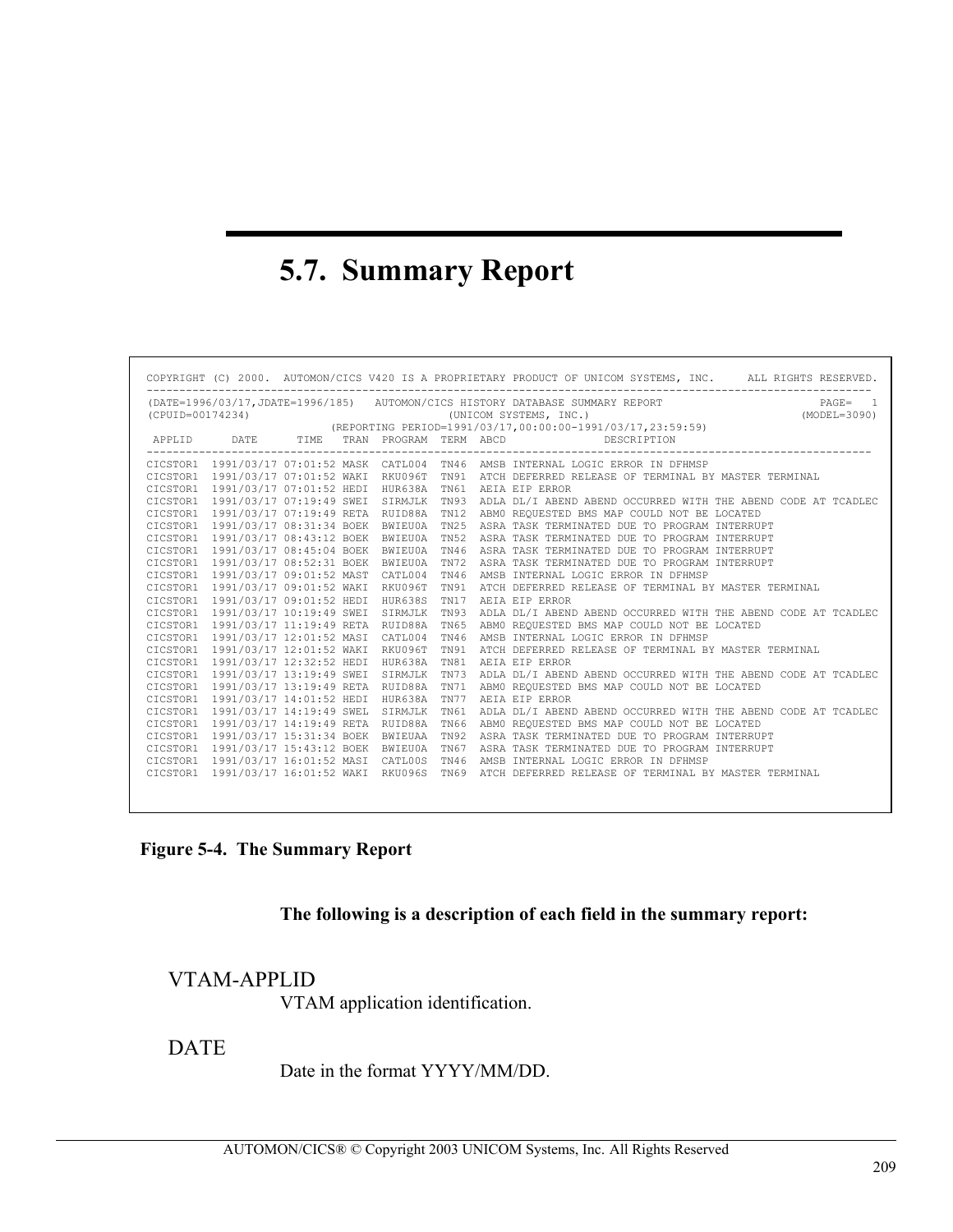#### TIME

|  |  | Time in the format HH:MM:SS. |
|--|--|------------------------------|
|  |  |                              |

#### TRANSID

CICS transaction identification.

#### PROGRAM

CICS program identification.

#### **TERMID**

CICS terminal identification.

#### ABCD

CICS/USER abend code.

#### DESCRIPTION

CICS/USER abend code description.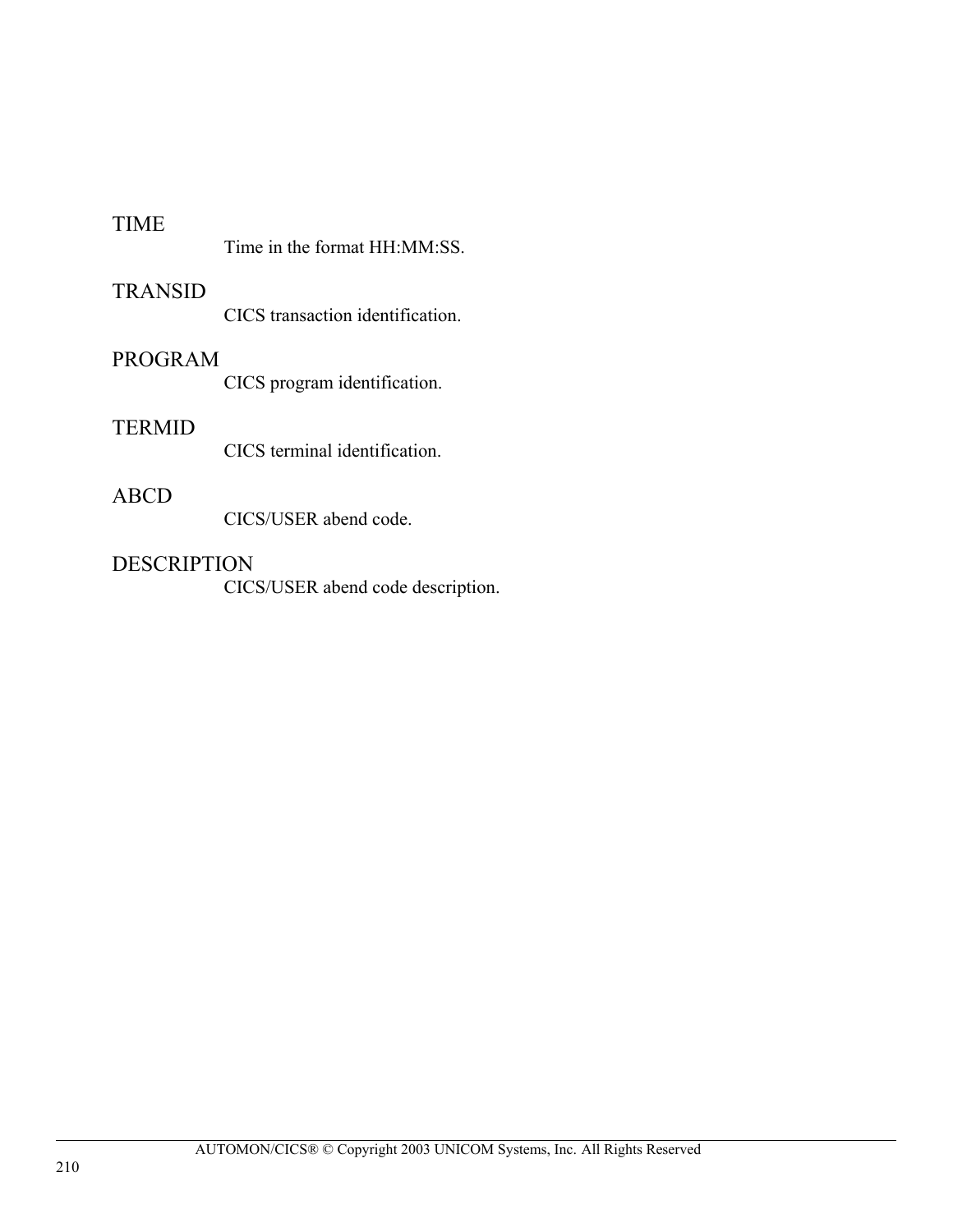# **5.8. UMON001 System Definition Migration**

ı

Figure 5-5 is a sample of JCL to update a newly defined UMON001 file with any user specified definitions which you may have made under previous releases of AUTOMON/CICS. This job will convert records which are specified in any of the seven (7) AUTOMON/CICS permanent tables (APPLID, AIT, XLT, THT, EXC, DEG, and SRT) as well as any logon USERID definitions which may have been created through the security feature of AUTOMON/CICS. UMON001O will be read and converted to the new format, compatible to PTF9601 and above. You will not need to redefine any existing parameters which are defined in your old UMON001 file.

This job will also allow the user to migrate file definitions from one UMON001 file to another providing they are both PTF9601 compatible. This is an easy way to migrate definitions to multiple UMON001 files.

- STEPLIB point to the AUTOMON/CICS loadlib.
- SYSPRINT should be checked for AUTOMON/CICS and operating error messages.
- SYSOUT contains detailed migration processing results.
- AMON001 points to AUTOMON.SYS001 history database.
- UMON001 points to UNIMON.SYS001.NEW file (to file).
- UMON0010 points to UNIMON.SYS001.OLD file (from file).
- The SYSIN DD statement points to the AUTOMON/CICS batch utility commands and keyword that specify the utility you wish to use.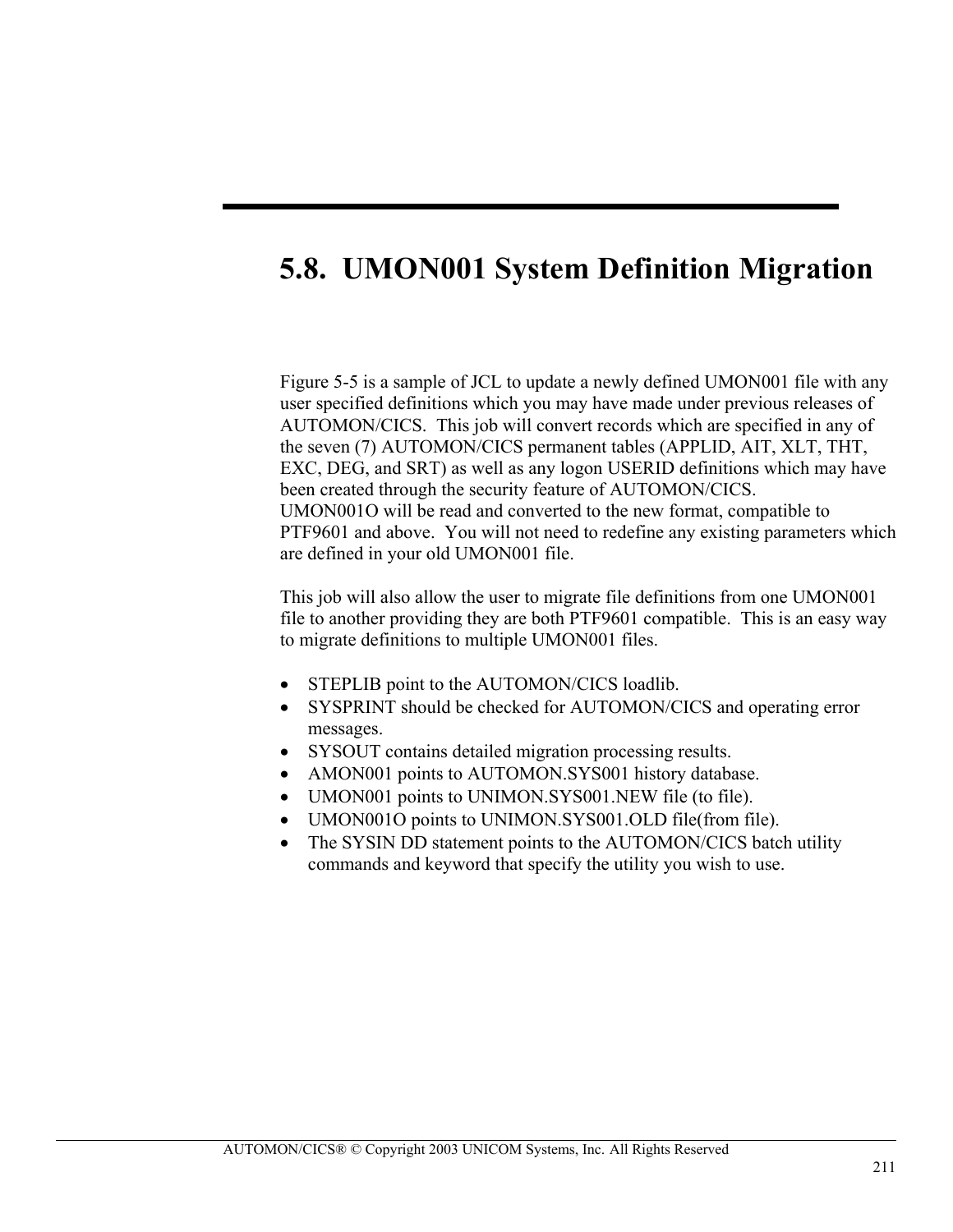```
//CSHLISTM JOB (0,0000),'AUTOMON/CICS, INC.',CLASS=0,MSGCLASS=X,NOTIFY=CSH7
//********************************************************************* 
//*+=================================================================+* 
//*] MIGRATE UMON001 FILE TO NEW FORMAT OR BETWEEN TWO POST 1 *<br>//*] PTF9601 UMON001 FILES
         PTF9601 UMON001 FILES
//*+=================================================================+* 
//********************************************************************* 
//********************************************************************* 
//MIGRATE EXEC PGM=CSHLIST,REGION=4096K 
//*//STEPLIB DD DISP=SHR,DSN=AUTOMON.V420.CICS410.LOADLIB <== LOADLIB 
//AMON001 DD DISP=SHR,DSN=AUTOMON.SYS001 <== HISTORY FILE 
//UMON001 DD DISP=SHR,DSN=UNIMON.SYS001.NEW <== NEW DEFINITION FILE 
//UMON001O DD DISP=SHR,DSN=UNIMON.SYS001.OLD <== OLD DEFINITION FILE 
//SYSPRINT DD SYSOUT=*,DCB=BLKSIZE=133 
//SYSOUT DD SYSOUT=*,DCB=BLKSIZE=133 
//SYSIN DD * 
 WTO(YES), -MIGRATE (*), -
  REPLACE(NO)
```
**Figure 5-5. UMON001 Migration Sample JCL**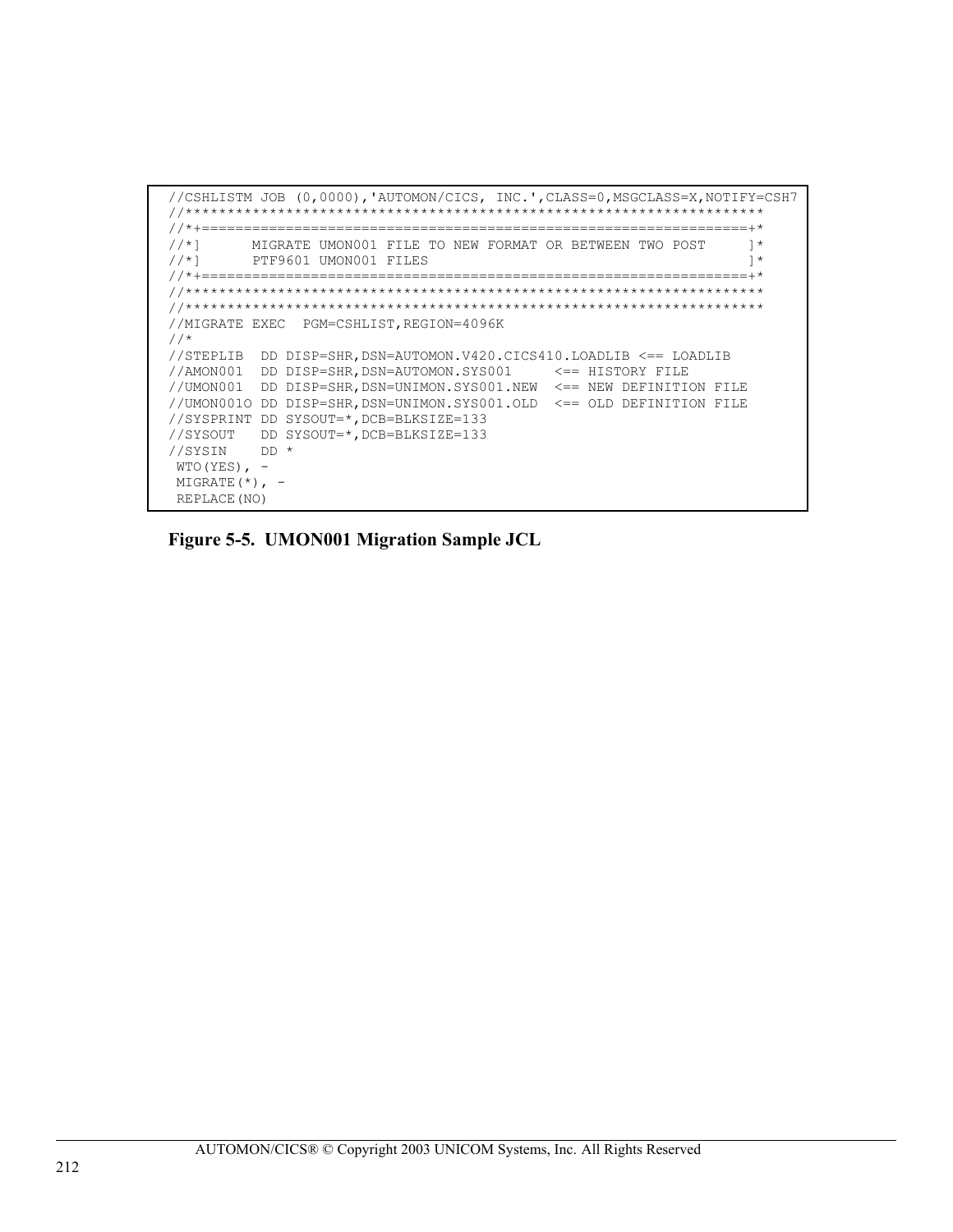# **5.9. JCL For Deleting Records**

ı

Figure 5-6 is a sample of the job stream that must be submitted to delete records from the AUTOMON/CICS history file (AMON001). In order to delete files the job stream must meet the following requirements:

- STEPLIB must point the AUTOMON/CICS loadlib.
- SYSPRINT must exist and should be checked for AUTOMON/CICS and operating error messages.
- SYSOUT must exist.
- AMON001 must exist and should point to the AUTOMON.SYS001 history database.
- UMON001 must exist and should point to the UNIMON.SYS001 system definition file.
- The SYSIN DD statement points to the AUTOMON/CICS batch utility commands and keyword that specify which records will be kept and which records will be deleted.

```
 //CSHLIST JOB H744,'UNICOM SYSTEMS, INC.',CLASS=0,MSFCLASS=X, 
 // NOTIFY=CSH7 
 //********************************************************************* 
 //*+=================================================================+* 
//*| DELETE RECORDS FROM AUTOMON/CICS HISTORY DATABASE
 //*+=================================================================+* 
 //********************************************************************* 
 //CSHLIST EXEC PGM=CSHLIST,REGION=4096K 
 //* 
 //STEPLIB DD DISP=SHR,DSN=CSH.V420.MVS.NEW.CICS410.LOADLIB <=LOADLIB 
 //AMON001 DD DISP=SHR,DSN=CICS330V.AUTOMON.SYS001 <=HISTORY FILE 
 //UMON001 DD DISP=SHR,DSN=CICS330V.UNIMON.SYS001 <=MESSAGE FILE 
 //SYSPRINT DD SYSOUT=*,DCB=BLKSIZE=133 
 //SYSOUT DD SYSOUT=*,DCB=BLKSIZE=133 
//SYSIN DD ^{\star}WTO(YES), -
 RETAIN(1980/01/01) 
 /*
```
**Figure 5-6. Sample JCL For Deleting Records**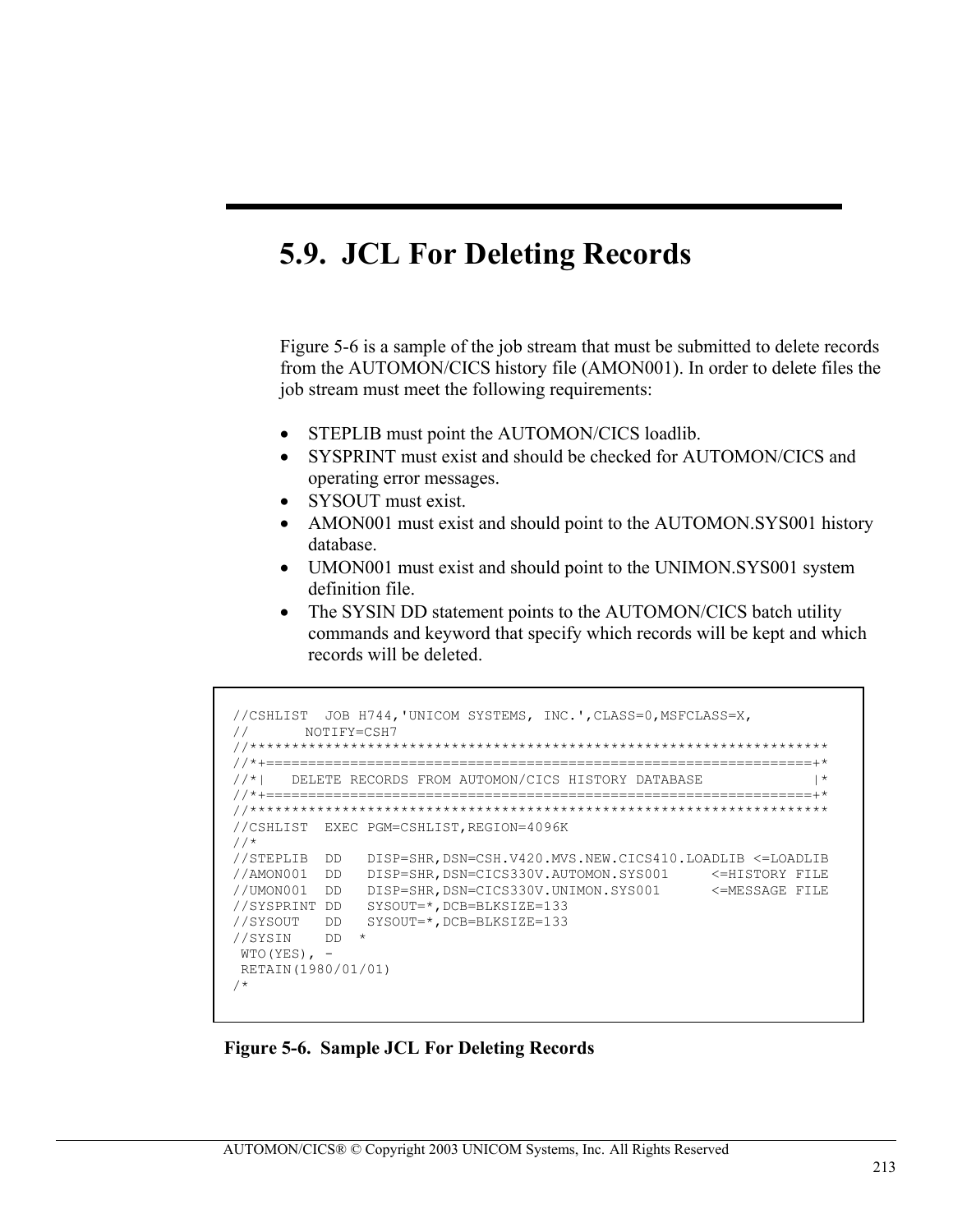This job will allow you to delete records while both CICS and AUTOMON/CICS are running in your system and the file pointed to by the AMON001 DD card is open and enabled.

The SYSIN parameter, that allows to specify records kept and records to be deleted, may be used in one of two formats.

1. If the date is specified in a YYYY/MM/DD format then records prior to the date specified will be deleted. EXAMPLE: RETAIN(1995/04/29) This example would delete all records prior to April 29, 1995.

2. If a timeframe is specified in the range of 0 to NNNNNNN, this job will delete records more than "N" numbers of days prior to the current date. EXAMPLE: RETAIN(30) If this job were run on March 31 all records prior to March 1st would be deleted. Specifying RETAIN(0) would delete all records prior to the current date.

The SYSIN parameter RETAIN is mutually exclusive with all other SYSIN parameters used with CSHLIST except for the WTO parameters. Do not attempt to code any other SYSIN parameters when the RETAIN parameter is coded as they will be ignored.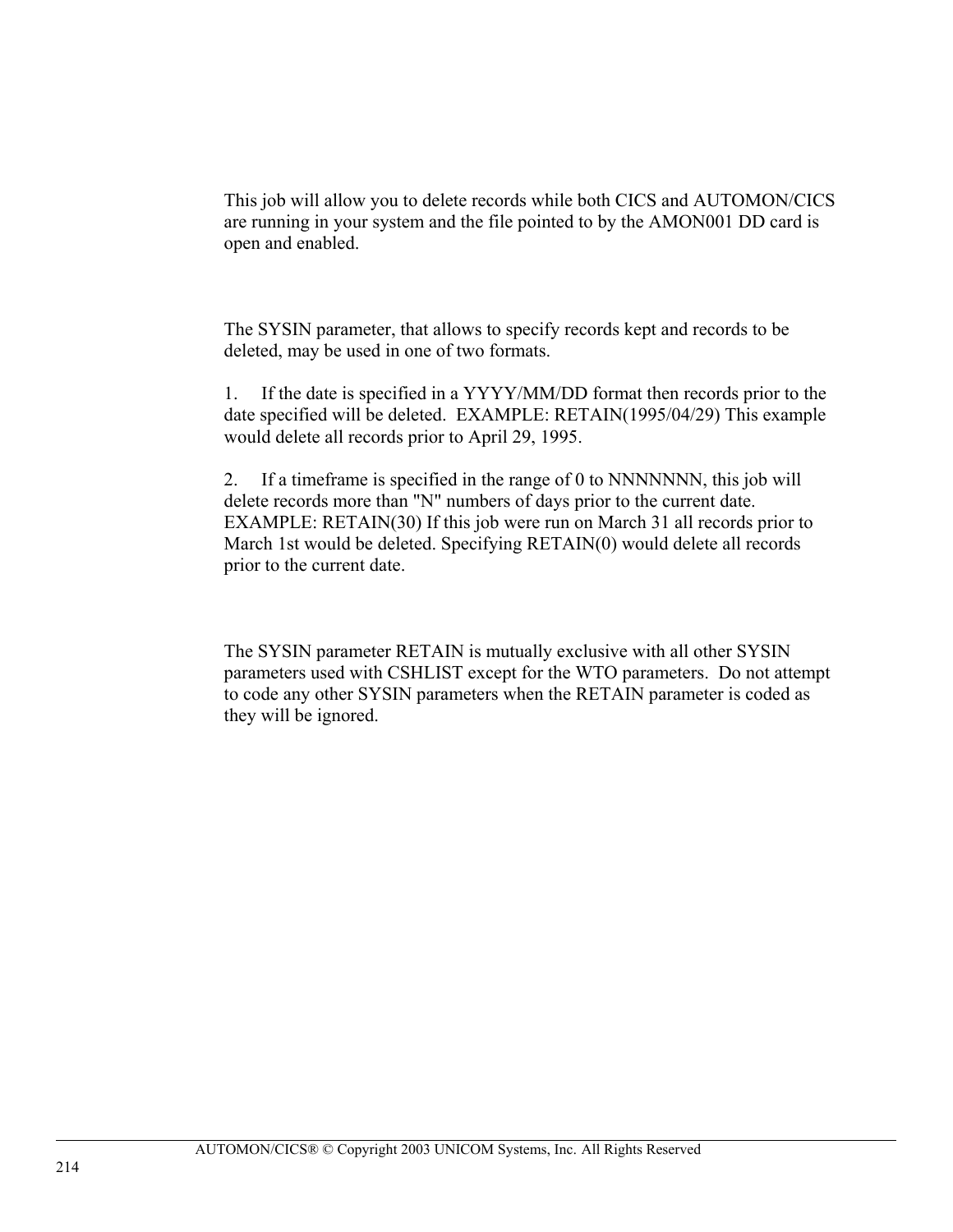**(End of Section)**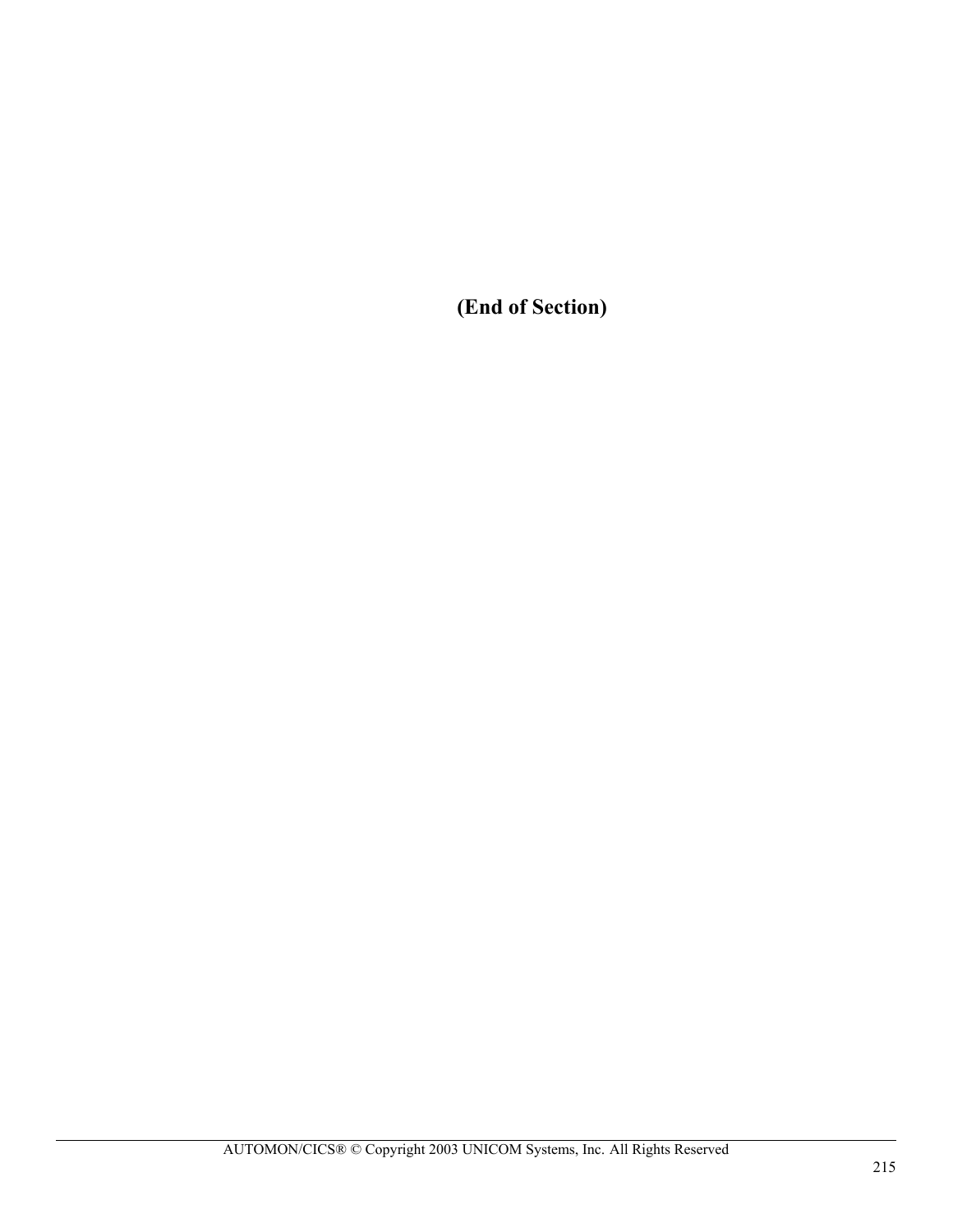# **Chapter 6. Messages and Abend Codes**

# **This Chapter Describes:**

- Error Message Format
- AUTOMON/CICS Generated Messages
- AUTOMON/CICS Generated Abend Codes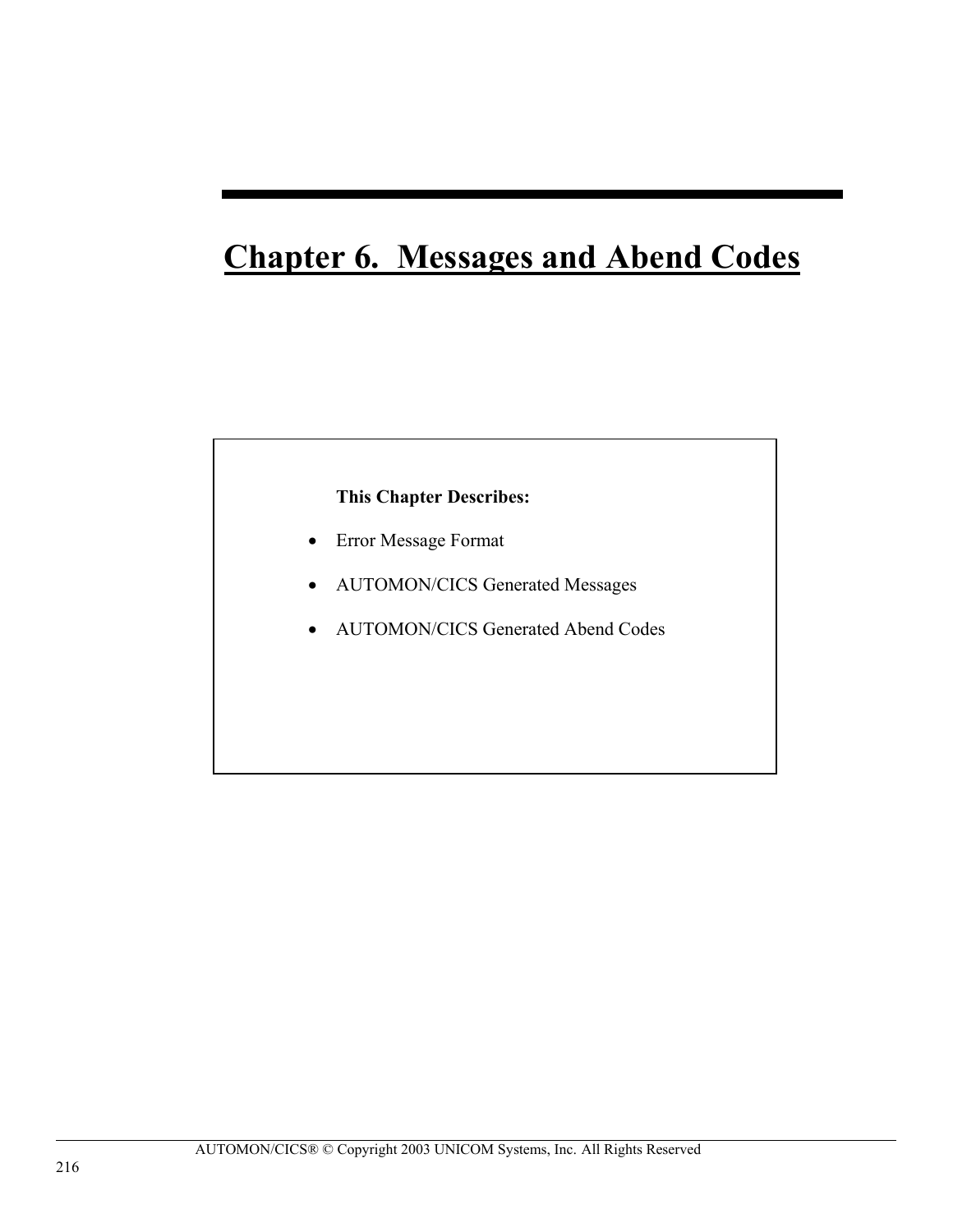This chapter identifies and explains the messages and abend codes associated with AUTOMON/CICS. It can be used to determine the type of message that has been issued, the specific conditions which caused a message to be issued, and the response required.

ı

Each message in this chapter is preceded by an alphanumeric identifier or the form:

# CSHnnnnt- or CSHnnnnt

- CSH identifies the message as an AUTOMON/CICS diagnostic message.
- nnnn is a unique four-digit number assigned to each message.
- Messages are accompanied by an eighth character, I, W, A or E.
- I notifies the user that the message is of an informational nature only; no immediate response or action is required.
- W warns the user that AUTOMON/CICS has detected an unusual condition. (W-type message contains a resource-name field which includes information that will help you to determine where the problem is)
- A alerts the user that some specific action has been taken by AUTOMON/CICS to alleviate or alter the condition described by the message.
- E indicates that the message shows an error condition where problem determination is required.
- describes that the message will be logged onto the operating system console log.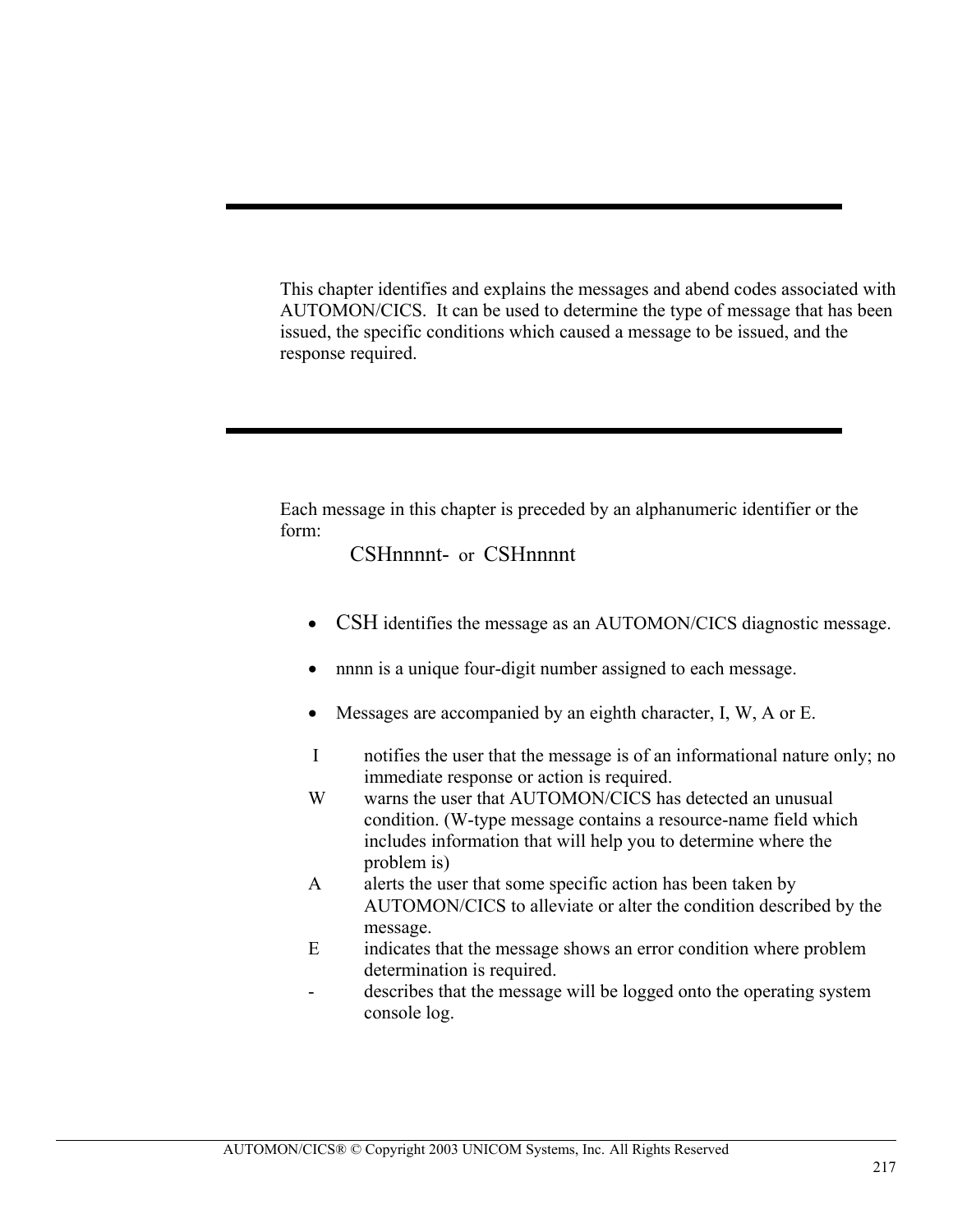The documentation for each message in this chapter includes the following information:

# Message identifier and text

with variable fields separated by commas, for example: TRAN=\$FCT,PROGRAM=FCMASTER,TERM=X113

# Explanation

is the extended description of the condition described by the message text.

#### System Action

describes the state of AUTOMON/CICS as a result of the condition indicated by the message.

# User Response

is a suggested action which may not be immediate but should be taken by the user to correct the indicated condition.

# Message Type

CSH30xxxx - UCCF/Server messages.

CSH69xx - AUTOMON/CICS Log Analyzer messages.

CSH6xxx - AUTOMON/CICS Log Analyzer messages.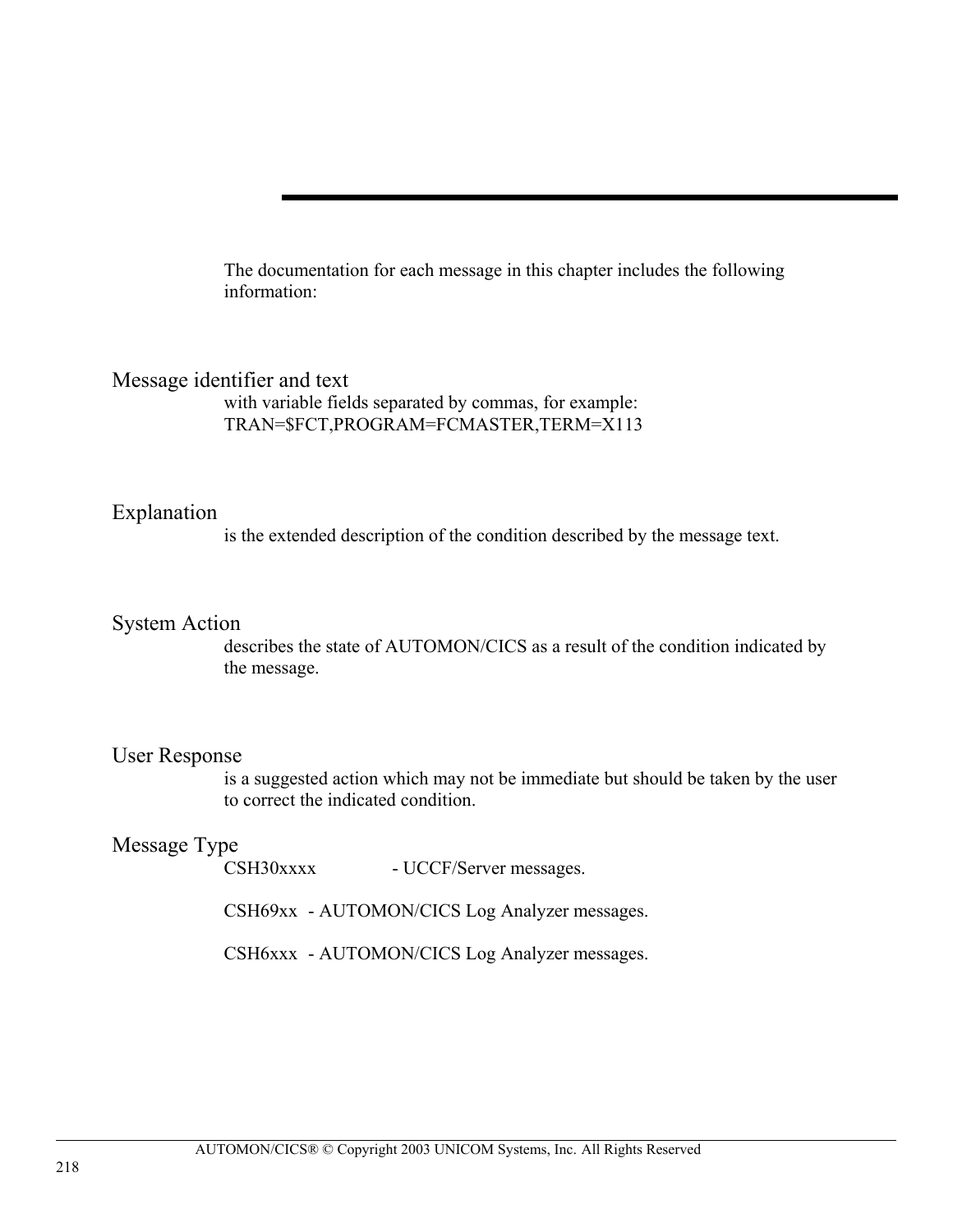# **6.1. Messages**

#### CSH301000I-UCCF/Server IS INITIALIZED.

Explanation: This is an informational message issued from the UCCF/Server. It indicates that the initialization process for UCCF/Server is complete and its services are available.

System Action: None

User Response: None

#### CSH301001I-UCCF/Server AUTHORIZATION CHECK FAILURE

Explanation: This is an error message issued from the UCCF/Server. It indicates that the initialization process has failed because module CSH00SIP is not authorized or was not loaded from an authorized library.

System Action: the UCCF/Server terminates abnormaly

User Response: Contact your UNICOM support center for assistance with problem resolution.

#### CSH301010I-UCCF/Server ERROR DURING INITIALIZATION component name RC=xx

Explanation: This is an error message issued from the UCCF/Server. It indicates that the initialization of UCCF/Server has failed.

xx - return code suffix component name - description of failing component

System Action: the UCCF/Server terminates abnormaly

User Response: Contact your UNICOM support center for assistance with problem resolution.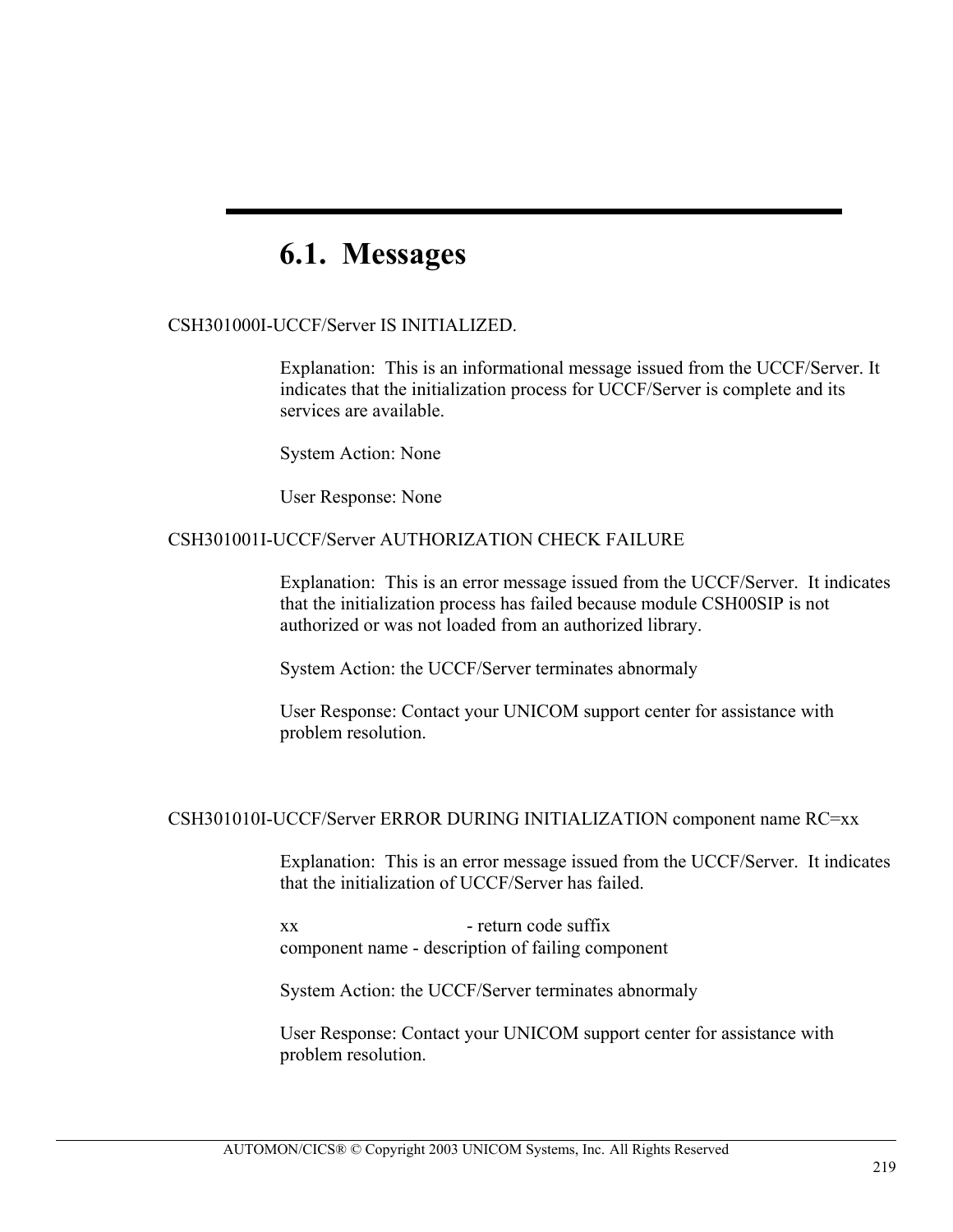#### CSH301020I-UCCF/Server UNRECOGNIZED COMMAND command

Explanation: This is an error message issued from the UCCF/Server. It indicates that the command syntax is wrong.

command - text of unrecognized command.

System Action: Command is not processed.

User Response: Correct the syntax error in the command and resubmit.

CSH301110I-UCCF/Server ERROR DURING INITIALIZATION component name RC=xx

Explanation: This is an error message issued from the UCCF/Server. It indicates that the initialization of UCCF/Server has failed.

xx - return code suffix component name - description of failing component

System Action: the UCCF/Server terminates abnormaly

User Response: Contact your UNICOM support center for assistance with problem resolution.

# CSH301120I-UCCF/Server SPECIFICATION ERROR IN THE parameter START-UP PARAMETER.

Explanation: This is an error message issued from the UCCF/Server. It indicates that the JCL start-up parameter is unrecognized.

parameter - description of unacceptable parameter

System Action: The job terminates abnormaly

User Response: Check and replace the parameter with the correct parameter and resubmit.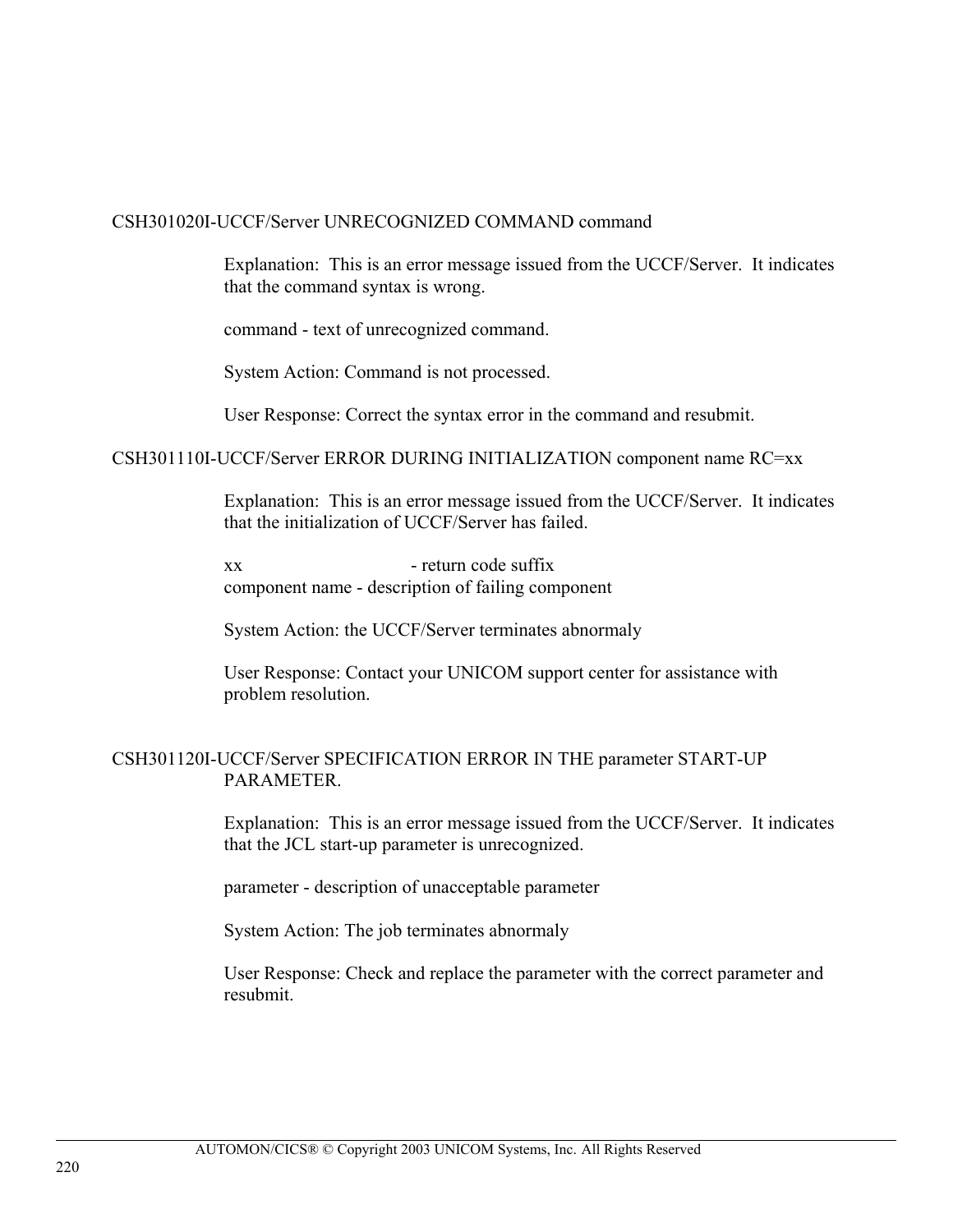#### CSH301210I-UCCF/Server ERROR DURING INITIALIZATION component name RC=xx

Explanation: This is an error message issued from the UCCF/Server. It indicates that the initialization of UCCF/Server has failed.

xx - return code suffix component name - description of failing component

System Action: UCCF/Server terminates abnormaly

User Response: Contact your UNICOM support center for assistance with problem resolution.

# CSH301220I-UCCF/Server AN ACTIVE SERVER NAMED ssss IS RUNNING AS JOB jjjjjjjj

Explanation: This is an error message issued from the UCCF/Server. It indicates that the user is trying to UCCF/Server with a subsystem name that is already an active subsystem running as job jjjjjjjj.

System Action: The UCCF/Server startup process is terminated.

User Response: Validate the name and existance of the running UCCF/Server.

#### CSH6000I-AUTOMON/CICS SUBTASK ATTACHED. AIT=xx,LOG=nnn,VER=CvvAvvv

Explanation: This is an informational message issued from the AUTOMON/CICS communication TCB. It indicates that the initialization process has been accepted by the AUTOMON/CICS management subtask.

xx - AUTOMON/CICS Initialization Table suffix ID nnn - The log table entry size Cvv - CICS/VS Version number Avvv - AUTOMON/CICS Version number

System Action: None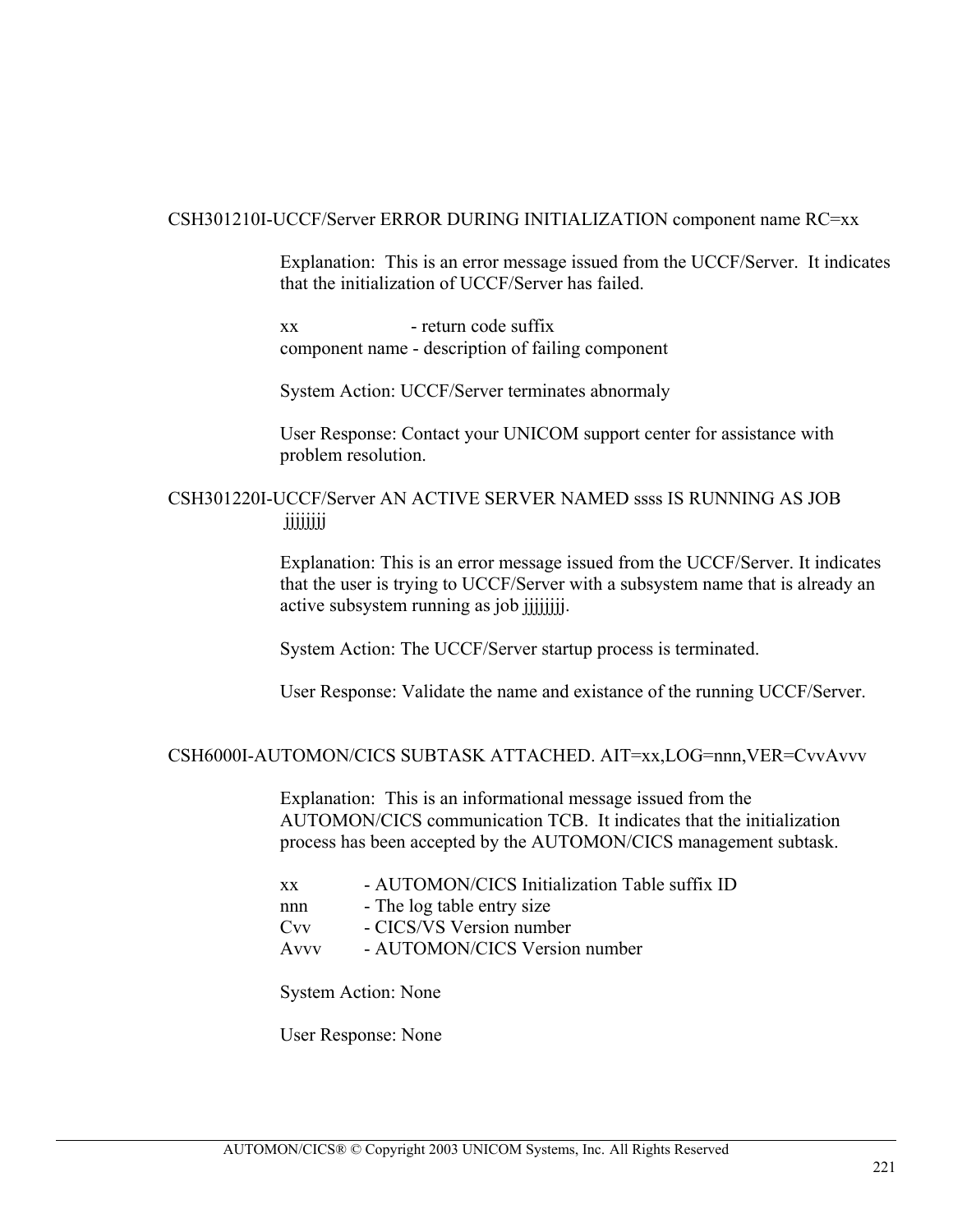#### CSH6001E-AUTOMON/CICS ATTACH FAILED. RC=xx

Explanation: An error has occurred during the OS ATTACH of a communication subtask.

| RC=xx - ALREADY ATTACHED - Already active |                                                                                                                                                      |
|-------------------------------------------|------------------------------------------------------------------------------------------------------------------------------------------------------|
| <b>CSHCOM</b>                             | - Communication Vector table                                                                                                                         |
| <b>CSHTS</b>                              | - Temporary storage header                                                                                                                           |
| <b>DFHTCA</b>                             | - Task Control Area                                                                                                                                  |
| <b>GETMAIN FAILED</b>                     | - Insufficient virtual storage                                                                                                                       |
| <b>TEMP-STOR</b>                          | - Temporary storage error                                                                                                                            |
| <b>TERIMINAL</b>                          | - Signing on to an AMON or a U\$AM<br>transaction, disallowed. This task runs in<br>background mode only, please use the<br><b>UMON</b> transaction. |
| NOT-LICENSED                              | - The user is not licensed for this CPU.                                                                                                             |

System action: AUTOMON/CICS terminates abnormally.

User Response: Check the return code. If the reason is not obvious then contact your UNICOM Support Center for assistance with problem resolution.

#### CSH6002I-AUTOMON/CICS SUBTASK DETACHED. ELAPSED=hh:mm:ss

Explanation: This is an informational message issued from the AUTOMON/CICS communication TCB. It indicates that the termination process has been completed.

System Action: None.

User Response: None.

#### CSH6003E-AUTOMON/CICS PROGRAM LOAD FAILED.

Explanation: The AUTOMON/CICS interface program is not available. AUTOMON/CICS cannot find CSHxxxx programs in any dataset concatenated in the DFHRPL DD statement in the CICS start up job stream.

System Action: AUTOMON/CICS terminates abnormally.

User Response: Ensure that the AUTOMON/CICS load library is properly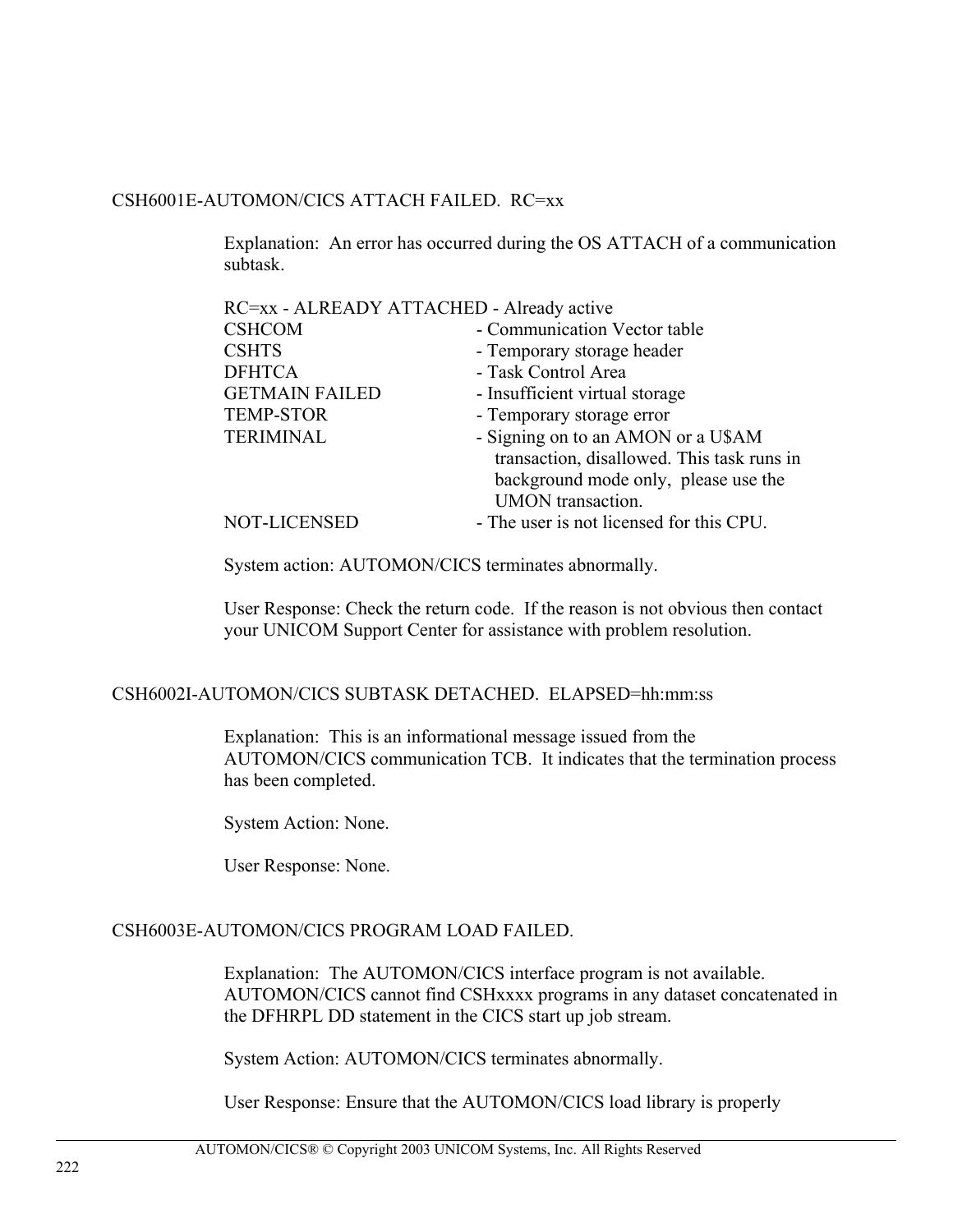concatenated in the DFHRPL DD statement.

#### CSH6004E-AUTOMON/CICS PRODUCT EXPIRED.

Explanation: The AUTOMON/CICS security program could not initialize correctly.

System Action: AUTOMON/CICS terminates abnormally.

User Response: Contact your UNICOM Support Center for assistance with problem resolution.

# CSH6005W-\*WARNING\* AUTOMON/CICS PRODUCT WILL EXPIRE WITHIN 30 DAYS.

Explanation: A warning condition has occurred during the AUTOMON/CICS security program initialization.

System Action: AUTOMON/CICS initialization continues.

User Response: Contact your UNICOM Support Center for assistance with problem resolution.

#### CSH6006E-AUTOMON/CICS PRODUCT EXPIRATION DATE VERIFICATION FAILED.

Explanation: The AUTOMON/CICS security program could not initialize correctly.

System Action: AUTOMON/CICS terminates abnormally.

User Response: Contact your UNICOM Support Center for assistance with problem resolution.

## CSH6007E-AUTOMON/CICS IS NOT LICENSED FOR THIS CPU.

Explanation: An error condition has occurred during the AUTOMON/CICS security program initialization.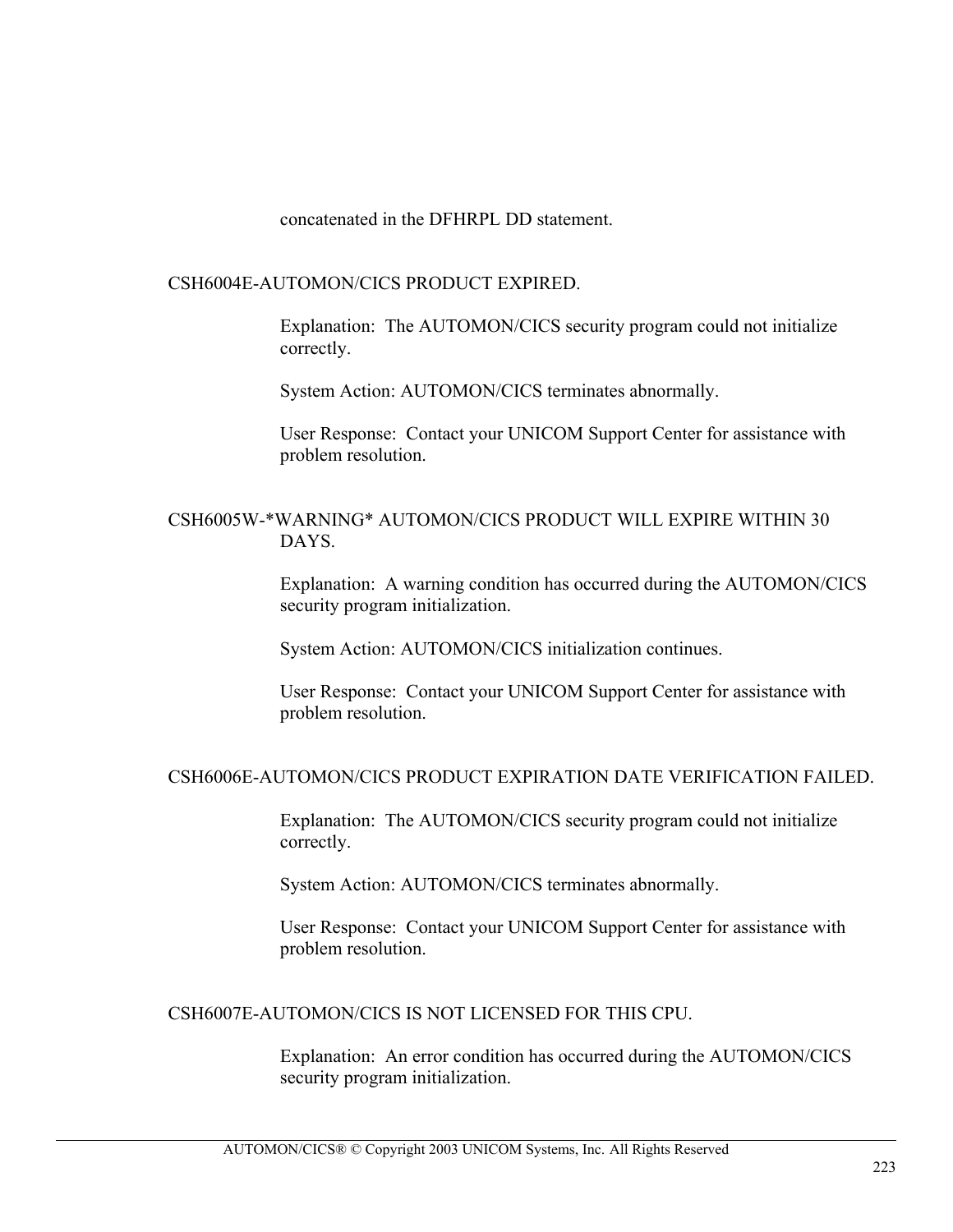System Action: AUTOMON/CICS terminates abnormally.

User Response: Contact your UNICOM Support Center for assistance with problem resolution.

#### CSH6008W-\*WARNING\* AUTOMON/CICS UNSUPPORTED OPERATING SYSTEM.

Explanation: A warning condition has occurred during the AUTOMON/CICS security program initialization.

System Action: AUTOMON/CICS initialization continues.

User Response: Contact your UNICOM Support Center for assistance with problem resolution.

#### CSH6009W-\*WARNING\* AUTOMON/CICS UNSUPPORTED CICS RELEASE.

Explanation: A warning condition has occurred during the AUTOMON/CICS security program initialization.

System Action: AUTOMON/CICS initialization continues.

User Response: Contact your UNICOM Support Center for assistance with problem resolution.

#### CSH6010E-AUTOMON/CICS CEDF UNSUPPORTED.

Explanation: This message is sent to a CICS terminal when an operator signs on to UMON using the CEDF facility.

System Action: Sign-on fails.

User Response: Try again with CEDF off.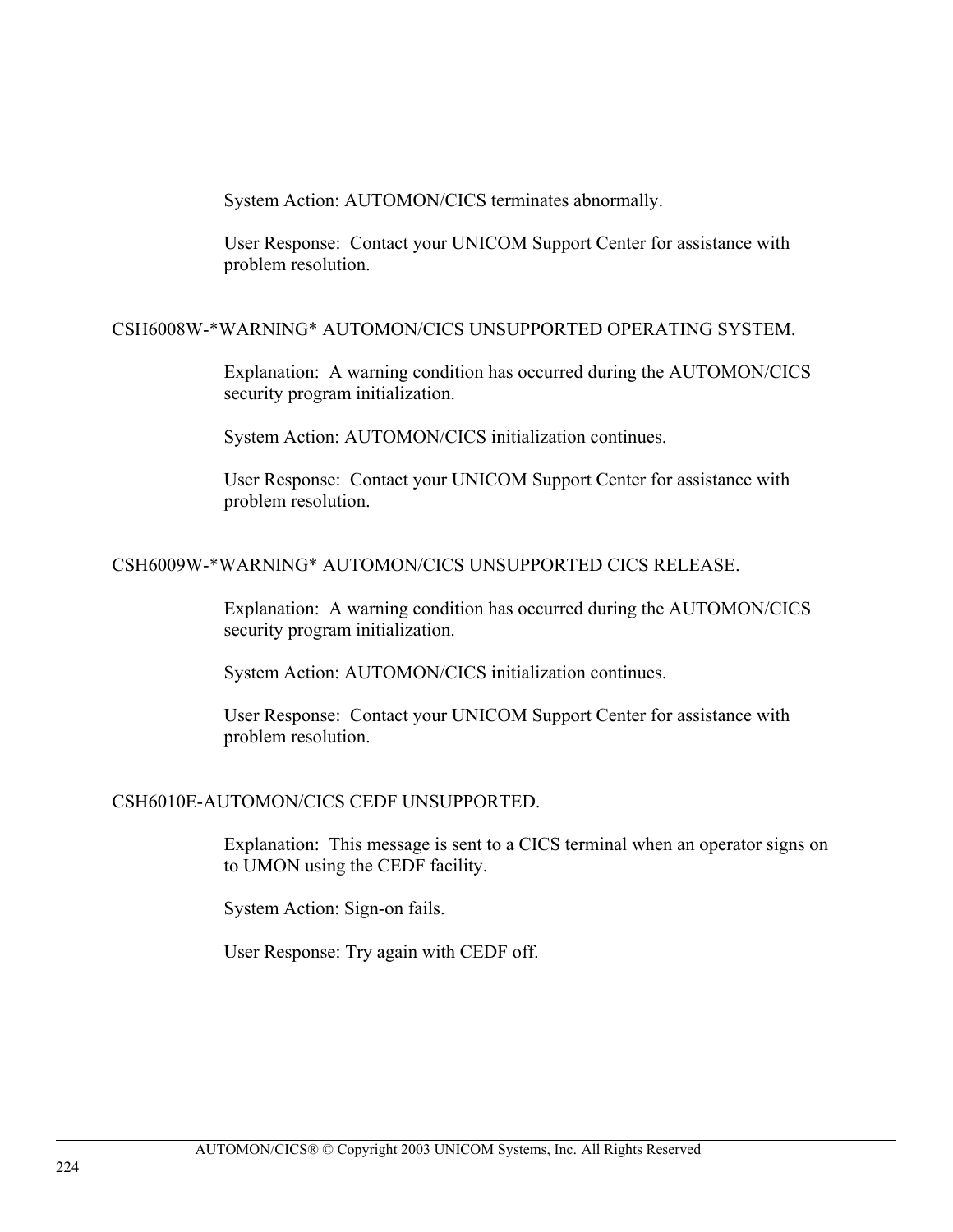#### CSH6011I-AUTOMON/CICS "AMON" INTERFACE ENDED.

Explanation: An AMON CICS interface transaction has ended

System Action: AUTOMON/CICS terminates immediately.

User Response: None.

#### CSH6012W-AUTOMON/CICS ERROR OCCURRED DURING FC READ. FILE-ID=xxxxxxxx.

Explanation: An unexpected error condition has occurred during the file control program (FCP) read. xxxxxxxx is the VSAM file name.

System Action: AUTOMON/CICS processing continues.

User Response: Ensure that the file name is properly defined in the CICS startup job stream.

#### CSH6013W-AUTOMON/CICS ESPIE. PSW=xxxxxx xxxxxx,#=nnn,+mmmm

Explanation: This is a warning message indicating that an unexpected ESPIE condition has occurred during the OS POST request. CSH6016 message will be followed.

| PSW=xxxxxx xxxxxx |          | - The program status ward |
|-------------------|----------|---------------------------|
| $\#=$ nnn         |          | - ESPIE/ESTAE Accumulator |
| $+$ mmmm          | - Offset |                           |

System Action: The management subtask will recover the error condition.

User Response: None.

#### CSH6014W-AUTOMON/CICS ESTAE. PSW=xxxxxx xxxxxx,#=nnn,+mmmm

Explanation: This is a warning message indicating that an unexpected ESTAE condition has occurred during the OS POST request. CSH6016 message will be followed.

PSW=xxxxxx xxxxxx - The program status ward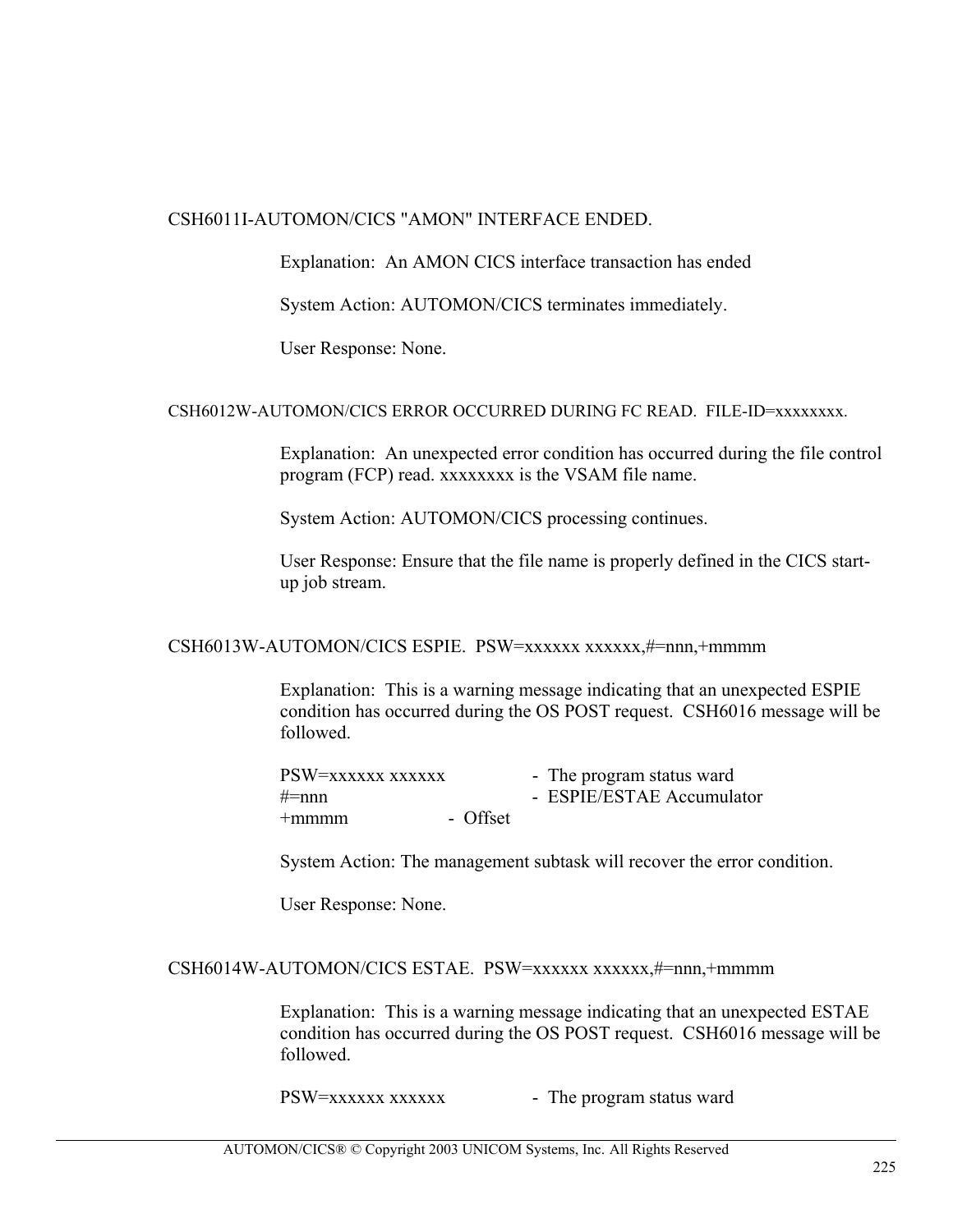#=nnn - ESPIE/ESTAE Accumulator +mmmm - Offset

System Action: The management subsystem will recover the error condition.

User Response: None.

#### CSH6015E-TOO MANY ESPIE/ESTAE. PSW=xxxxxx xxxxxx,#=nnn,+mmm

Explanation: This is an error message indicating that too many unexpected ESPIE/ESTAE conditions have occurred during an OS POST request.

| PSW=xxxxxx xxxxxx | - The program status ward |
|-------------------|---------------------------|
| $\#=$ nnn         | - ESPIE/ESTAE Accumulator |
| $+$ mmmm          | - Offset                  |

System Action: A repair subtask will be attached automatically to correct the problem.

User Response: None.

# CSH6016W- (0-5) 00000000 00000000 00000000 00000000 00000000 (6-B) 00000000 00000000 00000000 00000000 00000000 (C-F) 00000000 00000000 00000000 00000000 00000000

Explanation: This message contains the general registers contents.

- (0-5) Register 0 thru 5 at the time of abend
- (6-B) Register 6 thru 11 at the time of abend
- (C-F) Register 12 thru 15 at the time of abend

System Action: None.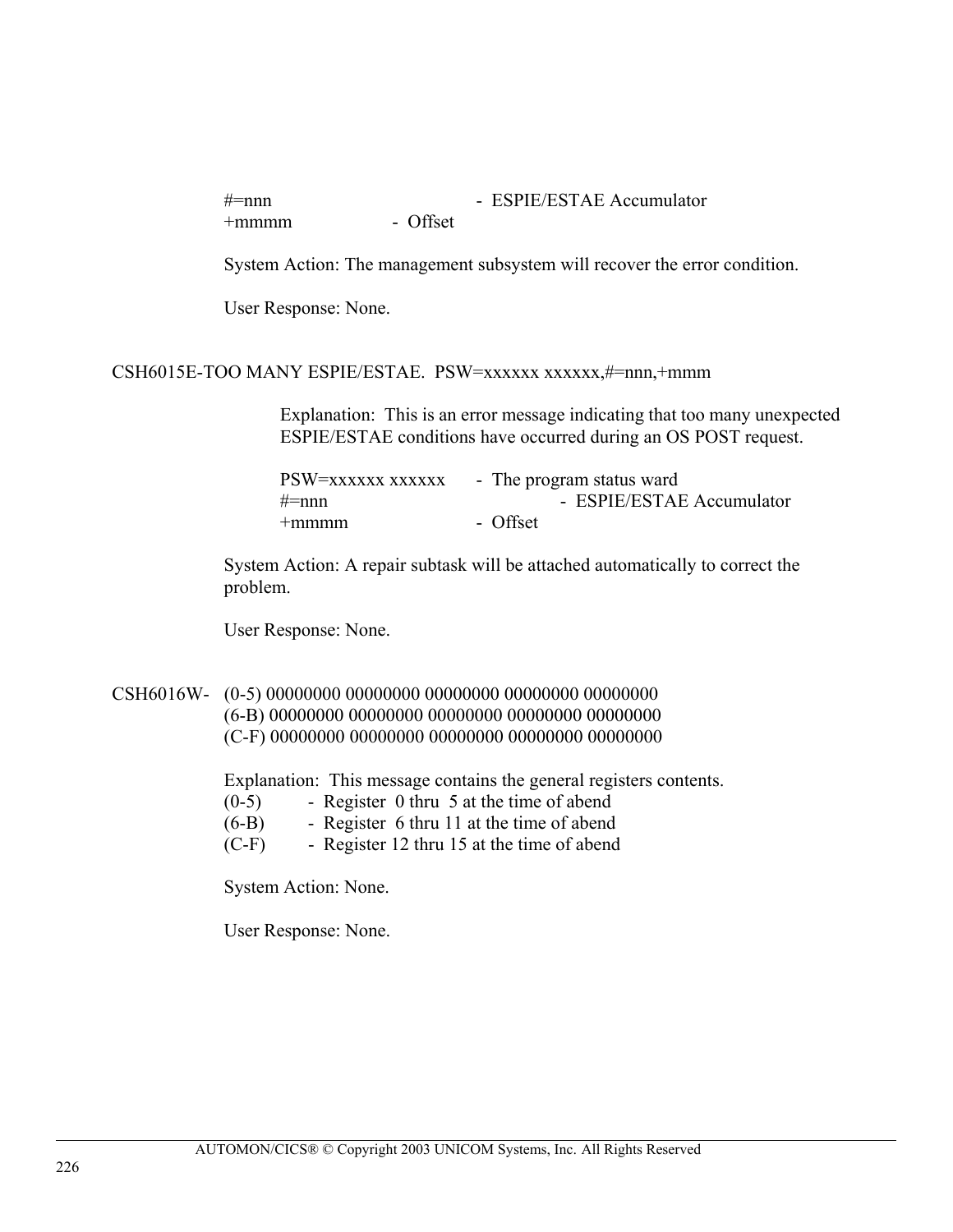# CSH6017E-VSAM OPEN/CLOSE ERROR. RC=xx

Explanation: An unexpected error condition has occurred during a file control program (FCP) open/close request.

| RC=xx - DSIDERR               | - Dataset ID error    |
|-------------------------------|-----------------------|
| <b>NOTOPEN</b>                | - Dataset is not open |
| ILLOGIC - VSAM internal error |                       |
| <b>INVREQ</b>                 | - Invalid request     |
| <b>IOERR</b>                  | - Physical I/O error  |
| <b>LENGERR</b>                | - Length error        |
| <b>NOSPACE</b>                | - No space            |
| <b>ISCIVREQ</b>               | - ISC invalid request |
| ERROR - Error condition       |                       |

System Action: AUTOMON/CICS processing continues.

User Response: Ensure that the file is properly defined to a CICS system.

#### CSH6018E-VSAM WRITE ERROR. RC=xx

Explanation: An unexpected error condition has occurred during a file control program (FCP) write request.

| RC=xx - DSIDERR               | - dataset id error    |
|-------------------------------|-----------------------|
| <b>NOTOPEN</b>                | - dataset is not open |
| ILLOGIC - VSAM internal error |                       |
| <b>INVREQ</b>                 | - invalid request     |
| <b>IOERR</b>                  | - Physical I/O error  |
| <b>LENGERR</b>                | - length error        |
| <b>NOSPACE</b>                | - no space            |
| <b>ISCIVREQ</b>               | - ISC invalid request |
| ERROR - error condition       |                       |

System Action: AUTOMON/CICS processing continues.

User Response: Ensure that the file is properly defined to a CICS system.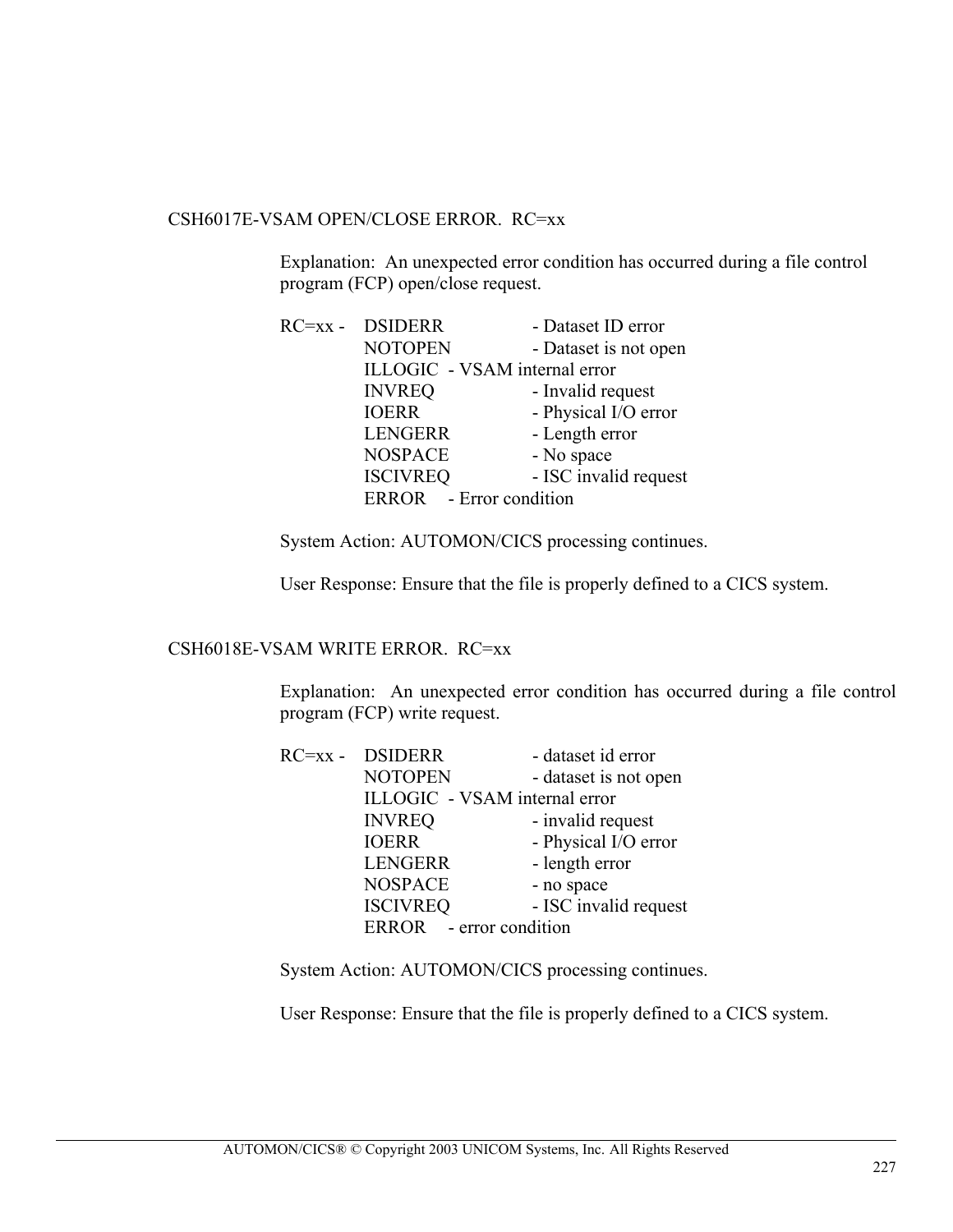CSH6019I-AUTOMON/CICS aaaaaa ATTACHED. MAX=xxx,STAGES=yyyyyy

Explanation: This is an informational message indicating that an AUTOMON/CICS interface task has been activated normally.

|         | aaaaaa - Program name.                                                                                                                     |                                                       |
|---------|--------------------------------------------------------------------------------------------------------------------------------------------|-------------------------------------------------------|
|         | <b>CSHSRP</b>                                                                                                                              | - System recovery.                                    |
|         | <b>CSHAXIP</b>                                                                                                                             | - CICS Exits.                                         |
|         | <b>CSH00SIP</b>                                                                                                                            | - UCCF/Server.                                        |
| MAX=xxx |                                                                                                                                            | - Maximum abend recovery retry count. (0 thru<br>999) |
|         | $STAGFS =$ $\frac{1}{100}$ $\frac{1}{100}$ $\frac{1}{100}$ $\frac{1}{100}$ $\frac{1}{100}$ $\frac{1}{100}$ $\frac{1}{100}$ $\frac{1}{100}$ |                                                       |

STAGES=yyyyyyyy - Error recovery stages.

System Action: None.

User Response: None.

## CSH6020E-AUTOMON/CICS aaaaaa ATTACH FAILED. RC=xx

Explanation: This is an error message indicating that the AUTOMON/CICS repair subtask could not be initialized.

| aaaaaa - | Program name.<br><b>CSHSRP</b><br><b>CSHAXIP</b><br>CSH00SIP- | System recovery.<br>CICS Exits.<br>UCCF/Server.                                                                          |
|----------|---------------------------------------------------------------|--------------------------------------------------------------------------------------------------------------------------|
| $RC=$    | <b>ILLOGIC</b><br>PGMIDERR                                    | - An AUTOMON/CICS address space is not active.<br>- Not found or disabled.<br>NOT FOUND - The UCCF/Server is not active. |

System Action: AUTOMON/CICS initialization continues.

User Response: Use the RC information to investigate the cause of the attach failure.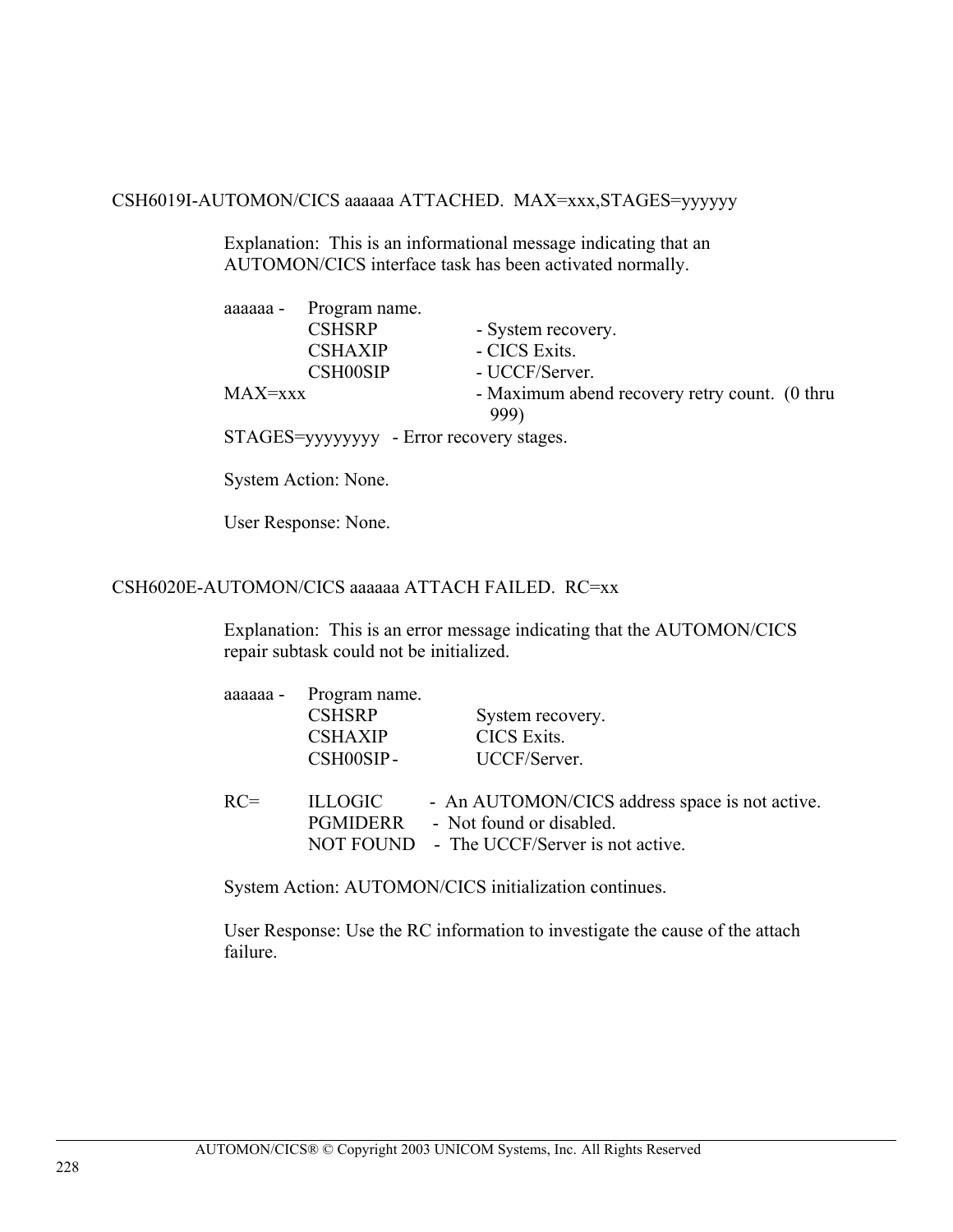#### CSH6021E-\*ERROR\* INVALID "xxxxxxxx". DATA=yyyyyyyy

Explanation: The CICS task dispatcher (DFHKCP) has an invalid task chain pointer. This could be a result of a severe storage overlay condition in CICS system areas.

| <b>XXXXXXXX</b><br>$\sim$ | <b>CSACDTA</b>  | - Current task's TCA   |
|---------------------------|-----------------|------------------------|
|                           | <b>CSAACTBA</b> | - Active task's DCA    |
|                           | <b>CSAACTFA</b> | - Active task's DCA    |
|                           | <b>CSASUSBA</b> | - Suspended task's DCA |
|                           | <b>CSASUSFA</b> | - Suspended task's DCA |
|                           |                 |                        |

yyyyyyyy - Data value contained

System Action: The repair subtask will attempt to repair the damaged chains.

User Response: Notify your systems programmer immediately to identify the transaction. Correct the problem using AUTOMON/CICS generated messages. This message indicates a severe storage violation condition exists in your CICS address space.

#### CSH6022E-AUTOMON/CICS CANCELLED. ABCD=xxxx

Explanation: The AUTOMON/CICS management subtask has had to deactivate the communication subtask. It can also indicate that an unconditional request for recovery has failed, in which case the message indicates a severe storage overlay condition exists in a CICS system.

 $xxxx =$  U998 - The repair subtask could not perform recovery functions due to the data integrity exposure. U999 - The AUTOMON/CICS subtask encountered an unexpected internal logical failure.

System Action: AUTOMON/CICS will be terminated with a dump.

User Response: Notify your systems programmer. This message indicates a severe storage violation condition exists in your CICS address space.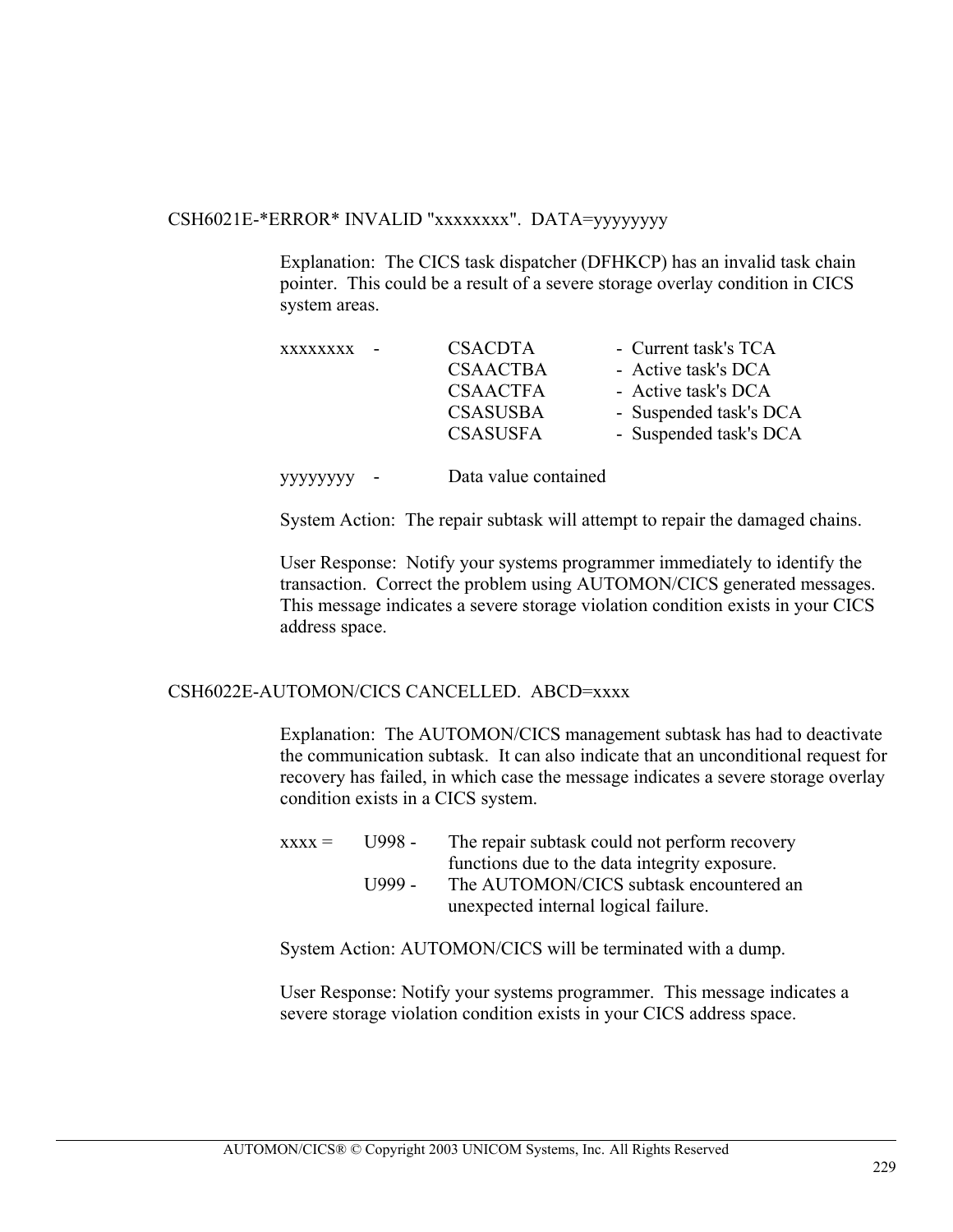#### CSH6023I-A USER EXIT PROGRAM ENABLED. PROGRAM=xxxxxxxx

Explanation: This is an informational message indicating that the AUTOMON/CICS user exit program has been activated successfully.

| <b>CSHXMGPB</b> | - Message program exit |
|-----------------|------------------------|
| <b>CSHXAMPB</b> | - Reserved             |
| <b>CSHXAMPA</b> | - for                  |
| <b>CSHXSRPB</b> | - future               |
| <b>CSHXSRPA</b> | - releases             |
|                 |                        |

System Action: None.

User Response: None.

#### CSH6024E-AUTOMON/CICS SUBTASK DETACHED. ELAPSED=hh:mm:ss

Explanation: This is an error message indicating that the user attempted to deactivate AUTOMON/CICS when the program was not active.

System Action: None.

User Response: None.

#### CSH6025W-\*WARNING\* YOU ARE LOADING "TRIAL VERSION" OF AUTOMON/CICS

Explanation: This is a warning message indicating that you are loading the trial version of AUTOMON/CICS.

System Action: None.

User Response: None.

## CSH6026I-\*(LICENCE)\* LICENSED MATERIAL. EXCLUSIVE USE BY LICENSEE ONLY.

Explanation: This is an informational message indicating that the material used in this product may be used by the licensee only. Use of his material by anyone other then the licensee is prohibited.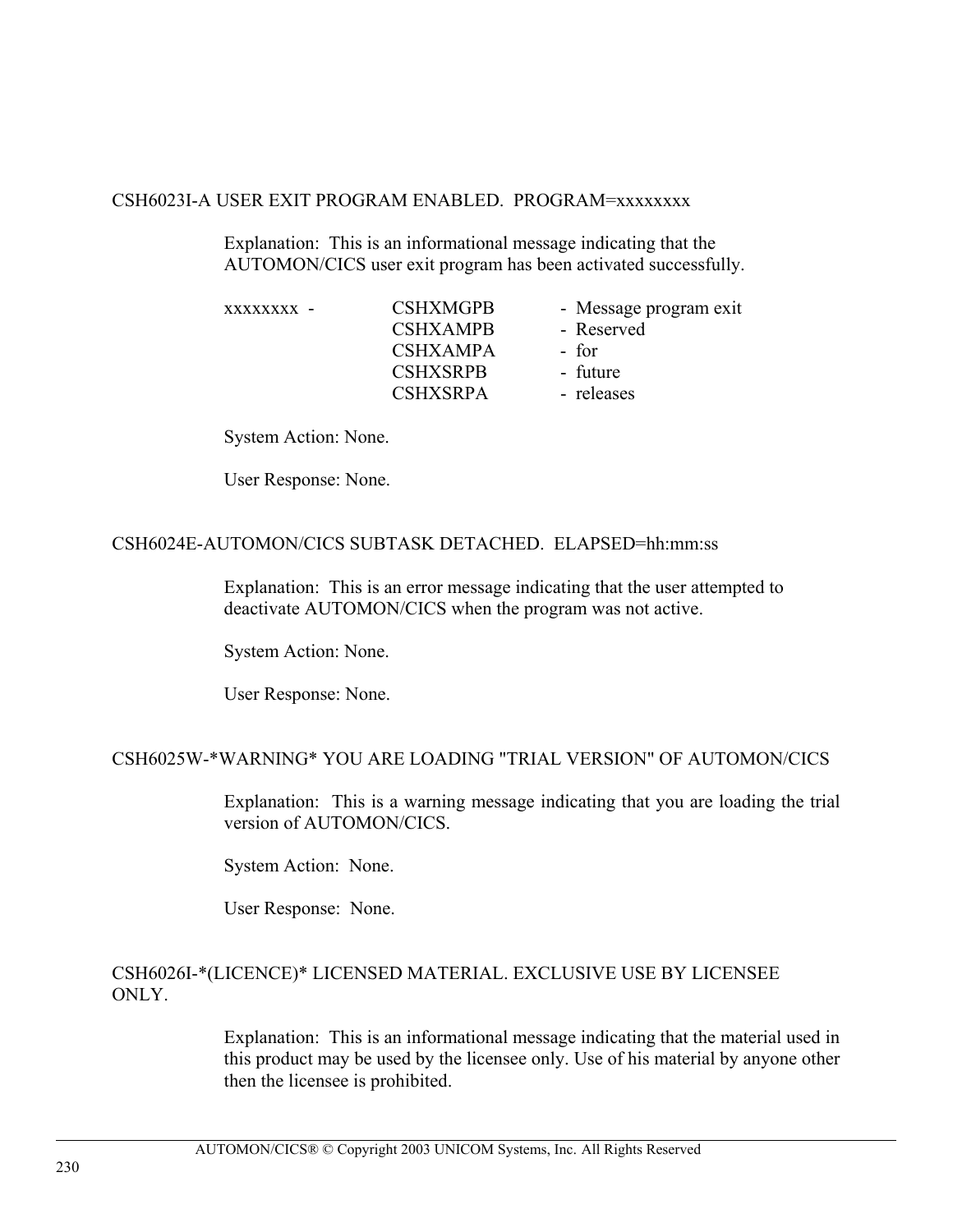System Action: None.

User Response: None.

#### CSH6027I-\*(LICENSE)\* COMPANY: \*xxxxxxxx\*

Explanation: This is an informational message indicating the company name of the user. If the user is running a trial version company name will indicate "TRIAL\_VERSION".

xxxxxxxx - The company name which this product is licensed to, the length of the company name is 32 characters long.

System Action: None.

User Response: None.

#### CSH6028I-\*(LICENSE)\* CUST\_ID: \*xxxxxxxx\*

Explanation: This is an informational message indicating the customer ID of the user. This customer ID will be supplied to you by UNICOM. If the user is running a trial version Customer ID will indicate "TRIAL\_VERSION".

xxxxxxxx - The customer ID which this product is licensed to, the length of the customer ID is 16 characters long.

System Action: None.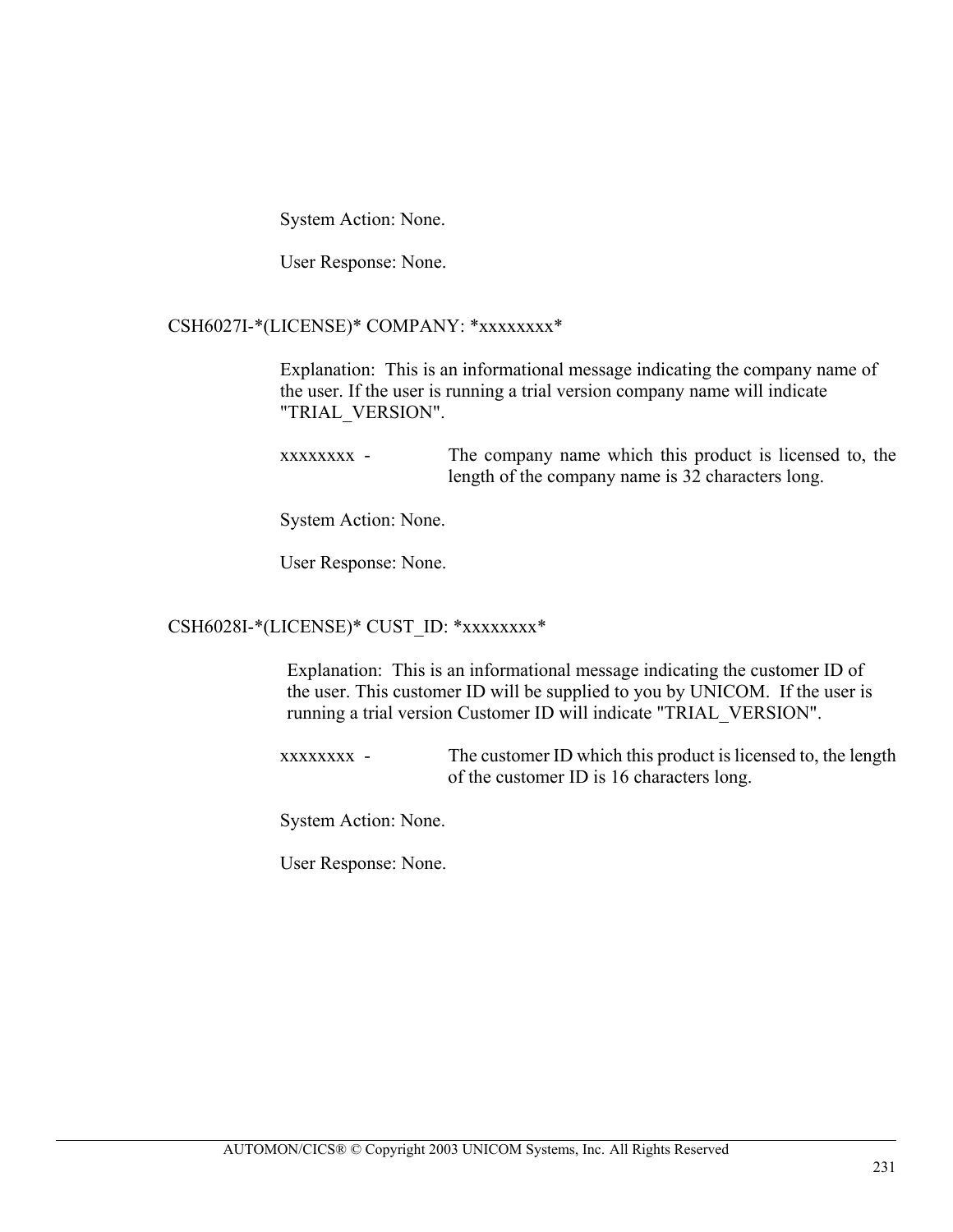CSH6100I-SHORT-ON-STORAGE. DSA=xxxxK,FREE=xxxxK,MXT=yyy,TASKS=zzz

Explanation: This is an informational message indicating that the storage control program has had to release the storage cushion in order to satisfy a GETMAIN request. It can also indicate that a request for storage above 16-megabyte line has failed, in which case the message indicates a short on storage of MVS storage above the line.

| $DSA=xxxxK$                 | - Dynamic storage area in K     |
|-----------------------------|---------------------------------|
| FREE=xxxxK                  | - Available storage in DSA in K |
| MXT=yyy - The maximum tasks |                                 |
| TASKS=zzz                   | - Current tasks in system       |
|                             | (Note: $K = 1000$ not 1024)     |

System Action: The MXT value will be dynamically adjusted to LOW until the cushion has been reacquired or the unconditional request has been satisfied.

User Response: None

#### CSH6101A-\*ACTION\* ADJUSTING SYSTEM PARAMETERS. RC=xxxxxxxx

Explanation: This is an action message indicating that an AUTOMON/CICS subtask is about to adjust CICS system parameters.

| Reason Code:             |                                                |
|--------------------------|------------------------------------------------|
| APPROACHING SOS          | - CICS is about to release the storage cushion |
| <b>EXCESSIVE DSA USE</b> | - Excessive DSA utilization condition          |
| AN SOS CONDITION         | - CICS is in a short on storage condition      |
| NO MORE SOS COND         | - No more short on storage condition           |
| <b>ACCPT MORE TASKS</b>  | - Accept more incoming transactions condition  |
| TRANS BALANCING          | - Transaction balancing condition              |
| MXT LWM HIT COND         | - The MXT low water mark hit condition         |
| MXT HWM HIT COND         | - The MXT high water mark hit condition        |

System Action: AUTOMON/CICS processing continues.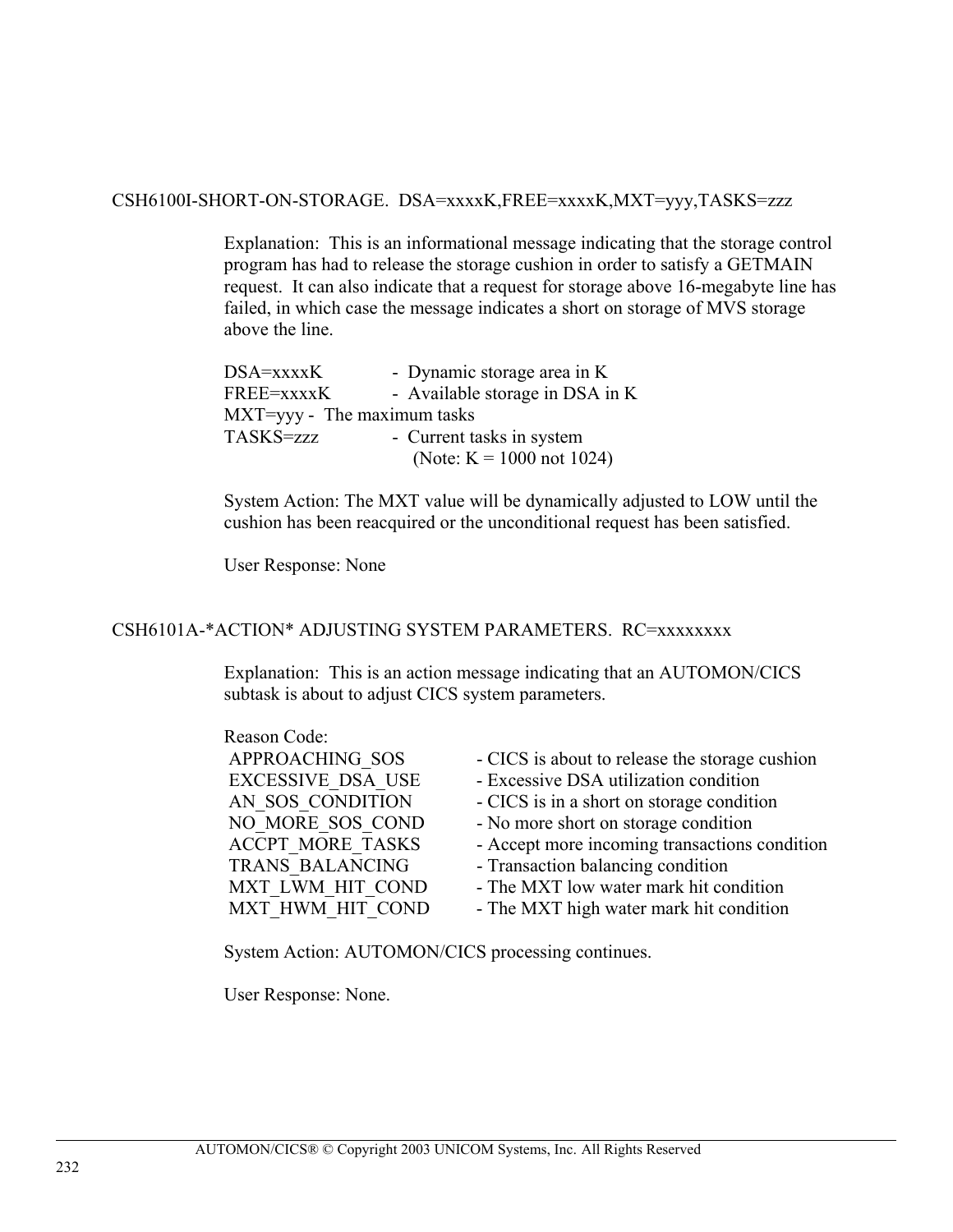#### CSH6102I-\*WARNING\* MXT REACHED. MXT=xxx,TASKS=yyy

Explanation: This is an informational message indicating that the maximum tasks condition has been detected by the detective mechanism.

| $MXT=xxx$ | - The maximum tasks    |
|-----------|------------------------|
| TASKS=yyy | - Active maximum tasks |

System Action: AUTOMON/CICS processing continues.

User Response: Adjust the MXT threshold value if needed.

#### CSH6103A-\*ACTION\* SOS. MXT=xxx,AMXT=yyy

Explanation: This is an informational message indicating that the repair subtask took appropriate actions to avoid being in a short-on-storage condition.

| $MXT=xxx$ | - the maximum tasks        |
|-----------|----------------------------|
| AMXT=yyy  | - the active maximum tasks |

System Action: AUTOMON/CICS processing continues.

User Response: Increase the DSA size.

#### CSH6104E-\*(HALT)\* CICS IN A PERMANENT WAIT.

Explanation: No new tasks have been dispatched by DFHKCP during the last AUTOMON/CICS management cycle period. A logical loop or external wait condition has been detected in a CICS service module.

System Action: None.

User Response: Terminate CICS with a dump if needed.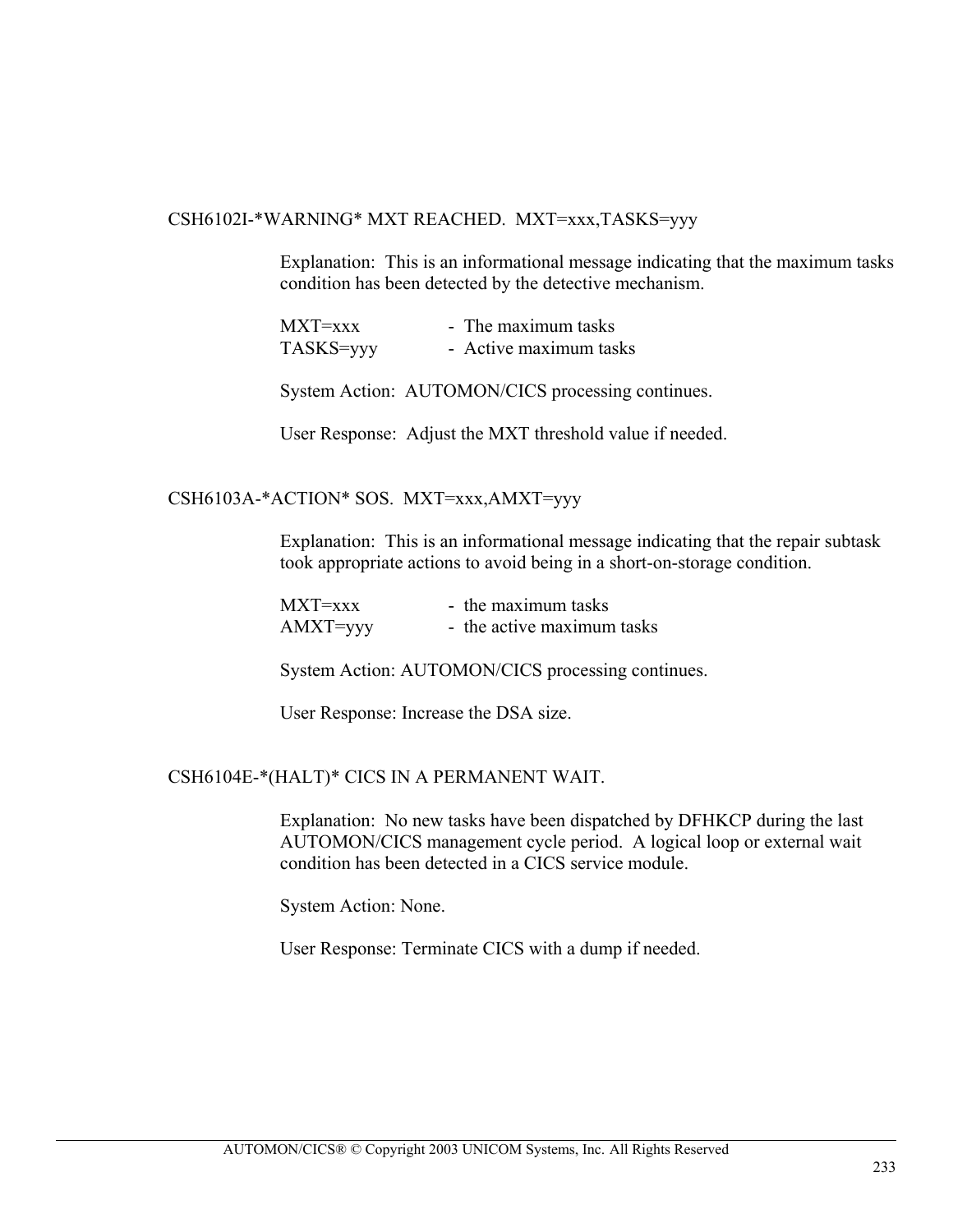#### CSH6105I-CICS NO LONGER IN A PERMANENT WAIT.

Explanation: This is an informational message indicating that the task dispatcher has been reactivated.

System Action: None.

User Response: None.

## CSH6106W-\*WARNING\* TIMER ADJUSTMENT TASK PENDING.

Explanation: This is a warning message indicating that the CICS timer event task has not been dispatched for the last AUTOMON/CICS communication subtask thresholds cycle.

System Action: None.

User Response: None

# CSH6107I -CICS IS UNDER STRESS. AREA=XXXXXXXX

Explanation: This is an informational message indicating a shortage of storage in the dynamic storage area(s). This message results from one of two possible conditions. Either the largest free area is less than the cushion size, or there is at least one transaction suspended due to insufficient contiguous free storage.

| AREA=XXXXXXXX         | - The contents of this field are CICS release |
|-----------------------|-----------------------------------------------|
|                       | dependent.                                    |
| CICS V3.2.1- DSA      | - Dynamic Storage Area below 16M line.        |
| and V3.1.1<br>EDSA    | - Dynamic Storage Area above 16M line.        |
| CICS V3.3.0- CDSA     | - CICS Storage below 16M line.                |
| <b>UDSA</b>           | - User Storage below 16M line.                |
| <b>ERDSA</b>          | - Read-Only Storage above 16M line.           |
| <b>ECDSA</b>          | - CICS Storage above 16M line.                |
| <b>EUDSA</b>          | - User Storage above 16M line.                |
| CICS V4.1.0- ABV 16MB | - Dynamic Storage Area above 16M line.        |
| BLW 16MB              | - Dynamic Storage Area below 16M line.        |

System Action: None.

User Response: None. CSH6150I-(LOG) MASTER TRACE ON|OFF.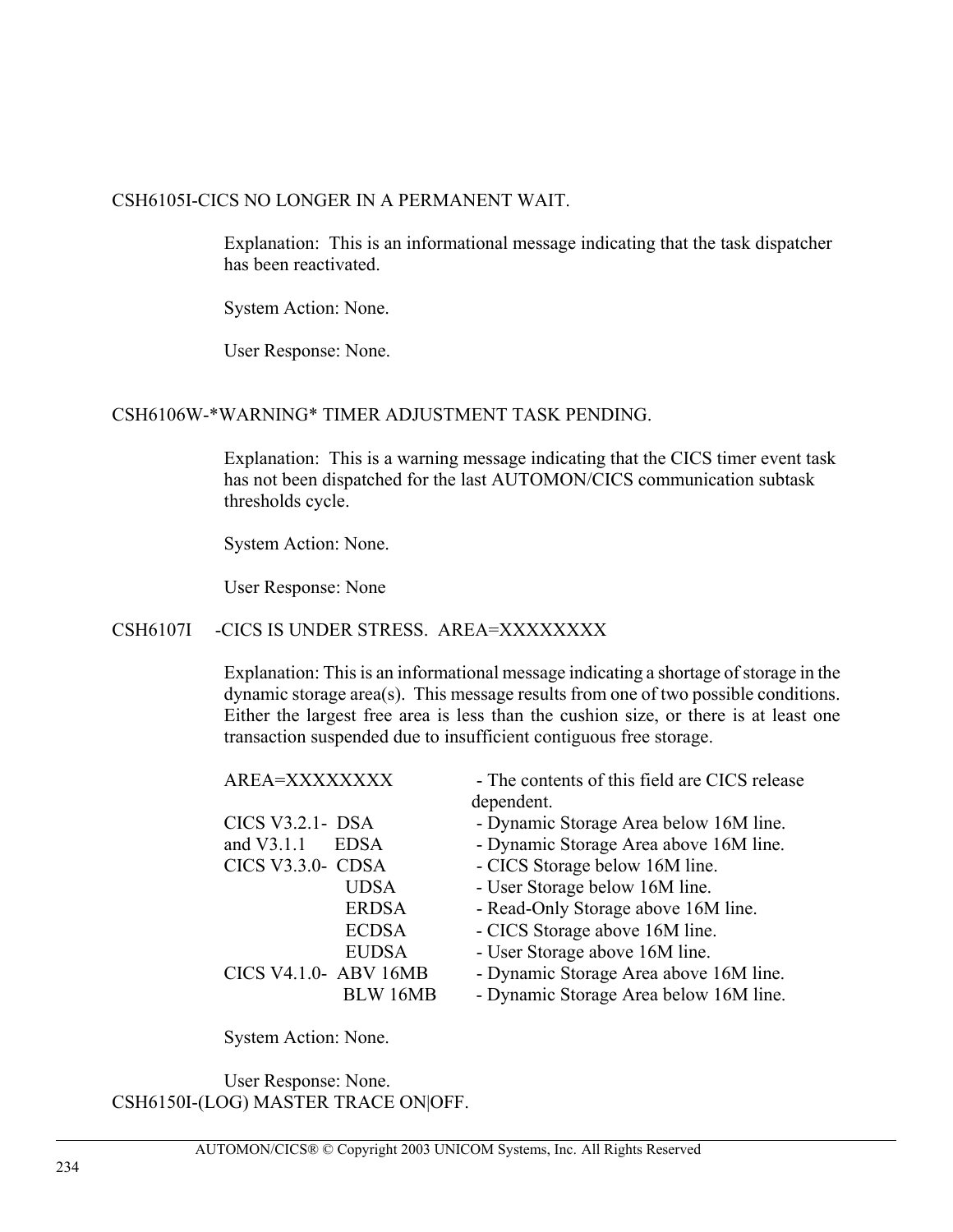Explanation: This is an informational message indicating that the CICS trace facility has been activated or inactivated.

System Action: None.

User Response: None.

## CSH6151I-(LOG) AUX. TRACE ON|OFF.

Explanation: This is an informational message indicating that the CICS Auxiliary trace facility has been activated or inactivated.

System Action: None.

User Response: None.

#### CSH6152I-(LOG) CMF ACCOUNT ON|OFF.

Explanation: This is an informational message indicating that the CICS monitoring facility has been activated or inactivated.

System Action: None.

User Response: None.

#### CSH6153I-(LOG) CMF PERFORMANCE ON|OFF.

Explanation: This is an informational message indicating that the performance function of CICS monitoring facility has been activated or inactivated.

System Action: None.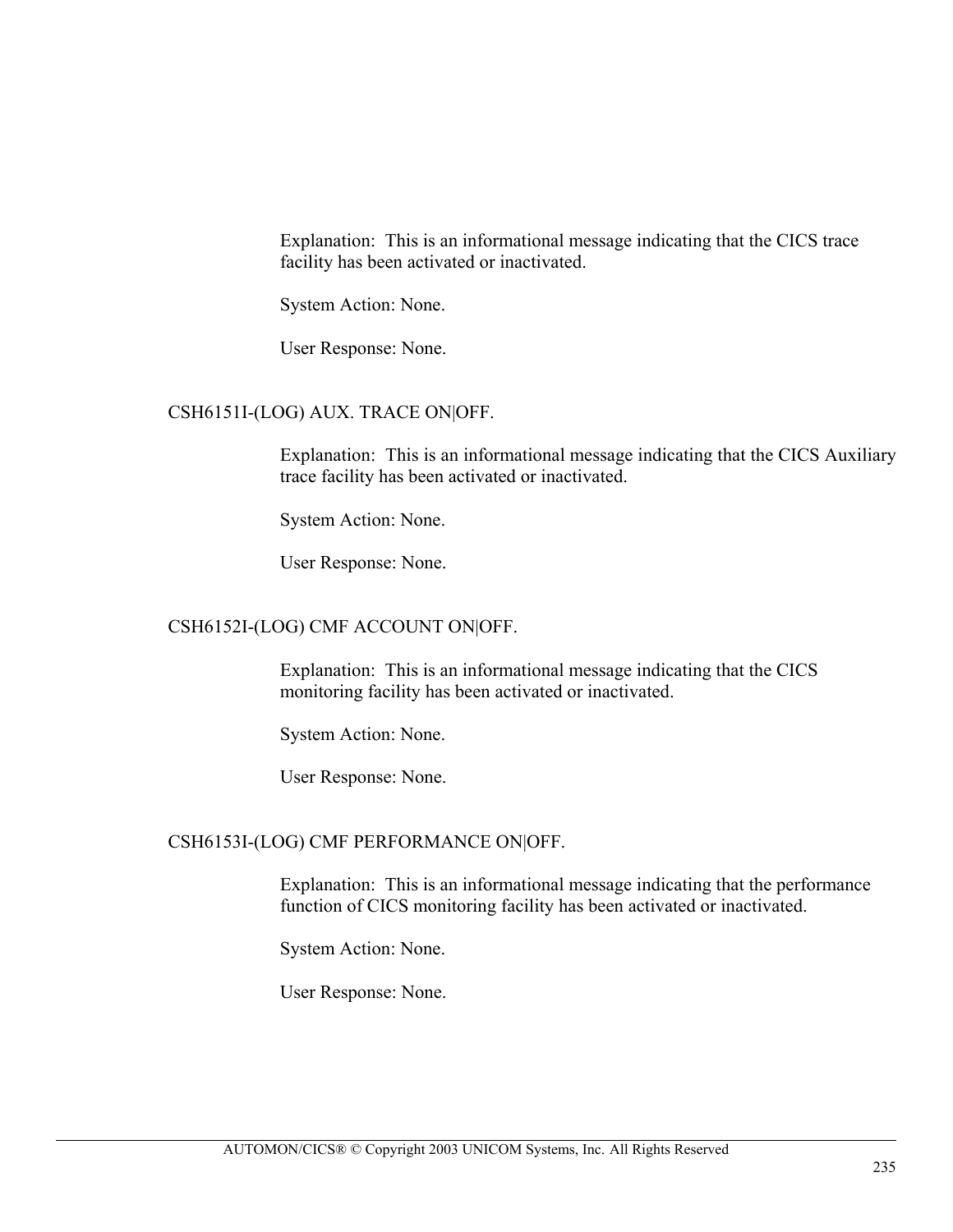#### CSH6154I-(LOG) CMF EXCEPTION ON|OFF.

Explanation: This is an informational message indicating that the exception function of CICS monitoring facility has been activated or inactivated.

System Action: None.

User Response: None.

## CSH6155I-(LOG) ICV NEW=xxxxxxxx,OLD=yyyyyyyy

Explanation: This is an informational message indicating that the region/partition exit time value has been changed.

 $NEW=xxxxxxxx$  - new value OLD=yyyyyyyy - old value

System Action: None.

User Response: None.

#### CSH6156I-(LOG) ICVR NEW=xxxxxxxx,OLD=yyyyyyyy

Explanation: This is an informational message indicating that the runaway tasks timeout value has been changed.

| NEW=xxxxxxxx | - new value |
|--------------|-------------|
|              | - old value |

System Action: None.

User Response: None.

#### CSH6157I-(LOG) ICVS NEW=xxxxxxxx,OLD=yyyyyyyy

Explanation: This is an informational message indicating that the stall purge timeout value has been changed.

| NEW=xxxxxxxx | - new value |
|--------------|-------------|
|              | - old value |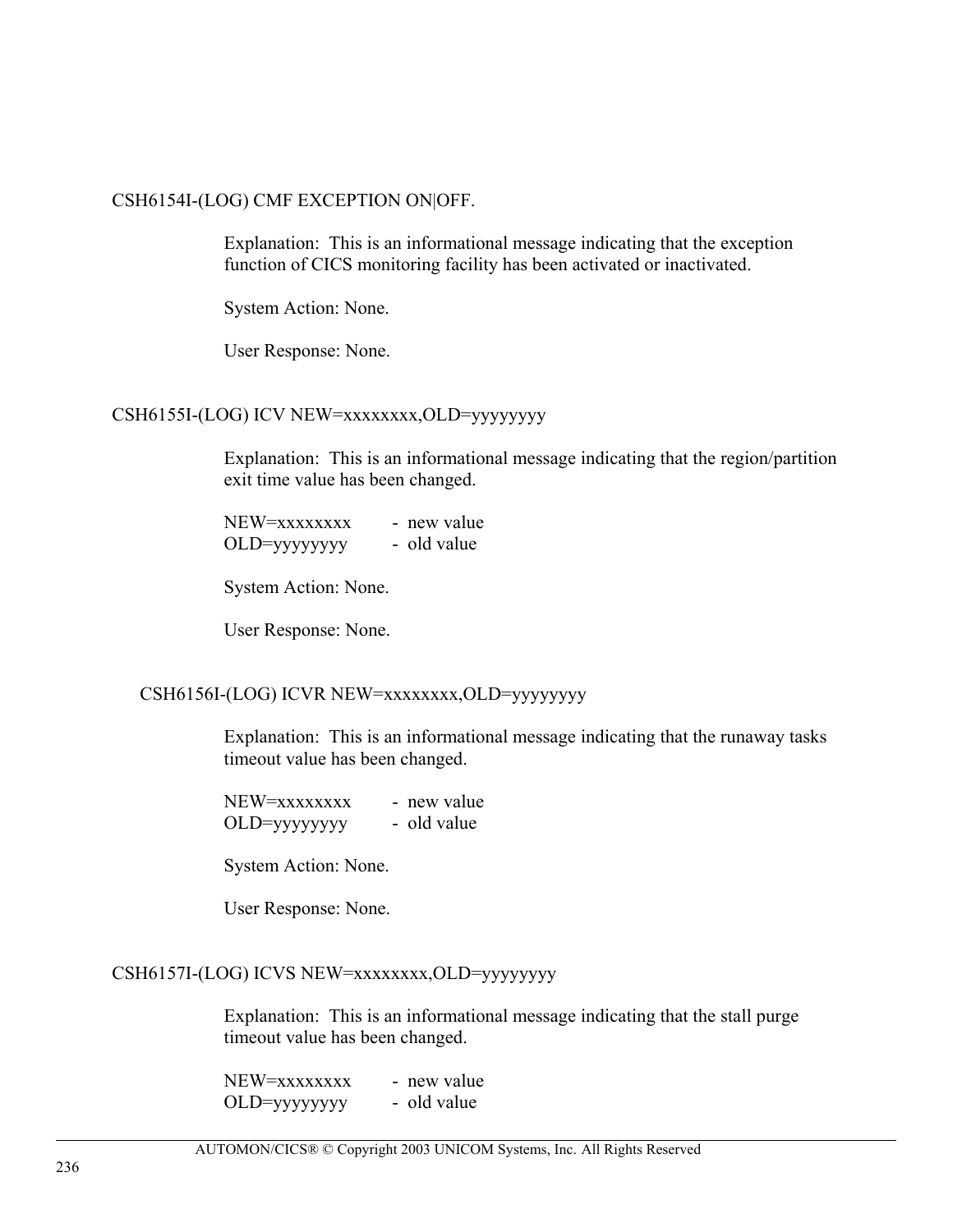System Action: None.

User Response: None.

#### CSH6158I-(LOG) ICVTSD NEW=xxxxxxxx,OLD=yyyyyyyy

Explanation: This is an informational message indicating that the terminal scan delay value has been changed.

| NEW=xxxxxxxx | - new value |
|--------------|-------------|
|              | - old value |

System Action: None.

User Response: None.

#### CSH6159I-(LOG) IOCP NEW=xxxxxxxx,OLD=yyyyyyyy

Explanation: This is an informational message indicating that the short term wait ECB count percent has been changed.

| NEW=xxxxxxxx | - new value |
|--------------|-------------|
|              | - old value |

System Action: None.

User Response: None.

#### CSH6160I-(LOG) MXT NEW=xxx,OLD=yyy

Explanation: This is an information indicating that the maximum tasks value has been changed.

| NEW=xxx   | - new value |
|-----------|-------------|
| $OLD=yyy$ | - old value |

System Action: None.

User Response: None. CSH6161I-(LOG) AMXT NEW=xxx,OLD=yyy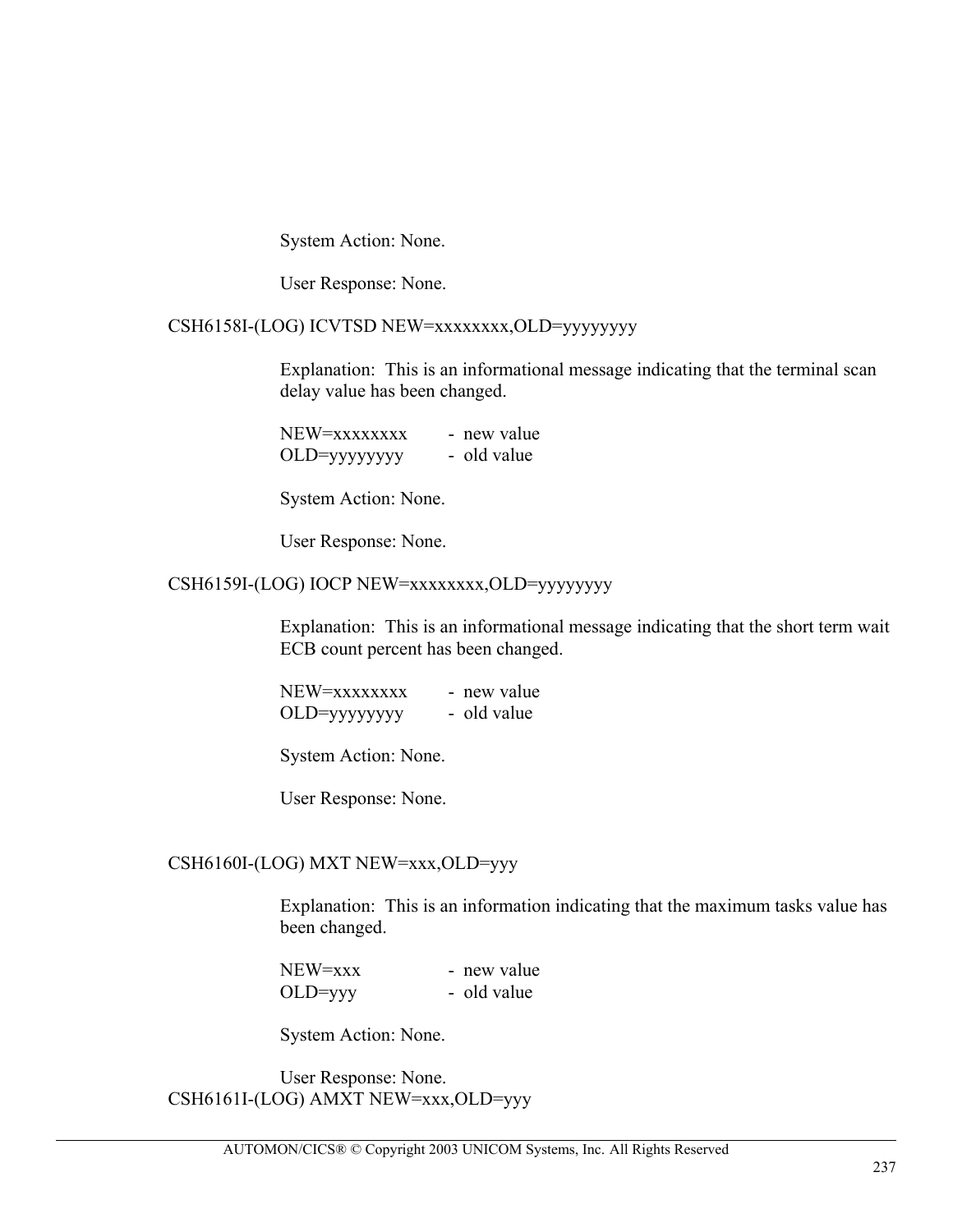Explanation: This is an informational message indicating that the active maximum tasks value has been changed.

| NEW=xxx   | - new value |
|-----------|-------------|
| $OLD=yyy$ | - old value |

System Action: None.

User Response: None.

# CSH6162I-(LOG) CUSHION NEW=xxxxxxxx,OLD=yyyyyyyy

Explanation: This is an informational message indicating that the storage cushion size has been changed.

| NEW=xxxxxxxx | - new value |
|--------------|-------------|
|              | - old value |

System Action: None.

User Response: None.

#### CSH6163I-(LOG) AKP NEW=xxxxxxxx,OLD=yyyyyyyy

Explanation: This is an informational message indicating that the activity keypoint frequency count has been changed.

| NEW=xxxxxxxx | - new value |
|--------------|-------------|
|              | - old value |

System Action: None.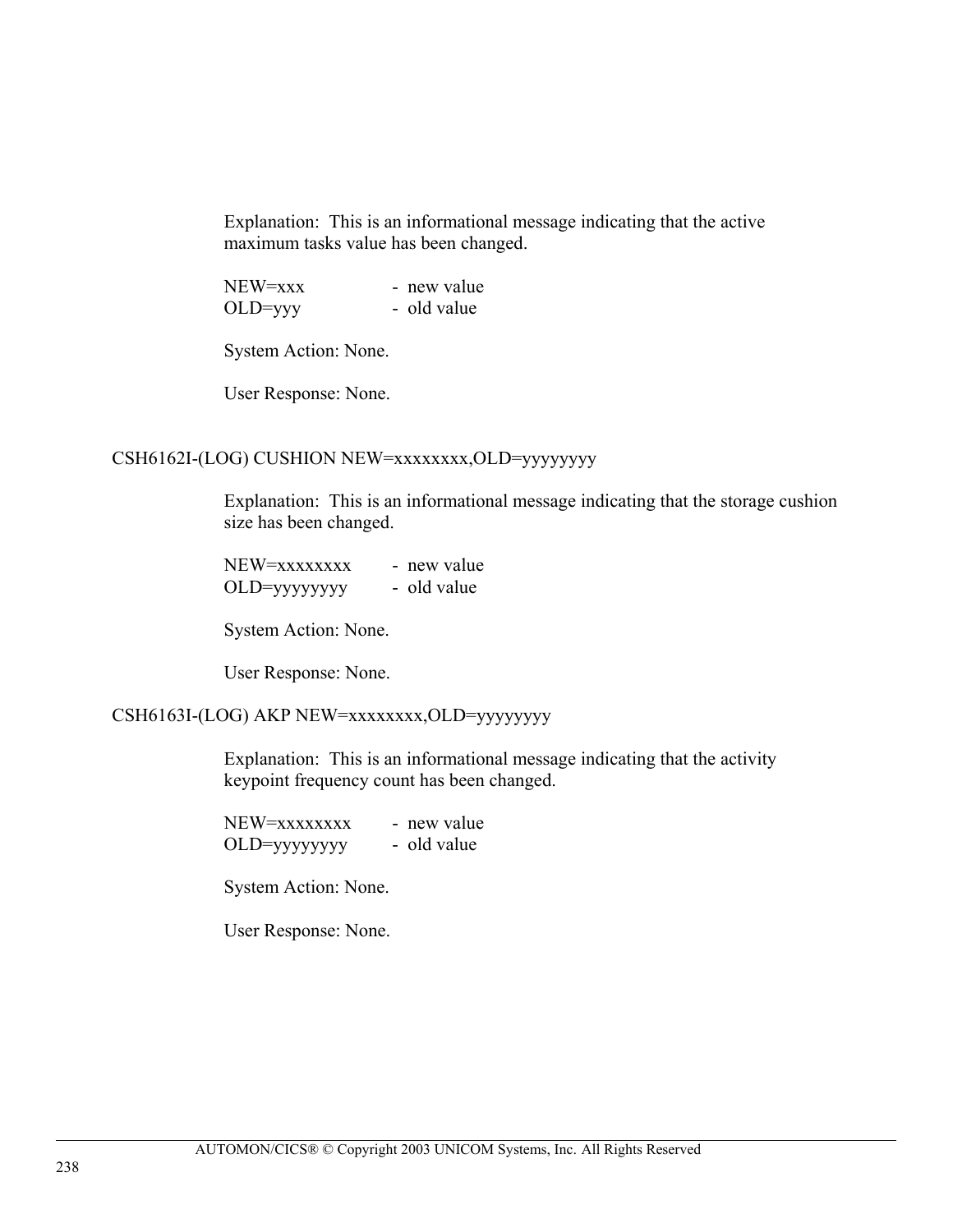#### CSH6164I-(LOG) VTAM ACB OPEN|CLOSE.

Explanation: This is an informational message indicating that the VTAM application ID status has been changed.

System Action: None.

User Response: None.

#### CSH6180I-(DUMP) PROGRAM INTERRUPTS. COUNT=xxxx

Explanation: This is an informational message indicating that a program interrupt in the application program has been detected by AUTOMON/CICS.

COUNT=xxxx - accumulator

System Action: None.

User Response: None.

#### CSH6181I-(DUMP) STORAGE DUMP. COUNT=xxxx

Explanation: This is an informational message indicating that a CICS transaction storage dump condition has been detected by AUTOMON/CICS.

 $C<sup>OUNT=xxxx</sup> - accumulator$ 

System Action: None.

User Response: None.

#### CSH6182I-(DUMP) RUNAWAY TASKS. COUNT=xxxx

Explanation: A runaway task condition (a logical loop) has been detected.

COUNT=xxxx - Accumulator

System Action: None.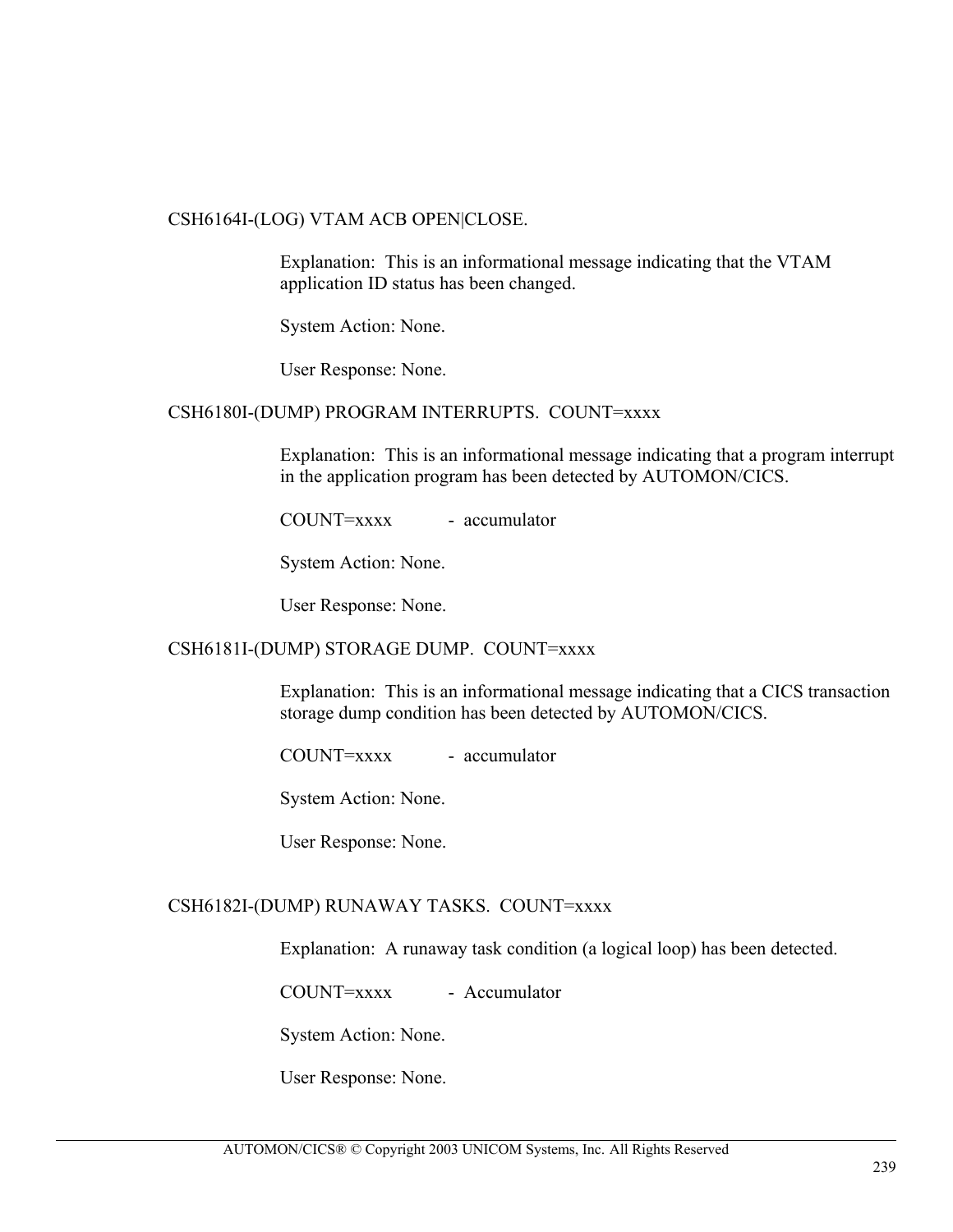CSH6200W-LOOP/WAIT DETECTION. TRN=xxxx,PGM=yyyyyyyy,ID= ttttt,TERM=zzzz

Explanation: This is a warning message indicating a task has been executing for longer than the notification thresholds value (defined by the LOOP NOTIFY option in the AUTOMON/CICS initialization table) without giving control to the CICS dispatcher. This condition indicates a possible loop within the user's program.

| TRN=xxxx      | - Transaction ID |
|---------------|------------------|
| PGM=yyyyyyyy  | - Program name   |
| $ID = t$ tttt | - Task ID        |
| $TERM = zzzz$ | - Terminal ID    |

System Action: None.

User Response: Ensure that the task is functioning properly. Adjust the threshold values if needed.

CSH6201A-\*ACTION\* LOOP TRAN=xxxx,PGM=yyyyyyyy,ID= ttttt,TERM=zzzz,ABCD=aaaa

Explanation: This is an action message indicating a task has been executing for longer than the action thresholds value (defined by the LOOP ACTION option on the AUTOMON/CICS initialization table) without giving control to the CICS dispatcher. This condition indicates a possible loop within the user's program. To assist the user in locating the logical loop, TCAPCPSW may contain the PSW at the time of the abend.

| TRAN=xxxx        | - Transaction ID |
|------------------|------------------|
| PROGRAM=yyyyyyyy | - Program name   |
| $ID = t$ tttt    | - Task ID        |
| $TERM = zzzz$    | - Terminal ID    |
| $ABCD = aaa$     | - Abend code     |

System Action: The transaction will be purged with a dump.

User Response: Attempt to determine the flow of control within the transaction between the time the abend occurred and the last call to the CICS task control program prior to the abend. A CICS trace will help because it gives a history of the service requests made by the transaction. Look for an unexpected flow of control, a loop, or an excessive large time interval. Check the application logic for a design error that could lead to a loop.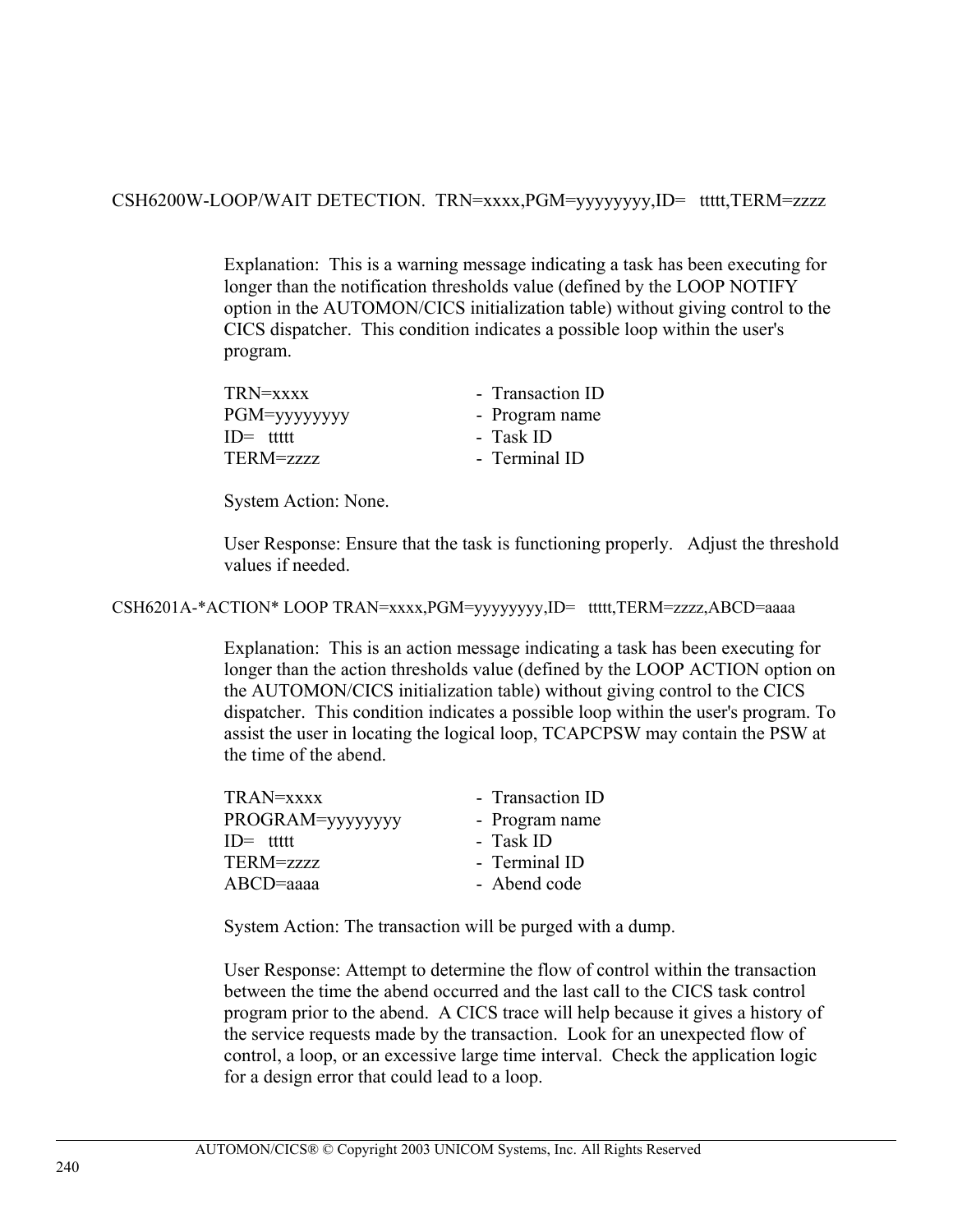# CSH6202E-LOOP/WAIT IN CICS. TRAN=xxxx,PROGRAM=yyyyyyyy,TERM=zzzz

Explanation: This is a warning message indicating a task has been executing for longer than the notification thresholds value (defined by the LOOP NOTIFY option on the AUTOMON/CICS initialization table) without giving control to CICS dispatcher. This condition indicates a possible loop within the CICS service program. To assist the user in locating the logical loop, TCAPCPSW may contains the PSW at the time of the abend.

TRAN=xxxx Transaction ID PROGRAM=yyyyyyyyyyyyy - Program name TERM=zzzz - Terminal ID

System Action: None.

User Response: Attempt to determine the flow of control within the transaction between the time the abend occurred and the last call to the CICS task control program prior to the abend. A CICS trace will help because it gives a history of the service requests made by the transaction. Look for an unexpected flow of control, or a loop, or an excessive large time interval.

#### CSH6203I-\*BYPASS\* ABEND IN PROGRESS. TRAN=xxxx,TERM=yyyy,ABCD=zzzz

Explanation: This is an informational message indicating that a task is already being cancelled by the CICS task dispatcher.

| - Transaction ID |
|------------------|
| - Terminal ID    |
| - Abend code     |
|                  |

System Action: None.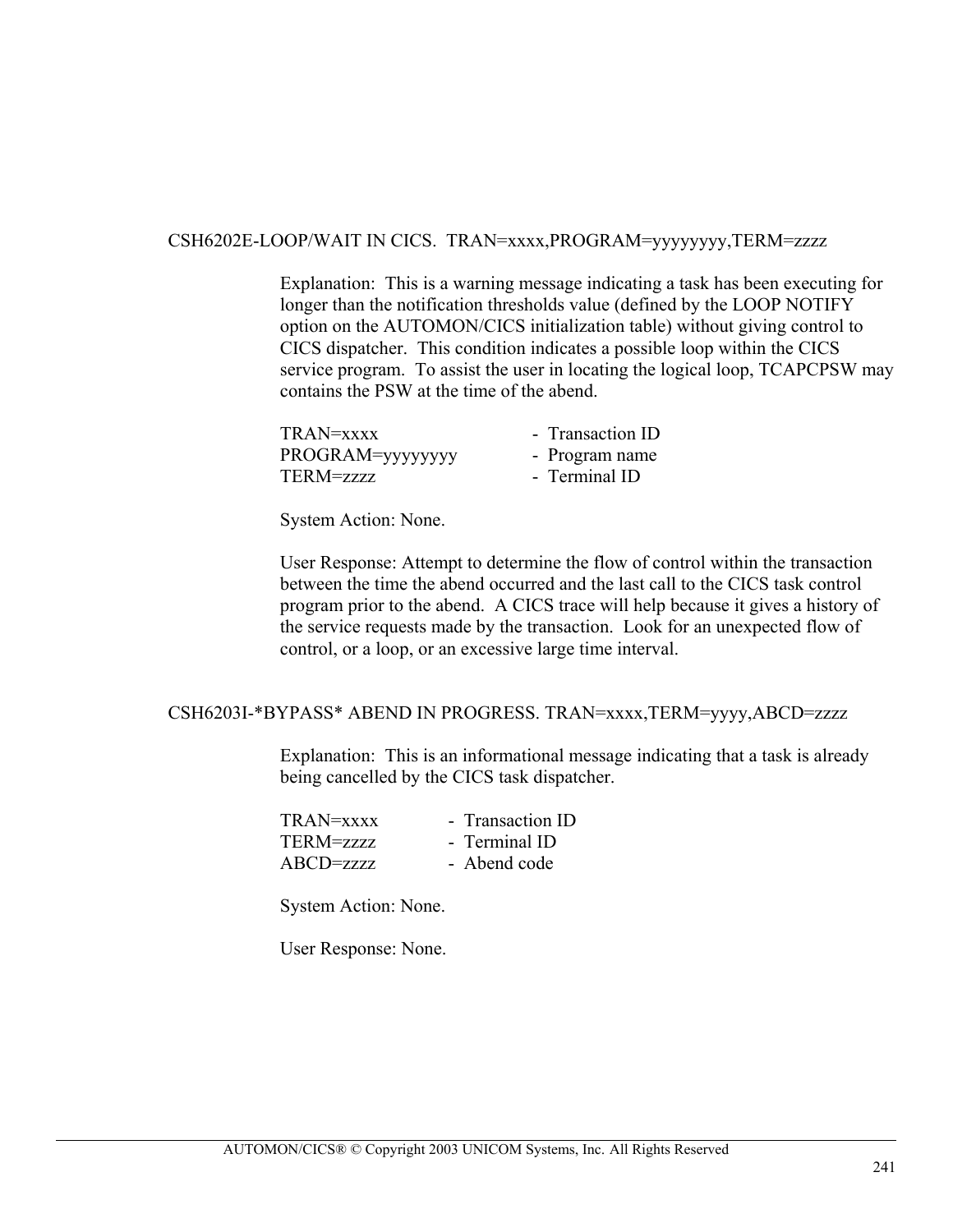#### CSH6204I-\*BYPASS\* LOOP. TRAN=xxxx,PGM=yyyyyyyy,TERM=zzzz

Explanation: This is an informational message indicating a task has been executing for longer than the action thresholds value (defined by the LOOP ACTION option on the AUTOMON/CICS initialization table) without giving control to the CICS dispatcher. However the transaction id and/or program id have been defined in Exclusive list tables (XLTs) electing not to purge the task. This condition indicates a possible loop within the CICS application program.

| TRAN=xxxx     | - Transaction ID |
|---------------|------------------|
| PGM=yyyyyyyy  | - Program name   |
| $TERM = 7777$ | - Terminal ID    |

System Action: None.

User Response: None.

#### CSH6205I-TASK ABENDED. TRAN=xxxx,PGM=yyyyyyyy,TERM=zzzz,ABCD=aaaa

Explanation: This is an informational message indicating a CICS transaction has been abended abnormally.

| TRAN=xxxx    | - Transaction ID |
|--------------|------------------|
| PGM=yyyyyyyy | - Program name   |
| TERM=zzzz    | - Terminal ID    |
| $ABCD$ =aaaa | - Abend code     |

System Action: None.

User Response: None.

#### CSH6206I-PSW=aaaaaaaa,ENTRY=bbbbbbbb,OFFSET=cccccccc,LAN=dddd

Explanation: A CICS transaction has abended abnormally.

| PSW=aaaaaaaa    | - The PSW               |
|-----------------|-------------------------|
| ENTRY=bbbbbbbb  | - Program name          |
| OFFSET=cccccccc | - Offset from the entry |
| LAN=dddd        | - Program Language      |

System Action: None.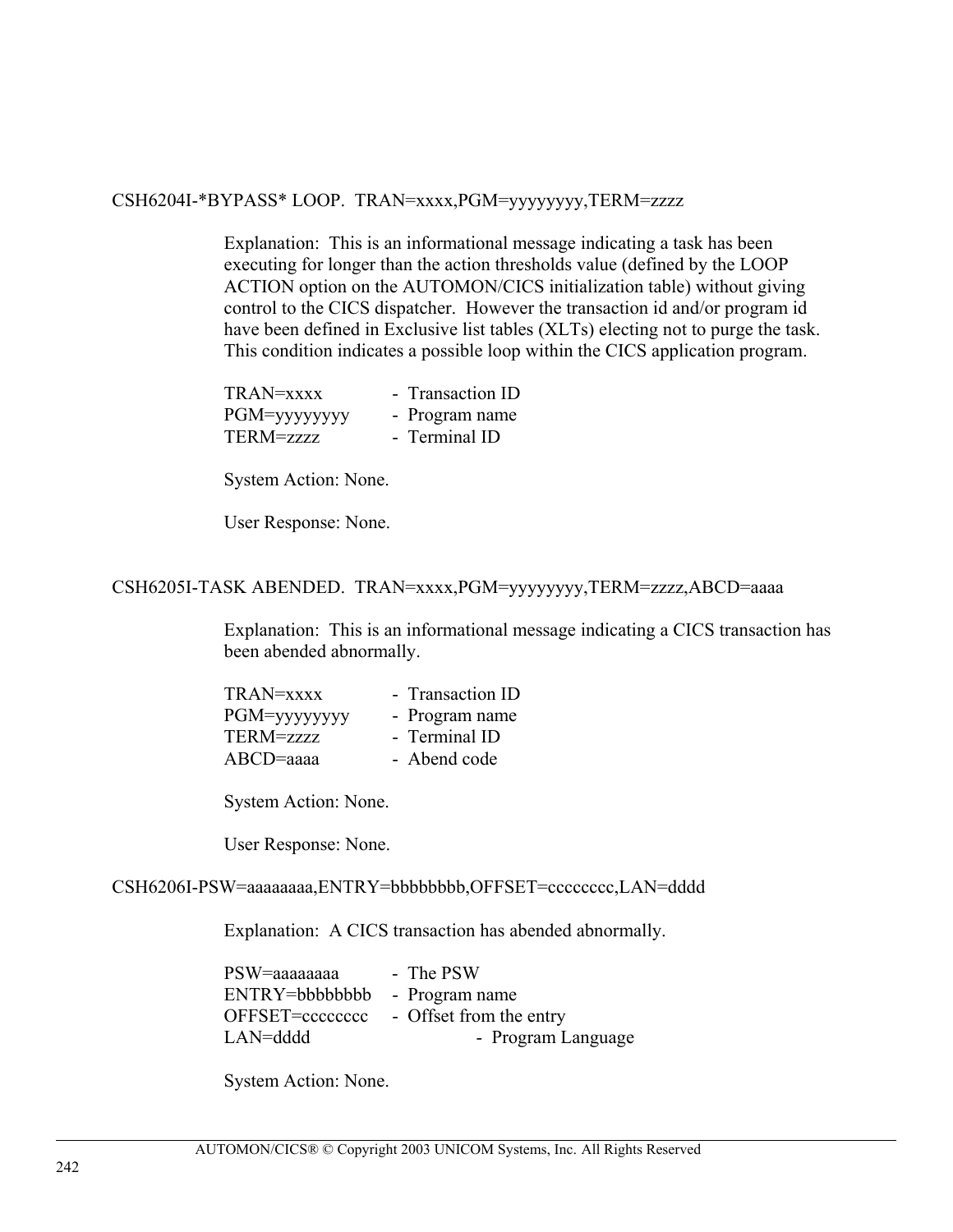User Response: None.

CSH6207I-OBJ=aaaaaaaa,RC=bb

Explanation: A CICS transaction has abended abnormally.

| OBJ=aaaaaaaa | - Object code |
|--------------|---------------|
| $RC = bb$    | - Reason Code |

System Action: None.

User Response: None.

#### CSH6208W-\*WARNING\* EXCESSIVE CPU USAGE. TRAN=xxxx,TERM=yyyy,CPU=zzzzz.zz

Explanation: This is a warning message indicating a task is consuming CPU that is higher than the Loop high water mark thresholds value defined in the LOOP-HWM ACTION option in the AUTOMON/CICS thresholds table (THT). This condition indicates a possible application loop or an application design error.

| TRAN=xxxx       | - Transaction ID                  |
|-----------------|-----------------------------------|
| TERM=yyyy       | - Terminal ID                     |
| $CPU$ =zzzzzzzz | - Accumulated CPU time in seconds |

System Action: None.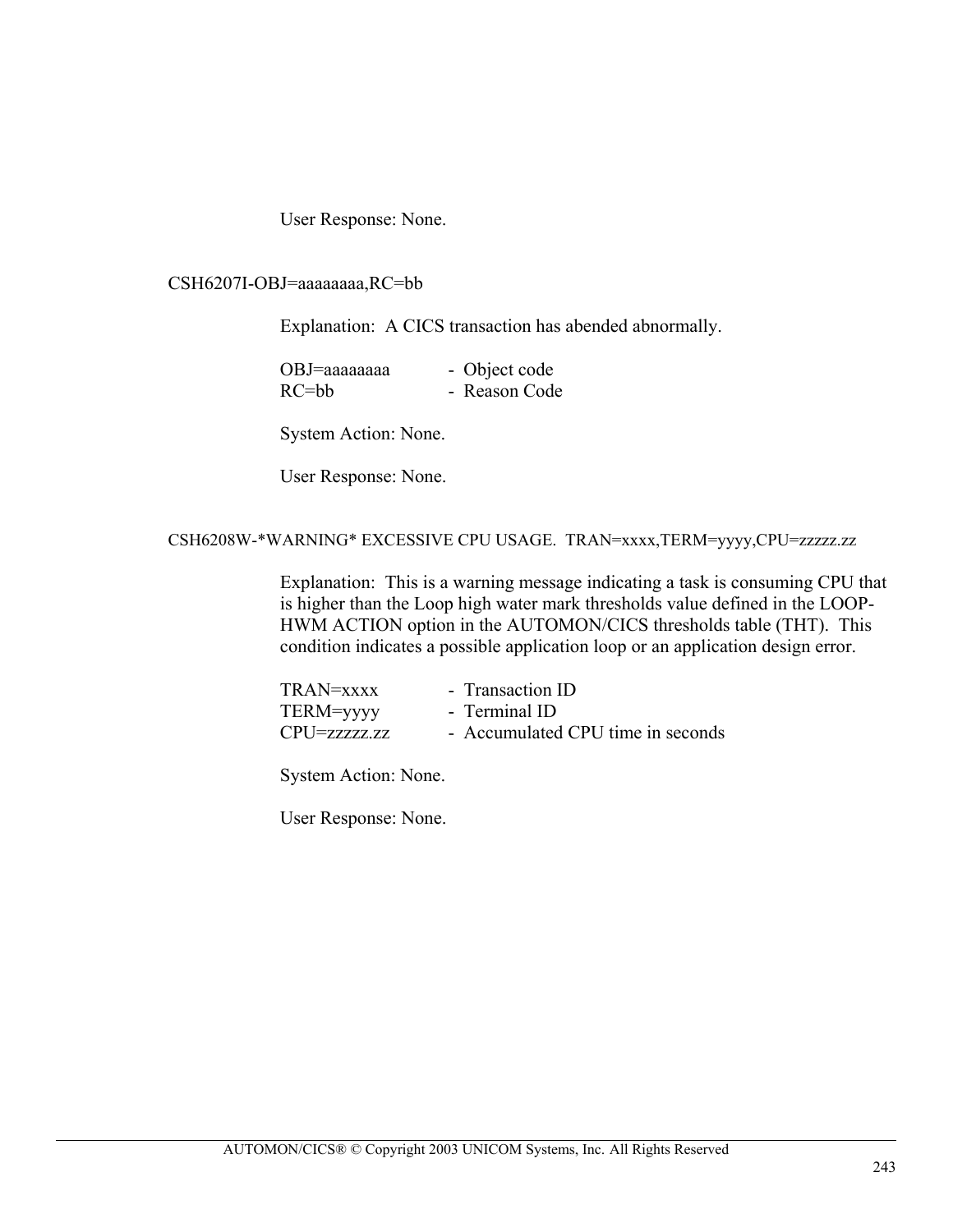#### CSH6209A-\*ACTION\* EXCESSIVE CPU USAGE. TRAN=xxxx,TERM=yyyy,CPU=zzzzz.zz

Explanation: This is an action message indicating a task is consuming CPU that is higher than the Loop high water mark thresholds value defined in the LOOP-HWM NOTIFY option in the AUTOMON/CICS thresholds table (THT). This condition indicates a possible application loop or an application design error. The task will be cancelled by AUTOMON/CICS.

| TRAN=xxxx       | - Transaction ID                  |
|-----------------|-----------------------------------|
| TERM=yyyy       | - Terminal ID                     |
| $CPU$ =zzzzzzzz | - Accumulated CPU time in seconds |

System Action: None.

User Response: None.

## CSH6210W-XLT\_LOOP REACHED. TRAN=xxxx,PGM=yyyyyyyy,ID=ttttt,XLT=llllllll

Explanation: This is a warning message indicating that the task has reached the looping threshold defined for the transaction/program in the AUTOMON/CICS Exclusion List Table (XLT). The task will be purged by AUTOMON/CICS. This message will be followed by other action messages which will purge the transaction with a transaction dump.

TRAN=xxxx - Transaction ID PGM=yyyyyyyy - Program name ID= ttttt - Task ID XLT=lllllll - XLT Threshold value

System Action: None.

User Response: Ensure that the task is functioning properly adjust the threshold values if necessary.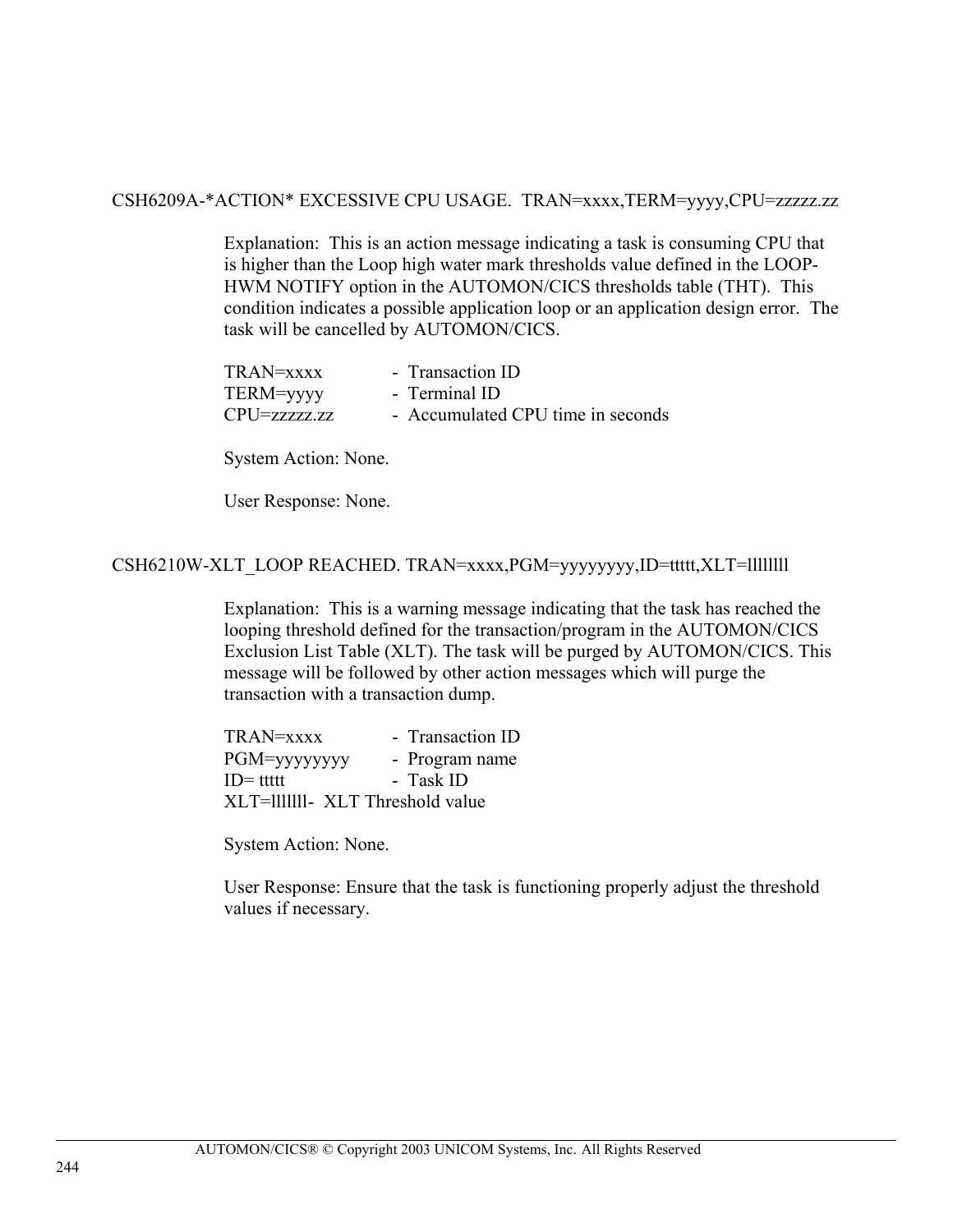## CSH6211I-\*BYPASS\* EXCESSIVE CPU USAGE. TRAN=xxxx,ID= ttttt,CPU=zzzzz.zz

Explanation: This is an informational message indicating a task is consuming CPU that is higher than the Loop threshold value defined in the AUTOMON/CICS threshold table (=0.2). However the transaction ID and/or program ID have been defined in Exclusion list table (XLT) which informs AUTOMON/CICS not to purge the task. This condition indicates a possible loop within the CICS application program.

| TRAN=xxxx    | - Transaction ID                  |
|--------------|-----------------------------------|
| ID= ttttt    | - Task ID                         |
| CPU=zzzzz.zz | - Accumilated CPU time in seconds |

System Action: None.

User Response: None.

# CSH6212W-XLT\_CPU REACHED. TRAN=xxxx,ID=ttttt,CPU=zzzzz.zz,XLT=llllllll

Explanation: This is a warning message indicating that a task is consuming CPU CPU time in excess of the value specified for the transaction/program in the AUTOMON/CICS Exclusion List Table (XLT). This message will be followed by other action messages which will purge the transaction with a transaction dump. This indicates a possible loop or an application error.

| TRAN=xxxx       | - Transaction ID                  |
|-----------------|-----------------------------------|
| $ID=$ tttt      | - Task ID                         |
| $CPU$ =zzzzz.zz | - Accumilated CPU time in seconds |
| XI T=1111111    | - XLT Threshold value             |
|                 |                                   |

System Action: None.

User Response: Ensure that the task is functioning properly, adjust the XLT threshold if necessary.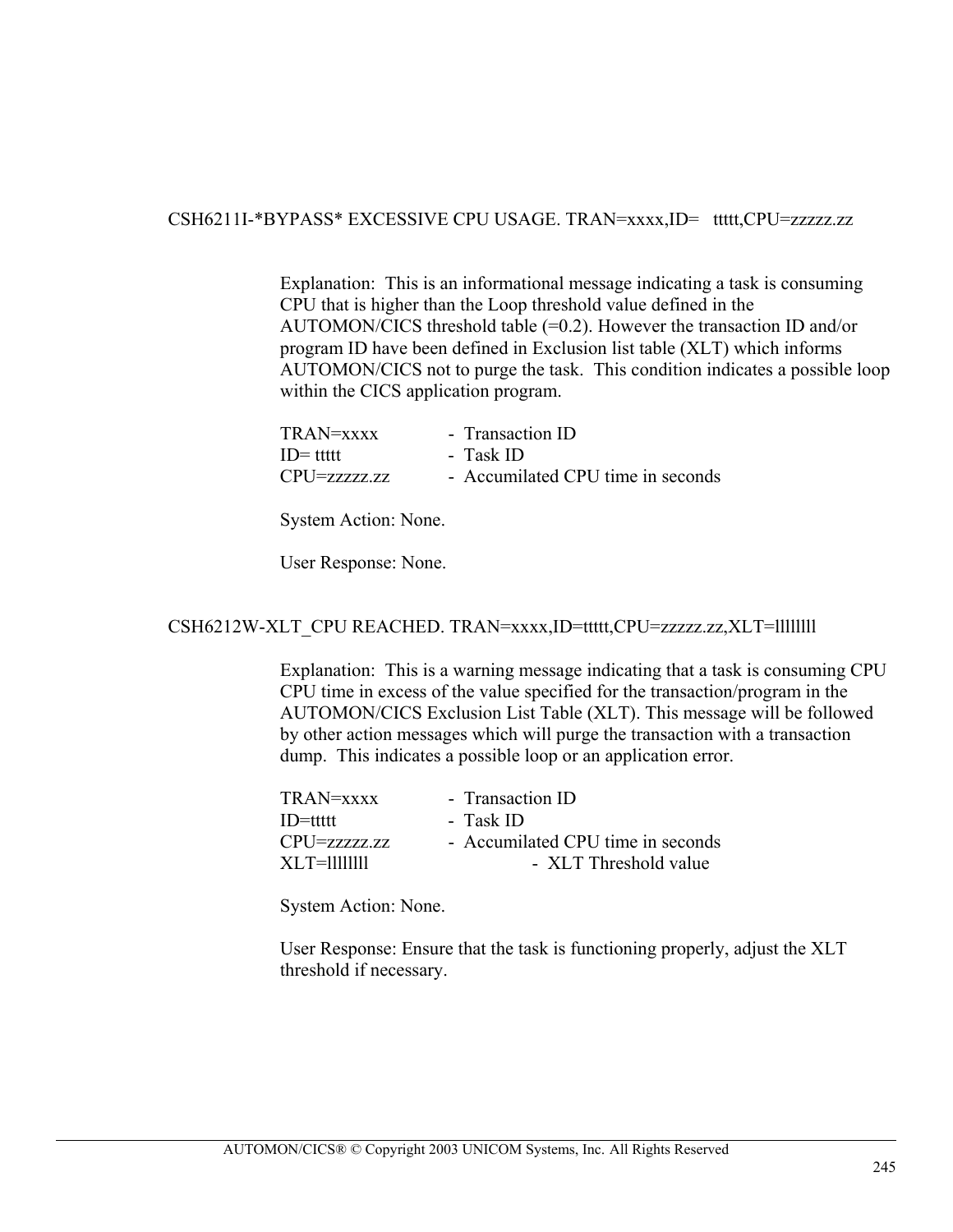## CSH6300W-EXCESSIVE STORAGE USAGE. TRAN=xxxx,TERM=yyyy, STOR=zzzzzzzz

Explanation: This is a warning message indicating a task is acquiring storage areas that are larger than the Storage high water mark thresholds value (defined by the STOR-HWM NOTIFY option in the THT AUTOMON/CICS thresholds table) without freeing storage areas. This condition indicates a possible GETMAIN loop or an application design error.

| TRAN=xxxx      | - Transaction ID                  |
|----------------|-----------------------------------|
| TERM=yyyy      | - Terminal ID                     |
| STOR=zzzzzzzzz | - Total acquired storage in bytes |

System Action: None.

User Response: None.

# CSH6301A-\*ACTION\* STORAGE USAGE. TRAN=xxxx,TERM=yyyy,STOR=zzzzzzzz

Explanation: This is an action message indicating a task is acquiring storage areas that is more than the Storage high water mark thresholds value (defined by the STOR-HWM ACTION option in the AUTOMON/CICS initialization table) without freeing storage areas. This condition indicates a possible GETMAIN loop or an application design error.

| TRAN=xxxx      | - Transaction ID                  |
|----------------|-----------------------------------|
| TERM=yyyy      | - Terminal ID                     |
| STOR=zzzzzzzzz | - Total acquired storage in bytes |

System Action: The transaction will be purged with a dump written to the CICS dump dataset.

User Response: Ensure that the program behaves properly. Adjust action threshold values if needed.

#### CSH6302I-\*BYPASS\* STORAGE USAGE. TRAN=xxxx,TERM=yyyy,STOR=zzzzzzzz

Explanation: This is an informational message indicating a task is acquiring storage areas that is more than the Storage high water mark thresholds value (defined by the STOR-HWM ACTION option in the AUTOMON/CICS initialization table) without freeing storage areas. However the transaction id and/or program id have been defined in Exclusive list tables (XLTs) electing not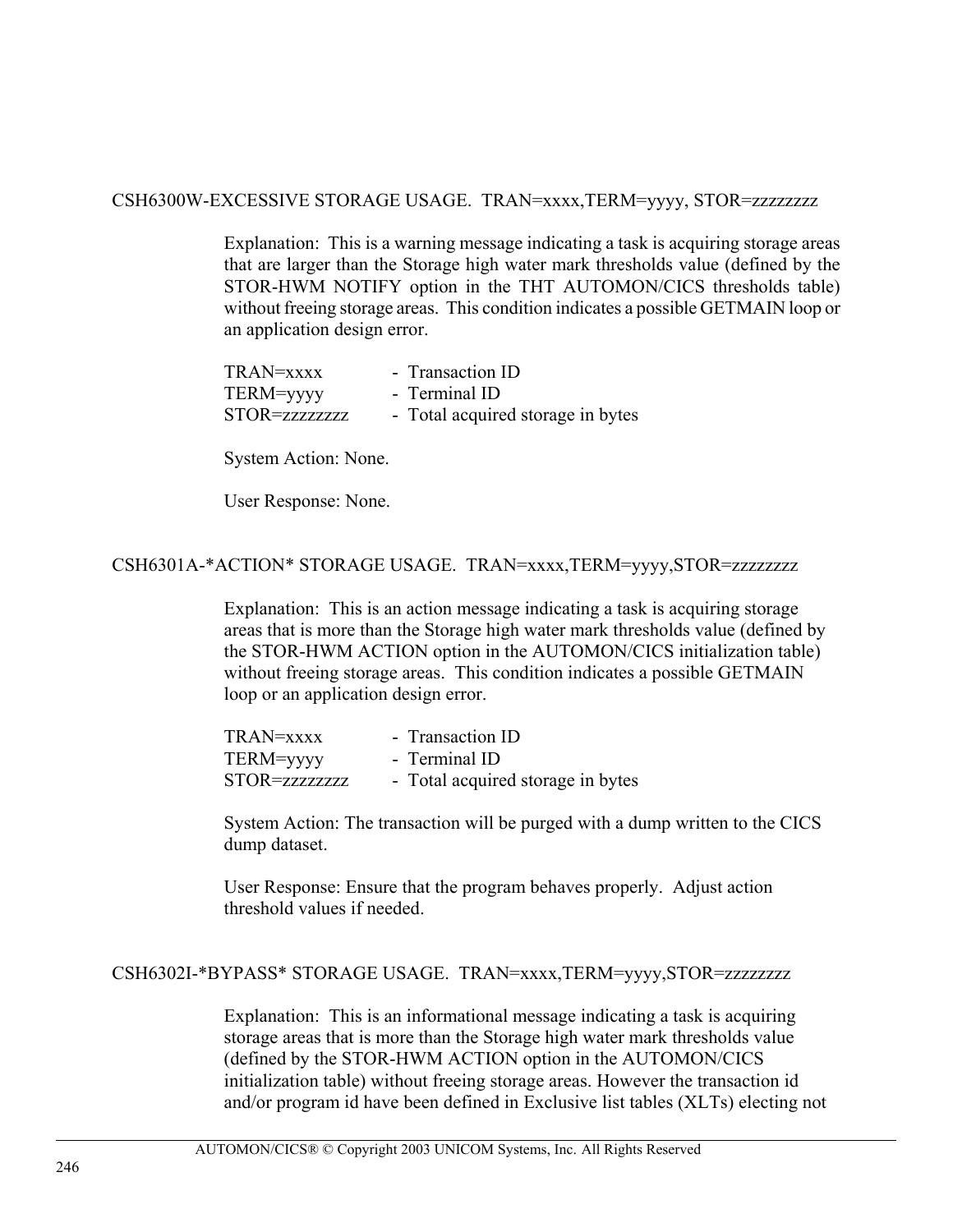to purge the task. This condition indicates a possible GETMAIN loop or application design error.

| TRAN=xxxx     | - Transaction ID                  |
|---------------|-----------------------------------|
| TERM=yyyy     | - Terminal ID                     |
| STOR=zzzzzzzz | - Total acquired storage in bytes |

System Action: None.

User Response: None.

### CSH6303E-STORAGE VIOLATION. TYPE=xx,TRN=yyy,TRM=zzz,PGM=pppp

Explanation: Either there has been a program check in the CICS storage control program, or an error has been discovered in a storage chain. The action taken will depend on the value of the SVD parameter specified in the CICS system initialization table or as an operator override. The error may be one of the following:

| TYPE=xx 01  | - Invalid chain address (high)           |
|-------------|------------------------------------------|
| 02          | - Invalid chain address (low)            |
| 03          | - Invalid class identifier (high)        |
| 04          | - Invalid class identifier (low)         |
| 05          | - Duplicate SAA not match - class field  |
| 06          | - Duplicate SAA not match - length field |
| 07          | - Duplicate SAA not match - chain field  |
| TRN=yyy     | - Transaction ID                         |
| TRM=zzz     | - Terminal ID                            |
| $PGM$ =pppp | - Program ID                             |

System Action: A storage violation dump will be taken if SVD=YES was specified, or if SVD=nn was specified and fewer than nn storage violation dumps have been taken so far. The storage recovery program will attempt to recover from the error unless SVD=NO was specified.

User Response: If a dump is produced, give it to the systems programmer for examination.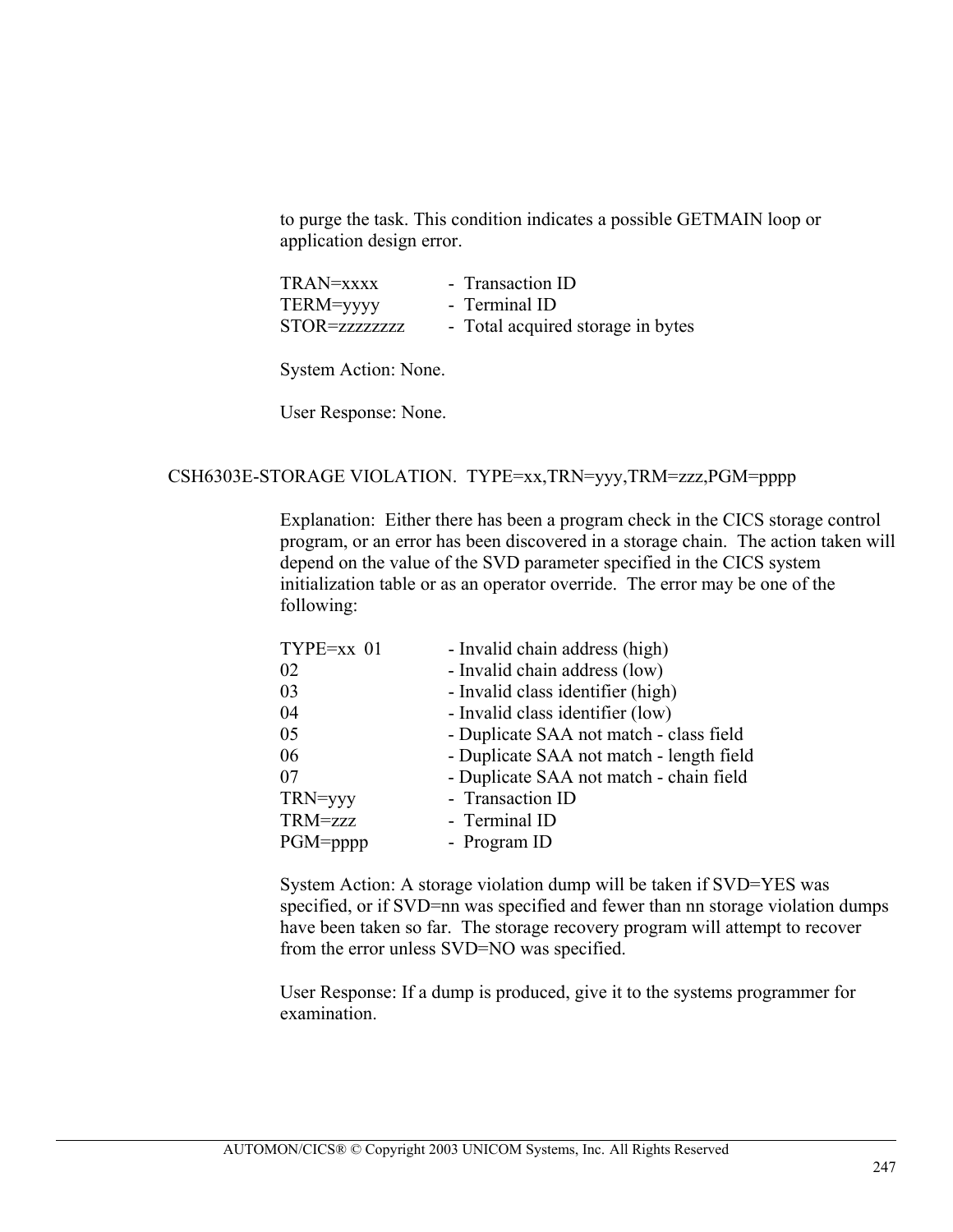#### CSH6304E-HEAD:A=xxxxxxxx-yyyyyyyy,TAIL:A=xxxxxxxx-yyyyyyyy

Explanation: An error has been discovered in a Storage Accounting Area (SAA) storage chain. The action taken will depend on the value of the SVD parameter specified in the CICS system initialization table or as an operator override.

| HEAD: A=xxxxxxxx | - SAA header address                   |
|------------------|----------------------------------------|
| -уууууууу        | - SAA (type, length and forward chain) |
| TAIL:A=xxxxxxxx  | - SAA trailer address                  |
| -yyyyyyyy        | - SAA (type, length and forward chain) |
| *OUTSIDE OF DSA* | - Invalid storage address              |

System Action: A storage violation dump will be taken if SVD=YES was specified, or if SVD=nn was specified and fewer than nn storage violation dumps have been taken so far. The storage recovery program will attempt to recover from the error unless SVD=NO was specified.

User Response: If a dump is produced, give it to the systems programmer.

#### CSH6305E-DATA=aaaaaaaa:xxxxxxxx xxxxxxxx xxxxxxxx xxxxxxxx yyyyyyyyyyyyyyyy

Explanation: An error has been discovered in an SAA storage chain.

| аааааааа        | - Virtual storage address          |
|-----------------|------------------------------------|
| <b>XXXXXXXX</b> | - Data display in hex format       |
| уууууууу        | - Data display in character format |

System Action: None.

User Response: None.

#### CSH6306I-STORAGE VIOLATION IN PROGRESS.

Explanation: This message is followed by CSH6305E message. The AUTOMON/CICS repair subtask will be attached automatically to recover from the error.

System Action: A storage violation dump will be taken if SVD=YES was specified, or if SVD=nn was specified and fewer than nn storage violation dumps have been taken so far.

User Response: If a dump is produced, give it to the systems programmer.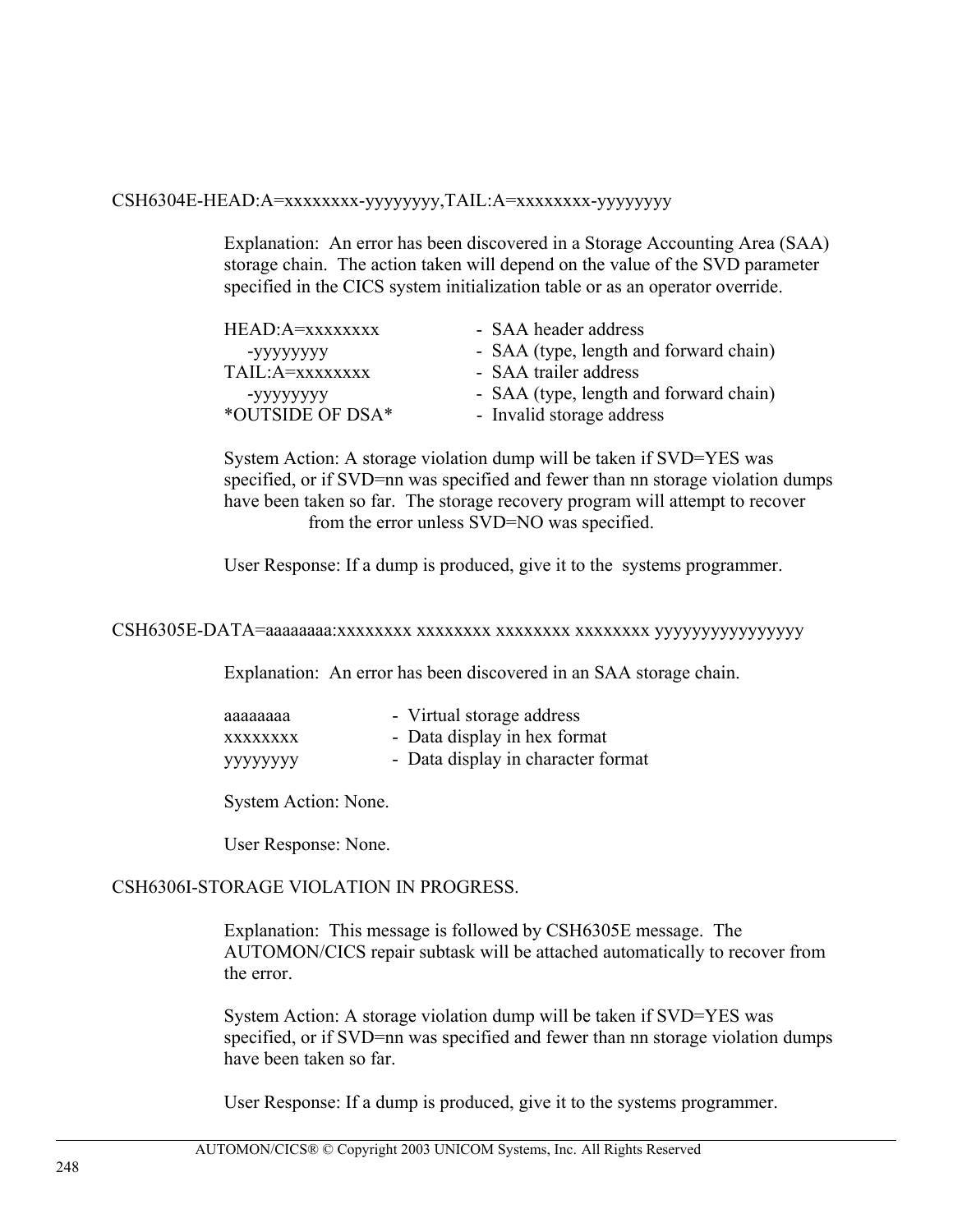### CSH6307E-STORAGE VIOLATION. TYPE=xxxx,SP=yyy,ADDR=zzzzzzzz

Explanation: An error has been discovered in Dynamic Storage Area (DSA). The action taken will depend on the value of the SVD parameter specified in the CICS system initialization table or as an operator override. The error may be

one of the following:

| $XXXX -$ | <b>CMF</b>  | - CICS Monitoring Facility area |
|----------|-------------|---------------------------------|
|          | <b>DCA</b>  | - Dispatch Control Area         |
|          | FAQE        | - Free Area Queue Elements      |
|          | <b>LIFO</b> | - Last In First Out save area   |
|          | <b>PGM</b>  | - Program storage area          |
|          | TCA.        | - Task Control Area             |
|          | <b>TIOA</b> | - Terminal In/Out Area          |
|          | <b>USER</b> | - User storage area             |
|          |             |                                 |
|          |             |                                 |
| YYY.     | <b>CON</b>  | - Control Subpool               |
|          | TP          | - Teleprocessing Subpool        |
|          | <b>SHR</b>  | - Shared Subpool                |
|          | <b>TSK</b>  | - Task Subpool                  |
|          | MIX         | - Mixed Subpool                 |
|          | <b>ISO</b>  | - Isolated Subpool              |
|          | <b>RPL</b>  | - RPL Subpool                   |
|          | PGM         | - Program Subpool               |

zzzz - Virtual storage address

System Action: The repair subtask will be attached to perform a recovery function.

User Response: Notify your systems programmer. CICS generated storage violation dump, aux trace and AUTOMON/CICS generated messages can be used to determine the cause of the error.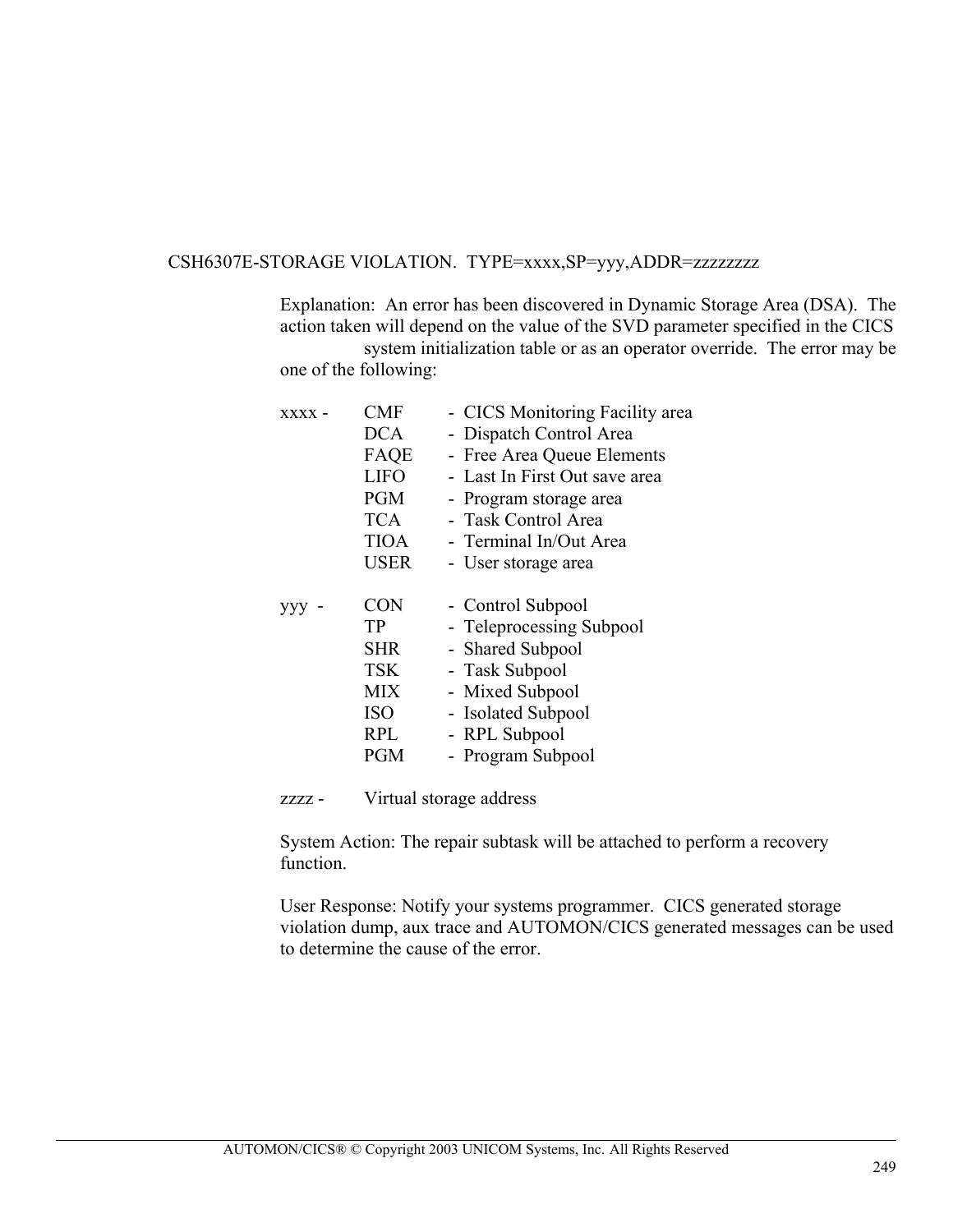CSH6308I-\*BYPASS\* SOS CONDITION. TRAN=xxxx,TERM=yyyy,PROG=zzzzzzzz

Explanation: This is an informational message indicating a task was selected for purging due to its resource usage during a short on storage condition. (Defined by the short on storage action threshold in the AUTOMON/CICS Threshold table) This task would have been purged by AUTOMON/CICS in an effort to relieve the stress condition experienced by CICS. However, the transaction id and/or program id have been defined in Exclusive list tables (XLT's) which specify the names of transactions and /or programs which the user does not wish AUTOMON/CICS to purge.

| $TRAN=xxxx$   | - Transaction ID |
|---------------|------------------|
| TERM=yyyy     | - Terminal ID    |
| PROG=zzzzzzzz | - Program ID     |

System Action: None.

User Response: None.

CSH6309W-XLT\_STGHWM REACHED. TRAN=xxxx,PGM=yyyyyyyy,ID= ttttt,XLT=llllllll

Explanation: This is a warning message indicating that the task has reached in excess of the storage HWM specified for the transaction/program in the AUTOMON/CICS Exclusion List Table (XLT). This message will be followed by other action messages which will purge the transaction with a transaction dump. This indicates a possible application error.

| $TRAN=xxxx$    | - Transaction ID      |
|----------------|-----------------------|
| PGM=yyyyyyyy   | - Terminal ID         |
| $ID = t$ tttt  | - task ID             |
| $XL$ T=1111111 | - XLT threshold value |

System Action: None.

User Response: Ensure that the task is running properly adjust the XLT threshold if necessary.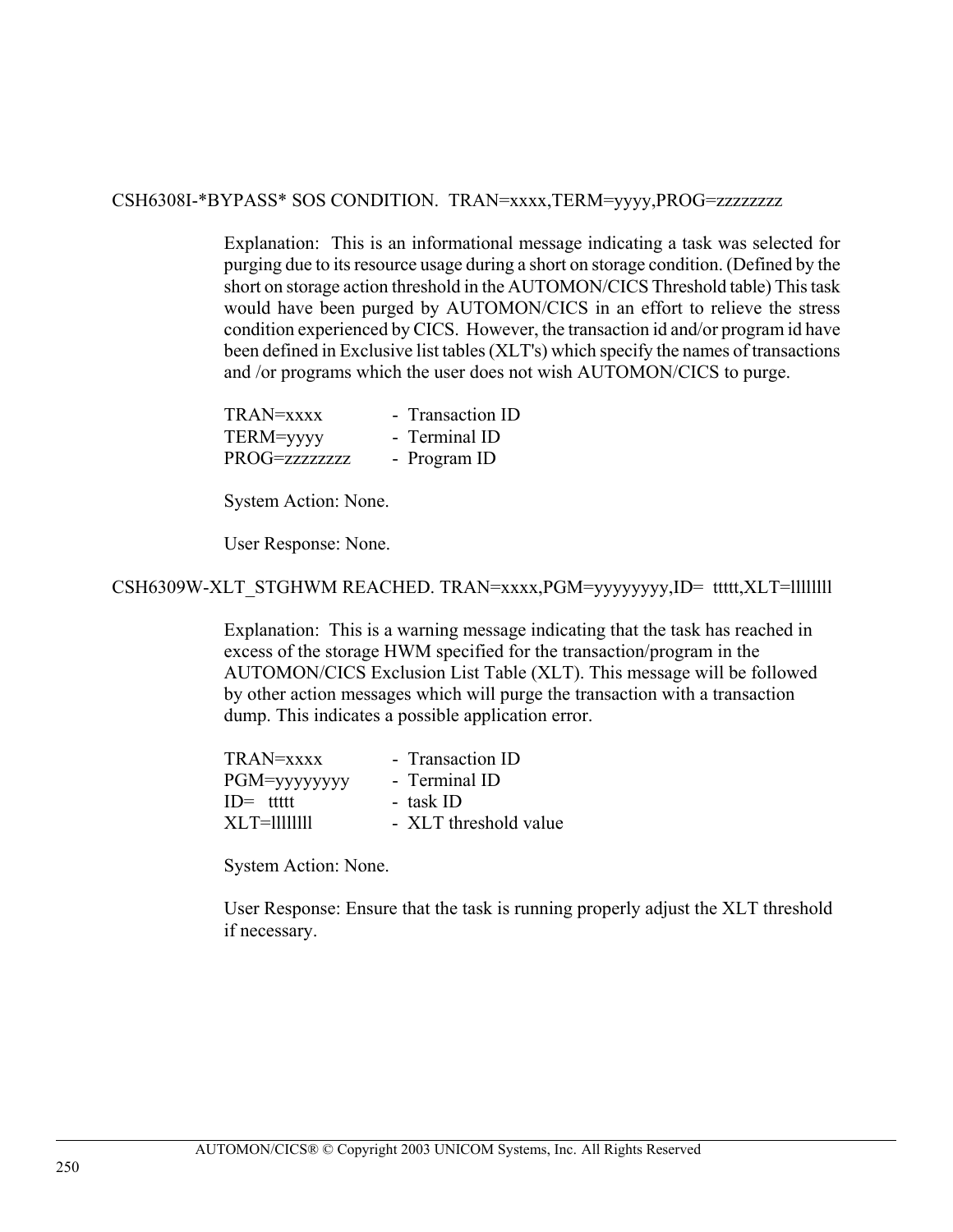#### CSH6340W-(EXC) xxx SUBPOOL HWM HIT. DSA=yyyyK,FREE=zzzzK,USED=aaaaK

Explanation: This is a warning message indicating that it has reached the exceptional threshold value (defined by the EXC SUBPOOL option in the AUTOMON/CICS exceptional thresholds table).

| <b>XXX</b>  | - Storage subpool name          |
|-------------|---------------------------------|
| CON         | - Control subpool               |
| TP          | - Teleprocessing subpool        |
| <b>MIX</b>  | - Mixed subpool                 |
| <b>ISO</b>  | - Isolated subpool              |
| <b>TSK</b>  | - Task subpool                  |
| <b>SHR</b>  | - Shared subpool                |
| <b>RPL</b>  | - RPL subpool                   |
| <b>PGM</b>  | - Program subpool               |
| $DSA=yyyyK$ | - The dynamic storage size in K |
| FREE=zzzzK  | - Available DSA size in K       |
| USED=aaaaK  | - Allocated DSA size in K       |
|             | (note: $K = 1000$ not 1024)     |

System Action: None.

User Response: None.

## CSH6341W-(EXC) AMXT HIT. MXT=xxx,AMXT=yyy,AMXTC=zzz

Explanation: This is a warning message indicating that it has reached the exceptional threshold value (defined by the EXC option in the AUTOMON/CICS exceptional thresholds table)

|             | $MXT=xxx$ - The maximum tasks |
|-------------|-------------------------------|
| $AMXT=$ yyy | - The maximum active tasks    |
| AMXTC=zzz   | - Accumulated AMXT count      |

System Action: None.

User Response: Adjust the AMXT value if needed.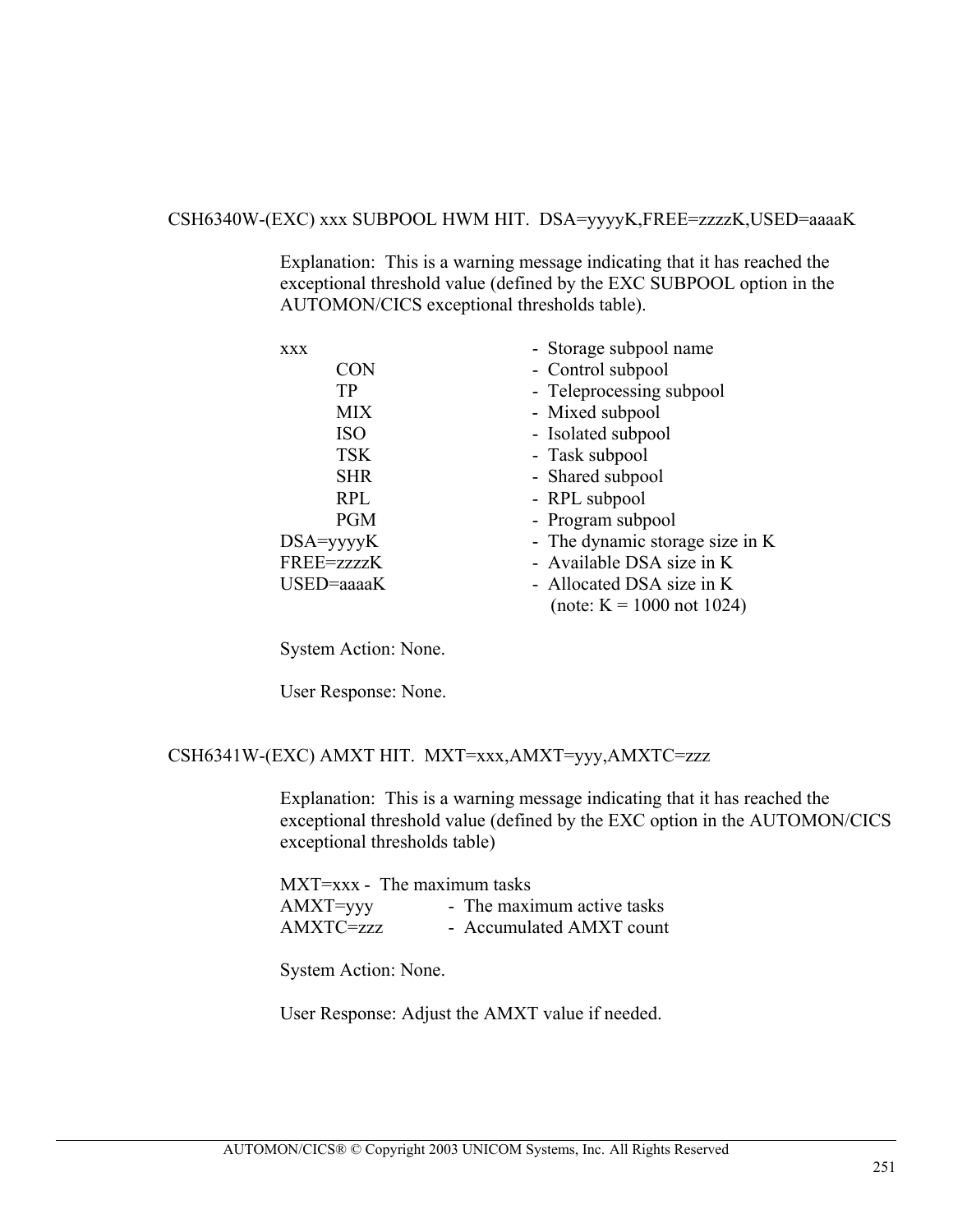## CSH6342W-(EXC) RUNAWAY TASKS FLUSHED. TOT=xxxx

Explanation: This is a warning message indicating that it has reached the exceptional threshold value (defined by the EXC option in the AUTOMON/CICS exceptional thresholds table).

| TOT=xxxx       | - accumulated runaway tasks           |
|----------------|---------------------------------------|
| System Action: | None.                                 |
| User Response: | Adjust the threshold value if needed. |

## CSH6343W-(EXC) TOTAL TASKS. TOT=xxxx

Explanation: This is a warning message indicating that it has reached the exceptional threshold value (defined by the EXC option in the AUTOMON/CICS exceptional thresholds table).

| ТОТ=хххх       | - accumulated tasks                   |
|----------------|---------------------------------------|
| System Action: | None.                                 |
| User Response: | Adjust the threshold value if needed. |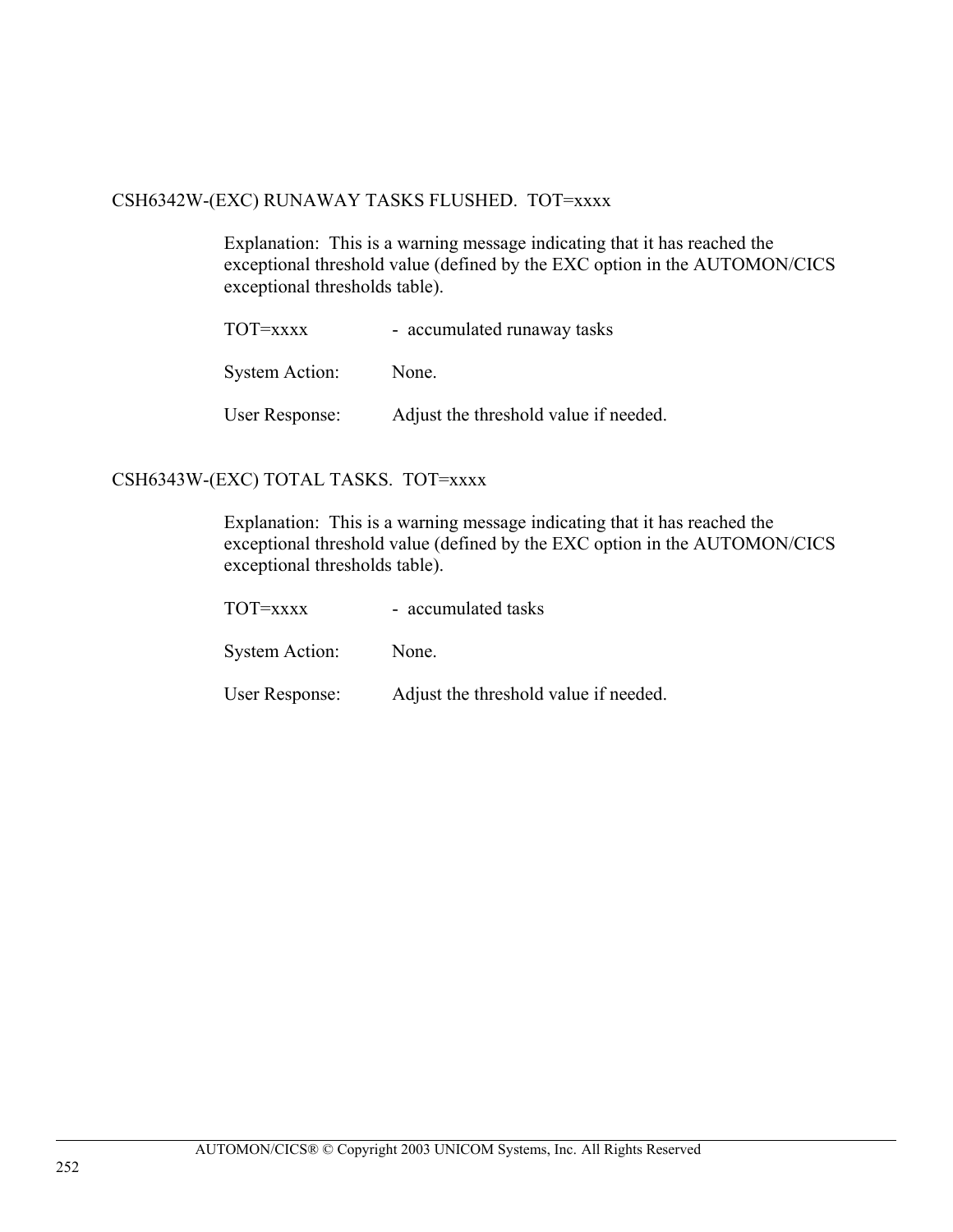#### CSH6344W-(EXC) GETMAIN REQUESTS. TOT=xxxx

Explanation: This is a warning message indicating that it has reached the exceptional threshold value (defined by the EXC option in the AUTOMON/CICS exceptional thresholds table).

| ТОТ=хххх              | - accumulated getmain requests        |
|-----------------------|---------------------------------------|
| <b>System Action:</b> | None.                                 |
| User Response:        | Adjust the threshold value if needed. |

## CSH6345W-(EXC) FREEMAIN REQUESTS. TOT=xxxx

Explanation: This is a warning message indicating that it has reached the exceptional threshold value (defined by the EXC option in the AUTOMON/CICS exceptional thresholds table).

| TOT=xxxx       | - accumulated freemain requests       |
|----------------|---------------------------------------|
| System Action: | None.                                 |
| User Response: | Adjust the threshold value if needed. |

## CSH6346W-(EXC) SOS COUNTS. TOT=xxxx

Explanation: This is a warning message indicating that it has reached the exceptional threshold value (defined by the EXC option in the AUTOMON/CICS exceptional thresholds table).

| TOT=xxxx              | - accumulated SOS counts              |  |
|-----------------------|---------------------------------------|--|
| <b>System Action:</b> | None.                                 |  |
| User Response:        | Adjust the threshold value if needed. |  |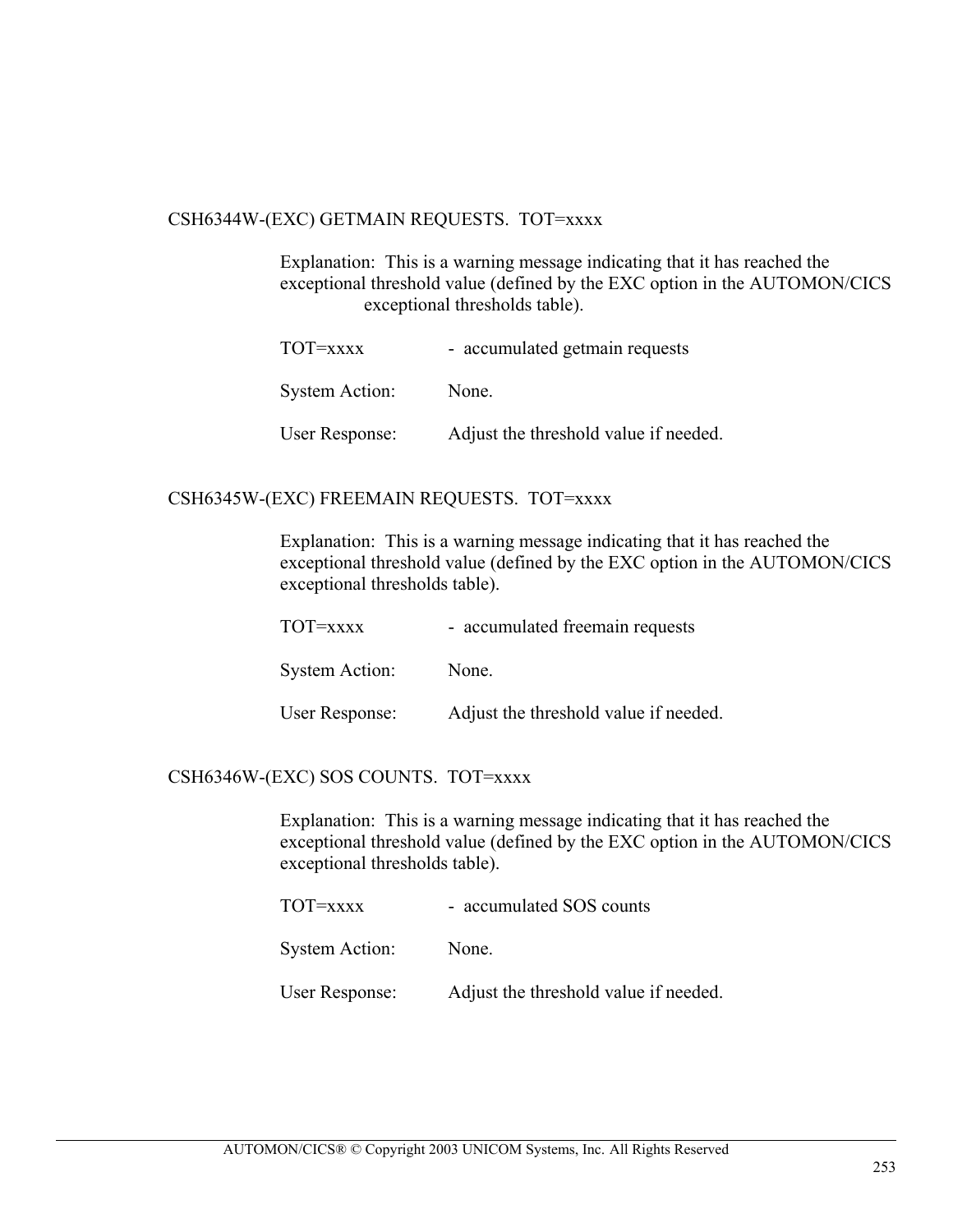### CSH6347W-(EXC) GETMAIN DEFERRED. TOT=xxxx

Explanation: This is a warning message indicating that it has reached the exceptional threshold value (defined by the EXC option in the AUTOMON/CICS exceptional thresholds table).

| ТОТ=хххх              | - accumulated GETMAIN deferred        |
|-----------------------|---------------------------------------|
| <b>System Action:</b> | None.                                 |
| User Response:        | Adjust the threshold value if needed. |

### CSH6348W-(EXC) GETMAIN DEFFERED HWM. HWM=xxxx

Explanation: This is a warning message indicating that it has reached the exceptional threshold value (defined by the EXC option in the AUTOMON/CICS exceptional thresholds table).

| HWM=xxxx       | - GETMAIN deferred HIGH WATER MARKS   |
|----------------|---------------------------------------|
| System Action: | None.                                 |
| User Response: | Adjust the threshold value if needed. |

#### CSH6349W-(EXC) GETMAIN DEFERRED EVENTS. TOT=xxxx

Explanation: This is a warning message indicating that it has reached the exceptional threshold value (defined by the EXC option in the AUTOMON/CICS exceptional thresholds table).

| TOT=xxxx       | - accumulated GETMAIN request rechained events |
|----------------|------------------------------------------------|
| System Action: | None.                                          |
| User Response: | Adjust the threshold value if needed.          |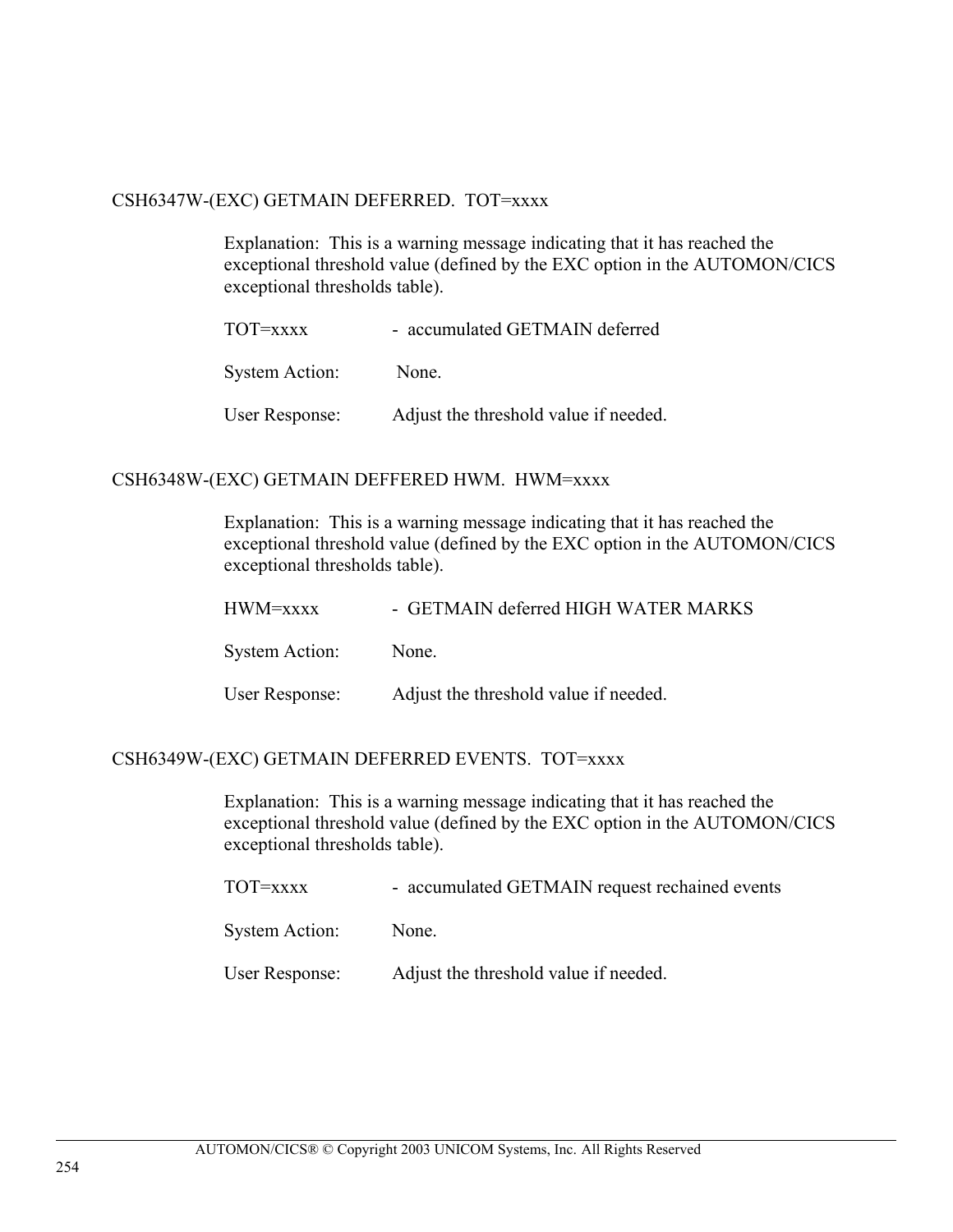#### CSH6360W-(EXC) VTAM RA HWM HIT. HWM=xxxx

Explanation: This is a warning message indicating that it has reached the exceptional threshold value (defined by the EXC option in the AUTOMON/CICS exceptional thresholds table).

| HWM=xxxx       | - VTAM receive any HIGH WATER MARKS   |
|----------------|---------------------------------------|
| System Action: | None.                                 |
| User Response: | Adjust the threshold value if needed. |

#### CSH6361W-(EXC) VTAM CURRENT FREE RPL COUNT. TOT=xxx

Explanation: This is a warning message indicating that it has reached the exceptional threshold value (defined by the EXC option in the AUTOMON/CICS exceptional thresholds table).

| TOT=xxxx       | - accumulated VTAM free RPL Count     |
|----------------|---------------------------------------|
| System Action: | None.                                 |
| User Response: | Adjust the threshold value if needed. |

#### CSH6362W-(EXC) VTAM CURRENT RA RPL COUNT. TOT=xxx

Explanation: This is a warning message indicating that it has reached the exceptional threshold value (defined by the EXC option in the AUTOMON/CICS exceptional thresholds table).

| TOT=xxxx | - accumulated VTAM active RPL count |  |
|----------|-------------------------------------|--|
|          |                                     |  |

System Action: None.

User Response: Adjust the threshold value if needed.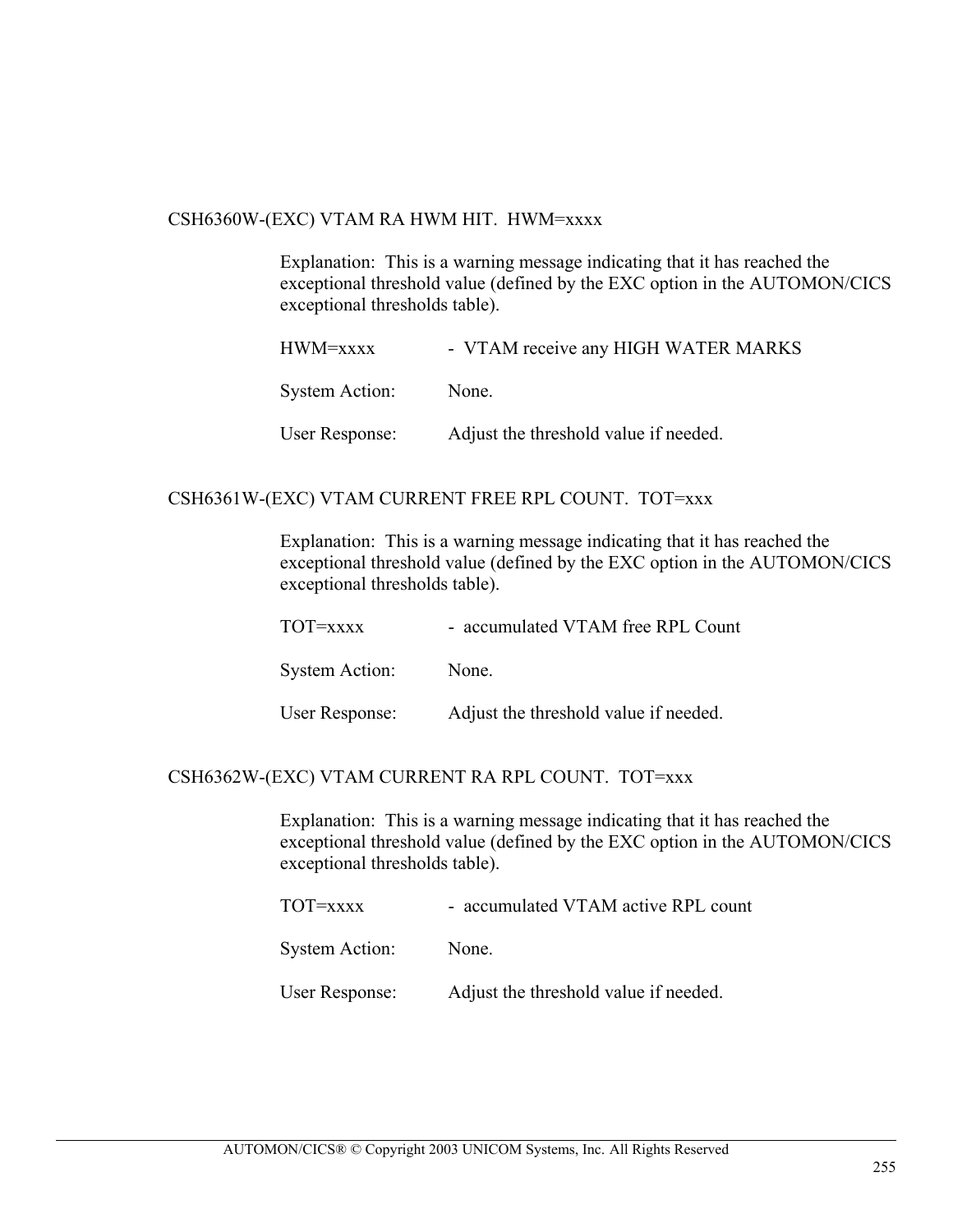# CSH6380W-(DEG) xxxxxxxx. TOT=yyy,THREADS=zzz

Explanation: This is a warning message indicating that it has reached the degradation threshold value (defined by the DEG option in the AUTOMON/CICS degradation thresholds table).

| XXXXXXXX - | <b>ACTIVE TASKS</b>    | - Active CICS tasks     |
|------------|------------------------|-------------------------|
|            | <b>AUX. TS WAIT</b>    | - Aux. temp. stor       |
|            | <b>CICS ECB WAIT</b>   | - Wait CICS event       |
|            | <b>DFHDC REQUESTS</b>  | - Dump control          |
|            | <b>DFHDI REQUESTS</b>  | - Data inter-change     |
|            | <b>DFHFC REQUESTS</b>  | - File control          |
|            | <b>DFHIC REQUESTS</b>  | - Interval control      |
|            | <b>DFHPC REQUESTS</b>  | - Program control       |
|            | <b>DFHSC REQUESTS</b>  | - Storage control       |
|            | <b>DFHTC REQUESTS</b>  | - Terminal control      |
|            | <b>DFHTD REQUESTS</b>  | - Transient data        |
|            | <b>DFHTS REQUESTS</b>  | - Temp. storage         |
|            | <b>DFHBMS REQUESTS</b> | - Basic mapping support |
|            | <b>DISPATCHER WAIT</b> | - Wait for DFHKC        |
|            | <b>DL/I REQUESTS</b>   | - DL/I calls            |
|            | <b>FILE I/O WAIT</b>   | - File control          |
|            | <b>MULTY ECB WAIT</b>  | - Wait events           |
|            | NON-DISPATCHABLE       | - Non dispatchable task |
|            | <b>SINGLE ECB WAIT</b> | - Wait event            |
|            | <b>STORAGE WAIT</b>    | - DSA storage           |
|            | <b>SUSPENDED TASKS</b> | - Long term wait        |
|            | <b>TERMINAL WAIT</b>   | - Intervention req      |
|            | TOT=yyy                | - Accumulator           |
|            | THREADS=zzz            | - Threshold value       |
|            |                        |                         |

System Action: None.

User Response: Adjust the threshold value if needed.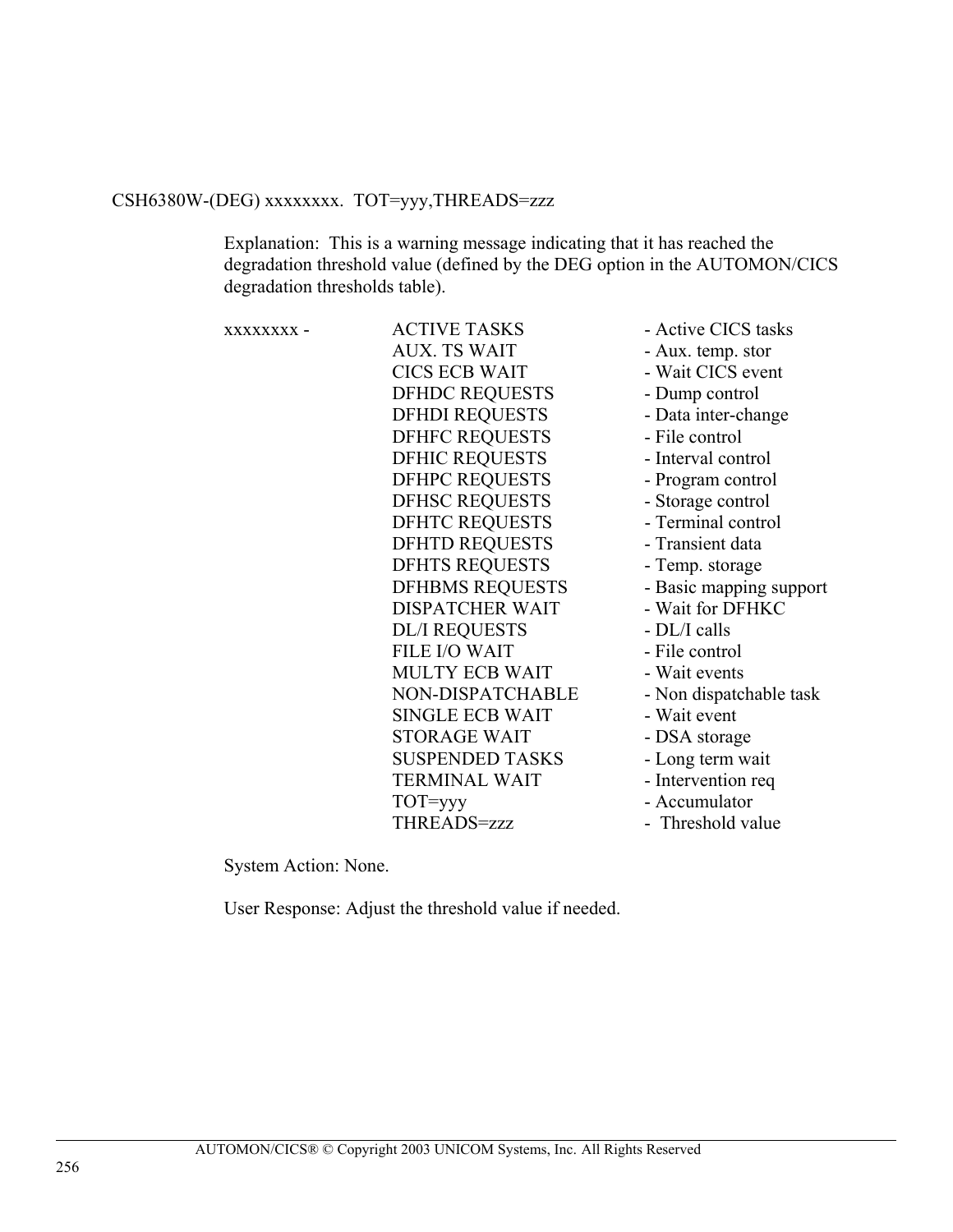#### CSH6400W-VSAM STRING WAIT. STRING=xxx,WAIT=yyy,FILE=zzzzzzzz

Explanation: This is a warning message indicating a VSAM string wait threshold value has been reached. (defined by the VSAM String Wait option in the AUTOMON/CICS initialization thresholds table).

| STRING=xxx<br>WAIT=yyy<br>FILE=zzzzzzzz | - Total string count<br>- Total string wait<br>- Dataset name |
|-----------------------------------------|---------------------------------------------------------------|
| <b>System Action:</b>                   | None.                                                         |
| <b>User Response:</b>                   | Increase the VSAM string number.                              |

## CSH6401W-\*WARNING\* JOURNAL SWITCH PENDING. RESOURCE=xxxxxxxx

Explanation: This is a warning message indicating a Journal volume switch thresholds value has been reached (defined by the Journal Switch option in the AUTOMON/CICS initialization thresholds table).

| RESOURCE=xxxxxxxx     | - CICS journal ID |
|-----------------------|-------------------|
| <b>System Action:</b> | None.             |

User Response: Mount a new volume.

CSH6402W-VTAM TERMINAL PENDING. TERM=yyyy,NETNAME=nnnnnnnn,TYPE=zzzz

Explanation: This is a warning message indicating a VTAM LU or a MRO/ISC link wait thresholds value has been reached (defined by the Loop notification option in the AUTOMON/CICS thresholds table).

| TERM=yyyy<br>NETNAME=nnnnnnnn<br>TYPE=zzzz | - terminal ID<br>- network name<br>- TERM/ISC link |
|--------------------------------------------|----------------------------------------------------|
| <b>System Action:</b>                      | None.                                              |
|                                            |                                                    |

User Response: Display the status of a unit, and vary activate if device is down.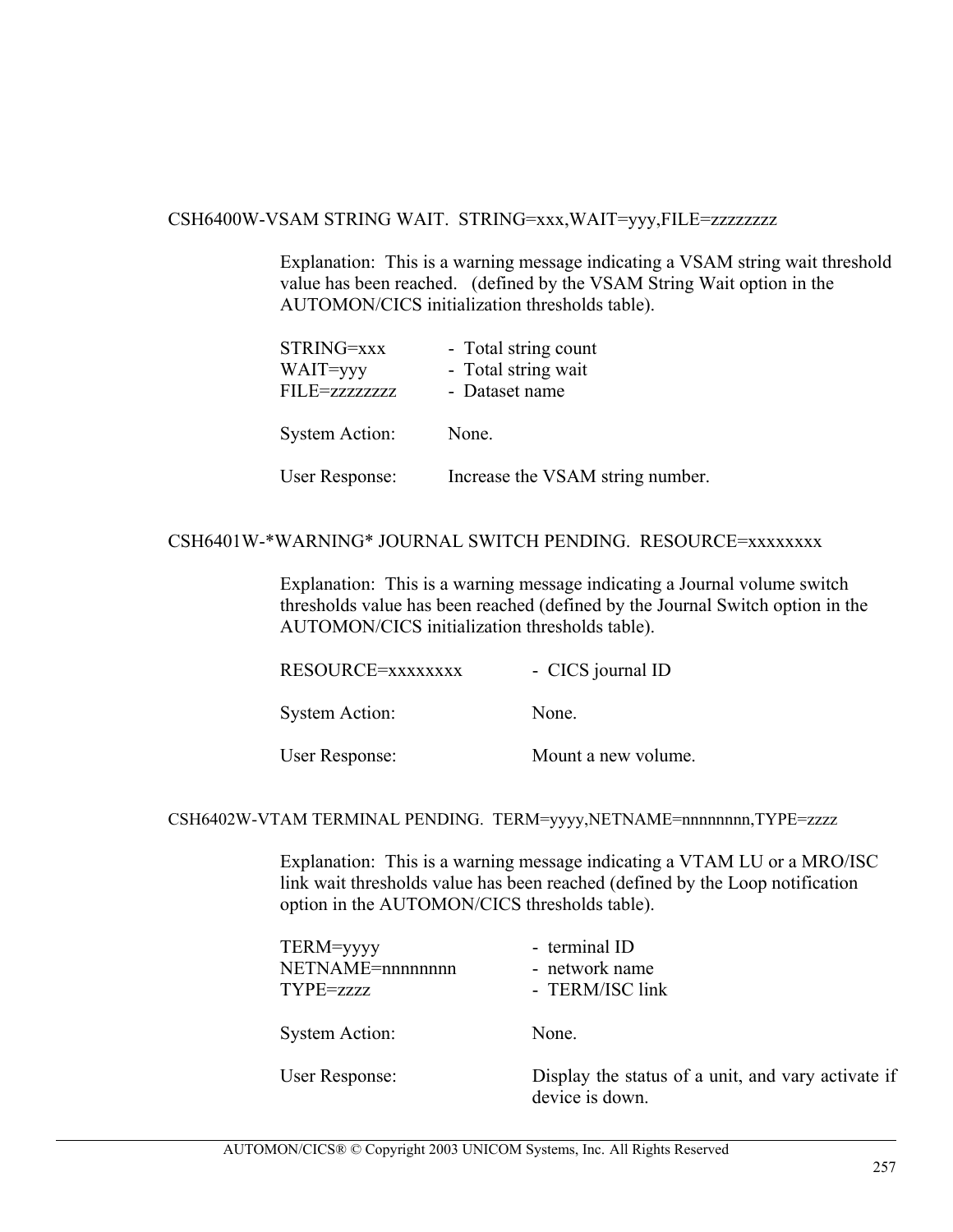### CSH6403W-EXCESSIVE AUX TEMP STOR USAGE. USED=xxx%

Explanation: This is a warning message indicating an Auxiliary temporary storage usage threshold value has been reached (defined by the AUX notification option in the AUTOMON/CICS thresholds table).

| USED=xxx%      | - currently used                               |
|----------------|------------------------------------------------|
| System Action: | None.                                          |
| User Response: | Increase the auxiliary temporary storage size. |

#### CSH6404W-\*WARNING\* TRAN=VVVV,ID=WWWWW,EIBFN=XXXX,DS=YYYYYYYY,RC=ZZZZ

Explanation: This is a warning message message indicating a VSAM string wait threshold value has been reached (defined by the VSAM string wait option in the AUTOMON/CICS initialization threshold table). If the return code equals \*WAIT\* the named transaction is waiting for one of the file strings. On the other hand, if the return code equals the dataset name, then the transaction is holding one of the strings.

| TRAN=VVVV                                      | - Transaction                                                                                                 |
|------------------------------------------------|---------------------------------------------------------------------------------------------------------------|
| ID=WWWWW                                       | - Task ID                                                                                                     |
| EIBFN=XXXX                                     | - EIB Function Code                                                                                           |
| DS=YYYYYYYY                                    | - Dataset Name                                                                                                |
| RC=ZZZZZZZZZ                                   | - Return Code                                                                                                 |
| <b>System Action:</b><br><b>User Response:</b> | None.<br>Investigate the cause if the contention with the named file.<br>Adjust file definition if necessary. |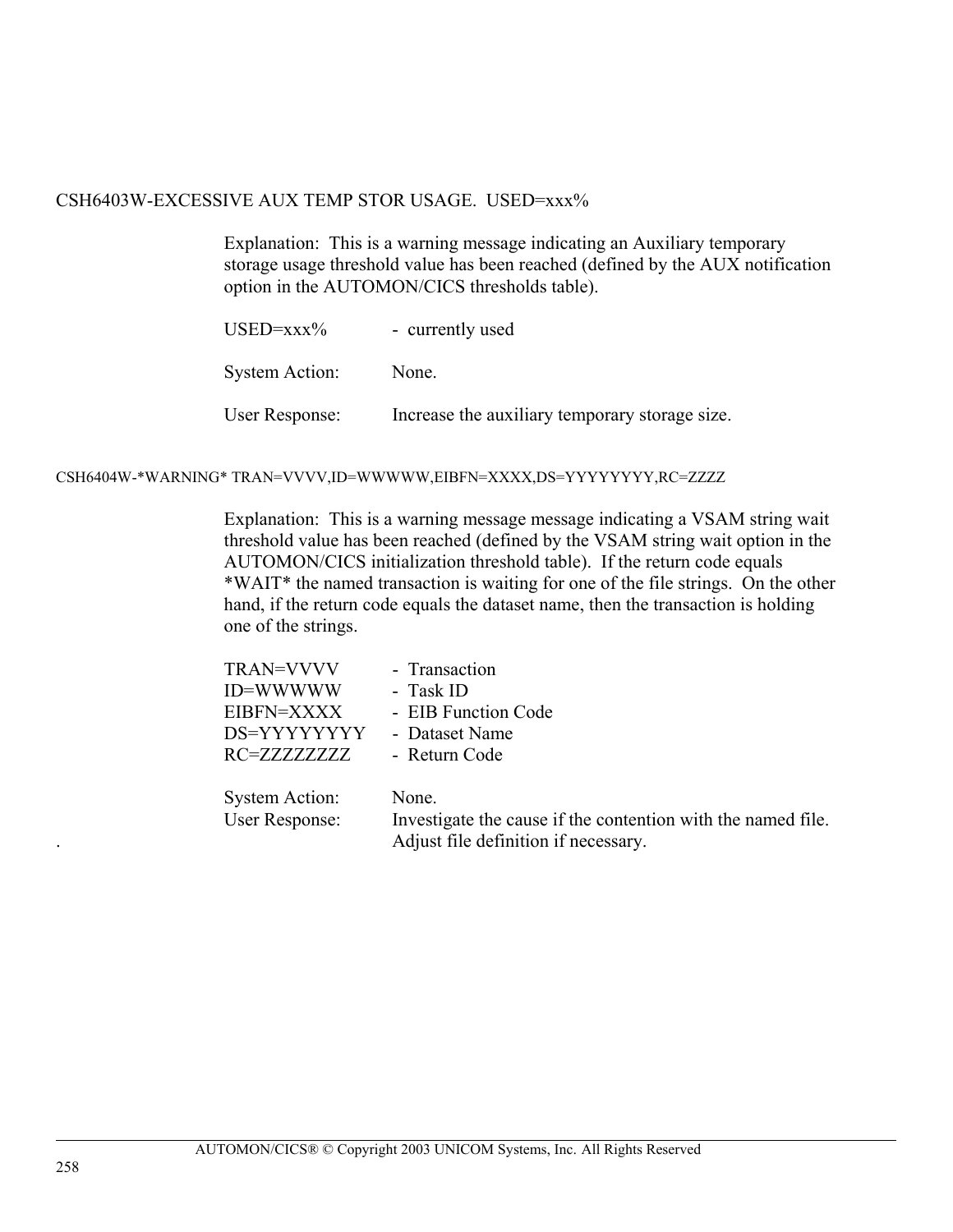## CSH6405W-\*ERROR\* VTAM NODE ERROR. TERM=XXXX,NETNAME=YYYYYYYY,TYPE=ZZZZ

Explanation: A VTAM communication error has been detected by the node error program. In general, this type of error is handled by the CICS node error handler (CSNE). CSNE runs as a background task. The node errors are queued and handled individually by a CICS-supplied node abnormal condition program (DFHZNAC). For each node error, DFHZNAC will link to a node error program (DFHZNEP). DFHZNEP may be modified by the user to add to the default actions and recovery actions provided by CICS and VTAM. When control is returned from DFHZNEP, the node abnormal condition program will issue messages and take appropriate actions as necessary.

| TERM=XXXX        | - Terminal     |
|------------------|----------------|
| NETNAME=YYYYYYYY | - Network Name |
| TYPE=ZZZZ        | - Node Type    |

System Action: None. User Response: None.

#### CSH6600I-\*(SRP)\* AUTOMON/CICS RECOVERY IN CONTROL. CNT=xxx,MAX=yyy

Explanation: This is an informational message indicating that the repair subtask has been attached automatically as a result of an abnormal termination condition.

| CNT=xxx<br>MAX=yyy    | - Accumulated retry count<br>- Maximum allowable retry count |
|-----------------------|--------------------------------------------------------------|
| <b>System Action:</b> | The repair subtask will perform it's recovery functions.     |
| User Response:        | Give message to systems programmer for review.               |

# CSH6601I-\*(SRP)\* STAGE=xxxxxxxx,NOTIFY=yyyyyyyy,ACTION=zzzzzz

Explanation: This is an informational message indicating that the repair subtask has detected an abnormal abend in CICS and is about to attempt to recover.

| STAGE=xxxxxxxx   | - System abend recovery stages |
|------------------|--------------------------------|
| NOTIFY=yyyyyyy   | - Notify flag indicator        |
| ACTION=zzzzzzzzz | - Action flag indicator        |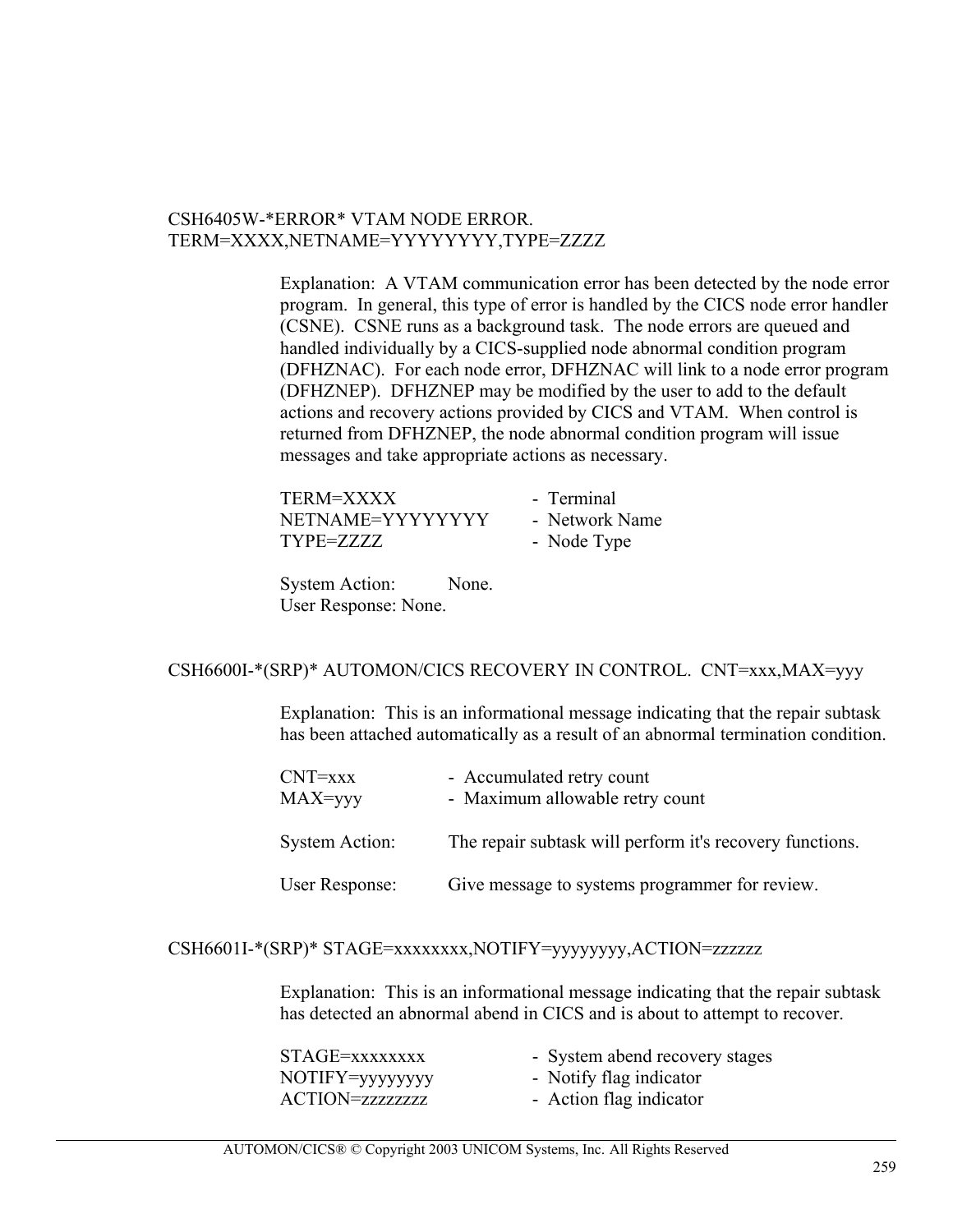System Action: None.

User Response: None.

## CSH6602I-\*(SRP)\* STAGE (x) RECOVERY IN PROGRESS.

Explanation: This is an informational message indicating that the repair subtask is about to take corrective actions.

| $x - 1$ thru 8        | - System abend recovery stage |
|-----------------------|-------------------------------|
| <b>System Action:</b> | None.                         |
| User Response:        | None.                         |

## CSH6603E-\*(SRP)\* AUTOMON/CICS RECOVERY HAS FAILED. RC=xx

Explanation: A non-zero return code has been detected following the issue of a ESPIE macro instruction.

| $RC =$                | <b>ILLOGIC</b><br><b>INTEGRTY</b> | AMON INACTIVE - AUTOMON/CICS is not active<br>- Internal logic error<br>- Integrity exposure<br>TOO MANY RETRY- Retry count exceeds MAX value |
|-----------------------|-----------------------------------|-----------------------------------------------------------------------------------------------------------------------------------------------|
| <b>System Action:</b> |                                   | System will be terminated with a system dump.                                                                                                 |
| User Response:        |                                   | Notify your systems programmer. Use a<br>supplied dump to determine the cause of the<br>original abnormal termination.                        |

## CSH6604I-\*(SRP)\* CICS/VS TERMINATION IN PROGRESS. ABCD=xxxx

Explanation: CICS/VS will be terminated abnormally by the repair subtask.

| $\bf$ xxx $\bf$ = | U998 - | The repair subtask could not perform recovery  |
|-------------------|--------|------------------------------------------------|
|                   |        | functions due to the data integrity exposure.  |
| $U$ 999 -         |        | The subtask encountered an unexpected internal |
|                   |        | system failure in nucleus module(s).           |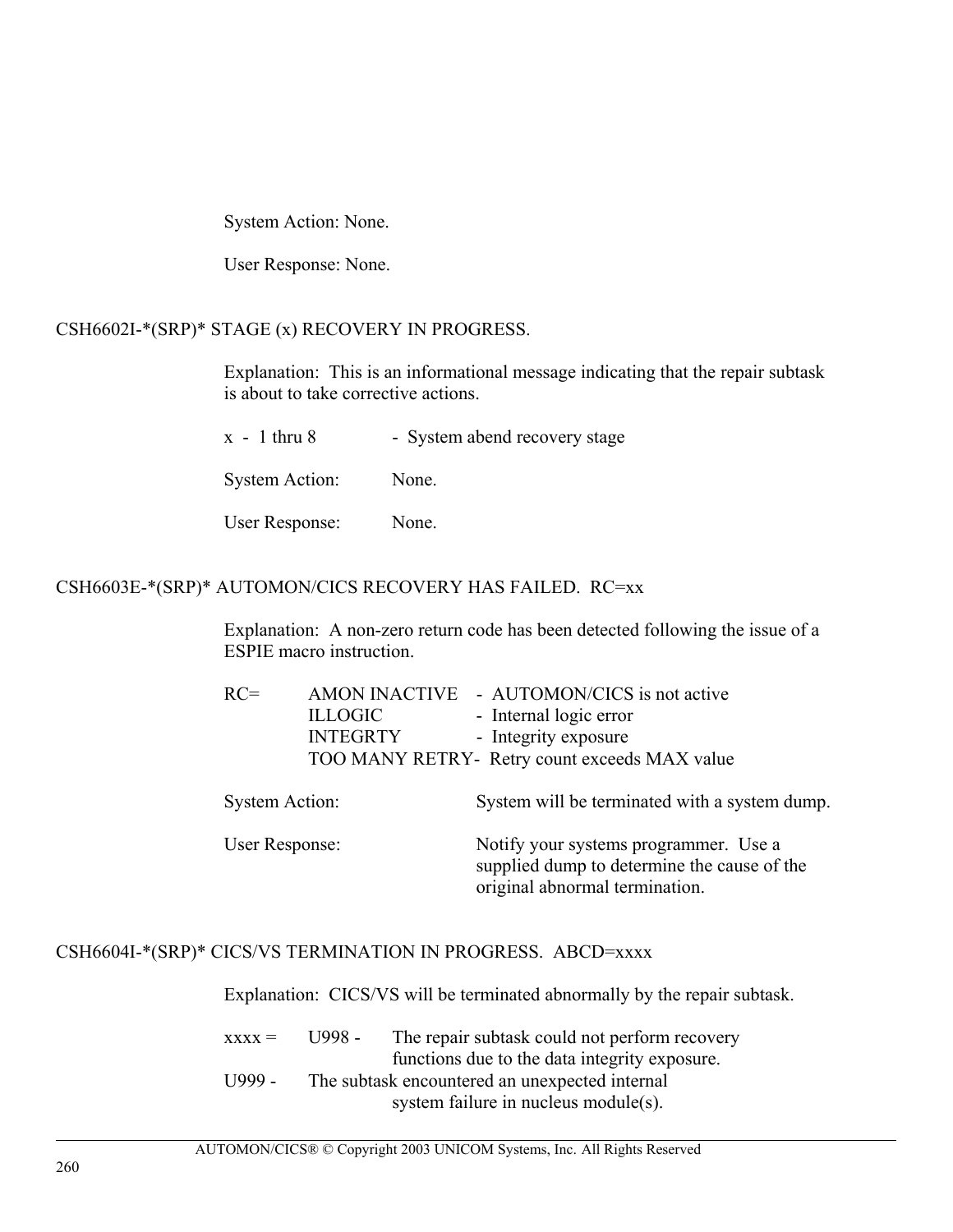System Action: AUTOMON/CICS will be terminated with a dump.

User Response: Notify your systems programmer. Use a supplied dump to determine the cause of the original abnormal termination.

### CSH6605I-\*(SRP)\* AUTOMON/CICS RECOVERY HAS BEEN COMPLETED.

Explanation: This is an informational message indicating that the repair subtask has ended normally.

System Action: None.

User Response: None.

#### CSH6606A-\*(SRP)\* CONTROL IS BEING GIVEN TO CICS/VS.

Explanation: This is an informational message indicating that the repair subtask has now given control back to DFHKCP.

System Action: None.

User Response: None.

## CSH6607E-\*(SRP)\* LOG TABLE EXHAUSTED.

Explanation: This is an informational message indicating that the log table size is not large enough to hold all generated messages within a communication subtask macro call cycle.

| System Action: | Some messages will be lost.                                                    |
|----------------|--------------------------------------------------------------------------------|
| User Response: | Increase the LOG table size in the AUTOMON/CICS<br>initialization table. (AIT) |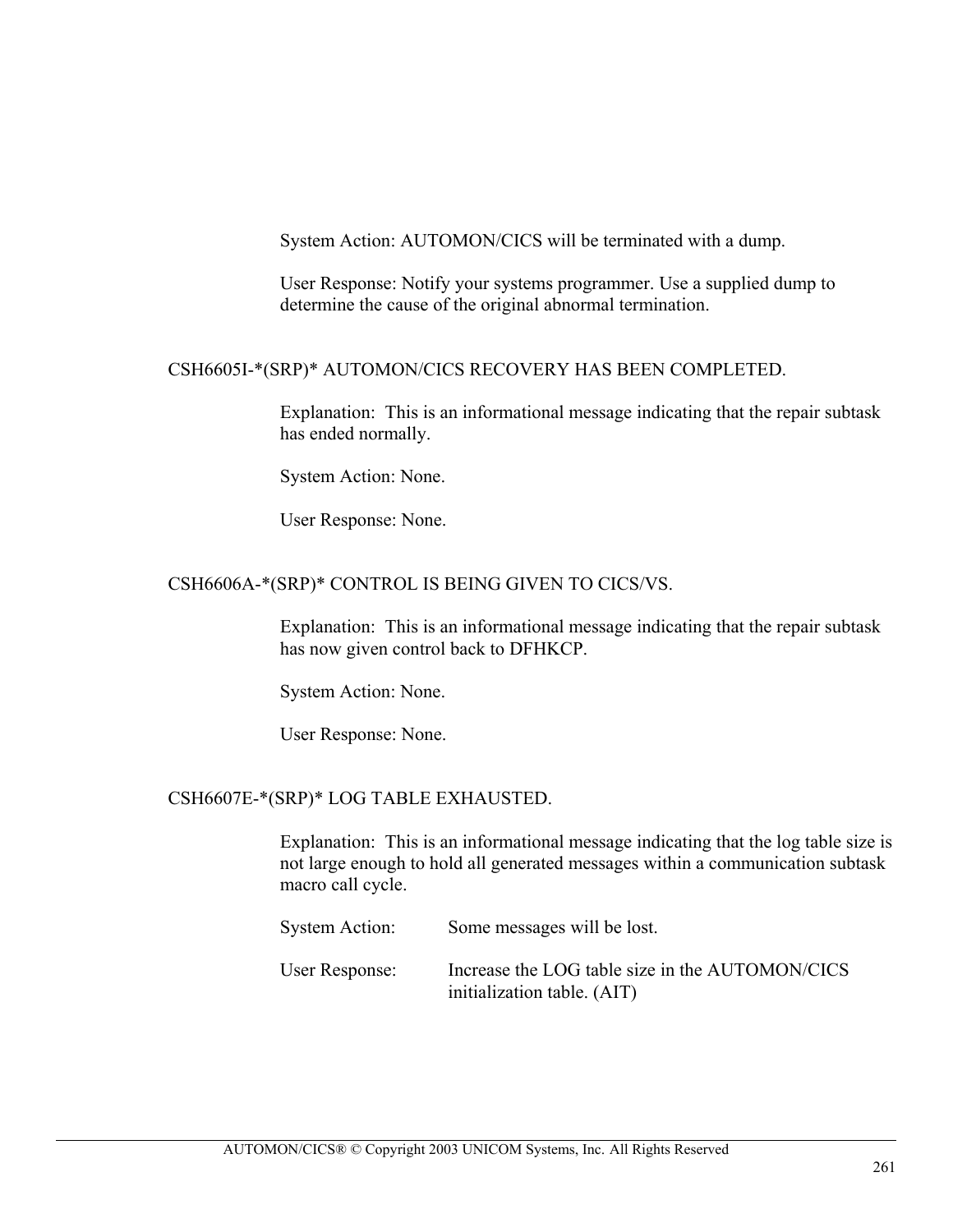## CSH6608I-\*(SRP)\* A SYSTEM DUMP IS IN PROGRESS.

Explanation: This is an informational message indicating that the repair subtask has issued a SNAP dump macro (defined by STAGE 1/8 Action options in the AUTOMON/CICS system recovery table {SRT}).

System Action: A dump will be written onto the AMON002 dataset.

User Response: None.

### CSH6609I-\*(SRP)\* A DUMP HAS COMPLETED. RC=xx

Explanation: Informative message indicating that the repair subtask has completed a dump.

| $xx =$ | $00 -$<br>$04 -$ | Successful completion.<br>AMON002 file was not open, or an invalid<br>page reference occurred during the<br>validity check of the data control block                                                                  |
|--------|------------------|-----------------------------------------------------------------------------------------------------------------------------------------------------------------------------------------------------------------------|
|        | $08 -$           | (DCB) parameters.<br>Task control block (TCB) was not valid,<br>an invalid page reference occurred<br>during the validity check of the TCB                                                                            |
|        |                  | address, sufficient virtual storage was<br>not available, or the READ for JFCB or<br>JFCBE failed. In all cases, the dump is canceled.                                                                                |
|        | $0C -$           | Data control block type (DSORG, RECFM,<br>MACRF, BLKSIZE, or LRECL) was incorrect,<br>or the DCB's BLKSIZE and/or LRECL were<br>not compatible with the dump format<br>options specified on the AMON002 DD statement. |
|        |                  |                                                                                                                                                                                                                       |

System Action: AUTOMON/CICS continues its own processing

User Response: Correct the problem, if any.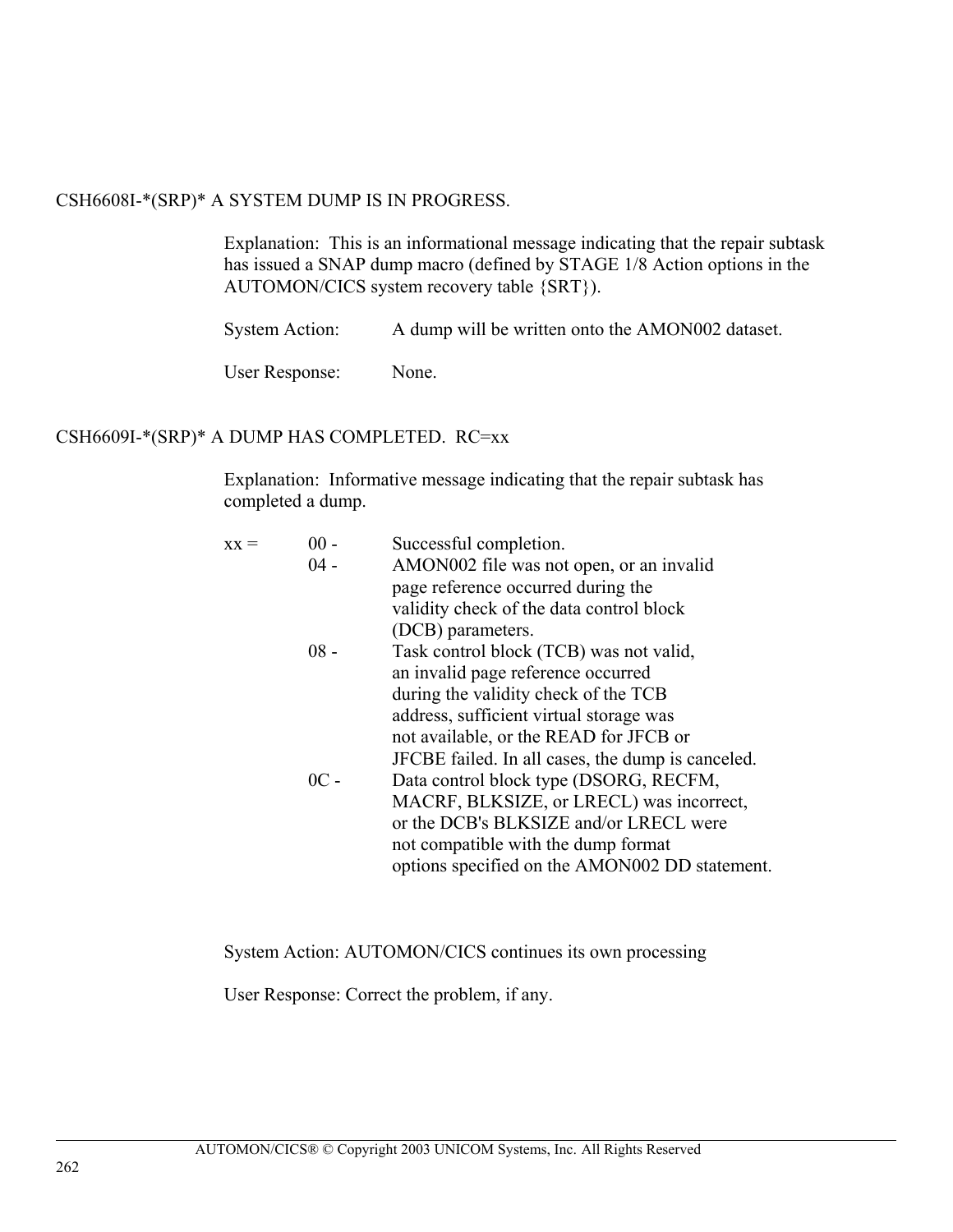#### CSH6610E-\*(SRP)\* PSW=xxxxxxxx,ABCD=yyyy,AREA=zzzzzzzz

Explanation: This is an informational message which contains the PSW, abend code, and the failing area at the time of abend.

| xxxx - Program status word                   |                |
|----------------------------------------------|----------------|
| yyyy - System/user abend code (Sxxx or Uxxx) |                |
| zzzz - INSIDE-OF-DSA                         | - User program |
| OUTSIDE-OF-DSA - CICS nucleus                |                |
| <b>OUTSIDE-OF-CICS</b> - Operating system    |                |

System Action: None.

User Response: None.

CSH6611I-\*(SRP)\* TRAN=xxxx,PGM=yyyyyyyy,TERM=zzzz,TASK=nnn,TCATCDC=mm

Explanation: This is an informational message which contains a transaction ID, program ID, terminal ID, task ID and TCATCDC indicator.

| <b>XXXX</b> | - Current transaction ID                |
|-------------|-----------------------------------------|
| уууууу      | - Initial program ID                    |
| <b>ZZZZ</b> | - Current terminal, or MRO/ISC link ID. |
| nnn         | - Current task ID                       |
| mm          | - Current task's control indicator flag |
|             |                                         |

System Action: None.

User Response: None.

#### CSH6612A-\*(SRP)\* ACTION IN TASK CONTROL. RC=xx

Explanation: The repair subtask took corrective actions in CICS task control.

 $xx =$  DISABLED - A user transaction has been disabled

System Action: A transaction will be disabled.

User Response: You may enable a transaction by entering "CEMT SET TRAN(xxxx) ENABLE"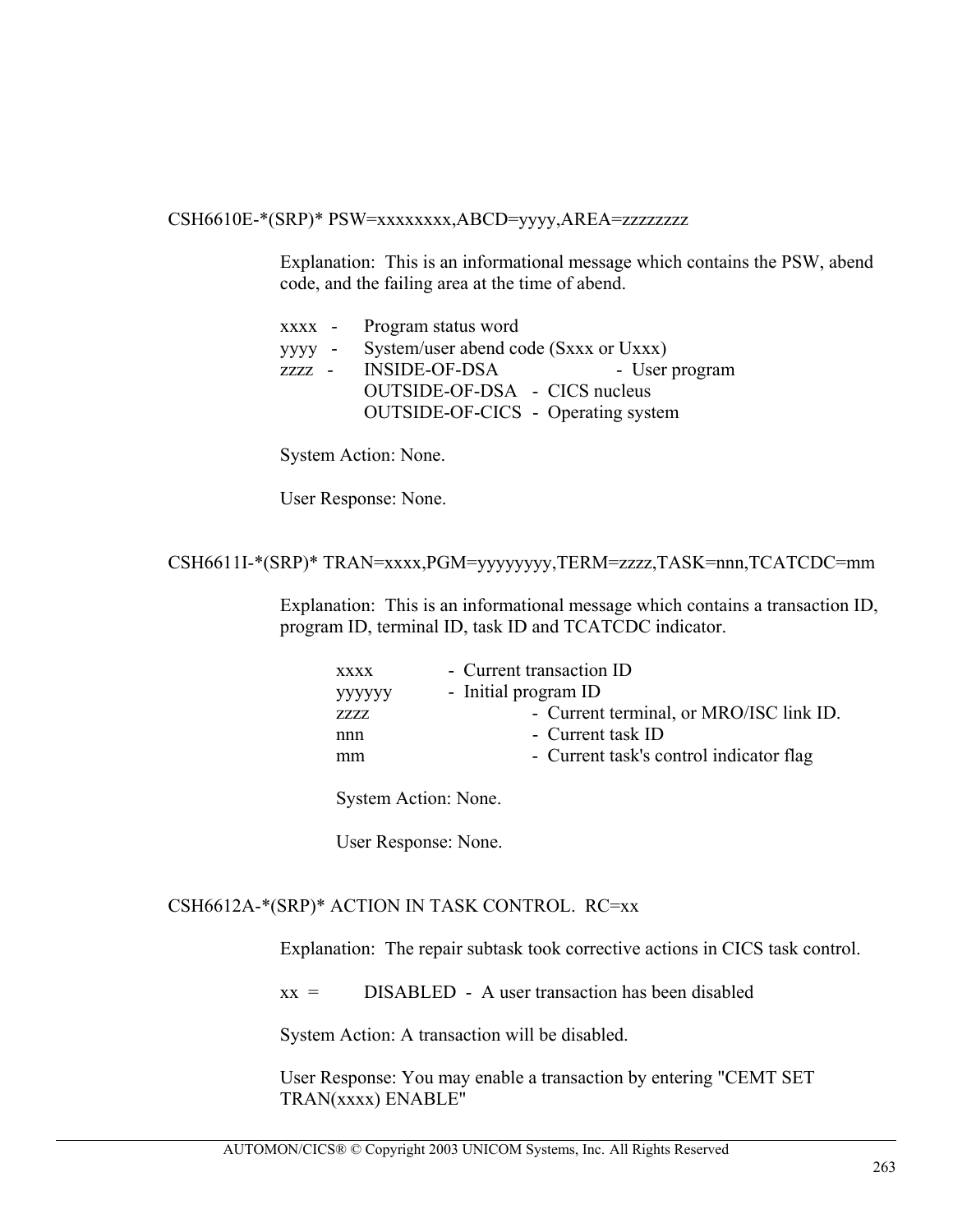## CSH6613A-\*(SRP)\* ACTION IN PROGRAM CONTROL. RC=xx

Explanation: The repair subtask took corrective actions in CICS program control.

- $xx =$  DISABLED The user program will be disabled if use-cnt=1 NEWCOPY - The user program will be newcopied if use-cnt>1
- System Action: Either a program will be disabled or reloaded. It is possible that a storage violation has occurred in an application program storage area.

User Response: You may enable the program by entering "CEMT SET PROG(xxxx) ENABLE"

### CSH6614A-\*(SRP)\* ACTION IN TERMINAL CONTROL. RC=xx

Explanation: The repair subtask took corrective actions in CICS terminal control.

| $\mathbf{x} \mathbf{x} =$ | RELEASED -        | The terminal will be released if $err-cnt = 1$ |
|---------------------------|-------------------|------------------------------------------------|
|                           | <b>OUTSERVC -</b> | The terminal will be put out of service if     |
|                           |                   | $err$ -count $>1$                              |

System Action: Either a terminal will be released or put out of service. It is possible that the terminal entry has been defined incorrectly to CICS or VTAM.

User Response: Examine the status of a terminal.

CSH6620I-\*(SRP)\* xxx=aaaaaa,xxx=aaaaaa,xxx=aaaaaa,xxx=aaaaaa

Explanation: This is an informational message indicating that the repair subtask has detected a storage overlay condition in one of the following areas:

|  | $XXX = \text{CSA}$ - DFHCSA OPF - CSAOPFL |              |
|--|-------------------------------------------|--------------|
|  | SSA - DFHSSA PAM - DFHPAM                 |              |
|  | KCP - DFHKCP PCP - DFHPCP                 |              |
|  | SCA - DFHSCA TCP - DFHTCP                 |              |
|  | FCT - DFHFCT PCT - DFHPCT                 |              |
|  | PPT - DEHPPT TCT - DEHTCT                 |              |
|  | TCX - DFHTCTFX                            | TRT - DFHTRT |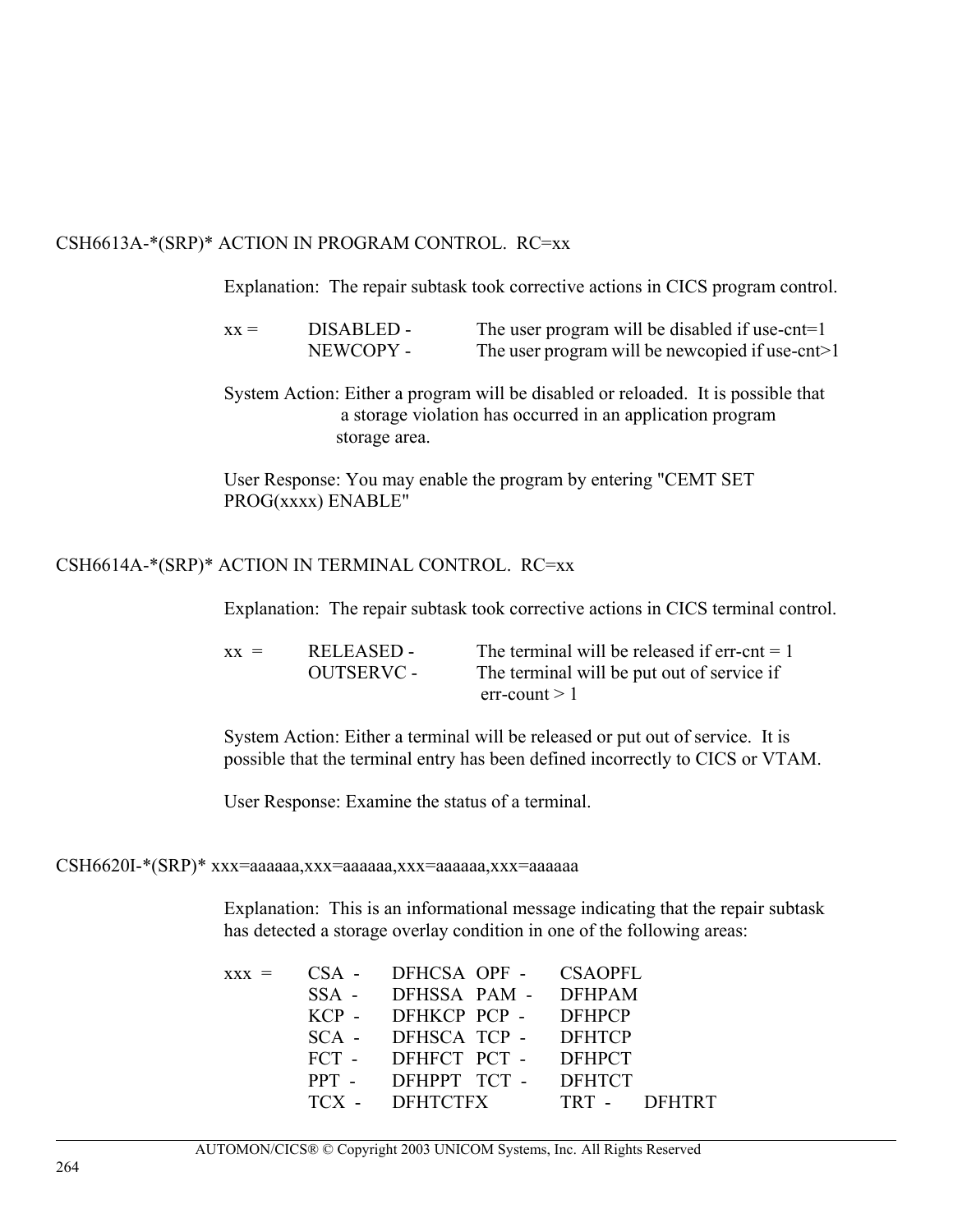- TBM Temporary storage bit map
- TUT Temporary storage unit table
- DSA Dynamic Storage Area begin address<br>DSE Dynamic Storage Area end address
- Dynamic Storage Area end address
- MP1 Dynamic Storage Area Map 1 address
- MP2 Dynamic Storage Area Map 2 address

aaaa = Virtual storage address

System Action: None.

User Response: None.

### CSH6621E-\*(SRP)\* A STORAGE VERIFICATION FAILED.

Explanation: The repair subtask has detected a storage violation condition.

System Action: None.

User Response: Examine AUTOMON/CICS generated messages to determine the cause of a storage overlay condition.

#### CSH6622E-\*(SRP)\* ADDRESS=xxxxxx,MODULE=yyyyyy,OFFSET=+zzzzz

Explanation: This message is followed by CSH6621E message.

- xxxxxx Overlaid virtual storage address
- yyyyyy System/user program name
- +zzzzz Offset

System Action: None.

User Response: Examine AUTOMON/CICS generated messages to determine the cause of a storage overlay condition.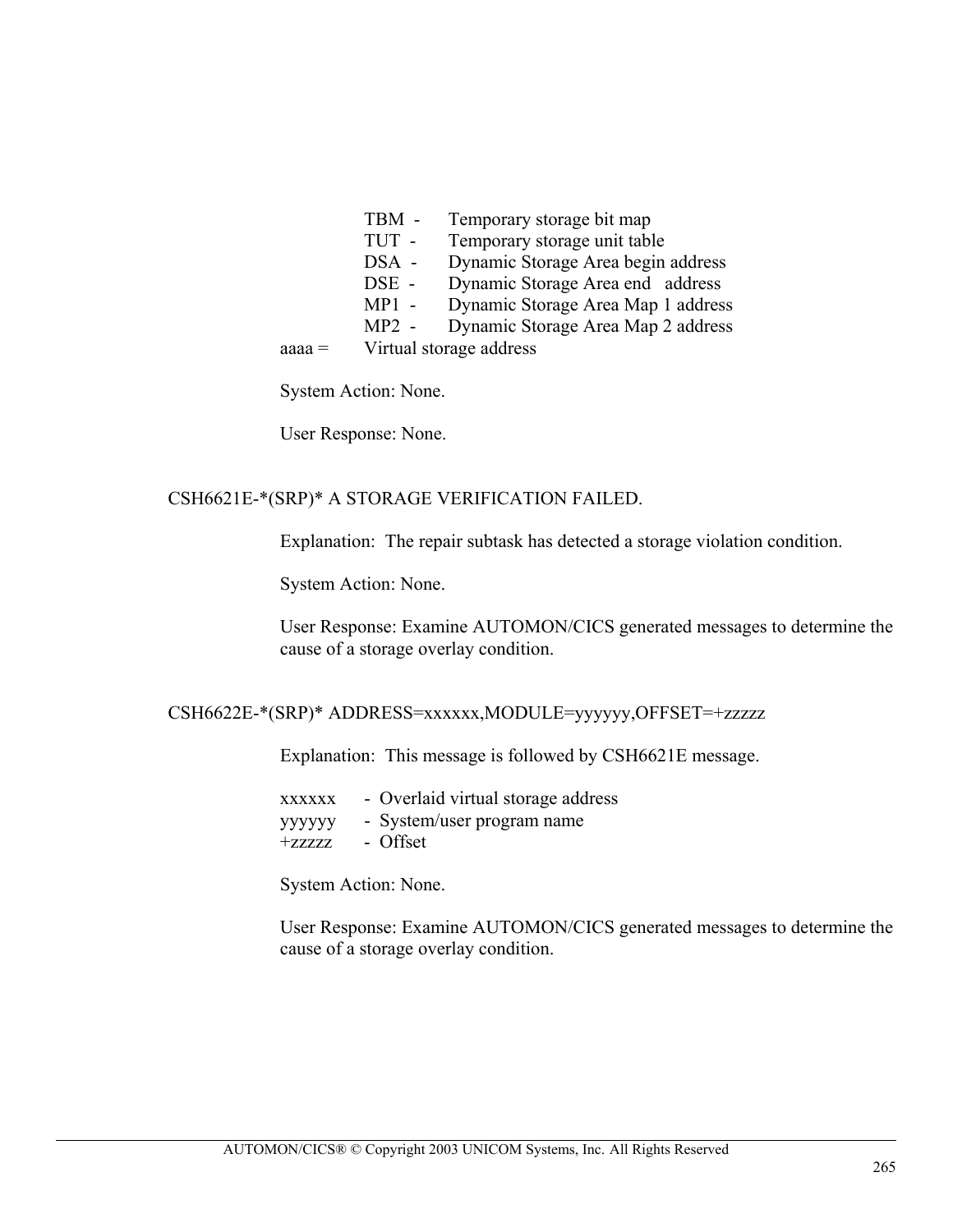#### CSH6623E-\*(SRP)\* CURRENT: xxxxxxxxxxxx SHOULD BE: yyyyyyyyyy

Explanation: This message is followed by CSH6622E message.

xxxxxxxx - The contents of the bad storage yyyyyyyy - AUTOMON/CICS suggested data

System Action: If action flag is on, the repair subtask will attempt to recover.

User Response: Examine AUTOMON/CICS generated messages to determine the cause of a storage overlay condition.

### CSH6624I-\*(SRP)\* ACTION IN STORAGE VIOLATION.

Explanation: The repair subtask took corrective actions.

System Action: The repair subtask will attempt to recover.

User Response: Examine AUTOMON/CICS generated messages to determine the cause of a storage overlay condition.

CSH6625E-\*(SRP)\* ACTION FAILED. RC=xx

Explanation: A non zero return code has been detected by the repair subtask.

xx - ERROR - Fetch protected storage ILLOGIC - Internal logic error INTGRTY - Integrity exposure

System Action: The repair subtask continues its own processing.

User Response: Examine AUTOMON/CICS generated messages to determine the cause of a storage overlay condition.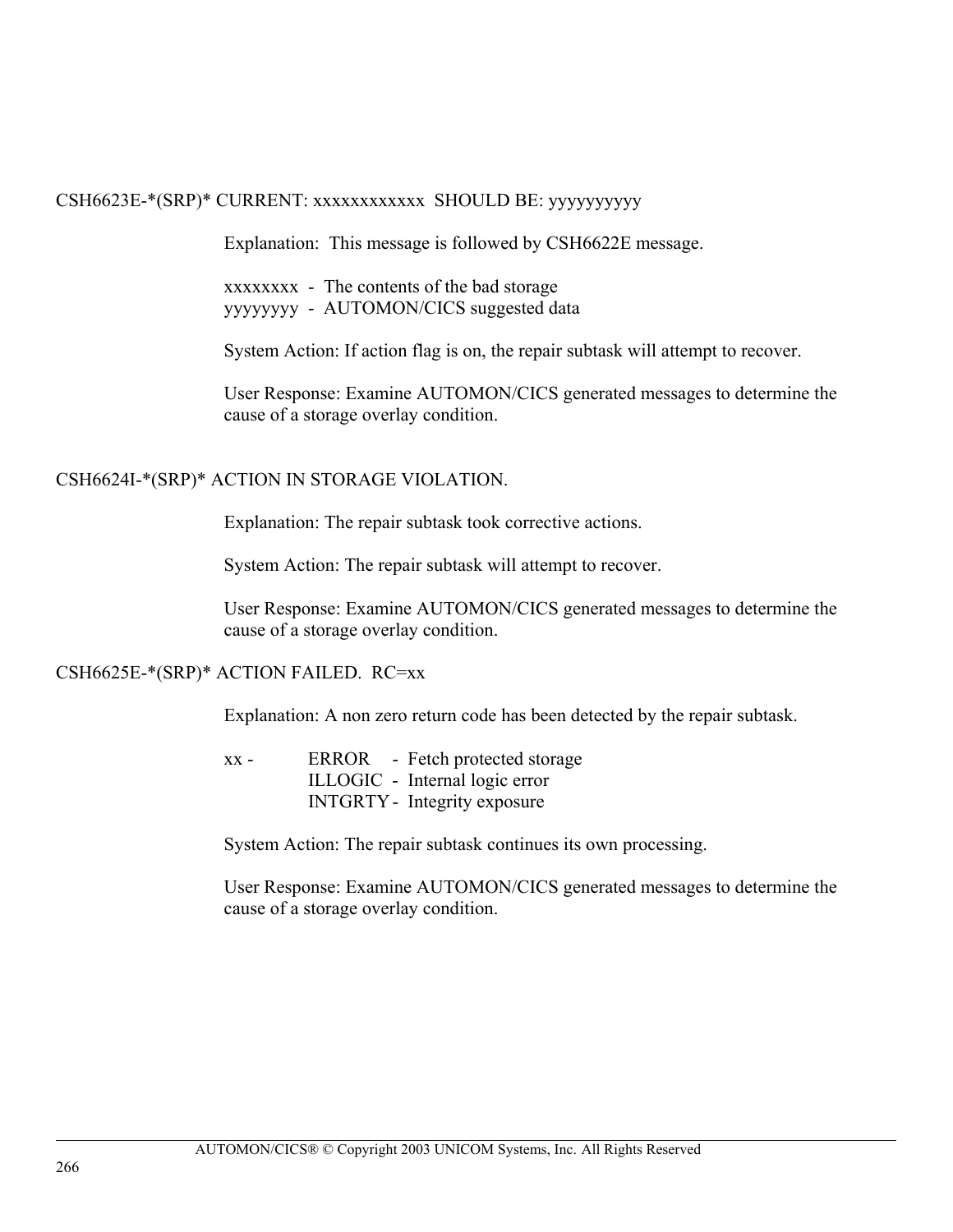CSH6630I-\*(SRP)\* ...................xxxxxxxxxxxxx............

Explanation: This is an informational message indicating the following:

| <b>ACTIVE TASKS</b>    | - Active tasks in DCA chain    |
|------------------------|--------------------------------|
| <b>SUSPENDED TASKS</b> | - Suspended tasks in DCA chain |
| END.                   | - End of DCA task chains       |

System Action: None.

User Response: None.

CSH6650I-\*(SRP)\* xxxxxxxx VERIFICATION IN PROGRESS.

Explanation: This is an informational message indicating that the repair subtask has been activated to examine CICS/VS system tables and storage control areas.

| DFHPCT - Program control table           |
|------------------------------------------|
| DFHPPT - Processing program table        |
| DFHFCT - File control table              |
| DFHTCT - Terminal control table          |
| DFHAID - Automatic initiator descriptors |
| DFHICE - Interval control elements       |
|                                          |

System Action: None.

User Response: None.

CSH6651E-\*(SRP)\* xxxxxxxx VERIFICATION FAILED.

Explanation: This is an informational message indicating that a non zero return code has been detected by the repair subtask.

- DFHPCT Program control table
- DFHPPT Processing program table
- DFHFCT File control table
- DFHTCT Terminal control table
- DFHAID Automatic initiator descriptors
- DFHICE Interval control elements

System Action: None.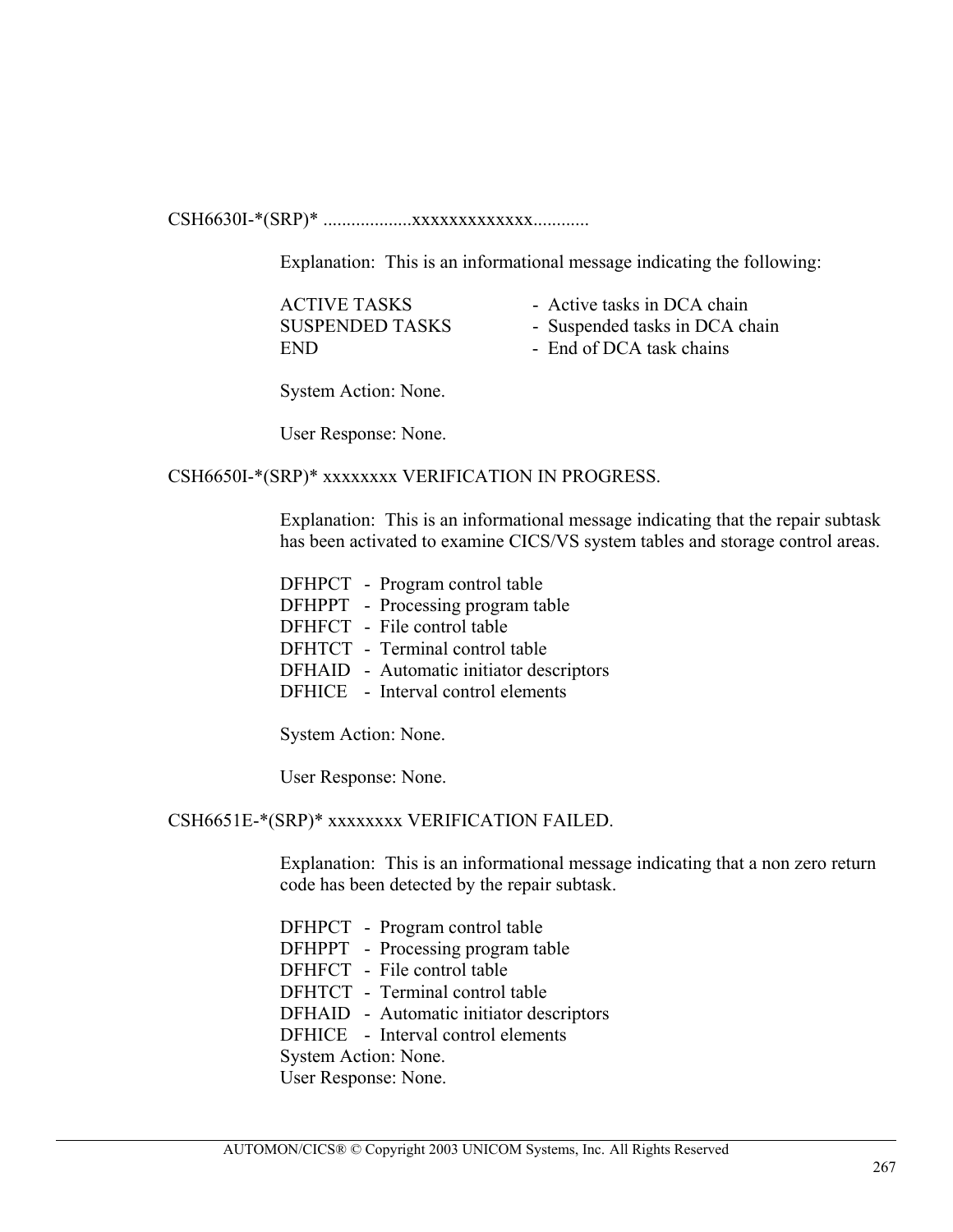#### CSH6680I-\*(SRP)\* .ENTRIES..ENABLED....USED...TOTAL

Explanation: This is an informational message indicating the following:

ENTRIES - PCT - Total transactions in CICS PPT - Total programs in CICS FCT - Total datasets in CICS TCT - Total terminals in CICS

System Action: None.

User Response: None.

#### CSH6681E-\*(SRP)\* STORAGE VIOLATION IC=aaaa,RC=yyyyyyyyyy

Explanation: A storage violation condition has been detected by the repair subtask.

IC=aaaa - Interrupt Code RC=yyyy - Reason Code PROGRAM INTERRUPT INVALID FREEMAIN ADDRESS ERROR IN DFHSCP INVALID SAA (ZERO LENGTH) INVALID SAA (NOT MATCHING) INVALID SAA (TASK SUBPOOL) INVALID FAQE (OVERLAP) INVALID FAQE (SEARCH) INVALID FAQE (INSERT) INVALID FAQE (BACK POINTER) INVALID FAQE (LENGTH) ERROR IN DFHPAM

System Action: The repair subtask will take corrective actions.

User Response: Examine the AUTOMON/CICS generated messages to determine the cause of a storage overlay condition.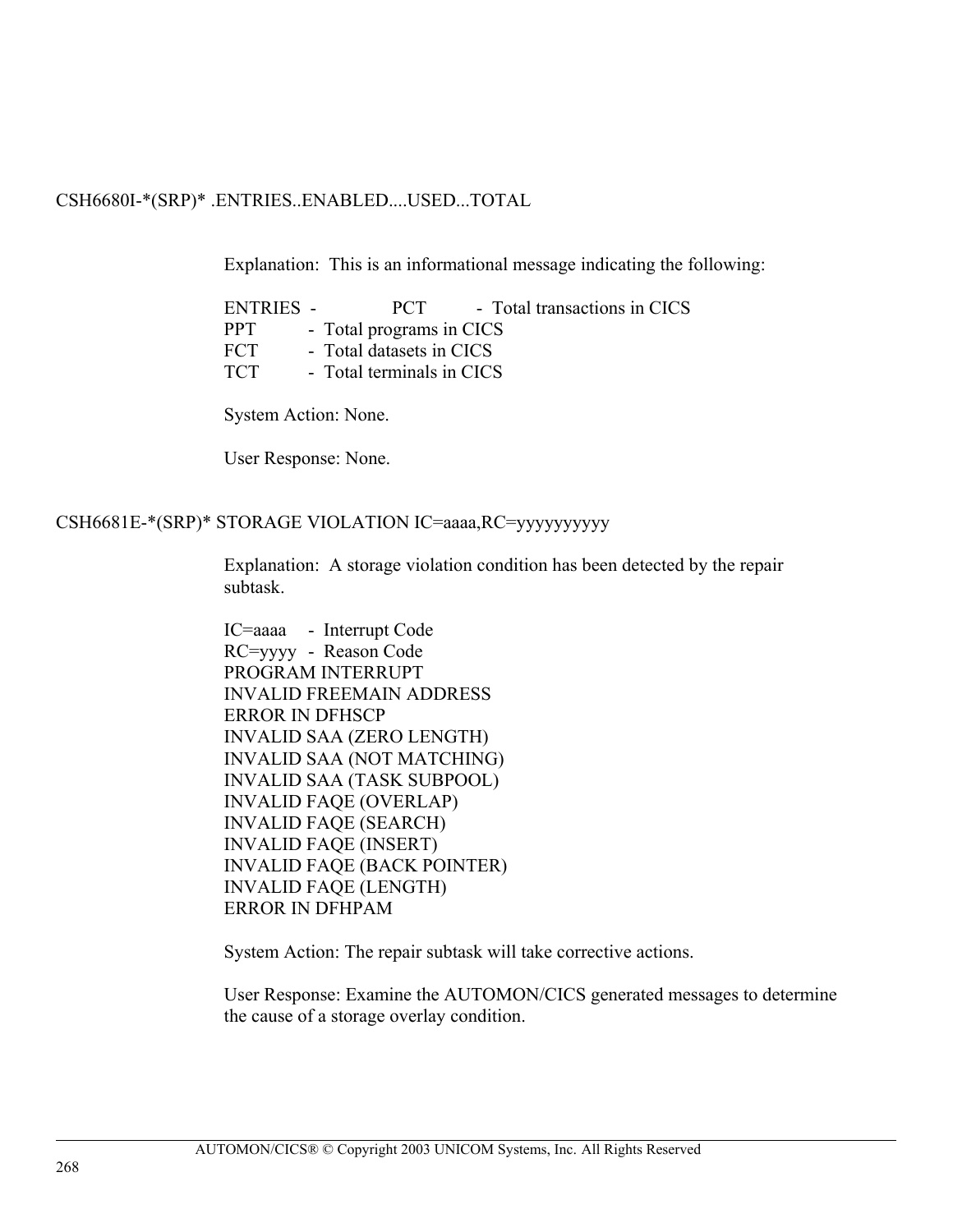CSH6690I-aaaaa|..CURRENT..|..AVERAGE..|...HWM..|..HWMT..|

Explanation: This is an informational message indicating the following:

|          | aaaaaaa - TRANS - Transaction Rate         |
|----------|--------------------------------------------|
|          | FILE I/O - VSAM file I/O Rate              |
| VTAM I/O | - VTAM transmission Rate                   |
|          | <b>AUX TS</b> - Aux Temporary Storage Rate |
| CURRENT  | - The number of units of work completed    |
| AVERAGE  | - The number of units of work completed    |
| HWM      | - Highest number of units of work          |
|          | HWMT - High Water Mark Time of Day         |

System Action: None.

User Response: None.

#### CSH6691I-MAIN TS USAGE. CURRENT=XXXXXXXX,MAXIMUM=YYYYYYYY

Explanation: This is an informational message indicating MAIN Temporary Storage utilization. The frequency of this message is controlled by the value of the Performance Data (PER DATA) Field in the AUTOMON/CICS Threshold Table.

| XXXXXXXX | - The current virtual storage utilization in bytes,<br>required to satisfy all MAIN Temporary Storage<br>requests. |
|----------|--------------------------------------------------------------------------------------------------------------------|
| YYYYYYYY | - The high water mark of virtual storage, in bytes,<br>required to satisfy all MAIN Temporary Storage<br>requests. |

System Action: None.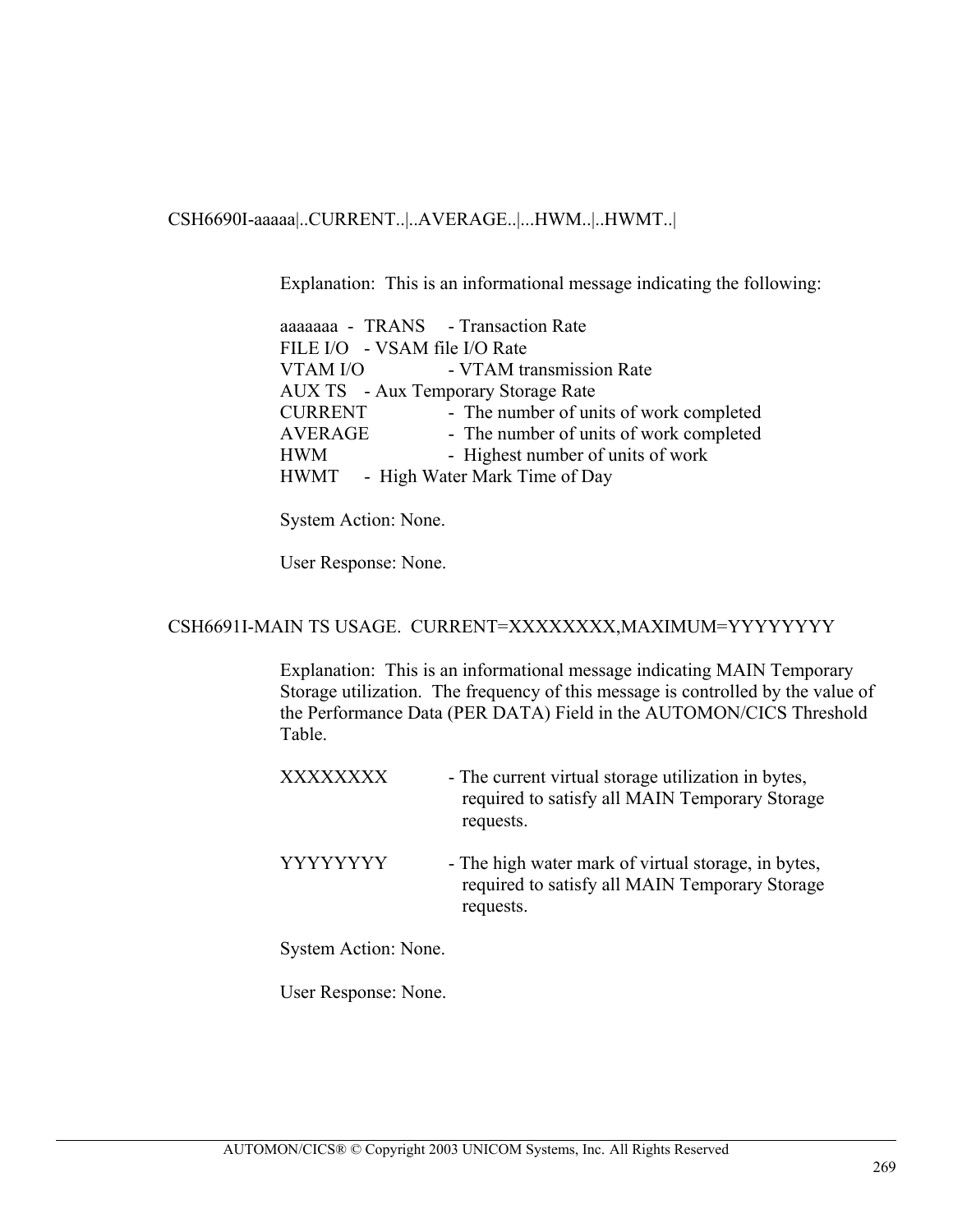## CSH6692I-MAIN TS. QID=XXXXXXXX,HEX=YYYYYYYY,SIZE=ZZZZZZZZ

Explanation: This is an informational message indicating MAIN Temporary Storage utilization of the named queue. AUTOMON/CICS will report the 8 largest MAIN Temporary Storage queues at the time the message is produced. The frequency of this message is controlled by the value of the Performance Data (PER DATA) field in the AUTOMON/CICS Threshold Table.

| <b>XXXXXXXX</b> | - The name given to the MAIN Temporary Storage queue<br>in character format.                       |
|-----------------|----------------------------------------------------------------------------------------------------|
| <b>YYYYYYYY</b> | - The name given to the MAIN Temporary Storage queue<br>in hexidecimal format.                     |
| 77777777.       | - The size of the MAIN Temporary Storage<br>queue, in bytes, at the time this message is produced. |

System Action: None. User Response: None.

## CSH6693I-WWWW: TOT=XXXXXXXX,RATE=YYYYYYYY,UNIT=ZZZZZZZZ

Explanation: This message is designed to provide performance and capacity planning information on an hourly basis in the following areas:

WWWW: Type of information being recorded.

| <b>CPU</b>  | $-TOT =$ Total CPU time accumulated by the CICS                                  |
|-------------|----------------------------------------------------------------------------------|
|             | address space during the previous hour.                                          |
|             | - RATE= % of total CPU time of the processor used by                             |
|             | CICS during the previous hour.                                                   |
| <b>TRAN</b> | $-TOT =$ Total number of transactions processed by CICS during                   |
|             | the previous hour.                                                               |
|             | - RATE= Number of transactions per second processed by CICS                      |
|             | during the previous hour.                                                        |
| $\rm I/O$   | $-TOT =$ Total number of I/Os processed by CICS during the                       |
|             | previous hour.                                                                   |
|             | - RATE= Number of I/Os per second processed by CICS during the<br>previous hour. |
| <b>CONN</b> | $-TOT =$ Total connect time of the CICS address space during the                 |
|             | previous hour.                                                                   |
|             | - RATE= % of connect time of the processor attributable to CICS                  |
|             | during the previous hour.                                                        |
| ZZZZZZZZZ   | Hour of the CICS run for which the data has                                      |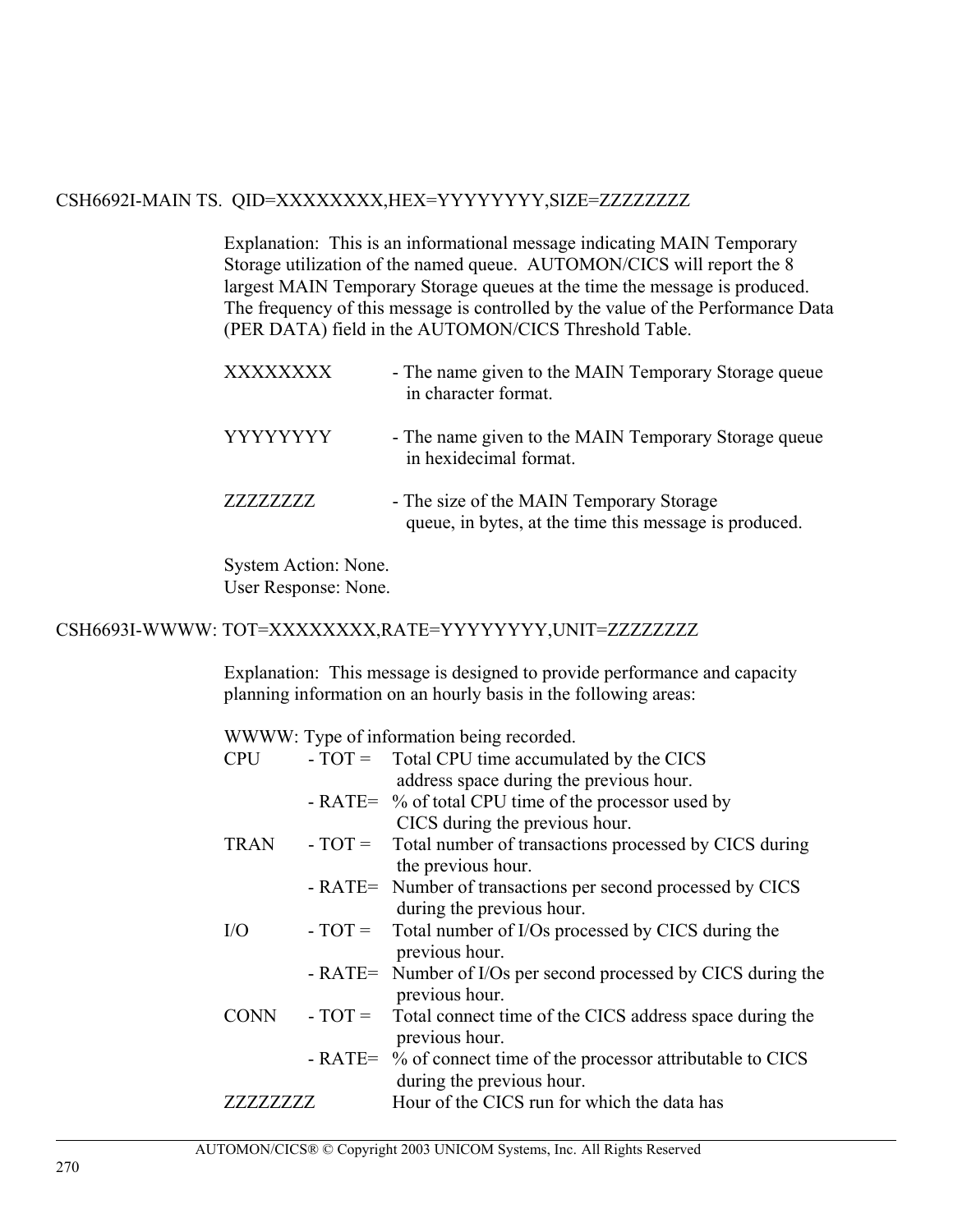#### been recorded.

Note: This block of messages is produced once an hour. These messages will not be produced if the master flag for Performance Data is turned off in the AUTOMON/CICS threshold table.

System Action: None. User Response: None.

#### CSH6700I-CICS IS NO LONGER SHORT-ON-STORAGE.

Explanation: This is an informational message indicating that there is no longer short on storage in the DSA (below 16MB).

System Action: AUTOMON/CICS continues.

User Response: None.

#### CSH6701I-(LOG) CICS IS BEING TERMINATED.

Explanation: This message is an informational message indicating that the CICS has been terminated. This message appears when the user terminates CICS via CEMT SET PERFORM SHUT [IMMEDIATE].

System Action: None.

User Response: None.

#### CSH6702E-STORAGE VIOLATION. TRN=aaaa,TSK=bbbbb,TRM=cccc,PGM=ddddd

Explanation: A storage violation has been detected by the storage violation trap, which may be enabled via the UMON transaction or the Storage Violation AIT table.

| - Transaction ID     |
|----------------------|
| - Task ID            |
| - Terminal ID (CICS) |
| - Program Name       |
|                      |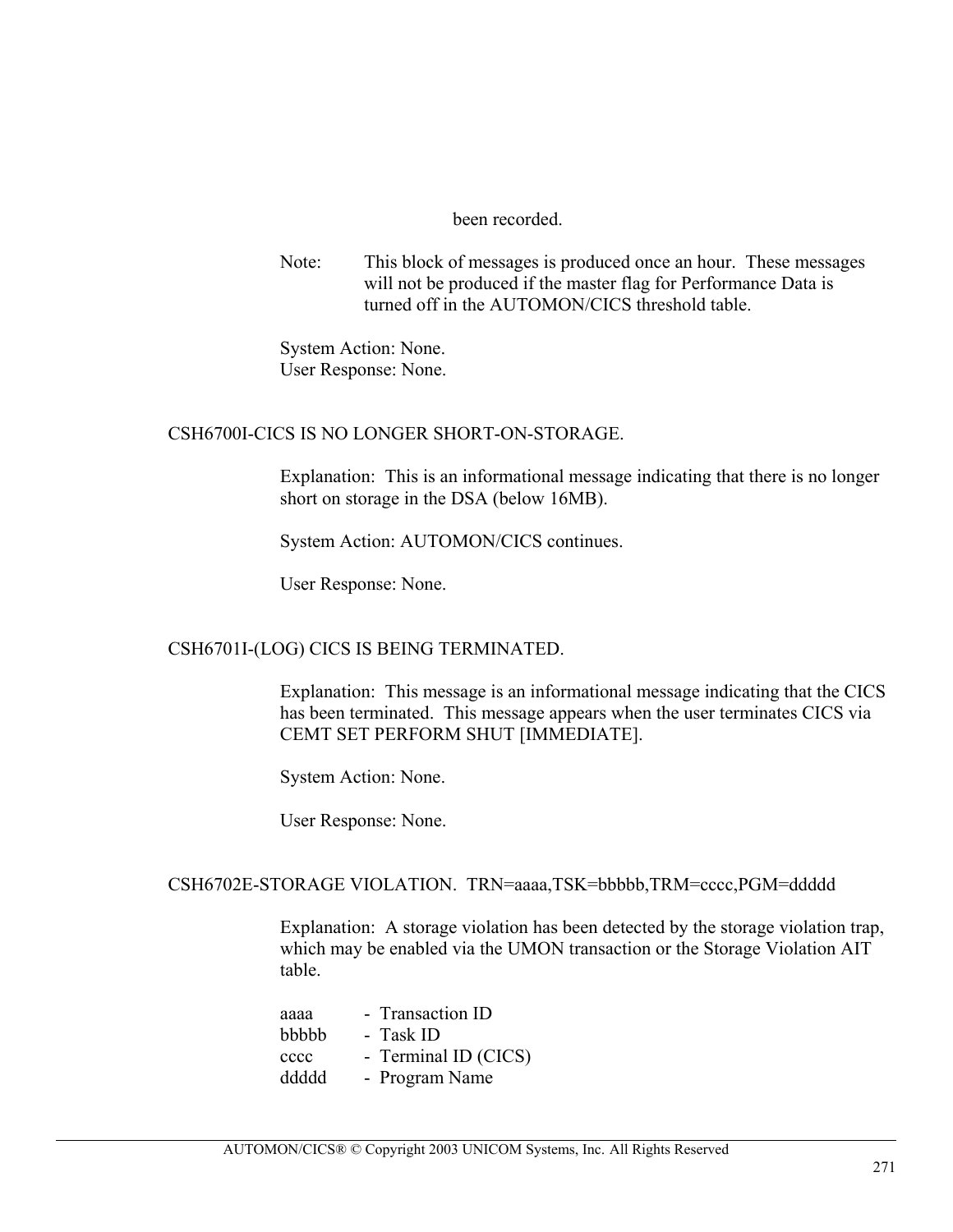System Action: AUTOMON/CICS will attempt to recover the corrupted storage area unless the Storage Violation Action (Stage 4) option has been disabled.

User Response: None.

#### CSH6703E-STORAGE ERROR DETECTION. SVC=aaa,IC=(bb,cccccccc)

Explanation: A storage violation has been detected by the storage violation trap, which may be enabled via the UMON transaction or the Storage Violation AIT table.

| aaa | - Storage Violation Count   |
|-----|-----------------------------|
| bb  | - Interrupt Code            |
|     | cccccccc - Interrupt Reason |

| Interrupt Code |                        |                | Description                        |
|----------------|------------------------|----------------|------------------------------------|
| 01             | <b>SAA ADDR</b>        |                | Invalid SAA address                |
| 02             | <b>TCAS=ZERO</b>       |                | Invalid TCA systems area           |
| 03             | $TCA = 8A$             |                | Invalid TCA class                  |
| 04             | <b>SAA LENGTH</b>      |                | Invalid SAA length                 |
| 05             | <b>FORWARD SAA</b>     |                | Invalid forward address            |
| 06             | <b>DUP SAA</b>         |                | SAA header/trailer mis-match       |
| 07             | TCTTE=ZERO             |                | Invalid TCTTE address              |
| 08             | TIOA=ZERO              |                | Invalid TIOA address               |
| 09             | <b>SAA CLASS</b>       |                | Invalid SAA class                  |
| 10             | <b>FAQE LENGTH</b>     |                | Invalid FAQE length                |
| 11             | <b>FORWARD FAQE</b>    | $\blacksquare$ | Invalid FAQE forward address       |
| 12             | <b>BACKWARD FAQE -</b> |                | Invalid FAQE backward address      |
| 13             | <b>ZONE HEADER</b>     |                | Invalid storage check zone header  |
| 14             | <b>ZONE TRAILER</b>    |                | Invalid storage check zone trailer |
| 15             | ZONE H+T               |                | Invalid header & trailer zones     |

System Action: AUTOMON/CICS will attempt to recover the corrupted storage area unless storage Violation Action (Stage 4) option has been disabled.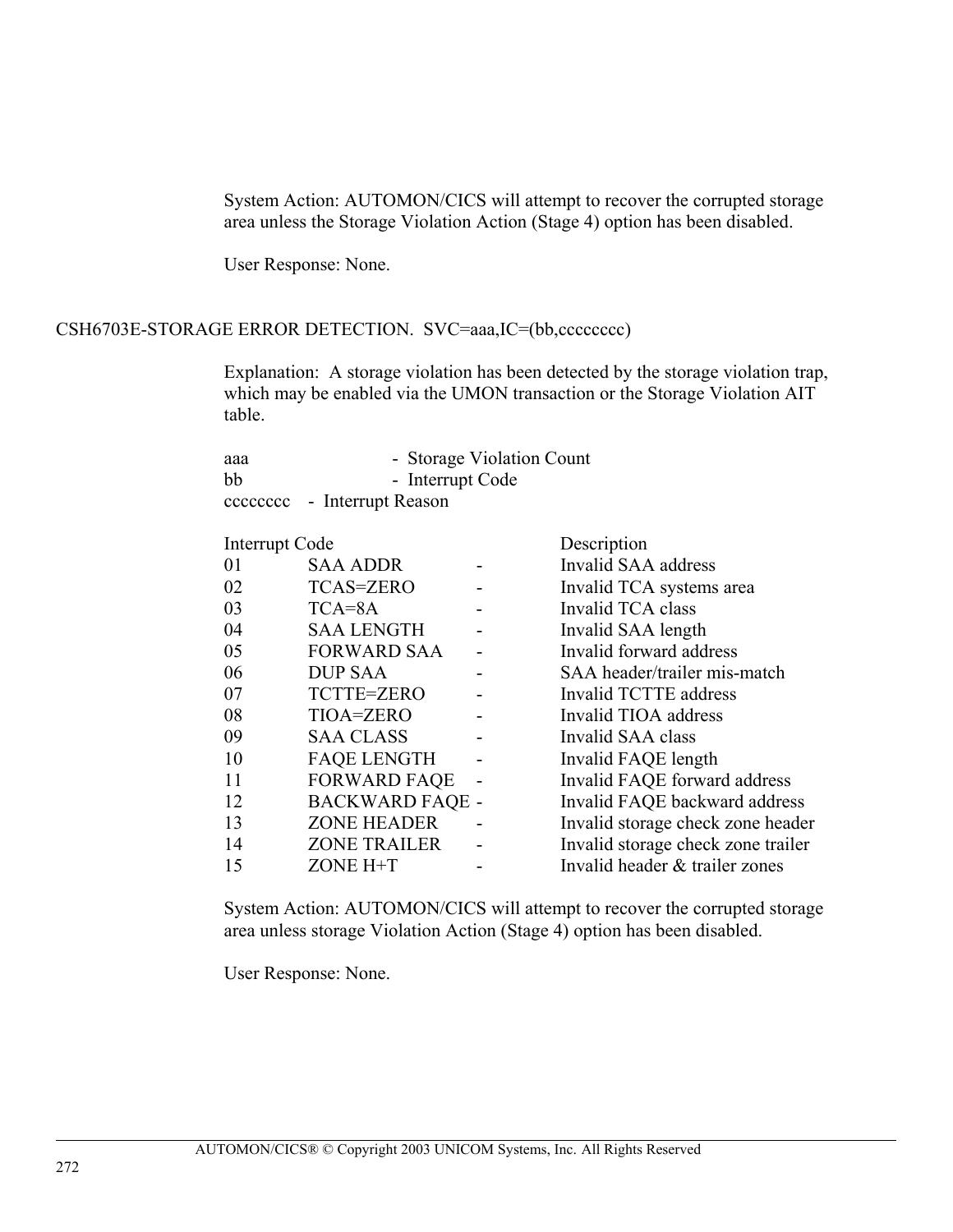#### CSH6704A-AUTOMON/CICS CSHASCR/CSHASRP SUBTASK ATTACHED.

Explanation: A CSHASCR subtask has been attached to perform recovery stages. This message has been issued as a result of a storage violation condition.

System Action: AUTOMON/CICS will attempt to recover the corrupted storage area unless the Storage Violation Action (Stage 4) option has been disabled.

User Response: None.

#### CSH6705A-\*ACTION\* MXT VALUE ALTERED. MXT=aaa,MXTC=bbb,TASKS=cccc

Explanation: This is an action message indicating that the maximum tasks value has been adjusted automatically by AUTOMON/CICS.

| ааа        | - The maximum tasks value |
|------------|---------------------------|
| <b>bbb</b> | - The maximum tasks count |
| cccc       | - Current tasks in system |

System Action: AUTOMON/CICS processing continues.

User Response: None.

#### CSH6706A-\*ACTION\* CUSHION SIZE ALTERED. DSA=aaaaa,SCS=bbbbb

Explanation: This is an action message indicating that the Storage Cushion size has been adjusted automatically by AUTOMON/CICS.

aaaaa - Dynamic storage area size

bbbbb - Storage cushion size

System Action: AUTOMON/CICS processing continues.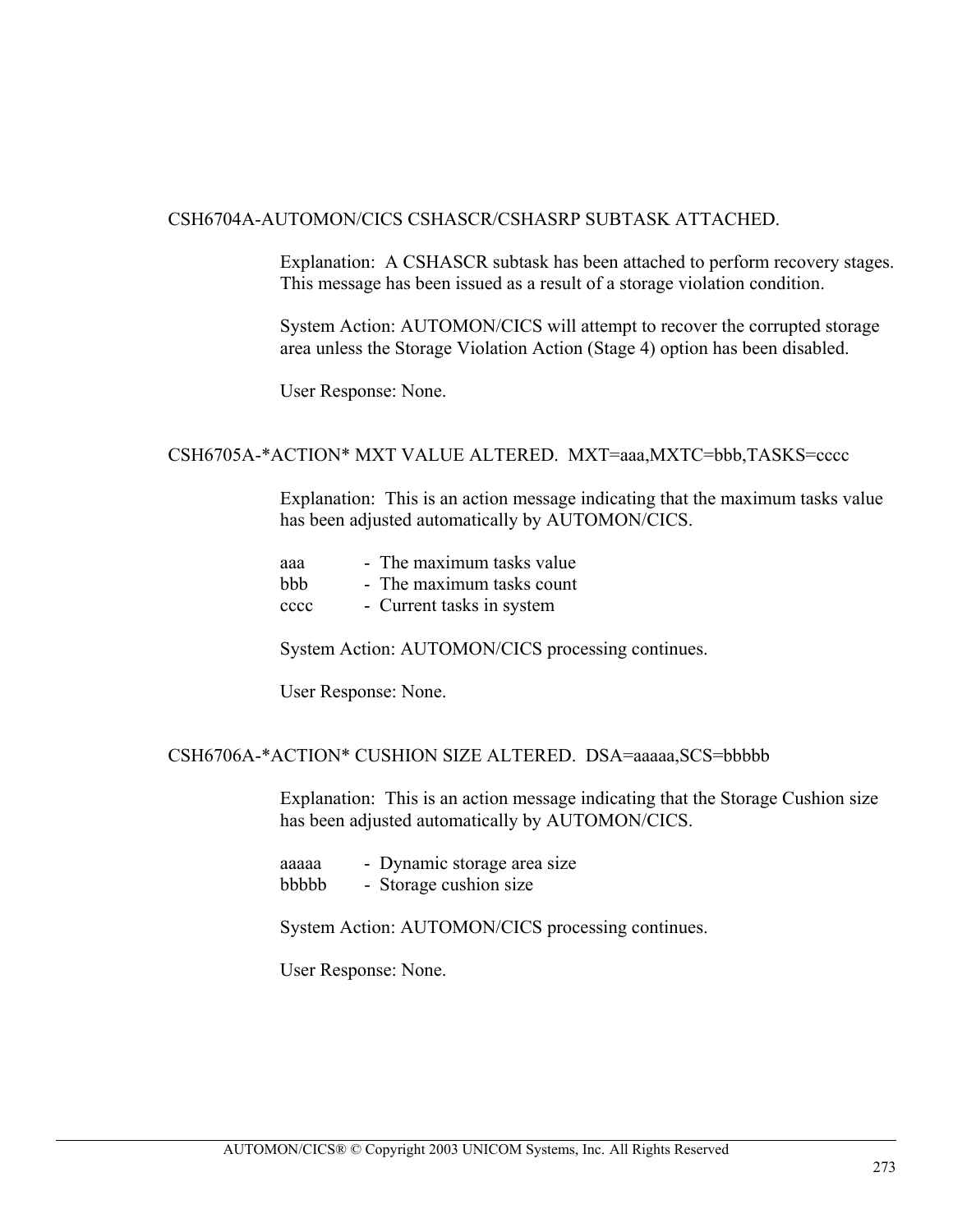#### CSH6707A-\*ACTION\* AMXT VALUE ALTERED. AMXT=aaa,AMXTC=bbb

Explanation: This is an action message indicating that the maximum active tasks value has been adjusted automatically by AUTOMON/CICS.

| - The maximum active tasks value<br>aaa |
|-----------------------------------------|
|-----------------------------------------|

bbb - The maximum active tasks count

System Action: AUTOMON/CICS processing continues.

User Response: None.

### CSH6708A-\*ACTION\* CSHASRP SUBTASK ATTACHED. RC=SYSTEM FAILURE

Explanation: A CSHASRP subtask has been attached to perform recovery stages. This message has been issued as a result of an abnormal system abend condition.

System Action: AUTOMON/CICS will attempt to recover from the abend condition unless the Abend Recovery Action (Stage 3) option has been disabled.

User Response: None.

#### CSH6709A-\*ACTION\* REPAIRING A TCA. TCA=aaaaaaaa,NEW=bbbb,OLD=cccc

Explanation: This is an action message indicating that the task control area has been overlaid, and the AUTOMON/CICS repair subtask has been invoked to repair the damaged storage accounting area.

|      | aaaaaaaa - TCA address          |
|------|---------------------------------|
| bbbb | - TCA's new accounting area     |
| cccc | - TCA's damaged accounting area |

System Action: AUTOMON/CICS processing continues.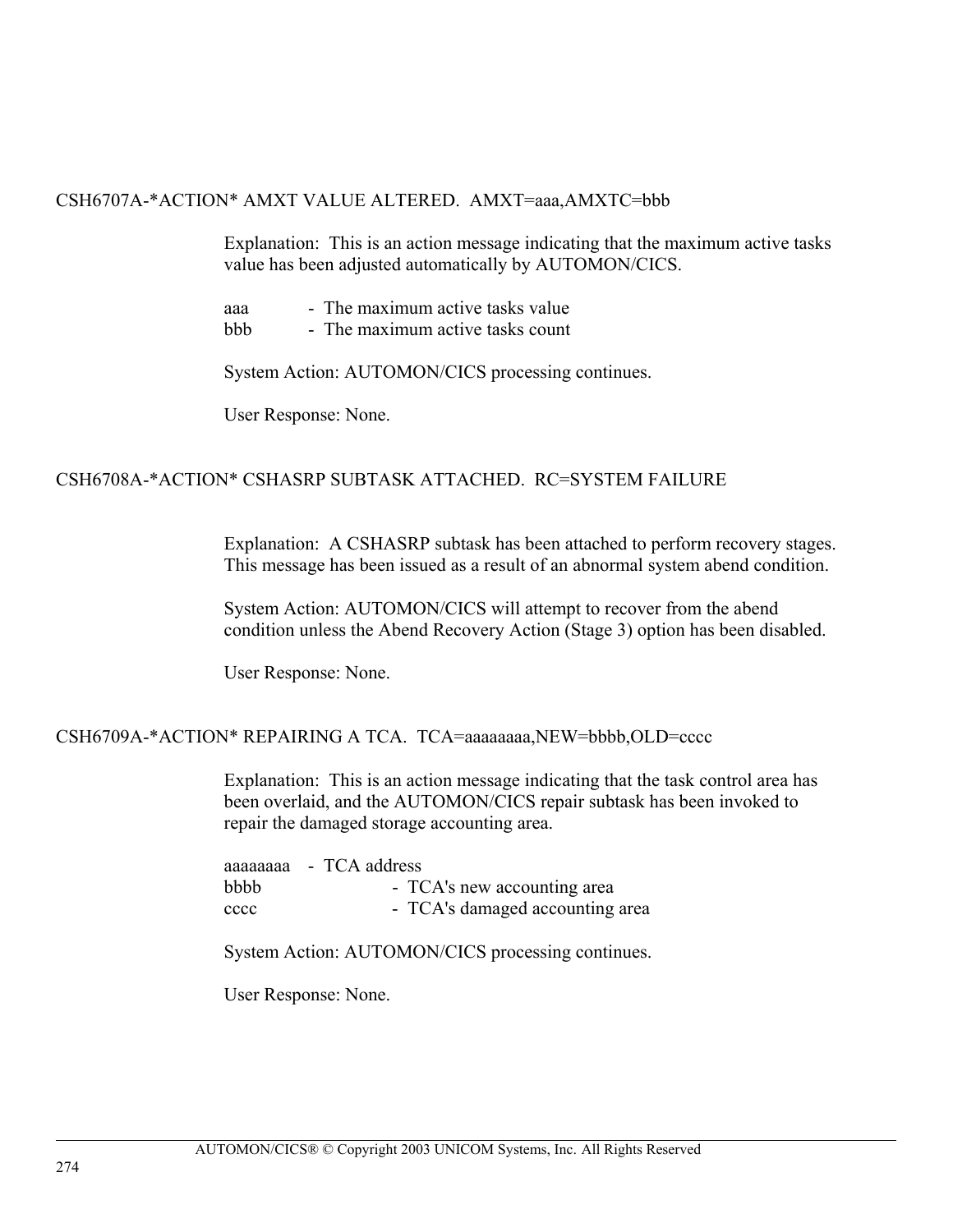#### CSH6710E-\*ERROR\* IRRECOVERABLE aaaa. ADDR=bbbbbbbb,DATA=cccccccc

Explanation: This is an error message indicating that the AUTOMON/CICS repair subtask has been invoked to repair the damaged storage area. However, the damaged area has been marked "non-recoverable" by the AUTOMON/CICS integrity validation program.

aaa - Storage Type (TCA, SAA, FAQE, etc.) bbbbbbbb - Address cccccccc - Contents

System Action: AUTOMON/CICS processing continues.

User Response: None.

#### CSH6711E-\*ERROR\* INVALID FAQE. A=aaaaaaaa,F=bbbbbbbb

Explanation: This is an error message indicating that the failing FAQE has been successfully identified by the AUTOMON/CICS detective mechanism.

aaaaaaaa - FAQE address bbbbbbbb - FAQE contents

System Action: AUTOMON/CICS processing continues.

User Response: None.

#### CSH6712A-\*ACTION\* REPAIR FAQE. A=aaaaaaaa,F=bbbbbbbb

Explanation: This is an action message indicating that the failing FAQE has been successfully repaired by the AUTOMON/CICS repair subtask.

aaaaaaaa - FAQE address bbbbbbbb - FAQE contents

System Action: AUTOMON/CICS processing continues.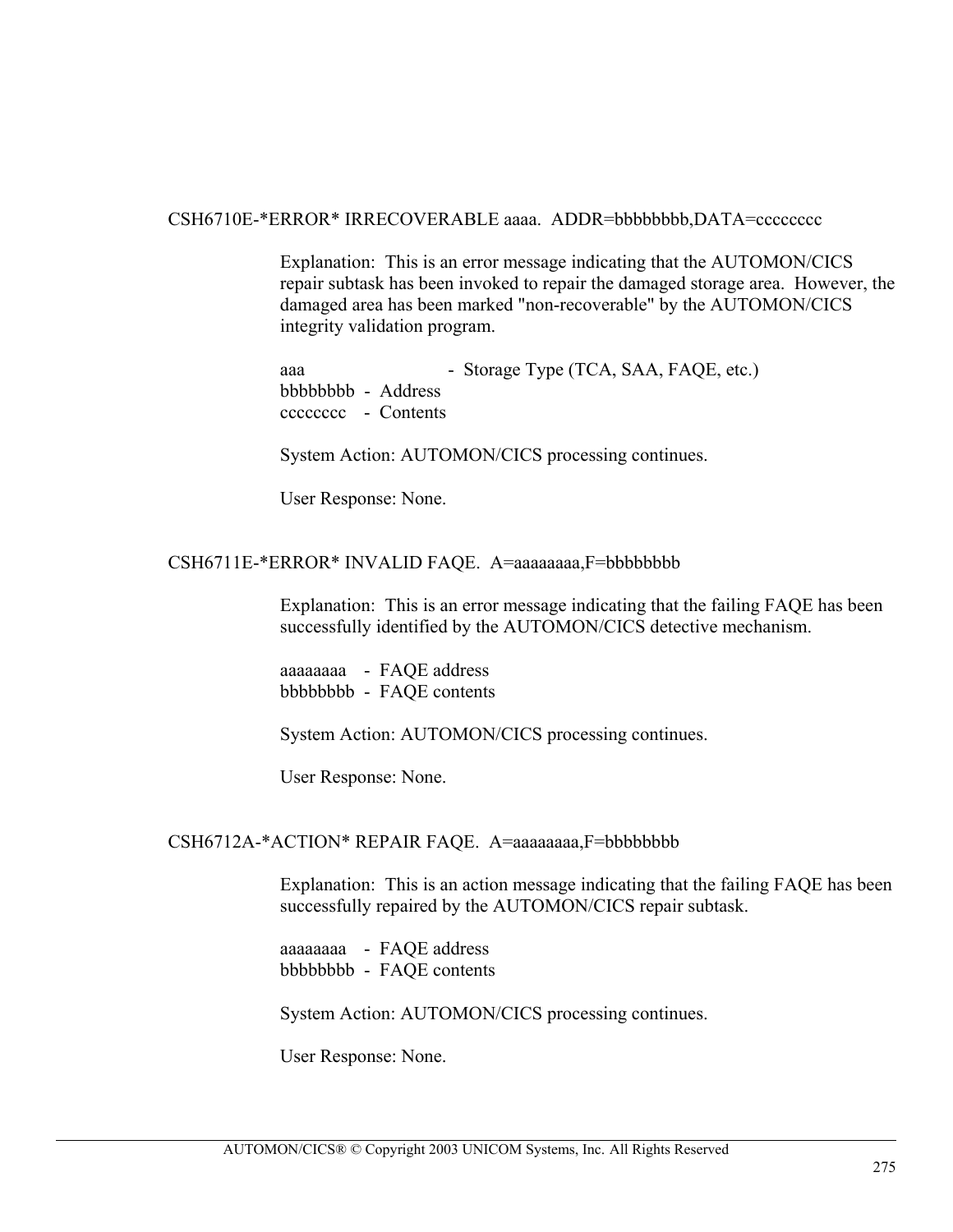#### CSH6713E-\*ERROR\* INVALID SAA. A=aaaaaaaa,H=bbbbbbbb,T=cccccccc

Explanation: This is an error message indicating that the failing SAA has been successfully identified by the AUTOMON/CICS detective mechanism.

aaaaaaaa - Storage Accounting Area (SAA) address bbbbbbbb - Header contents cccccccc - Trailer contents

System Action: AUTOMON/CICS processing continues.

User Response: None.

#### CSH6714A-\*ACTION\* REPAIR SAA. A=aaaaaaaaa,H=bbbbbbbb,T=cccccccc

Explanation: This is an action message indicating that the failing SAA has been successfully repaired by the AUTOMON/CICS repair subtask.

aaaaaaaa - Storage Accounting Area (SAA) Address bbbbbbbb - Header Contents cccccccc - Trailer Contents

System Action: AUTOMON/CICS processing continues.

User Response: None.

#### CSH6715E-\*ERROR\* TOO MANY STORAGE VIOLATIONS. SVC=aaa

Explanation: This is an error message indicating that the AUTOMON/CICS repair subtask has discovered that there are too many storage violation conditions. The storage violation recovery will be ignored.

aaa - Total storage violation count

System Action: AUTOMON/CICS processing continues.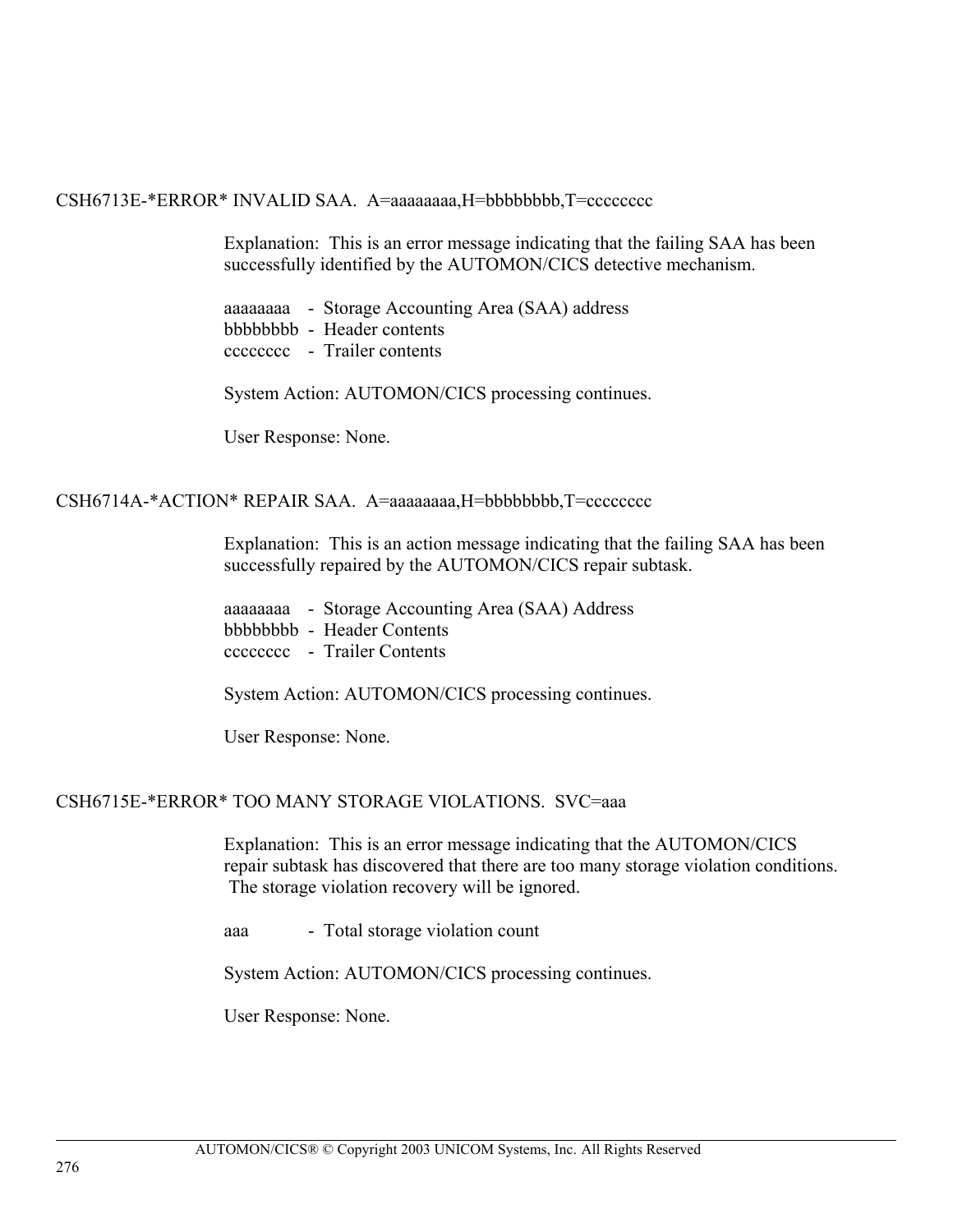#### CSH6716A-\*ACTION\* SELF DISABLING A STAGE 4 "ACTION" FLAG.

Explanation: This is an action message indicating that the AUTOMON/CICS repair subtask has been notified by the control subtask to disable a stage 4 storage violation action flag at once. This message has been issued due to a severe storage violation condition existing or existed in CICS internal logic.

System Action: AUTOMON/CICS processing continues.

User Response: None.

#### CSH6717E-\*ERROR\* ACTION FAILED. RC=xxxxxxxx

Explanation: This is an error message indicating that the AUTOMON/CICS action subtask has failed to set CICS system parameter value(s).

xxxxxxxx INVREQ: Invalid Request NOTAUTH: Not Authorized NOSTG: Not Enough Storage in the (E)DSA

System Action: AUTOMON/CICS processing continues. An AUTOMON/CICS action subtask will try again later.

User Response: None.

#### CSH6718W-\*WARNING\* EXCESSIVE OSCOR STORAGE USAGE. USED=xx%,AREA=yyyy

Explanation: This is a warning message indicating that the AUTOMON/CICS detective mechanism has detected an excessive OSCOR storage usage condition.

USED=xx% Utilization AREA=yyyy LSQA/SWA/SP0/ELSQA/ESP0

System Action: AUTOMON/CICS processing continues.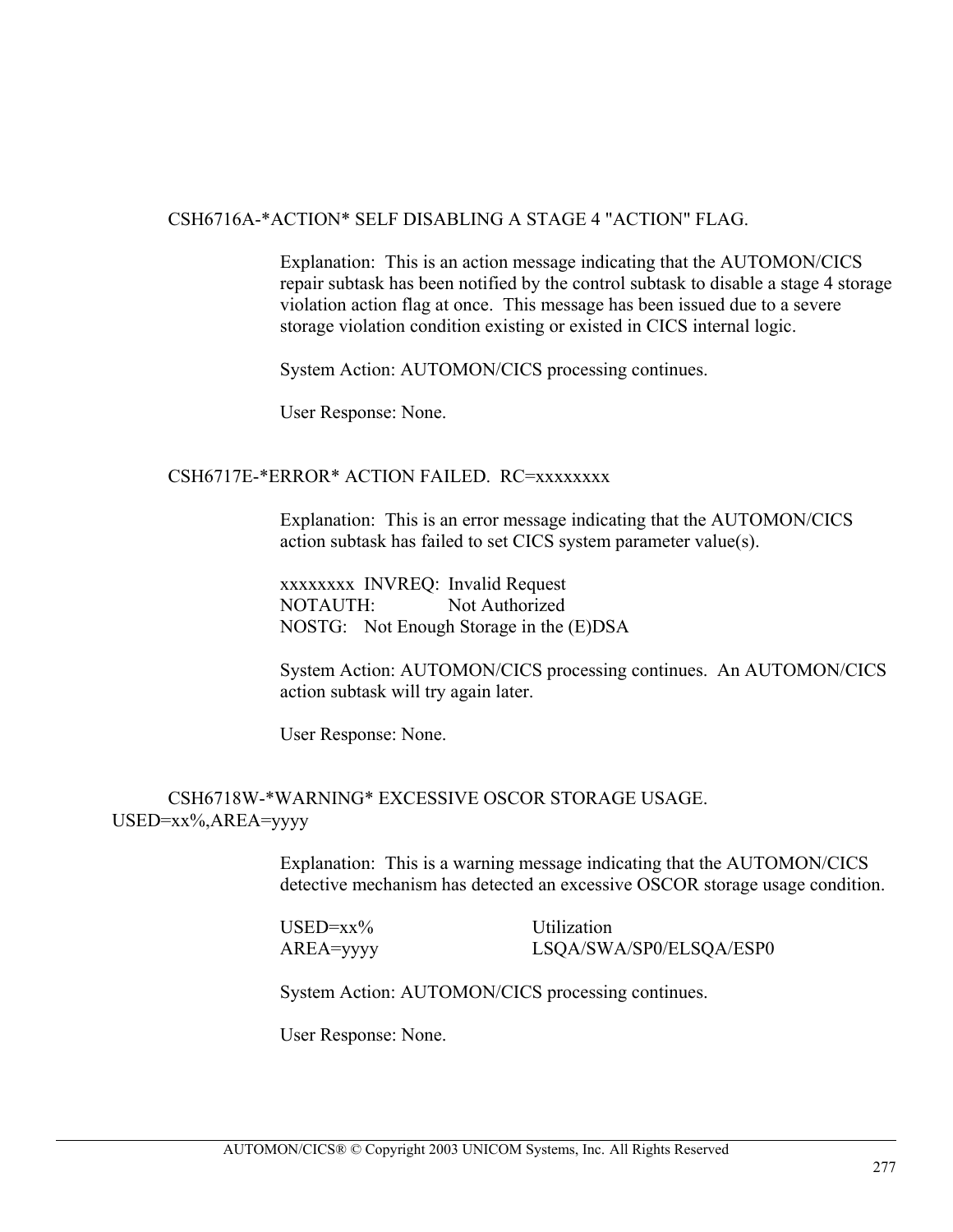#### CSH6719W-\*WARNING\* TOTAL=aaaaaaaa,FREE=xxxxxxxx,LARGEST=yyyyyyyy

Explanation: This is a warning message indicating that the AUTOMON/CICS detective mechanism has detected an excessive OSCOR storage usage condition.

TOTAL=aaaaaaaa Total storage at the time of the system start-up FREE=xxxxxxxx Available storage in bytes LARGEST=yyyyyy Largest available storage size in bytes

System Action: AUTOMON/CICS processing continues.

User Response: None.

#### CSH6720E-\*ERROR\* CICS IS RUNNING IN KEYZERO MODE.

Explanation: This is an error message indicating that the AUTOMON/CICS detective mechanism has detected that the CICS DFHSIP TCB is currently running in Keyzero mode.

System Action: AUTOMON/CICS processing continues.

User Response: Determine why the CICS DFHSIP TCB is running in Keyzero mode.

#### CSH6721E-\*WARNING\* PROGRAM COMPRESSION. TOTAL=nnnnnnnn

Explanation: This is a warning message indicating that the AUTOMON/CICS detective mechanism has detected a program compression.

TOTAL=nnnnnnnn Accumulated program compression count

System Action: AUTOMON/CICS processing continues.

User Response: Please refer to CICS Performance Guide for directions.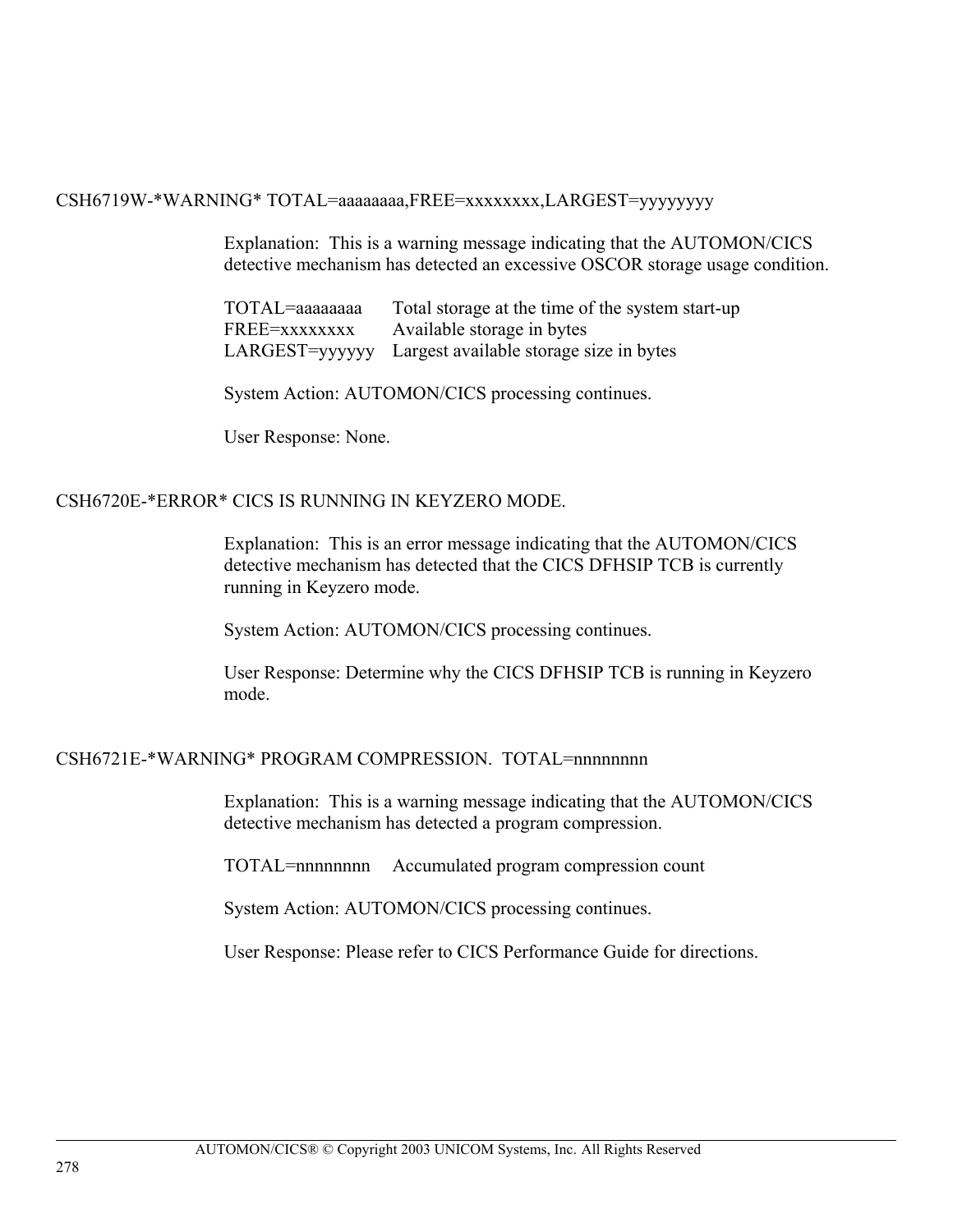### CSH6722A-\*ACTION LOOP KILL.TRN=xxxx,ID=yyyyyyyy,PSW=zzzzzzzz,ABCD=aaaa

Explanation: This is an action message indicating that AUTOMON/CICS has killed a transaction which has been executing for longer than 3 times the action threshold value (defined by the loop action option in the AUTOMON/CICS threshold table) without giving control to the CICS dispatcher. This condition indicates a possible loop within the user's program. To assist the user in locating the logical loop, TCAPCPSW may contain the PSW at the time of the abend.

| TRAN=xxxx      | -Transaction ID      |
|----------------|----------------------|
| $ID = yyyyyyy$ | -Task ID             |
| PSW=zzzzzzzzz  | -Program Status Word |
| $ABCD$ =aaaa   | -Abend Code          |
|                |                      |

System Action: The transaction will be purged by forcing an 0C1 or OC6 abend by manipulating the PSW of the looping transaction.

User Response: Attempt to determine the flow of control within the transaction between the time the abend accrued and the last call to the CICS task control program prior to the abend. A CICS trace will help, because it gives a history of the service requests made by the transaction. Look for an unexpected flow of control, a loop, or an excessive large time interval. Check the application logic for a design error that could lead to a loop.

#### CSH6723E-\*ERROR\*LOOP KILL FAILED TRN=xxxx,PSW=yyyyyyyy, RC=zzzzz

Explanation: This is an error message indicating that AUTOMON/CICS failed in its attempt to KILL the looping transaction. The task has been executing for longer than 3 times the action threshold value (defined by the loop action option in the AUTOMON/CICS threshold table) without giving control to the CICS task dispatcher. This condition indicates a possible loop within the user's program. To assist the user in locating the logical loop, TCAPCPSW may contain the PSW at the time of the abend.

| TRAN=xxxx        | -Transaction ID                    |
|------------------|------------------------------------|
| PSW=yyyyyyyy     | -Program Status Word               |
| RC=zzzzz         | -Reason for the loop kill failure. |
| $=$ OPSYS ARE    | -Looping in Operating System Area  |
| =OUTSIDE OF CICS | -Looping outside of CICS           |
| =KEY ZERO AREA   | -Looping in Key 0 Storage          |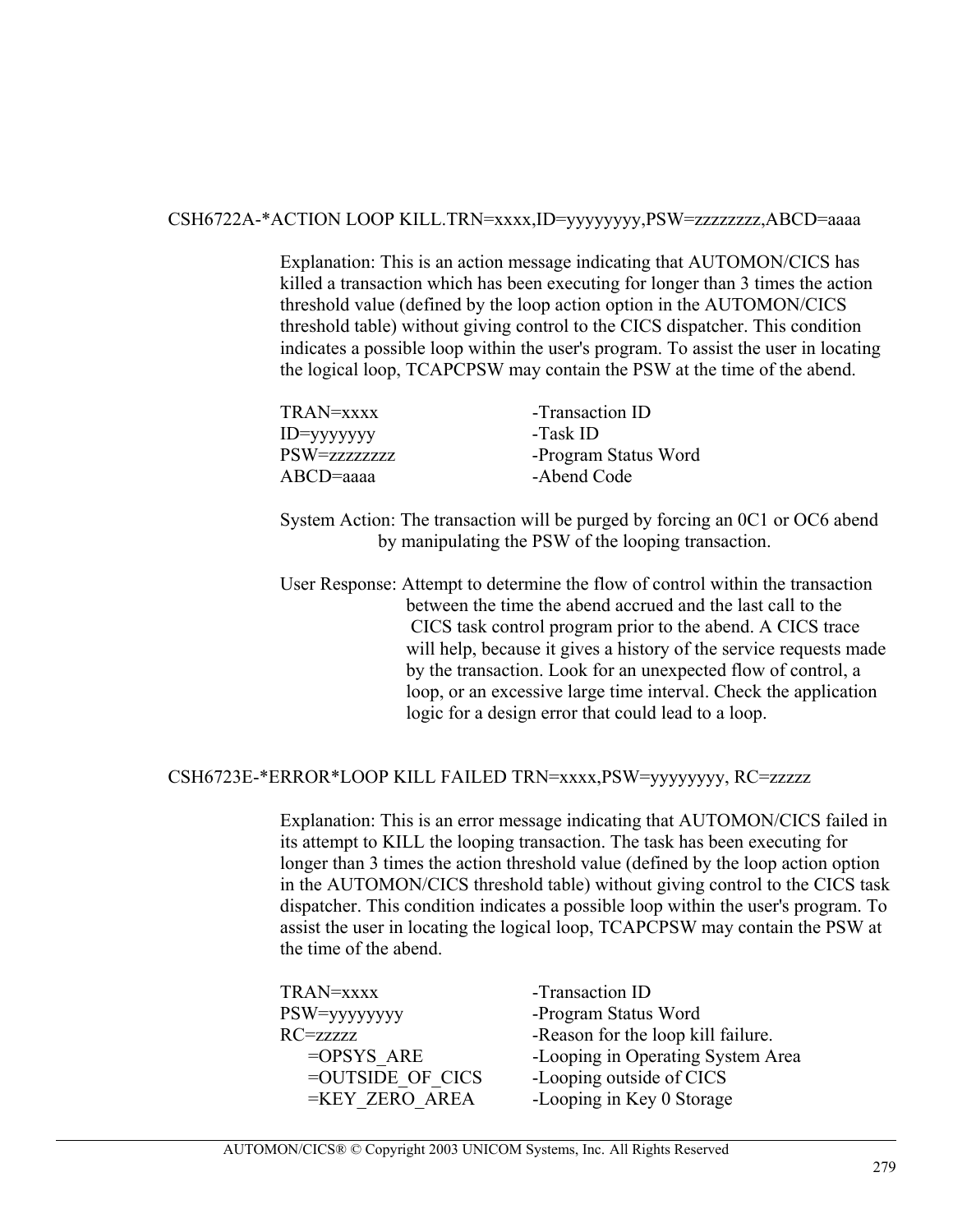# =VALIDATION\_CHECK -The UCCF/Server fails to validate the looping Task ID.

System Action: The value in "RC=" will indicate the reason that AUTOMON/CICS was unable to kill the transaction. If RC = VALIDATION\_CHECK, AUTOMON/CICS will attempt to kill the looping transaction by forcing an S0C1 abend.

User Response: Attempt to determine the flow of control within the transaction between the time the abend accrued and the last call to the CICS task control program prior to the abend. A CICS trace will help, because it gives a history of the service requests made by the transaction. Look for an unexpected flow of control, a loop, or an excessive large time interval. Check the application logic for a design error that could lead to a loop.

### CSH6724W-\*WARNING\* A UCCF/SERVER IS NOT LICENSED/ACTIVE.

Explanation: This is an warning message indicating that AUTOMON/CICS was unable to issue an authorized command to the UCCF/Server. This message indicates that the Universal Command Control Facility Server is not available to kill the looping transaction. There are three possible reasons for the generation of this message:

- 1. The user has not licensed UCCF/Server for their system. UCCF/Server is a proprietary product which must be licensed separately from AUTOMON/CICS.
- 2. The user has elected to run AUTOMON/CICS without the UCCF/Server by not starting the job to initiate UCCF/Server (The JCL for this job may be found in member CSH00SIP of the AUTOMON/CICS Installation Library). In this case AUTOMON/CICS will still function, however AUTOMON/CICS will be restricted to only non-authorized means when attempting to kill the looping transaction.
- 3. The AUTOMON/CICS library UCCF.V420.AUTHLIB has not been included in the APF link list.

System Action: AUTOMON/CICS attempts to kill the looping transaction through the use of non-authorized functions.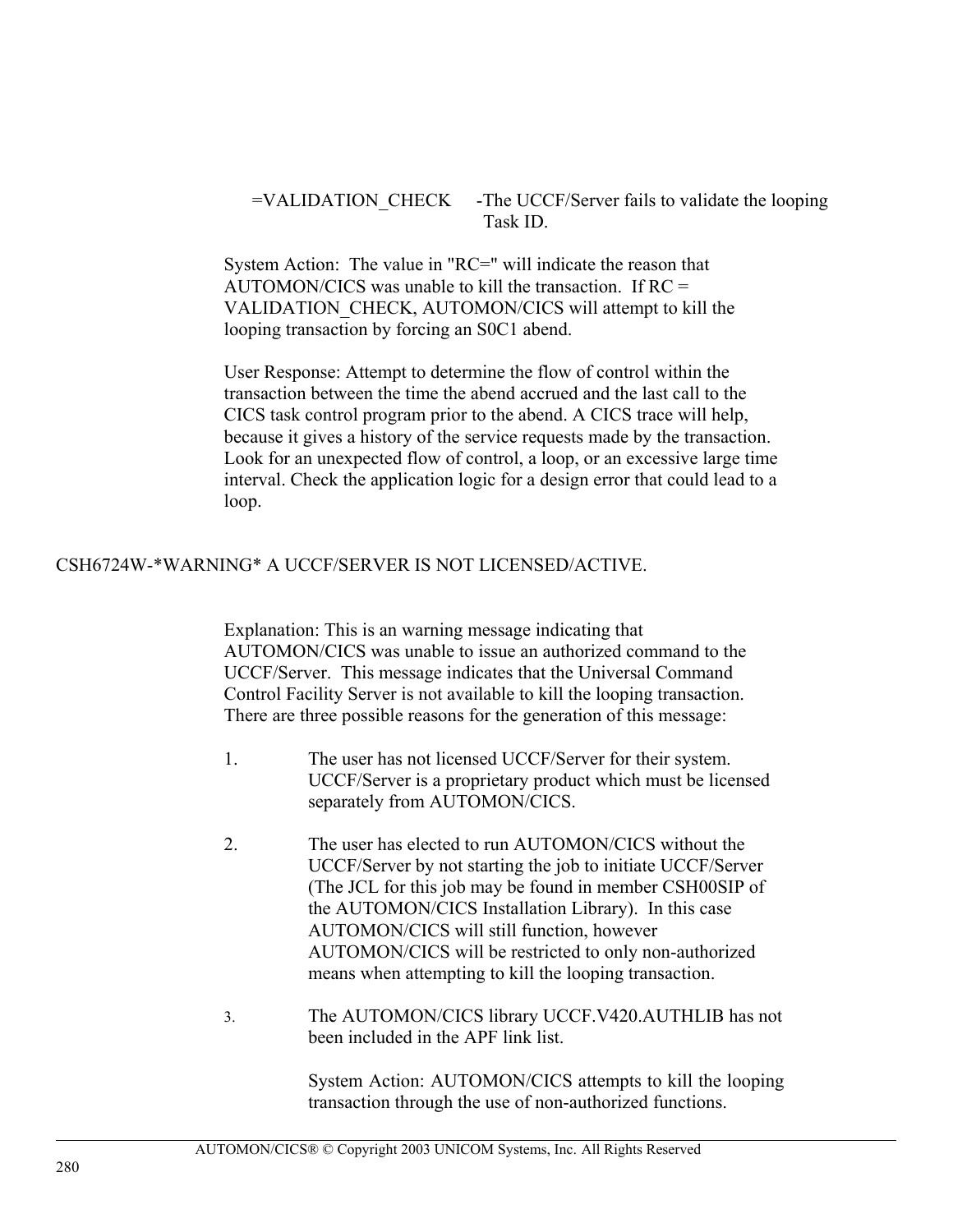User Response: If the user wishes to utilize the UCCF/Server to issue various authorized MVS action commands, follow the instructions provided in the AUTOMON/CICS Installation Summary which pertain to the UCCF/Server.

#### CSH6800I-UCCF/SERVER INQUIRY SUCCESSFUL. SUBSYS=xxxx,ADDR=00000000

Explanation: This is an informational message indicating that the UCCF/Server has been started in the MVS system.

Subsys=xxxx -Subsystem name. ADDR=00000000 -SSCVT address. System Action: - -AUTOMON/CICS processing continues. User Response: -None.

#### CSH6801E-UCCF/SERVER INQUIRY FAILED. RC=xx

Explanation: This is an error message indicating that the UCCF/Server is not available in the system.

RC=xx - Reason for Subsystem Inquiry Fail. = NOT\_FOUND

System Action: AUTOMON/CICS processing continues.

User Response: If the authorized subsystem is desired, please start it in the MVS system.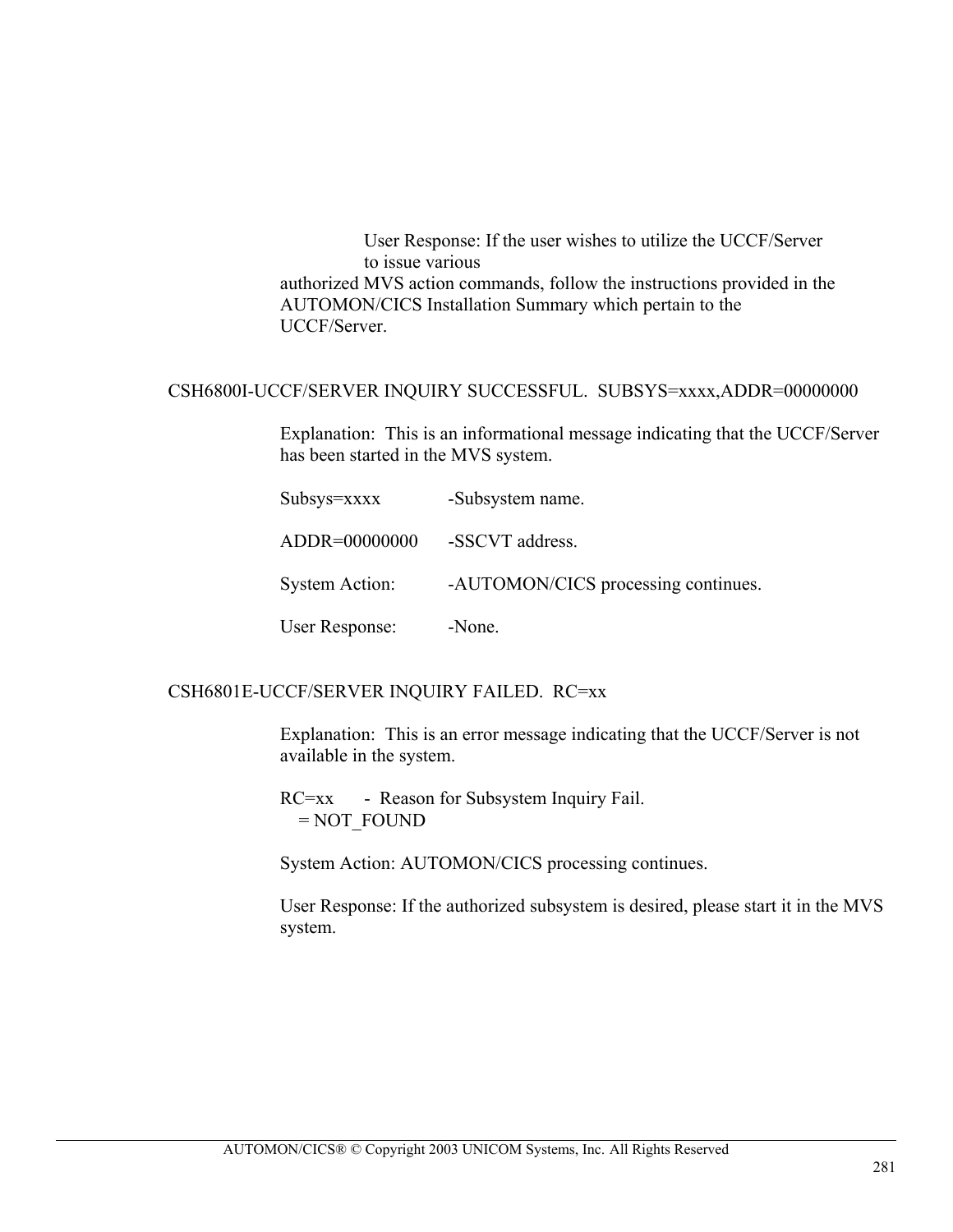### CSH6802A-\*ACTION\* TASK PURGE. TRAN=xxxx,ID=yyyyy,RC=zzzzzzzzzz

Explanation: This is an action message indicating a task has exceeded the user defined limits specified in the AUTOMON/CICS task exit program CSHXTSKB.

| TRAN=xxxx      | - Transaction ID                       |
|----------------|----------------------------------------|
| $ID=$ ttttt    | - Task ID                              |
| RC=zzzzzzzzzzz | - RETURN CODE                          |
| $=$ CEMT PURGE | - AUTOMON/CICS has issued a CEMT       |
|                | purge                                  |
| $=$ CEMT FORCE | - AUTOMON/CICS has issued a CEMT force |
|                | purge                                  |
|                |                                        |

System Action: The transaction will be purged with a dump.

User Response: If the task is being purged unexpectedly, modify the task exit program CSHXTSKB to produce the desired results. Once the modification have been made, recompile the AUTOMON/CICS task exit program and recycle the AUTOMON/CICS session, then verify that the exit is functioning properly.

#### CSH6803E-\*ERROR\* TASK PURGE ERROR. TRAN=xxxx,ID=yyyyy,RC=zzzzzzzzzz

Explanation: This is an action message indicating a task has exceeded the user defined limits specified in the AUTOMON/CICS task exit program CSHXTSKB. However, AUTOMON/CICS was unable to purge the offending task. The message indicates the reason for the failure.

| TRAN=xxxx         | - Transaction ID                          |
|-------------------|-------------------------------------------|
| ID=ttttt          | - Task ID                                 |
| RC=zzzzzzzzzz     | - RETURN CODE                             |
| =SUBSYTEM INQUIRE | - A compatible UCCF/Server is not active. |
| =MGCR COMMAND ERR | - A command was issued by the UNICOM      |
|                   | UCCF/Server but the command received a    |
|                   | non-zero return code.                     |
|                   |                                           |

System Action: None.

User Response: Investigate the cause of the failure. If the reason for the failure is not apparent contact UNICOM Systems Technical Support for assistance with problem resolution.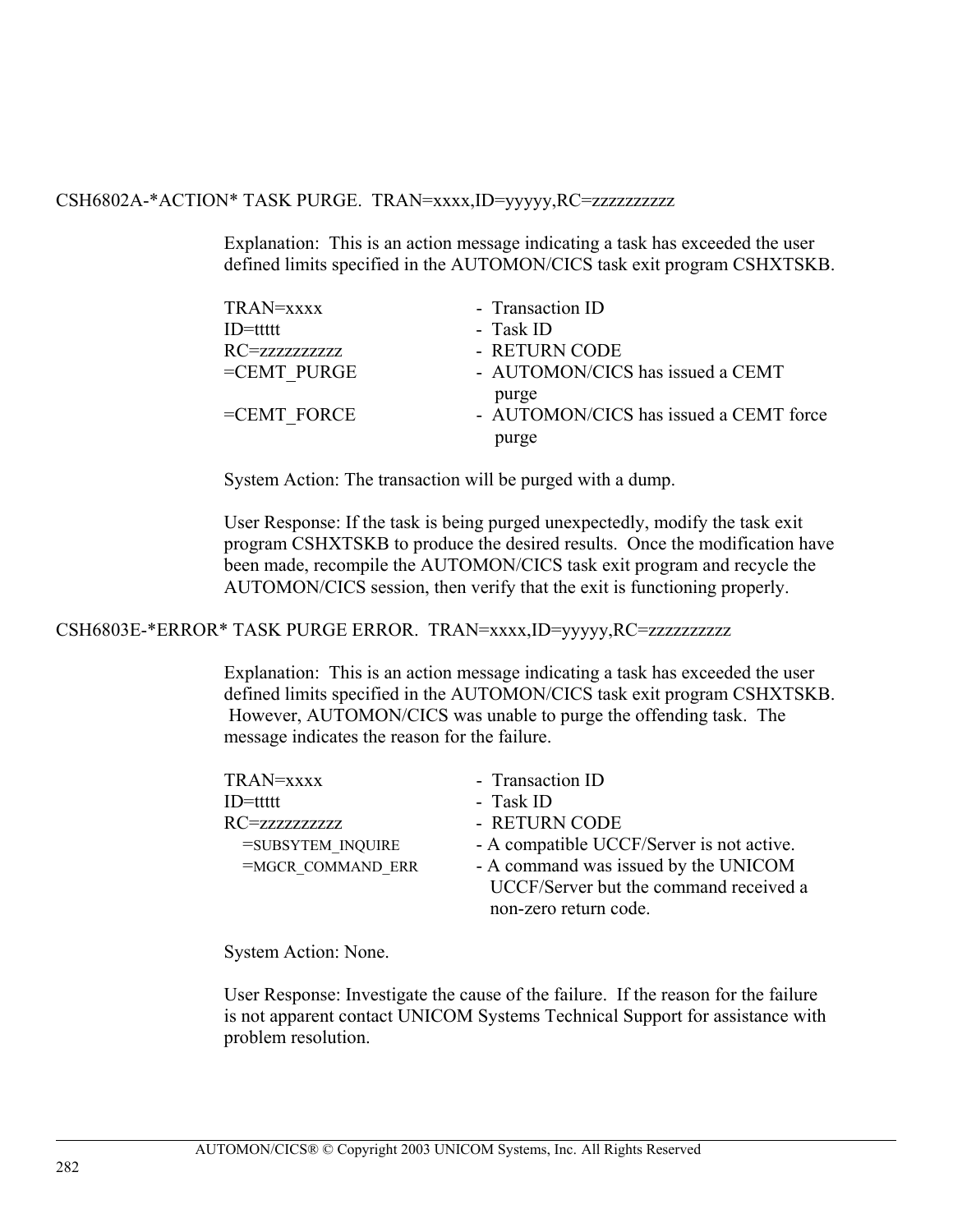#### CSH6804I-XLT\_ID=vvvvvvvv,TRAN=wwww,FLAG=xxx,WARNING=yyyyyyy,ACTION=zz zzzzzz

Explanation: This is an informational message which is will be produced whenever action is taken by AUTOMON/CICS as the result of definitions specified in the user AUTOMON/CICS exclusion list tables.

| <b>XLT ID=vvvvvvvv</b>  | - Transaction or Program specified in the XLT |
|-------------------------|-----------------------------------------------|
| TRAN=wwww               | - Transaction ID being purged                 |
| FLAG=xxx                | - State of Master/Warning/Action XLT flags.   |
| WARNING=yyyyyyyy        | - Warning threshold in XLT entry.             |
| <b>ACTION=zzzzzzzzz</b> | - Action threshold in XLT entry.              |

System Action: None.

User Response: Modify the XLT entry if the AUTOMON/CICS action is no longer desired.

CSH6805E-\*ERROR\* SECURITY CHECK FAILURE. RC=zzzzzzzzzzzzz

Explanation: This is an error message indicating that an attempt to validate the AUTOMON/CICS internal security has failed. The message indicates the reason for the security check failure.

| RC=zzzzzzzzzz       | - Reason for security check failure          |
|---------------------|----------------------------------------------|
| $=AMON501$ FC ERROR | - Unable to access security definition file. |
| =CHECKSUM ERROR     | - Invalid authorization code entered.        |
| =NOT LICENSED       | - User is not licensed for use of            |
|                     | <b>AUTOMON/CICS.</b>                         |
| =INVALID REQUEST    | - Invalid security record passed.            |
| =PRODUCT EXPIRED    | - Authorization code is no longer valid.     |
| $=$ CPU ID ERROR    | - Product not licensed for CPU.              |
| =PRODUCT ERROR      | - Product code invalid.                      |
| =LOADLIB OPEN ERR   | - Unable to find AUTOMON/CICS load           |
|                     | library.                                     |
| =CSH00XSP MISSING   | - Security Program unavailable.              |
| $=22222222$         | - Internal security error.                   |
|                     |                                              |

System Action: Initialization of the AUTOMON/CICS subtask fails. User Response: Verify the AUTOMON/CICS security definition and investigate the reason code associated with this message. If the reason for the failure is not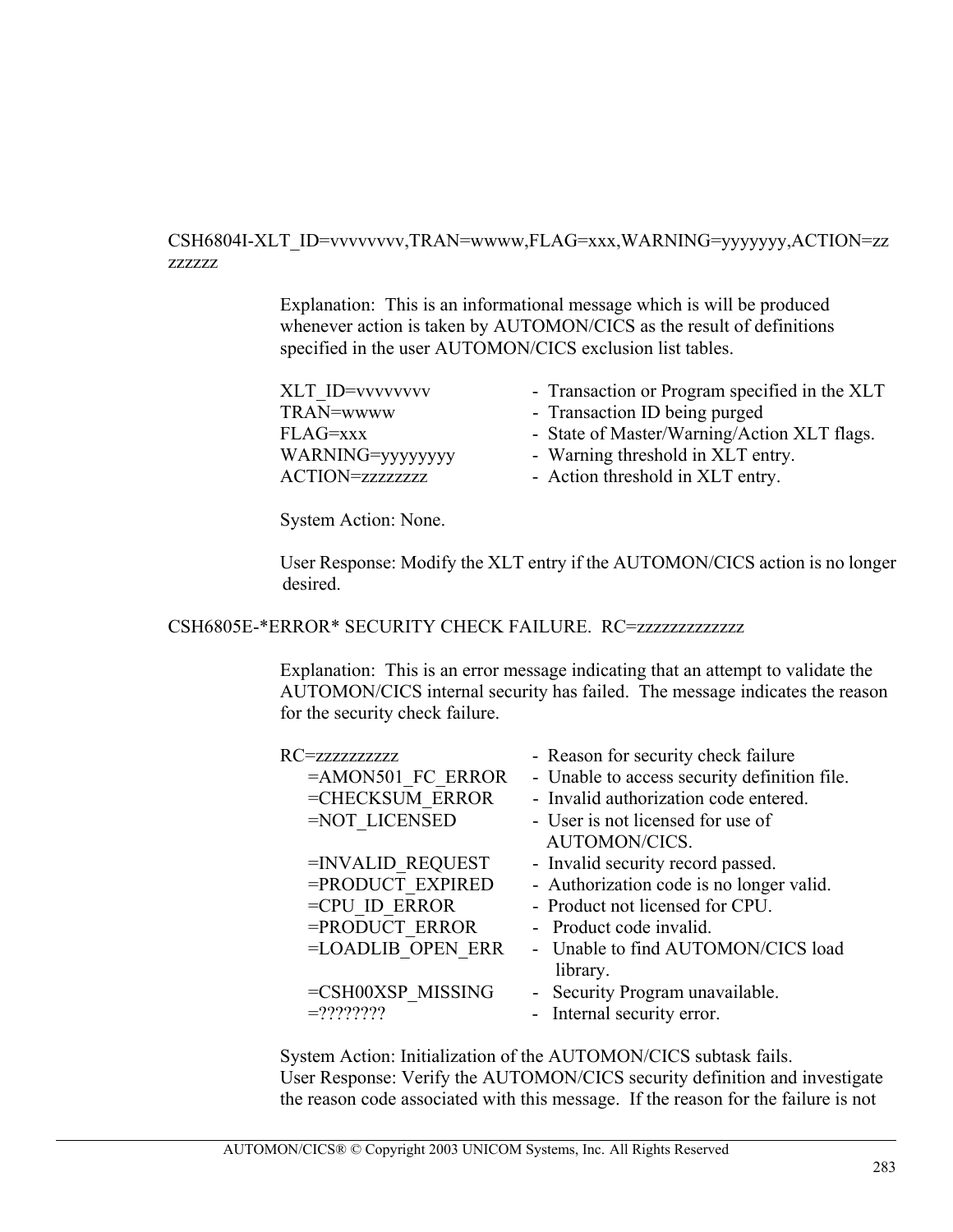apparent, contact UNICOM Systems Technical Support for assistance with problem resolution.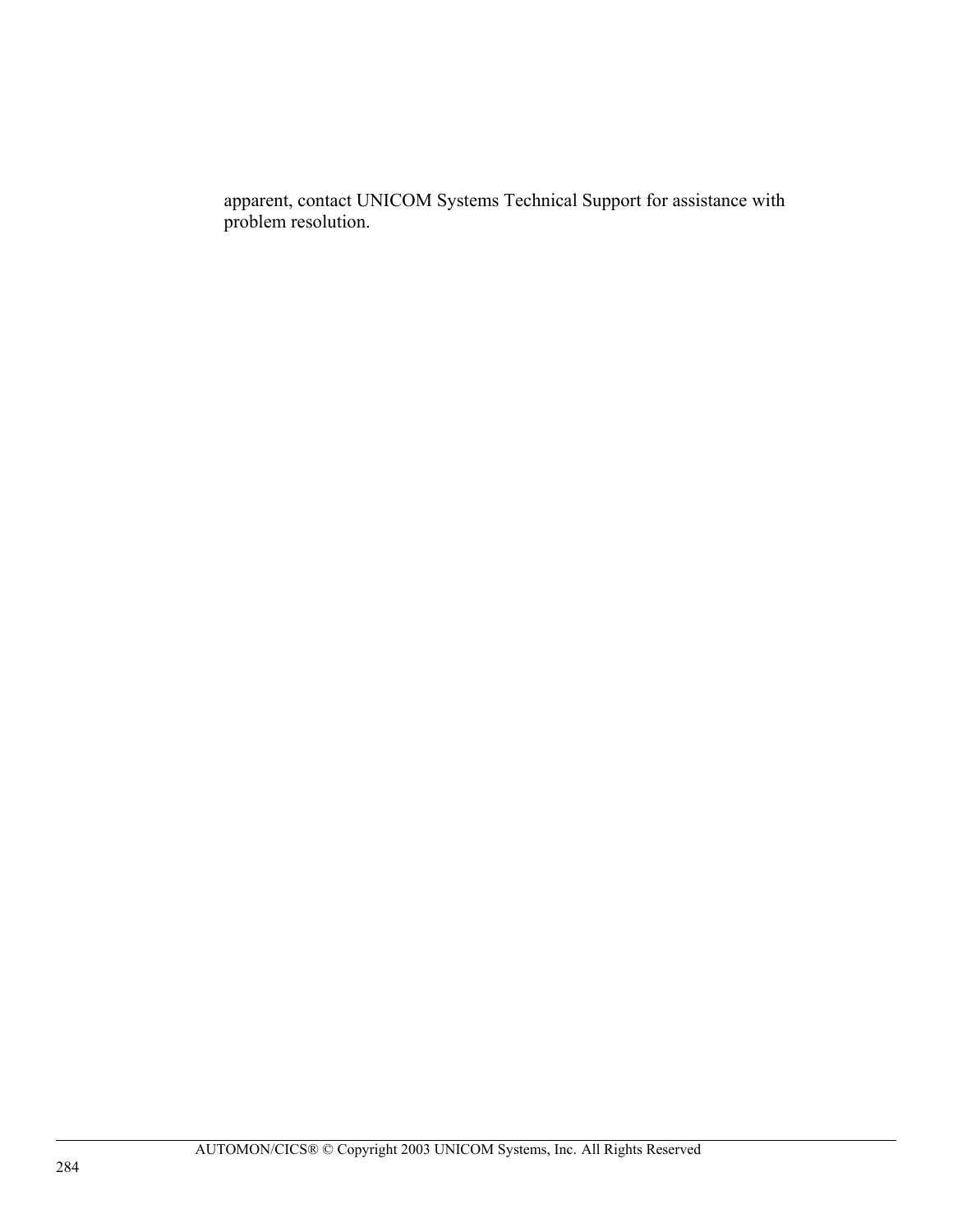#### CSH6900E-UNRECOGNIZABLE KEYWORD OR CONT-CHAR "-" MISSING.

Explanation: An error has occurred in the coding of the batch utility command language. Check for a misspelled keyword or a missing continuation character.

System action: The batch utility job terminates processing.

User Response: Find and correct the syntax error in the command language then resubmit the batch utility job.

#### CSH6901E-SYSIN DATA ENTERED AFTER THE DELIMITER.

Explanation: A subkeyword or other data has been entered after the closing parenthesis ")" and before the continuation character "-" .

System action: The batch utility job terminates processing.

User Response: Find and correct the syntax error in the command language then resubmit the batch utility job.

#### CSH6903E-CSHLIST PROGRAM LOAD FAILED.

Explanation: CSHLIST is unable to load one of its sub-modules. The Data Set Name may be mis-spelled or the job is pointing to a wrong DSN.

System action: The batch utility job terminates processing.

User Response: Check if the correct load library is specified in the job and resubmit the job again. If the problem persists, please report the problem to the UNICOM technical support center.

#### CSH6910E-"APPLID" SYNTAX ERROR OR INVALID VALUE.

Explanation: An error was encountered while processing the subkeyword string of VTAM application ids. Check to make sure that all applids in the string are separated by commas. Also check the length of each applid to ensure that it is no longer than 8 characters.

System action: The batch utility job terminates processing. User Response: Find and correct the syntax error in the command language then resubmit the batch utility job.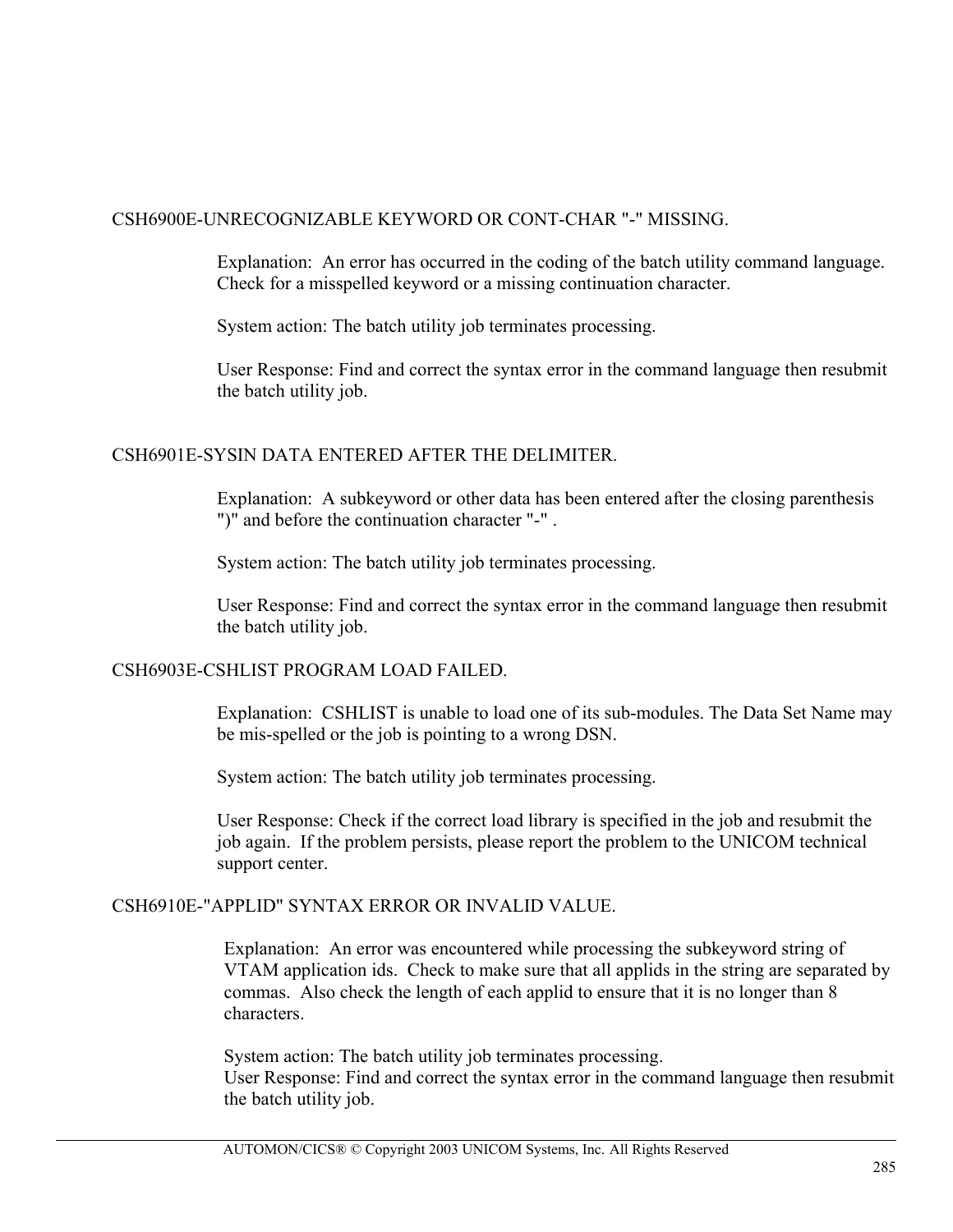#### CSH6911E-"DETAIL" SYNTAX ERROR OR INVALID VALUE.

Explanation: An error was encountered while processing the subkeyword string for the detail report parameter. YES or NO are the only valid subkeywords for this parameter and only one of them may be coded.

System action: The batch utility job terminates processing.

User Response: Find and correct the syntax error in the command language then resubmit the batch utility job.

#### CSH6912E-"FROM" SYNTAX ERROR OR INVALID VALUE.

Explanation: An error was encountered while processing the subkeyword string for the from date and time report parameter. The date subparameter must be valid and of the format MM/DD/YY. The time subparameter must be valid and of the format hh:mm:ss. These fields must be separated by a comma.

System action: The batch utility job terminates processing.

User Response: Find and correct the syntax error in the command language then resubmit the batch utility job.

#### CSH6913E-"TO" SYNTAX ERROR OR INVALID VALUE.

Explanation: An error was encountered while processing the subkeyword string for the to date and time report parameter. The date subparameter must be valid and of the format MM/DD/YY. The time subparameter must be valid and of the format hh:mm:ss. These fields must be separated by a comma.

System action: The batch utility job terminates processing.

User Response: Find and correct the syntax error in the command language then resubmit the batch utility job.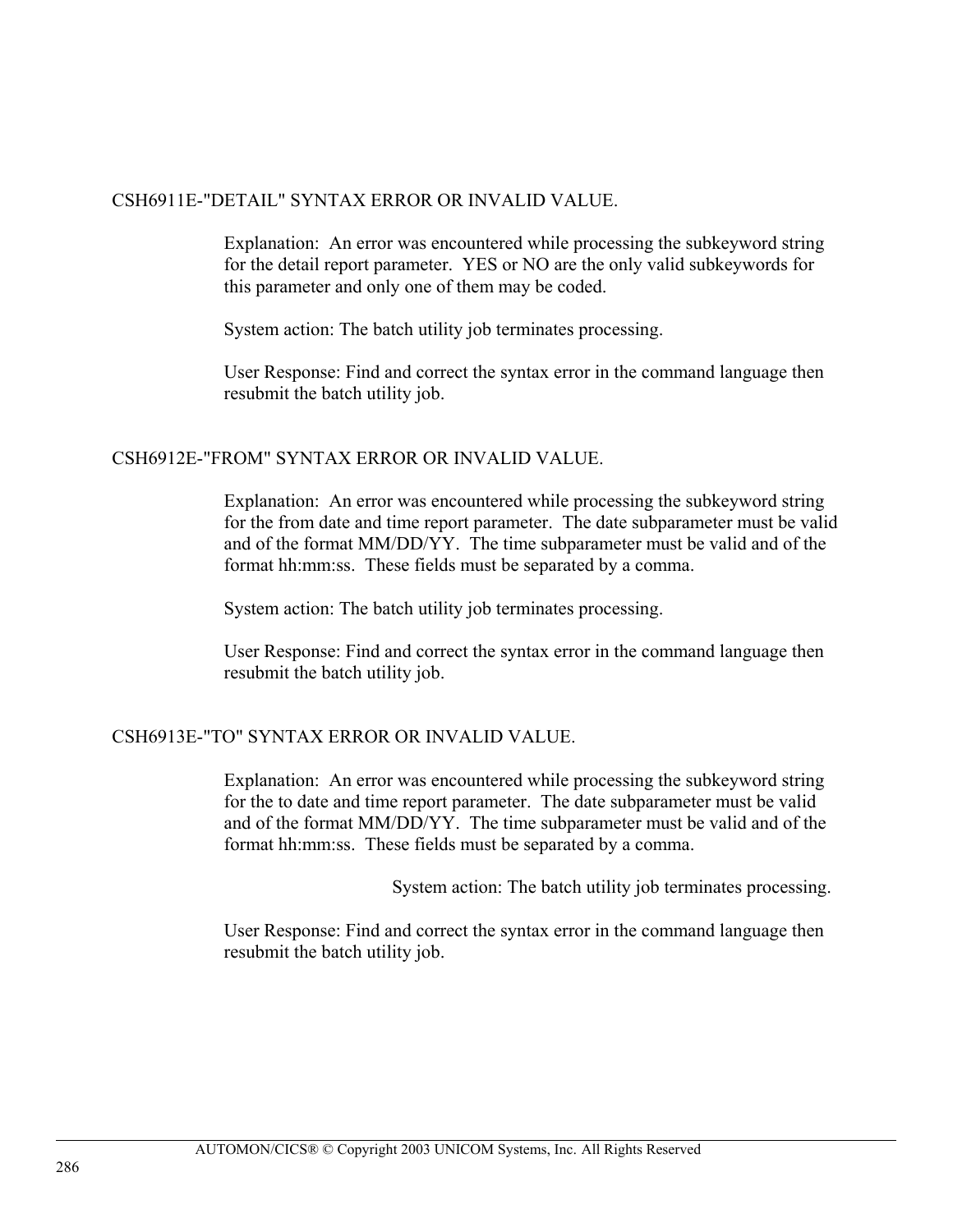#### CSH6914E-"PAGESIZE" SYNTAX ERROR OR INVALID VALUE.

Explanation: An error was encountered while processing PAGESIZE parameter. The PAGESIZE parameter must contain a value not lower than ten(10), and not higher than 999.

System action: The batch utility job terminates processing.

User Response: Find and correct the syntax error in the command language then resubmit the batch utility job.

#### CSH6915E-"COUNT" SYNTAX ERROR OR INVALID VALUE.

Explanation: An error was encountered while processing the subkeyword string for the count report parameter. The count subparameter must be a non-negative numeric value not greater than 9999999.

System action: The batch utility job terminates processing.

User Response: Find and correct the syntax error in the command language then resubmit the batch utility job.

#### CSH6916E-"SCAN" SYNTAX ERROR OR INVALID VALUE.

Explanation: An error was encountered while processing the subkeyword string for the scan report parameter. FORWARD or BACKWARD are the only valid subkeywords for this parameter and only one of them may be coded.

System action: The batch utility job terminates processing.

User Response: Find and correct the syntax error in the command language then submit the batch utility job.

#### CSH6917E-"SKIP" SYNTAX ERROR OR INVALID VALUE.

Explanation: An error was encountered while processing the subkeyword string for the skip report parameter. The skip subparameter must be a non-negative numeric value not greater than 9999999.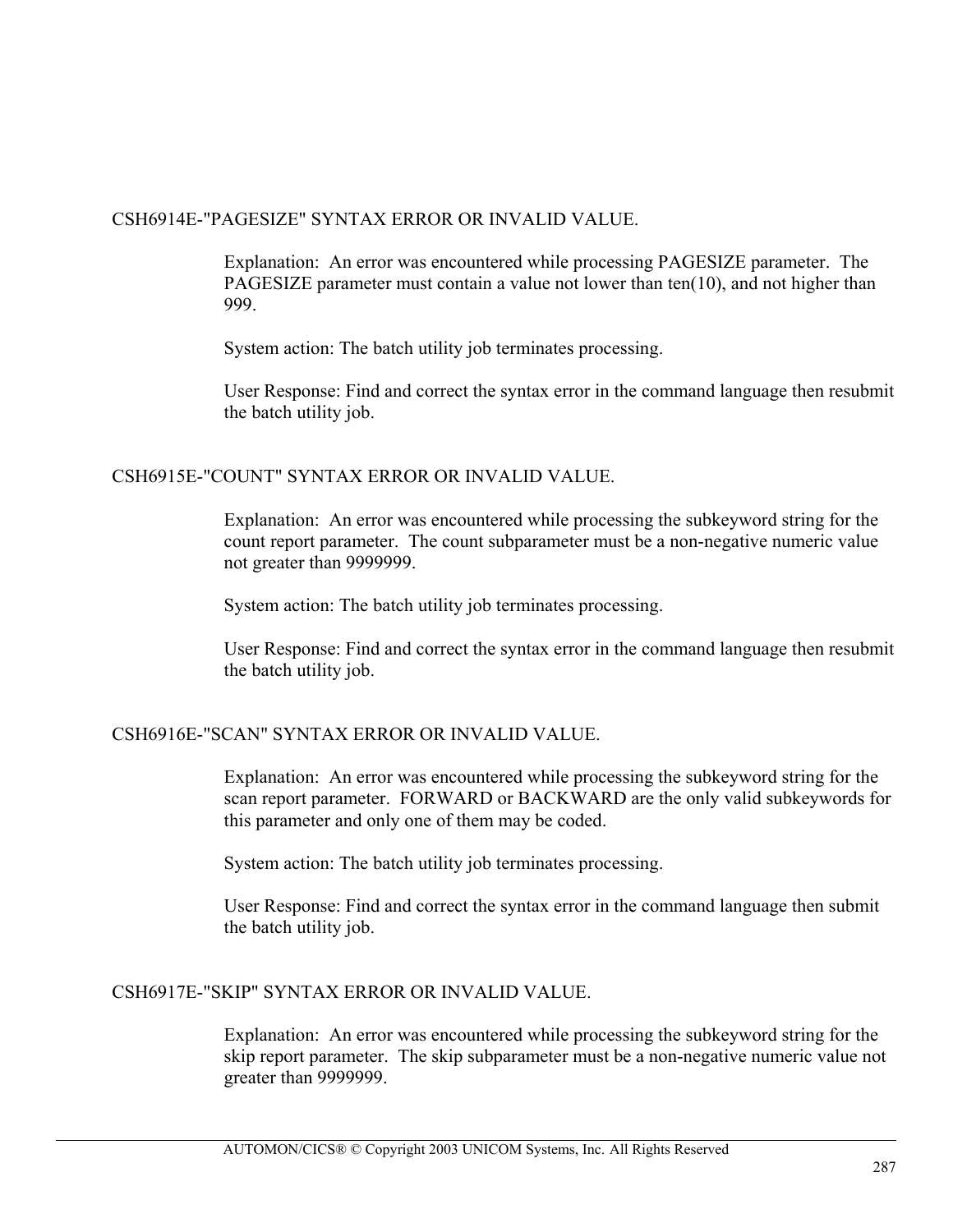System action: The batch utility job terminates processing.

User Response: Find and correct the syntax error in the command language then resubmit the batch utility job.

#### CSH6918E-"SUMMARY" SYNTAX ERROR OR INVALID VALUE.

Explanation: An error was encountered while processing the subkeyword string for the summary report parameter. YES or NO are the only valid subkeywords for this parameter and only one of them may be coded.

System action: The batch utility job terminates processing.

User Response: Find and correct the syntax error in the command language then resubmit the batch utility job.

#### CSH6919E-"TYPE" SYNTAX ERROR OR INVALID VALUE.

Explanation: An error was encountered while processing the subkeyword string for the type report parameter. A,E,I,W, and O are the only valid subkeywords for this parameter and may be coded in any combination.

System action: The batch utility job terminates processing.

User Response: Find and correct the syntax error in the command language then resubmit the batch utility job.

#### CSH6920E-GETMAIN REQUEST FAILED.

Explanation: Operating system GETMAIN failure. During the processing of the job, a GETMAIN request failed.

System action: The batch utility job terminates processing.

User Response: Resubmit the job again. If the problem persists, please report the problem to the UNICOM technical support center.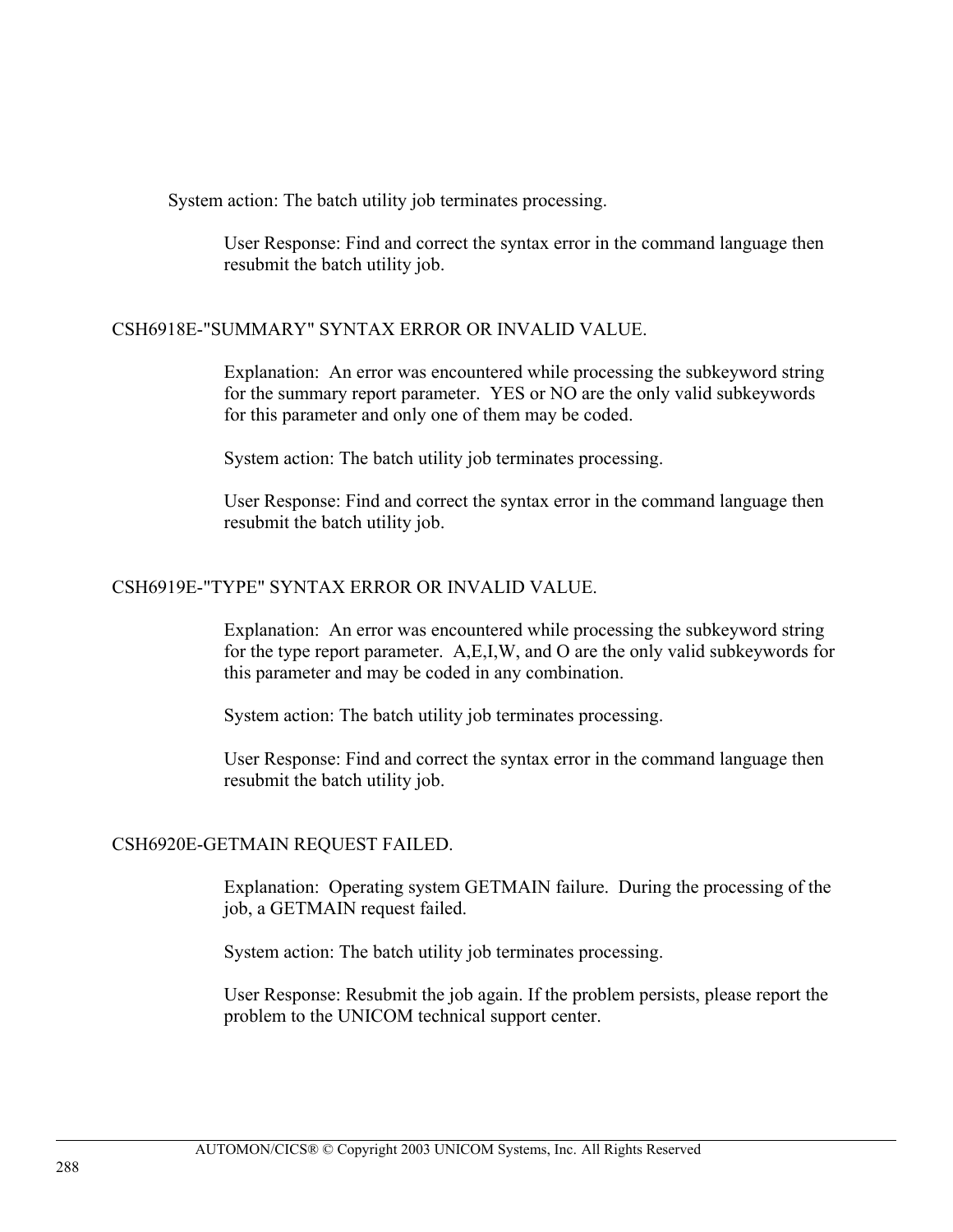#### CSH6921E-VSAM POINT ERROR OCCURRED. FILE-ID=AMON001

Explanation: The VSAM POINT macro failed during the job processing.

System action: The batch utility job terminates processing.

User Response: Check the AMON001 file and resubmit the job again. If the problem persists, please report the problem to the UNICOM technical support center.

#### CSH6922E-"WTO" SYNTAX ERROR OR INVALID VALUE.

Explanation: An error was encountered while processing the subkeyword string for the WTO option. YES or NO are the only valid subkeywords for this parameter and only one of them may be coded.

System action: The batch utility job terminates processing.

User Response: Find and correct the syntax error in the command language then resubmit the batch utility job.

#### CSH6923E-"COMPANY" SYNTAX ERROR OR INVALID TEXT.

Explanation: An error was encountered while processing the COMPANY parameter.

System action: The batch utility job terminates processing.

User Response: Find and correct the syntax error in the command language then resubmit the batch utility job.

#### CSH6924E-"EXCLUDE" SYNTAX ERROR OR INVALID TEXT.

Explanation: An error was encountered while processing the subkeyword string for the EXCLUDE option. You may enter up to eight(8) messages to exclude. The EXCLUDE parameter is mutually exclusive with the INCLUDE parameter.

System action: The batch utility job terminates processing.

User Response: Find and correct the syntax error in the command language then resubmit the batch utility job.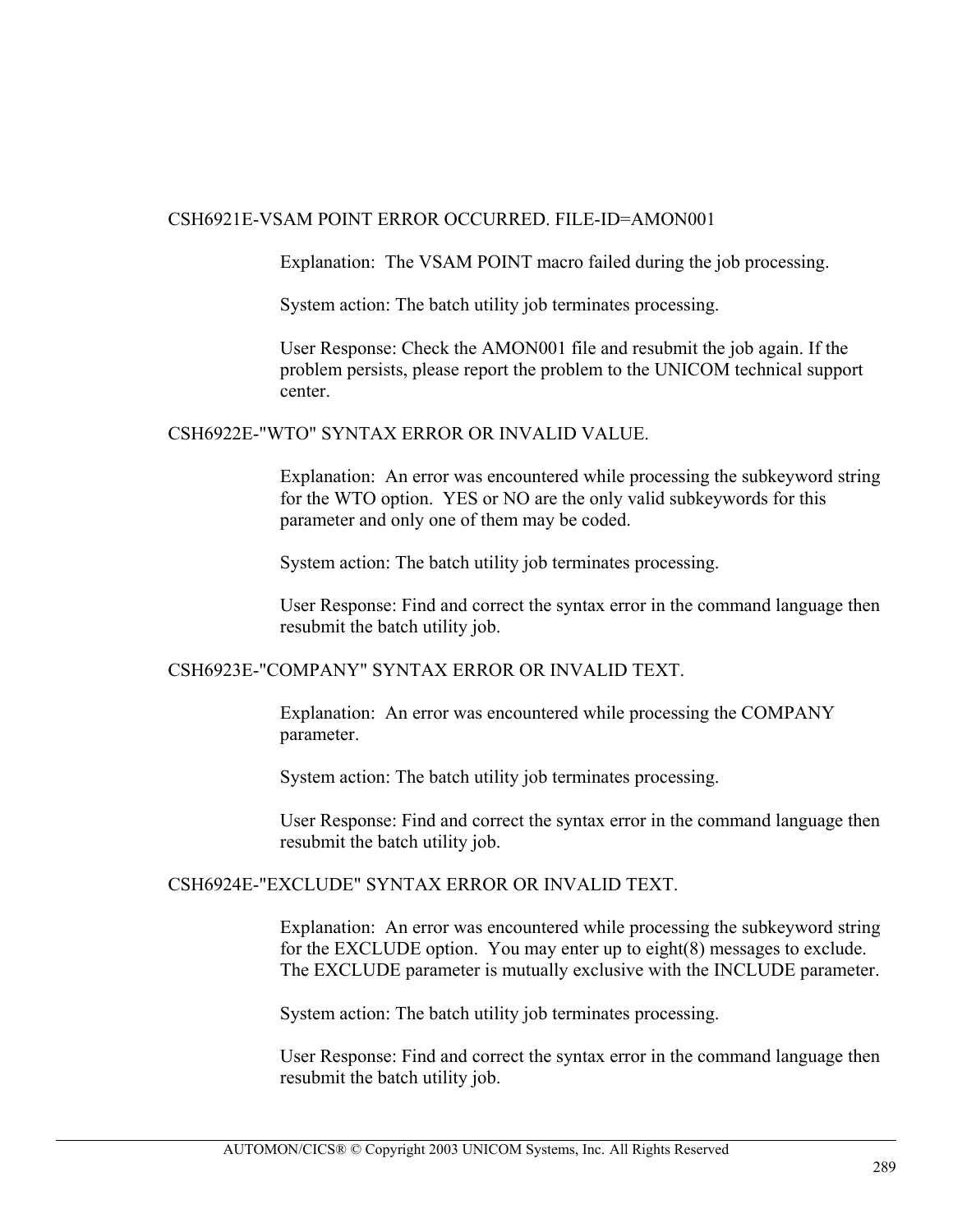#### CSH6925E-"RETAIN" SYNTAX ERROR OR INVALID TEXT.

Explanation: An error was encountered while processing the subkeyword string for the RETAIN option. The two formats allowed with the RETAIN parameter are either a valid date MM/DD/YY, or a numeric value specifying the number of days. This parameter is mutually exclusive to all other CSHLIST parameters except for the WTO parameter.

System action: The batch utility job terminates processing.

User Response: Find and correct the syntax error in the command language then resubmit the batch utility job.

#### CSH6926E-ERROR DELETING RECORDS IN AMON001.

Explanation: While trying to delete a record in the AUTOMON/CICS history log AMON001 an error occurred.

System action: The batch utility job terminates processing.

User Response: resubmit the job. If the problem persists, please report the problem to the UNICOM technical support center.

#### CSH6929E-\*ERROR\* INCLUDE/EXCLUDE ARE MUTUALLY EXCLUSIVE.

Explanation: An error was encountered while processing the subkeyword string for the INCLUDE/EXCLUDE option. The error has occured while both option were specified in the job. These options are mutually exclusive.

System action: The batch utility job terminates processing.

User Response: Remove either the INCLUDE or EXCLUDE in the command language then resubmit the batch utility job.

#### CSH6930E-"MIGRATE" SYNTAX ERROR OR INVALID VALUE.

Explanation: An error was encountered while processing the subkeyword string for the MIGRATE option. The syntax of the command line has been entered incorrectly.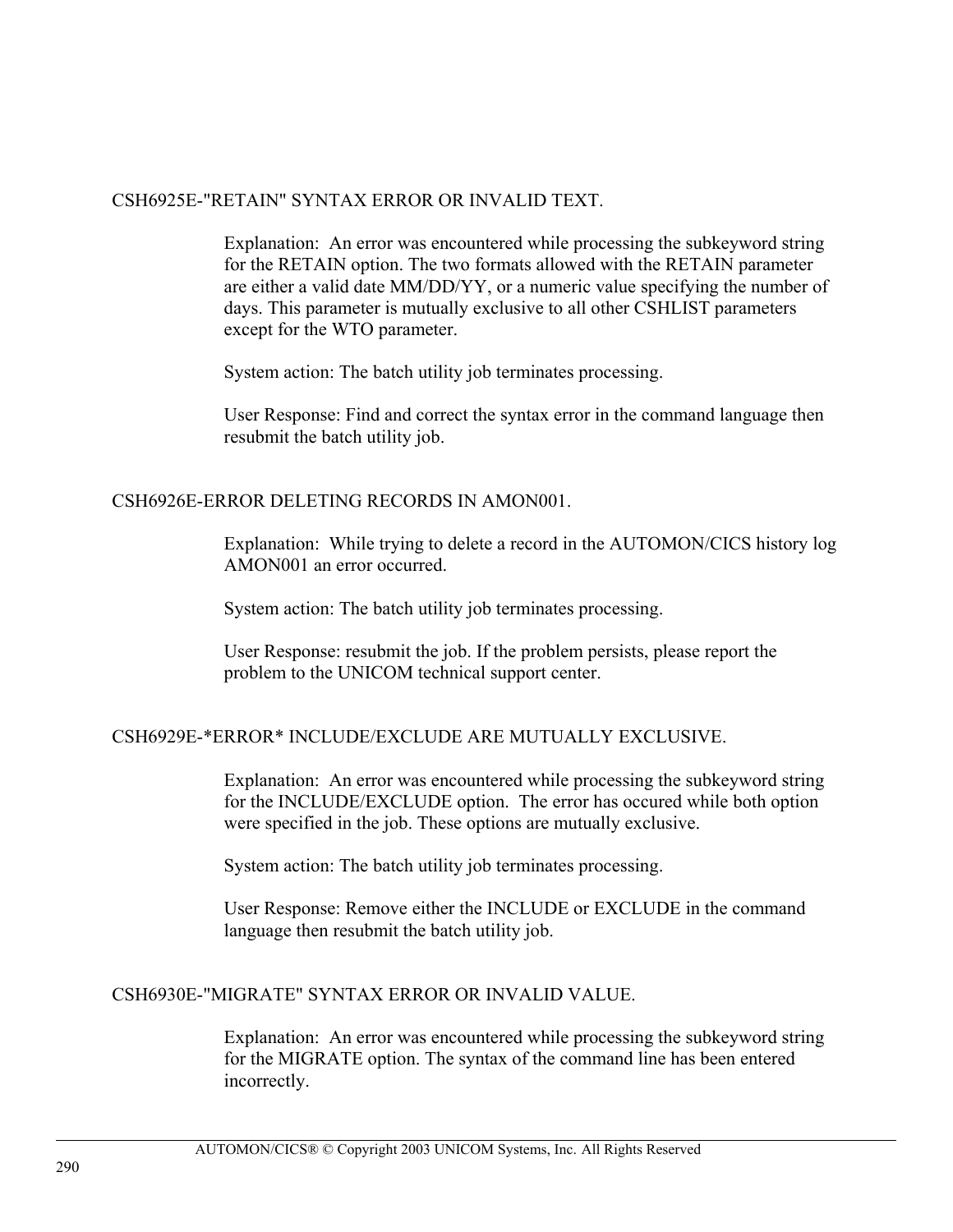System action: The batch utility job terminates processing.

User Response: Find and correct the syntax error in the command language then resubmit the batch utility job.

#### CSH6931E-INCORRECT KEY LENGTH. FILE-ID=UMON001

Explanation: An error was encountered while updating the UMON001 file. the key length of the file being updated is invalid.

System action: The batch utility job terminates processing.

User Response: Check the UMON001 file and resubmit the job again. If the problem persists, please report the problem to the UNICOM technical support center.

#### CSH6932E-"REPLACE" SYNTAX ERROR OR INVALID VALUE.

Explanation: An error was encountered while processing the subkeyword string for the REPLACE option. YES or NO are the only valid subkeywords for this parameter and only one of them may be coded.

System action: The batch utility job terminates processing.

User Response: Find and correct the syntax error in the command language then resubmit the batch utility job.

#### CSH6933E-INVALID MIGRATION TABLE SPECIFIED.

Explanation: An error was encountered while processing the subkeyword string for the MIGRATE option. A wrong table ID has been specified. The valid values for the MIGRATE parameter are (\*), APPLID, AIT, XLT, THT, DEG, EXC, SRT, USERID. When asterix(\*) is coded, no other tables can be specified.

System action: The batch utility job terminates processing.

User Response: Find and correct the table name error in the command language then resubmit the batch utility job.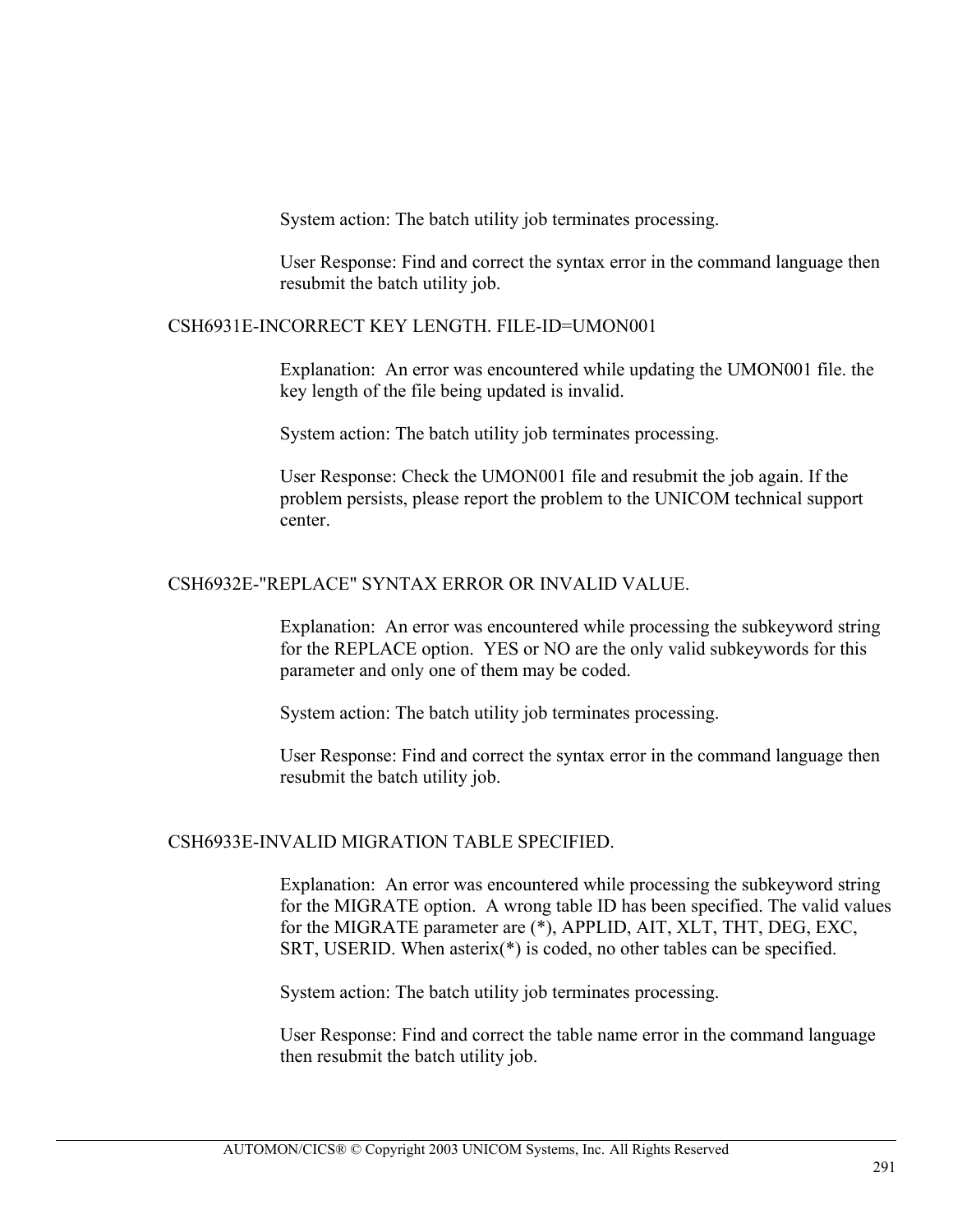#### CSH6934E-UPDATE FAILURE. FILE-ID=UMON001.

Explanation: An error was encountered while updating the UMON001 file.

System action: The batch utility job terminates processing.

User Response: Check the UMON001 file and resubmit the job again. If the problem persists, please report the problem to the UNICOM technical support center.

CSH6935I-iiiiiiii WAS INSERTED IN AUTOMON/CICS tttttttt TABLE.

Explanation: This is an informational message indicating where an item has been inserted.

- iiiiiiii either name of program, transaction, APPLID, or USERID to be inserted.
- tttttttt Table where item was inserted to.

System Action: None.

User Response: None.

#### CSH6936I-iiiiiiii WAS REPLACED IN AUTOMON/CICS tttttttt TABLE.

Explanation: This is an informational message indicating the item that has been replaced.

- iiiiiiii either name of program, transaction, APPLID, or USERID to be replaced.
- tttttttt Table where item was replaced in.

System Action: None.

User Response: None.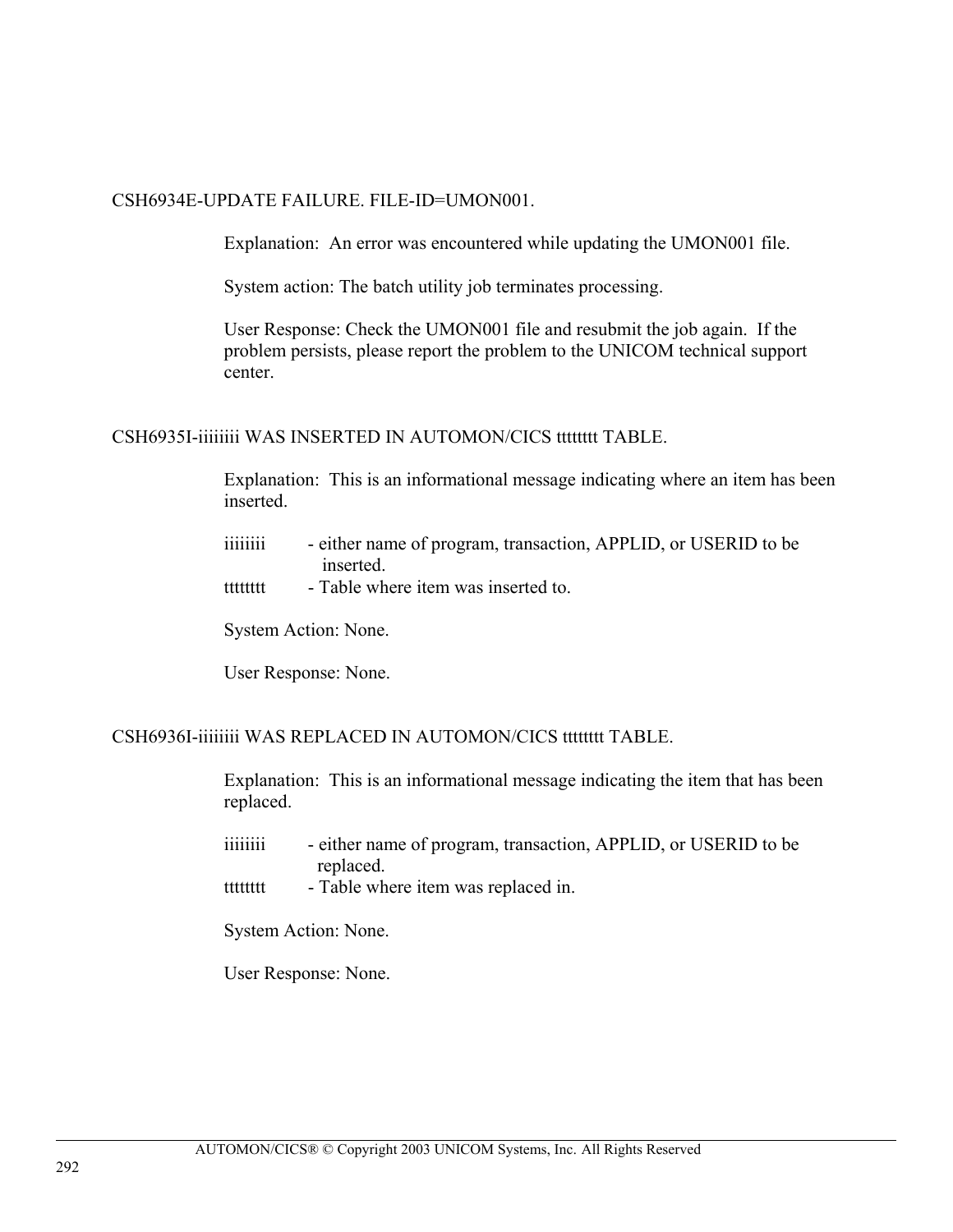#### CSH6937I-iiiiiiii NOT REPLACED IN AUTOMON/CICS tttttttt TABLE.

Explanation: This is an informational message indicating the item that has not been replaced.

- iiiiiiii either name of program, transaction, APPLID, or USERID not replaced.
- tttttttt Table where item was not replaced.

System Action: None.

User Response: None.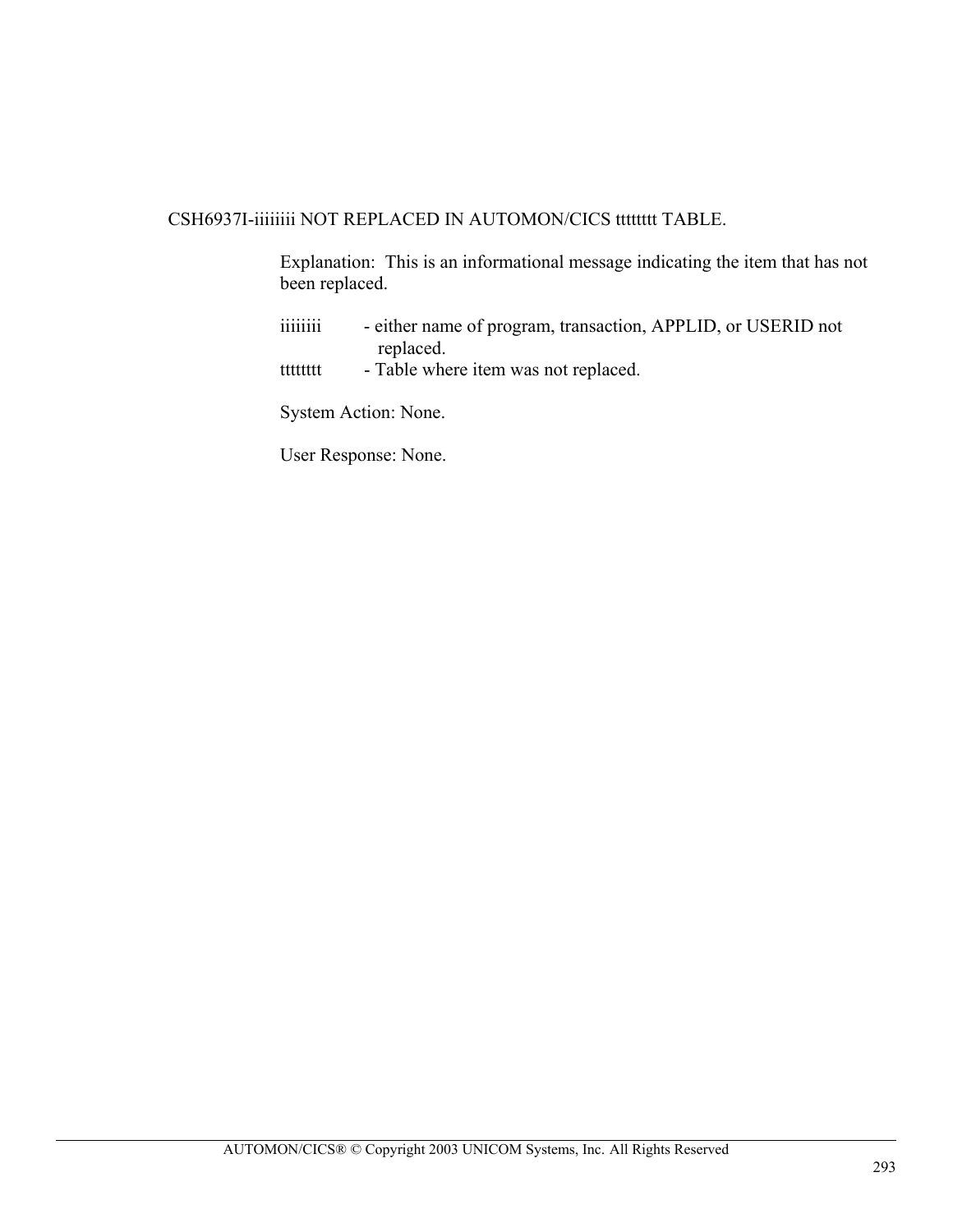# **6.2. Abend Codes**

#### **UAMA**

Explanation: A logical loop condition has been detected by AUTOMON/CICS and the task is being abnormally terminated with a dump written to the CICS dump dataset. The condition indicates a possible logical loop in a user's program. (note: AUTOMON/CICS may terminate a task without a dump if 1) CICS is experiencing a slow-down; 2) CICS is experiencing a stress condition and/or a MXT condition; or 3) too many UAMA/UAMB/UAMK abends)

System Action: The task is abnormally terminated with a transaction dump.

User Response: Take corrective action within the program being executed. The CICS auxiliary trace can be used to determine if a true loop condition has been detected.

#### **UAMB**

Explanation: A loop condition has been detected by AUTOMON/CICS and a task is being abnormally terminated with a dump written to the CICS dump dataset. The condition indicates a possible loop in a user's program. (note: AUTOMON/CICS may terminate a task without a dump if 1) CICS is experiencing a slow-down; 2) CICS is experiencing a stress condition and/or a MXT condition; or 3) too many UAMA/UAMB/UAMK abends)

System Action: The task is abnormally terminated.

User Response: TCAATAC contains the contents of register 14 and TCAPCPSW contains the PSW at the time the loop action threshold value expired. If the application program is using the command level interface, TCAATAC and TCAPCPSW may contain an address that is within DFHEIP. In this case, the point at which the application code called DFHEIP is pointed to by register 14, saved at offset X'C' in the save area pointed to by TCAPCHS.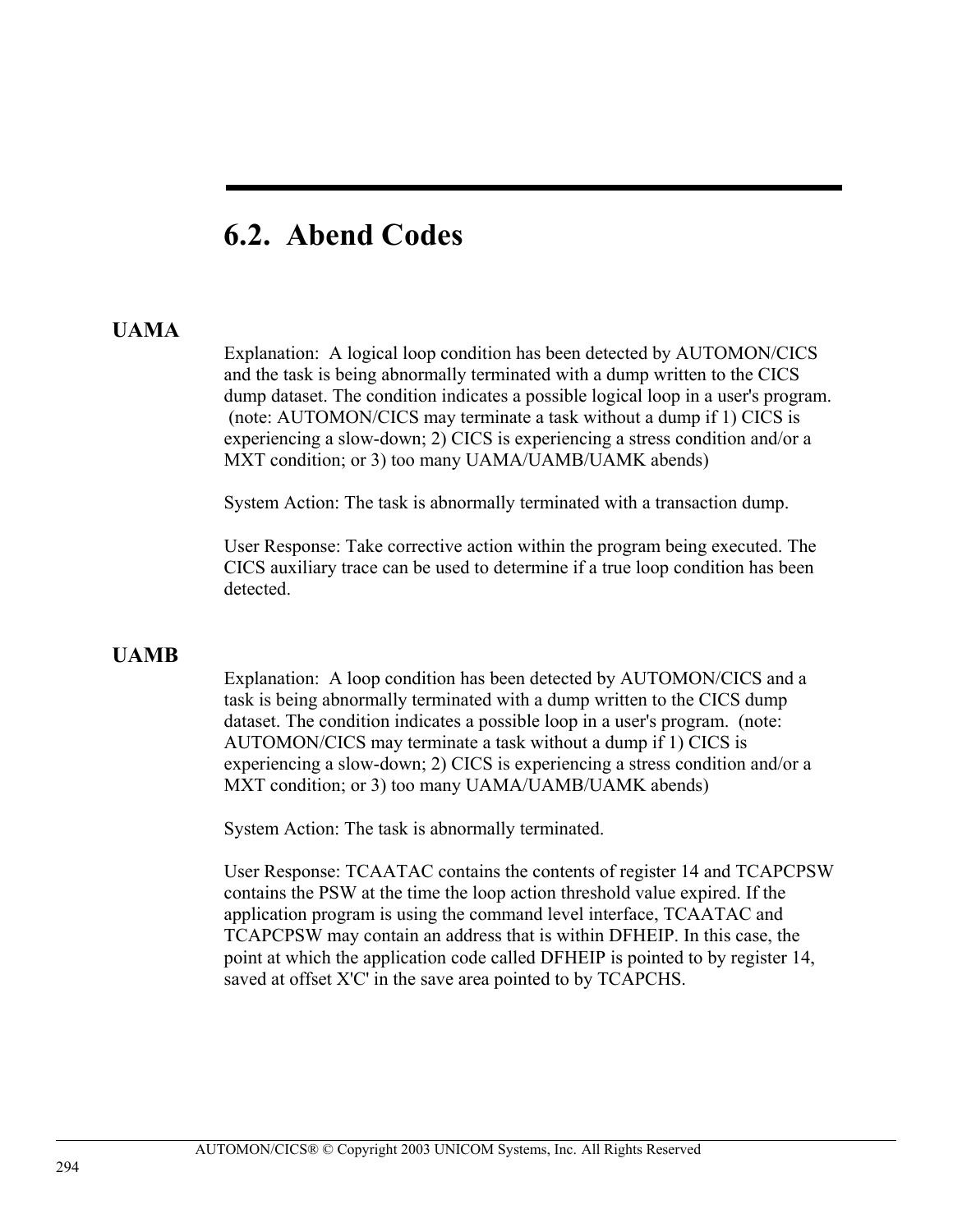#### **UAMC**

Explanation: An excessive storage usage condition has been detected by AUTOMON/CICS and a task is being abnormally terminated with a dump written to the CICS dump dataset. The condition indicates a possible program design error. The programmer should examine the use of storage by the task carefully.

System Action: The task is abnormally terminated with a transaction dump.

User Response: The trace in the dump and the dumped user related storage areas should be used to analyze the problem further.

#### **UAMD**

Explanation: A short on storage condition has been detected by AUTOMON/CICS and a task is being abnormally terminated with a dump written to the CICS dump dataset. The task is cancelled by AUTOMON in an attempt to relieve the dynamic storage area shortage and the system stress condition.

System Action: The suspended task is cancelled with a transaction dump.

User Response: This indicates that a shortage of Dynamic Storage Area (DSA) has occurred. Frequent occurrence of this condition indicates a need to enlarge the DSA. Please refer CICS/VS Performance Guide for more information.

#### **UAME**

Explanation: AUTOMON/CICS has been force started but an "AMON" AUTOMON/CICS interface transaction is already active. This is a normal condition.

System Action: The original "AMON" transaction will be purged with a transaction dump.

User Response: None.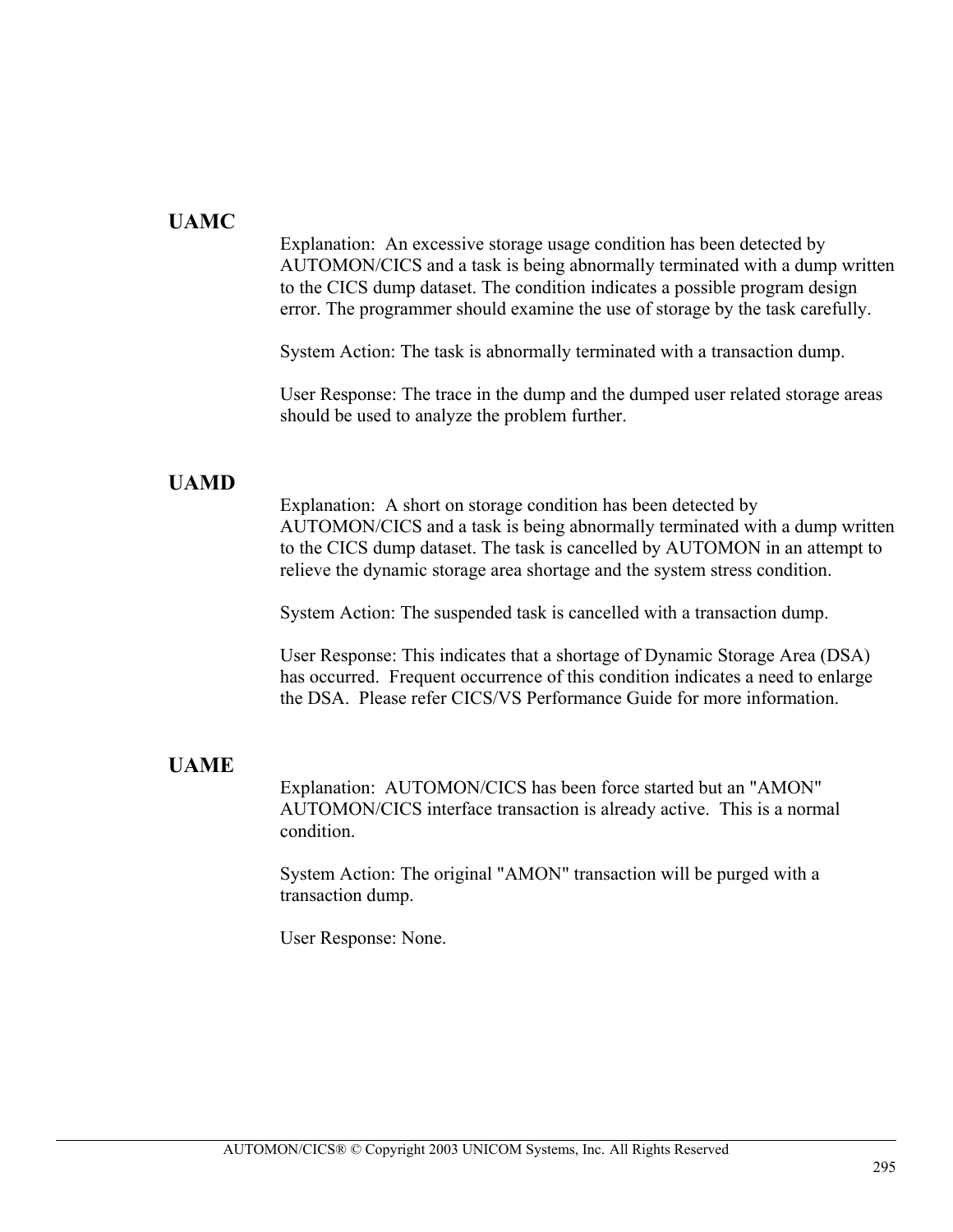#### **UAMF**

Explanation: Either an operating system abend has occurred or CICS has been abended abnormally. The repair subtask has been entered as a result of ESPIE/ESTAE operating system abends and a transaction has been abnormally terminated with a dump.

System Action: The repair subtask has been able to identify and abend a current transaction with a dump written to the CICS dump dataset.

User Response: The registers as they were at the time of the abend are produced as well as the PSW. TCAPCPSW contains the PSW, TCAATAC contains the System/user abend code. (a 4-byte code)

#### **UAMG**

Explanation: The AMON transaction is abended after it has encountered the maximum allowable retry count. This abend indicates that the AMON transaction was abended automatically due to erroneous conditions.

System Action: The task is abnormally terminated. A transaction abend dump is written to the CICS dump dataset.

User Response: Verify that the AMON001 history file is available to the CICS system experiencing the problem. If the reason for the file error is not apparent, send the DUMP to UNICOM to determine the cause of the problem.

#### **UAMK**

Explanation: A logical loop condition has been detected by AUTOMON/CICS. AUTOMON/CICS issues an autorized command to a UCCF/Server to cancel the detected Loop/Wait condition. The task is being abnormally terminated with a dump written to the CICS dump dataset. The condition indicates a possible logical loop in a user's program. (note: AUTOMON/CICS may terminate a task without a dump if 1) CICS is experiencing a slow-down; 2) CICS is experiencing a stress condition and/or a MXT condition; or 3) too many UAMA/UAMB/UAMK abends)

System Action: The task is abnormally terminated with an S0C6/S0C1/ASRA and a transaction dump.

User Response: Take corrective action within the program being executed. The CICS auxiliary trace can be used to determine if a true loop condition has been detected. The PSW will point to an instruction within the looping instruction set.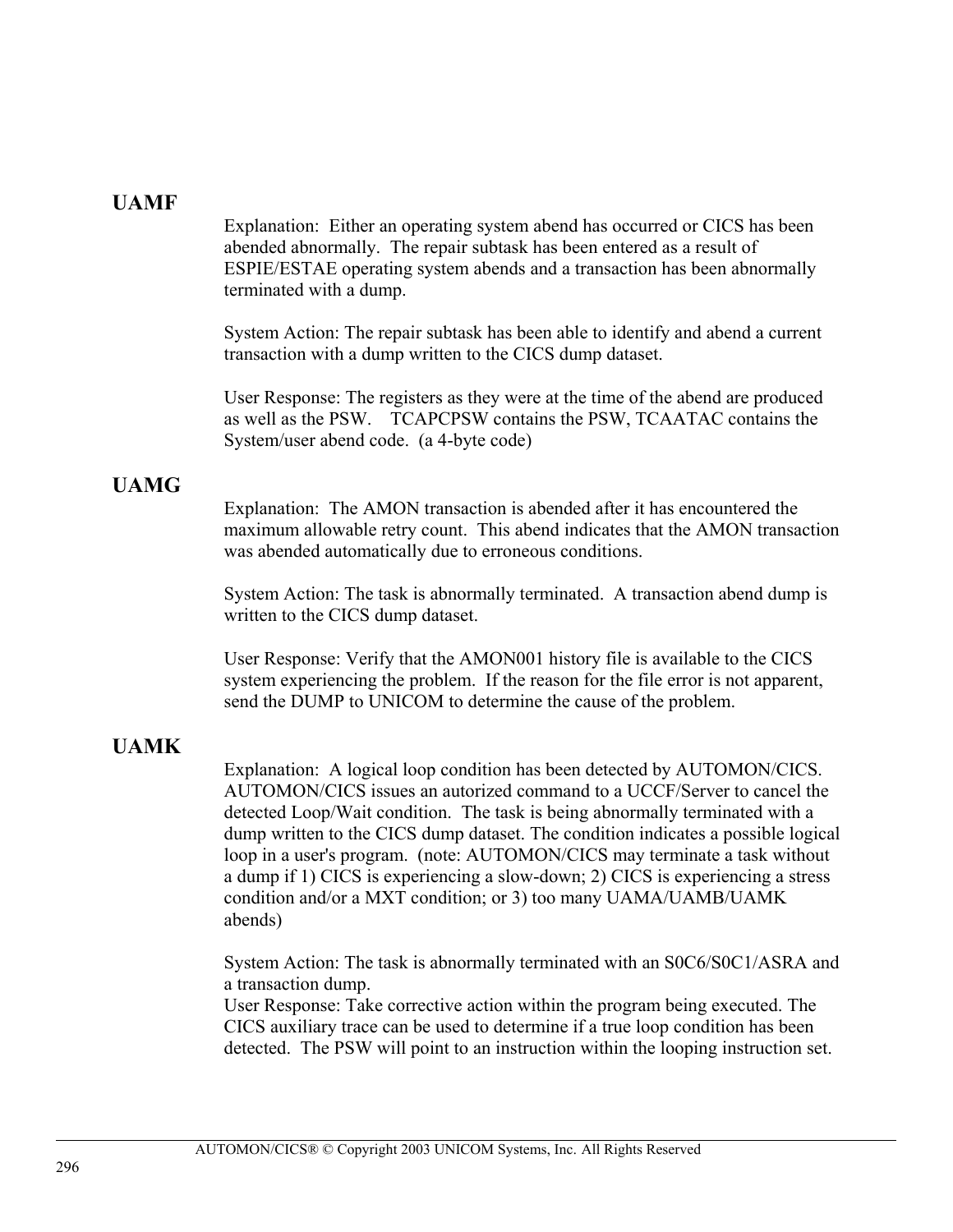#### **U998**

Explanation: An error return code has been detected by the repair subtask. Either the data integrity exposure or the maximum allowable system/user abend recovery threshold has reached.

System Action: AUTOMON/CICS will terminate CICS/VS abnormally with a dump.

User Response: Notify your systems programmer. Identify the problem by examining the dump. Increase the MAX abend retry count in the AUTOMON/CICS initialization table (AIT) if needed.

#### **U999**

Explanation: A system recovery TCB subtask (CSHSRP) in a CICS address space encountered an unexpected internal system failure condition. Either the common communications vector table (CCVT) pointer is invalid or the subtask scheduler vector table (SSVT) pointer is invalid.

System Action: CICS will be operated without a system recovery TCB subtask.

User Response: Notify your systems programmer. Restart AUTOMON/CICS manually using a "UMON" transaction. (Menu selection 0 Sub-menu option 1.)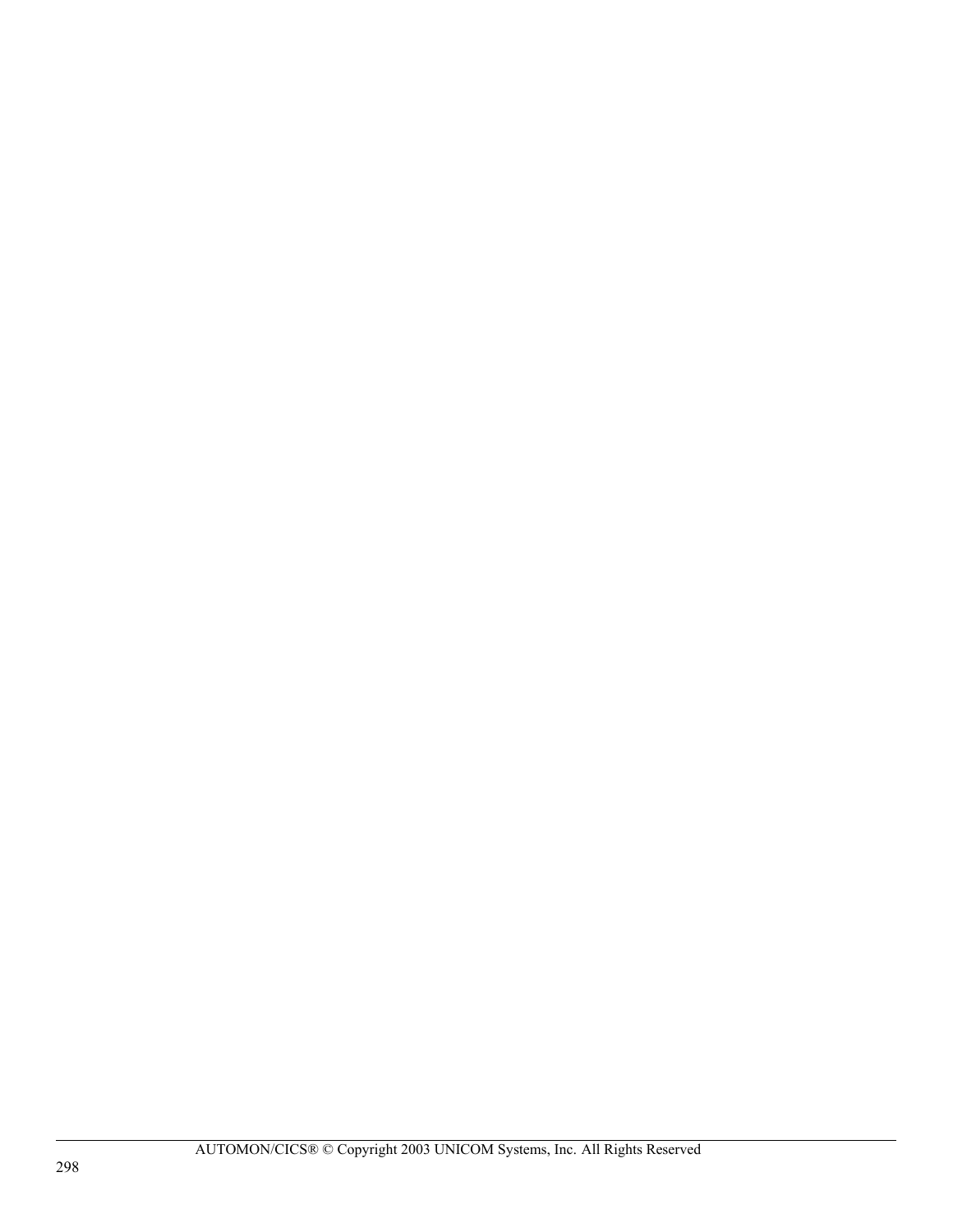# **Appendices**

### **This Appendix Describe:**

• Default Thresholds Values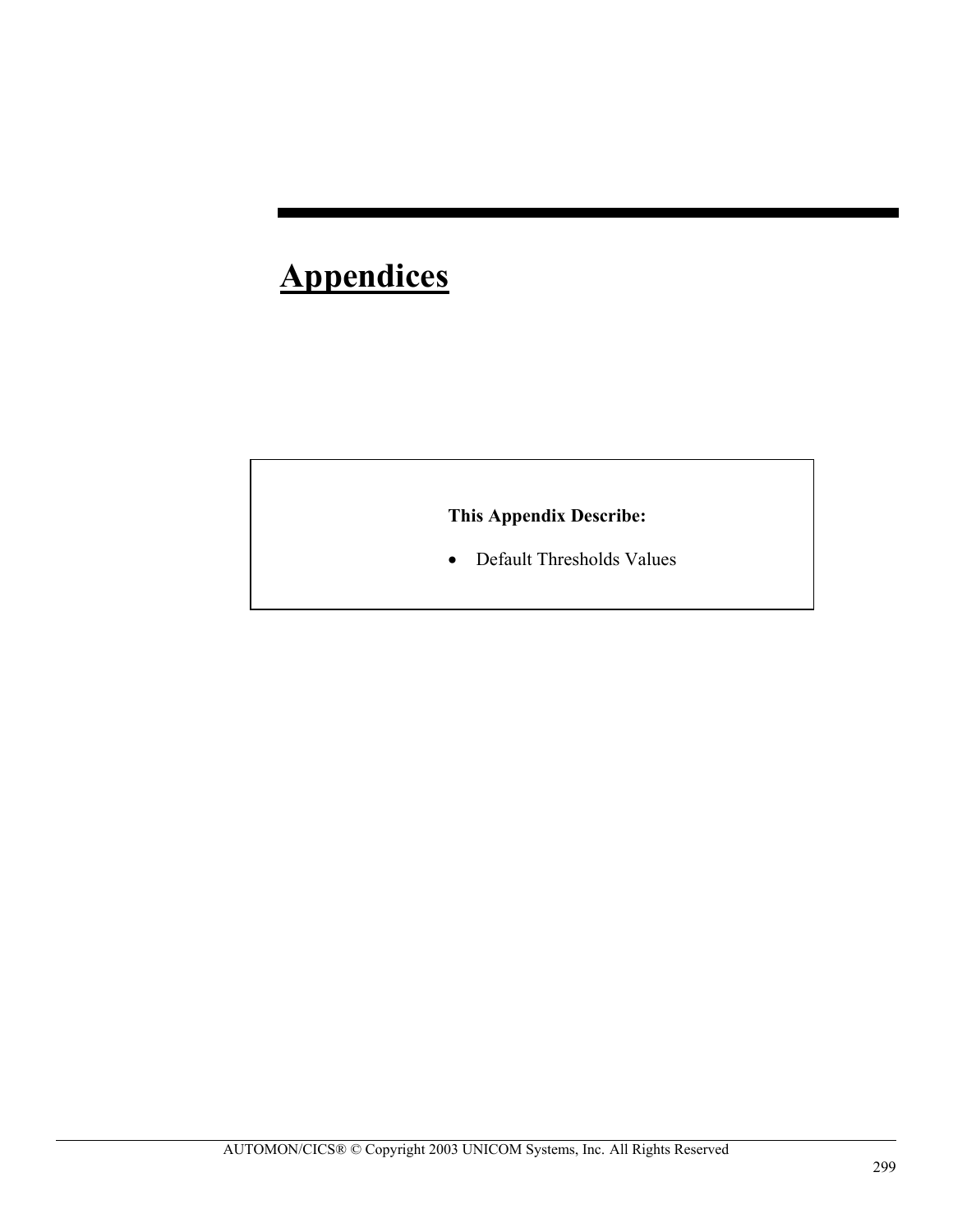# **APPENDIX A. DEFAULT THRESHOLDS**

# **Menu Selection 0 Submenu Option 2**

#### AUTOMON/CICS Threshold Values

| T T F.M                  |                                                                                                                                                                                                                                                                                                                                                                                                                                                                                 |    |      |                  | FLAG NOTFY ACT   (SEC)   NOTIFY ACTION |                   | ACTIVE INDICATOR  CYCLE   THRESHOLDS   DESCRIPTION |
|--------------------------|---------------------------------------------------------------------------------------------------------------------------------------------------------------------------------------------------------------------------------------------------------------------------------------------------------------------------------------------------------------------------------------------------------------------------------------------------------------------------------|----|------|------------------|----------------------------------------|-------------------|----------------------------------------------------|
| LOOP DETECTION   ON      |                                                                                                                                                                                                                                                                                                                                                                                                                                                                                 | ON | ON I |                  |                                        | 20 —              | 180   IN SECONDS                                   |
| STORAGE HWM              | I ON ON                                                                                                                                                                                                                                                                                                                                                                                                                                                                         |    |      |                  | ON   30   300000 750000                |                   | IN BYTES                                           |
| SHORT ON STORAGE   ON ON |                                                                                                                                                                                                                                                                                                                                                                                                                                                                                 |    | ON I |                  | $--- 1$ 1                              |                   | 60   IN SECONDS                                    |
| PERFORMANCE DATA         | ON                                                                                                                                                                                                                                                                                                                                                                                                                                                                              |    |      |                  |                                        |                   | $------ --- $ 32000 ---   IN SECONDS               |
| VSAM STRING WAIT         | $\overline{\phantom{a}}$ $\overline{\phantom{a}}$ $\overline{\phantom{a}}$ $\overline{\phantom{a}}$ $\overline{\phantom{a}}$ $\overline{\phantom{a}}$ $\overline{\phantom{a}}$ $\overline{\phantom{a}}$ $\overline{\phantom{a}}$ $\overline{\phantom{a}}$ $\overline{\phantom{a}}$ $\overline{\phantom{a}}$ $\overline{\phantom{a}}$ $\overline{\phantom{a}}$ $\overline{\phantom{a}}$ $\overline{\phantom{a}}$ $\overline{\phantom{a}}$ $\overline{\phantom{a}}$ $\overline{\$ |    |      |                  |                                        |                   | --- ---   60   1 ---   1ST CONDITION               |
| VTAM TERMNI, WAIT        | ON<br>and the state                                                                                                                                                                                                                                                                                                                                                                                                                                                             |    |      |                  | $60$                                   |                   | ---   1ST CONDITION                                |
| JOURNAL SWITCH           | ON<br>the contract of the con-                                                                                                                                                                                                                                                                                                                                                                                                                                                  |    |      |                  | 60   1                                 |                   | ---   1ST CONDITION                                |
| AUX TEMP STORAGE         | ON                                                                                                                                                                                                                                                                                                                                                                                                                                                                              |    |      |                  | 60   98 %                              |                   | $---$   PERCENTAGE                                 |
| EXCEPTIONAL              | $\sim$ 0N                                                                                                                                                                                                                                                                                                                                                                                                                                                                       |    |      | $--- ---   60  $ |                                        | $1 \qquad \qquad$ | --- 1 1st condition                                |
| DEGRADATIONAL            | ON                                                                                                                                                                                                                                                                                                                                                                                                                                                                              |    |      |                  | 60   1                                 |                   | $--- 1$ 1st condition                              |
|                          |                                                                                                                                                                                                                                                                                                                                                                                                                                                                                 |    |      |                  | FLAG LOW HIGH   CYCLE   LOW HIGH       |                   |                                                    |
| MXT                      | ON                                                                                                                                                                                                                                                                                                                                                                                                                                                                              | ON |      |                  |                                        |                   | ON   30   32 490   NUMBER OF TASK                  |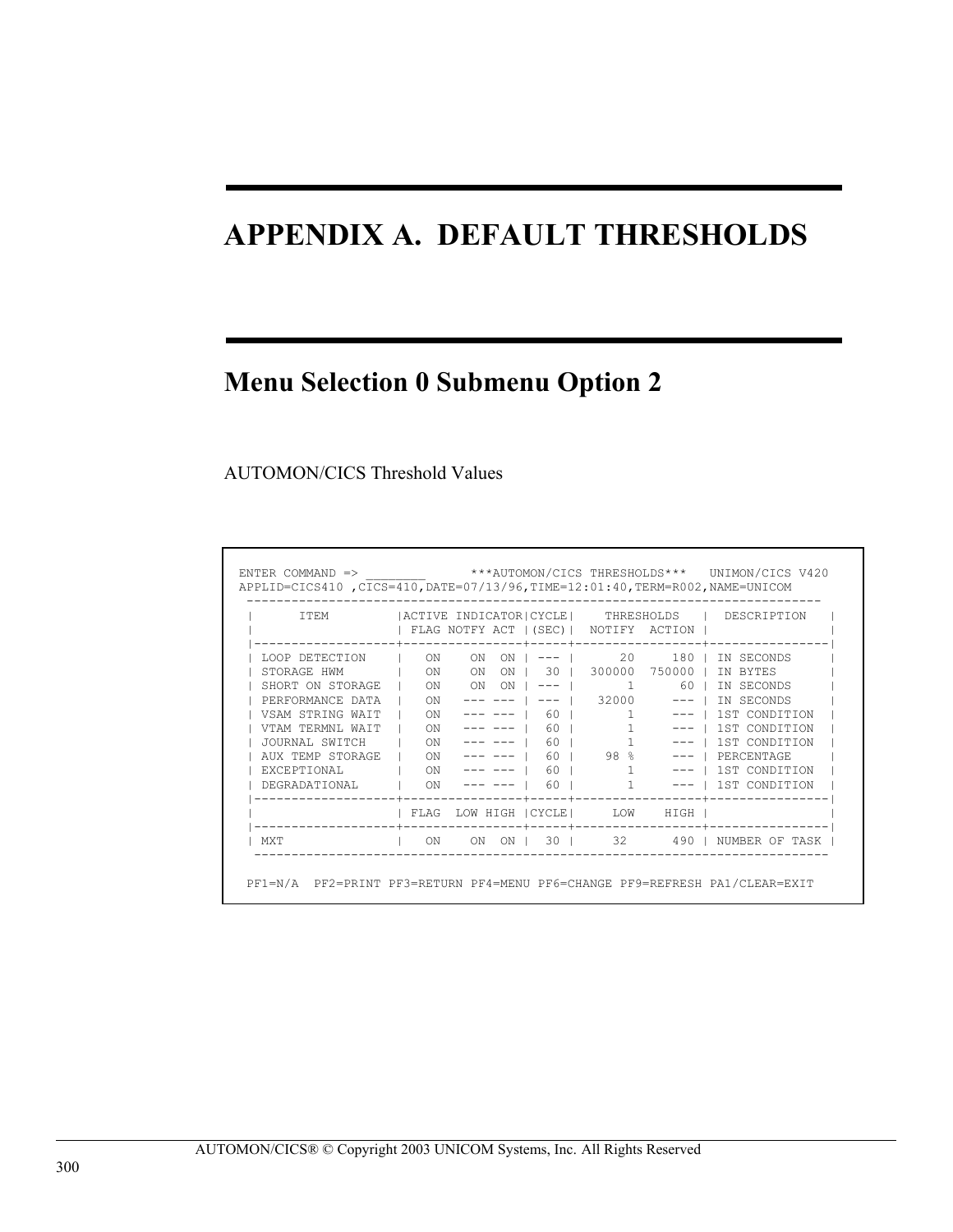AUTOMON/CICS Exception Threshold Values

| T T F.M           |                    | THRESHOLD   DESCRIPTION                   |                                                       |                   | ITEM3THRESH  DESCRIPTION |
|-------------------|--------------------|-------------------------------------------|-------------------------------------------------------|-------------------|--------------------------|
| SOS               | 5 <sub>1</sub>     | NUMBER OF SOS   DSA   98 %   STORAGE      |                                                       |                   |                          |
| STORAGE O"D       |                    | 1   NUMBER OF QUEUES   CON   30           |                                                       |                   | %! ALLOCATION            |
| STOR Q HWM        |                    | 1   HIGH WATER MARK   TP   30 %           |                                                       |                   |                          |
| STOR O ZERO       |                    | 1   NUMBER OF<br>CHAINS   MIX             |                                                       | $30$ $81$         |                          |
| <b>GETMAIN</b>    | 500000   NUMBER OF | GETMAINS   ISO                            |                                                       | 40<br>$\approx$ 1 |                          |
| FREEMAIN   500000 |                    | NUMBER OF<br>FREEMAINS                    | SHR I                                                 | $60$ $%$          |                          |
| AMXT HWM          |                    | 1   ACTIVE TASKS HWM                      | $\overline{\phantom{a}}$ RPL $\overline{\phantom{a}}$ | $30$ $81$         |                          |
| RUNAWAY HWM I     | $1 \quad \square$  | RUNAWAY TASKS HWM   PGM                   |                                                       | <b>. ୨</b> ୦ %    |                          |
|                   |                    | TOTAL TASKS   10000   TOTAL CICS/VS TASKS |                                                       |                   |                          |
| VTAM RA RPL I     |                    | 1000   VTAM RECEIVE ANY                   |                                                       |                   |                          |
| ACT RA RPL   10   |                    | CONCURRENT RA RPL"S                       |                                                       |                   |                          |
| FREE RPL"S        |                    | 1   AVATLABLE RPL"S                       |                                                       |                   |                          |
|                   |                    |                                           |                                                       |                   |                          |
|                   |                    |                                           |                                                       |                   |                          |
|                   |                    |                                           |                                                       |                   |                          |
|                   |                    |                                           |                                                       |                   |                          |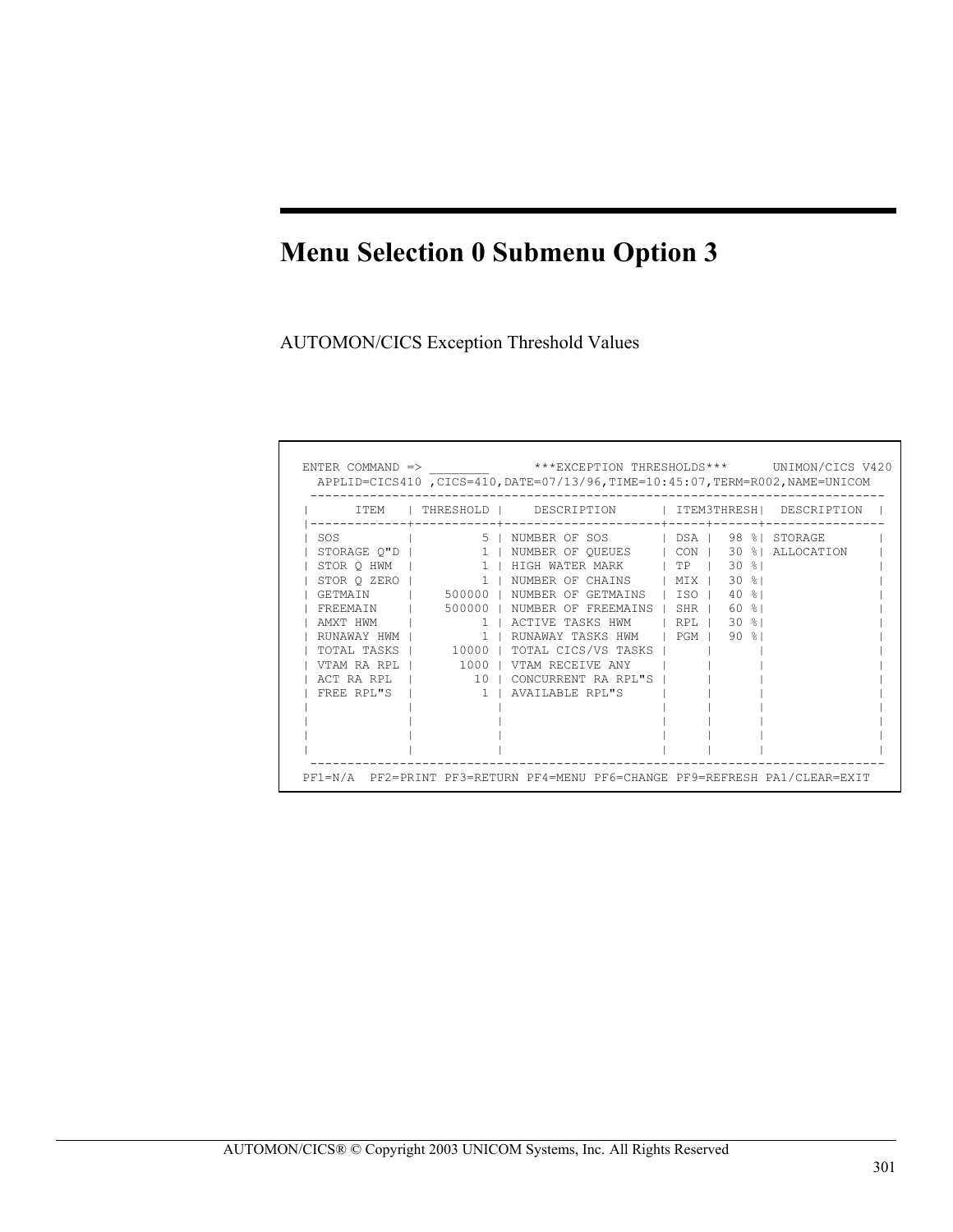AUTOMON/CICS Degradation Threshold Values

| <b>ITEM</b>         | THRSH        | ITEM                | THRSH          | <b>ITEM</b>        | <b>THRSH</b>    |
|---------------------|--------------|---------------------|----------------|--------------------|-----------------|
| <b>ACTIVE TASKS</b> | 40           | TEMP STORAGE WAIT   | $1 \perp$      | BMS REQUESTS       | 40              |
| SUSPENDED TASKS     | 40           | STORAGE WAIT        |                | 1   DL/I REQUESTS  | 10 <sub>1</sub> |
| NON-DISPATCHABLE    | 10           | <b>ENOUEUE WAIT</b> | $1 \perp$      | DFHDC REOUESTS     | $10-1$          |
| DISPATCHER WAIT     |              | 10   FILE I/O WAIT  |                | 5   DFHDI REQUESTS | $10-1$          |
| ATTACH WATT         | $\mathbf{1}$ | PAGE WAIT           | 1 <sub>1</sub> | DFHFC REOUESTS     | 10              |
| AMXT WATT           | 1.           | SRB MODE            |                | 1   DFHIC REQUESTS | 10              |
| CMXT WAIT           | $\mathbf{1}$ | ECB WAIT            | 10             | DFHPC REOUESTS     | 10              |
| DFHIC WAIT          | 10           | ECB LIST WAIT       | 10             | DFHSC REQUESTS     | 10              |
|                     |              | CICS WAIT           | 30             | DFHTC REQUESTS     | 40              |
|                     |              | TERM WAIT           | 40             | DFHTD REQUESTS     | 10              |
|                     |              |                     |                | DFHTS REOUESTS     | 10              |
|                     |              |                     |                |                    |                 |
|                     |              |                     |                |                    |                 |
|                     |              |                     |                |                    |                 |
|                     |              |                     |                |                    |                 |
|                     |              |                     |                |                    |                 |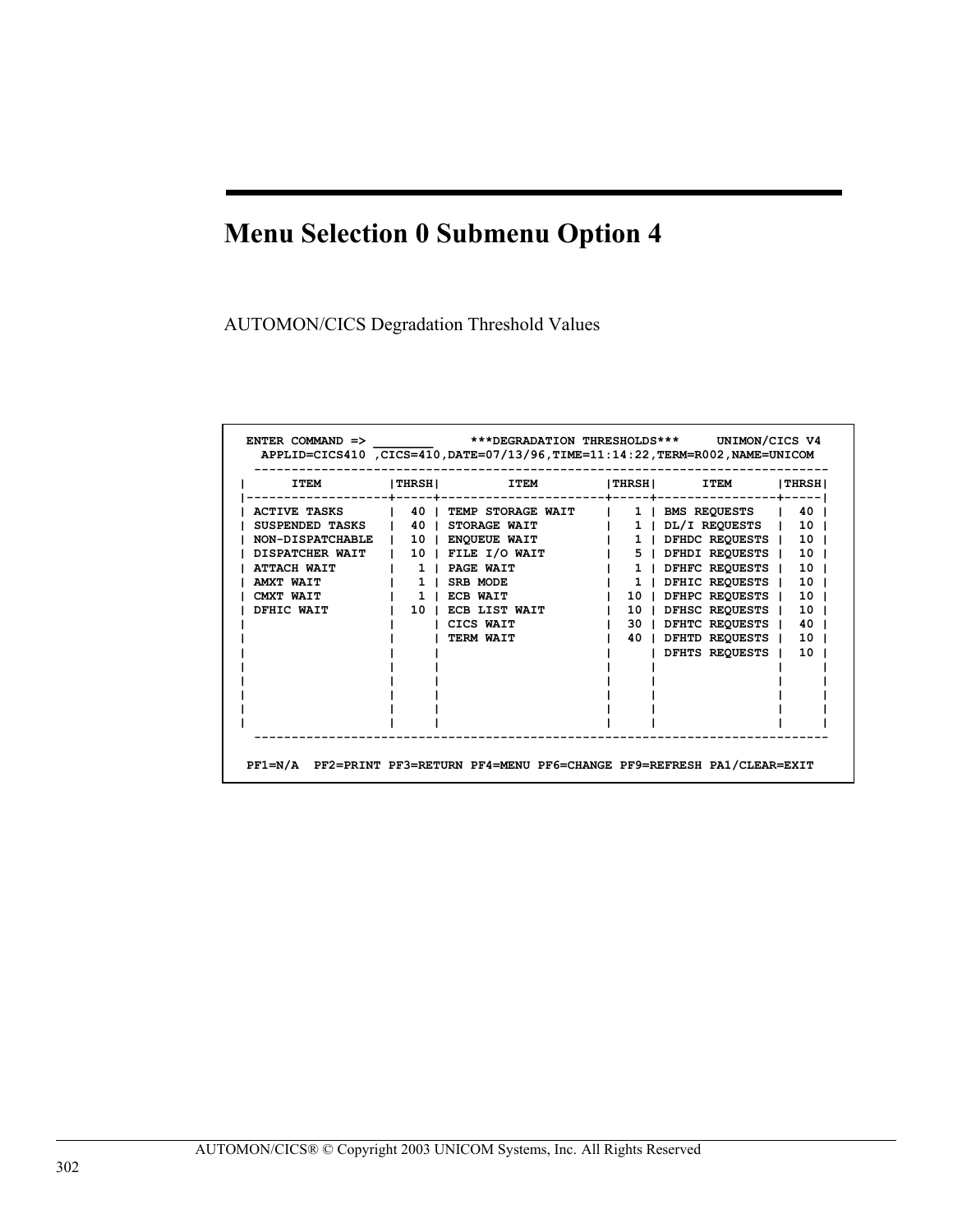AUTOMON/CICS System Recovery Table Values

| STAGE         |           |           |                             | MASTER   NOTIFY   ACTION   DESCRIPTION       |
|---------------|-----------|-----------|-----------------------------|----------------------------------------------|
| 1.            | ON        |           |                             | ON   OFF   DISPLAY PSW/PRODUCE A SYSTEM DUMP |
| $\mathcal{L}$ | ON        | $\sim$ 0N | $\sim$ 0N                   | VERIFY/REPAIR CICS/VS FOUNDATION             |
| $\mathcal{L}$ | ON        | $\sim$ 0N | $\overline{\phantom{a}}$ ON | I VERIFY/DISABLE A TRANSACTION               |
|               | ON        | $\sim$ 0N | $\sim$ 0N                   | VERIFY/REPAIR DYNAMIC STORAGE AREA           |
| 5             | ON        | $\sim$ 0N | $\sim$ 0N                   | VERIFY/REPAIR CICS/VS PROGRAMS               |
| 6             | ON        | $\sim$ 0N | $\sim$ 0N                   | VERIFY/REPAIR CICS/VS TABLES                 |
|               | ON        | $\sim$ 0N | $\circ$ ON                  | VERIFY/REPAIR CICS/VS CNTL BLOCKS            |
| 8             | <b>ON</b> | ON        | OFF                         | I SUMMARY REPORT/PRODUCE A DUMP              |
|               |           |           |                             |                                              |
|               |           |           |                             |                                              |
|               |           |           |                             |                                              |
|               |           |           |                             |                                              |
|               |           |           |                             |                                              |
|               |           |           |                             |                                              |
|               |           |           |                             |                                              |
|               |           |           |                             |                                              |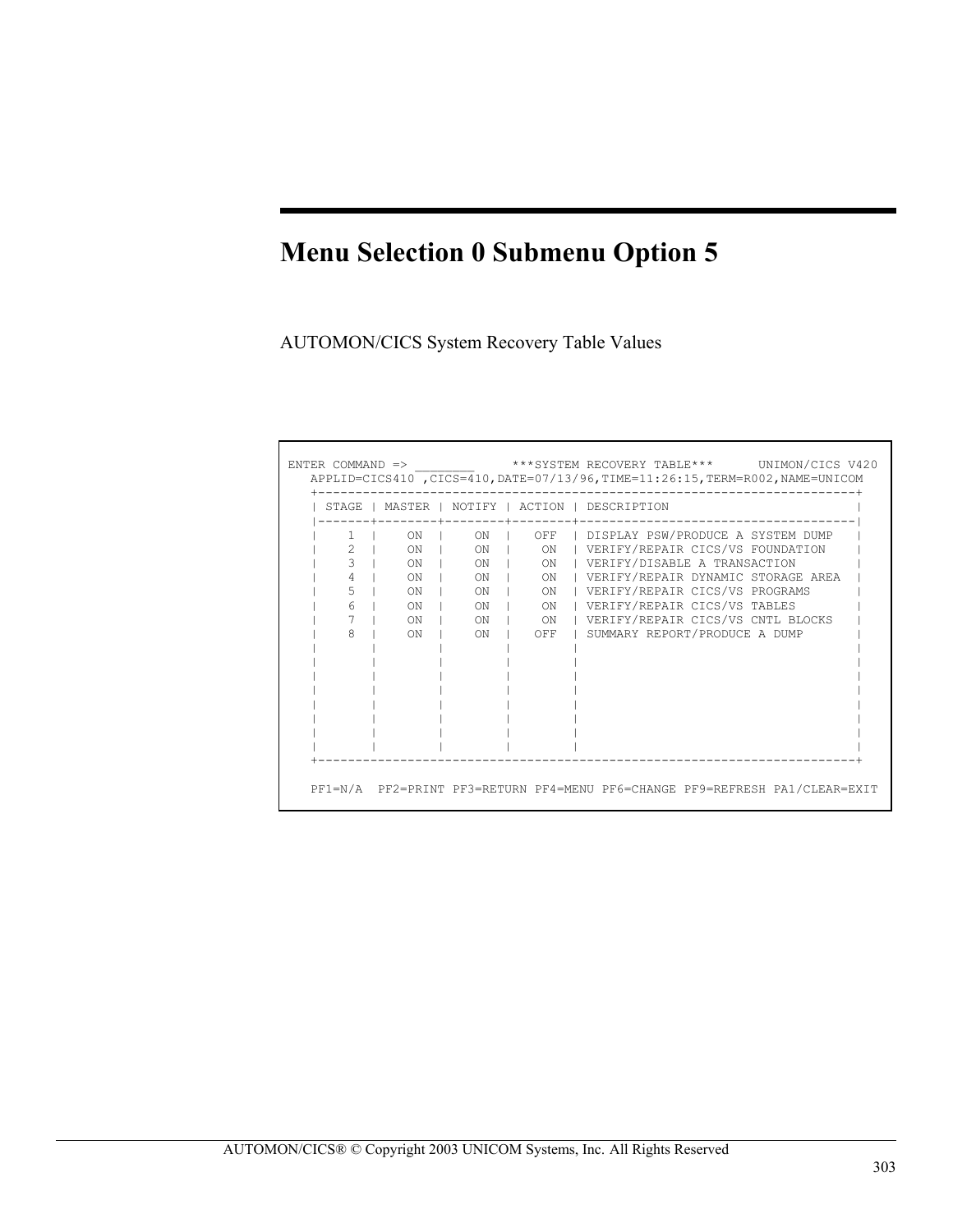AUTOMON/CICS System/User Abend Codes

| ABCD STAT |    | ABCD STAT                    |    |       |           | ABCD STAT   ABCD STAT |    | ABCD STAT |    | ABCD STAT |    |
|-----------|----|------------------------------|----|-------|-----------|-----------------------|----|-----------|----|-----------|----|
| U0001     | ON | -----------+-------<br>U0002 | ON | U0003 | <b>ON</b> | U0004                 | ON | U0005     | ON | U0006     | ON |
| U0007     | ON | U0008                        | ON | U0009 | ON        | U0010                 | ON | U0108     | ON | U0111     | ON |
| U0112     | ON | U0113                        | ON | U0114 | ON        | U0115                 | ON | U0117     | ON | U0118     | ON |
| U0119     | ON | U0161                        | ON | U0162 | ON        | U0170                 | ΟN | U0180     | ON | U0182     | ON |
| U0183     | ON | U0184                        | ON | U0185 | ON        | U0190                 | ON | U0191     | ON | U0192     | ON |
| U0193     | ON | U0194                        | ON | U0195 | ON        | U0196                 | ON | U0197     | ON | U0198     | ON |
| U0200     | ON | U0201                        | ON | U0202 | ON        | U0203                 | ON | U0204     | ON | U0205     | ON |
| U0206     | ON | U0207                        | ON | U0208 | ON        | U0209                 | OΝ | U0210     | ON | U0211     | ON |
| U0212     | ON | U0213                        | ON | U0214 | ON        | U0220                 | ON | U0221     | ON | U0222     | ON |
| U0223     | ON | U0405                        | ON | U0601 | ON        | U0602                 | ON | U0603     | ON | U0615     | ON |
| U0301     | ON | U0305                        | ON | U0308 | ON        | U0401                 | ON | U0403     | ON | U0405     | ON |
| U0409     | ON | U0501                        | ON | U0504 | ON        | U0505                 | ON | U0519     | ON | U0601     | ON |
| U0602     | ON | U0603                        | ON | U0608 | ON        | U0612                 | OΝ | U0613     | ON | U0615     | ON |
| U0845     | ON | U0900                        | ON | U0902 | ON        | U1600                 | ON | U1800     | ON | U2304     | ON |
| U2307     | ON | U2308                        | ON | U2309 | ON        | U4032                 | ON | S0047     | ON | SO04D     | ON |
| S0052     | ON | S0053                        | ON | S00C1 | ON        | S00C2                 | ON | SOOC3     | ON | SOOC4     | ON |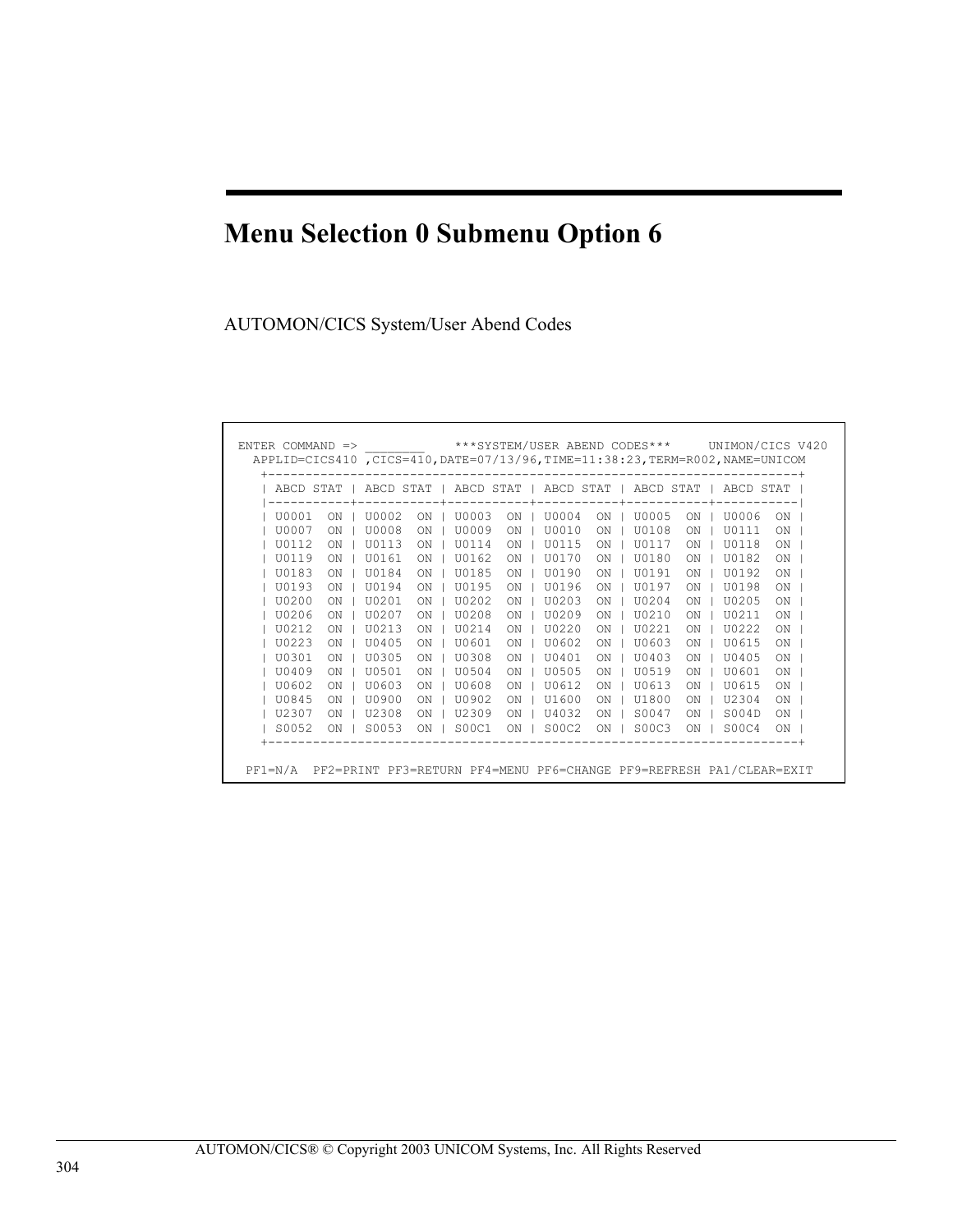# **Index**

## **A**

Abend Codes, 17, 64, 68, 212, 289, 299 Abend Recovery, 18, 270 Action, 3, 7, 9, 61, 62, 66, 68, 110, 148, 149 Active Tasks, 57, 104 AIT, 25, 26, 53, 55, 59, 94, 97, 98, 99, 100, 101, 105, 106, 135, 139, 140, 141, 143, 144, 145, 163, 164 AIT Table, 94, 101, 141 AMON, 8, 10, 94, 106, 142, 144, 178, 202, 218, 221, 256, 290, 291 AMON001, 25, 53, 60, 142, 149, 164, 166, 167, 168, 174, 177, 178, 195, 200, 202, 207, 208, 209, 210 AMXT, 2, 11, 13, 21, 53, 57, 78, 79, 82, 83, 101, 104, 112, 113, 115, 116 AMXT HWM, 78, 79, 112, 113, 157, 170 APPLID Table, 99, 100, 139 Architecture, 33 Automatic Logging, 21 Automatic Monitoring, 2, 8 AUTOMON/CICS Overview, 3, 30 AUTOMON/CICS Tables, 26

## **B**

Batch Utility, 2, 131, 173, 194, 195, 196, 197

# **C**

Commands, 32, 33, 197 COMPANY, 164, 174, 197, 202, 227, 284 Components, 2 Control Subpool, 245 Control Subtask, 2 COUNT, 45, 47, 53, 56, 168, 174, 192, 197, 202, 235, 251, 282 CPU, 12, 20, 46, 125, 128, 147, 218, 219, 239, 240, 241, 266, 279 CSHXMGPB, 14, 131, 181, 182, 183, 184, 186, 226 Customization, 131, 132, 138, 163

Customization - Review, 163 Cycle, 7, 181

### **D**

DEG, 20, 26, 55, 81, 97, 98, 101, 102, 115, 143, 158, 159, 163, 171, 172, 199, 207, 252, 286 Degradational, 20, 81, 115 Degradational Condition, 20, 115 DETAIL, 174, 176, 197, 202, 203, 281 Detail Report, 194, 203 Detective Mechanism, 9 DFHPLTPI, 97, 98 DSA, 13, 18, 59, 60, 75, 76, 78, 79, 110, 111, 112, 114

## **E**

 EXC, 20, 26, 55, 77, 97, 98, 101, 102, 112 Exceptional, 20, 61, 77, 112 EXCLUDE, 94, 98, 106, 144, 198, 284, 285 Exclusive List Table Handler, 2 External Interface Services, 2

## **F**

File, 20, 83, 84, 117, 118, 150, 177, 178, 194, 252, 263 FROM, 60, 61, 166, 167, 173, 174, 176, 177, 198, 202, 209, 281 Functions and Capabilities, 11

## **G**

General Architecture, 10, 38

#### **H**

History Database, 25, 60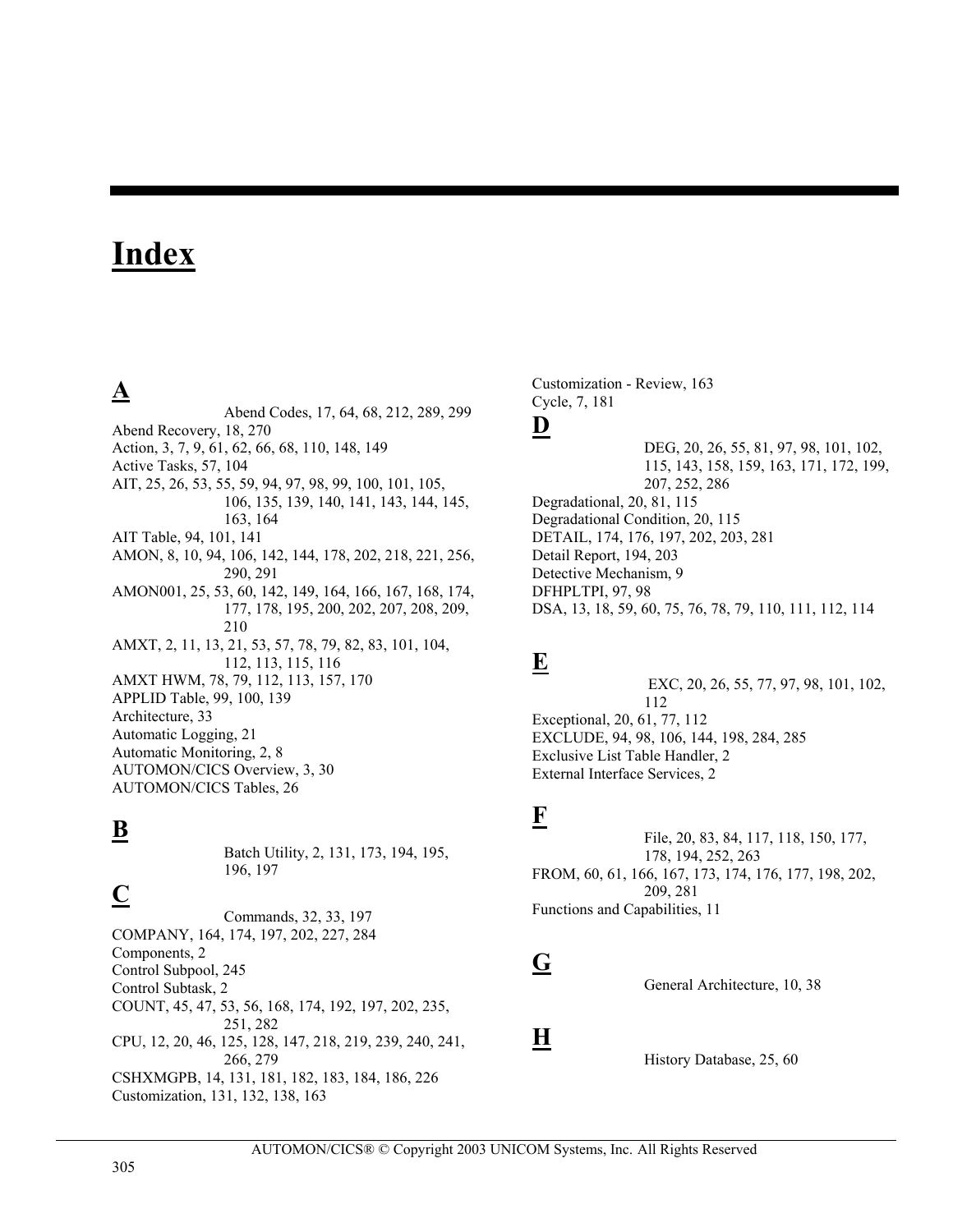**I**

INCLUDE, 198, 284, 285 Initialization, 10, 34, 55, 97, 98, 99, 101, 217, 279 Installation, 40, 41, 125, 126, 177, 276, 277 IVP, 40, 41, 133, 149

### **J**

Journal Switch, 253 Jump, 43, 44, 97 Jump Capability, 43, 44

## **L**

Log, 59, 142, 174, 214 Logging Facility, 2, 25 Loop, 2, 12, 32, 239, 240, 241, 253, 291

### **M**

 Messages, 24, 25, 29, 31, 40, 41, 58, 59, 60, 62, 63, 66, 67, 70, 164, 166, 212, 213, 215 Messages and Abend Codes, 24, 212 MIGRATE, 199, 208, 285, 286 MODIFY Command, 36 MXT, 2, 9, 11, 13, 20, 21, 59, 60, 68, 74, 76, 109, 111, 148, 153, 154, 155

# **N**

Notify, 110, 148, 149, 225, 245, 255, 256, 257, 292

# **O**

Online Monitor, 22, 23 Option, 132, 134, 135, 136 OSCOR, 128, 273, 274

### **P**

PAGESIZE, 174, 199, 202, 282 PER DATA, 109, 148, 155, 265, 266 Performance Data, 19, 265, 266, 267 Primary Menu, 40 Product Overview, 9 Profile, 31, 40, 41, 44, 45, 46, 51, 52, 53

Program Subpoo, 128, 245

# **R**

Related Products, 27 Related Publications, 30 Repair Subtask, 2 REPLACE, 199, 208, 286 RETAIN, 177, 200, 209, 210, 285 RPL Subpoo, 245

### **S**

SCS, 13, 53, 57, 101, 104, 141, 145, 168, 269 Security, 31, 40, 41, 48, 49, 279 SELECT, 60, 61, 166, 167 Shared Subpool, 128, 245 Short On Storage, 13, 78, 113 Sign-On, 39 SKIP, 174, 200, 202, 282 SOS, 4, 8, 13, 78, 109, 112, 113, 145, 148, 154, 155, 157, 170, 175, 228, 229, 246, 249, 296 SRT, 26, 33, 55, 86, 97, 98, 102, 119, 120, 143, 160, 161, 162, 163, 172, 199, 207, 258, 286 Standard PA/PF Keys, 42 Status, 52, 53, 168, 275 STOR HWM, 109, 148, 150, 151, 153 Storage Cushion, 57, 104, 269 Storage Cushion Size, 57, 104 Storage Violation, 14, 33, 75, 111, 267, 268, 269 SUMMARY, 18, 87, 120, 160, 172, 174, 175, 200, 202, 205, 283, 298 Summary Report, 175, 194, 205 System Recovery Table, 33, 143, 160, 172, 298 System Tables, 26, 31

## **T**

Table Definitions, 135, 178 Task Subpool, 128, 245 Teleprocessing Subpool, 245 Temporary Set, 51 Threshold, 26, 31, 51, 72, 73, 77, 81, 86, 93, 97, 109, 143, 147, 148, 151, 157, 159, 169, 240, 241, 246, 252, 265, 266, 295, 296, 297 Threshold Values, 31, 51, 72, 73, 77, 81, 86, 93, 97, 151, 295, 296, 297 THT, 26, 53, 55, 56, 95, 96, 97, 98, 101, 102,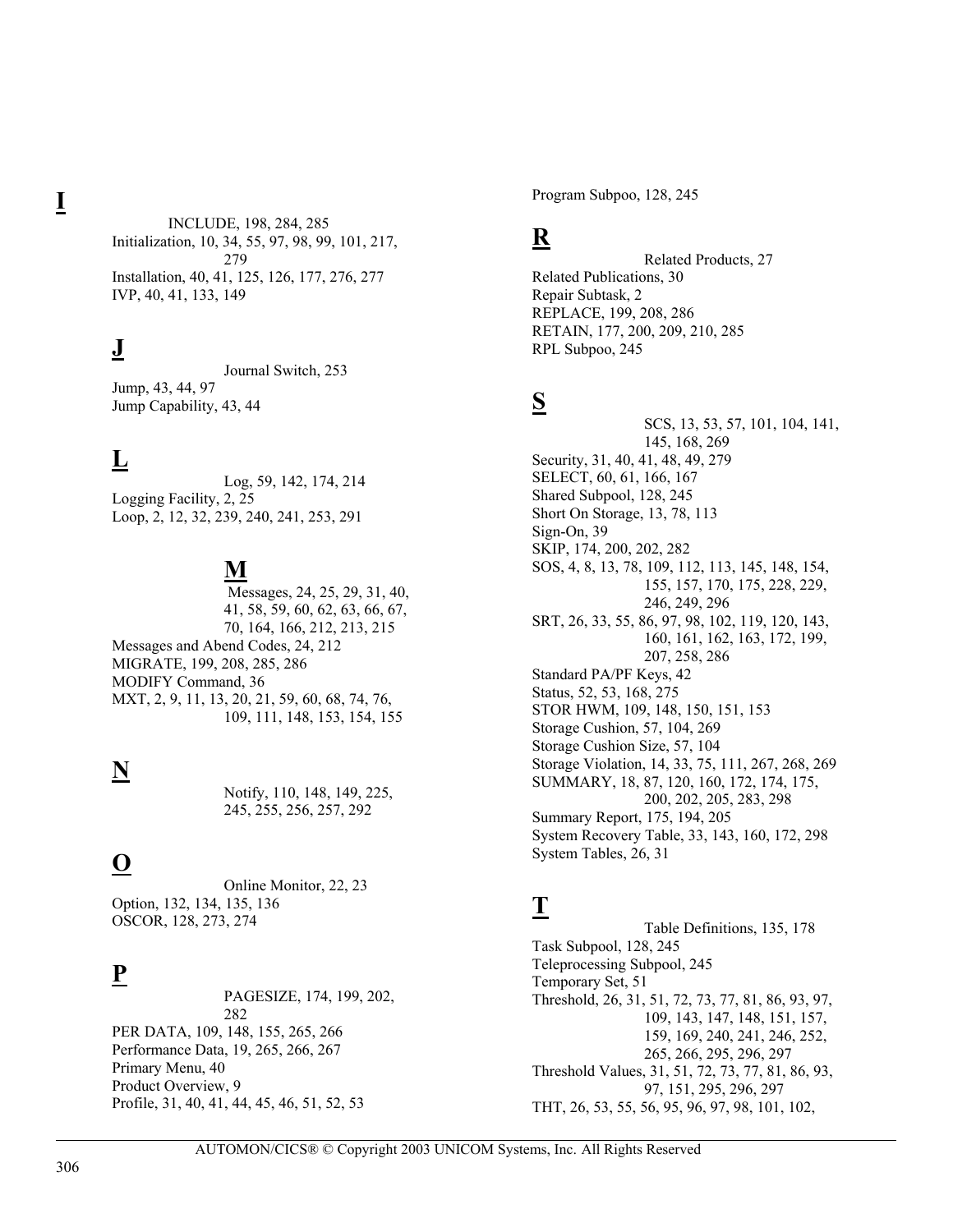103, 107, 108, 109, 141, 143, 144, 145, 146, 147, 148, 152, 158, 163, 168, 169, 199, 207, 239, 240, 242, 286 TO, 35, 98, 173, 174, 176, 177, 183, 185, 201, 202, 205, 208, 257, 281 Trace, 46 TS HWM, 109, 148, 154 TYPE, 59, 64, 174, 201, 202, 203, 243, 245, 253, 255, 283 **U** UCCF/Server, 32, 33, 34, 35, 36, 37, 88, 90, 121, 123, 127, 161, 214, 215, 216, 217, 224, 275, 276, 277, 278, 291 UMF/CICS, 38, 40 UMON, 8, 10, 13, 20, 31, 38, 39, 40, 42, 43, 44, 45, 46, 48, 49, 50, 132, 149, 164, 166, 168, 175, 176 UMON001, 71, 97, 109, 115, 119, 132, 135 UNIMON/CICS, 28, 29, 30, 38, 39, 40, 41 User Action Interface Handler, 2 User Exits, 131, 179, 181 Utility, 38, 70, 71

## **V**

VSAM String Wait, 253 VTAM RA RPL, 78, 79, 112, 113, 157, 170

## **W**

WTL, 54, 102, 142, 183 WTO, 45, 46, 53, 54, 101, 102, 141, 142

# **X**

XLT, 12, 26, 93, 94, 95, 96, 105, 106, 107 XLTs, 13, 75, 93, 97, 98, 101, 105, 110, 238, 243